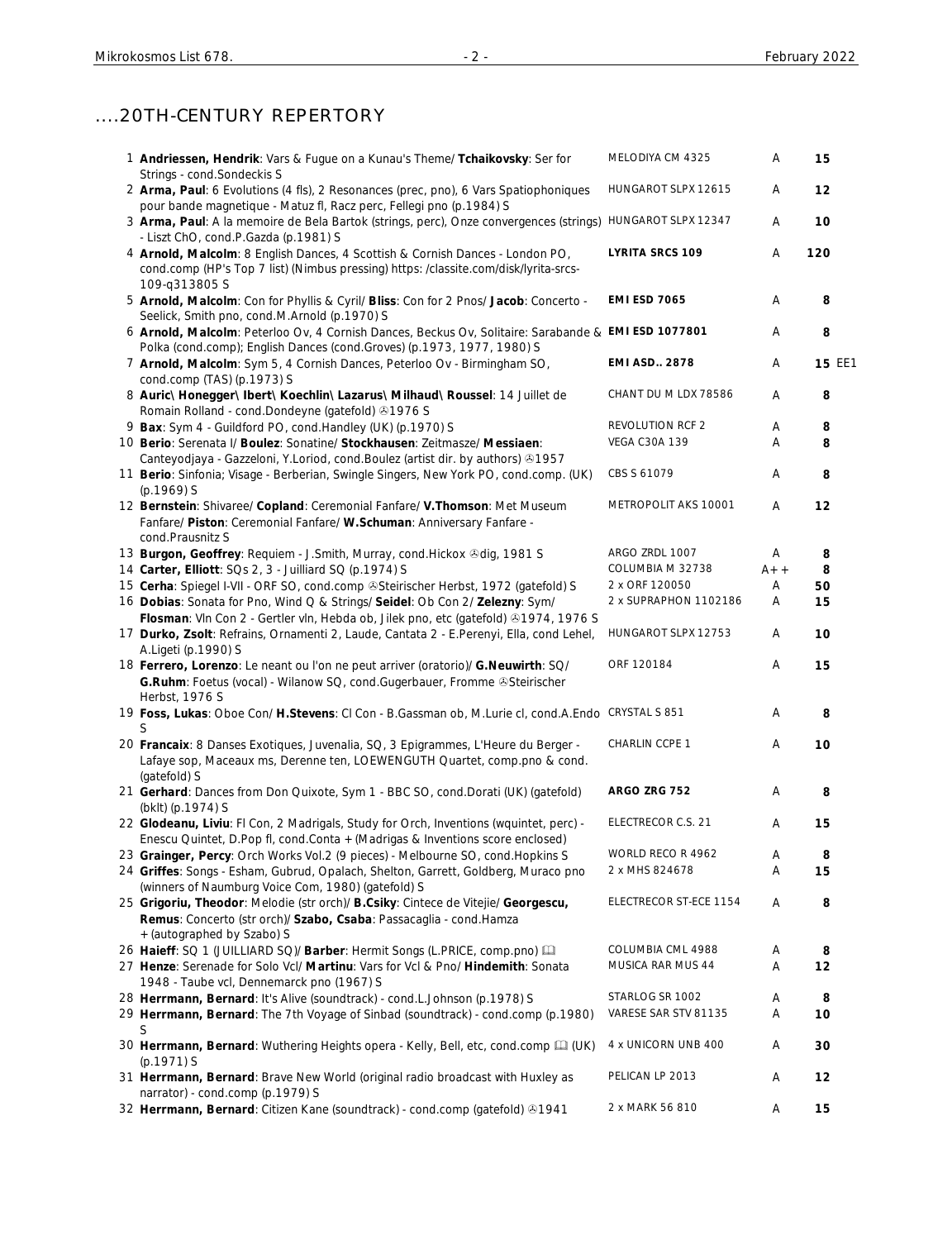| 33 Herrmann, Bernard: Devil & Daniel Webster, Welles Raises Kane - London PO,<br>cond.comp. (UK) (p.1973) S                                                                           | <b>UNICORN UNS 237</b> | Α | 8             |
|---------------------------------------------------------------------------------------------------------------------------------------------------------------------------------------|------------------------|---|---------------|
| 34 Herrmann, Bernard: Have Gun, Will Travel; Ethan Allen, Western Suite - cond.comp<br>S                                                                                              | CERBERUS CST 209       | Α | 12            |
| 35 Herrmann, Bernard: Moby Dick - Amis, Kelly, Bowman, Rippon, cond.comp (UK) C UNICORN UNS 255<br>$(p.1967)$ S                                                                       |                        | Α | 10            |
| 36 Herrmann, Bernard: North by Northwest (soundtrack) - Lodon Studio SO,<br>cond.L.Johnson (p.dig, 1980) S                                                                            | VARESE SAR SV 95001    | Α | 10            |
| 37 Herrmann, Bernard: Portrait of Alfred Hitchcock (music from various Hitchcock &<br>other films) - London PO, National PO, cond.comp S                                              | 3 x DECCA 414296       | A | 30            |
| 38 Herrmann, Bernard: Psycho (soundtrack) - National PO, cond.comp (p.1975) S                                                                                                         | <b>RCA NL 33224</b>    | Α | 10            |
| 39 Herrmann, Bernard: Sisters (soundtrack) - conde.comp (p.1975) S                                                                                                                    | SOUTHERN C SCAR 5004   | Α | 10            |
| 40 Herrmann, Bernard: Torn Curtain - Royal PO, cond.E.Bernstein S $\times$                                                                                                            | WARNER BRO BSK 3185    | Α | 10            |
| 41 Holst: Savitri - J.Baker, Tear, Hemsley, English ChO, cond.comp [1] (UK) S                                                                                                         | ARGO ZK 98             | Α | 15            |
| 42 Ives: Sym 1, Unaswered Question, America Vars (Schuman orch) - Chicago SO,<br>cond.M.Gould (1S\6S stamper) S                                                                       | RCA LSCWD 2893         | Α | <b>10 UR8</b> |
| 43 Kabelac: 8 Inventions/Ohana: 4 Etudes - Strasbourg Perc Ens (UK) (p.1967)<br>(Prospective 21e Siecle) S                                                                            | PHILIPS 4FE 8505       | Α | 10            |
| 44 Kiraly, Erno: Phoenix (comp.cimbalom); Reflexio 2, 3, 6; Phonostrip; Polynom A+B<br>- cond. Vukosavljev, Fajdiga, Ferik (p.1991), (autographed) + (autographed inner<br>sleeve) S  | <b>RTB NL. 185</b>     | Α | 30            |
| 45 Krenek: Piano Sonata 4 (B.Abramowitsch); 4 Bagatelles (comp, Ajemian pno)<br><b>⊕1950s</b>                                                                                         | MUSIC LIBR MLR 7014    | Α | 15            |
| 46 Kurtag: 7 Songs Op.22/ Hollos: Impromptu/ Vajda: All That Music/ Lang: Duo/<br>Kocsar: Repliche/ Szokolay - Fabian cimb, Csengery, etc [1] (p.1990) S                              | HUNGAROT SLPX 31120    | Α | 10            |
| 47 Ligeti: Clocks & Clouds (cond.Cerha)/ Haubenstock-Ramati: Con a tre (Ens Suono)/<br>Balassa: Tabulae (cond.Mihaly)/ L.Alcaly: Platitudes (sq, perc) @Steirischer Herbst,<br>1973 S | ORF 120064             | Α | 20            |
| 48 Lutoslawski: Paroles Tissees/ Berkeley: 4 Ronsard Sonnets/ D.Bedford: Tentacles - DECCA HEAD 3<br>Pears, London Sin, cond.composers (p.1973) -- (SXL ER1 label) S                  |                        | Α | 8 ER1         |
| 49 Magnani, Anna: Trad Songs Of The Commedia (arr.by Marinuzzi)/ Vivaldi: Cons -<br>Rome PO, cond.Marinuzzi (The Golden Coach soundtrack)                                             | <b>MGM E 3111</b>      | Α | 12            |
| 50 Marco, Tomas: Autodafe (Dupuy pno, cond.J.M.Franco Gill), Maya (vcl, pno),<br>Concierto Guadiana (Grupo Koan), Paisaje Grana (J.Fresno gtr) (p.1978) (Spanish<br>issue) S          | <b>RCA RL 35199</b>    | Α | 40            |
| 51 Marco, Tomas: L'Invitation au Voyage, Nuba, Kukulcan, Jetztzeit - Manning sop,<br>Koan WQ, Rojo cl, cond.J.M.F.Gil (p.1973) (Spanish issue) S                                      | RCA LSC 16360          | Α | 15            |
| 52 Marco, Tomas: Tea-Party (Torrico sop, Nafe ms, Regidor ten, instr ens), Mysteria<br>(orch), Rosa-Rosae (fl, cl, vln, vcl) - cond.Franco Gil (p.1973) S                             | CLAVE 185007           | Α | 18            |
| 53 Moeran: Cello Con, Masque Ov, Rhap 2 - Coetmore, cond. Boult S                                                                                                                     | <b>LYRITA SRCS. 43</b> | A | 10            |
| 54 Monteux: Elgar: Enigma Vars; Brahms: Haydn Vars - London SO (4S\2S stamper) S                                                                                                      | RCA LSCSD 2418         | Α | 30 UE9        |
| 55 Moody, James: Little Suite/ G.Jacob: 5 Pcs/ Tausky: Concertino/ Vaughan                                                                                                            | ARGO ZRG 856           | Α | 10            |
| Williams: Romance - Reilly harmonica, cond. Marriner (UK) 31976 S                                                                                                                     |                        |   |               |
| 56 Nero, Peter: Fantasy & Improvisations (pf, orch)/ Gershwin: Pno Con in F - P.Nero                                                                                                  | <b>RCA LSC 3025</b>    | Α | 8             |
| pno, Boston Pops, cond.Fiedler S                                                                                                                                                      |                        |   |               |
| 57 Nilsen: Hymnus Amoris (vocal), At the Bier (orch), FI Con, Pan & Syrinx (orch) -<br>Danish RSO, cond.T.Jensen @live, 1958-9                                                        | DANACORD DACO 155      | Α | 10            |
| 58 Nobre, Marlos: Mosaico, Rhythmetron, O canto, Biosfera - cond.comp, R.Rossi<br>(gatefold) (Brazil issue) (p.1975) S                                                                | 2 x PHILIPS 6833177    | Α | 15            |
| 59 Parsadanian, Boris: Sym 1 in c "In Memory of 26 Baku Commissars" - Kadinskaya<br>sop, Moscow RSO, cond.Svetlanov 10" S                                                             | MELODIYA C 1837        | Α | 20            |
| 60 Pauer, Jiri: Interpolations for Solo Fl, Bsn Con: Mvt 3, SQ 2, Musica de Con: Mvt 1,<br>Canto Festivo, Tragedie s Navstevou, etc S                                                 | SUPRAPHON 1191570      | A | 10            |
| 61 Perosi, Lorenzo: Requiem - Zambelli, Togni, Chisoni, cond.Corbetta S                                                                                                               | ANGELICUM STA 8995     | A | 20            |
| 62 Piston: Pf Quintet/ Martinu: SQ 6 - E. Wild pno, Walden String Quartet (gatefold)                                                                                                  | MCINTOSH M MM 109      | Α | 10            |
| 63 Poulenc: Con for 2 Pnos (Poulenc, Fevrier pno); Concert Champetre (Wiele hrpschrd)<br>- cond.Pretre -(similar ASD FR1 label) S                                                     | <b>EMI CVB. 1737</b>   | A | <b>8 FR3</b>  |
| 64 Ramirez: Misa Criolla/ De Latore\Torregrosa: Misa Flamenca/ Haazen: Missa Luba/ 2 x PHILIPS 6641069<br>African Folklore: Messe des Savanes (gatefold) S                            |                        | Α | 20            |
| 65 Rogers-Bennett: Victory at Sea Vol.3 - cond.comp (gatefold) S                                                                                                                      | RCA LSCSD(CP) 2523     | Α | 8 CR1         |
| 66 Russell Bennett: VIn Con; Sonata for VIn & Pno; Hexapoda - L.KAUFMAN, London                                                                                                       | CITADEL CT 6005        | Α | 8             |
| SO, cond.Herrmann S                                                                                                                                                                   |                        |   |               |
| 67 Sary, Laszlo: The Voice of Time; Fives Repeated; Vars for SQ; Ludus Cromaticus;<br>Souvenir; Canon; etc - comp, Joo ob, Group 180 (p.1990) S                                       | HUNGAROT SLPX 31126    | Α | 10            |
| 68 Schnittke: Vcl Sonata/ Hindemith: 3 Pcs for Vcl - Gutman vcl, Sukherebskaya pno<br><b>@1978, 1982 S</b>                                                                            | MELODIYA C10 18359     | Α | 15            |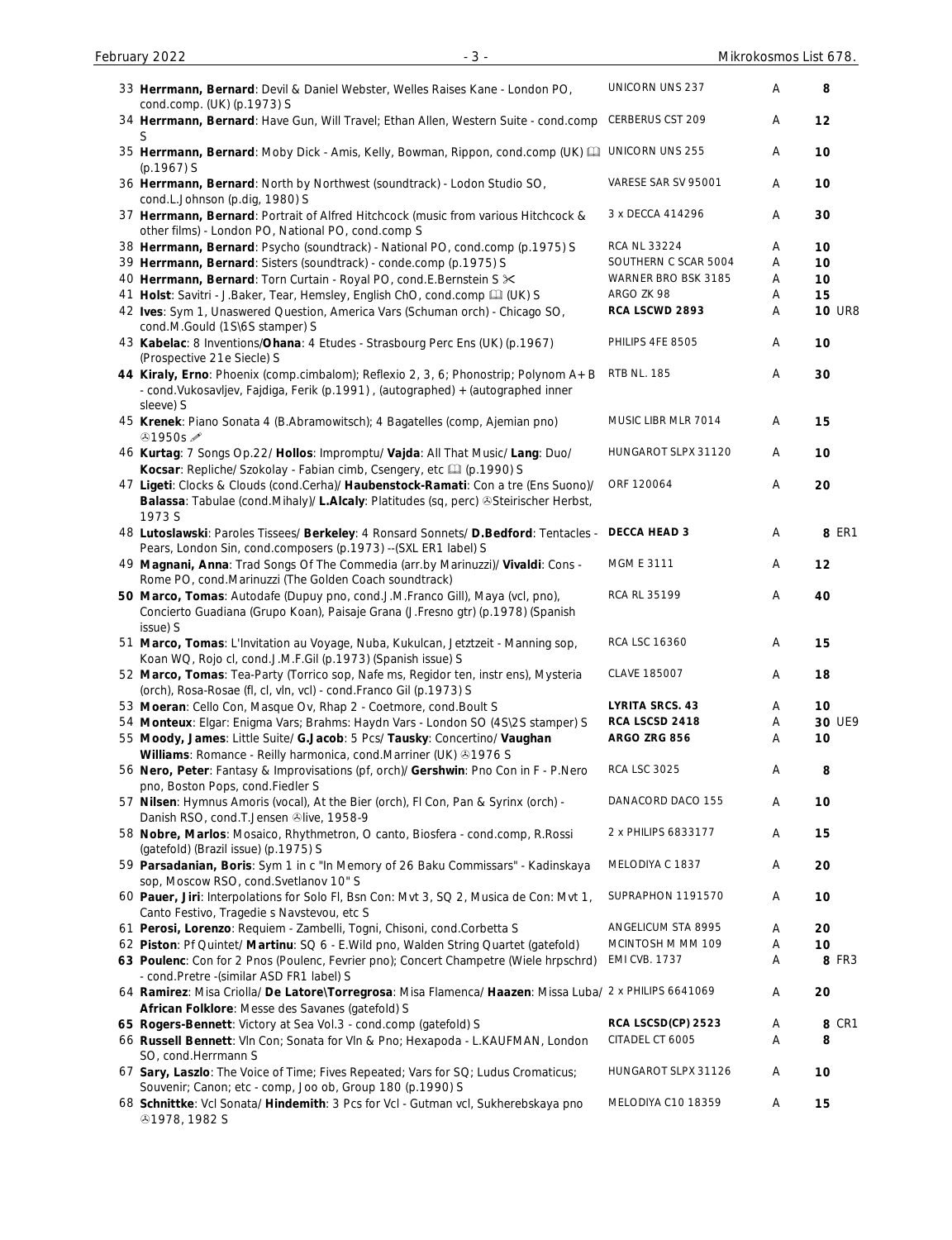| 69 Schollum: Chamber Music Vol.1 (CI Sonatina, Octet, Harp Trio, 5 Pcs for Vcl & Ono) - ORF 120473<br><b>Austrian Radio Soloists S</b>                                                                                      |                        | A                         | 12            |
|-----------------------------------------------------------------------------------------------------------------------------------------------------------------------------------------------------------------------------|------------------------|---------------------------|---------------|
| 70 Schollum: Sym 1 (cond.K.Etti), Vln Con (Redtenbacher vln, cond.M.Horvat), Seestuck ORF 120546<br>(cond.M.Horvat) S                                                                                                       |                        | Α                         | 20            |
| 71 Schreker: Chamber Sym/ Weill: Little 3 Penny Music - Canadian Ch Ens,<br>cond.Armenian (p.1982) S                                                                                                                        | CBC SM 5010            | Α                         | 8             |
| 72 Scott, Cyril: Pno Con 1 - Ogdon, London PO, cond.B.Herrmann (Nimbus pressing) S                                                                                                                                          | <b>LYRITA SRCS. 81</b> | $\boldsymbol{\mathsf{A}}$ | 8             |
| 73 Sebeir, Matyas: Serenade/ Krommer: Octet/ Janacek: Mladi/ Hummel: Octet/                                                                                                                                                 | ASV COW 812            | Α                         | 10            |
| Dvorak: 3 Slavonic Dances - ChO of Europe (p.1989) S<br>74 Soegijo, Paul Gutama: Landschaften/ J.Antunes: Cromorfonetica/ P.Schat: Thema/<br>J.Bahk: Seak - Pro Arte Ens, die reiche Ens, etc, cond.E.Hoffmann, Bour, Cerha | ORF 120045             | $\boldsymbol{\mathsf{A}}$ | 30            |
| <b><i>Steirischer Herbst, 1972 S</i></b><br>75 Stockhausen: Kontra-Punkte/ Penderecki: Hiroshima/ Brown: Available Forms I/<br>Pousseur: Rimes - Rzewski, cond.Maderna (p.1967) S                                           | RCA VICSEP 1239        | A                         | 10 UM1        |
| 76 Surinach: Feria Magica/ Albeniz: Malaga; Almeria; Eritania/ Rimsky-Korsakov:<br>Capriccio Espagnol - Paris RSO, cond.Surinach                                                                                            | MONTILLA FM 141        | A                         | 10            |
| 77 Tavares, Hekel: Pno Con; Vln Con - S.Lima, O.Borgerth, cond.comp (gatefold) &                                                                                                                                            | METRONOMO CXF 3080     | Α                         | 8             |
| 78 Theodorakis: Epitaphios, Epiphaneia - G.Bitikotsis, cond.comp (Greek pressing) S                                                                                                                                         | EMI J062 70221         | Α                         | 8             |
| 79 Tippett: Con for Orch; Ste for the Birthday of Prince Charles - London SO,                                                                                                                                               | <b>PHILIPS 412378</b>  | Α                         | 8 HR3         |
| cond.C.Davis S<br>80 Tippett: Midsummer Marriage: 4 Ritual Dances; Con for Orch - cond.C.Davis<br>(p.1970) S                                                                                                                | PHILIPS 6580093        | A                         | 8 HB1         |
| 81 Tippett: Triple Con - Pauk vln, Imai vla, Kishbaum vcl, London SO, cond.C.Davis<br>(p.dig, 1982) S                                                                                                                       | PHILIPS 6514209        | $\boldsymbol{\mathsf{A}}$ | 8 HR3         |
| 82 Vaughan Williams: English Folk Song Suite/ Milhaud: Suite Francaise/ G.Jacob:<br>Music for a Festival - H.M.Royal Marines, cond.F.V.Dunn (p.1966) S                                                                      | EMI PCSD 3517          | Α                         | 8 ED2         |
| 83 Wolpe: Trio (fl, pno, vcl)/ Crumb: 11 Echoes of Autumn - Sollberger fl, Wuorinen pno, CRI 233<br>Krosnik vcl, Aeolian Chamber Player S                                                                                   |                        | Α                         | 10            |
| 84 Percussion Music: Varese, Colgrass, Cowell, Saperstein, Oak - New Jersey Perc Ens,<br>cond.DesRoches (TAS) (p.1974) S                                                                                                    | NONESUCH H 71291       | Α                         | 10            |
| 85 Pieces for Kaunas Carillon (35 tuned bells): Kuprevicius, Ciurlionis, Borghuys,<br>Urbalyis, etc - V.& G.Kuprevicius (p.1982) S                                                                                          | MELODIYA C30 6883      | Α                         | 10            |
| 86 Polish Nightingales: Penderecki, Gorecki, Gomolka, Kurczewski, Szamotul, Zielinski - AZYMUTH 1002<br>cond.Kurczewski (p.1982) S                                                                                          |                        | $\boldsymbol{\mathsf{A}}$ | 10            |
| 87 Testament: R.Nelson, H.Hanson, Bernstein, Copland, R.Thompson - Turtle Creek<br>Chorale, cond.Seelig (gatefold) 31992 S                                                                                                  | 2 x REFERENCE/ RR 49   | $\boldsymbol{\mathsf{A}}$ | 50            |
| 88 Virtuose Chormusik: Pizzetti, Martin, Dallapiccola, Jolivet, Messiaen, Edlund,<br>Monteverdi, Tallis - cond. Ericson [1] (p.1978) S                                                                                      | 4 x EMI C165 30796     | $\boldsymbol{\mathsf{A}}$ | 20            |
| <b>ROMANTIC MUSIC</b>                                                                                                                                                                                                       |                        |                           |               |
| 89 Strauss, Johann: Great Interpreters (Walter, Szell, Krauss, Toscanini, Weingartner,<br>Knappertsbusch, Blech); H.Kann: Paraphrases; E.Strauss (cond): 10 Pieces;<br>Swarowsky, Balatsch S/M                              | 4 x OMV 120101         | A                         | 30            |
| 90 Tchaikovsky: The Tempest; Voyevode; Solemn March; Music to the Goblin's<br>Monologue - cond.Ovchinikov & 1977, 1979 S                                                                                                    | MELODIYA C10 18335     | Α                         | 8             |
| <b>CLASSICAL PERIOD</b>                                                                                                                                                                                                     |                        |                           |               |
| 91 Beethoven: 12 Menuettes WoO.12 & 7, Gratulationsmenuett WoO.3 - Weimar ChO, ETERNA 826530<br>cond.F.Batzel 31973 S                                                                                                       |                        | A                         | <b>10 GD1</b> |
| 92 Haydn: Sinfonia con for vln, cello, ob, bsn & orch/ Mozart: Sinfonia concertante<br>K.297b - Bosse, Erben, etc, cond. Neumann, Suitner + (minor jacket damage)                                                           | <b>ETERNA 820809</b>   | A                         | 10 GD1        |
| 93 Haydn: Symphonies 16-19 - Weimar ChO, cond. Batzel S                                                                                                                                                                     | <b>ETERNA 826369</b>   | A                         | 10 GD1        |
| 94 Hummel: Pno Con Op.85, Rondo brillant Op.56 - Macudzinski pno, Sloval PO,<br>cond.Slovak S                                                                                                                               | <b>FIDELIO 1101008</b> | A                         | 8             |
| 95 Mozart: CI Con K.622 (Eichler cl); Horn Cons K.412, 447 (Freund hrn) - Austrian SO,<br>cond.Bottcher S                                                                                                                   | CONCERT HA SMS 2484    | A                         | 8             |
| 96 Mozart: CI Con, 2 Horn Cons K.412, 495 - Neidich, Jolley, Orpheus ChO &dig,<br>1987 S                                                                                                                                    | DGG 423377             | A                         | 8             |
| 97 Mozart: Con for FI & Harp; Sin Concertante K.364 - Carmirelli vln, Nagele vla,<br>Adorjan fl, Herbert hrp, cond.Joubert 31970s S                                                                                         | SASTRUPHON SM 7037     | A                         | 8 1           |
| 98 Mozart: FI Con K.313 (Reissberger fl); Horn Con K.417, 495 (Freund hrn) - Vienna<br>SSO, cond.Osterreicher S                                                                                                             | CONCERT HA SMS 2655    | A                         | 12            |

Mikrokosmos List 678. - 4 - February 2022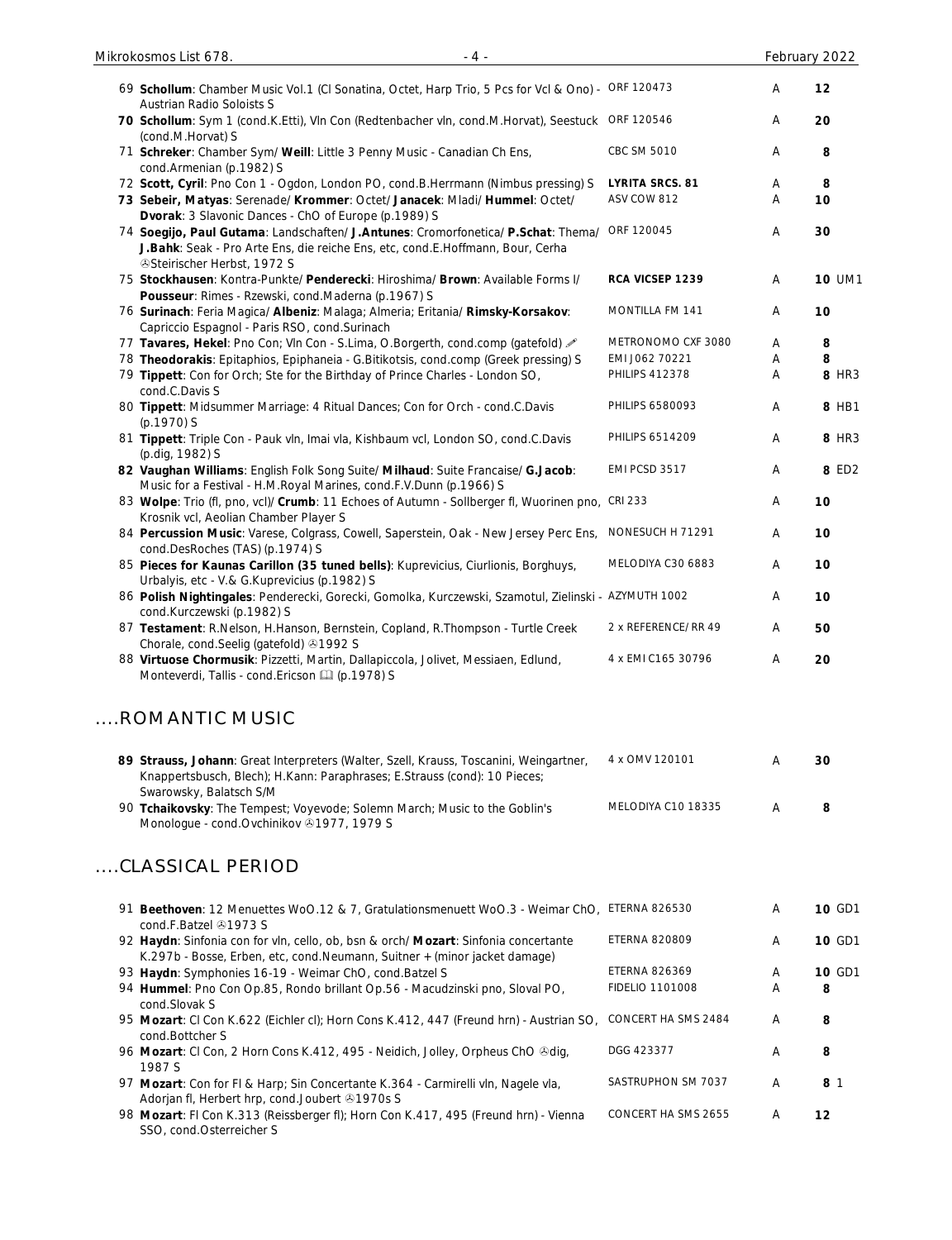| 99 Mozart: March K.335, Serenade K.320, March K.335 - P.Damm, Dresden SK,                                                                                     | <b>ETERNA 826573</b>   | Α | 10 GD1        |
|---------------------------------------------------------------------------------------------------------------------------------------------------------------|------------------------|---|---------------|
| cond.de Waart 31972 S<br>100 Tapray, Jean-Francois: Sym Concertante Op.9, Sym Op.12, Con for VIn & Vcl<br>Op.1\1 - R.Gendre vln, P.Houday pno, Cartigny ChO S | CHARLIN CL 29          | Α | 8             |
| BAROQUE MUSIC                                                                                                                                                 |                        |   |               |
| 101 Bach: 6 Brandenburg Concertos - Bosse, Pank, Benkert, Leipzig GH, cond.Bosse<br>(gatefold) 31981-3 S                                                      | 2 x ETERNA 827846      | Α | 18 GB1        |
| 102 Bach: Brandenburg Concertos 2, 4 - Schneiderhan, Scherbaum, Nicolet,<br>cond.Baumgartner (p.1960) 10"                                                     | <b>DGG LPE 17220</b>   | Α | <b>10 GY3</b> |
| 103 Bach: Brandenburg Concertos 5, 6 - Schola Cantorum Basiliensis.cond.Wenzinger<br>(gatefold) 41951                                                         | ARCHIV APM 14012       | Α | 10            |
| 104 Couperin, Francois: Les Nations: Ordre 1, 2 - N.Marriner, C.Pini vln, Jacobean Ens,<br>cond.Dart (UK) S                                                   | L'OISEAU-L SOL 251     | Α | 10            |
| 105 Couperin, Francois: Les Nations: Ordre 3, 4 - Pini, Marriner vln, Jacobean Ens,<br>cond.Dart (UK) S                                                       | L'OISEAU-L SOL 60014   | A | 8             |
| 106 Marais, Marin: Sonnerie, 2 Suites, Tombeau de Meliton - K.Lenski fl, Alarius de<br><b>Bruxelles Ens S</b>                                                 | <b>BAM C 102</b>       | Α | 8             |
| 107 Werner, Gregor Joseph: Musicalischer Instrumental-Kalender - Heidelberg ChO,<br>cond.Usedruuf (gatefold) 31974 S                                          | 2 x DA CAMERA SM 91033 | Α | 15            |
| EARLY MUSIC                                                                                                                                                   |                        |   |               |
| 108 Byrd: My Ladye Nevells Booke - Hogwood hrpschrd (UK) S                                                                                                    | 4 x L'OISEAU-L D 29    | A | 20            |
| 109 Lassus: Chansons a 4 Tome I - France Polyphonic Ens, cond. Ravier (gatefold) S                                                                            | ASTREE AS 11           | Α | 10            |
| 110 Lassus: Chansons a 4 Tome II - France Polyphonic Ens, cond. Ravier (gatefold) S                                                                           | ASTREE AS 12           | Α | 10            |
| 111 Lassus: Lamentations of Job - Raphael Passaquet Vocal Ens [4] (gatefold) 31968 S                                                                          | 2 x HARMONIA M HM 2479 | Α | 15            |
| 112 Lassus: Sacrae Cantiones - Collegium Vocale, cond.Herreweghe, Hesperion XX,<br>cond.J.Savall (gatefold) 31979 S                                           | ASTREE AS 57           | Α | 10            |
| 113 Monteverdi: Madrigali e Scherzi Musicali - Krysen, Dreufus, Larde, Lamy (p.1967) S                                                                        | VALOIS MB 318          | Α | 10            |
| 114 Music of the time of Nicolaus von Kues: Brassart, Ciconia, Dufay, Dunstable,<br>Touront, Anonymous - Trienter Codices (gatefold) 31978 S                  | 2 x ORF 6628034        | Α | 25            |
| OPERAS (ALL COMPLETE UNLESS NOTED)                                                                                                                            |                        |   |               |
| 115 Bartok: Bluebeart's Castle - Ludwig, Berry, cond. Kertesz [1] S                                                                                           | LONDON OSA. 1158       | A | 8 ED4         |
| 116 Bizet: Carmen excs - Szczepanska, Paprocki, Hiolski, cond. Semkov                                                                                         | MUZA XL 172            | Α | 8             |
| 117 Charpentier: Louise - Monmart, Laroze, S.Michel, Musy, Guiot, cond.Fournet (deluxe 3 x PHILIPS L3L. 6<br>booklet with lib)                                |                        | Α | <b>20 FR5</b> |
| 118 Donizetti: Favorita - Simionato, Di Stefano, Siepi, cond.Cellini @July 12, 1950 (in<br>plastic folder)                                                    | 2 x RARITAS OPR 406    | Α | 15            |
| 119 Donizetti: Linda di Chamounix - A.Kraus, M.Rinaldi, Bruson, cond.Gavazzeni                                                                                | 3 x HRE 266            | Α | 16            |
| 120 Donizetti: Rita - Sciutti, Cestari, Cortis, cond.Leibowitz                                                                                                | CETRA LPC 1273         | Α | 10            |
| 121 Glinka: Ruslan and Ludmila - Barsova, Antonova, Slivintskaya, Reizen, Mikhailov,<br>Bolshoi ThO, cond.Samosud 31938 MH                                    | 4 x MELODIYA M10 46739 | Α | 20            |
| 122 Handel: Admeto - Gomez, Yakar, Dams, Jacobs, cond.Curtis (1 (p.1982) S                                                                                    | 5 x ETERNA 827511      | Α | 30 GB1        |
| 123 Handel: Sosarme - Deller, Watts, Ritchie, cond.A.Lewis [1] 31955 PS                                                                                       | 3 x L'OISEAU-L OLS 124 | Α | 18            |
| 124 Handel: Tamerland - Ledroit, Elwes, Jacobs, cond. Malgoire [1] (p.dig, 1984) S $\ll$                                                                      | 3 x CBS I3M 37893      | A | 18            |
| 125 Handel: Xerxes - Watkinson, Hendricks, Esswood, Wenkel, cond.Malgoire<br>(p.1979) S                                                                       | 3 x CBS 79325          | Α | 18            |
| 126 Humperdinck: Hansel & Gretel - Litz, R.Streich, Gunter, Schech, Lindermeier,<br>cond.F.Lehmann                                                            | 2 x ETERNA . 820229    | Α | <b>15 GD1</b> |
| 127 Humperdinck: Konigskinder - Donath, Dallapozza, Prey, Schwarz, cond. Wallberg [11]<br>(p.1977) S                                                          | 3 x ARABESQUE 8061     | Α | 20            |
| 128 Lassus: Moduli - Collegium Vocale, cond. Herreweghe (gatefold) 31979 S                                                                                    | <b>ASTREE AS 44</b>    | Α | 10            |
| 129 Mozart: Le Nozze di Figaro - Sayao, Steber, Novotna, Brownlee, Pinza, Baccaloni,<br>cond.B.Walter 3Jan 29, 1944                                           | 3 x OPUS RECOR MLG 75  | Α | 20            |
| 130 Mozart: The Impressario - Grist, Raskin, R.Lewis, Milnes, cond.Previn (stamper                                                                            | RCA LSCWD 3000         | Α | 8 UR9         |

130 **Mozart**: The Impressario - Grist, Raskin, R.Lewis, Milnes, cond.Previn (stamper  $6S\setminus 6S$ )  $\Box S$ 

131 **Puccini**: Boheme - Gigli, Albanese, Poli, cond.Berettoni 2 x EMI QSO 3 A **15**

132 **Puccini**: Butterfly - Scotto, Bergonzi, Panerai, cond.Barbirolli **Q** S **3 x EMI SLS 1000813** A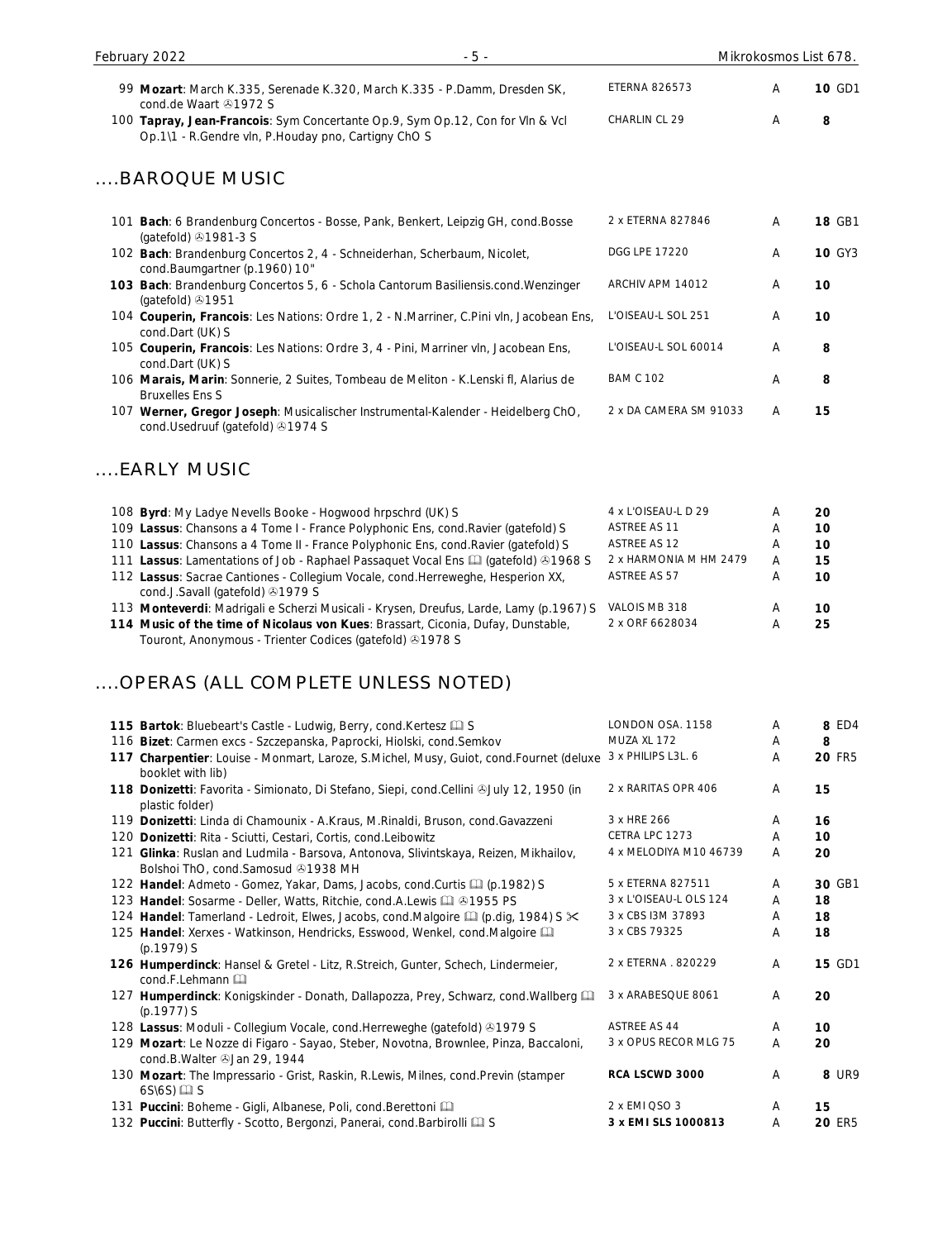| 133 Puccini: La Boheme - Tebaldi, Bergonzi, Bastianini, Siepi, cond. Serafin [1] S                    | 2 x DECCA SXLWB 2170    | A     | 25 ED3        |
|-------------------------------------------------------------------------------------------------------|-------------------------|-------|---------------|
| 134 Puccini: Madama Butterfly - Tebaldi, Bergonzi, Cossotto, cond. Serafin [2] S                      | 3 x DECCA SXLWB, 2054   | A     | 45 ED3        |
| 135 Puccini: Manon Lescaut - Callas, Di Stefano, Calabrese, Cossotto, cond. Serafin (in               | 3 x EMI 33CX. 1583      | Α     | 60 EB1        |
|                                                                                                       |                         |       |               |
| album) 口                                                                                              |                         |       | <b>15 UB5</b> |
| 136 Puccini: Tosca - Callas, Bergonzi, Gobbi, cond. Pretre La S                                       | 2 x ANGEL SBL 3655      | Α     |               |
| 137 Ravel: L'Heure Espagnole - Danco, Suisse Romande Orch, cond. Ansermet (UK)                        | <b>LONDON R 23249</b>   | A     | 8             |
| 138 Rossini: Barbiere - Callas, Gobbi, Alva, Rossi-Lemeni, cond. Giulini &live, 1956                  | 3 x CETRA LO 34         | Α     | 18            |
| (booklet)                                                                                             |                         |       |               |
| 139 Rossini: L'Occasione fa il ladro - Besma, Russo, Sacchi, Catalini, cond.Morelli [11]              | DOVER HCR 5219          | A     | 10            |
| 140 Shostakovich: The Nose - Akhimov, Belikh, Tarkhov, cond. Rozhdestvensky [2] -(ASD                 | 2 x EMI SLS 5088        | Α     | <b>15 ER7</b> |
| ER7 labels) S                                                                                         |                         |       |               |
| 141 Strauss: Ariadne auf Naxos - Winds, Adam, Zylis-Gara, King, Schreier, Geszty, Prey,               | 3 x ETERNA 826009       | Α     | 20 GD1        |
| Janowitz, cond.Kempe [1] (p.1970) S                                                                   |                         |       |               |
| 142 Strauss: Ariadne excs - Geszty, Janowitz, Zylis-Gara, King, Schreier, Prey, Adam,                 | ETERNA 826012           | Α     | 10 GD1        |
| cond.Kempe (p.1969) S                                                                                 |                         |       |               |
| 143 Tchaikovsky: Iolantha - Nesterenko, Mazuron, Atlantov, Sorokina, cond. Ermler                     | 2 x MELODIYA C10 8343   | Α     | 15            |
| (gatefold) S                                                                                          |                         |       |               |
|                                                                                                       | 3 x CETRA LO 43         | Α     | 20            |
| 144 Tchaikovsky: Mazeppa - Olivero, Bastianini, Christoff, cond. Perlea &live, 1954                   |                         |       |               |
| (French lib)                                                                                          |                         |       |               |
| 145 Tchaikovsky: The Oprichnik - Vladimirov, Milachkina, Matorine, Nikitina, etc,                     | 4 x MELODIYA C10 15627  | Α     | 30            |
| cond.G.Provatorov S                                                                                   |                         |       |               |
| 146 Tchaikovsky: Voyevoda (Matorin, Kuznetsova, Mischevsky, cond. Kozhuhar); Undine                   | 5 x MELODIYA C10 18123  | Α     | 40            |
| (Milashkina, Raikov), Mandragora excs (cond.Akuliv), Romeo & Juliet (Atlantov,                        |                         |       |               |
| Izotova, cond.Grikurov) S                                                                             |                         |       |               |
| 147 Verdi: Aida - Callas, Simionato, Baum, Moscona, cond.Picco & 1950                                 | 2 x UNIQUE OPE UORC 200 | Α     | 15            |
| 148 Verdi: La Forza del Destino - Callas, Clabassi, Tagliabue, Tucker, cond.Serafin                   | 3 x EMI 33CX. 1258      | A     | 18 EB1        |
| 149 Verdi: La forza - Milanov, Di Stefano, Warren, Elias, Tozzi, cond.Previtali [1] (gatefold)        | 4 x RCA RE 25016        | A     | 30            |
| (UK)                                                                                                  |                         |       |               |
| 150 Verdi: Macbeth - Callas, Mascherini, cond.De Sabata &live, 1952                                   | 3 x BJR 117             | Α     | 18            |
| 151 Verdi: Macbeth - Souliotis, Fischer-Dieskau, Ghiaurov, Pavarotti, cond.Gardelli [2] S             | 3 x DECCA SETB 510      | Α     | 18 EP5        |
| 152 Verdi: Macbeth - Taddei, Gencer, Mazzoli, Picchi, Ricciardi, Malagu, cond.V.Gui                   | 3 x GLI DEI DE DMV 22   | $A++$ | 20            |
| <b>ේ1960</b>                                                                                          |                         |       |               |
| 153 Verdi: Un ballo - Gigli, Bechi, Canaglia, Barbieri, cond.Serafin (individual LPs)                 | 2 x EMI QALP. 10057     | A     | 15 IR1        |
| 154 Verdi: Un ballo - Peerce, Warren, Milanov, Thorborg, cond.B.Walter &MET, 1944                     | 2 x DISCOCORP BWS 805   | Α     | 15            |
|                                                                                                       |                         |       |               |
| (gatefold)                                                                                            |                         |       |               |
| 155 Wagner: Parsifal - London, Greindl, L.Weber, Vinay, Uhde, Modlcond.C.Krauss                       | 4 x DOCUMENTS OR 305    | A     | 40            |
| <sup>3</sup> Bayreuth, 1953                                                                           |                         |       |               |
| 156 Wagner: Rheingold excs - Otto, Muszely, S.Wagner, Melchert, Schock, cond.Kempe                    | ETERNA . 820091         | A     | 10 GG1        |
| (p.1960)                                                                                              |                         |       |               |
| 157 Wagner: Tristan - Korenz, Grob-Prandl, S.Nilsson, S, Bjorling, Scala Orch, cond.De                | 4 x TRANSCRIPT DS. 0    | A     | 20            |
| Sabata 21951                                                                                          |                         |       |               |
| 158 Zajc, Ivan: Nikola Subic Zrinjski opera excs - Ruzdjak, Bertapelle, Prelcec, Bogdan,              | JUGOTON LPYVS 849       | Α     | 8             |
| cond.Sachs S                                                                                          |                         |       |               |
|                                                                                                       |                         |       |               |
|                                                                                                       |                         |       |               |
| VOCAL RECITAL                                                                                         |                         |       |               |
|                                                                                                       |                         |       |               |
|                                                                                                       |                         |       |               |
| 159 Alavedra, Monsterrat: Beethoven: Spanish Songs - Trio Gorostiaga, Corostola, Rego DIRECCION 14822 |                         | A     | 20            |
| (gatefold) S 10"                                                                                      |                         |       |               |
| 160 Berger, Erna: Mozart: Il Re Pastore: L'Amero; Schubert: Suleika I, II, Der Hirt auf               | 3 x RCA WDM 1423        | Α     | 120           |
| dem Felsen - O.Schumsky vln, Openheim cl, G.Schick pno (US) 7"                                        |                         |       |               |
| 161 Bergonzi: Verdi: 31 Tenor Arias from 25 Operas - cond.Santi, Gardelli [1] (p.1975) S              | 3 x PHILIPS 6747193     | A     | <b>20 HB1</b> |
| 162 Caballe: Norma, Pirata, Devereux, Borgia, Rohan - cond.Cillario (1S\1S stamper) S                 | RCA LSCWD 2862          | A     | 8 UR8         |
| 163 Czesla, Renate: Schubert: 4 Gothe-Lieder - H.Geisendorfer pno (score enclosed) 7"                 | DGG EPL 30376           | A     | 15            |
| 164 Dickie, Murray: Ave Maria (Foster, Liszt, Dvorak, Drigo, Bach-Gounod, Grieg,                      | <b>VOX STVX 425210</b>  | Α     | 15            |
| Godard, Handel, Schubert, Tchaikovsky, etc) - cond.H.Hagen, (2 speakers label) S                      |                         |       |               |
| 165 Eddy, Nelson: Selections from Chase & Sanborn Hour (radio broadcasts)                             | MAC/EDDY R JN 113       | $A++$ | 10            |
| 166 Fernandez, Wilhelmenia: Negro Spirituals - G.Darden pno (p.1982) S                                | MILAN A 192             | Α     | 8             |
| 167 Fladstad: Grieg: 10 Songs - McArthur pno La PS                                                    | DECCA (ECS) 622         | A     | 15            |
| 168 Heynis, Aafje: Bach & Handel arias - Vienna SO, cond. Gillesberger (Dutch pressing)               | FONTANA 6530038         | Α     | 8             |
|                                                                                                       |                         |       |               |
| $(p.1961)$ S                                                                                          | VALOIS MB 765           |       |               |
| 169 Kruysen, Bernard: Faure: Melodies - Lee pno 31965 S                                               |                         | Α     | 8             |
| 170 Kruysen, Bernard: Ravel: Melodies - Richard pno, Larde fl & 1964, (gatefold) S                    | VALOIS MB. 769          | Α     | 8             |
| 171 Krysen, Bernard: Faure: Lieder Vol.1 - Lee pno [1] (gatefold) S                                   | TELEFUNKEN SAT 22546    | A     | 8             |
| 172 Lehmann, Lotte: Brahms (9), Wolf (14) Songs 31935-47 PS                                           | RCA VICS 1320           | Α     | 8 UM1         |

172 Lehmann, Lotte: Brahms (9), Wolf (14) Songs ®1935-47 PS

Mikrokosmos List 678. Compared to the contract of the contract of the February 2022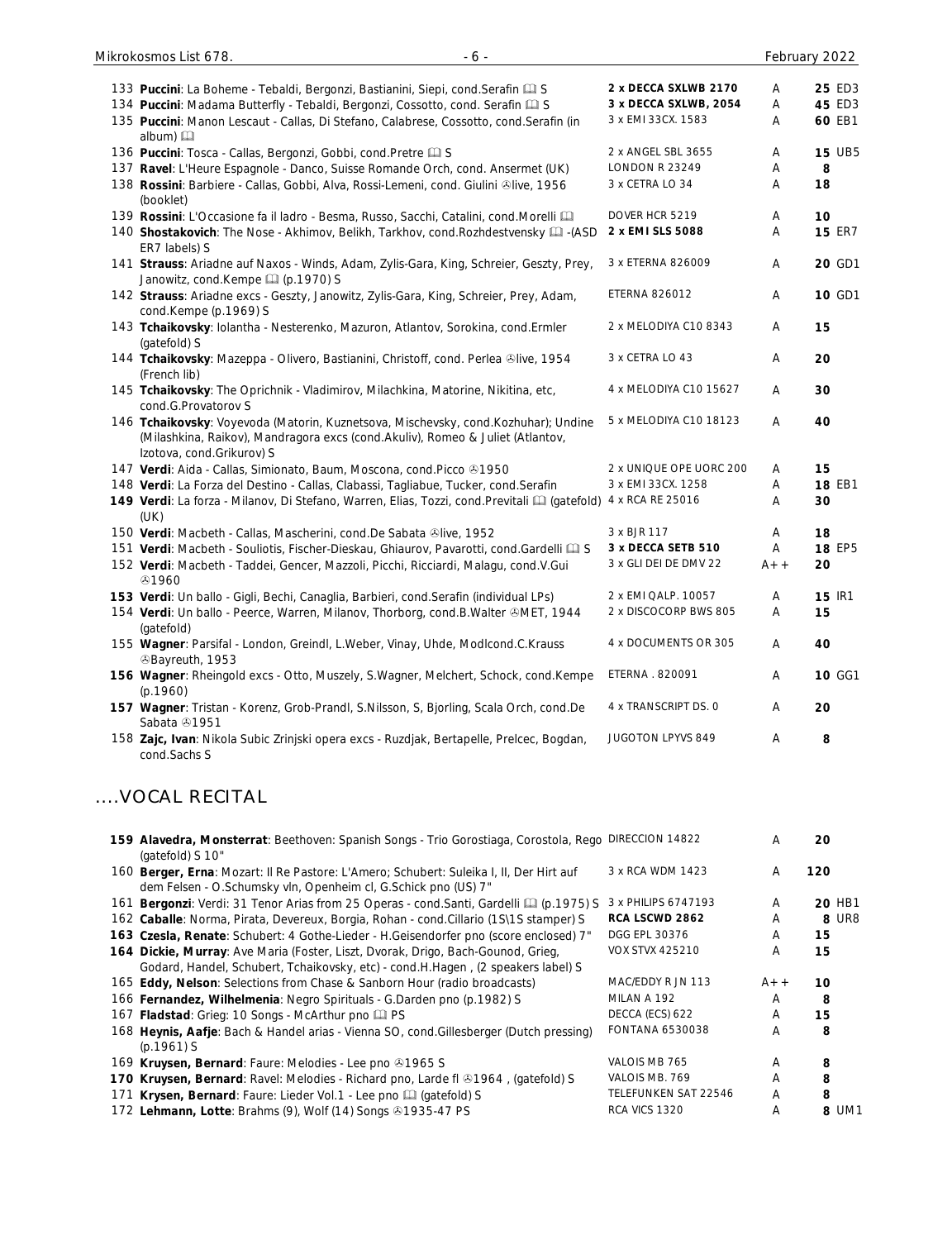| February 2022<br>$-7 -$                                                                                                                                                                     |                        |                | Mikrokosmos List 678. |
|---------------------------------------------------------------------------------------------------------------------------------------------------------------------------------------------|------------------------|----------------|-----------------------|
| 173 MacDonald, Jeanette: A Song for Clotilda (with R.Taylor)/ N.Eddy: N.Eddy Show<br>(with R.Stevens) 31939, 1945                                                                           | MAC/EDDY R JN 111      | $A++$          | 10                    |
| 174 MacDonald, Jeanette: Irene (broadcast from June 29, 1936)                                                                                                                               | MAC/EDDY R JN 109      | $A++$          | 10                    |
| 175 MacDonald, Jeanette: Tonight or Never & Kaux Radio Theatre 1937                                                                                                                         | MAC/EDDY R JN 112      | $A++$          | 10                    |
| 176 Marshall, Lois: Oratorio Arias (Handel, Haydn, Mendelssohn) - London SO,<br>cond.Bernard, (deluxe), (dowel spine)                                                                       | ANGEL 35531            | $\overline{A}$ | 8 ER1                 |
| 177 Martinelli: Edison Cylinder recordings (Tosca, Rigoletto, Gioconda, Boheme, etc)/<br>Bettini Cylinders: Bassini, Ciaparelli, del Papa, etc/ Edison Diamond: Muzio, Bonci,<br>Urlus, etc | 3 x MURRAY HIL M 60084 | A              | 18                    |
| 178 Maurane, Camille: Faure: Melodies - Maillard-Verger pno (French pressing) S                                                                                                             | MUSIDISC 30RC 693      | A              | 8                     |
| 179 Moser, Edda: R.Strauss & Brahms Songs - Eschenbach pno [1] (p.dig, 1983) S                                                                                                              | EMI C067 46681         | A              | 8                     |
| 180 Panzera, Charles: Faure: La Bonne Chanson; Schumann: Dichterliebe - M.Panzera-<br>Baillot, Cortot pno (201936-35 (Japanese pressing) $\times$                                           | ANGEL GR 2162          | A              | 8                     |
| 181 Popp, Lucia: Operetta Arias (Zeller, Lincke, J.Strauss, Stolz, Suppe, Mackeben,<br>Lehar) - Academy of St.Martin-in-the-Fields, cond.Marriner (gatefold) Odig, 1986 S                   | EMI EL 749700          | A              | 12                    |
| 182 Reizen: Tchaikovsky: 11 Romances - Khvostin pno S                                                                                                                                       | MELODIYA C10 5797      | A              | 8                     |
| 183 Scotto, Renata: Live in Paris: Handel, Scarlatti, Rossini, Liszt, Verdi, Puccini,<br>Respighi, Mascagni songs - Davis pno 31983 (gatefold) [12] S                                       | 2 x ETCETERA ETC 2002  | A              | 15                    |
| 184 Seefried: Schubert, Schumann & Brahms Songs - Werba pno (2) (p.1964)                                                                                                                    | <b>DGG LPEM 19372</b>  | A              | <b>10 GY3</b>         |
| 185 Souzay, Gerard: Liszt: 10 Songs - Baldwin pno [1] 10"                                                                                                                                   | DUCRETET T 255C 91     | A              | <b>10 FY1</b>         |
| 186 Souzay, Gerard: Schubert: 10 Lieder - Bonneau pno 10"                                                                                                                                   | DECCA LX 3104          | A              | 8 EY2                 |
| 187 Te Kanawa: Schubert, Schumann, Wolf, Faure, Walton, Duparc songs - Amner pno<br>$\square$ S $\times$                                                                                    | CBS M 36667            | A              | 8                     |
| 188 Upshaw, Dawn: Wolf: Goethe Lieder; R.Strauss: 3 Lieder der Ophelia; Rachmaninoff:<br>6 Songs Op.38; Ives: 2 Songs; Weill: 2 Songs - Garrett pno [1] (p.1988) S                          | MUSICMASTE MMD 20128   | $A++$          | 10                    |
| 189 Valletti, Cesare: Sarti, Stradella, Handel, A.Scarlatti, Schubert, Schumann, Pizzetti<br>songs - Taubman pno (1S\1S stamper) (p.1959) S                                                 | RCA LSCSD 2280         | A              | <b>10 UE4</b>         |
| 190 Vickers, Jon: Schubert: Winterreise - Parsons pno [1] 3dig, 1984 S                                                                                                                      | 2 x EMI 1731973        | A              | 15                    |
| 191 Great Singers: Kipnis, Robeson, Reisen, Basilides, Lehmann, Berger, Anday                                                                                                               | TRANSCRIPT VOCAL O     | A              | 10                    |
| 192 Une Soiree aux Italiens: Braschi (3), M.Cioni (4), Pedani (2), Mallabrera (2) -<br>cond.Naducci                                                                                         | VEGA 30MT 10109        | $A -$          | 10                    |

# ....CHORAL MUSIC

| 193 Bach: Cantatas 80, 140 - G.Fonatan, J.Hamari, Winbergh, T.Krause,                                                                                                | <b>DECCA 414045</b>   | A     | 8                 |
|----------------------------------------------------------------------------------------------------------------------------------------------------------------------|-----------------------|-------|-------------------|
| cond.Munchinger 3dig, 1984 2 S                                                                                                                                       |                       |       |                   |
| 194 Bach: Cantatas Vol.01 (No.1-4) - cond. Harnoncourt (with score) S                                                                                                | 2 x TELEFUNKEN SKW 1  | A     | 15                |
| 195 Bach: St.Matthew Passion - Stolte, Burmeister, Schriever, Adam, Schreier, Rotzsch,<br>Leib, Leipzig GH, cond.E.& R.Mauersberger Q & 1970 S                       | 4 x ETERNA 826141     | A     | 40 GD1            |
| 196 Bruckner: Mass in C, Psalm 146 - Russ, Nimsgern, cond. Riedelbauch S                                                                                             | COLOSSEUM SM 548      | A     | 8                 |
| 197 Bruckner: Missa solemnis, Ave Maria - Hofer, Gunther, Robens, Scheer,<br>cond.H.Gunther S                                                                        | <b>GARNET G 40170</b> | Α     | 10                |
| 198 Bruckner: Psalms 112, 150/ R.Strauss: Wanderers Sturmlied - Caska sop, Vienna<br>SO, cond. Swoboda (p. 1956)                                                     | WESTMINSTE XWN 18075  | A     | <b>10 UB1</b>     |
| 199 Bruckner: Requiem in d - Wehrung, Melzer, Laurich, Reich, cond. Beuerle (p.1976) S                                                                               | NONESUCH H 71327      | A     | 8                 |
| 200 Bruckner: Sacred Choirs - Dresden Kreuz Choir, cond. Flamig & dig, 1985 S                                                                                        | <b>ETERNA 725038</b>  | A     | 8                 |
| 201 Handel: Dixit Dominus - Zylis-Gara, Baker, Tear, Shirley-Quirk, cond. Willcocks<br>$(p.1966)$ S                                                                  | EMI ASDBR 2262        | A     | <b>10 ER1</b>     |
| 202 London, George: Don Giovanni, Hoffmann, Faust, Hollander, Aida, Tosca, Onegin,<br>etc - cond. Stokowski, Klemperer, Moralt, Keilberth, Mitropoulos, etc 21953-62 | 2 x MELODRAM MEL 97   | A     | 15                |
| 203 Mozart: Requiem - Le Petite Bande, cond.S.Kuijken (gatefold) 01986 S                                                                                             | ACCENT ACC 8645       | A     | 15                |
| 204 Puccini: Messa di Gloria - Lovaas, Hollweg, McDaniel, cond. Inbal S                                                                                              | PHILIPS 9500009       | A     | 8 HR <sub>2</sub> |
| 205 Vivaldi: Gloria, Kyrie - Kopleff, Addison, Endich, cond.R.Shaw (1S\1S stamper) S                                                                                 | RCA LSCWD 2883        | A     | 8 UR8             |
| 206 Madison Choir: Bach, Monteverdi, Poulenc, Evett, Weck - cond.C.D.Drayer &1973                                                                                    | <b>MARK MC 8403</b>   | A     | 8                 |
| 207 School of Choral Studies: Mozart: Requiem (I.Murphy, M.Davis, D.Evans, Fifer);<br>R. Thompson (5), K. Haas, A. Kaplan (2) - cond. R. Thompson 41980 S            | 2 x MARK MC 20058     | $A++$ | 30                |

#### ....CONDUCTORS

| 208 Abbado: Bach: 6 Brandenburg Concertos - Scala Orch (gatefold) 31975-6 S | 2 x CBS-SONY 50AC 323 | A | 15 <sub>1</sub> |
|-----------------------------------------------------------------------------|-----------------------|---|-----------------|
| 209 Abbado: Bizet: L'Arlesienne Suite 2 1, 2; Carmen Suite - London SO S    | DGG 2531329           |   | -8              |
| 210 Abbado: Bruckner: Sym 1 - Vienna PO @live 1972 WLIS                     | MELODIYA C10 16751    |   | 12 <sup>7</sup> |
| 211 Abbado: Mahler: Sym 5, Ruckert Songs - H.Schwarz, Chicago SO S          | 2 x DGG 2707128       |   | 15              |
| 212 Abbado: Mahler: Sym 6 - Chicago SO S                                    | 2 x DGG 2707117       |   | 15              |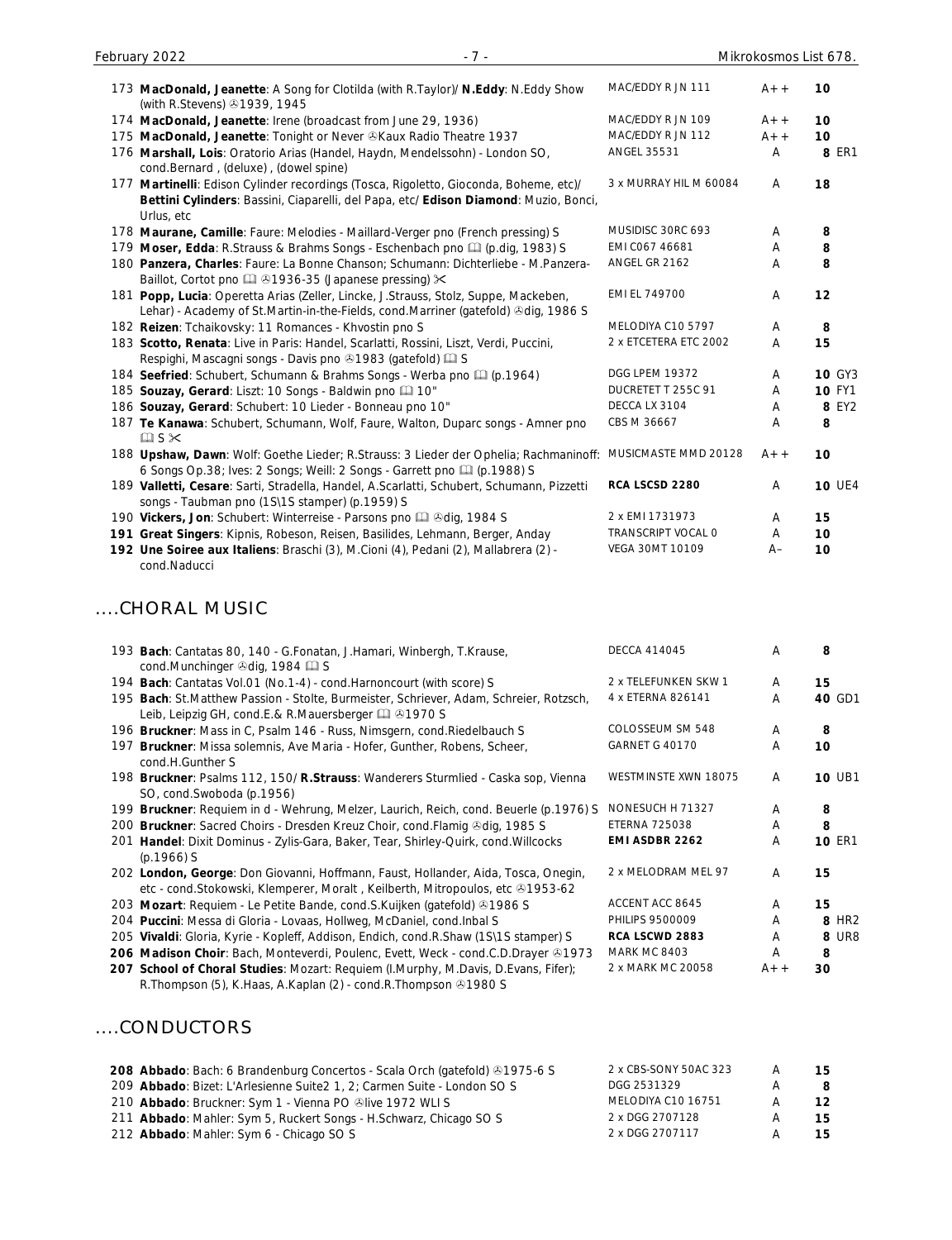| 213 Abbado: Mendelssohn: Syms 3, 4 - London SO S                                                                                                                        | DECCA SXL 6363              | Α     | 8 ED4         |
|-------------------------------------------------------------------------------------------------------------------------------------------------------------------------|-----------------------------|-------|---------------|
| 214 Abbado: Prokofiev: Alexander Nevsky - Obraztsova, London SO [1] (p.1980) S                                                                                          | DGG 2531202                 | $A++$ | 8             |
| 215 Abbado: Prokofiev: Syms 1, 3 - London SO (p.1970) S                                                                                                                 | LONDON CS 6679              | Α     | 8 EM7         |
| 216 Abbado: Stravinsky: Petrushka - London SO (p.dig, 1981) S                                                                                                           | DGG 2532010                 | Α     | 8             |
| 217 Ackermann: Mozart: Syms K.16, 17, 22, 43 - Netherlands PO                                                                                                           | RARITIES C CHS 1165         | Α     | 10            |
| 218 Ackermann: Mozart: Syms K.18, 112, 124, 128 - Netherlands PO + (minor jacket<br>damage) $\mathscr{I}$                                                               | CONCERT HA CHS 1178         | Α     | 10            |
| 219 Ackermann: Mozart: Syms K.19, 74, 84, 114 - Netherlands PO                                                                                                          | RARITIES C CHS 1166         | Α     | 10            |
| 220 Ansermet: Rimsky-Korsakov: Saltan Tsar Suite; Glinka: Ruslan Ov, Kamarinskaya;<br>Borodin: Steppes; Prokofiev: 3 Oranges - Suisse Romande Orch (p.1971) S           | DECCA SDD 282               | Α     | <b>10 EW5</b> |
| 221 Ansermet: Stravinsky: Sym of Psalms, Sym in 3 Mvts - Suisse Romande Orch S                                                                                          | DECCA SDD 238               | A     | <b>10 EW5</b> |
| 222 Argenta: Schubert: Sym 9 - Cento Soli Orch of Paris S                                                                                                               | OMEGA OSL 12                | Α     | 10            |
| 223 Ashkenazy: Tchaikovsky: Sym 4; Rachmaninov: Pno Con 2 (A.Gavrilov) - Royal PO                                                                                       | EMI EL 754003               | Α     | 10            |
| <b><i><b></b></i></b> dig, 1989 S                                                                                                                                       |                             |       |               |
| 224 Barbirolli: Elgar: Intr & Allegro, Elegy, Enigma Vars exc; Puccini: Butterfly; J.Strauss:<br>Blue Danube; Delius: The Walk - Halle Orch (early black UK) @1957-70 S | <b>PYE GSGC 14137</b>       | Α     | 10            |
| 225 Barbirolli: Mahler: Sym 5, Ruckert Songs - Baker, New Philh Orch -(ASD ER3 labels)<br>⊙1969 + (minor album damage) S                                                | 2 x EMI SLS, 785            | Α     | <b>18 ER3</b> |
| 226 Beinum: Bartok: Music; Kodaly: Hary Suite - Concertgebouw Orch -(Dutch<br>Minigroove)                                                                               | PHILIPS A 353               | Α     | <b>10 HM2</b> |
| 227 Beinum: Bruckner: Sym 8 - Concertgebouw Orch (gatefold) @stereo, 1955 S                                                                                             | 2 x ETERNA 825198           | Α     | 15 GD1        |
| 228 Beinum: Mozart: Posthorn Ser; Sym K.201 - Concertgebouw Orch                                                                                                        | <b>EPIC LC(CP) 3354</b>     | Α     | 8 CY1         |
| 229 Berglund: Franck: Sym, Sym Vars - Kerstenbaum, Bournemouth SO (p.1976) S                                                                                            | <b>EMI ASD 3308</b>         | Α     | <b>10 ER3</b> |
| 230 Bernstein: Mahler: Sym 2 - Hendricks, Ludwig, New York PO -(same jacket design as<br>the original DGG) (gatefold) S                                                 | 2 x HUNGAROT SLPDL<br>31230 | Α     | 60            |
| 231 Bernstein: Mahler: Sym 3 - C.Ludwig, New York PO -(same jacket design as the<br>original DGG) (gatefold) S                                                          | 2 x HUNGAROT SLPDL<br>31416 | Α     | 40            |
| 232 Bernstein: Mahler: Sym 4 - Grist, New York PO S                                                                                                                     | COLUMBIA MS2EYE 6152        | Α     | <b>10 UA4</b> |
| 233 Bernstein: Mahler: Sym 4 - Wittek, Concertgebouw Orch - (same jacket design as the<br>original DGG) S                                                               | HUNGAROT SLPDL 31232        | Α     | 15            |
| 234 Bernstein: Mahler: Sym 5 - Vienna PO -(same jacket design as the original DGG, BUT 2 x HUNGAROT SLPDL<br>released on 2 LPs) (gatefold) S                            | 31315                       | Α     | 60            |
| 235 Bernstein: Mahler: Sym 6 - New York PO (side 4: personal recollections of Mahler by 2 x CBS S 72215<br>his daughter and friends) (UK) S                             |                             | Α     | 20            |
| 236 Bernstein: Mahler: Sym 6, Kindertotenlieder - Hampson, Vienna PO -(same jacket<br>design as the original DGG) (gatefold) S                                          | 2 x HUNGAROT SLPDL<br>31414 | Α     | 60            |
| 237 Bernstein: Mahler: Sym 7 - Vienna PO - (same jacket design as the original DGG)<br>(gatefold) + (minor spine damage) S                                              | 2 x HUNGAROT SLPDL<br>31233 | Α     | 30            |
| 238 Bernstein: Tchaikovsky: Romeo, Francesca da Rimini - Israel PO S                                                                                                    | DGG 2531211                 | Α     | 10            |
| 239 Bernstein: Tchaikovsky: Sym 2 - New York PO +1967 S                                                                                                                 | COLUMBIA M 31195            | Α     | 8             |
| 240 Blomstedt: Schubert: Syms 1, 2 - Dresden SK @1980-81 S                                                                                                              | <b>ETERNA 827649</b>        | Α     | 10 GB1        |
|                                                                                                                                                                         | DGG 2530316                 |       |               |
| 241 Bohm: J.Strauss: Waltzes & Polkas - Vienna PO S                                                                                                                     |                             | Α     | 8             |
| 242 Bohm: Mozart: Syms K.543, 550 - Concertgebouw Orch @1955 S                                                                                                          | <b>ETERNA 826511</b>        | Α     | 8 GD1         |
| 243 Bongartz: Bruckner: Sym 6 - Leipzig GH +1964 (gatefold) S                                                                                                           | 2 x ETERNA 825540           | Α     | 30 GD1        |
| 244 Boskovsky: J.Strauss: Fledermaus & Methusalem Ovs; Nicolai: Windsor Ov;<br>Reznicek: Donna Diana Ov; Heuberger: Opernball Ov - Vienna PO (p.1969) S                 | DECCA SXLWB 6383            | Α     | 8 ED3         |
| 245 Boulez: Bartok: Wooden Prince ballet - New York PO (p.1977) S                                                                                                       | COLUMBIA M 34514            | A     | 8             |
| 246 Boulez: Berlioz: Nuits d'ete; La Mort de Cleopatre - Minton, Burrows, BBC SO<br>$(p.1977)$ S                                                                        | COLUMBIA M 34563            | $A++$ | 8             |
| 247 Boulez: Berlioz: Sym Fantastique - London SO (p.1976)                                                                                                               | COLUMBIA M(CP) 30587        | Α     | <b>10 CA2</b> |
| 248 Boulez: Debussy: La Mer; L'Apres-Midi d'un Faune; Jeux - New Philh Orch (p.1976)<br>S                                                                               | COLUMBIA MS 7361            | Α     | 8             |
| 249 Boulez: Debussy: Printemps; 3 Nocturnes; CI Rhap - De Peyer, New Philh Orch<br>$(p.1975)$ S                                                                         | COLUMBIA M 30483            | Α     | 8             |
| 250 Boulez: Dukas: La Peri; Roussel: Sym 3 - New York PO S                                                                                                              | COLUMBIA M 34201            | Α     | 8             |
| 251 Boulez: Petrushka - New York PO (quadrophonic) S                                                                                                                    | CBS-SONY SOCL 1015          | Α     | 10            |
| 252 Boulez: Ravel: Orchestra Music (complete) - New York PO, Cleveland SO S                                                                                             | 4 x CBS 79404               | Α     | 20            |
| 253 Boulez: Schoenberg: Gurrelieder - J. Thomas, Y. Minton, Nimsgern, BBC SO La<br><b>@1975 S</b>                                                                       | 2 x CBS 78264               | Α     | 15            |
| 254 Boulez: Stravinsky: Sacre du printemps - Cleveland Orch S                                                                                                           | COLUMBIA MS2EYE(CP)<br>7293 | Α     | <b>10 CA2</b> |
| 255 Boulez: Stravinsky: Sacre, 4 Etudes for Orch - ORFT Orch S                                                                                                          | NONESUCH H 71093            | Α     | 8             |
| 256 Boulez: Varese: Ameriques, Arcana, Ionisation - New York PO S                                                                                                       | COLUMBIA M 34552            | $A++$ | 8             |
| 257 Boulez: Varese: Ameriques, Arcana, Ionisation - New York PO (gatefold) (p.1978) S                                                                                   | CBS 76520                   | Α     | 8             |
| 258 Britten: Mozart: Sym K.504; Schubert: Sym 8 - English ChO (p.1972) S                                                                                                | LONDON CS 6741              | Α     | <b>10 EM8</b> |
| 259 Brusilow: Haydn: Sym 60; Cherubini: Sym in D - Philadelphia ChS $\times$ S                                                                                          | <b>RCA LSC 3088</b>         | Α     | 8             |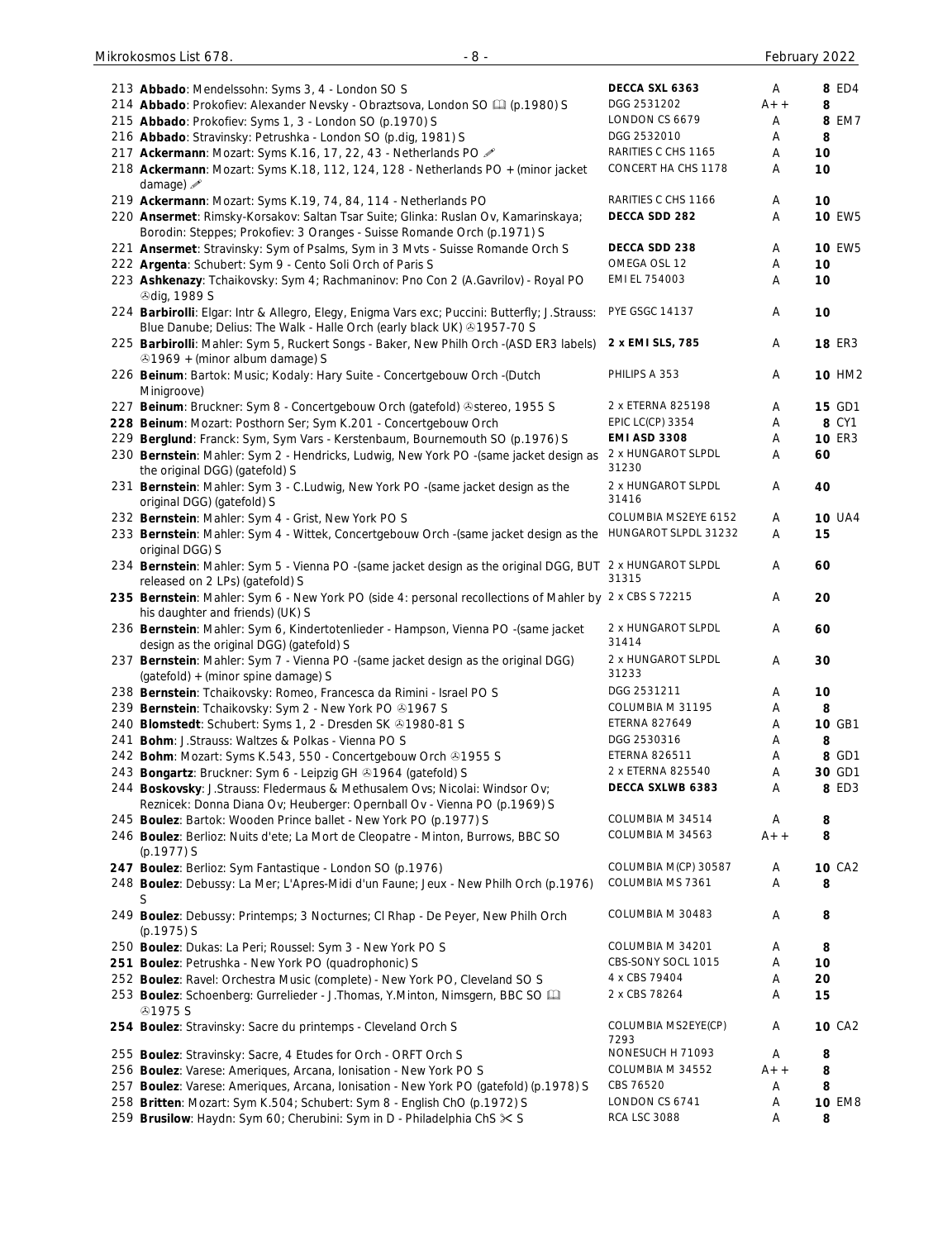| 260 Brusilow: Ibert: Capriccio, Suite Symphonique; Ravel: Tombeau de Couperin;<br>Francaix: Serenade - Philadelphia ChS S                       | <b>RCA LSC 3089</b>      | Α | 8                 |
|-------------------------------------------------------------------------------------------------------------------------------------------------|--------------------------|---|-------------------|
| 261 Brusilow: R.Strauss: Le Bourgeois suite; Wolf: Italian Ser - Philadelphia ChS S                                                             | <b>RCA LSC 3087</b>      | A | 8                 |
| 262 Brusilow: Tchaikovsky: Suite 4 (Mozartiana) (Canin vln), Andante Cantabile; Arensky:<br>Tchaikovsky Var - Philadelphia ChS S                | <b>RCA LSC 3020</b>      | Α | 8                 |
|                                                                                                                                                 | ANGEL S(CP) 35620        |   | 8 CR5             |
| 263 Cantelli: Beethoven: Sym 7 - Philh Orch S                                                                                                   |                          | Α |                   |
| 264 Cantelli: Mozart: Requiem - Tebaldi, Barbieri, Prandelli, Siepi, Scala Orch & 1950                                                          | <b>MDP 32</b>            | Α | 10                |
| 265 Celibidache: Tchaikovsky: Sym 6 - RAI Orch ®live, 1960                                                                                      | ELECTRECOR ELE 2958      | Α | 10                |
| 266 Cluytens: Beethoven: Syms 5, 9 - Brouwenstijn, K.Meyer, Gedda, Guthrie, Berlin PO<br>S                                                      | 2 x EMI SCBP 1024        | Α | 30                |
| 267 Cluytens: Faure: Requiem - Los Angeles, Fischer-Dieskau, Conservatoire Orch S                                                               | EMI CANB 107             | Α | <b>12 FS2</b>     |
| 268 Cluytens: Roussel: Le Festin, Bacchus Suite 2, Sinfonietta - Conservatoire Orch -(ASD<br>FR1 label) S                                       | <b>EMI CVB 1001</b>      | Α | <b>10 FR3</b>     |
| 269 Davis, Colin: Beethoven: Sym 4, Egmont Ov - BBC SO S                                                                                        | <b>PHILIPS 416974</b>    | Α | 8                 |
| 270 Davis, Colin: Dvorak: Sym Var; Serenade in E - London SO (gatefold) (p.1968) S                                                              | <b>PHILIPS 839706</b>    | Α | 8 HR <sub>2</sub> |
| 271 De Sabata: Beethoven: Sym 6 (Augusteo Orch) @1947; Rossini: Barbiere (Walletti,                                                             | 3 x TRANSCRIPT DS, 0     | Α | 20                |
| Luise, Bechi, D.Gatta, Rossi-Lemeni) & Scala, 1952                                                                                              |                          |   |                   |
| 272 De Sabata: Beethoven: Syms 5, 8; Schumann: Pno Con (Arrau); Sibelius: Sym 1;                                                                | 3 x DISCOCORP IGI 297    | Α | 20                |
| Respighi: Pines; Rachmaninov: Paganini Rhap (Rubinstein) 31950-1                                                                                |                          |   |                   |
| 273 Desormiere: Glazunov: The Seasons - French NO                                                                                               | CAPITOL P 8157           | Α | 8 UG5             |
| 274 Desormiere: Rimsky-Korsakov: Le Coq d'Or suite; Capriccio Espagnole - French Nat                                                            | CAPITOL P 8155           | Α | 10 UG5            |
| <b>SO</b>                                                                                                                                       |                          |   |                   |
| 275 Dobrowen: Rimsky-Korsakov: Coq d'Or & Tsar Saltan Suites - Philh Orch, (deluxe),<br>(dowel spine), (flat disc)                              | ANGEL, 35010             | A | <b>10 ER1</b>     |
| 276 Dorati: Bartok: Miraculous Mandarin ballet; Divertimento for Strings - BBC SO<br>(French gatefold) S                                        | MERCURY 130578           | Α | <b>8 FR1</b>      |
| 277 Dorati: Bartok: Suite 1, 2 Pictures - Detroit SO & 1978 S                                                                                   | DECCA SXL 6897           | Α | 8 ED4             |
| 278 Dorati: Beethoven: Sym 5, Egmont, Coriolan, Leonore 3 Ovs - Minneapolis SO (white MERCURY SRW 18016<br>label, US) PS                        |                          | A | 8                 |
| 279 Dorati: Berg: Lulu Sym, Wozzeck: 3 excs - Pilarczyk, London SO (French pressing)                                                            | <b>PHILIPS 839263</b>    | Α | 5 <sub>1</sub>    |
| (green label) S<br>280 Dorati: Brahms: Sym 3; Beethoven: Coriolan Ov - Minneapolis SO (white label, US)                                         | MERCURY SRW 18032        | Α | 8                 |
| PS<br>281 Dorati: Milhaud: Le boeuf sur le toit; Francaix: Concertino; Auric: Ouverture; Satie:                                                 | MERCURY 131047           | Α | 8 FB2             |
| Parade - London SO                                                                                                                              |                          |   |                   |
| 282 Dorati: Stravinsky: Firebird Suite; Borodin: Sym 2 - Minneapolis SO (US)                                                                    | MERCURY MGW 14010        | A | 8                 |
| 283 Dorati: Tchaikovsky: 4 Suites - New Philh Orch S                                                                                            | 3 x MERCURY SR3(CP) 9018 | Α | 20                |
| 284 Dorati: Tchaikovsky: Romeo, Fatum, Tempest - National SO S                                                                                  | LONDON CS 6891           | Α | 8 EM7             |
| 285 Dorati: Tchaikovsky: Suite 3, 4 (New Philh Orch), Nutcracker excs (London SO)<br>(CTFR 2\2\1\1 stamper) S                                   | 2 x MERCURY SR2 9012     | Α | 20 UM1            |
| 286 Dorati: Tchaikovsky: Tone Poems Vol.1: Francesca, Hamlet, Voyevode - National SO<br>& 1973 S                                                | DECCA SXL 6627           | Α | <b>10 ED4</b>     |
| 287 Dorati\Paray: Overtures Celebres (dvorak, Mendelssohn, Berlioz, Borodin,<br>Mussorgsky, Schumann) - London SO, Detroit SO, Minneapolis SO S | <b>PHILIPS 839852</b>    | Α | 8                 |
| 288 Ericson, Eric: European Choir Music (Brahms, Reger, Schoenberg, R.Strauss, Ligeti,<br>Britten, Petrassi, etc) - Stockholm Chamber Choir S   | 4 x EMI C153 29916       | Α | 20                |
|                                                                                                                                                 | HUNGAROT HLPMN 1017      |   | 10                |
| 289 Fekete, Zoltan: Mozart: Divertimento in D K.334 - Vienna SOpO                                                                               |                          | A |                   |
| 290 Fiedler: Hearts in 3/4 Time (Ivanovici, Waldteufel, Gounod, Lehar, Delibes, Drigo, etc)                                                     | RCA LSCSD, 2556          | Α | <b>10 UE9</b>     |
| - Boston Pops (3S\3S stamper) S<br>291 Fiedler: Ibert: Divertissement; Rossini-Respighi: Boutique Fantasque - Boston Pops                       | RCA LSCSD 2084           | Α | <b>25 UE4</b>     |
| (3S\4S stamper) S<br>292 Fiedler: The Pops Goes Latin - Boston Pops (1S\2S stamper) S                                                           | RCA LSCWD 2988           | A | 8 UR9             |
| 293 Fiedler: Viennese Night - Boston Pops (1S\1S stamper) S                                                                                     | RCA LSCSD. 2548          | Α | <b>12 UE9</b>     |
| 294 Fiedler: Viennese Night - Boston Pops (3S\3S stamper) S                                                                                     | RCA LSCSD 2548           | Α | <b>10 UE9</b>     |
| 295 Fischer, Ivan: Stravinsky: Firebird Ste (1919); Petrushka (1946-7) - Budapest FO                                                            | HUNGAROT SLPD 31095      | Α | 18                |
| (p.dig, 1990) S                                                                                                                                 |                          |   |                   |
| 296 Fischer, Ivan: Schubert: Syms 4, 5 - Budapest FO @live, 1985-6 S                                                                            | HUNGAROT SLPD 12842      | A | 8                 |
| 297 Fistoulari: Tchaikovsky: Mozartiana Suite 4; Rimsky-Korsakov: May Night Overture,<br>Fairy Tale - Philh Orch                                | EMI XLP 30031            | Α | 8 EB1             |
| 298 Frank, Claude: Mozart: Pno Con K.491; Schnabel: Duodecimet - L.Fleisher pno, New AUDIOFON 2017                                              |                          | Α | 8                 |
| England Conservatory Orch (p.1984) S                                                                                                            |                          |   |                   |
| 299 Fremaux: Walton: Facade Suite, Wise Virgins Ballet Suite - Birmingham SO S                                                                  | <b>EMI ASD. 3317</b>     | Α | 8 ER5             |
| 300 Fricsay\Zabaleta: Handel: Hrp Con; Debussy: 2 Dances - Berlin RSO (p.1962) 10"                                                              | DGG LPE 17115            | Α | 8 GY3             |
| 301 Furtwangler: Beethoven: Sym 8 (Berlin PO) @1953; Schumann: Sym 1 (Vienna PO)<br>\$1951                                                      | <b>MRF 64</b>            | Α | 10                |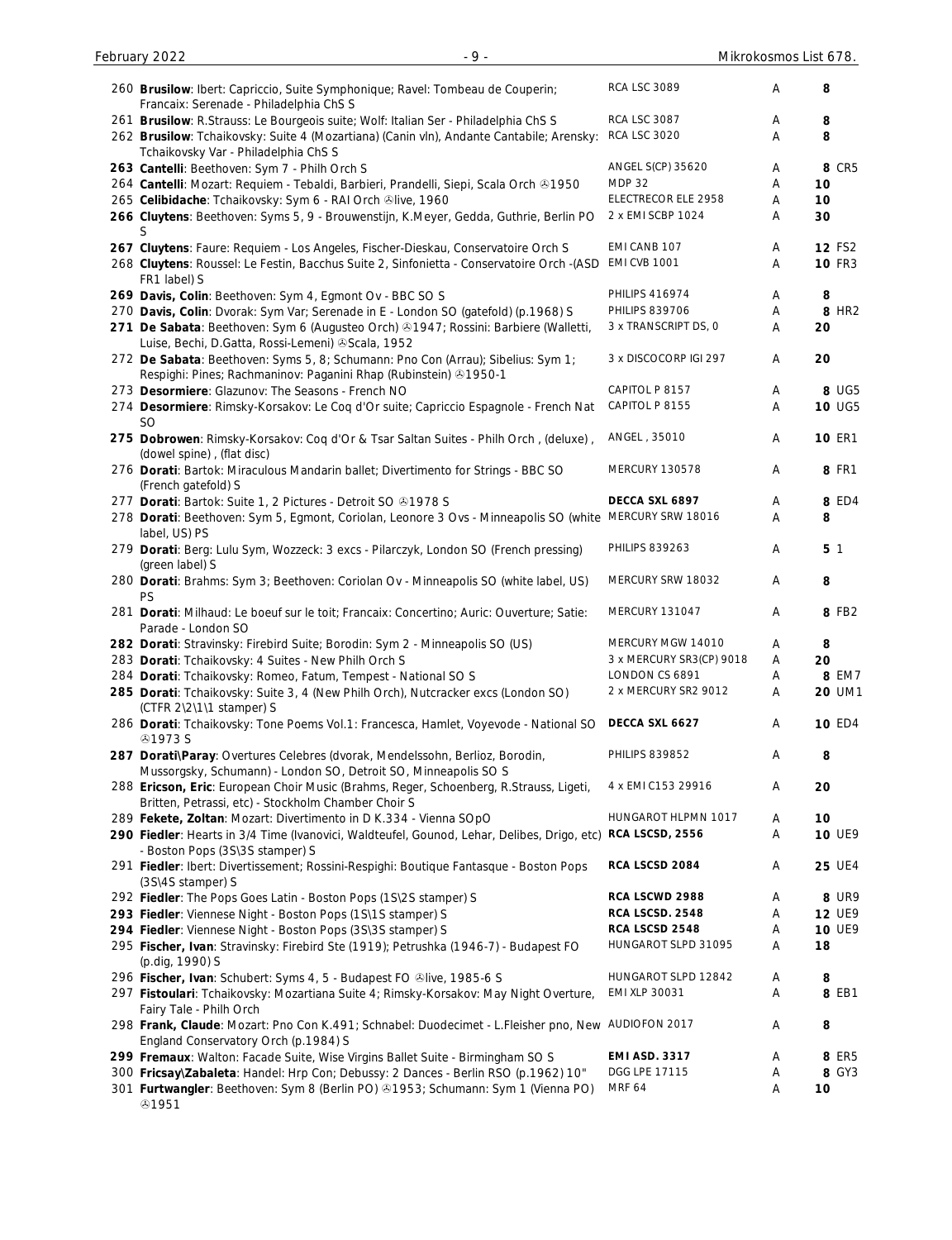| 302 Furtwangler: Beethoven: Sym 9 - Schwarzkopf, Hongen, Hopf, Edelmann, Bayreuth<br>FO (individual LPs)                                                                                             | 2 x EMI ALP 1286         | A–   | <b>150 ER1</b> |
|------------------------------------------------------------------------------------------------------------------------------------------------------------------------------------------------------|--------------------------|------|----------------|
| 303 Furtwangler: Franck: Sym (Vienna PO)/ Knappertsbusch: Wagner: Siegfried Idyll<br>(Vienna PO) (UK) PS                                                                                             | DECCA (ECS) 563          | A    | 8              |
| 304 Furtwangler: Franck: Sym - Vienna PO @1945 + (light marks but nice copy) https:<br>/classite.com/disk/vox-pl-7230-q4649                                                                          | <b>VOX PL 7230</b>       | $A-$ | 350            |
| 305 Furtwangler: Mozart: Sym K.550, Nachtmusik K.525 - Vienna PO                                                                                                                                     | <b>EMI FALP. 30033</b>   | A    | <b>10 FR3</b>  |
| 306 Furtwangler: Sibelius: VIn Con, Saga - Kulenkampff, Berlin PO & 1943 (old 17) LRO                                                                                                                | MELODIYA M10,. 45909     | Α    | 10 LB3         |
| 307 Furtwangler: Stravinsky: Sym in 3 Mvts (Vienna PO, 1950), La baiser de la fee<br><b><i>®Berlin PO, 1953</i></b>                                                                                  | CETRA FE 14              | Α    | 8              |
| 308 Furtwangler: Tchaikovsky: Sym 5 - RAI Orch & 1952                                                                                                                                                | DISCOCORP DIS 3702       | Α    | 10             |
| 309 Furtwangler: Weber: Freischutz Ov; Hindmith: Harmonie der Welt; Schubert: Sym 9 - 2 x FURTWANGLE F 670027<br>Berlin PO 31952, 1953                                                               |                          | Α    | 60             |
| 310 Furtwangler\Menuhin: Bartok: Vln Con - Philharmonia Orch                                                                                                                                         | <b>EMI ALP. 1121</b>     | Α    | <b>15 ER7</b>  |
| 311 Furtwangler\Menuhin: Brahms: Violin Con - Lucerne FO                                                                                                                                             | <b>EMI FALP 30001</b>    | Α    | <b>15 FR3</b>  |
| 312 Garaguly: J.Strauss: Polkas, Waltzes, etc - Dresden SK (early label) S                                                                                                                           | AMIGA 845099             | Α    | 10             |
| 313 Gardiner: Mozart: Syms K.297, 338 - English Baroque Soloists & dig, 1987 S                                                                                                                       | <b>PHILIPS 420937</b>    | Α    | 10             |
| 314 Gauk: Miaskovsky: Sym 27 - USSR RSO OLD                                                                                                                                                          | MELODIYA D, 496          | A    | <b>10 DR4</b>  |
| 315 Gibson: Bizet: Carmen Suite; Gounod: Faust ballet music, Funeral March of a                                                                                                                      | RCA LSCSD1S 2449         | Α    | 550 UE9        |
| Marionette - Covent Garden OpO (1S\1S stamper) S                                                                                                                                                     |                          |      |                |
| 316 Gibson: Prokofiev: Sym 5; Shostakovich: Festive Ov; Kabalevsky: Colas Breugnon Ov<br>- Scottish NO S                                                                                             | <b>EMI SXLP 20099</b>    | Α    | <b>12 EB1</b>  |
| 317 Goehr: Schoenberg: Chamber Sym (Berlin ChO)/ H.Koch: Schoenberg: Ein<br>Uberlebender (Leipzig RSO)/ H.Koch: Schoenberg: Friede auf Erden (Berlin RSO)                                            | <b>ETERNA 825201</b>     | Α    | 12 GD1         |
| $(p.1974)$ S                                                                                                                                                                                         |                          |      |                |
| 318 Goossens: Respighi: Fountains of Rome; Smetana, Glinka, Weinberger - Philh Orch S                                                                                                                | CAPITOL SG 7199          | Α    | 10 UD6         |
| 319 Goossens: Rimsky-Korsakov: Le Coq d'Or Suite, Russian Easter; Balakirev: Islamey -                                                                                                               | CAPITOL SG(CP) 7158      | Α    | 8              |
| Philh Orch S                                                                                                                                                                                         |                          |      |                |
| 320 Goossens: Rossini-Respighi: La boutique fantasque - Royal PO S                                                                                                                                   | CAPITOL SG 7103          | A    | 8 UD6          |
| 321 Gould, Morton: Evening Serenade (Grieg: Nocturne; Ravel: Pavane; Rachmaninoff:<br>Vocalise; Tchaikovsky: Elegy; Drigo: Serenade; Ponce: Estrellita; Bach: Air;<br>Mendelssohn) (1S\2S stamper) S | RCA LSCSD 3007           | Α    | 8 UR6          |
| 322 Gould, Morton: Rimsky-Korsakov: Sym 2; Miaskovsky: Sym 21 - Chicago SO (1S\1S RCA LSCWD 3022<br>stamper) S                                                                                       |                          | Α    | 8 UR9          |
| 323 Gould, Morton: Tchaikovsky: Romeo; Rimsky-Korsakov: Capriccio<br>Espagnole/Campiglia: Vaughan Williams: Sym 1/P.Traver: Damrosh: National<br>Anthem; Barber: Adagio; Kabalevsky +1972 S          | 2 x MARK MC 8997         | Α    | 20             |
| 324 Haitink: Mahler: Sym 3 - Forrester, Concertgebouw Orch (gatefold)                                                                                                                                | 2 x ETERNA 820790        | Α    | <b>15 GD1</b>  |
| 325 Haitink: Mahler: Sym 4 - Ameling, Concertgebouw Orch (p.1974) S                                                                                                                                  | ETERNA 825886            | A    | 8 GD1          |
| 326 Herbig, Gunther: Haydn: 12 London Symphonies No.93-104 - Dresden PO<br>(individual LPs) 31974-5 S                                                                                                | 6 x ETERNA + 826846      | Α    | 40 GD1         |
| 327 Herrmann, Bernard: Satie: Les aventures de Mercure, La belle excentrique, Jack in<br>the box; Milhaud: Saudades do Brazil - London Festival Players S                                            | <b>DECCA 592074</b>      | Α    | 10             |
| 328 Herrmann, Bernard: Holst: The Planets - London PO (Japanese pressing) S                                                                                                                          | <b>LONDON K15C 8046</b>  | Α    | 10             |
| 329 Herrmann, Bernard: J.Raff: Sym 5 (Lenore) - London PO (p.1973) S                                                                                                                                 | NONESUCH H 71287         | Α    | 10             |
| 330 Herrmann, Bernartd: Taxi Driver (soundtrack) - cond.comp, D.Blume S                                                                                                                              | ARISTA 18RS 13           | A    | 10             |
| 331 Hewitt: Schubert: Syms 4, 8 - Hewitt Orch (paper sleeve mustbe taped)                                                                                                                            | DISCOPHILE DF. 50        | A–   | 12             |
| 332 Hindemith: Hindemith: Theme & 4 Vars, Sym Metamorphoses - Berlin PO (gold US)                                                                                                                    | DECCA DL 9829            | A    | 8              |
| 333 Hogwood: Mozart: Syms K.16a, 45a, 167a - Academy of Ancient Music S                                                                                                                              | L'OISEAU-L 417234        | Α    | 8              |
| 334 Horenstein: Shostakovich: Sym 5 - Vienna SO (p.1962)                                                                                                                                             | <b>VOX PL 12220</b>      | Α    | 10             |
| 335 Inghelbrecht: Debussy: Complete Orch Works - M.Gorge sop, J.Joly msop, French<br>RSO (individual LPs)                                                                                            | 5 x DUCRETET T 320C+ 151 | A    | 250 FG2        |
| 336 Inghelbrecht: Debussy: Faun - French RSO 7"                                                                                                                                                      | EMI ESBF 157             | Α    | 10             |
| 337 Jansons, Mariss: Grieg: Sym Dances; In Autumn Ov; 2 Lyric Pcs from Op.68 - Oslo                                                                                                                  | MELODIYA C10 20105       | Α    | 8              |
| PO <b>@1982</b> S                                                                                                                                                                                    | <b>ETERNA 827197</b>     |      | 30 GD1         |
| 338 Jochum: Bruckner: Sym 9 - Dresden SK 21978 S                                                                                                                                                     | DGG LPM 18284            | A    |                |
| 339 Jochum: Mozart: Requiem - Seefried, Pitzinger, Holm, Borg, Vienna PO (p.1961)                                                                                                                    |                          | A    | <b>18 GY3</b>  |
| 340 Jochum: Mozart: Syms K.551, 385 - Concertgebouw Orch (US) S                                                                                                                                      | PHILIPS PHS 900004       | Α    | 8              |
| 341 Karajan: Brahms: Sym 2 - Philh Orch                                                                                                                                                              | EMI 33CX 1355            | A    | <b>10 EB1</b>  |
| 342 Karajan: Holst: The Planets - Vienna PO S                                                                                                                                                        | DECCA SDD 400            | A    | 8 EW5          |
| 343 Karajan: J.Strauss: Blue Danube; Eljen a Magyar! Accelerationen; Persischer Marsch;<br>Fledermaus Ov; Leichtes Blut; Kunstlerleben - Berlin PO &dig, 1981 (Japanese<br>pressing) (OBI) S         | DGG 28MG 237             | Α    | 10             |
| 344 Karajan: J.Strauss: Kaiser-Walzer; Tritsch-Tratsch; Zigeunerbaron Ov, etc - Berlin PO DGG 2532026<br><b><i><b></b></i></b> Odig, 1981 S                                                          |                          | A    | 8              |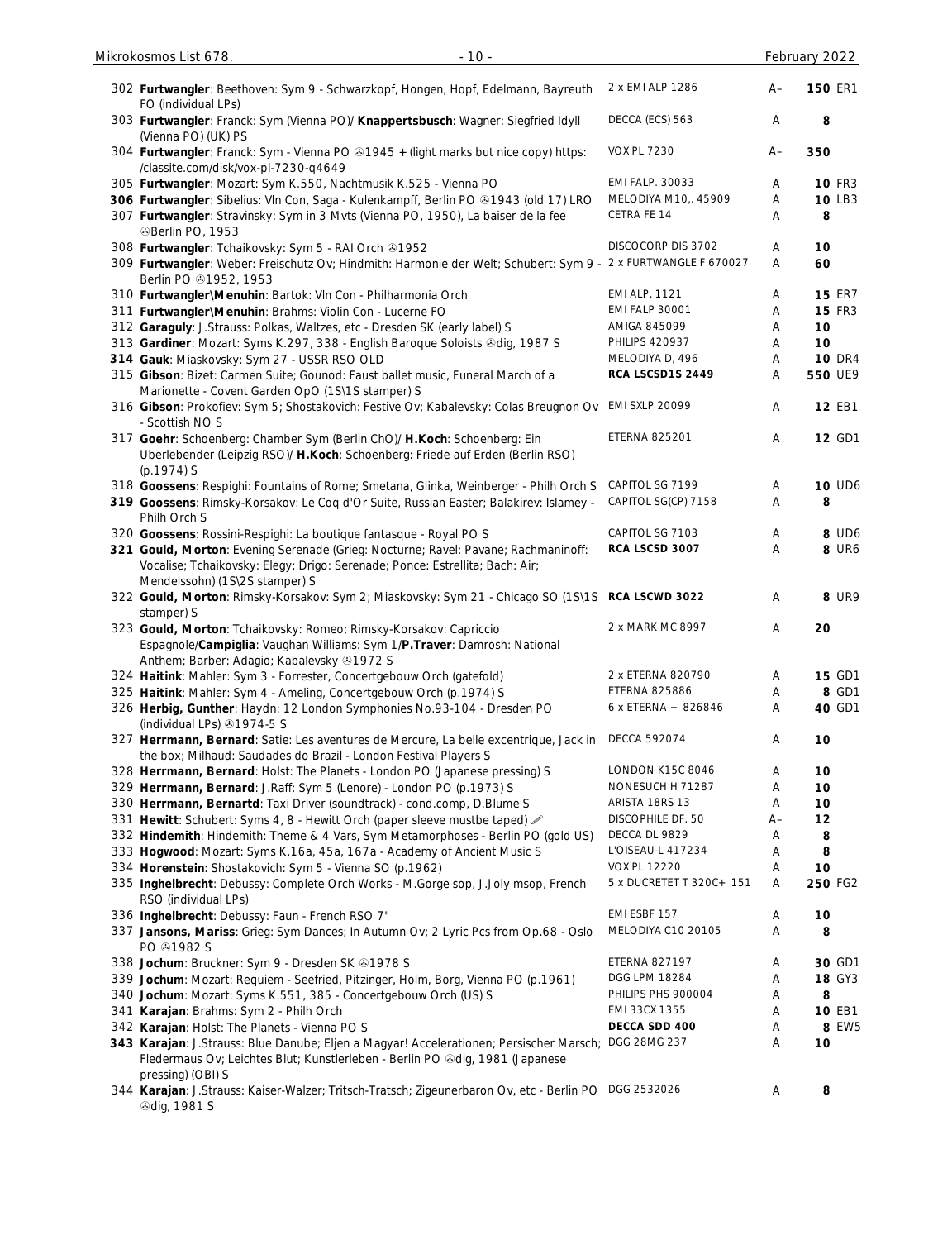| 346 Karajan: Radetzky-Marsch (music of Johann & Josef Strauss) - Berlin PO (p.dig,<br>1981) S                                             | DGG 2532027            | Α    | 8             |
|-------------------------------------------------------------------------------------------------------------------------------------------|------------------------|------|---------------|
| 347 Karajan: Ravel: Rapsodie Espagnole; Debussy: La Mer - Philh Orch                                                                      | EMI 33CX. 1099         | A    | 15 EB1        |
| 348 Karajan: Rossini: 6 Overtures - Philh Orch - (white & gold label) S                                                                   | <b>EMI SMC 80850</b>   | Α    | 8 GW2         |
| 349 Karajan: Tchaikovsky: Sym 5 - Philh Orch, (UK jacket)                                                                                 | EMI 33CX(HP) 1133      | A    | 8 EB1         |
| 350 Kempe: R.Strauss: Don Quixote (Max Rostal vla, Tortelier vcl), Rosenkavalier Waltz -<br>Dresden SK 21973, (early jacket) S            | <b>ETERNA 826624</b>   | A    | 20 GD1        |
| 351 Kempe: R.Strauss: Paregon zur Sinfonia domestica, Panathenaezug - Rosel pno,<br>Dresden SK 21976 S                                    | <b>ETERNA 826856</b>   | Α    | 10 GD1        |
| 352 Kempe: R.Strauss: Tanzsuite nach Couperin, Josephslegende - Dresden SK ®1974,<br>1973, (early jacket) S                               | <b>ETERNA 826627</b>   | Α    | 15 GD1        |
| 353 Kertesz: Kodaly: Hary Suite; Dances of Galanta; 2 Arias from Hary - Szonyi, London<br>SO <sub>S</sub>                                 | DECCA SXL 6136         | Α    | 8 ED4         |
| 354 Khaikin: Tchaikovsky: Sym 2 - USSR SSO -(good jacket) OLD                                                                             | MELODIYA D, 4934       | Α    | 8 FB1         |
| 355 Kleiber, Carlos: New Year's Concert 1989 (as it was broadcasted)                                                                      | 2 x TRANSCRIPT CK O    | Α    | 20            |
| 356 Kleiber, Erich: Beethoven: Sym 5 - Concertgebouw Orch (p.1957)                                                                        | DECCA LXT 5358         | Α    | <b>10 EY3</b> |
| 357 Kleiber, Erich: Beethoven: Sym 7 - Concertgebouw Orch                                                                                 | DECCA LXT 2547         | Α    | <b>15 EY2</b> |
| 358 Klemperer: Mahler: Sym 9 - New Philh Orch (gatefold) S                                                                                | 2 x EMI SXDW 3021      | Α    | <b>15 ER5</b> |
| 359 Kobayashi, Kenichiro: Beethoven: Sym 3 - Hungarian SO &live, 1989 S                                                                   | HUNGAROT SLPX 31321    | Α    | 12            |
| 360 Koch, Helmut: Beethoven: Dances WoO 14, 17, 15, 8 - Berlin ChO & 1969 S                                                               | <b>ETERNA 826066</b>   | Α    | 10 GD1        |
| 361 Kondrashin: Brahms: Sym 1 - Concertgebouw Orch ®live, 1980 S                                                                          | <b>PHILIPS 412065</b>  | Α    | 12            |
| 362 Kondrashin: Brahms: Sym 2 - Concertgebouw Orch Olive, 1975 S                                                                          | <b>PHILIPS 412066</b>  | Α    | 10            |
| 363 Konwitschny: Bruckner: Sym 2 - Berlin RSO (gatefold) (p.1974) S                                                                       | 2 x ETERNA 825528      | Α    | 30 GD1        |
| 364 Konwitschny: Bruckner: Sym 5 - Leipzig GH 21961 (gatefold) S                                                                          | 2 x ETERNA 825275      | Α    | 40 GD1        |
| 365 Konwitschny: Bruckner: Sym 5 - Leipzig GH + (album water damage)                                                                      | 2 x ETERNA 820275      | Α    | 20 GG3        |
| 366 Konwitschny: Reger: Hiller Variations - Leipzig GH -(white & gold label) S                                                            | <b>EMI STE 91334</b>   | Α    | 8 GW1         |
| 367 Konwitschny: Wagner: Tannhauser & Gotterdammerung excs - Grummer, Frick,<br>Berlin SK (p.1960)                                        | ETERNA . 820092        | Α    | 10 GG1        |
| 368 Krauss, Clemens: Haydn: Creation - Patzak, Hann, Eipperle, Vienna PO, (in album)<br>吅                                                 | 2 x ERATO LDE. 3005    | A–   | <b>15 FG1</b> |
| 369 Krips, Josef: Brahms: Sym 4 - London SO (p.1950)                                                                                      | DECCA LXT 2517         | $A-$ | 10 EY2        |
| 370 Kubelik: Brahms: Sym 3 - Vienna PO (p.1958)                                                                                           | DECCA LXT 5419         | Α    | <b>10 EY3</b> |
| 371 Kubelik: Mahler: Sym 3 - M. Thomas, Bavarian RSO (gatefold) S                                                                         | 2 x DGG 2707036        | A    | 15            |
| 372 Kubelik: Mahler: Sym 4 - Morison, Bavarian RSO S                                                                                      | MELODIYA C10 18959     | Α    | 8             |
| 373 Kubelik: Mahler: Sym 5, Fahrenden Gesellen - Fischer-Dieskau, Bavarian RSO<br>(gatefold) $S \times$                                   | 2 x DGG 2707056        | Α    | 15            |
| 374 Kubelik: Mahler: Sym 5; Fahrenden Gesellen - Fischer-Dieskau, Bavarian RSO<br>(gatefold) S                                            | 2 x MELODIYA C10 18581 | Α    | 15            |
| 375 Kubelik: Mahler: Sym 7 (Bavarian RSO)/ Fischer-Diskau\Bohm: Mahler:<br>Kindertotenlieder S                                            | 2 x MELODIYA C10 18621 | Α    | 15            |
| 376 Kubelik: Mahler: Sym 9 (Bavarian RSO)/ Gerdes, Otto: Wolf: Penthesilea (Vienna<br>PO) (gatefold) S                                    | 2 x MELODIYA C10 17713 | Α    | 15            |
| 377 Kubelik: Mahler: Sym 9 - Bavarian RSO (gatefold) S                                                                                    | 2 x DGG 2707038        | Α    | 15            |
| 378 Kubelik: Smetana: Ma Vlast - Vienna PO (individual LPs) S                                                                             | 2 x DECCA SDD. 161     | A    | <b>18 EW2</b> |
| 379 Leibowitz: Mussorgsky: Pictures, Bare Mountain - Royal PO (1S\7S stamper)<br>$(p.1963) + (jacket worn a bit)$ S                       | RCA VCSSD, 2659        | Α    | <b>50 UR2</b> |
| 380 Maazel: Mahler: Sym 2 - Marton, Norman, Vienna PO & dig, 1983 S                                                                       | 2 x CBS I2M 38667      | Α    | 15            |
| 381 Maazel: Mahler: Sym 3 - Baltsa, Vienna PO & dig, 1985 S                                                                               | 2 x CBS I2M 42178      | Α    | 20            |
| 382 Mehta: Beethoven: Sym 3 - New York PO (gatefold) (p.1980) S                                                                           | CBS 35883              | Α    | 8             |
| 383 Mehta: The 4th of July: Ives, Copland, Bernstein, Gershwin - Los Angeles PO S                                                         | 2 x LONDON CSA 2246    | Α    | <b>15 EM7</b> |
| 384 Milhaud: Milhaud: 4 Seasons - Goldberg vln, Wallfisch vla, Bonneau pno, Suzan<br>trombone, Lamoureux Orch (gatefold) (Dutch pressing) | PHILIPS A 575          | Α    | 8             |
| 385 Monteux: Beethoven: Sym 2, Fidelio & King Stephen Ovs - London SO S                                                                   | RCA VICS(UK) 1170      | Α    | 10            |
| 386 Monteux: Beethoven: Syms 1, 8 - Vienna PO (4S\5S stamper) S                                                                           | RCA LSCWD 2491         | Α    | <b>15 UR6</b> |
| 387 Monteux: Elgar: Enigma Vars; Brahms: Haydn Vars - London SO (8S\2S stamper)<br>+ (small tape at upright corner) S                     | RCA LSCSD. 2418        | A    | 25 UE9        |
| 388 Mravinsky: Shostakovich: Sym 8 - Leningrad PO +1947                                                                                   | MELODIYA D 32639       | Α    | 10            |
| 389 Munch: Debussy: Images - Boston SO (4S\3S stamper) S                                                                                  | RCA LSCSD 2282         | Α    | <b>20 UE4</b> |
| 390 Munch: Ravel: Bolero, Rapsodie espagnole, La Valse; Debussy: Faun - Boston SO<br>$(12S\setminus 4S)$ S                                | <b>RCA LSCSD, 1984</b> | Α    | <b>20 UE4</b> |
| 391 Munch: Ravel: Daphnis & Chloe ballet - Boston SO (1S\1S stamper) + (light marks<br>but nice copy) S                                   | RCA LSCSD1S 1893       | $A-$ | 35 UE9        |
| 392 Munch: Schubert: Sym 2; Beethoven: Prometheus excs - Boston SO S                                                                      | RCA LSCSD(CP) 2522     | Α    | <b>10 CR1</b> |
| 393 Muti: Mussorgsky-Ravel: Pictures; Stravinsky: Firebird Suite - Philadelphia Orch S                                                    | MOBILE FID MFSL1 520   | Α    | 25            |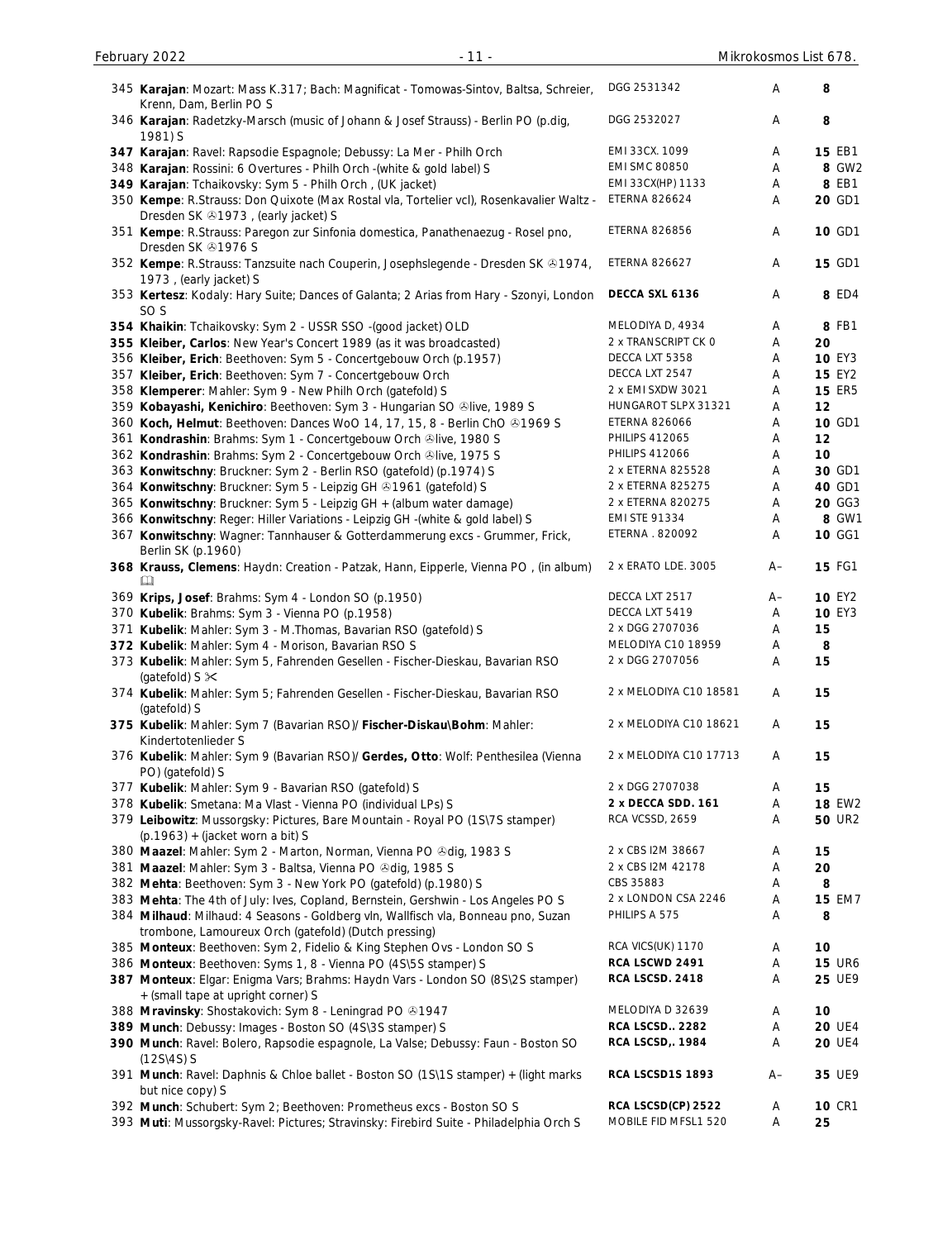| 394 Neumann, Vaclav: Bruckner: Sym 1 - Leipzig GH & 1965 S                                                                                                 | <b>ETERNA 825621</b>                   | A      | <b>12 GD1</b>    |
|------------------------------------------------------------------------------------------------------------------------------------------------------------|----------------------------------------|--------|------------------|
| 395 Neumann, Vaclav: Mahler: Sym 5 - Leipzig GH (gatefold) 31966 + (jacket worn a                                                                          | 2 x ETERNA 825602                      | Α      | 20 GD1           |
| bit) S                                                                                                                                                     |                                        |        |                  |
| 396 Neumann, Vaclav: Mahler: Sym 6 - Leipzig GH (gatefold) 31966 S<br>397 Neumann, Vaclav: Mahler: Sym 9 - Leipzig GH (gatefold) 31967 S                   | 2 x ETERNA 825761<br>2 x ETERNA 825946 | Α<br>Α | 25 GD1<br>20 GD1 |
| 398 Nikisch: Liszt: Hungarian Rhapsody 1; Berlioz Carnaval Romain @1920/ B. Walter:                                                                        | TRANSCRIPT AN O                        | Α      | 12               |
| Beethoven: Coriolan Ov; Mendelssohn: Hebrides Ov +1924 - Berlin PO                                                                                         |                                        |        |                  |
| 399 Ormandy: Bartok: Music, Miraculous Mandarin Suite - Philadelphia Orch (p.1979) S                                                                       | <b>EMI ASD. 3655</b>                   | Α      | 8 ER4            |
| 400 Ormandy: Beethoven: Sym 3 - Philadelphia Orch &dig, 1980 (Japanese pressing)                                                                           | <b>RCA RCL 8047</b>                    | Α      | 10               |
| (OBI) S                                                                                                                                                    | COLUMBIA MS6EYE 6248                   |        | <b>18 UA1</b>    |
| 401 Ormandy: Berlioz: Sym Fant - Philadelphia Orch S<br>402 Ormandy: Concert Celebrating His 70th Birthday: Kabalevsky, Halevy, Meyerbeer,                 | 2 x MAGNETIC MRR 566                   | A<br>Α | 20               |
| Ricci, Donizetti, Rachmaninov, Tchaikovsky - Browing, Domingo, Sutherland, etc                                                                             |                                        |        |                  |
| <b><i><u>@live, 1980 S</u></i></b>                                                                                                                         |                                        |        |                  |
| 403 Ormandy: Mussorgsky-Ravel: Pictures; Ravel: Bolero - Philadelphia Orch & 1973 S                                                                        | <b>RCA ARL1 451</b>                    | Α      | 10               |
| 404 Otterloo: Beethoven: Sym 9 - Spoorenberg, M van Ilosvay, Vroons, Schey, Hague PO PHILIPS A 4040                                                        |                                        | Α      | 12               |
| (Favorites Series)                                                                                                                                         | HARMONIA M HM 1015                     | A      | 12               |
| 405 Paniagua: Antique Greece Music - Atrium Musicale de Madrid [1] 31978 (TAS)<br>(gatefold) S                                                             |                                        |        |                  |
| 406 Previn: Mahler: Sym 4 - Ameling, Pittsburgh SO S                                                                                                       | <b>EMI ASD 3783</b>                    | Α      | <b>12 ER3</b>    |
| 407 Previn: Tchaikovsky: Flower Waltz, Nutcracker: Pas de deux, Slavic March; Enescu:                                                                      | EMI CO45 2436                          | Α      | 10               |
| Rumanian Rhap 1; Vaughan Williams: Greensleeves Fant; Bernstein: Candide Ov -                                                                              |                                        |        |                  |
| London SO S                                                                                                                                                |                                        |        |                  |
| 408 Rachlin: Glazunov: Stenka Razin; Mussorgsky: Night on bare Mountain - USSR RSO - MELODIYA D. 4890<br>(good jacket) 10" OLD                             |                                        | Α      | <b>10 FR4</b>    |
| 409 Reiner: Respighi: Pines & Fountains of Rome - Chicago SO (14S\11S stamper) S                                                                           | <b>RCA LSCSD,, 2436</b>                | A      | <b>20 UE9</b>    |
| 410 Reiner: Rimsky-Korsakov: Scheherazade - Chicago SO (5S\2S stamper) S                                                                                   | RCA LSCSD 2446                         | Α      | 60 UE9           |
| 411 Remoortel: Franck: Sym (Vienna Pro Musica Orch)/ Frugoni\Gielen: Franck: Sym                                                                           | <b>VOX GBY(FP) 12290</b>               | A      | 10               |
| Vars (Vienna Volksoper Orch) (p.1962)                                                                                                                      |                                        |        |                  |
| 412 Rignold: Delibes: Sylvia & Coppelia - Conservatoire Orch (3S\1S stamper) (p.1961) S                                                                    | RCA LSCSD. 2485                        | A      | <b>20 UE9</b>    |
| 413 Rogner: Bizet: L'Arlesienne Suite 1 & 2; La jolie fille de Perth exc; Jeux d'enfants -<br>Berlin SO 21970, 1974 S                                      | <b>ETERNA 826623</b>                   | Α      | 8 GD1            |
| 414 Sanderling: Haydn: Paris Syms 82-87 - Berlin SO (individual LPs) (p.1974) S                                                                            | 3 x ETERNA + 826344                    | A      | 20 GD1           |
| 415 Sanderling: Haydn: Syms 45, 104 - Dresden SK (p.1971) S                                                                                                | <b>ETERNA 825322</b>                   | A      | 10 GD1           |
| 416 Sanderling: Mozart: Div in D K.334 - Leningrad PO -(good jacket) OLD                                                                                   | MELODIYA D. 4586                       | Α      | 8 FB1            |
| 417 Sawallisch: Beethoven: Sym 6 - Concertgebouw Orch                                                                                                      | <b>PHILIPS 610800</b>                  | Α      | 8                |
| 418 Scherchen: Mahler: Sym 7 - Vienna SOpO + (worn album)                                                                                                  | 2 x WESTMINSTE W 29735                 | Α      | 15               |
| 419 Scherchen: Mozart: Con for FI & Harp K.299 (Laskine, Bourdin)/Goldschmidt:                                                                             | DUCRETET T 320C 6                      | A      | <b>20 FA3</b>    |
| Mozart: Nachtmusik K.525, Adagio & Fugue K.546 - Champs-Elysees Th Orch<br>420 Scherchen: Tchaikovsky: Romeo & Juliet Ov; 1812 Ov; March slave - London SO | WESTMINSTE XWN 18283                   | Α      | <b>10 UB1</b>    |
| (p.1956)                                                                                                                                                   |                                        |        |                  |
| 421 Schmidt-Isserstedt: Mozart: Jupiter Sym; Bruckner: Sym 4 - Norddeutsche RSO                                                                            | 2 x MELODIYA C10 21849                 | Α      | 35               |
| <b><i>SLeningrad, 1961 MHS</i></b>                                                                                                                         |                                        |        |                  |
| 422 Schroder, Jaap: Mozart: Sym K.19a, 201; Div K.136 - Academy of Ancient Music                                                                           | <b>DECCA 643025</b>                    | Α      | 8                |
| (p.1980, 1982) S<br>423 Schuricht: Beethoven: Syms 9, 5 - Conservatoire Orch                                                                               | 2 x EMI FALP 577                       | A–     | 40 FR1           |
| 424 Silvestri: Bach: Orch Suite 2 (Hartai fl)/Vaszy\Hartai: Mozart: FI Con K.314 -                                                                         | HUNGAROT HLPXMN 1015                   | Α      | 8 MY3            |
| Budapest PO +1952 OLD                                                                                                                                      |                                        |        |                  |
| 425 Silvestri: Stravinsky: Sym in 3 Mvts, Chant du Rossignol - Philh Orch (ds)                                                                             | EMI FALP 581                           | Α      | <b>10 FR3</b>    |
| 426 Sinopoli: Bruckner: Sym 4 - Dresden SK Odig, 1987 S                                                                                                    | <b>ETERNA 729216</b>                   | Α      | 10               |
| 427 Slatkin, Felix: Grofe: Grand Canyon & Mississippi Suites - Hollywood Bowl SO S                                                                         | CAPITOL SP(UK) 8347                    | Α      | 8                |
| 428 Slatkin, Leonard: Walton: Sym 1; Portsmouth Point Ov - London PO & 1987 S                                                                              | <b>VIRGIN VC7 90715</b>                | Α      | 8                |
| 429 Solti: Mahler: Sym 2 - Buchanan, Zakai, Chicago SO &dig, 1981 (Korean pressing) S                                                                      | 2 x DECCA DDR 229                      | Α      | 15               |
| 430 Solti: Mahler: Sym 4 - Stahlman, Concertgebouw Orch S                                                                                                  | DECCA SXL 2276                         | Α      | 8 ED4            |
|                                                                                                                                                            |                                        |        |                  |
| 431 Solti: Mahler: ym 2 - Harper, Watts, London SO (gatefold) WLI S                                                                                        | 2 x MELODIYA C10 14495                 | Α      | 15               |
| 432 Solti: Tchaikovsky: Sym 6 - Chicago SO & 1976 S                                                                                                        | DECCA SXL 6814                         | Α      | 8 ED5            |
| 433 Stein, Horst: Weber: Euryanthe Ov; Ruler of the Spirits Ov; Abu Hassan Ov; Sym 1                                                                       | DECCA SXL 6876                         | Α      | 8 ED5            |
| in C; Weber-Berlioz: Aufforderung zum Tanz - Vienna PO +1977 S<br>434 Stokowski: Bartok: Con for Orch; Canning: Fantasy on a Hymn Tune - Houston SO        | DELL'ARTE DA 9013                      | A      | 10               |
| <b>ේ1960</b>                                                                                                                                               |                                        |        |                  |
| 435 Stokowski: R.Strauss: Till, Don Juan, 7 Veils from Salome - Stadium SO S                                                                               | <b>EVEREST SDBRPL 3023</b>             | Α      | <b>12 UP1</b>    |
| 436 Stokowski: Ravel: Fanfare; Franck: Sym in d - Hilversum RSO -(phase 4 UK) (p.1971)                                                                     | DECCA PFS 4218                         | Α      | <b>10 EW5</b>    |
| S                                                                                                                                                          |                                        |        |                  |
| 437 Stokowski: Shostakovich: Sym 11 - Houston Youth SO & 1958 WLI S                                                                                        | 2 x MELODIYA C10 19543                 | A      | 15               |
| 438 Stokowski: Shostakovich: Sym 1; Prelude in e flat (arr. Stokowski); Entra'cte from                                                                     | UNITED ART K18C 9333                   | Α      | 8                |

Lady Macbeth - NBC SO, Sym of the Air (Japanese issue) S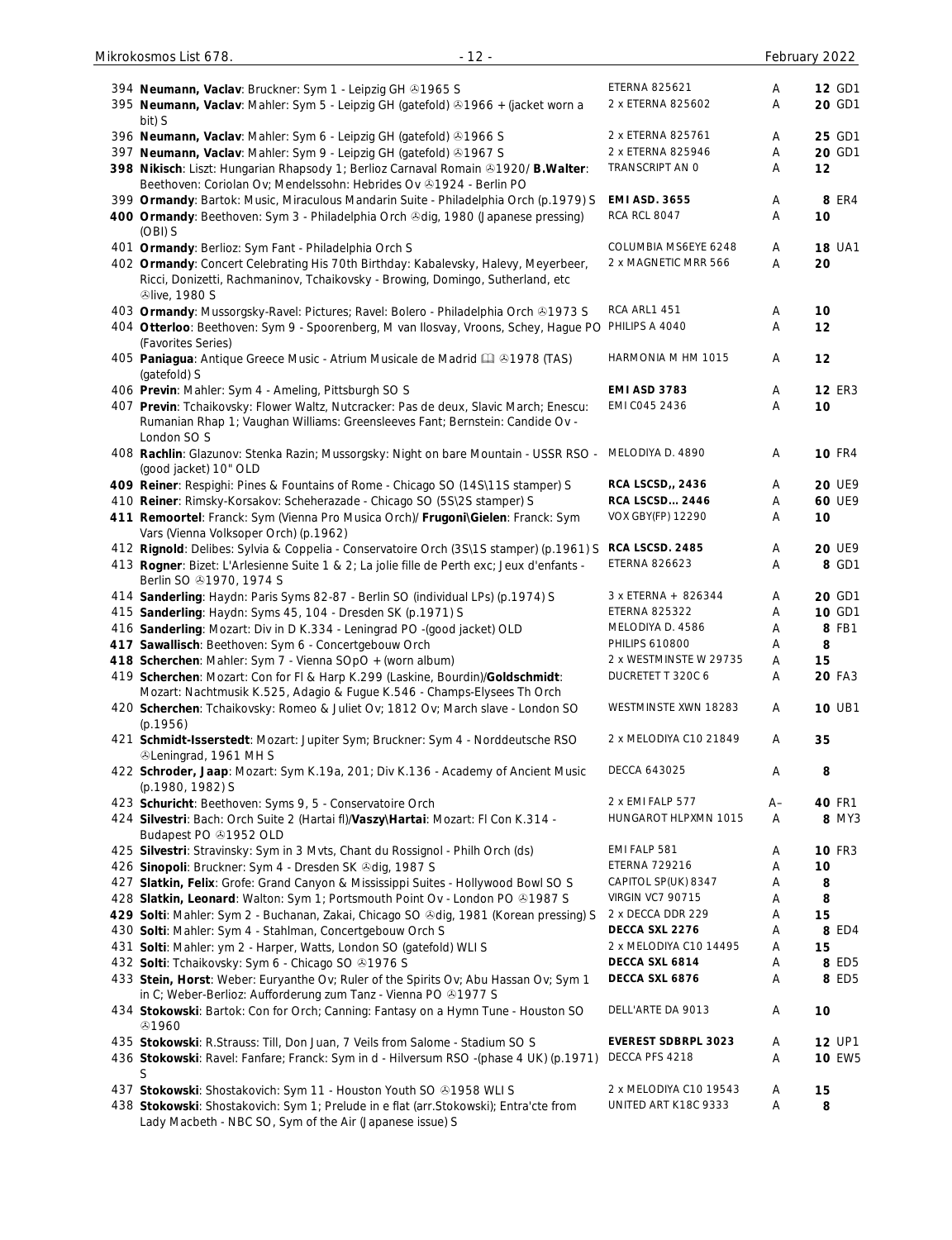| 439 Stokowski: The Stokowski String Sound (Vaughan Williams: Tallis Fantasia; Dvorak:<br>Serenade for Strings; Purcell: Dido's Lament) - Royal PO (p.1976) S                                                | DESMAR DSM 1011             | Α     | 8             |
|-------------------------------------------------------------------------------------------------------------------------------------------------------------------------------------------------------------|-----------------------------|-------|---------------|
| 440 Stravinsky: Stravinsky: Firebird, Concerto, Apollon Musagete, Scherzo alla Russa -<br>Roma RAI Orch Olive, 1957 (gatefold)                                                                              | 2 x CETRA LAR 25            | $A++$ | 18            |
| 441 Suitner: Haydn: Sym 100; Mozart: Sym K.183 - Leipzig GH                                                                                                                                                 | <b>ETERNA 820441</b>        | Α     | 10 GG3        |
| 442 Suitner: Mozart: Sym K.319, Ein Musikalischer Spass - Dresden SK (p.1967) S                                                                                                                             | ETERNA . 825250             | A     | 25 GD1        |
| 443 Svetlanov: Pearls of Russian Sym Miniatures: Glinka, Borodin, Mussorgsky, Liadov,<br>Balakirev, Tanayev, Arensky, Glazunov, etc Olive, 1974 S                                                           | 2 x MELODIYA C10 10479      | A     | 18            |
| 444 Svetlanov: Tchaikovsky: Manfred Sym - USSR SSO (p.1974) S                                                                                                                                               | <b>ETERNA 826354</b>        | Α     | 8 GD3         |
| 445 Szell: Beethoven: Sym 8; Schumann: Sym 4 - Cleveland Orch S                                                                                                                                             | <b>EPIC LC 3854</b>         | A     | 10 UB1        |
| 446 Szell: Mahler: Sym 4 - Raskin, Cleveland Orch (Japanese pressing) S                                                                                                                                     | CBS-SONY 13AC 215           | A     | 12            |
| 447 Tennstedt: Mahler: Sym 3 - Wenkel, London PO (gatefold) & dig, 1979 S                                                                                                                                   | 2 x ANGEL DSB 3902          | Α     | 15            |
| 448 Walter, Bruno: Beethoven: Sym 6 - Columbia SO S $\times$                                                                                                                                                | COLUMBIA MS2EYE 6012        | Α     | <b>12 UA4</b> |
| 449 Walter, Bruno: Beethoven: Sym 7 - Columbia SO S                                                                                                                                                         | COLUMBIA MS2EYE. 6082       | Α     | <b>10 UA3</b> |
| 450 Walter, Bruno: Brahms: Double Con (Stern, Rose), Haydn Vars - New York PO                                                                                                                               | COLUMBIA ML6EYE 5076        | Α     | 8 UA1         |
| 451 Walter, Bruno: Brahms: Sym 2 - New York PO &live 1952                                                                                                                                                   | CLS RPCL 2057               | A     | 8             |
| 452 Walter, Bruno: Beethoven: Syms 8, 9 - Columbia SO (gatefold) S                                                                                                                                          | 2 x COLUMBIA M2S6EYE<br>608 | $A-$  | <b>20 UA1</b> |
| 453 Walter, Bruno: Brahms: Sym 2; Wagner: Siegfried Idyll - French NRSO & 1955                                                                                                                              | TRANSCRIPT BW, O            | A     | 10            |
| 454 Walter, Bruno: Bruckner: Sym 8; Debussy: La Mer - New York PO ®1941                                                                                                                                     | 2 x DISCOCORP BWS 808       | A     | 15            |
| 455 Walter, Bruno: Mozart: Sym K.550 (Berlin SK) @1929; Schubert: Sym 8 (Vienna<br>PO) 31936                                                                                                                | TRANSCRIPT BW O             | Α     | 15            |
| 456 Walter, Bruno: R.Strauss: Rosenkavalier: Waltz @1930, Act 2: Finale @1929;<br>Beethoven: Coriolan Ov 21938; Leonore 3 21936; Weber: Freschutz Ov 21938                                                  | TRANSCRIPT BW, O            | Α     | 12            |
| 457 Walter, Bruno: Verdi: Requiem - Milanov\Krall, Elias, Bergonzi, Tozzi, Metropolitan<br>Opera O ®live 1959 (Milanov faints at the Offertorio, her place is taken by Krall)                               | 2 x TRANSCRIPT O            | Α     | 20            |
| 458 Walter, Bruno: Wagner: Hollander Ov, Tannhauser: Venusberg (Royal PO),<br>Meistersinger: Act 3 Prel (Brittish SO), Gotterdammerung & Parisfal excs (London<br>PO) 31925-31                              | TRANSCRIPT BW,, O           | Α     | 10            |
| 459 Walter, Bruno: Wagner: Traistan: Liebestod (Royal PO) @1925, Wesendonk Lieder<br>(Flagstad, Walter pno), Gotterdammerung: Final scene (Flagstad, New York PO)<br><b>۞1952</b>                           | TRANSCRIPT BW., O           | Α     | 10            |
| 460 Walter: Brahms: Sym 4 - New York PO                                                                                                                                                                     | COLUMBIA ML 4472            | A     | <b>10 UB2</b> |
| 461 Wand: Bruckner: Sym 5 - Cologne RSO (gatefold) (p.1977) S                                                                                                                                               | 2 x PRO ARTE 2PAL 2008      | A     | 15            |
| 462 Wand: Bruckner: Sym 7 - Cologne RSO (p.1980) S                                                                                                                                                          | 2 x PRO ARTE 2PAL 2010      | Α     | 15            |
| 463 Wand: Bruckner: Sym 9 - Cologne RSO (p.1982) S                                                                                                                                                          | PRO ARTE PAL 1058           | Α     | 8             |
| 464 Weingartner: Beethoven: 9 Symphonies, Prometheus, Consecration, Egmont,<br>Fidelio, Leonore 2, Athens Ovs, 11 German Dances, etc - London PO, London SO,                                                | 9 x ARTISCO YZ 3001         | $A +$ | 90            |
| Vienna PO, Royal PO (Japanese issue)<br>465 Weingartner: Brahms: 4 Symphonies, Academic Ov, Haydn Vars - London PO,<br>London SO (Japanese issue)                                                           | 4 x ARTISCO YT 3001         | A     | 40            |
| 466 Zecchi: Mozart: Syms K.16, 75, 199 - Rumanian RTO S                                                                                                                                                     | ELECTRECOR ST-ECE 739       | Α     | 10            |
| PIANISTS                                                                                                                                                                                                    |                             |       |               |
| 467 Achatz, Dag: Stravinsky: Le Sacre (piano version) (gatefold) (45 rpm record) ®1981<br>S                                                                                                                 | <b>BIS LP 188</b>           | Α     | 10            |
| 468 Adni, Daniel: Chopin: Waltzes, Nocturnes, Etudes, Preludes, etc (p.1971) S                                                                                                                              | <b>EMI HQS 1251</b>         | Α     | 8             |
| 469 Adni, Daniel: Debussy: 2 Arabesques, Suite Bergamasque, Images & Preludes,<br>Ballade (p.1972) S                                                                                                        | <b>EMI HQS 1262</b>         | Α     | 8             |
| 470 Adni, Daniel: Grieg: Lyric Pieces (complete) (p.1974) S                                                                                                                                                 | 4 x EMI SLS 898             | Α     | 40 EG2        |
| 471 Afanassiev, Valery: Schubert: Sonata Op.120; Handel: Suite 2; Chopin: Etude in Ab; MELODIA 553030<br>Rachmaninoff: Etude-tableau 5 in Eb; Prokofiev: Sarcasmes & Queen Elisabeth<br>Competition, 1972 S |                             | Α     | 12            |
| 472 Anda (also conducts): Mozart: Pno Cons K.466, 467 (Vienna SO) @1973/ Reiner:<br>Mozart: Don Giovanni Ov (Chicago SO) S                                                                                  | RCA GL 86521                | Α     | 10            |
| 473 Anda, Geza: Chopin: 12 Etudes Op.25 10"                                                                                                                                                                 | EMI C 60733                 | Α     | 8             |
| 474 Anda: Bartok: For Children (revised version) Vol.1, Sonatina, (deluxe), (dowel spine)<br>, (flat disc) - (Chagall painting jacket)                                                                      | ANGEL 35126                 | Α     | <b>10 ER1</b> |
| 475 Anda: Bartok: For Children (revised version) Vol.2, (deluxe), (dowel spine) - (Chagall<br>painting jacket) + (library stamps on the front jacket)                                                       | ANGEL 35246                 | Α     | <b>10 ER1</b> |
| 476 Anda: Beethoven: Pno Con 1 (cond.Galliera); Sonata Op.27\2, (deluxe), (dowel<br>spine)                                                                                                                  | ANGEL 35248                 | Α     | 8 ER1         |
| 477 Anievas, Agustin: Liszt: Sonata in b, Petrarca Sonnet 104, Hungarian Rhapsody 12, STAND SLP 407<br>Etudes d'execution transcendante (p.1961)                                                            |                             | A     | 10            |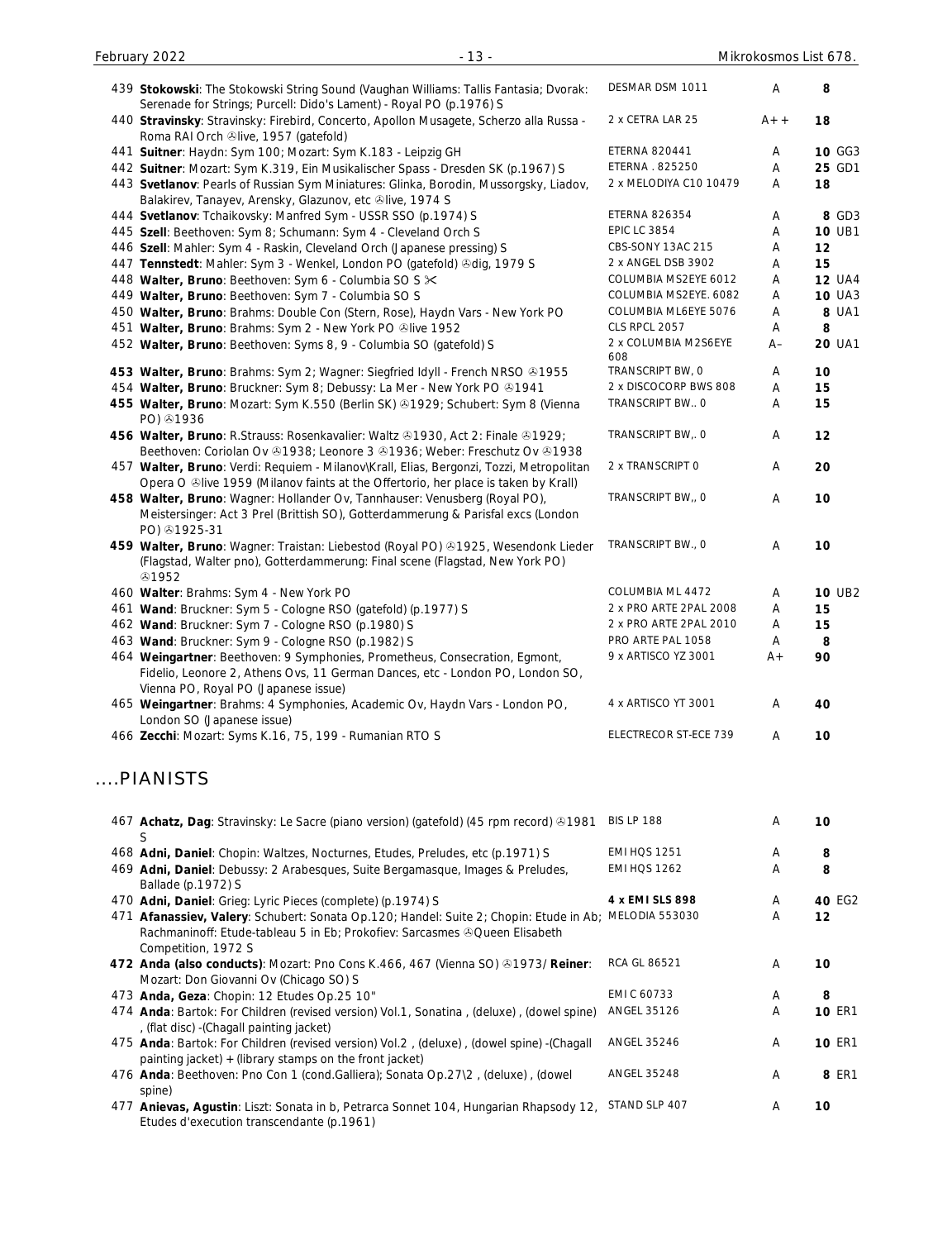| $-14-$<br>Mikrokosmos List 678.                                                                                                                  |                       |       | February 2022     |
|--------------------------------------------------------------------------------------------------------------------------------------------------|-----------------------|-------|-------------------|
| 478 Anievas: A Liszt Program (6 Paganini Etudes, Hungarian Rhapsody 12, Mephisto<br>Waltz, etc) S                                                | <b>ANGEL S 36820</b>  | A     | 8                 |
| 479 Anievas: Chopin: Sonata 3; Liszt: Sonata in b (UK) (p.1971) S                                                                                | EMI HQS 1246          | Α     | 10                |
| 480 Argerich: Bach: Toccata B.911, Partita B.826, English Suite 2 (p.1980) S                                                                     | DGG 2531088           | Α     | 10                |
| 481 Argerich: Bartok: Sonata for 2 Pfs & Perc (Freire, Pustjens, Labordus)/ D.Zinman:<br>Kodaly: Galanta Dances (Concertgenouw Orch) & dig, 1985 | <b>PHILIPS 416378</b> | Α     | 20                |
| 482 Argerich: Chopin: Pno Con 1; Liszt: Pno Con 1 - London SO, cond.Abbado, (French<br>gatefold jacket) S                                        | DGG SLPM. 139383      | Α     | 25 GY7            |
| 483 Argerich: Chopin: Scherzo Op.39, Barcarolle; Brahms; Prokofiev: Toccata; Ravel:<br>Jeux d'eau; Liszt: Hungarian Rhapsody 6 S                 | DGG SLPM 138672       | Α     | 35 GY7            |
| 484 Argerich: Chopin: Sonata 2, Scherzo, Andante spianato 31974 S                                                                                | DGG 2530530           | Α     | 12                |
| 485 Argerich: Chopin: Sonata 3, 2 Polonaises, 3 Mazurkas, (French gatefold jacket) S                                                             | DGG SLPM. 139317      | Α     | 40 GY7            |
| 486 Argerich: Liszt: Sonata in b; Schumann: Sonata Op.22 S                                                                                       | DGG 2530193           | Α     | 10                |
| 487 Argerich: Ravel: Valses nobles, Gaspard, Sonatina (p.1975) S                                                                                 | DGG. 2530540          | Α     | 12                |
| 488 Argerich: Schumann: Fantasia in C, Fantasiestucke 21978 S $\times$                                                                           | COLUMBIA M 35168      | Α     | 10                |
| 489 Argerich: Schumann: Fantasie, Fantasiestucke (gatefold) (p.1978) S                                                                           | CBS 76713             | A     | 8                 |
| 490 Argerich: Schumann: Kinderszenen, Kreisleriana Odig, 1983 S                                                                                  | DGG 410653            | Α     | 12                |
| 491 Argerich: Schumann: Pno Con (cond. Rostropovich)/Rostropovich: Schumann: Vcl<br>Con (cond.Rozhdestvensky) 31978, 1960 S                      | DGG 2531357           | $A++$ | 10                |
| 492 Argerich: Schumann: Pno Con; Chopin: Pno Con 2 - National SO, cond. Rostropovich<br><b>⊕1978 S</b>                                           | DGG 2531042           | $A++$ | 10                |
| 493 Argerich: Tchaikovsky: Pno Con 1 - Royal PO, cond.Dutoit S                                                                                   | DGG 2530112           | Α     | 8                 |
| 494 Argerich\Freire: Rachmaninov: Suite Op.17\2; Ravel: La Valse; Lutoslawski: Paganini PHILIPS 6514369<br>Vars (p.dig, 1983) S                  |                       | A     | <b>10 HR3</b>     |
| 495 Argerich\Galway (fl): Prokofiev: Sonata Op.95; Franck: Sonata in A (US) (p.1975) S                                                           | <b>RCA LRL1 5095</b>  | Α     | 8                 |
| 496 Argerich\Kondrashin: Tchaikovsky: Pno Con 1 - Bavarian RSO @live, 1980 + (minor PHILIPS 6514118<br>jacket damage) S                          |                       | Α     | <b>20 HR3</b>     |
| 497 Argerich\Kremer: Beethoven: Sonatas Op.12\1-3 &dig, 1984 S                                                                                   | DGG 415138            | Α     | 25                |
| 498 Argerich\Maisky: Franck: Sonata; Debussy: Cello Sonata, Minstrels, La Plus que<br>lente +dig, 1981 S                                         | EMI C067 43271        | Α     | 45                |
| 499 Argerich\Rostropovich: Chopin: Sonata Op.65, Polonaise Op.3;Schumann: Adagio<br>& Allegro 21979 S                                            | DGG 2531201           | Α     | 18                |
| 500 Arpajou, Daniele: Enescu: Sonata; Debussy: Estampes; Faure: Nocturne & 1979 S                                                                | <b>TOWNHALL S 28</b>  | Α     | 12                |
| 501 Arrau, Claudio: Beethoven: Complete Sonatas & Piano Concertos (cond. Haitink)<br>(French pressing) (spine worn a bit) S                      | 18 x PHILIPS 6747001  | Α     | 75                |
| 502 Arrau: Beethoven: Eroica Vars, 32 Vars, Vars Op.34 (p.1965) S                                                                                | PHILIPS SAL 3764      | Α     | 8 EM3             |
| 503 Arrau: Beethoven: Sonatas Op.53, 13; Rondo Op.51\2 S                                                                                         | PHILIPS, 835212       | Α     | <b>10 HM4</b>     |
| 504 Arrau: Brahms: Sonata 3, Scherzo Op. 4 (p. 1972) S                                                                                           | PHILIPS 6500377       | Α     | 8 HR <sub>2</sub> |
| 505 Arrau: Brahms: Sonata Op.2, Paganini Vars (p.1975) S                                                                                         | PHILIPS 9500066       | Α     | 8 HR <sub>2</sub> |
| 506 Arrau: Chopin: 14 Waltzes (p.1980) S                                                                                                         | PHILIPS 9500739       | Α     | 8 HR3             |
| 507 Arrau: Chopin: 27 Preludes (p.1974) S                                                                                                        | PHILIPS 6500622       | Α     | 8 HR <sub>2</sub> |
| 508 Arrau: Chopin: Don Giovanni Vars; Andante spianato, Grande Fant - London PO,<br>cond.Inbal (p.1972) S                                        | PHILIPS (UK) 6500422  | Α     | <b>8 ER1</b>      |
| 509 Arrau: Chopin: Etudes Op.25, 3 Nouvelles Etudes, (deluxe)                                                                                    | <b>ANGEL 35414</b>    | Α     | 8 ER1             |
| 510 Arrau: Chopin: Pno Con 1 - London PO, cond. Inbal (p.1971) S                                                                                 | PHILIPS 6500255       | Α     | <b>10 HR2</b>     |
| 511 Arrau: Chopin: Pno Con 2; Krakowiak Rondo - London SO, cond. Inbal (p. 1972) S                                                               | PHILIPS 6500309       | Α     | 8 HR <sub>2</sub> |
| 512 Arrau: Chopin: Sonata 3, Fant Op.49 (ds) + (minor jacket damage) S                                                                           | EMI SAXF 977          | Α     | 40 FB1            |
| 513 Arrau: Debussy: Pour le Piano, Estampes 10"                                                                                                  | COLUMBIA ML 2086      | Α     | <b>10 UB2</b>     |
| 514 Arrau: Debussy: Preludes Book 2 (p.1980) S                                                                                                   | PHILIPS 9500747       | Α     | 8 HR3             |
| 515 Arrau: Liszt: 12 Etudes Transcendante; 3 Concert Etudes (p.1977) S                                                                           | 2 x PHILIPS . 6747412 | Α     | <b>15 HB2</b>     |
| 516 Arrau: Liszt: Complete Verdi Paraphrases (Rigoletto, Ernani, Aida, Don Carlos,<br>Trovatore, Lombardi, Boccanegra) (p.1972) S                | PHILIPS 6500368       | A     | 8 HR2             |
| 517 Arrau: Liszt: Hungarian Rhaps 8-11, 13 31951-52                                                                                              | INTERN.PIA DSM 1003   | Α     | 8                 |
| 518 Arrau: Schubert: 3 Impromptus, Wanderer Fantasie                                                                                             | EMI 33CX 1569         | Α     | 8 EB1             |
| 519 Arrau: Schubert: Sonata in A, D 959 (p.dig, 1982) S                                                                                          | PHILIPS 6514368       | Α     | 8 HR3             |
| 520 Arrau: Schubert: Sonata in c D.958, Allegretto (p.1980) S                                                                                    | PHILIPS 9500755       | Α     | 8 HR3             |
| 521 Arrau: Tchaikovsky: Pno Con 1 - BBC SO, cond.C.Davis (p.1979) S                                                                              | PHILIPS 9500695       | Α     | 8 HR3             |
| 522 Arrau\Giulini: Brahms: Pno Con 1 - Philh Orch (UK) (HP's Golden List) S                                                                      | <b>EMI CFP 40028</b>  | Α     | 8                 |
| 523 Arrau\Giulini: Brahms: Pno Con 2 - Philh Orch (UK) (TAS) S                                                                                   | <b>EMI CFP 40034</b>  | Α     | 8                 |
| 524 Ashkenazy: Schubert: Sonata Op.78 31970 S                                                                                                    | DECCA SXL 6602        | Α     | <b>8 ED4</b>      |
| 525 Ashkenazy\Solti: Beethoven: Pno Con 4, Leonore 3 Ov - Chicago SO & 1972 S                                                                    | DECCA SXL 6654        | Α     | 8 ED4             |
| 526 Bachauer, Gina: Ravel: Gaspard de la nuit; Debussy: Pour le Piano, 3 Preludes -<br>Gielgud narrator (RFR3\RFR1 stamper) S                    | MERCURY SR-VR. 90391  | Α     | 30 UY2            |
| 527 Backhaus: Beethoven: Pno Con 4 (Suisse Romande Orch, cond. Fricsay); 2 Sonatas<br>Op.28, 81a +1961, 1969                                     | ROCOCO 2085           | A     | 12                |
| 528 Backhaus: Brahms: Pno Con 1 - Vienna PO, cond. Bohm @1953                                                                                    | DECCA LXT. 2866       | A     | 8 EY3             |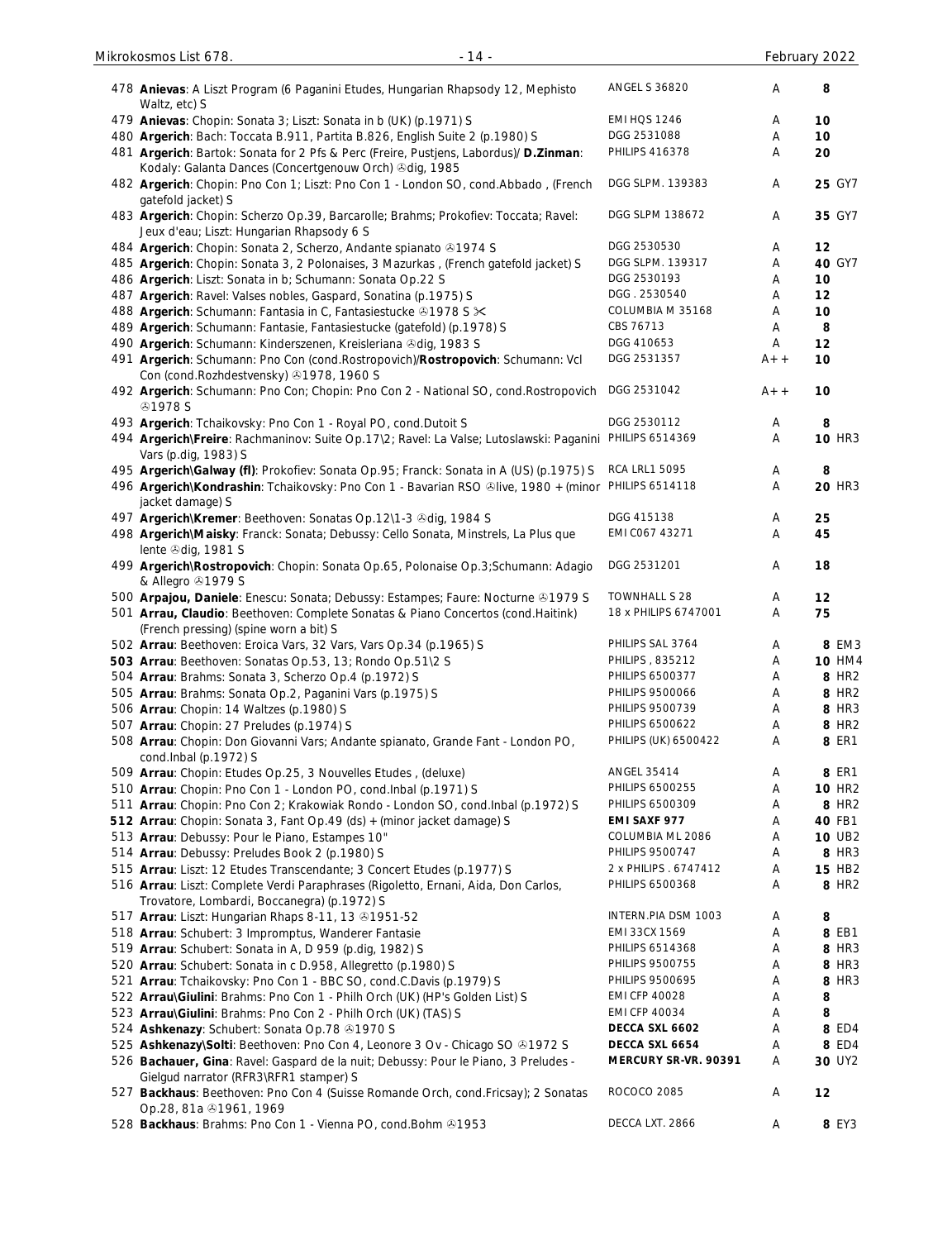| 529 Badura-Skoda: 3 Centuries of Romantic Piano Music: Liszt, Schumann, Daquin,<br>Mozart, Schubert, Beethoven, Dvorak, Wolf-Reger, Debussy, Tchaikovsky, Chopin,   | 2 x INTERCORD INT 180812           | Α     | 20            |
|---------------------------------------------------------------------------------------------------------------------------------------------------------------------|------------------------------------|-------|---------------|
| Grieg, Sibelius (p.1977) S                                                                                                                                          | HUNGAROT SLPX 31409                | Α     | 12            |
| 530 Banky, Jozsef: Debussy: Preludes Vol.2; Liszt: Valee d'Obermann (p.1991) S<br>531 Bartok: Bartok: Rondo 1, Mikrokosmos excs, For Children Vol.1, Easy Pieces,   | INTERCORD INT 125810               | A     | 8             |
| Improvisations Op.20 - Pasztory-Bartok pno 31941, 1943 S                                                                                                            |                                    |       |               |
| 532 Bauer, Hans-Dieter: Reger: Piano Pieces without opus number 31973-4 S                                                                                           | DA CAMERA SM 93131                 | Α     | 10            |
| 533 Berman: Liszt: Transcendental Etudes; Hungarian Rhapsody 3; Rapsodie Espagnole                                                                                  | 2 x ETERNA 827064                  | Α     | 15            |
| (gatefold) (p.1978) S                                                                                                                                               |                                    |       |               |
| 534 Bohnke, Robert-Alexander: Bach: WTK Book I (gatefold) @1975 S                                                                                                   | 2 x DA CAMERA SM 93142             | Α     | 40            |
| 535 Bolet, Jorge: Reger: Telemann Vars; Brahms: Handel Vars @1980 S                                                                                                 | LONDON CS(HP) 7197                 | Α     | 8 HR1         |
| 536 Borovsky, Alexander: Liszt: Hungarian Rhapsodies No.1-7 (p.1954)                                                                                                | <b>VOX PL 8900</b>                 | Α     | 10            |
| 537 Boynet, Emma: Faure: 6 Nocturnes (p.1952)                                                                                                                       | <b>VOX PL 7520</b>                 | $A -$ | 120           |
| 538 Browning: Prokofiev: Pno Cons 1, 2 - Boston SO, cond.Leinsdorf S                                                                                                | RCA LSCSD(CP) 2897                 | Α     | 8 CR3         |
| 539 Busoni: Liszt: Polonaise in E, Norma Fantasie, La Campanella, Rigoletto Paraphrase;                                                                             | <b>ETERNA 826450</b>               | A     | 8 GD1         |
| Schubert-Liszt: Ungarischer Marsch S                                                                                                                                |                                    |       |               |
| 540 Casadesus, Gaby: Mozart: Pno Con K.453 (Lamoureux Orch, cond.Bigot)/ Fendler<br>(cond): Mozart: 12 Minuets K.176 (p.1950)                                       | <b>VOX PL 6720</b>                 | Α     | 8             |
| 541 Casadesus, Robert: Mozart: K.397; Beethoven: Sonata Op.101; Schumann: Sym                                                                                       | 2 x CBS AC 4                       | Α     | 15            |
| Etudes; Ravel: Sonatina, etc; Debussy: Preludes; Mussorgsky & Feb 11, 1964<br>(Assoc.R.Casadesus Vol.4)                                                             |                                    |       |               |
| 542 Casadesus, Robert: Schumann: Carnaval, Sym Etudes                                                                                                               | PHILIPS A 1324                     | Α     | 8 GM1         |
| 543 Casadesus\Szell: Mozart: Pno Cons K.491, 537 - Cleveland Orch ®1954                                                                                             | PHILIPS A 1142                     | A     | <b>10 HM1</b> |
| 544 Cliburn: My Favorite Debussy (Clair de lune, Reverie, L'isle joyeuse, etc) (p.1972) S                                                                           | <b>RCA LSC 3283</b>                | Α     | 8             |
| 545 Conradi, Austin: Beethoven: Sonata Op.111 31952 (single sided)                                                                                                  | AUSTIN CON CO 1940                 | A     | 85            |
| 546 Copeland, George: Spanish Piano Music: Albeniz, Pittaluga, Nin, Infante, Mompou,<br>Granados                                                                    | MGM E 3025                         | Α     | 10            |
| 547 Cortot: Chopin: 24 Preludes Op.28 31955                                                                                                                         | MOVIMENTO 1062                     | Α     | 10            |
| 548 Cubiles, Jose: Albeniz: 7 Pieces (Tango, Granada, Cordoba, etc) (p.1971) (Spanish                                                                               | RCA LSC 16354                      | Α     | 75            |
| issue) S                                                                                                                                                            |                                    |       |               |
| 549 Curzon: Schubert: Sonata in B flat Op.posth, Imp Op.142\2 (p.1973) S                                                                                            | DECCA SXL 6580                     | Α     | 8 ED4         |
| 550 D'Arco, Annie: Pierne: Piano Pieces (Etude de Concert, etc) (gatefold) 31976 S                                                                                  | CALLIOPE CAL. 1806                 | Α     | 8             |
| 551 D'Arco, Annie: Weber: Sonata 1, 2 (UK) (p.1955)                                                                                                                 | L'OISEAU-L OL 50068                | Α     | 8             |
| 552 Darre, Jeanne-Marie: Saint-Saens: Pno Con 2, 4 - ORTF SO, cond. Fourestier (green<br>Pathe label) (ds)                                                          | PATHE DTX 176                      | Α     | 10            |
| 553 Demus (fortepiano): Schubert: Sonatas in B flat, A, 8 Impromptus, Moments<br>Musicaux, 3 Piano Pieces D.946 (p.1964-5) S                                        | 3 x HARMONIA M C149<br>53040       | Α     | 20            |
| 554 Demus (fortepiano): Vaterlandischer Kunstlerverein (Diabelli Vars by Moscheles,<br>Schubert, Liszt + 47 composers); Beethoven: Diabelli Vars (gatefold) 41971 S | 2 x ARCHIV 2708025                 | Α     | 15            |
| 555 Demus: Bach: 6 Partitas (individual LPs)                                                                                                                        | 2 x WESTMINSTE XWN + (CP)<br>19067 | Α     | 18            |
| 556 Demus: Bach: WTK Book 1, 2 (individual LPs)                                                                                                                     | 5 x WESTMINSTE W 9332              | Α     | 40            |
| 557 Demus: Beethoven: Eroica Vars; 6 Bagatelles Op.126 (p.1965) S                                                                                                   | WESTMINSTE WST 17066               | Α     | 10            |
| 558 Demus: Faure: 5 Impromtus, Theme & Vars Op.73, Barcarolle, Nocturne Op.63\6<br>(p.1955)                                                                         | WESTMINSTE XWN 18118               | Α     | 10            |
| 559 Demus: Franck: Prel, Chorale & Fugue, Piano Pieces (white jacket series) (p.1976) S                                                                             | HARMONIA M HM 423                  | Α     | 8             |
| 560 Demus: Franck: Prel, Chorale & Fugue; Prel, Aria & Finale (UK)                                                                                                  | NIXA WLP 5163                      | Α     | 8             |
| 561 Demus: Mozart, Fux, Schubert, Haydn, BRUCKNER; Beethoven: Sonata Op.81a;<br>Berg: Sonata Op.1 (gatefold)                                                        | MUSIC GUIL M 23                    | Α     | 10            |
| 562 Demus: Schubert: Sonata in B flat & a, D.960, 784 (p.1971) S                                                                                                    | <b>MHS OR 172</b>                  | Α     | 8             |
| 563 Demus: Schumann: Comp Pno Works Vol.1 (3 Sonatas fur die Jugend, Kinderszenen,<br>Kinderball, Albumblatter, Album fur die Jugend, etc) (p.1972) S               | 3 x MHS OR 400                     | Α     | 20            |
| 564 Demus: Schumann: Demus: Schumann: Comp Pno Works Vol.2 (3 Sonatas, 4 Fugues, 3 x MHS OR 406<br>4 Marches, etc) (p.1972) S                                       |                                    | Α     | 20            |
| 565 Demus: Schumann: Demus: Schumann: Comp Pno Works Vol.2 (Davidsbundler,<br>Carnaval, etc) (p.1972) S                                                             | 3 x MHS OR 403                     | Α     | 20            |
| 566 Demus\Badura-Skoda: Mozart: 4-Hand Piano Music (complete) (p.1972) S                                                                                            | 4 x MHS 1293                       | Α     | 30            |
| 567 Devoyon: Ravel: Gaspard, Sonatine, Pavane, Jeux d'eau +1980 (gatefold) S                                                                                        | ERATO STU 71385                    | Α     | 8             |
| 568 Deyanova, Marta: Rachmaninov: 7 Preludes from Op.23, Sonata Op.36 S                                                                                             | <b>BALKANTON BKA 1695</b>          | Α     | 15            |
| 569 Deyanova, Marta: Rachmaninov: Pno Con 1 (cond.Manulov); Etudes-Tableaux<br>Op.5\33, 39, Preludes Op.23\10, 32\5, Melodia, Elegia S                              | BALKANTON BCA 2052                 | Α     | 18            |
| 570 Dichter, Mischa: Schubert: Sonata 20 in A; Stravinsky: Petrushka: 3 Mvts ∬<br>Tchaikovsky Comp.1962                                                             | MELODIYA D 18039                   | Α     | 8             |
| 571 Dichter, Misha: Mussorgsky: Pictures; Stravinsky: Petrushka: 3 Mvts (p.dig, 1983) S                                                                             | PHILIPS 6514323                    | Α     | 8 HR3         |
| 572 Dichter, Misha: Schubert: Sonata in A; Beethoven: Andante Favori (p.1969) S                                                                                     | <b>RCA LSC 3124</b>                | Α     | 8             |
| 573 Dichter, Misha: Schumann: Fantasie Op.17, Sym Etudes Op.13 (p.1977) S                                                                                           | PHILIPS 9500318                    | Α     | 8 HR3         |

February 2022 - 15 - Mikrokosmos List 678.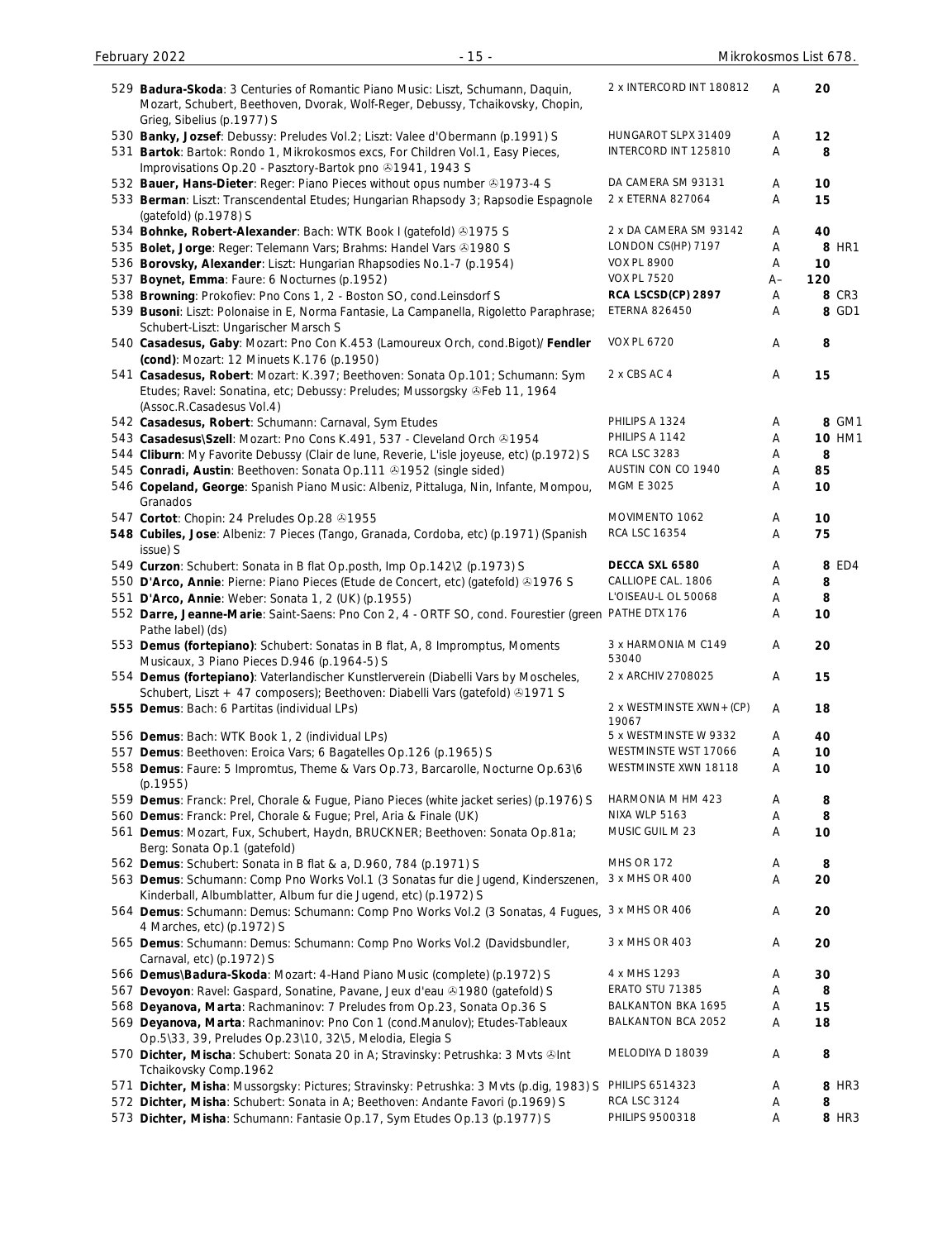| 574 Dohnanyi: Beethoven: Sonata Op.31\1; Schubert: Sonata Op.78 ®BBC 1966, his<br>last recital                                                                                                                  | <b>BBC REGL 4</b>                 | A      | 10            |
|-----------------------------------------------------------------------------------------------------------------------------------------------------------------------------------------------------------------|-----------------------------------|--------|---------------|
| 575 Dohnanyi: Dohnanyi: 5 Pcs from Ruralia Hungarica, 3 Pcs, Etudes de Concert, Rhap,<br>Waltz from Gypsy Baron @1960 S                                                                                         | EVEREST SDBR 3061                 | Α      | 8             |
| 576 Dohnanyi: Mozart: Pno Con K.453 (Budapest PO, cond.Dohnanyi); Beethoven: Fur<br>Elise; Dohnanyi: Marche Humoresque; Strauss: 2 Pcs (arr.by Dohnanyi)                                                        | PAST MASTE PM 8                   | Α      | 8             |
| 577 Doyen, Ginette: Chabrier: 7 Pieces; Faure: 5 Pieces (p.1952)                                                                                                                                                | WESTMINSTE WL 5294                | A      | <b>10 UM2</b> |
| 578 Drewnowski, Marek: D.Scarlatti: 12 Sonatas S                                                                                                                                                                | MUZA SXL 1061                     | Α      | 8             |
| 579 Drzewiecki, Zbigniew: Chopin, Szymanowski, Bach, Beethoven, Debussy & 1951-70 2 x MUZA SX 1890<br>(performances and\with lectures) M/S                                                                      |                                   | Α      | 80            |
| 580 Egorov, Youri: Beethoven: Pno Con 5 - Philh Orch, cond. Sawallisch S                                                                                                                                        | <b>EMI ASD 143433</b>             | Α      | 8             |
| 581 Egorov, Youri: Chopin: Fantasie Op.49, 3 Nocturnes, Scherzo 2, Ballade 1 (p.dig,<br>1983) S                                                                                                                 | <b>EMI ASD 4333</b>               | Α      | 8             |
| 582 Egorov, Youri: Debussy: Preludes Book 1, 2, Estampes, Reflets dans l'eau &dig,<br>1983 (gatefold) S                                                                                                         | 2 x EMI EX 270034                 | Α      | 15            |
| 583 Entremont, Philippe: Liszt: Pno Cons 1, 2 - Zurich RSO, cond.G. Walther S                                                                                                                                   | CONCERT HA SMS 2727               | Α      | 10            |
| 584 Entremont: Saint-Saens: Pno Cons 2, 4 - Toulouse SO, cond.Plasson (gatefold)<br><b>41977 S</b>                                                                                                              | CBS 76821                         | Α      | 8             |
| 585 Erdely, Beatrice: Chopin: Sonata Op.58; B.Marcello: Sonata in B flat; Brahms:<br>Schumann Vars                                                                                                              | <b>EDUCO 3099</b>                 | Α      | 20            |
| 586 Farago, Gyorgy: Faure: Ballade (cond.Ferencsik); D.Scarlatti, Beethoven, Chopin,<br>Schubert, Debussy, Farago pieces 31941-2                                                                                | HUNGAROT LPX 12720                | A      | 10            |
| 587 Feltsman: Schubert: Wanderer Fant, Moments Musicaux (p.1980) S                                                                                                                                              | CBS 76981                         | Α      | 8             |
| 588 Fou Ts'ong: Chopin: Complete Mazurkas (individual LPs) (p.dig, 1984) S                                                                                                                                      | 3 x CBS IM + 42208                | Α      | 90            |
| 589 Fou Ts'ong: Mozart: Pno Cons K.456, 503 - Polish ChO, cond.Maksymiuk ®1980 S                                                                                                                                | <b>MUZA SX 2066</b>               | Α      | 15            |
| 590 Frager: Prokofiev: Pno Con 2 (Conservatoire Orch, cond.Leibowitz); Haydn: Sonata<br>35 (HP's Golden List) (1S\1S stampers) (p.1960) S                                                                       | RCA LSCSD 2465                    | Α      | <b>40 UE9</b> |
| 591 Frager\Bertini: Beethoven: Pno Con 5 - Hamburg PO (p.1975) S                                                                                                                                                | ACANTA 2022069                    | Α      | 10            |
| 592 Francesch, Homero: D.Scarlatti: 12 Sontatas (gatefold) (p.1984) S                                                                                                                                           | EX LIBRIS EL 16959                | Α      | 12            |
| 593 Francois, Samson: Chopin: Complete Mazurkas (p.1973) (individual LPs) S                                                                                                                                     | 2 x EMI CO61 + 11668              | Α      | 15            |
| 594 Francois, Samson: Chopin: Pno Con 2 (Monte-Carlo OpO, cond.Fremaux); Rondo for SERAPHIM S 60109<br>2 pnos (Barbizet pno) S                                                                                  |                                   | Α      | 8             |
| 595 Francois, Samson: Ravel: Complete Pno Works S                                                                                                                                                               | 3 x SERAPHIM SIC 6046             | Α      | 20            |
| 596 Francois, Samson: Chopin: 4 Ballades, Fant Imp, 3 Impromptus (p.1973) S                                                                                                                                     | EMI C061 12064<br>EMI FCXPM 30247 | Α      | 8<br>8 FB3    |
| 597 Francois, Samson: Chopin: Etudes Op.10, 25                                                                                                                                                                  | 2 x EMI C165 12146                | Α      | 40            |
| 598 Francois, Samson: Chopin: Nocturnes 1-19 (p.1966) S<br>599 Francois, Samson: Chopin: Pno Con 1 - Monte Carlo OpO, cond.Fremaux (gatefold)                                                                   | EMI C069 12506                    | Α      | 12            |
| $(p.1966)$ S                                                                                                                                                                                                    | EMI FCX 501                       | Α<br>A | 20 FB2        |
| 600 Francois, Samson: Chopin: Sonata 2, Etudes, Valses, Polonaise Brillante, Nocturne -<br>(hard cover) - (ds), (flat disc)<br>601 Francois, Samson: Ravel: 2 Pno Cons - Conservatoire Orch, cond.Cluytens&1959 | EMI SAXBS 2394                    | A      | 850 ES1       |
| https:/classite.com/disk/emi-sax-2394-q276964 S                                                                                                                                                                 |                                   |        |               |
| 602 Francois: Chopin: 4 Scherzi, Andante spianato & grand polonaise (cond.Tzipine) S                                                                                                                            | EMI C061 12149                    | Α      | 10            |
| 603 Francois: Chopin: Complete Polonaises (individual gatefold LPs) S                                                                                                                                           | 2 x EMI C069 + 10291              | Α      | 15            |
| 604 Frank, Claude: Beethoven: 32 Sonatas (p.1974) S                                                                                                                                                             | 12 x RCA VICS 9000                | Α      | 60            |
| 605 Freedman, Jack: Chopin: Scherzo Op.31, Berceuse, Fant-Impromptu; Prelude in A;<br>D.Scarlatti: Son in F; Grieg: Wedding Day; Debussy: Clair de lune; Freedman: Gavotte                                      | MUSIC MAST . 522                  | Α      | 12            |
| , (autographed) (UK) S<br>606 Freire, Nelson: Chopin: 4 Scherzi, 3 Ecossaises, Prel Op.45 (p.1976) S                                                                                                            | DECCA 642034                      | A      | 10            |
| 607 Freire, Nelson: Schumann: Carnaval; Schubert: 4 Impromptus Op.90 (Japanese                                                                                                                                  | CBS-SONY 13AC 1060                | Α      | 12            |
| issue) 21967 S                                                                                                                                                                                                  |                                   |        |               |
| 608 Freire, Nelson: Chopin: 24 Preludes (UK) S                                                                                                                                                                  | CBS S 72943                       | Α      | 8             |
| 609 Freire\Kempe: Schumann: Pno Con; Liszt: Totentanz - Munich PO S                                                                                                                                             | CBS S 72713                       | Α      | 8             |
| 610 Frugoni: Franck: Sym Vars (cond.Gielen)/ Remoortel (cond): Franck: Sym (Vienna<br>Pro Musica) (2 speakers label) (p.1963) S                                                                                 | VOX ST-PL 512290                  | Α      | 8             |
| 611 Frugoni: Saint-Saens: Pno Cons 2, 5 - Vienna SO, cond. Swarowsky (p.1954)                                                                                                                                   | <b>VOX PL 8410</b>                | A      | 10            |
| 612 Gilels: Beethoven: Pno Cons 1, 2 - Conservaroire Orch, cond. Vandernoot                                                                                                                                     | EMI 33CX. 1667                    | Α      | 8 ER1         |
| 613 Gilels: Beethoven: Sonata Op.22, 2 Kurfursten Sonatas WoO.27\1, 2 &dig, 1985 S                                                                                                                              | DGG 419173                        | Α      | 100           |
| 614 Gilels: Beethoven: Sonatas Op.109, 110 01985 S                                                                                                                                                              | MELODIYA C10 25241                | Α      | 8             |
| 615 Gilels: Beethoven: Sonatas Op.13, 27\1, 2 01980 S                                                                                                                                                           | MELODIYA C10 25235                | Α      | 10            |
| 616 Gilels: Beethoven: Sonatas Op.13, 27\2 01968 S                                                                                                                                                              | MELODIYA C10 7399                 | A      | 8             |
| 617 Gilels: Beethoven: Sonatas Op.31\2, 3 31982 S                                                                                                                                                               | MELODIYA C10 25237                | A      | 10            |
| 618 Gilels: Beethoven: Sonatas Op.79, 81a, 90 S                                                                                                                                                                 | MELODIYA C10 7333                 | Α      | 10            |
| 619 Gilels\Maazel: Tchaikovsky: Pno Con 1 - New Philh Orch (p.1972) S                                                                                                                                           | <b>ETERNA 826726</b>              | A      | 8 GD3         |
| 620 Gililov, Pavel: Chopin: Ballade in f, 2 Preludes, Scherzo Op.39/ Diana Kacso:<br>Chopin: Nocturne, Preludes, Waltz, Impromptu @Int.Chopin Pno Comp.1975 S                                                   | MUZA SX 1337                      | A      | 15            |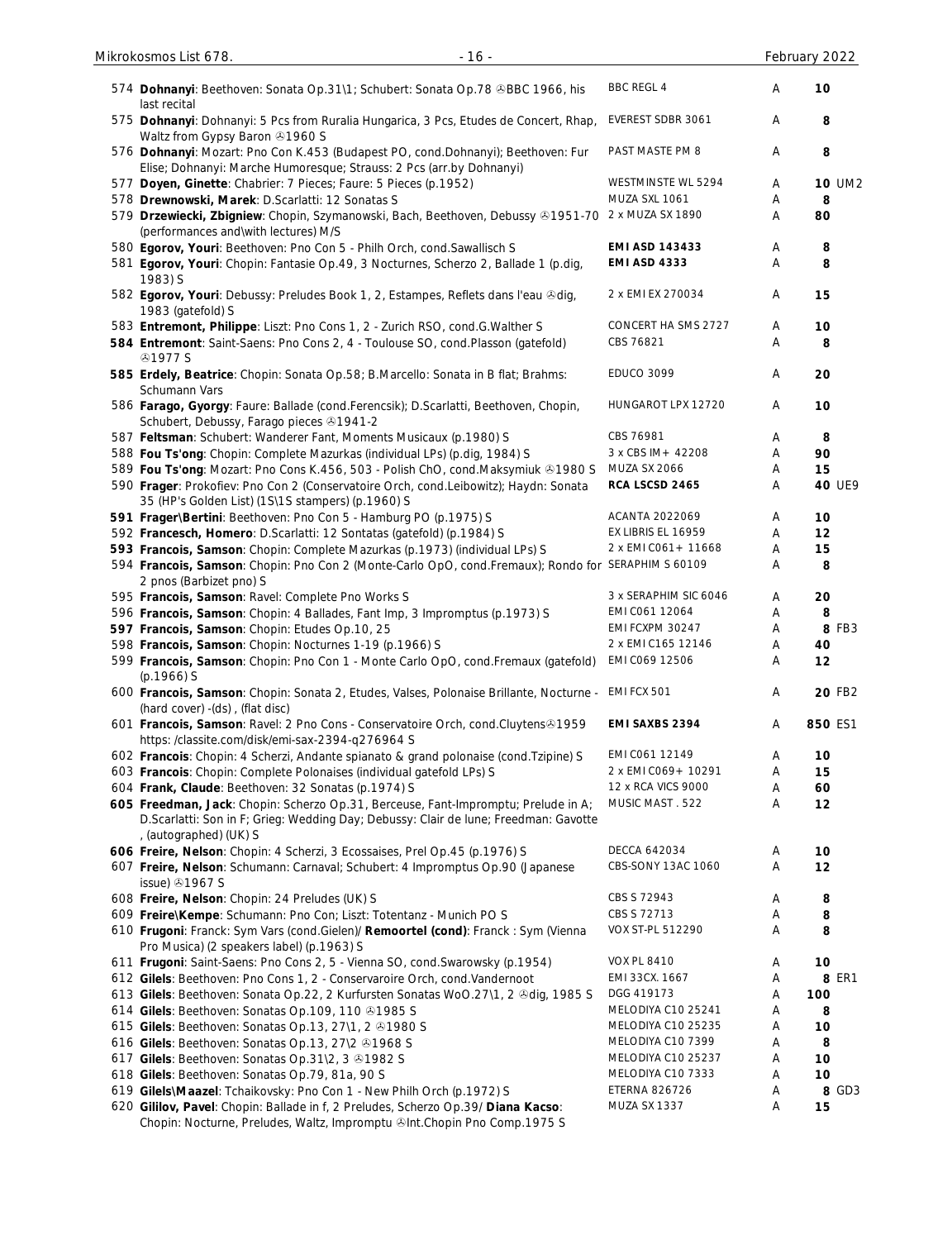| 621 Gimpel, Jacob: Tchaikovsky: Pno Con 1 - Berlin SO, cond. Matzerath S                                                 | MARITIM KL 47297              | A | 10            |
|--------------------------------------------------------------------------------------------------------------------------|-------------------------------|---|---------------|
| 622 Goldfarb, Tatiana: Schubert-Liszt: Soirees Viennese excs 10" OLD                                                     | MELODIYA D. 3072              | Α | <b>12 DR1</b> |
| 623 Goldsand, Robert: Beethoven: Pno Con 2 - Frankfurt OpO, cond.Bamberger 10"                                           | CONCERT HA MMS(MMS)           | Α | 10            |
|                                                                                                                          | 155<br>CONCERT HA MMS(MMS) 21 | A | 10            |
| 624 Goldstand, Robert: Chopin: Sonata Op.35; Fantasie-Imp Op.66 10"<br>625 Goldstein, Martha: Chopin: Etudes Op.10, 25 S | PANDORA PAN 107               | Α | 20            |
| 626 Goode, Richard: Schubert: Sonata in A, D 959; Klavierstuck in eb @1978 S                                             | NONESUCH 78028                | Α | 10            |
| 627 Goode, Richard: Schubert: Sonata in B flat; Allegretto in c; Impromptu in Ab ®1978                                   | NONESUCH 9 79124              | Α | 10            |
|                                                                                                                          |                               |   |               |
| 628 Goode, Richard: Mozart: Pno Cons K.453, 488 - Orpheus ChO & 1981 S                                                   | NONESUCH 79042                | Α | 10            |
| 629 Goode, Richard: Schubert: Sonata in c, Landler Op.171 @1981 S                                                        | NONESUCH 79064                | Α | 8             |
| 630 Goode, Richard: Schumann: Humoreske, Fantasia in C 21981 S                                                           | NONESUCH D 79014              | Α | 10            |
| 631 Gordon Piano Duo: Rachmaninov: Suite 1; Poulenc: Sonata (p.1975) S                                                   | KLAVIER KS 549                | Α | 8             |
| 632 Gordon Piano Duo: Ravel: Bolero, Rapsodie espagnole, Int & Allegro; Debussy-                                         | KLAVIER KD 7021               | Α | 8             |
| Ravel: Faun (complete two piano works Vol.2) (p.1983) S                                                                  |                               |   |               |
| 633 Gordon, Stewart: Rachmaninov: Complete Preludes (individual LPs)                                                     | 2 x WASHINGTON WLP+           | Α | 20            |
|                                                                                                                          | 426                           |   |               |
| 634 Gornostaeva, Vera: Schubert: 4 Impromptus Op.90; 17 Waltzes S                                                        | MELODIYA C10 8869             | Α | 12            |
| 635 Gorodnitzki: Beethoven: Sonatas Op.53, 57                                                                            | CAPITOL P(CP) 8264            | Α | 8             |
| 636 Gottlieb Piano Duo: Arensky: Suite 1 Op.15; Children Suite; Suite 4 Op.62; 2 Pcs                                     | MELODIYA CM 3633              | Α | 8             |
| from 6 Children Pcs S                                                                                                    |                               |   |               |
| 637 Gottlieb Piano Duo: Arensky: Suites for 2 Pnos 2, 3; Pcs for 4 Hands S                                               | MELODIYA C 4677               | Α | 8             |
| 638 Gottlieb Piano Duo: Prokofiev: Zolushka suite; Yudakov; A.Gotlib; Rakov: Concert                                     | 2 x MELODIYA M10 39939        | Α | 15            |
| Waltz; Polovinkin; Khachaturian: Gayane                                                                                  | COLUMBIA ML6EYE(CP)           |   |               |
| 639 Gould, Glenn: Beethoven: Pno Con 2; Bach: Pno Con 1 - Columbia SO,                                                   | 5211                          | Α | <b>10 CB4</b> |
| cond.Bernstein                                                                                                           | COLUMBIA M 32040              | Α | 8             |
| 640 Gould, Glenn: Grieg: Sonata Op.7; Bizet: Vars Chromatiques, Nocturne No.1<br>(p.1973) S                              |                               |   |               |
| 641 Gould: Bach: 2 & 3 Part Inventions S                                                                                 | COLUMBIA MS2EYE(CP)           | Α | 8 CA1         |
|                                                                                                                          | 6622                          |   |               |
| 642 Gould: Bach: French Suites 5, 6, Ov in The French Style S                                                            | COLUMBIA M 32853              | A | 8             |
| 643 Gould: Bach: French Suites No.1-4 S                                                                                  | COLUMBIA M 32347              | Α | 8             |
| 644 Gould: Bach: Goldberg Variations                                                                                     | COLUMBIA ML2EYE(CP)           | Α | <b>8 CA3</b>  |
|                                                                                                                          | 5060                          |   |               |
| 645 Gould: Bach: Pno Cons B.1054, 1056, 1058 - Columbia SO, cond. Golschmann S                                           | COLUMBIA MS2EYE 7001          | Α | <b>10 UA4</b> |
| 646 Gould: Bach: WTC Book 2\1-8                                                                                          | COLUMBIA MS 7099              | Α | 8             |
| 647 Gould: Bach: WTK Book 1 No.1-8 S                                                                                     | COLUMBIA MS2EYE(CP)           | Α | 8 CA1         |
| 648 Gould: Bach: WTK Book 1\17-24 S                                                                                      | 6408<br>COLUMBIA MS2EYE(CP)   | A | 8 CA1         |
|                                                                                                                          | 6776                          |   |               |
| 649 Gould: Bach: WTK Book 2\17-24 S                                                                                      | COLUMBIA M2EYE(CP)            | Α | 8 CA2         |
|                                                                                                                          | 30537                         |   |               |
| 650 Gould: Bach: WTK Book 2\9-16 S                                                                                       | COLUMBIA MS 7409              | Α | 8             |
| 651 Gould: Bach: WTK Book I\9-16 S                                                                                       | COLUMBIA MS2EYE(CP)           | Α | 8 CA1         |
| 652 Gould: Beethoven: 3 Sonatas Op.10 S                                                                                  | 6538<br>COLUMBIA MS2EYE(CP)   | Α | 8 CA1         |
|                                                                                                                          | 6686                          |   |               |
| 653 Gould: Beethoven: Bagatelles Op.36, 126 (1975) S                                                                     | CBS 76424                     | Α | 8             |
| 654 Gould: Beethoven: Pno Con 3 - Columbia SO, cond. Bernstein                                                           | COLUMBIA ML6EYE(CP)           | A | 8 CB4         |
|                                                                                                                          | 5418                          |   |               |
| 655 Gould: Beethoven: Sonatas Op.13, Op.14 No.1, 2 S                                                                     | COLUMBIA MS2EYE(CP)           | A | <b>10 CA1</b> |
| 656 Gould: Beethoven: Sonatas Op.13, 27\2, 57 S                                                                          | 6945<br>COLUMBIA MS2EYE(CP)   | Α | <b>10 CA1</b> |
|                                                                                                                          | 7088                          |   |               |
| 657 Gould: Beethoven: Sonatas Op.31\1, 2, 3 S                                                                            | COLUMBIA M 32349              | Α | 10            |
| 658 Gould: Beethoven: Variations (Eroica, 32 Vars, Op.34) S                                                              | COLUMBIA M2EYE(CP)            | Α | 8 CA2         |
|                                                                                                                          | 30080                         |   |               |
| 659 Gould: Berg: Sonata, Schoenberg: 3 Pno Pieces; Krenek: Sonata 3                                                      | COLUMBIA ML6EYE(CP)           | Α | 8 CB3         |
|                                                                                                                          | 5336<br>COLUMBIA MS2EYE(CP)   | Α | 8 CA1         |
| 660 Gould: Brahms: 10 Intermezzi S                                                                                       | 6237                          |   |               |
| 661 Gould: Mozart: Sonata K.330, Fant K.394; Haydn: Sonata in E flat                                                     | COLUMBIA ML(CP) 5274          | Α | 8 CB3         |
| 662 Gould: Mozart: Sonatas Vol.1 (K.279-283) S                                                                           | COLUMBIA MS2EYE(CP)           | Α | <b>10 CA1</b> |
|                                                                                                                          | 7097                          |   |               |
| 663 Gould: Mozart: Sonatas Vol.2 (K.284, 309, 311) S                                                                     | COLUMBIA MS2EYE(CP)           | Α | 8 CA2         |
|                                                                                                                          | 7274                          |   |               |
| 664 Gould: Mozart: Sonatas Vol.3 (K.310, 330, 332, 333) S                                                                | COLUMBIA M2EYE(CP)<br>31073   | Α | <b>10 CA2</b> |
| 665 Gould: Mozart: Sonatas Vol.4 (K.331, 545, 533, 397) S                                                                | COLUMBIA M 32348              | Α | 10            |
| 666 Gould: Mozart: Sonatas Vol.5 (K.475, 457, 570, 576) S                                                                | COLUMBIA M 33515              | Α | 8             |
| 667 Gould: R.Strauss: Sonata Op.5, 5 Pieces Op.3 & dig, 1982, 1979 S                                                     | COLUMBIA IM 38659             | Α | 15            |
|                                                                                                                          |                               |   |               |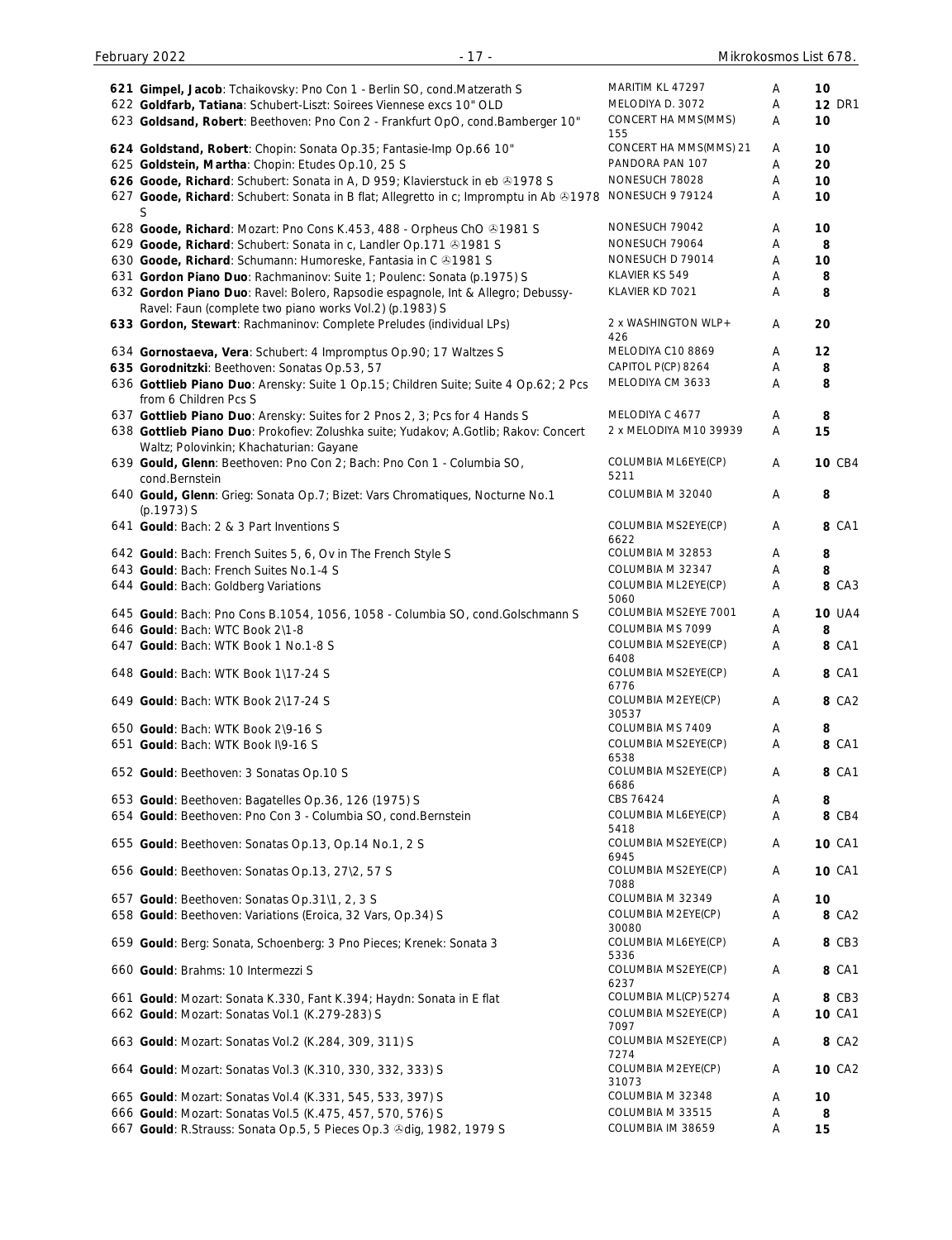| 668 Gould: Schoenberg: Pno Con (cond.Craft); Mozart: Pno Con K.491 (cond.Susskind) -<br>CBC SO                                                                                                | COLUMBIA ML6EYE(CP)<br>5739                     | A         | 8 CB3               |
|-----------------------------------------------------------------------------------------------------------------------------------------------------------------------------------------------|-------------------------------------------------|-----------|---------------------|
| 669 Gould: Scriabin: Sonata 3; Prokofiev: Sonata 7 S                                                                                                                                          | COLUMBIA MS2EYE(CP)<br>7173                     | Α         | <b>10 CA1</b>       |
| 670 Gould: Sibelius: 3 Sonatines, Kyllikki S<br>671 Gould\Stokowski: Beethoven: Pno Con 5 - American SO S                                                                                     | COLUMBIA M 34555<br>COLUMBIA MS2EYE(CP)<br>6888 | Α<br>Α    | 8<br>8 CA1          |
| 672 Graffman: Beethoven: Pno Con 3 - Chicago SO, cond.Hendl (1S\1S stamper) S<br>673 Grinberg, Maria: Beethoven: Paisiello Vars, 4 Minuets, Fantasia, 7 Landlers, 6<br><b>Ecossaises S</b>    | RCA LSCSD 2396<br>MELODIYA C 4699               | $A-$<br>Α | <b>12 UE9</b><br>30 |
| 674 Grychtolowna: Schumann: Sym Etudes; Scriabin: Prel in c sharp & Nocturne, Op.9<br>for left hand; Rachmaninov: 3 Preludes S $\times$                                                       | MUZA SXL 722                                    | $A++$     | 8                   |
| 675 Haien, Jeannette: Kabalevsky: Sonata 2, 3 Preludes, Sonatina 1<br>676 Haien, Jeannette: Mozart: Pno Con K.451/ M.Jones (hrn): Mozart: Horn Con<br>K.447 - cond.Bales                      | MCINTOSH M MC 1006<br>MCINTOSH M MC 1016        | A<br>Α    | 10<br>12            |
| 677 Haskil\Markevitch: Mozart: Pno Cons K.466, 491 - Lamoureux Orch, (deluxe<br>gatefold) S                                                                                                   | PHILIPS ,, 835075                               | Α         | <b>15 HM4</b>       |
| 678 Helffer, Claude: Boulez: Sonata No.2; Berg: Sonata Op.1 (p.1970) S                                                                                                                        | DGG 2530050                                     | Α         | 8                   |
| 679 Henkemans, Hans: Mozart: Pno Cons K.449, 238 - Vienna SO, cond.Paumgartner -<br>(Spanish Minigroove)                                                                                      | PHILIPS A. 305                                  | Α         | 8 SM2               |
| 680 Hess, Myra: Schumann: Sym Etudes; D.Scarlatti: 2 Sonatas; Granados, Bach-Hess,<br>Brahms, Mendelssohn, (deluxe), (dowel spine)                                                            | ANGEL . 35591                                   | Α         | 8 ER1               |
| 681 Hess, Myra: Brahms: Pno Con 2 - cond.B. Walter @1951                                                                                                                                      | DISCOCORP BWS 736                               | Α         | 10                  |
| 682 Hess, Myra: Mozart: Pno Con K.271 - Perpignan FO, cond.Casals @1951                                                                                                                       | EMI 33CX 1091                                   | Α         | 20 EB1              |
| 683 Hess, Myra: Schubert: Sonata Op.120; Debussy, Bach, Falla, Mendelssohn,<br>Schubert, etc 31928, 1931                                                                                      | PEARL GEMM 288                                  | A         | 8                   |
| 684 Hess, Myra\B.Walter: Mozart: Pno Con K.449, 466 &Jan 17, 1954 & March 4,<br>1956                                                                                                          | PENZANCE PR. 36                                 | Α         | 8                   |
| 685 Hess: Schubert: Sonata in B flat; Sonatina 1; Brahms: Sonata Op.100 - I.Stern vln<br>⊕1960-61                                                                                             | DISCOCORP RR 524                                | Α         | 10                  |
| 686 Hobson, Ian: Mozart: Pno Cons K.488, 491 - English ChO, cond. Gibson (dig) 31982 EMI CFP 4404<br>S                                                                                        |                                                 | Α         | 8                   |
| 687 Hobson, Ian: Chopin: Etudes Op.10, 25 31982 S                                                                                                                                             | <b>EMI CFP 4392</b>                             | Α         | 8                   |
| 688 Hobson, Ian: Francaix: Concertino; Con for Pno; Saint-Saens: Pno Con 2 - Illinois<br>ChO 31985 S                                                                                          | ARABESQUE 6541                                  | Α         | 8                   |
| 689 Hobson, Ian: Rachmaninov: Complete Solo Piano Transcriptions @1982 S                                                                                                                      | <b>EMI CFP 4386</b>                             | A         | 8                   |
| 690 Hodgens-Howard Piano Duo: Debussy-Ravel: Fetes; Ravel: La Valse; Liszt: Concerto MASTERCRAF MCS 10065<br>Pathetique S                                                                     |                                                 | $A++$     | 12                  |
| 691 Hodgens-Howard Piano Duo: Encores (Lutoslawski: Paganini Var; Rachmaninoff-<br>Babin: Vocalise; Tchaikovsky: Sleeping Beauty Sel; Khachaturian, Lecuona, Gershwin,<br>Rodgers, Brubeck) S | MASTERCRAF MCS 10072                            | Α         | 10                  |
| 692 Hoffmann, Ludwig: Liszt: Sonata in b, Tarantelle, Petrarca Sonnet 104, Wallenstadt<br>S                                                                                                   | EUROPA 1255                                     | Α         | 12                  |
| 693 Hofmann, Josef: Jubilee Concert, 1937: Chopin, Beethoven, Rachmaninov,<br>Moszkowski (US)                                                                                                 | COLUMBIA KL2EYE 4929                            | Α         | 12                  |
| 694 Hofmann, Josef: Liszt: Tarantella, Hungarian Rhap 12/ Paderewski: La Campanella,<br>Valse Caprice, Song Transcriptions S                                                                  | EVEREST X 916                                   | Α         | 8                   |
| 695 Hofmann, Josef: Chopin: Pno Con 1 - New York PO, cond.Barbirolli @1940                                                                                                                    | INTERN.PIA IPL 502                              | Α         | 10                  |
| 696 Hofmann, Josef: Chopin: Pno Con 2 - New York PO, cond. Barbirolli & 1936 +<br>interview with Hofmann                                                                                      | INTERN.PIA IPL 501                              | Α         | 8                   |
| 697 Hofmann, Josef: Rubinstein: Pno Cons 3, 4 - cond. Rodzinski, Kruger & 1944, 1945                                                                                                          | INTERN.PIA IPA 500                              | Α         | 10                  |
| 698 Hofmann, Josef: The acoustic Brunswick records: Beethoven, Hofmann,<br>Rachmaninov, Chopin, Liszt, etc +1923                                                                              | INTERN.PIA IPL 103                              | Α         | 8                   |
| 699 Horowitz: Tchaikovsky: Pno Con 1 (Hollywood Bowl, cond.Steinberg); Scarlatti,<br>Moszkovski, Sousa-Horowitz 21949 (wrong recording date: 1945)                                            | MELODRAM MEL 302                                | Α         | 8                   |
| 700 Kaemper, Gerd: Beethoven, Schubert, Liszt, Bartok, Brahms, Toch, Debussy<br>(Mexican issue)                                                                                               | MUSART MCD 3009                                 | Α         | 12                  |
| 701 Kamyshov, Valeri: Glinka: Pno Works Vol.3 (3 Fugues, 3 Mazurkas, Finnish Pieces,<br>Donizetti Vars, etc) (p.1980) S                                                                       | MELODIYA C10 8035                               | Α         | 8                   |
| 702 Katchen\Kertesz: Ravel: Con for Left Hand, Con in G - London SO S                                                                                                                         | DECCA SDD 486                                   | Α         | 8 EW5               |
| 703 Katchen\Maag: Mozart: Pno Cons K.415, 466 - New SO (UK)                                                                                                                                   | DECCA ACL 143                                   | A         | 8                   |
| 704 Kempff: Beethoven: 32 Sonatas, Bagatelles, Rondos/ Anda: Beethoven: Diabelli                                                                                                              | 15 x DGG 2720012                                | Α         | 60                  |
| Vars/ Demus-Shetler: Beethoven: Works for 2 pianos S                                                                                                                                          |                                                 |           |                     |
| 705 Kempff: Beethoven: Complete Sonatas                                                                                                                                                       | 10 x DGG 9116                                   | Α         | <b>50 GY3</b>       |
| 706 Kempff: Beethoven: Pno Con 1 - cond. Keilberh 31950 or 1951 ("E. Everett,<br>cond.Balzer") (p.1952)                                                                                       | ROYALE 1376                                     | Α         | 12                  |
| 707 Kempff: Brahms: 6 Pieces Op.118 (UK) 10"                                                                                                                                                  | LONDON LPS 204                                  | Α         | 8                   |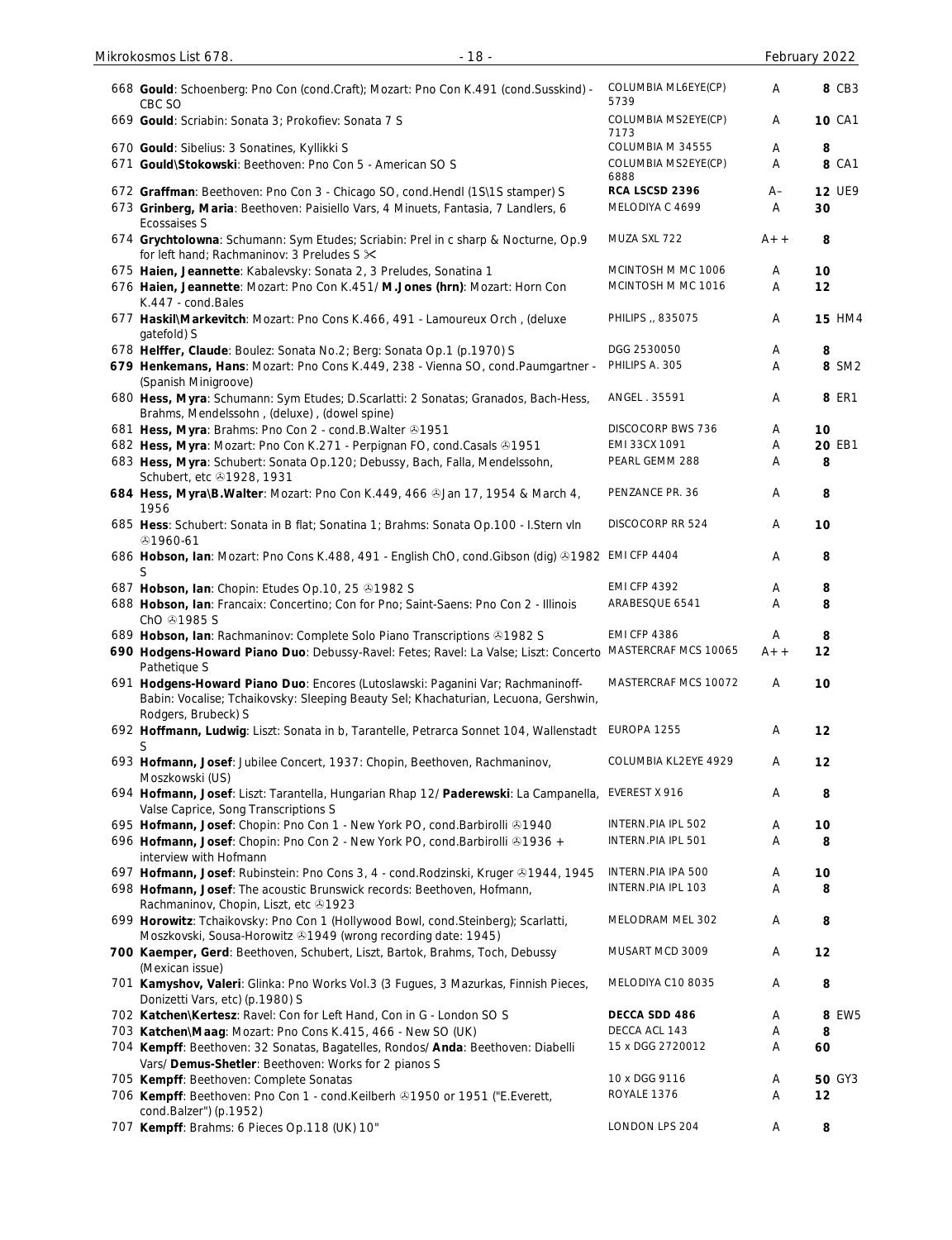| 708 Kempff: Brahms: Pno Pcs Op.117, 118, 119 S                                                                | DGG SLPM,, 138903       | Α     | 8 GY5         |
|---------------------------------------------------------------------------------------------------------------|-------------------------|-------|---------------|
| 709 Kempff: Brahms: Sonata Op.5, Scherzo Op.4 (p.1958)                                                        | DGG LPM 18510           | Α     | 8 GY3         |
| 710 Kempff: Chopin: Piano Music Vol.3 (Sonatas 2, 3) S                                                        | LONDON STS 15050        | Α     | <b>10 EO4</b> |
|                                                                                                               | LONDON STS 15029        |       | 8 EO4         |
| 711 Kempff: Chopin: Vol.1 (Ballade 3, Fant Op.49, etc) S                                                      |                         | Α     |               |
| 712 Kempff: Chopin: Vol.2 (4 Impromtus, Berceuse, Barcarolle, etc) S                                          | LONDON STS 15039        | Α     | 8 EO3         |
| 713 Kempff: Liszt: Annees de Pelerinage excs; St.Francis Legends, 3 Petrarca Sonnets S                        | TURNABOUT TV-S 34385    | Α     | 8             |
| 714 Kempff: Mozart: Pno Cons K.246, 595 - Berlin PO, cond.Leitner (red stereo)                                | DGG SLPM. 138812        | Α     | 8 GY5         |
| $(p.1964)$ S                                                                                                  |                         |       |               |
| 715 Kempff: Mozart: Pno Cons K.467, 482 - Bavarian RSO, cond. Klee @1977 S                                    | DGG 2531372             |       | 8             |
|                                                                                                               |                         | A     |               |
| 716 Kempff: Mozart: Pno Cons K.491, 488 - Bamberg SO, cond.Leitner (red stereo) S                             | DGG SLPM. 138645        | Α     | <b>10 GY5</b> |
| 717 Kempff: Mozart: Sonatas K.310, 331, Fantasias K.397, 475 (red stereo) S                                   | DGG SLPM. 138707        | Α     | <b>10 GY5</b> |
| 718 Kempff: Schubert: 3 Pno Pieces, Allegro, Huttenbrenner Vars, Pno Piece in A S                             | DGG 2530090             | Α     | 8             |
| 719 Kempff: Schubert: Sonata Op.42 01953                                                                      | DECCA LXT 2834          | Α     | 25 EY1        |
|                                                                                                               | DGG 2531297             |       | 8             |
| 720 Kempff: Schumann: Arabeske, Novellette, Vogel als Prophet, 3 Romances S                                   |                         | Α     |               |
| 721 Kempff: Schumann: Davidsbundler Op.6, Papillions S                                                        | DGG SLPM 139316         | Α     | 8 GY7         |
| 722 Kempff: Schumann: Fant Op.17, Kreisleriana (German pressing) S                                            | <b>HELIODOR 2548035</b> | Α     | 8             |
| 723 Kempff: Schumann: Sym Etudes; Brahms: Handel Variations ®1957, 1956 (German                               | <b>HELIODOR 2548017</b> | Α     | 8             |
| pressing) PS                                                                                                  |                         |       |               |
| 724 Kempff: Schumann: Sym Etudes; Kreisleriana (p.1964)                                                       | <b>DGG LPEM 19077</b>   | Α     | 8 GY3         |
| 725 Kempff\Konwitschny: Brahms: Pno Con 1 - Dresden SK                                                        | DGG LPM 18376           | Α     | 8 GY3         |
|                                                                                                               |                         |       |               |
| 726 Kentner, Louis: Liszt: Pno Music Vol.2 (12 Trans Etudes; Spanish & Rumanian Rhap,                         | 3 x VOX SVBX 5453       | Α     | 20            |
| etc) (1972) S                                                                                                 |                         |       |               |
| 727 Kentner, Lajos: Brahms: Pno Con 2 - Philh Orch, cond. Boult                                               | <b>EMI ALP 1704</b>     | A     | <b>10 EB1</b> |
| 728 Kentner, Louis: Beethoven: Sonatas Op.57, 53 (gatefold)                                                   | CAPITOL PAO(CP) 8409    | Α     | 8             |
| 729 Kentner: Chopin: Etudes Op.10, 25, Bolero, Berceuse, Andante Spianato, Polonaise 2 x CAPITOL GBR(CP) 7162 |                         | Α     | 15            |
| <b>Brillante</b>                                                                                              |                         |       |               |
|                                                                                                               |                         |       |               |
| 730 Kentner: Liszt: 3 Petrarca Sonnets; Gounod-Liszt: Faust Waltz; Chopin: Imp Op.29,                         | CAPITOL P(CP) 8400      | A     | 8             |
| Fant Imp Op.66, Nocturne 8                                                                                    |                         |       |               |
| 731 Kerer, Rudolf: Scriabin: 24 Prels Op.11, Prel Op.9\1, Nocturne Op.9\2 & 1977 S                            | MELODIYA C10 7909       | A     | 10            |
| 732 Kerer: Prokofiev: Sonata 3, March; Liszt: Petrarca Sonnet 123; Rachmaninov;                               | MELODIYA D., 7993       | Α     | 10 EB2        |
| Prokofiev: Pno Con 1 (cond.Kondrashin) - (good jacket) OLD                                                    |                         |       |               |
| 733 Kerr, Muriel: Hindemith: Sonata 3; Schumann: Novelette, 2 Fantasiestucken                                 | RCA LM(CP) 2891         | A     | 10            |
|                                                                                                               |                         |       |               |
| 734 Kersenbaum, Sylvia: Brahms: Paganini Vars; Chopin: Sonata 2 (p.1971-2) S                                  | <b>EMI HQS 1255</b>     | Α     | <b>18 EM1</b> |
| 735 Kersenbaum, Sylvia: Chopin: Etudes Op.10, 25 (p.1975) (UK) S                                              | <b>EMI CFP 40239</b>    | A     | 8             |
| 736 Kersenbaum, Sylvia: Mendelssohn, Schubert, Liszt: Hungarian Rhap 12, Granados,                            | <b>EMI HQS 1354</b>     | $A++$ | 12            |
| Brahms, Glinka, Schumann S                                                                                    |                         |       |               |
| 737 Kersenbaum, Sylvia: Weber: Sonata 1; Mendelssohn: Sonata 1 (Japanese issue) S                             | ANGEL EAC 70047         | A     | 18            |
| 738 Kersenbaum, Sylvia: Chopin: 3 Sonatas, Sonata Polonaise (A.NORAS vcl); Rondo                              | 2 x EMI C181 53246      |       |               |
|                                                                                                               |                         | A     | 35            |
| (E.Kersenbaum pno) 31971, 1977 (gatefold) S                                                                   |                         |       |               |
| 739 Kersenbaum, Sylvia: Chopin: Sonatas 2, 3 - (ASD FR1 label) (p.1972) S                                     | EMI C063 11672          | Α     | <b>10 FR2</b> |
| 740 Kersenbaum, Sylvia: Liszt: Hexameron, 3 Transcriptions (p.1972) S                                         | EMI C065 12056          | Α     | 8             |
| 741 Kocsis: Mozart: Pno Cons K.414, 488 - Liszt ChO, cond. Rolla S                                            | HUNGAROT SLPD 12472     | Α     | 8             |
| 742 Kontarsky Pno Duo: Mozart: Sonatas K.448, 521, Fugue K.426 & 1963                                         | MUSICAPHON BM30SL 1521  | A     | 8             |
| 743 Kraus, Detlef: Brahms: 16 Waltzes Op.39, 3 Intermezzi Op.117, Rhapsodie                                   | THOROFON MTH 307        | Α     | 12            |
| Op.79\1 +1981-3 S                                                                                             |                         |       |               |
|                                                                                                               |                         |       |               |
| 744 Kraus, Lili: Mozart: Rondo & Minuet K.485, 355; Pno Con K.466 (cond.Jorda)                                | <b>VOX PL 6290</b>      | A     | 18            |
| (Polydor label) (p.1950)                                                                                      |                         |       |               |
| 745 Lapsansky: Schumann: Davidsbundlertanze; Ravel: Miroirs & 1973 S                                          | OPUS 91110250           | A     | 12            |
|                                                                                                               |                         |       | 8             |
|                                                                                                               | SASTRUPHON SM 7041      | Α     |               |
| 746 Laugs, Richard: Schubert: 4 Impromptus Op.90, Moments Musicaux S                                          |                         |       |               |
| 747 Long, Marguerite: Faure: Piano Quartet 2 (J. Thibaud, M. Vieux, P. Fournier);                             | ANGEL GR 2081           | Α     | 8             |
| Impromptu 5, 2 Nocturnes, Barcarolle 6 (Japanese pressing)                                                    |                         |       |               |
| 748 Lortie, Louis: Beethoven: Sonata op.81a; Bartok: Sonata & Busoni Competition,                             | QUILISMA MBL 1004       | $A++$ | 40            |
| 1984 S                                                                                                        |                         |       |               |
| 749 Lupu: Brahms: Piano Pieces Op.118, 119, Rhapsody Op.79\2 & 1978 S                                         | DECCA SXL(HP) 6831      | Α     | <b>10 HD1</b> |
| 750 Lupu: Brahms: Pno Con 2 - London PO, cond. De Waart @1974 S                                               | DECCA SXL 6728          | Α     | 10 ED5        |
|                                                                                                               | RIVERGATE LP 1004       | Α     | 12            |
| 751 Luvisi, Lee: Schumann: Carnaval; Schubert: 6 Moments Musicaux (p.1979) S                                  |                         |       |               |
| 752 Luvisi, Lee: Beethoven: Sonatas Op.101, 109, Polonaise Op.89 (p.1979)                                     | RIVERGATE LP 1003       | $A-$  | 10            |
| 753 Martin, Jean: Brahms: Sonata op.2, Schumann Vars op.9 (p.1980) S                                          | MHS 4156                | Α     | 15            |
| 754 Masselos, William: Schumann: Davidsbundlertanze; Brahms: Sonata 1 (p.1972) S                              | <b>RCA LSC 3291</b>     | Α     | 8             |
| ✕                                                                                                             |                         |       |               |
| 755 Michelangeli in Warsaw, 1955: Bach: Chaconne; Brahms: Paganini Vars PS                                    | MUZA SX 1900            | A     | 12            |
| 756 Michelangeli: Beethoven: Pno Con 5 - cond.Celibidache @1975 S                                             | ELECTRECOR ST-ECE 2600  | Α     | 8             |
|                                                                                                               | DGG 2530236             | Α     | 8             |
| 757 Michelangeli: Chopin: 10 Mazurkas, Ballade 1, Scherzo Op.31, Prel (silver jacket) S                       | CBS-SONY 25AC. 237      |       |               |
| 758 Nakamura, Hiroko: Beethoven: Sonatas Op.57, 53 & Japan, 1977, (autographed)<br>S                          |                         | A     | 35            |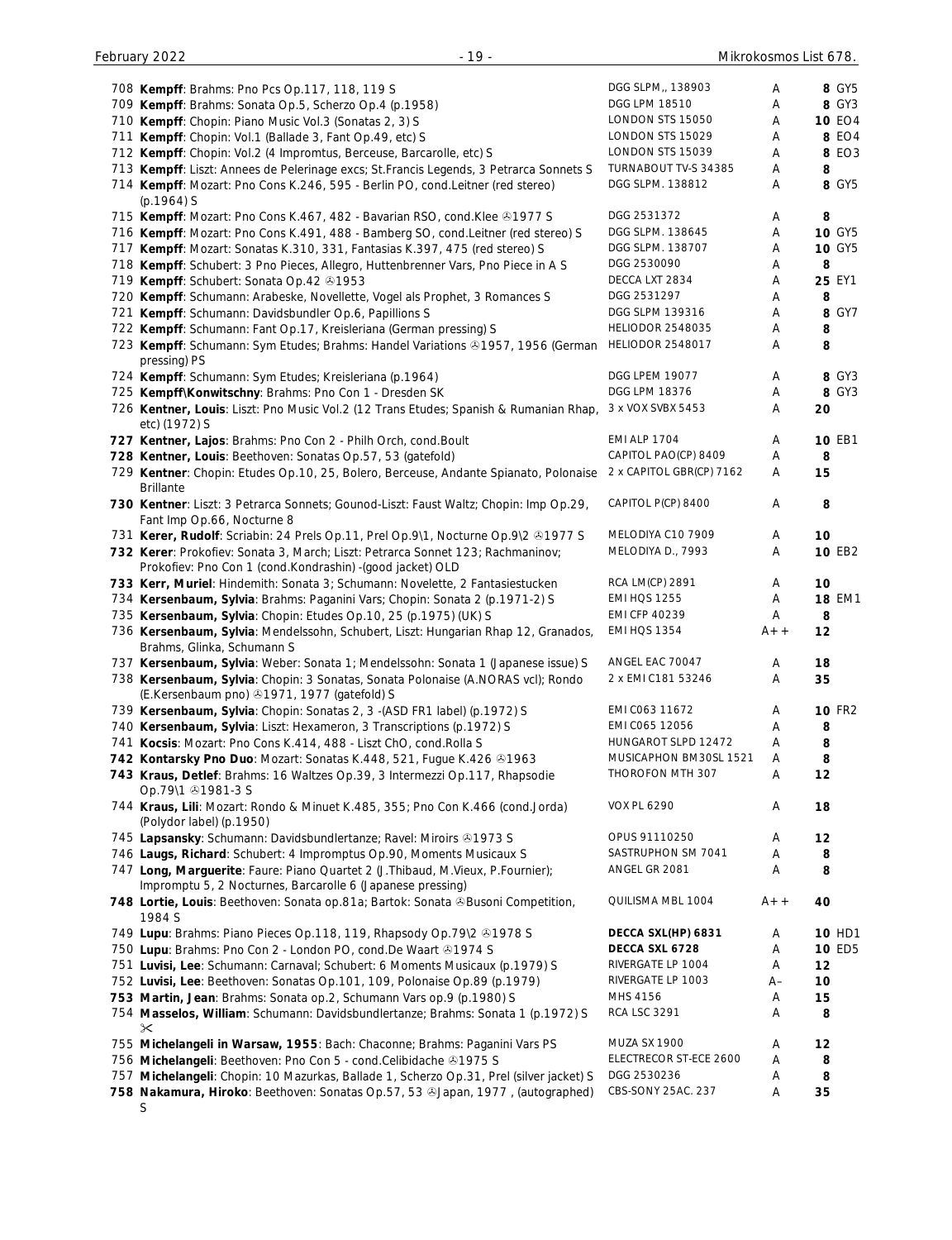| 759 Nakamura, Hiroko: Chopin: Sonata op.58, Ballade 1, Berceuse, Fantasie Op.49<br>(gatefold) 3Japan, 1973, (autographed) - (autogrephed label) S                                             | CBS-SONY SOCM 53       | Α     | 35            |
|-----------------------------------------------------------------------------------------------------------------------------------------------------------------------------------------------|------------------------|-------|---------------|
| 760 Nat, Yves: Beethoven: Complete Sonatas S                                                                                                                                                  | 11 x EMI C147 10921    | Α     | 50            |
| 761 Neumeyer-Junghanns Pno Duo: Mozart: Sonatas K.381, 521, Andante &<br>Variations K.501 S                                                                                                   | FSM 53611              | A     | 8             |
| 762 Nikolayeva: Bartok: Pno Con 3 (USSR RSO, cond.Anosov)/Somogyi (cond) (spelled<br>Laslo Shomodi): Weiner: Hungarian Suite Op.18 (USSR SSO) OLD                                             | MELODIYA D, 3176       | Α     | <b>12 DR4</b> |
| 763 Nikonovich, Igor: Scriabin: Preludes, Poems, Sonata 7, etc ®1981-84 S                                                                                                                     | MELODIYA C10 23571     | Α     | 10            |
| 764 Novaes: Chopin: Etudes Op.10, 25 PS                                                                                                                                                       | VOX ST-PL 510930       | Α     | 8             |
| 765 Oborin: Beethoven: Sonatas Op.2\2, 28 -(good jacket) OLD                                                                                                                                  | MELODIYA D, 4868       | A     | <b>10 CR1</b> |
| 766 Oborin: Khachaturian: Pno Con - USSR RSO, cond.comp OLD                                                                                                                                   | MELODIYA D 3194        | Α     | 8 DR4         |
| 767 Ohlsson: Brahms: Sonata Op.5; 2 Rhaps Op.79 (p.1978) (quadrophonic) S                                                                                                                     | EMI C063 2968          | A     | 10            |
| 768 Ouziel Pno Duo: Rachmaninov: 6 Pcs Op.11; Lutoslawski: Paganini Vars;<br>Shostakovich: Concertino; Moszkowski: 3 Danses Espagnoles Op.12 (p.1983) S                                       | PAVANE ADW 7127        | Α     | 8             |
| 769 Panenka: Schumann: Sonata Op.11 10"                                                                                                                                                       | SUPRAPHON LPM 355      | Α     | 15            |
| 770 Papadopoulos (also conducts): Janacek: Sonata 1, Capriccio; Stravinsky: Con for<br>Pno & Winds - Royal PO 31984 S                                                                         | HYPERION A 66167       | A     | 10            |
| 771 Perahia (also conducts): Mozart: Pno Cons Vol.1 - English ChO S                                                                                                                           | 3 x CBS M3 39044       | Α     | 20            |
| 772 Perahia (also conducts): Mozart: Pno Cons Vol.2 - English ChO S                                                                                                                           | 3 x CBS M3 42115       | Α     | 20            |
| 773 Perahia (also conducts): Mozart: Pno Cons Vol.3 - English ChO S                                                                                                                           | 3 x CBS M3 39246       | Α     | 20            |
| 774 Perahia (also conducts): Mozart: Pno Cons Vol.4 - English ChO S                                                                                                                           | 4 x CBS M4 39689       | Α     | 20            |
| 775 Perlemuter: Schumann: Kreisleriana, Fant in C (p.1955)                                                                                                                                    | <b>VOX PL 9190</b>     | Α     | 18            |
| 776 Pires, Maria Joao: Chopin: 14 Waltzes @1984 (gatefold) S                                                                                                                                  | ERATO NUM 75144        | Α     | 8 FG7         |
| 777 Poblocka, Eva: Saint-Saens: Pno Con 2; Ravel: Pno Con in G - Warsaw National PO,<br>cond.Kord 21987 S                                                                                     | <b>MUZA SX 2585</b>    | A     | 15            |
| 778 Pogorelic: Prokofiev: Sonata 6; Debussy: 2 Preludes; Kelemen: Theme & Variations<br>(Jugoton recording, 1977) S                                                                           | JUGOTON LSY 66035      | A     | 10            |
| 779 Pressler: Debussy: Estampes, Suite Bergamasque, 2 Arabesques, Reverie, etc (US)                                                                                                           | <b>MGM E 3054</b>      | Α     | 12            |
| 780 Pressler: Mozart: Sonatas K.331, 570, 576 (p.1970) S                                                                                                                                      | MHS 1199               | Α     | 12            |
| 781 Ratusinski: Bach-Liszt: B.542, 543; Liszt: Mazeppa, Valse oubliee 1, Hungarian<br>Rhapsody 7 S                                                                                            | MUZA SX 1438           | Α     | 10            |
| 782 Reisenberg, Nadia: Rachmaninov: Pno Pcs Op.3, 10; Chopin: 20 Nocturnes, 15<br>Mazurkas, Barcarolle, Berceuse; Tchaikovsky: Op.40; Kabalevsky: 24 Preludes (50th<br>Anniversary Edition)   | 6 x MHS 7005           | Α     | 90            |
| 783 Renteria, Angeles: M.Castillo: Suite; Turina: Suite Pintoresca; B.de Nebra: Sonata 5<br>in f#; Falla: Fantasia Betica (p.1981) S                                                          | MARFER M 55048         | $A++$ | 15            |
| 784 Rev, Livia: Debussy: Piano Works Vol.5 (Children's Corner, 2 Arabesques, Tarantelle, SAGA 5480<br>Mazurka, Nocturne, Ballade, Hommage a Haydn, etc) (p.1981) S                            |                        | Α     | 12            |
| 785 Richter at Carnegie Hall, 1960, Vol.3: Beethoven: Sonata Op.10\3; Rachmaninov: COLUMBIA ML6EYE 5725<br>10 Prels from Op.23 & 32 OCt 25, 1960                                              |                        | A     | <b>10 UA1</b> |
| 786 Richter: Bach: Pno Con B.1052 (cond.Sanderling), Con for 2 Pnos B.1061<br>(VEDERNIKOV pno, cond.Barshai) - (good jacket) OLD                                                              | MELODIYA D, 7749       | Α     | 8 ER2         |
| 787 Richter: Beethoven: Hammerklavier Sonata, Bagatelles Op.126\1, 4, 6 +1975                                                                                                                 | ROCOCO 2110            | Α     | 15            |
| 788 Richter: Beethoven: Pno Con 3, Rondo - Vienna PO, cond.Sanderling S                                                                                                                       | MELODIYA C 475         | Α     | 8             |
| 789 Richter: Beethoven: Sonata Op.101, 109 ®1971 (wrong recording on the record<br>1974)                                                                                                      | ROCOCO 2115            | A     | 10            |
| 790 Richter: Beethoven: Sonatas Op.10\3, 13 -(good jacket) OLD                                                                                                                                | MELODIYA D., 5490      | Α     | 8 EB1         |
| 791 Richter: Beethoven: Sonatas Op.14\1, 2, 54, (plain Melodiya jacket)                                                                                                                       | MELODIYA D 25627       | A     | 8             |
| 792 Richter: Beethoven: Sonatas Op.22, 49\1, 2                                                                                                                                                | MELODIYA D, 13549      | Α     | 8             |
| 793 Richter: Beethoven: Sonatas op.110, 111 (no recording date)                                                                                                                               | TRANSCRIPT SR,, O      | Α     | 10            |
| 794 Richter: Chopin: Pno Con 2 (cond. Svetlanov) @live, 1966, 13 Prels; Schumann: 3<br>Novelletten & 1979; Saint-Saens: Con 5 (cond.Kondrashin) & 1952 (gatefold) WLI<br>M/S                  | 2 x MELODIYA M10 45197 | A     | 15            |
| 795 Richter: Chopin: Polonaises, Ballade 4, Scherzo 4, Andante spianato & grand<br>polonaise (cond.Kondrashin) 31961-3                                                                        | LONGANESI GCL 69       | Α     | 10            |
| 796 Richter: Chopin: Preludes, Polonaise Fantasie, Mazurkas, Waltzes, etc 31954,<br>1976-7                                                                                                    | ROCOCO 2142            | Α     | 20            |
| 797 Richter: Chopin: Scherzo 4; Ravel: La vallee, Jeux d'eau; Rachmaninov: 3 Prels;<br>Prokofiev: 5 Visions Fugitives 31960 S                                                                 | <b>RCA AGL1 1279</b>   | Α     | 8             |
| 798 Richter: Debussy: Preludes Book II (Decca pressing) (p.1970) S                                                                                                                            | TURNABOUT TV(UK) 34360 | Α     | 12            |
| 799 Richter: Haydn: Sonata in E flat; Beethoven: Sonata Op.10\3 <sup>®</sup> live in Bucharest -<br>(good jacket) OLD                                                                         | MELODIYA D. 7203       | A     | <b>12 CR1</b> |
| 800 Richter: In Budapest 1985-01-14: Debussy: 11 Prels from Book 1, L'isle joyeuse,<br>Reflets dans l'eau; Hindemith: Vla Sonata (Bashmet); Haydn: Sonata 39 (with<br>Hungarian announcement) | 2 x TRANSCRIPT SR. 0   | Α     | 100           |

Mikrokosmos List 678. - 20 - February 2022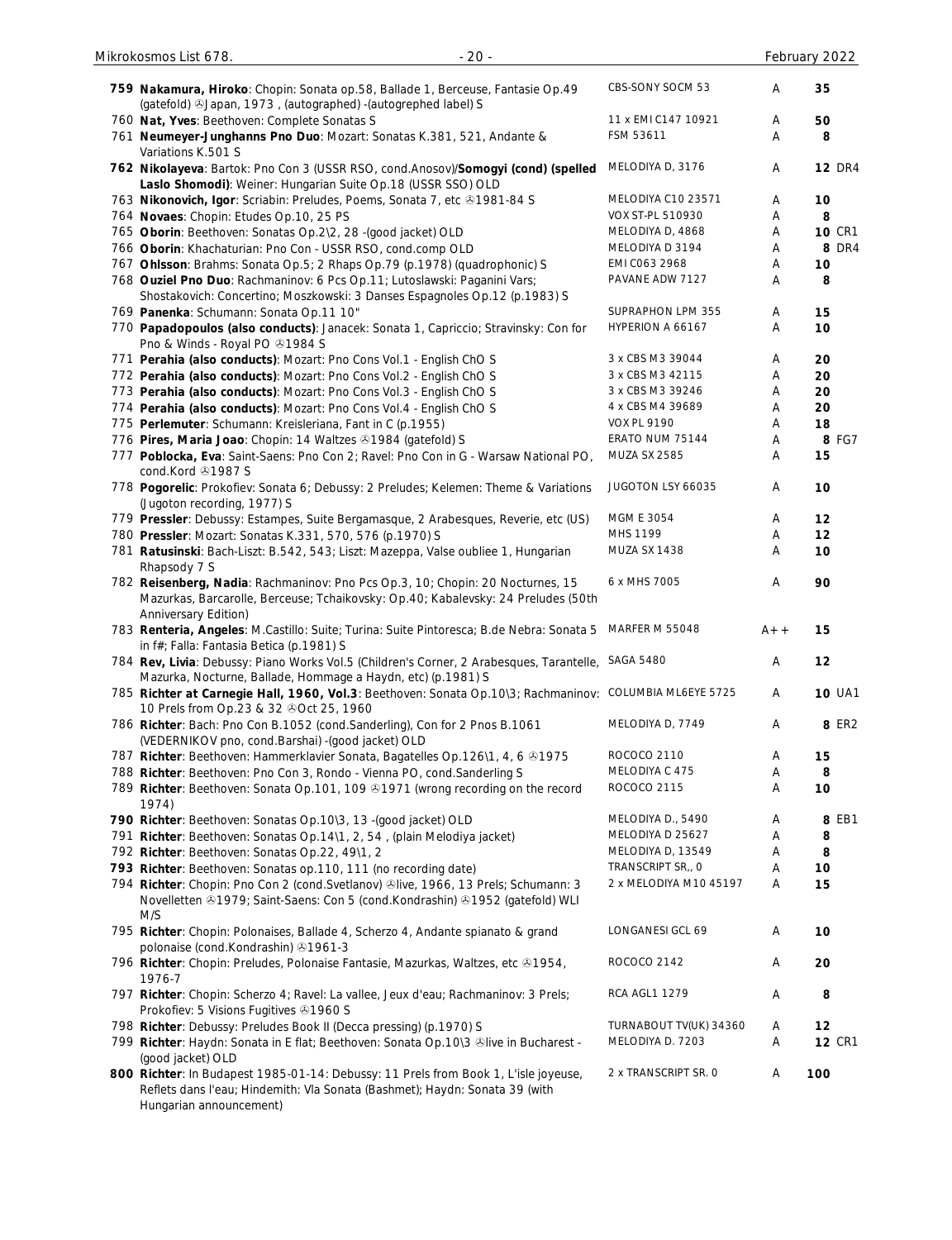| 801 Richter: Miaskovsky: Sonata in c & Pecs, 1975-01-23; Ravel: Pavane, Valses nobles,<br>Miroirs, Jeux d'eau, Miroirs 1, 2, Gaspard de la nuit ®probably Budapest, 1954                | TRANSCRIPT SR, O      | Α | 50            |
|-----------------------------------------------------------------------------------------------------------------------------------------------------------------------------------------|-----------------------|---|---------------|
| 802 Richter: Mozart: Pno Con K.271 (cond.Maazel) 31966; K.595 (cond.Britten)<br>හ1965                                                                                                   | <b>BATON 1009</b>     | Α | 10            |
| 803 Richter: Mussorgsky: Pictures & Sofia, 1960, (Other cover 1)                                                                                                                        | COLUMBIA ML6EYE. 5600 | Α | <b>10 UA1</b> |
| 804 Richter: Mussorgsky: Pictures &live, Sofia, 1958 (UK)                                                                                                                               | PHILIPS A 581         | Α | 15            |
| 805 Richter: Prokofiev: Op.95\2, Op.22\1, 8, 9, 15, 18 ®Newark, 1960; Waltzer,                                                                                                          | TRANSCRIPT SR O       | Α | 50            |
| Visions Fugitives, Epochen & Budapest, 1969, Sonata 2, Tanz                                                                                                                             |                       |   |               |
| 806 Richter: Prokofiev: Ov in Hebrew Themes (L.Mikhailov, Borodin Q) ®Moscow, 1985-<br>03-26; FI Sonata (M.Vorzhtsova) @1984; Szymanowski: Sonata 2 @Budapest, 1982-<br>09-11           | TRANSCRIPT SR, O      | A | 100           |
| 807 Richter: Prokofiev: Sonatas 7, 9 - (good jacket) OLD                                                                                                                                | MELODIYA D 4448       | A | 8 CB1         |
| 808 Richter: R.Strauss: Burlesque (cond.Georgescu) @1961; Prokofiev: Sonata 4 @1989                                                                                                     | TRANSCRIPT SR O       | Α | 12            |
| 809 Richter: Rachmaninov: 13 Preludes from Op.23, 32 & 1971 S                                                                                                                           | MELODIYA CM. 3743     | A | 8 PL2         |
| 810 Richter: Rachmaninov: Pno Con 2 - Leningrad PO, cond.Sanderling, (Other cover 2)<br><b>OLD</b>                                                                                      | MELODIYA D, 5216      | A | 10 CB1        |
| 811 Richter: Rimsky-Korsakov: Pno Con in c sharp; Glazunov: Pno Con 1 - Moscow SO,<br>cond.Kondrashin 31950, 1952 PS                                                                    | MELODIYA C 4683       | A | 8             |
| 812 Richter: Schubert: 3 Moments musicaux, 2 Impromptus Op.90\2, 4; Schumann:<br>Fantasiestucke Op.12\5, 7 S                                                                            | MELODIYA C10 16399    | Α | 8             |
| 813 Richter: Schubert: Sonata D.840; Moment Musical 3, Landler, Allegro D.915                                                                                                           | CONCERT HAM 2251      | Α | 8             |
| 814 Richter: Schubert: Sonata in A D.664, Sonata in a D.784 & 1979 S                                                                                                                    | MELODIYA C10 15349    | Α | 8             |
| 815 Richter: Schubert: Sonata in B flat Op.posth 81973, (plain Melodiya jacket) S                                                                                                       | MELODIYA CM 4187      | Α | 8             |
| 816 Richter: Schubert: Sonata in a Op.42, 2 Impromptus Op.90\2, 142\2 -(good jacket)<br><b>OLD</b>                                                                                      | MELODIYA D. 4594      | A | 8 EB1         |
| 817 Richter: Schubert: Sonatas 9, 11, 13, 14; 3 Moments Musicaux; 2 Impromptus -<br>(ASD ER7 label) (gatefold) S                                                                        | 2 x EMI SLS 5289      | Α | <b>15 ER7</b> |
| 818 Richter: Schubert: Sonatas D.575, 625 31981 S                                                                                                                                       | MELODIYA C10 15309    | A | 8             |
| 819 Richter: Schubert: Wanderer Fant, Sonata in A S                                                                                                                                     | EMI ASD 561           | Α | <b>10 ER3</b> |
| 820 Richter: Schumann: Humoresque, Fantasiestucke -(good jacket) OLD                                                                                                                    | MELODIYA D. 3642      | Α | 10 CB1        |
| 821 Richter: Schumann: Novelettes 2, 4, 8; Chopin: 13 Preludes 31980 S                                                                                                                  | MELODIYA C10 16403    | Α | 8             |
| 822 Richter: Schumann: Pno Con (cond. Rowicki); Novelette, Toccata -(plain Muza jacket)                                                                                                 | MUZA MEX 4            | Α | 10            |
| 823 Richter: Scriabin: 12 Etudes, Sonata 6 - (good jacket) OLD                                                                                                                          | MELODIYA D, 10011     | Α | 8 EB2         |
| 824 Richter\Dorliak: Mussorgsky: Nursery; Prokofiev: Ugly Duckling; 5 Songs &live,<br>1956, 1951, (plain Melodiya jacket)                                                               | MELODIYA D 33441      | Α | 8             |
| 825 Richter\Mravinsky: Tchaikovsky: Pno Con 1 - Leningrad PO +1959 PS                                                                                                                   | MELODIYA C10 2013     | Α | 8 KB7         |
| 826 Roloff, Helmut: Mendelssohn: 2 Pno Cons Op.25, 40 - Bamberg SO, cond.Lehmann DGG LPM. 18073<br>(p.1961)                                                                             |                       | Α | 8 GY3         |
| 827 Rosel, Peter: Brahms: 8 Pno Pieces Op. 76; 2 Rhapsodies Op. 79 & 1973 S                                                                                                             | ETERNA 826545         | Α | 10 GD1        |
| 828 Rosel, Peter: Brahms: Ballades, 6 Pieces Op.118 & 1972-3 S                                                                                                                          | ETERNA 826547         | Α | 10 GD1        |
| 829 Rosel, Peter: Brahms: Fantasies Op.116, 3 Intermezzi Op.117, 4 Pno Pieces<br>Op.119 31972 S                                                                                         | ETERNA 826546         | Α | 10 GD1        |
| 830 Rosel, Peter: Brahms: Handel Variations, Schumann Variations @1972-3 S                                                                                                              | ETERNA 826544         | A | <b>12 GD1</b> |
| 831 Rosel, Peter: Schubert: Grazer Fant; Minuet & Trio D.334, Allegro D.915, 2 Scherzi<br>D.593, 3 Pno Pcs D.946, Adagio D.612 31974-5 S                                                | <b>ETERNA 826789</b>  | Α | 10 GD1        |
| 832 Rubinstein: Chopin: Pno Con 1 - London New SO, cond. Skrowaczewski S                                                                                                                | RCA 640703            | Α | 8 FM2         |
| 833 Rubinstein: Pno Con 2, Andante spianato & grand polonnaise - cond. Wallenstein S                                                                                                    | RCA 640567            | A | 8 FM2         |
| 834 Schmitz, Robert: Debussy: Preludes Book 2 (US)                                                                                                                                      | RCA CAL 180           | Α | 12            |
| 835 Schuyler, Philippa: Mussorgsky: Pictures; Turina: Holy Thursday; Copland: Cat and<br>Mouse; Liszt: Hungarian Rhapsody 6; Infante: Sevillian Var; Gershwin, A.Casanova,<br>Middleton | MIDDLE-TON XTV 106169 | A | 10            |
| 836 Schwalb, Miklos: Dohnanyi: Rhapsodies 1-4; J.Strauss-Dohnanyi: Waltz; Delibes-<br>Dohnanyi: Naila Waltz (p.1979) S                                                                  | AFKA SK 4636          | Α | 8             |
| 837 Sebok, Gyorgy: Bach: Pno Cons B.1052, 1053 - cond. Paillard S                                                                                                                       | MHS 587               | Α | 12            |
| 838 Serkin, Rudolf: Mozart: Cons K.271, 414 - Marlboro FO, cond.A.Schneider                                                                                                             | COLUMBIA ML6EYE 5209  | Α | <b>10 UA1</b> |
| 839 Smendzianka: Chopin: 4 Nocturnes, 8 Mazurkas 2                                                                                                                                      | RCA LCC 54            | Α | 12            |
| 840 Smendzianka: Schubert: Sonata in A, Moments Musicaux S                                                                                                                              | MUZA SXL 784          | A | 15            |
| 841 Smeterlin, Jan: Chopin: 6 Waltzes & 9 Mazurkas S                                                                                                                                    | MACE MCS 9079         | A | 12            |
| 842 Staub Genhart, Cecile: Beethoven: Pno Con 1 (cond.Harrison); Lully-Godowsky,<br>D.Scarlatti, Brahms, Chopin, Palmgren 31936, 1941, 1943                                             | <b>MARK MC 20170</b>  | Α | 12            |
| 843 Tabata, Chiyoe: Mozart: Sonata K.332; D.Scarlatti: Sonata L.23; Debussy: 3<br>Preludes, Children's Corner (p.1980) (Japanese issue) S                                               | RCA PRC 30212         | Α | 30            |
| 844 Tchaikowsky, Andre: Chopin: Preludes, Barcarolle, Mazurkas, Ballade 3 (3S\1S<br>stamper) 31959 S                                                                                    | RCA LSCSD. 2360       | Α | <b>50 UE9</b> |
| 845 Thiollier, Francois-Joel: Rachmaninov: Sonatas 1 & 2 (complete, original versions)<br>(gatefold) 31978 S                                                                            | RCA RL 37142          | A | 12            |

February 2022 - 21 - Mikrokosmos List 678.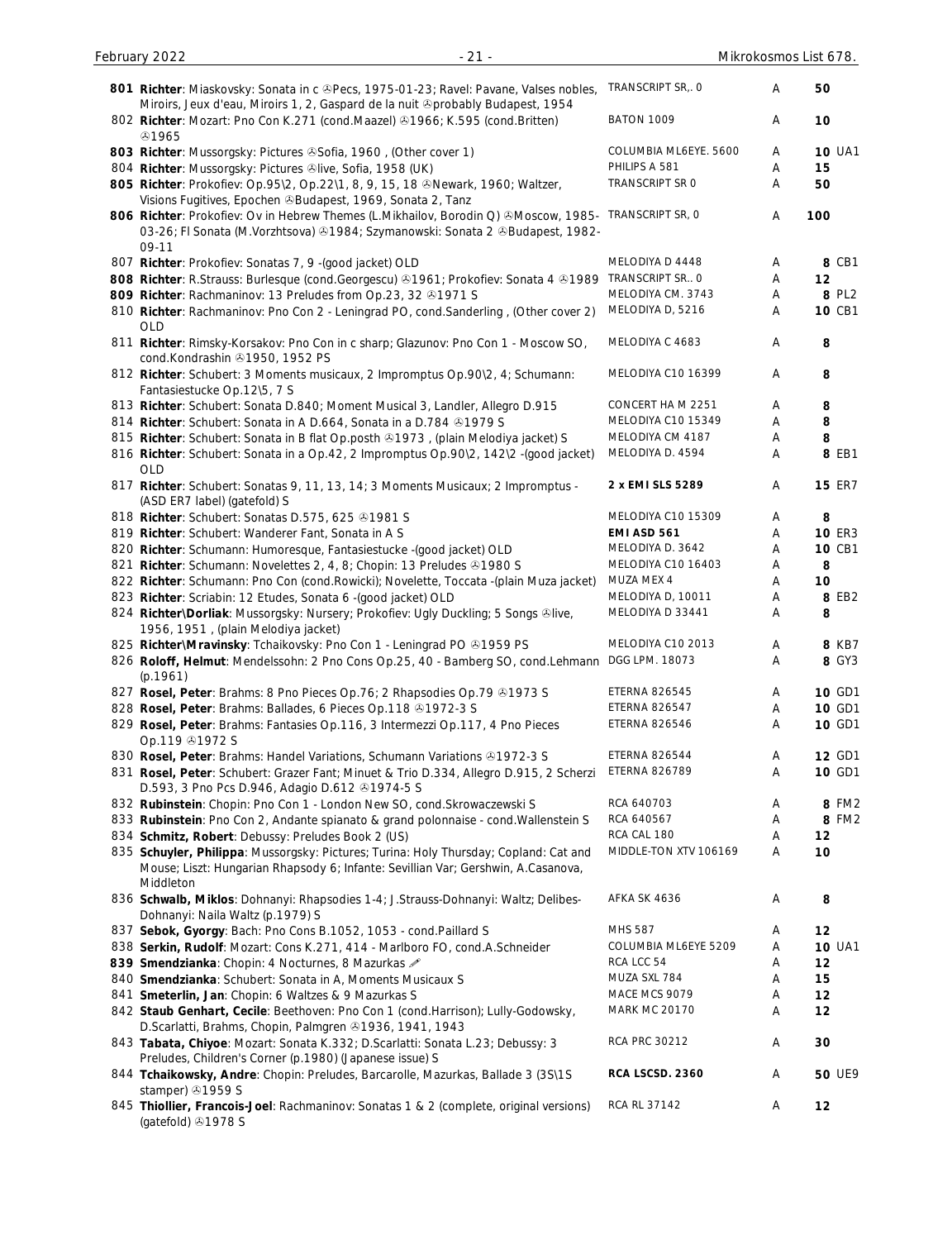| 848 Webster, Beveridge: Berg: Sonata op 1; Schoenberg: 3 Pieces Op.11, 6 Little<br>Pieces Op.19, 5 Pieces Op.23; Webern: Vars Op 27 S                          | DOVER HCR-ST 7285       | Α     | 8             |
|----------------------------------------------------------------------------------------------------------------------------------------------------------------|-------------------------|-------|---------------|
| 849 Weissenberg: Liszt, Schumann, Chopin, Scriabin, Debussy, Tchaikovsky (gatefold)<br><b>@1979 S</b>                                                          | EMI C069 16326          | A     | 8             |
| 850 Wikstrom, Inger: Bartok: Suite; Villa-Lobos: Fest no sertao, etc; Prokofiev: Sonata 2; SWEDISH SO SLT 33196<br>Saeverud: Rondo amoroso 31969 S             |                         | Α     | 10            |
| 851 Wuhrer, Friedrich: Schumann: Davidsbundlertanze, Sonata 3 (p.1955)                                                                                         | <b>VOX PL 8860</b>      | Α     | 10            |
| 852 Zechlin: Schubert: 4 Impromptus Op.142, Dances D.145, 365, 145, etc ®1970,                                                                                 | <b>ETERNA 826399</b>    | Α     | 10 GD1        |
| 1972 S                                                                                                                                                         |                         |       |               |
| 853 Zechlin: Schubert: Moments musicaux, Dances D.420, 366, 779, 783, etc ®1970,<br>1972 S                                                                     | <b>ETERNA 826400</b>    | Α     | 10 GD1        |
| 854 Zechlin: Schubert: Sonata in B flat D.960 31972 S                                                                                                          | <b>ETERNA 826652</b>    | Α     | 12 GD1        |
| 855 Zechlin: Schubert: Sonatas D.157, 459 81974 S                                                                                                              | <b>ETERNA 827083</b>    | Α     | 10 GD1        |
| 856 Zechlin: Schubert: Sonatas D.566, 557, 537 01976 S                                                                                                         | <b>ETERNA 827086</b>    | A     | 10 GD1        |
| 857 Zechlin: Schubert: Sonatas in B & E flat D.575, 568 21973 S                                                                                                | <b>ETERNA 826651</b>    | A     | 8 GD1         |
| 858 d'Arco, Annie: Chabrier: Piano Music (complete) 31974 S                                                                                                    | 2 x CALLIOPE CAL 182829 | Α     | 18            |
| 859 Famous Pianists at the Turn of the Century Play Liszt: Pugno, Scharwenka,<br>Carreno, Paderewski, Pauer S                                                  | <b>ETERNA 826452</b>    | A     | 10 GD1        |
| 860 Prizewinners of the Busoni Comp, 1985: Tsachor: Bartok; Barone: Scriabin;<br>Cocarelli: Barber; Wakayabashi: Berg S                                        | MHS 7413                | Α     | 12            |
| VIOLINISTS & VIOLISTS                                                                                                                                          |                         |       |               |
| 861 Accardo (also conducts): Haydn: Sinfonia Concertante, Double Con, 3 VIn Cons -<br>English ChO (p.1981) S                                                   | 2 x PHILIPS 6769059     | Α     | <b>15 HR3</b> |
| 862 Accardo: Paganini: 24 Capricci; La Molinara; God save the King Vars; Duo Merveille<br>(gatefold) (p.1978) S                                                | 2 x DGG 2721185         | Α     | 15            |
| 863 Auclair, Michele: Tchaikovsky: Vln Con - Austrian SO (Tonkunstler Orch),<br>cond.K.Woss 21950                                                              | MASQUE M 10011          | Α     | 30            |
| 864 Auclair, Michele: Schubert: Complete Works for VIn & Pno - Joy pno (gatefold)<br>$(p.1965)$ S                                                              | 2 x MHS 606             | Α     | 25            |
| 865 Barylli: Mozart: Sonatas K.377, 305, 58 - Badura-Skoda pno (p.1952)                                                                                        | WESTMINSTE WL 5145      | $A-$  | 40 UM2        |
| 866 Binder, Davia: Bartok-Serly: Vla Con; E.Meyer: Poeme for Vla & Orch; Hindemith:                                                                            | CHANT DU M LDX 78396    | A     | 10            |
| Trauermusik - cond.Kegel S                                                                                                                                     |                         |       |               |
| 867 Busch, Adolf (also conduts): Bach: 1066-9, 1052, 1043, 1019, 1004, 1042;<br>Beethoven (4), Brahms (5), Reger, Mendelssohn, Mozart (4), Schubert, Schumann, | 14 x TRANSCRIPT AB O    | A     | 100           |
| Vivaldi - Busch SQ, Serkin, etc                                                                                                                                |                         |       |               |
| 868 Carabo-Cone, Madeleine: Ives: VIn Sonata 3; Harris: Toccata - R.Lumsden pno<br><b><i>®Wigmore Hall, June 1, 1970 (white jacket)</i></b>                    | <b>EXECUTIVE CHC 2</b>  | A     | 70            |
| 869 Ciobota, Emil Silviu: Enescu: 2 Sonatas Op.6, 25 - M.E.Sadun pno (p.1983) S                                                                                | PAVANE ADW 7141         | A     | 10            |
| 870 Danczowska, Kaja: Mozart: Sonata K.454; Beethoven: Spring Sonata - Bukojemska                                                                              | MUZA SX 1102            | Α     | 15            |
| pno S<br>871 Dresher, Helmut: Prokofiev: Vln Cons 1, 2 - Berlin SO, cond. Schreiber (p.1954)<br>(pseudonyms?)                                                  | ROYALE 1483             | A     | 12            |
| 872 Eckhardt-Gramatte: Eckhardt-Gramatte: Con for Solo VIn in a; Bach: Chaconne<br>1934-35                                                                     | DISCOPAEDI MB 1031      | Α     | 12            |
| 873 Elman: Vol.1 (Rubinstein, Thome, Ascher, Vogrich, Chopin, Mendelssohn, etc)                                                                                | DISCOPAEDI MB 1006      | Α     | 8             |
| 874 Erdely, Stephen: Mozart: VIn Sonata K.378; Beethoven: VIn Sonata Op.30\3 -<br>Beatrive Erdely pno                                                          | <b>EDUCO 4033</b>       | Α     | 20            |
| 875 Feigin, Grigory: Miaskovsky: Vln Con Op.44 (cond.Dmitriev)/ Rosa Fain: Ysaye:<br>Ecstasy (cond.Kondrashin) S                                               | EMI ASD 3237            | Α     | <b>10 ER7</b> |
| 876 Ferro\Mozzato: Vivaldi: 4 Seasons - Virtuosi di Roma, cond.Fasano (ds) S                                                                                   | EMI ASDF 148            | Α     | <b>20 FR2</b> |
| 877 Francescatti: Bach: Solo Partitas 2, 3 81950, 1952 PS                                                                                                      | COLUMBIA P 14194        | $A++$ | 10            |
| 878 Francescatti: Ravel: Sonata, Tzigane, Kaddish, Habanera, Berceuse - Balsam pno                                                                             | COLUMBIA ML(CP) 5058    | Α     | 10 CB3        |
| 879 Francescatti: Vitali: Chaconne; Paganini: Il Palpiti; Tartini: Con in d, Vars - Zurich<br>ChO, cond.Stoutz S                                               | COLUMBIA MS 6953        | Α     | 8             |
| 880 Fuchs, Lillian (vla): Bach: Solo Suites 1, 3 )transcribed to viola) (pink promo label,<br>US)                                                              | DECCA DL. 9914          | Α     | 12            |
| 881 Fuchs, Lillian (vla): Bach: Cellos Suites 4, 5 (transcribed to viola (gold US)                                                                             | DECCA DL 9660           | Α     | 12            |
| 882 Fuchs, Lillian (vla): Bach: Solo Suites 2, 6 (transcribed to viola) (gold US)                                                                              | DECCA DL 9544           | A     | 8             |
| 883 Fujikawa, Mayumi: Beethoven: Sonata Op.47; Franck: Sonata - M.Roll pno @1971                                                                               | EURODISC 85273          | Α     | 8             |
| S                                                                                                                                                              |                         |       |               |

cond.Rozhdestvensky (p.1977) S

846 **Vedernikov, Anatoly**: Mozart: Pno Cons K.450, 488 - USSR RSO,

847 Wayenberg, Daniel: Beethoven: Sonatas Op.109, 53 (gatefold) S **IRAMAC 6504** A **8** 

MELODIYA C10 5831 A **18**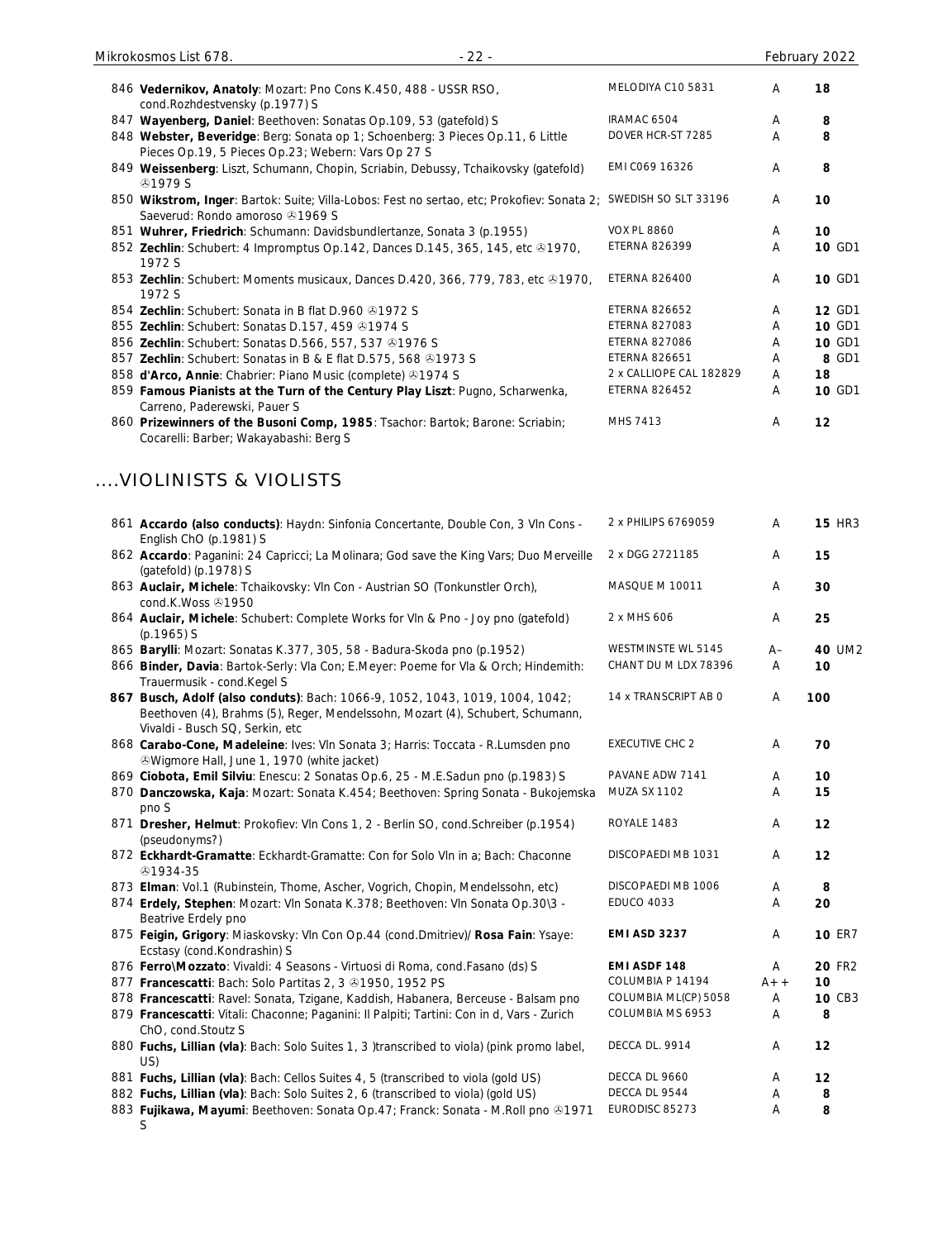(TUF 16) S

| 884 Gawriloff: Bach: Triple Con (Otto fl, Lechner hrpschrd), Double Con (F.Wuhrer vln) -<br>cond.Goehr                                                      | CONCERT HA MMS(MMS)<br>2079    | Α    | 8                  |
|-------------------------------------------------------------------------------------------------------------------------------------------------------------|--------------------------------|------|--------------------|
| 885 Gitlis, Ivry: Sibelius: VIn Con; Bruch: VIn Con Op.26 - Vienna Pro Musica,                                                                              | <b>VOX PL 9660</b>             | Α    | 35                 |
| cond.Horenstein 491955                                                                                                                                      |                                |      |                    |
| 886 Gitlis: Mendelssohn: Vln Con in e; Tchaikovsky: Vln Con - cond. Swarowsky, Hollreiser<br>(p.1954)                                                       | <b>VOX PL 8840</b>             | Α    | 10                 |
| 887 Goldberg, Szymon\ Lupu: Mozart: VIn Sonatas Vol.1 S                                                                                                     | 2 x LONDON CSA 2243            | Α    | <b>15 EM7</b>      |
| 888 Goldstein, Boris: Schumann: Fant Pieces, VIn Sonata 3; Liszt: Duo in C sharp -                                                                          | MELODIYA CM 3267               | Α    | 12                 |
| A.Kaplan pno S                                                                                                                                              |                                |      |                    |
| 889 Grach: Debussy, Godard, Kreisler, Dvorak, Stravinsky, Falla, Delyanu - Makarov pno<br>(plain Melodiya jacket), (autographed) 10"                        | MELODIYA D, 8305               | Α    | 15                 |
| 890 Gravoin, Jean-Rene: Leclair: 4 Sonatas - Petit hrpschrd S                                                                                               | DECCA SXL 20106                | Α    | <b>10 FO4</b>      |
| 891 Grindenko, Tatiana: Bartok: Solo Sonata; Prokofiev: 5 Pieces from Cinderella -<br>Izhevskaya pno 21973 S                                                | MELODIYA CM 3923               | Α    | 10                 |
| 892 Grumiaux: Bach: 6 Sonatas - Sartori hrpschrd (bklt with complete score)                                                                                 | 2 x PHILIPS 2349               | Α    | 15                 |
| 893 Grumiaux: Bach: 6 Sonatas for VIn & Hrpschrd - Jaccottet hrpschrd (p.1979) S                                                                            | 2 x PHILIPS . 6769017          | Α    | <b>20 HR3</b>      |
| 894 Grumiaux: Corelli: 12 Sonatas Op.5 - Castagnone pno (p.1975) S                                                                                          | 2 x PHILIPS 6700096            | Α    | <b>50 HR2</b>      |
| 895 Grumiaux: Handel: 6 VIn Sonatas Op.1 - Veyron-Lacroix hrpschrd (p.1966) S                                                                               | PHILIPS . 9502023              | Α    | 10 HB <sub>2</sub> |
| 896 Grumiaux\Arrau: Beethoven: Sonatas Op.12\2, 23 (p.1976) S                                                                                               | PHILIPS 9500263                | Α    | <b>12 HR3</b>      |
| 897 Grumiaux\Arrau: Beethoven: Sonatas Op.24, 12\1 (p.1975) S                                                                                               | PHILIPS . 9500055              | Α    | <b>12 HR2</b>      |
| 898 Grumiaux\Arrau: Beethoven: Sonatas Op.30\2, 3 31976 S                                                                                                   | <b>PHILIPS 9500220</b>         | Α    | <b>18 HR2</b>      |
| 899 Gulli: Franck: Sonata; Szymanowski: Sonata Op.9 - Cavallo pno (p.1975) S                                                                                | MHS 3123                       | Α    | 12                 |
| 900 Gulli: Viotti: Con 3 for Pno & Vln (Cavallo pno, cond. Urbini); Duetto Concertante (Gulli MHS 1132                                                      |                                | Α    | 8                  |
| plays both parts) (p.1970) S                                                                                                                                |                                |      |                    |
| 901 Haendel, Ida: Brahms: VIn Con - London SO, cond.Celibidache - (light marks, but nice RCA LBC 1051<br>copy)                                              |                                | A–   | 30                 |
| 902 Haendel, Ida: Bruch: Vln Con 1 (Philh Orch, cond.Kubelik); Mendelssohn, Schubert,<br>Kreisler, Brahms, Kroll (Moore pno) (US) 31948, 1950               | <b>RCA LBC 1013</b>            | Α    | 70                 |
| 903 Haendel, Ida: Lalo: Sym espagnole; Ravel: Tzigane - Czech PO, cond.Ancerl                                                                               | SUPRAPHON SUA 10615            | Α    | 8                  |
| 904 Heifetz: K.Khachaturian: Sonata Op.1; H.Ferguson: Sonata No.1 - Steuber pno S                                                                           | RCA LSCSD(CP) 2909             | Α    | 8 CR3              |
| 905 Hess, Myra: Mozart: Pno Con K.467 (cond.Heward); Haydn: Sonata 37; Schubert<br>D.664; Trios by Schubert & Brahms (d'Aranyi, Cassado) 41927-42           | 2 x APPIAN APR 7012            | Α    | 15                 |
| 906 Hoelscher, Ulf: Bartok: Solo Sonata; Prokofiev: Solo Sonata; Paganini: Paisiello<br>Variations (gold label) S                                           | EMI C063 28980                 | Α    | 10                 |
| 907 Kagan, Oleg: Schubert: 3 Sonatinas Op.137 - Leonskaya pno S                                                                                             | MELODIYA CM 3391               | Α    | 10                 |
| 908 Kogan, Leonid: Sarasate: Carmen Fant; Vieuxtemps: VIn Con 5; Saint-Saens: Int &                                                                         | WESTMINSTE XWN 18228           | Α    | <b>75 UB1</b>      |
| Rondo Capriccioso - cond. Nebolsin, Kondrashin, Gauk                                                                                                        |                                |      |                    |
| 909 Kogan, Leonid: Tchaikovsky: Vln Con - USSR RSO, cond. Nebolsin OLD                                                                                      | MELODIYA D., 1237              | А    | <b>10 DR4</b>      |
| 910 Kogan, Leonid: Vieuxtemps: VIn Con 5; Bizet-Waxman: Carmen Fant; Saint-Saens:<br>Havanaise - USSR RSO, cond.Kondrashin (2nd side: 3098) OLD             | MELODIYA D. 1445               | Α    | <b>12 DR1</b>      |
| 911 Kogan, Leonid\G.Ginsburg: Beethoven: Sonatas Op.12\1, 3, (Other cover 1) OLD                                                                            | MELODIYA D 7293                | Α    | <b>20 CR1</b>      |
| 912 Kogan, Leonid\K.Richter: Bach: 6 Sonatas -(gatefold), (TU43.10.1-74) S                                                                                  | 2 x MELODIYA CM 4269           | Α    | 20                 |
| 913 Lautenbacher: Handel: 6 Sonatas Op.1 - Ruf hrpschrd, Koch vla da gamba &1963<br>(individual LPs) S                                                      | 2 x MUSICAPHON BM30SL+<br>1518 | Α    | 20                 |
| 914 Lee, Sung-Ju: Schumann: 2 Sonatas - Lazarus pno (p.1986) S                                                                                              | MHS 7400                       | A    | 12                 |
| 915 Martzy: Brahms: VIn Con - Philh Orch, cond. Kletzki + (light mark, doesn't sound)<br>+ (perfect jacket) https: /classite.com/disk/emi-33cx-1165-q304352 | EMI 33CX 1165                  | $A-$ | 500 EB1            |
| 916 Menuhin: Saint-Saens: VIn Con 3; Vieuxtemps: VIn Con 5 - cond.Poulet, Fistoulari<br>@1953, 1954                                                         | <b>EMI ALP 1241</b>            | Α    | 8 ER1              |
| 917 Menuhin: Sibelius: VIn Con (cond.Boult); Paganini: VIn Con 1 (cond.Fistoulari)                                                                          | <b>EMI ALP 1350</b>            | Α    | <b>10 ER1</b>      |
| 918 Menuhin\Fricsay: Tchaikovsky: Vln Con - Berlin RSO & 1949                                                                                               | LONGANESI GCL 29               | Α    | 8                  |
| 919 Morini, Erica: Tchaikovsky: Vln Con - Chicago SO, cond.Defauw (US)                                                                                      | <b>RCA LBC 1061</b>            | A    | 30                 |
| 920 Odnoposoff: Dvorak: Vln Con; Glazunov: Vln Con - cond. Goehr S                                                                                          | CONCERT HA SMS 2100            | Α    | 8                  |
| 921 Odnoposoff: Mendelssohn: Vln Con in e; Paganini: Vln Con 1 - cond. Rivoli S                                                                             | CONCERT HA SMS 2205            | Α    | 12                 |
| 922 Oistrakh, David: Beethoven: Complete Sonatas - L.Oborin pno (individual LPs) S                                                                          | 5 x CHANT DU M LDX-A+.         | Α    | 200                |
|                                                                                                                                                             | 8301                           |      |                    |
| 923 Oistrakh, David: Beethoven: Sonata Op.23 (Goldenweiser); Sonata Op.24 (Oborin) -<br>(good jacket) OLD                                                   | MELODIYA D., 7893              | Α    | <b>15 ER2</b>      |
| 924 Oistrakh, David: Tartini-Kreisler: Devil's Trill Sonata; Leclair: Sonata in D -<br>Yampolsky pno 10"                                                    | MELODIYA D, 5604               | Α    | <b>15 FR1</b>      |
| 925 Oistrakh, D\Konwitschny: Tchaikovsky: VIn Con - Dresden SK (gatefold) + (jacket<br>worn a bit)                                                          | ETERNA LPM 1014                | Α    | <b>10 GW2</b>      |
| 926 Oistrakh, David: Tchaikovsky: Vln Con - cond. Rozhdestvensky &live, 1968                                                                                | MELODIYA D 24141               | Α    | 8                  |
| 927 Oistrakh, David\Richter: Brahms: Sonata Op.100; Prokofiev: Sonata Op.80 ®live,<br>1972 S                                                                | MELODIYA C10 5003              | Α    | 8                  |
| 928 Oistrakh, Davis\Richter: Franck: Sonata; Brahms: Sonata Op.108 &live, 1968,                                                                             | MELODIYA CM 2257               | A    | 8 KB6              |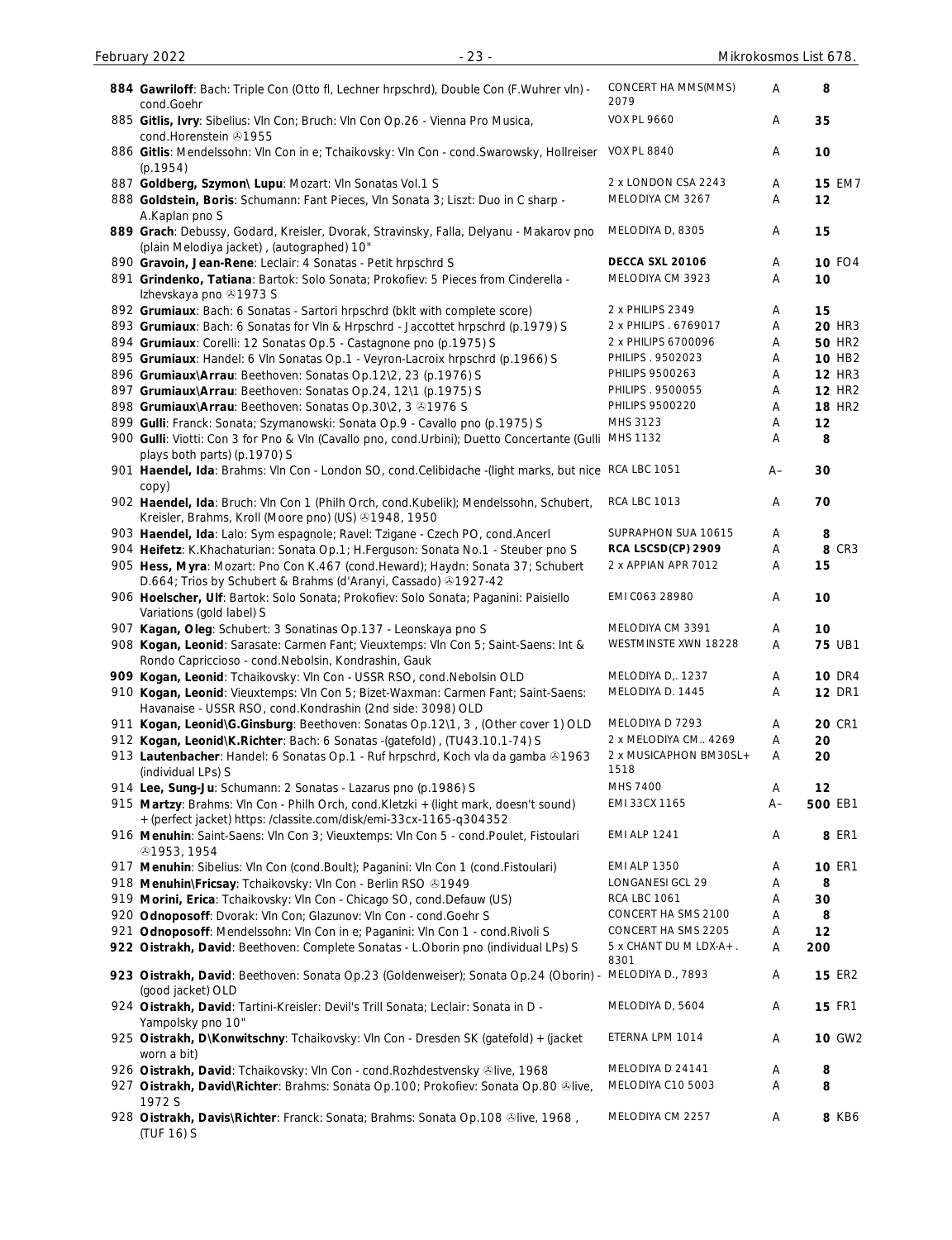| 929 Pauk\FrankI: Mozart: Works for VIn & Pno Vol.2 (p.1962)<br>930 Perlman: Mendelssohn: Vln Con in e; Bruch: Vln Con 1 - Concertgebouw Orch,          | 3 x VOX VBX(FP) 47<br>EMI EL 270105 | Α<br>Α | 30<br>8        |
|--------------------------------------------------------------------------------------------------------------------------------------------------------|-------------------------------------|--------|----------------|
| cond.Haitink (p.dig, 1984) S                                                                                                                           |                                     |        |                |
| 931 Phillips, Daniel: Dvorak: Sonatina, Marukas, Romance Op.11, 4 Romantic Pcs -<br>Abramovic pno (p.1985) S                                           | MHS 7206                            | Α      | 8              |
| 932 Pikaizen: Geminiani: Solo Sonata; Paganini: Capriccio 23; Sarasate: Zigeunerweisen -<br>Kollegorskaya pno 10" OLD                                  | MELODIYA D 2806                     | Α      | <b>20 DR4</b>  |
| 933 Piveteau, Roseline: Beethoven: Spring & Kreutzer Sonatas - Ivete Piveteau pno<br>(French pressing) S                                               | <b>EMI MFP(FP) 6068</b>             | Α      | 12             |
| 934 Powell, Maud: Vol.1: Grieg, Cadman, Bruch, Ogarew, Elgar, Moszkowski, Hubay,<br>Sibelius, Sarasate, Schubert, etc                                  | DISCOPAEDI MB 1005                  | Α      | 8              |
| 935 Rabin, Michael: Dvorak, Wieniawski, Kreisler, Bizet-Sarasate, Kroll - Balsam pno<br>(US) $@1952$ 10"                                               | COLUMBIA AAL 30                     | A–     | 18             |
| 936 Raskin, Maurice: Ravel: Sonata for Vln & Vcl; Sonata for Vln & Pno; Tzigane -<br>H.Honegger vcl, Richard pno 31964, (gatefold) S                   | VALOIS MB. 767                      | Α      | 15             |
| 937 Renardy: Paganini: 24 Caprices; Saint-Saens: VIn Con 1; Ernst; Zarzynski; Paganini -<br>Robert pno                                                 | DISCOPAEDI MB 1011                  | Α      | 8              |
| 938 Salerno-Sonnenberg, Nadja: Prokofiev: Sonata Op.80; Faure: VIn Sonata Op.13 -<br>S. Rivers pno (p. 1986) S                                         | MHS 7558                            | Α      | 12             |
| 939 Schwalbe: Vivaldi: 4 Seasons - Berlin PO, cond. Karajan - (funny jacket design) S                                                                  | DGG (UK) 2530296                    | Α      | 8              |
| 940 Sestakova, Andrea: Corelli: La Follia; Tartini: Devil's Trill Sonata; Schubert: Duo in A<br>- Macudzinski pno +1978 S                              | OPUS 91110629                       | Α      | 8              |
| 941 Sitkovetsky, Julian: Paganini: Vln Con 2 - USSR RSO, cond.Paverman 10" OLD                                                                         | MELODIYA D., 1089                   | Α      | <b>15 DR1</b>  |
| 942 Spalding: Vol.1: Spohr, Suk, Spalding, Mendelssohn, Schumann, Sarasate, Chopin,<br>Cassado, Wagner, etc                                            | DISCOPAEDI MB 1009                  | Α      | 8              |
| 943 Stamenova, Galina: Chausson: Poeme; Saint-Saens: VIn Con 3 - cond.Stefanov<br>Cearly 1980s S                                                       | BALKANTON BCA 11515                 | Α      | 8              |
| 944 Szeryng: Bach: 6 Solo Sonatas & Partitas (individual LPs) (French pressing)                                                                        | 3 x CBS 51068                       | Α      | 30             |
| 945 Szeryng: Lalo: Sym Espagnole - Chicago SO, cond.Hendl (1S\1S stamper) + (jacket<br>worn a bit) S                                                   | RCA LSCSD1S 2456                    | Α      | <b>150 UE9</b> |
| 946 Szeryng\Starker: Brahms: Double Con; Beethoven: 2 Romances - Concertgebouw<br>Orch, cond.Haitink S                                                 | <b>PHILIPS 416863</b>               | Α      | 8              |
| 947 Thibaud: Mozart: Con K.216 (Lamoureux Orch, cond.Paray)/ Loewenguth SQ:<br>Mozart: SQ K.171                                                        | <b>VOX PLP 6420</b>                 | Α      | 20             |
| 948 Thibaud\Cortot: Chausson: Concert en re; Faure: Berceuse - Isnard, Voulfman,<br>Blanpain, Eisenberg 21931 (ds)                                     | PATHE COLH 313                      | Α      | <b>12 FA2</b>  |
| 949 Tree, Michael (vla): Brahms: 2 Sonatas Op.120 - Goode pno 31981 S                                                                                  | NONESUCH D 79031                    | Α      | 10             |
| 950 Tretyakov\Fedoseyev: Glazunov: Vln Con, From the Middle Ages suite - USSR RTV<br>SO @1975, 1985 S                                                  | MELODIYA C10 31149                  | A      | 12             |
| 951 Varga, Tibor: Beethoven: Vln Con - Zagreb PO, cond.Horvat S                                                                                        | MUSICA ET 30503                     | Α      | 12             |
| 952 Vecsey: Beethoven, Tartini, Paganini, Schubert, Schumann, Handel, Bach, Sinigaglia,<br>Moszkowski, Vecsey, Wieniawski                              | DISCOPAEDI MB 1002                  | Α      | 8              |
| 953 Verebes, Robert (vla): Shostakovich: Sonata Op.147; Beethoven: Notturne Op.42 - SOCIETE NO 535<br>Bartlett pno (p.1987) S                          |                                     | $A++$  | 15             |
| 954 Voicu, Ion: Mendelssohn: Vln Con in e (cond.Geogescu); Wieniawski: Vln Con 2<br>(cond.Conta)                                                       | ELECTRECOR ECE 292                  | Α      | 8              |
| 955 Weiner, Stanley: Sarasate: Spanish Dances - H.McClure pno                                                                                          | MCINTOSH M MM 113                   | Α      | 10             |
| 956 Wronski, Tadeusz: Brahms: VIn Sonata Op.78; Debussy: VIn Sonata- W.Szpilman<br>pno                                                                 | MUZA XL 35                          | Α      | 75             |
| 957 Zafer, David: Dohnanyi: Sonata Op.21; Southam: Rhap Interlude for Solo VIn; Dolin:<br>Sonata; Milhaud: Corcovado - G. Brough pno S                 | MELBOURNE SMLP 4021                 | Α      | 12             |
| 958 Zathureczky: Franck: Sonata; Beethoven: Sonata Op.30\3; Bartok-Zathureczky: For<br>Children - Pressler pno ®live, Indiana University, Feb 24, 1959 | VOX EZ 1                            | A      | 30             |
| 959 Zathuteczky: J.Viski: Vln Con (cond.Lukacs); Corelli: La Follia (Petri pno) 31953,<br>1954 + (jacket worn a bit) OLD                               | HUNGAROT HLPXM 1051                 | Α      | <b>15 MY3</b>  |
|                                                                                                                                                        |                                     |        |                |

# ....CELLISTS & DOUBLE BASS

| 960 Barzano, Dante: Vivaldi-Rovida: 3 Sonatas - Ghigino pno (p.1977) S               | ARISTON ARCL 13097 |   | 10       |
|--------------------------------------------------------------------------------------|--------------------|---|----------|
| 961 Casals: Bach: Solo Suites 1, 2 (COLH FA2 label)                                  | EMI CO61, 892      | Α | 10       |
| 962 Casals\Thibaud\Cortot: Brahms: Double Con (cond.Cortot); Mendelssohn: Pno Trio   | PATHE COLH 75      | A | 10 $FA2$ |
| $Op.4911$ (ds)                                                                       |                    |   |          |
| 963 Cassado: Vivaldi: Vcl Con in e; F.Couperin: Pieces en Concert; Rameau: Suite for | AMADEO AVRS 6428   | A | 8        |
| Strings; Vivaldi: Sinfonia al Santo Sepolcro - Zurich ChO, cons.E.de Stoutz S        |                    |   |          |
| 964 Fournier\C.Krauss: R.Strauss: Don Quixote - Vienna PO (p.1956)                   | DECCA LXT. 2842    |   | 50 EY1   |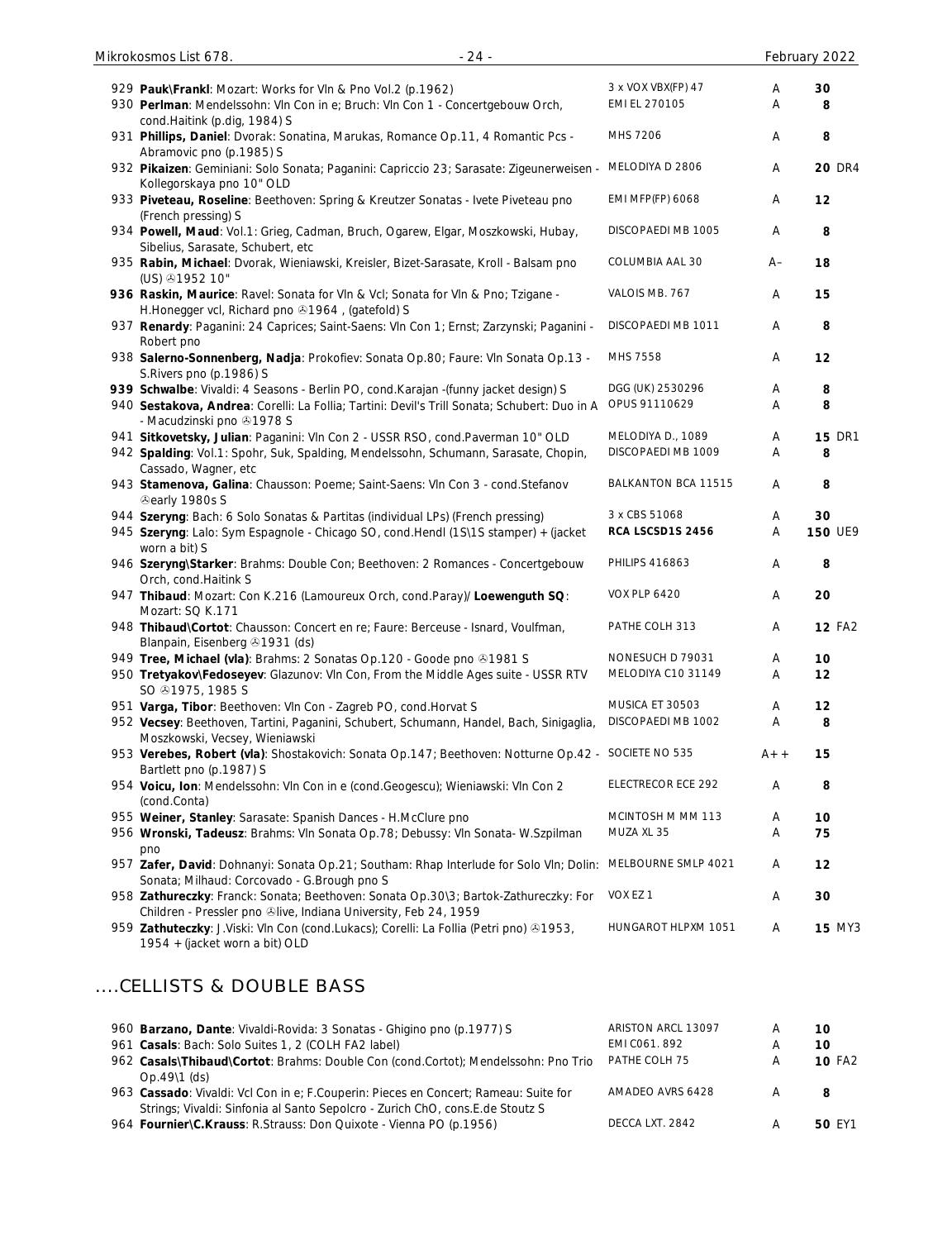| 965 Greenhouse, Bernard: Haydn: Vcl Con in D/M.Pressler: Haydn: Pno Con in d -<br>cond.I.Solomon → 1950s                                                                    | MGM GC 30008             | A     | 8               |
|-----------------------------------------------------------------------------------------------------------------------------------------------------------------------------|--------------------------|-------|-----------------|
| 966 Hoelscher, Ludwig: Brahms: Sonatas Op.38, 99 - Demus pno 31972 S                                                                                                        | MPS 168006               | $A++$ | 120             |
| 967 Janigro: Brahms: Sonatas Op.38, 99 - Badura-Skoda pno                                                                                                                   | <b>WESTMINSTE W 9018</b> | A     | 8               |
| 968 Kommerell, Fritz: Mendelssohn: Sonata Op.58; J. Wolfl: Grand Duo - Heidi<br>Kommerell pno 31971 S                                                                       | CORONO SM 30002          | A     | 10              |
| 969 Olefsky, Paul: Falla: Suite Populaire Espagnole; Prokofiev, Senaille, Bloch, Debussy,<br>Faure, Frescobaldi - Silfies pno, (autographed) + (nice dedication by Olefsky) | MCINTOSH M MM. 103       | A     | 25              |
| 970 Onczay, Csaba: Kodaly: Solo Sonata; Grieg: Sonata Op.36 - Szucs pno (p.1989) S                                                                                          | HUNGAROT SLPX 31269      | A     | 8               |
| 971 Perenyi, Miklos: Brahms: Sonatas Op.38, 99 - Z. Kocsis pno @1980 S                                                                                                      | HUNGAROT SLPX 12123      | A     | 12              |
| 972 Perenyi, Miklos: Faure: Sonatas 1, 2, Elegia - Szucs pno (p.1973) S                                                                                                     | HUNGAROT SLPX 11658      | A     | 12              |
| 973 Perenyi: Bach: 6 Solo Suites (bklt) (p.1982) S                                                                                                                          | 3 x HUNGAROT SLPX 12270  | A     | 120             |
| 974 Perenyi: Kodaly: Solo Sonata, Sonata for Cello & Pno - Jando pno (p.1978) S                                                                                             | HUNGAROT SLPX 11864      | A     | 15              |
| 975 Perenyi\Ferencsik: R.Strauss: Don Quixote, Salome's Dance - Hungarian SO &1980<br>S                                                                                     | HUNGAROT SLPX 12269      | A     | 10 <sup>1</sup> |
| 976 Perenyil Zecchi: Bach: 3 Sonatas for Cello and Pno Olive, 1983 S                                                                                                        | HUNGAROT SLPX 12794      | A     | 18              |
| 977 Piatigorsky: Mendelssohn: Sonata Op.58; R.Strauss: Sonata Op.6 - Pennario pno S                                                                                         | RCA LSCSD(CP) 3021       | A     | 8 CR3           |
| 978 Rostropovich: Bach: Solo Suites 2, 5 OLD                                                                                                                                | MELODIYA D. 8541         | A     | <b>40 ER2</b>   |
| 979 Rostropovich: Miaskovsky: Vcl Con - cond. Faktorovich 10"                                                                                                               | MELODIYA D 5096          | Α     | 8               |
| 980 Rostropovich\Britten: Britten: Cello Sonata; Schumann: 5 Pieces in Popular Style;<br>Debussy: Cello Sonata                                                              | DECCA LXT 5661           | A     | <b>10 EY3</b>   |
| 981 Savall (basse de viole): M.Marais: Pieces a 2 Violes - Coin, Gallet, Smith (gatefold)<br><b>@1978 S</b>                                                                 | ASTREE AS 39             | A     | 15              |
| 982 Savall (vla da gamba): M.Marais: Pieces de Viole Book 2 - Gallet, Smith & 1975 S                                                                                        | <b>ASTREE AS 4</b>       | A     | 12              |
| 983 Savall (vla da gamba): Marais: Pieces de Viole Book 4 - Koopman hrpschrd, H.Smith<br>guitar (gatefold) 31977 S                                                          | ASTREE AS 13             | A     | 15              |
| 984 Savall: F.Couperin: Pieces de Violes - Koopman, Maurette (gatefold) & 1975 S                                                                                            | <b>ASTREE AS 1</b>       | Α     | 15              |
| 985 Savall: Forqueray: Pieces de Viole - Koopman, Coin (gatefold) 31977 S                                                                                                   | <b>ASTREE AS 19</b>      | A     | 15              |
| 986 Scholz, Janos (vla da gamba): Bach: 3 Sonatas - Satori hrpschrd (p.1955)                                                                                                | <b>VOX PL 9010</b>       | Α     | 8               |
| 987 Shafran\Gilels\Zak\Eliasberg: Saint-Saens: Carnival of Animals - USSR SSO 10"<br><b>OLD</b>                                                                             | MELODIYA D, 1101         | A     | <b>15 DR4</b>   |
| 988 Starker\Szeryng\Arrau: Beethoven: Triple Con - New Philh Orch, cond.Inbal                                                                                               | PHILIPS . 6500129        | Α     | <b>10 ER1</b>   |

| $(p.1971)$ S                                                                            |                         |   |               |
|-----------------------------------------------------------------------------------------|-------------------------|---|---------------|
| 989 Tortelier\Hubeau: Faure: Elegie, 2 Sonatas S                                        | <b>ERATO STE. 50101</b> | A | 30 FP3        |
| 990 Tortelier\Hubeau\Pasquier: Debussy: 3 Sonatas, Danses Sacree & Profane -            | <b>ERATO STU. 70091</b> | A | <b>10 FB1</b> |
| Rampal, Pasquier, Paillard ChO S                                                        |                         |   |               |
| 991 Vienna Philharmonic Quartet: Schubert: SQs 10 & 14 & Vienna 1963 S                  | DECCA SXLWB 6092        | A | <b>70 ED1</b> |
| 992 Cologne Philh Cellists: Castelnuovo-Tedesco, Villa-Lobos, Falla, Milhaud, Francaix, | EMI CO67 1467591        | А | 8             |
| Ginastero, Albeniz, Milhaud, etc & dig, 1983 S                                          |                         |   |               |
|                                                                                         |                         |   |               |

# ....MISCELLANEOUS SOLO INSTRUMENTS & OTHERS

| 993 Flute: Debost: Bach: Sonata in e (Montei pno)/Oboe: Trouba: Cimarosa: Con;<br>Fioccho: Arioso (Weber pno) - (good jacket) 10" OLD                            | MELODIYA D 7301         | A    | 8 CR1         |
|------------------------------------------------------------------------------------------------------------------------------------------------------------------|-------------------------|------|---------------|
| 994 Flute: Gazzelloni: B.Marcello: 12 Sonatas - B.Canino hrpschrd (gatefold) (p.1979) S                                                                          | 2 x RICORDI ARCL 227001 | A    | 15            |
| 995 Flute: J.Baker: Passard: Andalouse; Handel: FI Sonata 5; Telemann: Sonata 7: Mvt 1<br>- M. Rearick pno (side 2 piano accompaniment only) (p. 1973) + score S | MUSIC MINU MMO 8003     | Α    | 10            |
| 996 Flute: Korneyev: Handel: Sonata Op.7; Schubert: Int & Variations - Gilels pno -(good<br>jacket) OLD                                                          | MELODIYA D 4704         | A    | <b>12 CR3</b> |
| 997 Flute: Larde: Leclair: Sonatas Vol.2 - Dreyfus hrpschrd, Lamy vla da gamba &1968<br>+ (minor jacket damage) S                                                | VALOIS MB 790           | A    | 10            |
| 998 Flute: Letrocquer: Bach: Sonata in a; Telemann: Sonata; Leclair: Sonata in G -<br>Nemenshuski pno - (good jacket) 10" OLD                                    | MELODIYA D 7335         | A    | <b>10 CR1</b> |
| 999 Guitar: Abreu Guitar Duo: Music for 2 gtrs by Bach, D.Scarlatti, Telemann, Sor, etc<br>$(p.1975)$ S                                                          | COLUMBIA M 30575        | A    | 8             |
| 1000 Guitar: Juan Serrano: Fiesta Flamenca (US) S                                                                                                                | <b>RCA LSP 3596</b>     | A    | 10            |
| 1001 Harpsichord: B.Verlet: Bach: 6 French Suites (p.1979) S                                                                                                     | 2 x PHILIPS 6768653     | A    | <b>15 HR3</b> |
| 1002 Harpsichord: H.Dreyfus: D.Scarlatti: 50 Sonatas (individual LPs) 21966, 1967,<br>1964 S                                                                     | 3 x VALOIS MB + 781     | Α    | 20            |
| 1003 Harpsichord: H.Dreyfus: Rameau: L'Oeuvre de Clavecin Vol.1 (gatefold) & 1962 S                                                                              | VALOIS MB 918           | A    | 10            |
| 1004 Harpsichord: H.Dreyfus: Rameau: L'Oeuvre de Clavecin Vol.2 (gatefold) & 1962 S                                                                              | VALOIS MB 719           | Α    | 10            |
| 1005 Harpsichord: H.Dreyfus: Rameau: L'Oeuvre de Clavecin Vol.3 (gatefold) & 1962 S                                                                              | VALOIS MB 720           | A    | 10            |
| 1006 Harpsichord: M.Roesgen-Champion: Haydn: Hrpschrd Con in D/ P.Pierlot (ob):<br>Haydn: Ob Con in C - Lamoureux Orch, cond.A.Goldschmidt                       | CLASSIC C 6004          | $A-$ | 10            |
| 1007 Harpsichord: Pischner: Bach: Inventions & Sinfonias B.772-801 (p.1969) S                                                                                    | <b>ETERNA 825986</b>    | A    | <b>10 GD1</b> |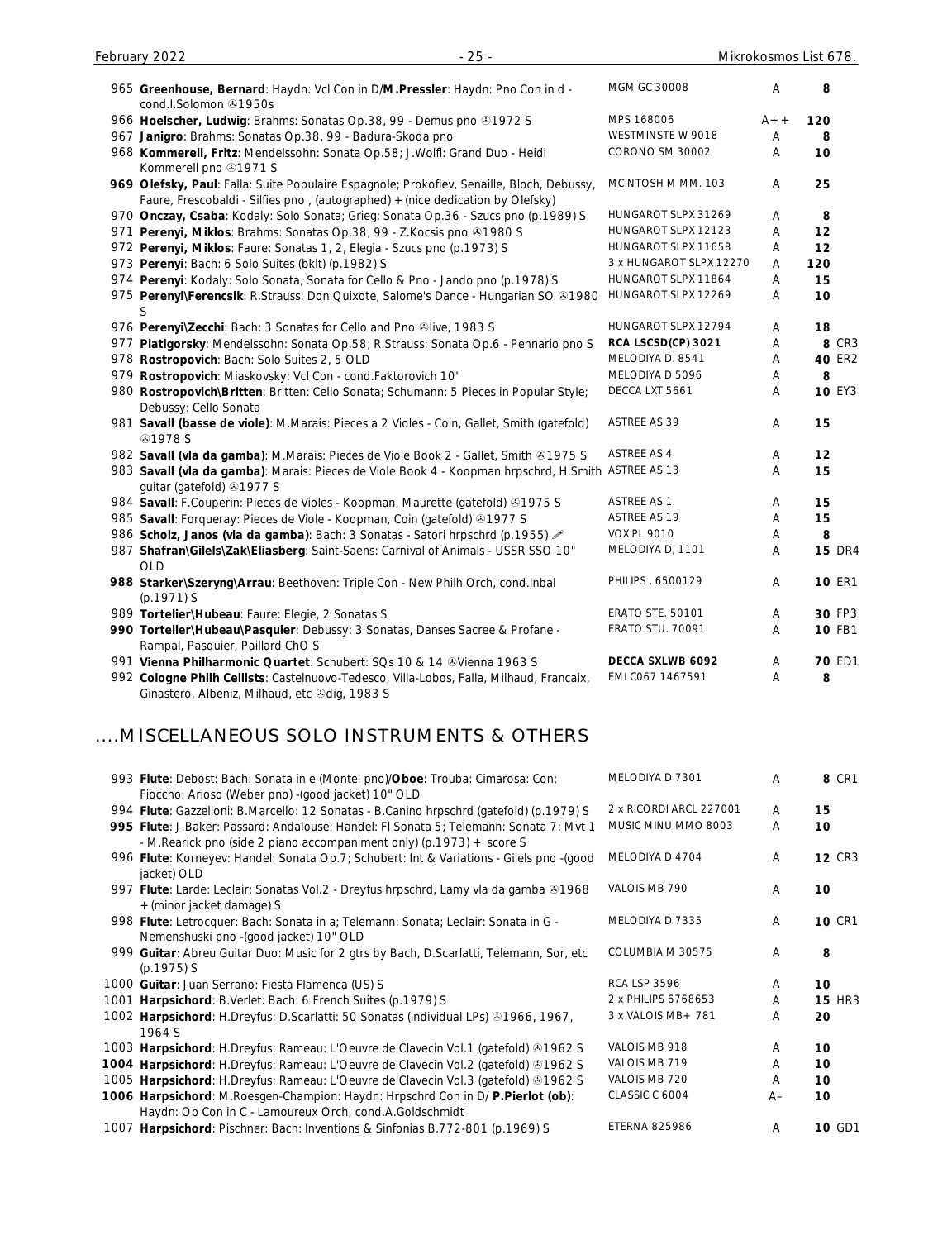| $-26-$<br>Mikrokosmos List 678.                                                                                                                                                                           |                        |       | February 2022  |
|-----------------------------------------------------------------------------------------------------------------------------------------------------------------------------------------------------------|------------------------|-------|----------------|
| 1008 Oboe: Gomberg: Telemann: 2 Ob Cons in c & d; Vivaldi: Ob Con P.306; Handel:<br>Sonata Op.1\6 - cond.Ozawa (p.1965) S                                                                                 | COLUMBIA MS2EYE 6832   | Α     | <b>10 UA4</b>  |
| 1009 Organ: Chapuis: Bach: Organ Works Vol.2 (Preludes, Orgenbuchlein) S                                                                                                                                  | 5 x VALOIS CMB 2       | A     | 25             |
| 1010 Organ: Chapuis: Bach: Organ Works Vol.3 (Leipzig Chorales; Clavierubung, pt 3; 15<br>Chorales for Christmas; Variations, BWV 769) S                                                                  | 5 x VALOIS CMB 3       | Α     | 25             |
| 1011 Organ: Demessieux: Liszt: Fant & Fugue; Widor: Vars from Sym Gothique (UK)                                                                                                                           | LONDON LL 697          | A     | 8              |
| 1012 Organ: V.Scholz: Bach, Schumann, Raison, Franck (gatefold) (Zion Hill Abbey Organ)                                                                                                                   | <b>MELOS 5505</b>      | Α     | 8              |
| S<br>1013 Organ: Walcha: Bach: B.540, 543, 582, 545, 536 (p.1965) S                                                                                                                                       | DGG SLPM. 139114       | A     | 8 GY5          |
| 1014 Annapolis Brass Quintet: Christmas Carols S                                                                                                                                                          | RICHARDSON RRS 5       | Α     | 10             |
| 1015 Banda Dell'Arma dei Carabinieri di Roma: Verdi, Ponchielli, Wagner, Wolf-Ferrari,<br>Bellini - cond.D.Fantini S $\times$                                                                             | <b>RCA PLS 30006</b>   | A     | 10             |
| 1016 Banda Dell'Arma dei Carabinieri di Roma: Verdi, Wolf-Ferrari, Bellini, Rossini,<br>Panchielli - cond.D.Fantini, Borgia S                                                                             | RCA NL 33099           | Α     | 8              |
| 1017 Bells of Kauno Museum: Lithuanian & Russian Songs S                                                                                                                                                  | MELODIYA CM 2935       | Α     | 10             |
| 1018 Coldstream Guards Band: Overtures on Parade (Carmen, Fledermaus, Pique Dame,<br>Zampa, Light Cavalry, Barbiere, etc) - cond.D.Pope (US) S                                                            | RCA FSP 105            | A     | 8              |
| 1019 Forscom Band & Chorus: 200 Years of Readiness (American Salute, Chester, Vlue<br>Sax, etc) S                                                                                                         | UNITED STA 10046       | A     | 10             |
| 1020 Korean Classical Music: Pyongjo hoesang & Komun'go Sanjo - National Classical<br>Music Institute (gatefold) (p.1978) S                                                                               | 2 x JIGU 6             | $A +$ | 20             |
| 1021 Spotlight on Winds: H.Thompson, A.Winkler, G.Madsen, Speyer, Cardillo, etc/<br>Spotlight on Brass: Voisin, H.Meek, J.Orosz (small classical music excs) (2 bklts)                                    | 3 x VOX PLS 2          | A     | 30             |
| 1022 US Army Armed Forces Bicentennial Band & Chorus: For This Dear Land<br>(E.F.Goldman, W.Schuman, Grainger, Billings, Filmore, Sousa, etc) S                                                           | UNITED STA 6265        | $A +$ | 12             |
| 1023 US Army Band: A Bicentennial Salute to the Nation (C. Williams, Billings,<br>R. Thomspon, I. Berlin, Sousa, Howe-Steffe, etc) (gatefold) S                                                           | 2 x UNITED STA S 19761 | $A+$  | 25             |
| 1024 US Army Band: Ceremony & Pageantry (Kessler, E.W.Allenm J.Holmes, Loboda,<br>Sousa, Bagley, etc) S                                                                                                   | UNITED STA 4302        | $A +$ | 12             |
| 1025 US Army Band: Pershing's Own (Loboda, Kellett, Streeter, Lampe, Egner, E.Allen,                                                                                                                      | UNITED STA S 19752     | $A +$ | 10             |
| Sousa, etc) - cond. S<br>1026 US Army Band: Showcase (Osser, L.Anderson, Sousa, Fletcher, Gillis-Kirby,                                                                                                   | UNITED STA 37390       | A     | 12             |
| J.W.Jenkins, Borda, Ives-W.Schuman) (gatefold) S<br>1027 US Army Ch Orch & Singers: Popular American Tunes (arr by J.Kessler, R.Clemons,                                                                  | UNITED STA S 19763     | $A +$ | 10             |
| R.Hickey) - cond.B.Epperley S<br>1028 US Army Field Band & Soldiers'Choir: A Yorktown Salute (Ward-Dragon, Sousa,<br>W.Schuman, M.Gould, J.W.Jenkins, etc S                                               | UNITED STA RE 6301     | $A+$  | 10             |
| 1029 US Army Reserve Band: Accent on Brass (E.F.Goldman, L.Anderson, C.Smith,                                                                                                                             | UNITED STA S 3085      | $A +$ | 12             |
| Huffins, Bagley) S<br>1030 US Navy Band: Heritage of the March (L. Siede & A.F. Weldon pieces) S                                                                                                          | UNITED STA PDB 439     | A     | 12             |
| 1031 US Navy Band: Heritage of the March (T.B.Boyer & F.Seltzer pieces) S                                                                                                                                 | UNITED STA PDB 415     | A     | 12             |
| 1032 United States Army Band and Chorus: Stand Up for America (S.Loboda: Freedoms PRIVATE S 1972<br>Foundation; Bagley: National Emblem; Thompson: Testament of Freedom; Sousa:<br>Stars & Stripes, etc S |                        | A     | 12             |
| CHAMBER MUSIC                                                                                                                                                                                             |                        |       |                |
| 1033 Accardo: Rossini: 6 Sonate a quattro; Un mot a Paganini/ Petracchi (db): Rossini:<br>Duetto, Une larme - Canino, Meunier, etc @1978 https: /classite.com/disk/philips-                               | 2 x PHILIPS 6769024    | A     | <b>750 HR3</b> |
| 6769024-q7426 S<br>1034 Alarius Ensemble (with S.& W.Kuijken): 17th Century Italian Virtuoso Violin Music:                                                                                                | TELEFUNKEN SAWT 9542   | Α     | 8              |
| Barthali, Farina, Rossi, Castillo, Cavalli (p.1969) S                                                                                                                                                     | <b>VOX PL 7480</b>     |       |                |
| 1035 Barchet Quartet: Mozart: 4 SQs K.Anh.210-213                                                                                                                                                         |                        | A     | 8              |
| 1036 Barylli Quartet: Mozart: SQ K.387/ Vienna Konzerthaus SQ: Mozart: SQ K.421                                                                                                                           | WESTMINSTE XWN 18556   | A     | 35 UB1         |
| 1037 Barylli Quartet: Mozart: SQ K.589/Amadeus Quartet: Mozart: SQ K.590                                                                                                                                  | WESTMINSTE XWN 18560   | A     | <b>25 UB1</b>  |
| 1038 Beaux Arts Trio: Mozart: Pno Trios & dig, 1987 S                                                                                                                                                     | 3 x PHILIPS 422079     | A     | 24             |
| 1039 Beethoven Quartet: Beethoven: SQ Op.130 -(good jacket) OLD                                                                                                                                           | MELODIYA D, 8117       | A     | 10 EB1         |
| 1040 Beethoven Quartet: Beethoven: SQ Op.135; Schubert: SQ 9 in g -(good jacket)<br><b>OLD</b>                                                                                                            | MELODIYA D 8023        | Α     | 10 EB1         |
| 1041 Beethoven: Complete Pno Trios & Quartets - Kempff, Szeryng, Fournier, Leister,                                                                                                                       | 7 x DGG 2720016        | A     | 40             |

1041 **Beethoven**: Complete Pno Trios & Quartets - Kempff, Szeryng, Fournier, Leister, Eschenbach, Mmbrs of Amadeaus SQ S

1042 **Borodin Quartet**: Beethoven: SQ Op.18 No.4; Mozart: Cl Quintet - I.Mozgovenko cl MELODIYA D 7651 A **8** ER2 -(good jacket) OLD **1043 Borodin Quartet**: Brahms: Q Op.51\2; Veinberg: SQ Op.66 -(good jacket) OLD MELODIYA D, 8287 A **30 EB1**<br>1044 **Borodin Quartet**: Haydn: SQ Op.64 No.5; Prokofiev: SQ 2 -(good jacket) OLD MELODIYA D 4708 A **15** CR1

1044 **Borodin Quartet**: Haydn: SQ Op.64 No.5; Prokofiev: SQ 2 -(good jacket) OLD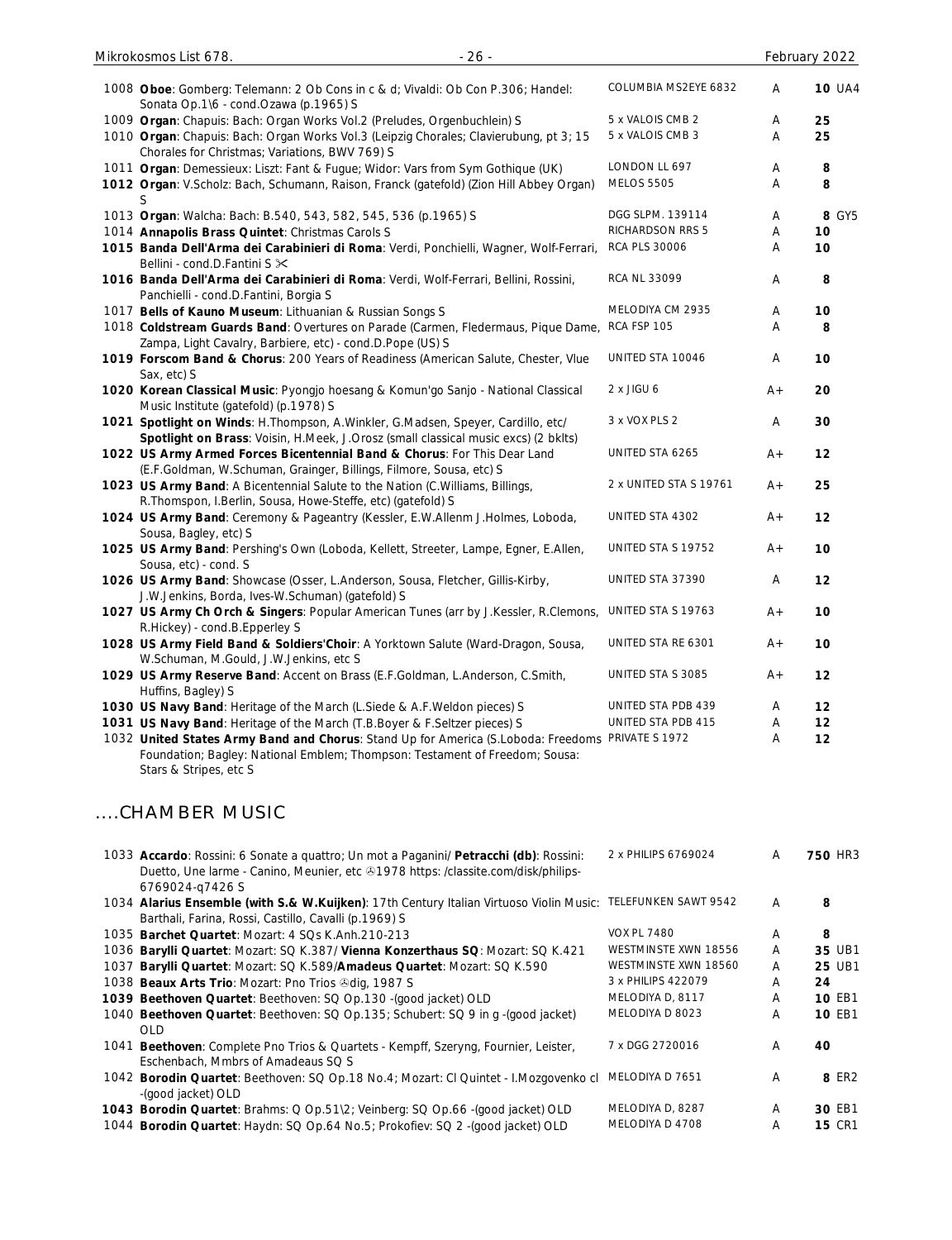| 1045 Budapest Quartet: Haydn: SQ Op.73\3, 4                                                                                                          | COLUMBIA ML6EYE 4923       | A    | 8 UA1         |
|------------------------------------------------------------------------------------------------------------------------------------------------------|----------------------------|------|---------------|
| 1046 Budapest Quartet: Haydn: SQs Op.64\5, Op.76\4, (flat disc)                                                                                      | EMI 33CX 1061              | Α    | <b>15 EB1</b> |
| 1047 Budapest Quartet: Haydn: SQs Op.70\1, 76\2                                                                                                      | COLUMBIA ML. 4922          | Α    | 8 UA4         |
| 1048 Budapest Quartet: Mozart: 6 String Quintets - Trampler vla (p.1966) S                                                                           | 3 x COLUMBIA D3S2EYE 747   | A    | <b>45 UA4</b> |
| 1049 Casals\Horowitz\Schneider: Schubert: Pno Trio Op.100 -(French minigroove)                                                                       | PHILIPS A 107              | $A-$ | 8 FR2         |
| 1050 Casals\Thibaud\Cortot: Schumann: Trio Op.63 &1928/ Cortot: Waldszenen No.7<br>21946; Fantasiestucke 1 21948 (ds)                                | PATHE COLH. 301            | A    | <b>12 FA1</b> |
| 1051 Couperin, Francois: Suites 1, 2 - D.Dupre, Nesbitt vla da gamba, Dart hrpschrd (UK)                                                             | L'OISEAU-L OL 50164        | A    | 8             |
| 1052 Couperin, Francois: Sonataes et Concerts Royaux - Rampal, Boulay, Fernandez,<br>Gendre, E.Pasquier S                                            | <b>BAM 5056</b>            | A    | 10            |
| 1053 Curzon\Vienna Octet Mmbrs: Schubert: Trout Quintet S                                                                                            | DECCA SXLWB. 2110          | Α    | 10 ED2        |
| 1054 Czech Trio: Beethoven: Pno Trios & Variations (complete) (individual LPs) S                                                                     | 5 x CHANT DU M LDX-A+      | Α    | 40            |
| 1055 Dimov Quartet: Beethoven: SQ Op.130, Grosse Fuge S                                                                                              | 8344<br>BALKANTON BKA 1067 | Α    | 12            |
| 1056 Dimov Quartet: Beethoven: SQ Op.131 S                                                                                                           | BALKANTON BLA 1068         | Α    | 15            |
| 1057 Dimov Quartet: Beethoven: SQ Op.135 S                                                                                                           | <b>BALKANTON BKA 1066</b>  | Α    | 12            |
| 1058 Domus Quartet: Faure: Pno Quartets Op.15, 45 31985 S                                                                                            | HYPERION A 66166           | Α    | 8             |
| 1059 Endres Quartet: Mozart: Ob Quartet, K.370; Hrn Quintet, K.407 - A.Sous ob,                                                                      | <b>VOX DL(FP) 1000</b>     | Α    | 8             |
| S.Huber hrn (p.1965)                                                                                                                                 |                            |      |               |
| 1060 Festetics Quartet: Mozart: SQs K.80, 155-160, 168-173 (p.dig, 1991) S                                                                           | 4 x HUNGAROT SLPD 31443    | Α    | 30            |
| 1061 Festival Quartet: Brahms: Pno Quartet Op.60 (2S\1S stamper) (p.1964) S                                                                          | RCA LSCSD 2330             | Α    | 35 UR3        |
| 1062 Gabrieli Quartet: Tchaikovsky: SQs 1-3 S                                                                                                        | 2 x LONDON STS 15424       | Α    | 15            |
| 1063 Gilels: Faure: Pno Quartet Op.15 - L.Kogan, Rostropovich, Barshai & 1958 PS                                                                     | CHANT DU M LDX 78392       | Α    | 8             |
| 1064 Gilels\Kogan\Rostropovich: Schumann: Pno Trio Op.63 -(good jacket) 10" OLD                                                                      | MELODIYA D., 4564          | Α    | 8 FB2         |
| 1065 Gilels\Kogan\Rostropovich: Tchaikovsky: Pno Trio Op.59 OLD                                                                                      | MELODIYA D. 289            | Α    | <b>10 DR1</b> |
| 1066 Grumiaux Trio: Mozart: Complete String Quintets - Gerecz, Lesueur & 1974 S                                                                      | 3 x PHILIPS . 6747107      | Α    | <b>20 HR2</b> |
| 1067 Guarneri Quartet: Mendelssohn: SQ Op.13; Grieg: SQ Op.27 S                                                                                      | RCA LSCSD(CP) 2948         | Α    | 8 CR3         |
| 1068 Hesperion XX (with Savall): F.Couperin: Les Apotheoses (gatefold) @1985 S                                                                       | ASTREE AS 100              | Α    | 20            |
| 1069 Hollywood String Quartet: Brahms: Complete Quartets for Pno & Strings - V.Aller<br>pno (individual LPs)                                         | 3 x CAPITOL P + 8377       | Α    | 30 UG5        |
| 1070 Hollywood String Quartet: Brahms: Piano Quintet Op.34 - Aller pno                                                                               | CAPITOL P(CP) 8269         | Α    | 8             |
| 1071 Hollywood String Quartet: Ravel: Int & Allegro; Debussy: Danses sacree et profane;<br>Schoenberg: Verklarte Nacht - Stockton hrp, Lurie cl, etc | CAPITOL P 8304             | A    | 8 UG5         |
| 1072 Hollywood String Quartet: Schumann: Piano Quintet; Hummel: SQ in G - V.Aller<br>pno                                                             | CAPITOL P 8316             | Α    | 10 UG5        |
| 1073 Hollywood String Quartet: Villa-Lobos: SQ 6; Kodaly: SQ 2 S                                                                                     | CAPITOL SP(CP) 8472        | A    | 8             |
| 1074 Juilliard Quartet: Berg: Lyric Suite; Webern: 5 Pcs Op.5, 6 Bagatelles Op.9 S                                                                   | RCA LSCSD(CP) 2531         | Α    | <b>10 CR1</b> |
| 1075 Kocsis, Zoltan: Mozart: Pno Quintet K.452; Beethoven: Pno Quintet Op.16 -<br>Budapest Wind Quintet 21989 S                                      | QUINTANA QUI 103020        | Α    | 12            |
| 1076 Kogan, Leonid: Tchaikovsky: Sextet - E.Gilels, Barshai, Rostropovich, Knushevitzky,<br>Talalian, (US jacket) OLD                                | MELODIYA D. 3310           | Α    | <b>10 ER2</b> |
| 1077 Kogan, Leonid: Faure: Pno Quartet Op.15 - Gilels, Barshai, Rostropovich -(good<br>jacket) OLD                                                   | MELODIYA D,, 4572          | Α    | 10 FB2        |
| 1078 Kohon Quartet: Brahms: Complete SQs; Schumann: 3 SQs Op.41 (p.1964), (2<br>speakers label) S                                                    | 3 x VOX SVBX. 542          | Α    | 30            |
| 1079 Kraus, Lili\Boskovsky\Hubner: Mozart: 8 Pno Trios & 1954                                                                                        | 3 x EMI C151 73052         | Α    | 20            |
| 1080 LaSalle Quartet: Mendelssohn: SQs Op.12, 13 (p.1970) S                                                                                          | DGG 2530053                | Α    | 10            |
| 1081 Larde\Lamy\Dreyfus: Rameau: Pieces de clavecin en concerts @1963 S                                                                              | VALOIS MB 768              | A    | 8             |
| 1082 Lekeu: Piano Quartet (Baker SQ, Ryshna pno), Cello Sonata (W.van den Burg,<br>V.Duke), 3 Songs (K.McCracken sop) (p.1960) + (worn spine) S      | <b>SFM S 2008</b>          | A    | 10            |
| 1083 Lithuanian Quartet: Haydn: SQs Op.20\4, 74\3 -(good jacket) OLD                                                                                 | MELODIYA D 5648            | Α    | <b>20 CR1</b> |
| 1084 Loewenguth SQ: Debussy: SQ; Ravel: SQ (French pressing)                                                                                         | <b>VOX GBY 12020</b>       | A    | 10            |
| 1085 Mozart: Chamber music for Winds (K.581, 452, 298, 285, 285a, b, 370, 407, 498)                                                                  | 3 x VOX SVBX. 548          | Α    | 20            |
| - Wanausek, Brendel, Michaels, Sous, Huber, Endres Q, Hungarian Quintet, (2<br>speakers label) S                                                     |                            |      |               |
| 1086 Mozart: Ob Quartet K.370, Adagio K.Anh.94/ Reicha: Ob Quintet Op.107 - Vries<br>ob, Amati SQ S                                                  | EMI C055 24783             | Α    | 8             |
| 1087 Mozart: Piano Quartets K.478, 493 - P.Serkin, A.Schneider, M.Tree, D.Soyer S                                                                    | VANGUARD VSD 71140         | A    | 8             |
| 1088 Munger, Leland (cl): d'Indy: Pno Trio Op.29 - P.Olefsky vcl, W.Race pno (p.1978) S                                                              | MHS 3857                   | Α    | 8             |
| 1089 Oistrakh Trio: Schubert: Pno Trio Op.100, (Other cover 1) OLD                                                                                   | MELODIYA D. 5018           | Α    | 8 EB1         |
| 1090 Oistrakh, David: Beethoven: Flute Serenade Op.25 - Madatov, Terian -(good jacket)                                                               | MELODIYA D. 7549           | Α    | 8 ER2         |
| 10" OLD                                                                                                                                              |                            |      |               |
| 1091 Oistrakh, David: Beethoven: SQ Op.74 - Bondarenko, Terian, Knushevitsky OLD                                                                     | MELODIYA D 7587            | Α    | 40 ER2        |
| 1092 Oistrakh, David: Brahms: Cl Quintet Op.115 - Bondarenko, Knushevitzky, Terian,<br>Sorokin OLD                                                   | MELODIYA D, 3074           | Α    | <b>50 FR4</b> |
| 1093 Pasquier Trio: Faure: Pno Quartet Op.45, Trio Op.120 - J.Doyen pno S                                                                            | ERATO EGR 4002             | Α    | 15            |
|                                                                                                                                                      |                            |      |               |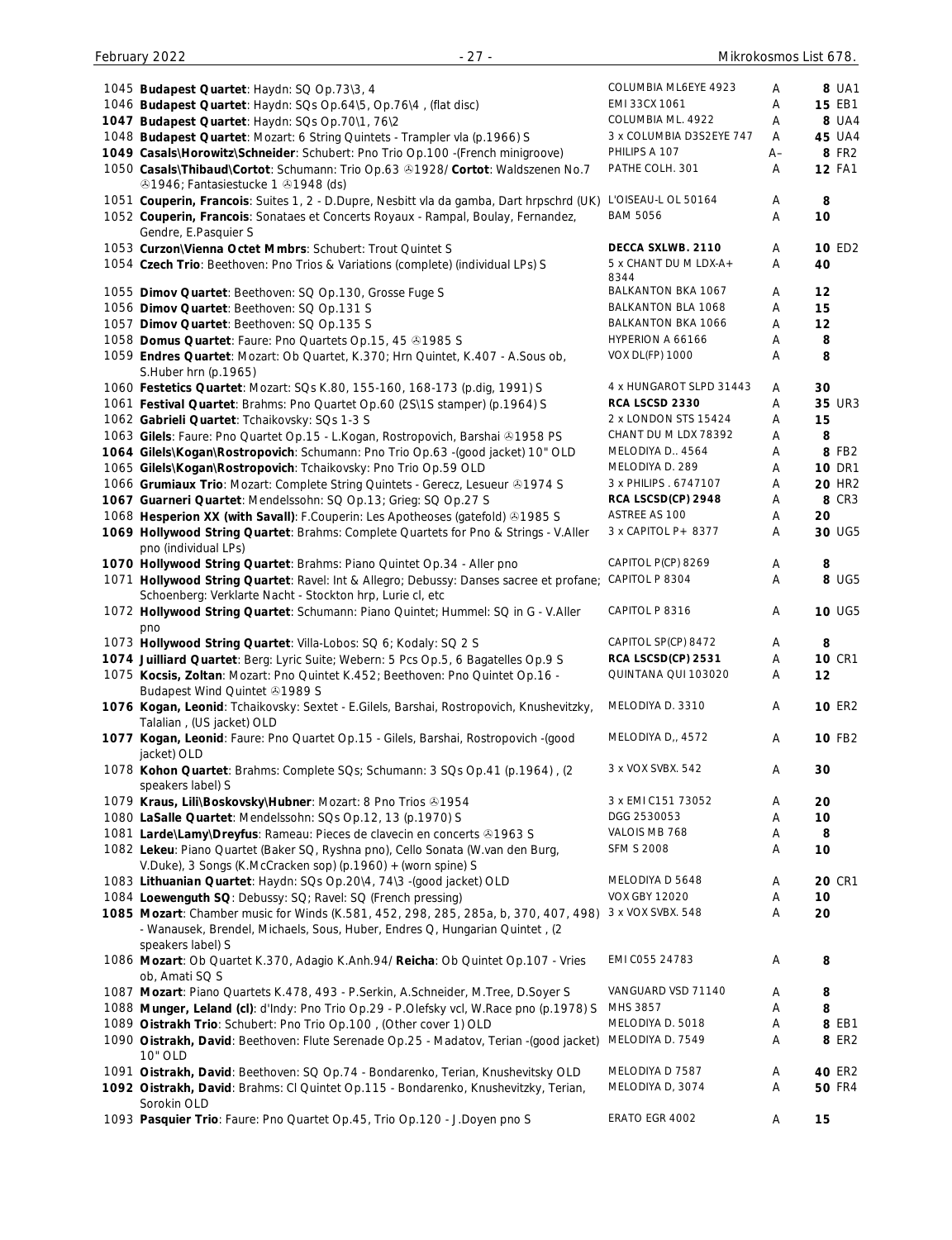| $-28-$<br>Mikrokosmos List 678.                                                                                                                                                                      |                         |       | February 2022 |
|------------------------------------------------------------------------------------------------------------------------------------------------------------------------------------------------------|-------------------------|-------|---------------|
|                                                                                                                                                                                                      | <b>VOX DL 6030</b>      | Α     | 35            |
| 1094 Pasquier Trio: Mozart: Divertimento K.563 (p.1950)<br>1095 Quartetto Italiano: Ravel: SQ; Debussy: SQ                                                                                           | <b>EMI QCX 10381</b>    | Α     | 10 IB1        |
|                                                                                                                                                                                                      | MELODIYA D., 5576       | Α     | <b>10 CR3</b> |
| 1096 Richter: Brahms: Pno Quintet Op.34 - Dubinsky, Alexandrov, Shebalin, Berlinsky -<br>(good jacket) OLD                                                                                           |                         |       |               |
| 1097 Richter: Brahms: Pno Quintet Op.34 - Dubinsky, Alexandrov, Shebalin, Berlinsky -<br>(good jacket) OLD                                                                                           | MELODIYA D,. 5576       | Α     | 8 EB1         |
| 1098 Richter: Franck: Pno Quintet - Bolshoi Th SQ OLD                                                                                                                                                | MELODIYA D, 3256        | Α     | <b>10 FR3</b> |
| 1099 Richter\Borodin Quartet: Dvorak: Pno Quintet ®live, 1983 S                                                                                                                                      | <b>ETERNA 827944</b>    | A     | 8 GB1         |
| 1100 Rubinstein: Brahms: Pno Quintet Op.34 - Guarneri SQ S                                                                                                                                           | RCA LSCSD(CP) 2971      | A     | 8 CR3         |
| 1101 Schoenberg: 4 SQs - Kohon & Ramor SQs, Escribano sop S                                                                                                                                          | 3 x VOX SVBX 590        | A     | 20            |
| 1102 Schubert: Arpeggione Sonata, Trockene Blumen Variations, Guitar Quartet in D -<br>Bylsma vcl, Vester fl, Genuit pno, etc (gatefold) (1972) S                                                    | 2 x MPS 88013           | $A++$ | 15            |
| 1103 Schumann: Pno Quartet Op.47 (Laredo, Trampler, Parnas, Goode)/ Schubert: Vars<br>for FI & Pno (Robinson, Goode) (p.1980) S                                                                      | MUSICMASTE MM 20006     | A     | 8             |
| 1104 Schumann: Pno Quartet Op.47, Marchenerzahlungen, Spanische Liebeslieder/<br>Schubert: SQ D.173, Octet, Hirt auf dem Felsen - Laredo, Trampler, Parnas, Goode,<br>Battle, Blegen, Buswell, etc S | 4 x BOOK-OF-TH 305253   | A     | 30            |
| 1105 Secolo Barocco (with Debost): F.Couperin: Les Gouts Reuinis -(ASD FR1 label) S                                                                                                                  | EMI C063 10001          | A     | <b>10 FR3</b> |
| 1106 Solomon String Quartet: Mozart: SQs K.387, 428 31985 S                                                                                                                                          | HYPERION A 66188        | Α     | 10            |
| 1107 Trio Italiano: Mozart: Divertimento K.563 (p.1966) S                                                                                                                                            | DGG SLPM 139150         | A     | <b>10 GY7</b> |
| 1108 Vegh Quartet: Mozart: SQs K.458, 464                                                                                                                                                            | <b>DISCOPHILE DF 53</b> | A–    | 10            |
| 1109 Vienna Octet: Schubert: Octet (p.1960) S                                                                                                                                                        | DECCA SXLWB 2028        | Α     | <b>75 ED1</b> |
| 1110 Vienna Philharmonic Quartet: Schubert: String Quintet, Trio D.471 - Harand vcl S                                                                                                                | DECCA SXLWB 6173        | A     | 25 ED2        |
| 7" VOCAL RECORDS                                                                                                                                                                                     |                         |       |               |
| 1111 Bernac, Pierre: Bach: Cantata 189 - Dumond vln, Dufrene fl, Salles vcl, etc & 1955<br>7"                                                                                                        | LUMEN LD 1107           | A     | 35            |
| 1112 Christoff: Don Carlos, Mefistofele, Ernani 8" OLD                                                                                                                                               | MELODIYA D 4500         | A     | <b>8 FR4</b>  |
| 1113 Christoff: Don Carlos, Mefistofele, Ernani 8" OLD                                                                                                                                               | MELODIYA D. 4500        | A     | 8 IP1         |
| 1114 Christoff: Sadko, Igor(2), Khovanshchina 8" OLD                                                                                                                                                 | MELODIYA D. 4496        | Α     | 8 IP1         |
| 1115 Dolukhanova: Bach: Arias from St. Matthew Passion & Cantata No. 144 - Moscow<br>ChO, cond.Barshai 8" OLD                                                                                        | MELODIYA D 4606         | A     | <b>8 FR4</b>  |

1116 **Heynis, Aafje**: 6 Christmas Carols - Jansen organ **Q** 7" PHILIPS NE 422540 A 8

| 1117 Heynis, Aafje: Passie-en paasliederen 1 (Franck, Bach) - Jansen organ (gatefold) [11] | PHILIPS NE 411600    |   | 10.           |
|--------------------------------------------------------------------------------------------|----------------------|---|---------------|
|                                                                                            |                      |   |               |
| 1118 Nilsson: Beethoven: Ah, Perfido - cond. Downes (UK) 7" S                              | DECCA SEC 5533       |   | 10.           |
| 1119 Reti, Jozsef: L'Arlesiana: Federico's Aria; Boheme: Rodolfo's Aria; Poldini: Farsang  | MELODIYA D 3372      | A | <b>10 FB1</b> |
| Wedding: Funiculi-Funicula - Denes pno 8" OLD                                              |                      |   |               |
| 1120 Streich, Rita: Schubert: Der Hirt auf dem Felsen - Geuser cl, Raucheisen pno 7"       | <b>DGG EPL 30288</b> | A | 8             |
| 1121 Tabosky, Maria: Mozart: Benedictus K.117: Offertoire; Mass K.139: Cricifixus -        | LUMEN AMS 12007      |   | 15            |
| Mozarteum Orch, cond. Hinreiner 7"                                                         |                      |   |               |

**1122 Warren**: Songs for Everyone - RCA Victor Orch, cond.F.Black 7"4 x RCA WDM 1526 A 20

# ....7" CONDUCTOR RECORDS

| 1123 Amaducci, Bruno: Mozart: Entfuhrung & Cosi Ovs - Pasdeloup Concert Orch 7"                    | TRIANON 17018       | A | 10            |
|----------------------------------------------------------------------------------------------------|---------------------|---|---------------|
| 1124 Andersen, Harston (cond): Jensen: Partita sinfonica - USSR RSO 8" OLD                         | MELODIYA D 4902     | A | 8 FW1         |
| 1125 Barshai: Hindemith: Funeral Music; Prokofiev: 4 Excs from Romeo - Moscow ChO 8"<br><b>OLD</b> | MELODIYA D 4694     | A | <b>10 FW1</b> |
| 1126 Belch, Harry: Schubert: German Dances D.89 - London Mozart Players 7"                         | <b>EMI 7EP 7059</b> | Α | 8             |
| 1127 Bjorling: Martha, Igor, Manon Lescaut, Cavalleria, Rigoletto 8" OLD                           | MELODIYA D 7487     | A | 6 AY3         |
| 1128 Bon, Willem Frederik: Vivaldi: Sinfonia (Alla Rustica) P.143 - Amsterdam Sinfonietta          | <b>EMI RCS 1009</b> | A | 8             |
| (other side: spoken words: Internationaal Concertpodium deel II) 7" S                              |                     |   |               |
| 1129 Christoff: Sadko, Igor(2), Khovanshchina - (good jacket) 8" OLD                               | MELODIYA D 4496     | A | 8 BW1         |
| 1130 Douatte, Roland: Lully: Menuet; Rameau: Tambourin; Boccherini: Minuet -                       | VOGUE EXTP 1012     | A | 8             |
| Collegium Musicum de Paris 7"                                                                      |                     |   |               |
| 1131 Ernesaks (cond): Choirs by Tubin, Ernesaks, Korver, Arro, Parts - Riiklik Choir 8"<br>OLD     | MELODIYA D 5212     | A | 8 GY1         |
| 1132 Fayer: Drigo: Les Millions Harlekins ballet suite - Bolshoi ThO -(good jacket) 8" OLD         | MELODIYA D 5926     | A | 8 BB1         |
| 1133 Gauk: Schumann: Kinderszenen - USSR RSO 8" OLD                                                | MELODIYA D 2830     | Α | 8             |
| 1134 Gauk: Tchaikovsky: Marche Slave/ Khaikin: Liszt: Polonaise - USSR RSO 8" OLD                  | MELODIYA D 5122     | Α | 8 CB1         |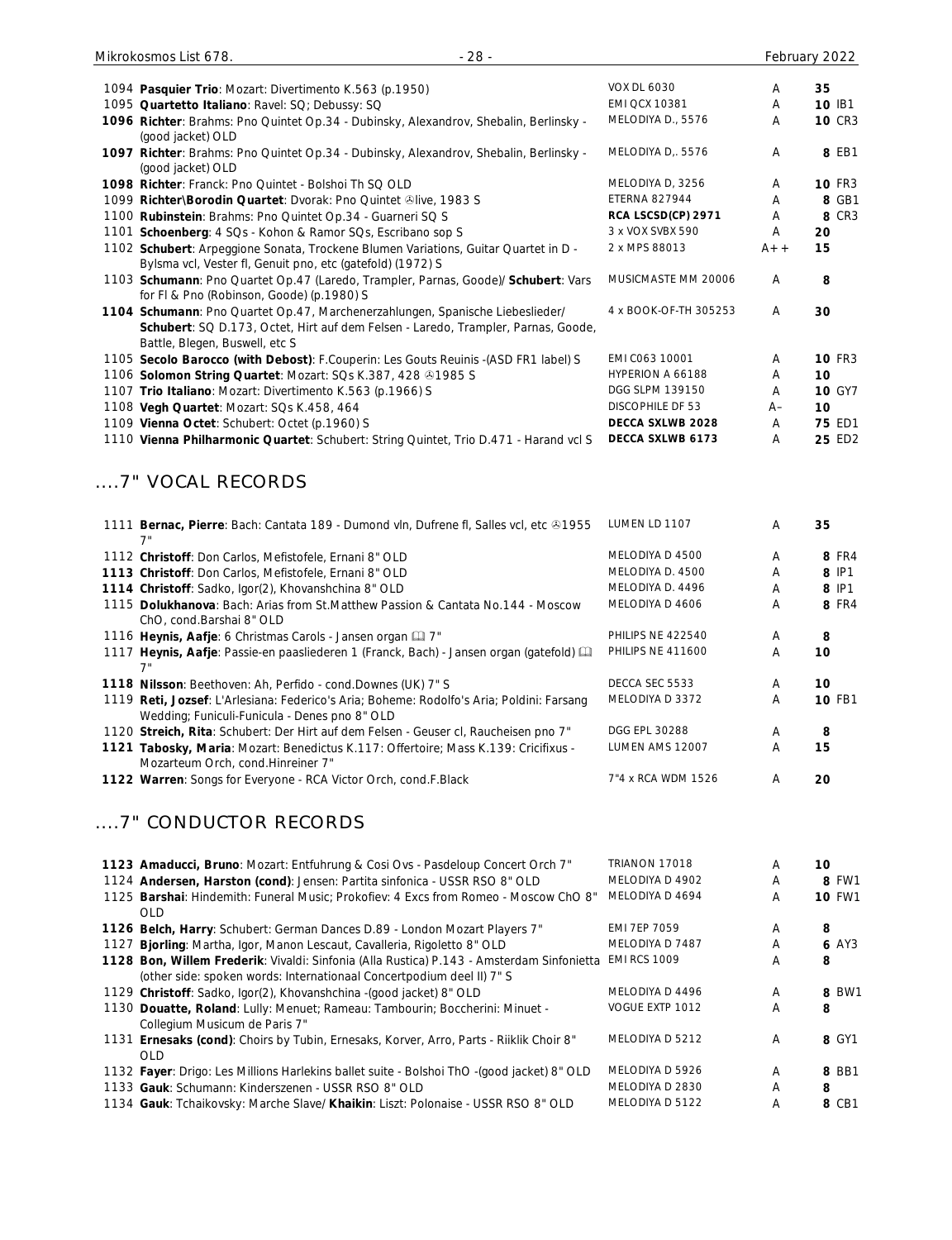| 1135 Germain, Pierre: Faure: Le Crucifix; Franck: Panis angelicus/ Edith Briand: Faure: La LUMEN LD 1127                                                                                     |                       | Α    | 10            |
|----------------------------------------------------------------------------------------------------------------------------------------------------------------------------------------------|-----------------------|------|---------------|
| Procession; Gounod: Le Ciel a visite la terre (A.Collard pno) 7"<br>1136 Gosachinsky (cond): Boieldieu: Dame blanche Ov; Thomas: Raymonda Ov- Bolshoi                                        | MELODIYA D 4904       | Α    | 8             |
| ThO 8" OLD                                                                                                                                                                                   |                       |      |               |
| 1137 Gosachinsky (cond): Suppe: Morning, Noon and Morning ii Vienna; Meyerbeer:<br>Torches Dances; Fucik: Triumph March - Boldshoi Th Winds 8"                                               | MELODIYA D 3440       | Α    | 8             |
| 1138 Hannikainen: Sibelius: Valse Triste; Jarnefelt: Berceuse; Klami: Terheneimi - USSR<br>RSO 8" OLD                                                                                        | MELODIYA D. 4876      | Α    | <b>12 FW1</b> |
| 1139 Hausdoerfer, Fred: Minuets by Boccherini (2), Beethoven. Paderewski - Varieton<br>Concert Orch 7"                                                                                       | VARIETON V 3          | Α    | 8             |
| 1140 Martinon: Saint-Saens: Danse macabre; Le rouet d'Omphale - Conservatoire Orch<br>(UK) S 7"                                                                                              | DECCA SEC 5089        | Α    | 8             |
| 1141 Mitropoulos: Poulenc: Con for 2 Pnos - Whittemore-Lowe Duo, RCA SO (US) 7"                                                                                                              | 3 x RCA WDM 1235      | Α    | 18            |
| 1142 Mravinsky: Debussy: Nocturnes 1, 2 - Leningrad PO 8" OLD                                                                                                                                | MELODIYA D 4838       | Α    | <b>10 FW1</b> |
| 1143 Nebolsin: Borodin: Sym 3 - USSR RSO 8" OLD                                                                                                                                              | MELODIYA D 4844       | Α    | 8 FW1         |
| 1144 Samosud: Prokofiev: 2 Pushkin Waltzes Op.120; Gypsy Fant - USSR RSO 8" OLD                                                                                                              | MELODIYA D 4846       | Α    | 8 FW1         |
| 7" VIOLIN, VIOLA, CELLO                                                                                                                                                                      |                       |      |               |
| 1145 Bezrodny: Mompou-Szigeti, Villa-Lobos, Elgar, Respighi, Traugs, Fux, Nordquist -<br>Makarov pno 8" OLD                                                                                  | MELODIYA D 4854       | Α    | <b>50 FB2</b> |
| 1146 Boskowsky\L.Kraus: Mozart: Sonata K.304 7"                                                                                                                                              | DISCOPHILE EX 17054   | $A-$ | 12            |
| 1147 Bruinink\A.Stotijn\Jonquiere: E.R.Duni: Sonata for 2 Vlns & Vcl (floppy disc) S 7"                                                                                                      | MYCOFARM 0            | Α    | 8             |
| 1148 Feuermann: Beethoven: Zauberflote Vars; Chopin: Polonaise Op.3 - Rupp pno<br><b>@19308" OLD</b>                                                                                         | MELODIYA D 10027      | Α    | 8 AY1         |
| 1149 Heifetz: Debussy, Chopin, Godovsky, Schubert, Mendelssohn 8" OLD                                                                                                                        | MELODIYA D 9601       | Α    | 8 CB4         |
| 1150 Heifetz: Schubert: Ave Maria; Beethoven: Landler; Achron: Hebrew Melody; Rimsky-<br>Korsakov: Bumble Bee - Bay pno (US) 7"                                                              | RCA ERA 184           | Α    | 10            |
| 1151 Kogan, Leonid: Beethoven-Auer: Turkish March; Brahms: Hungarian Dance 4;<br>Debussy: Faun - Mintnyik, Yampolsky, Makarov pno 7"                                                         | MELODIYA D 8921       | Α    | 10            |
| 1152 Kogan, Leonid: Sarasate: Zapateado; Godovsky: Old Songs; Gershwin: Prelude;<br>Castenuovo-Tedesco: Rossini Vars - N.Walter pno https: /classite.com/disk/melodiya-<br>d-15715-q1631517" | MELODIYA D 15715      | Α    | 10            |
| 1153 Kurtz, Edumund: Rachmaninov: Vcl Sonata - W.Kapell pno 7"                                                                                                                               | 4 x RCA WDM 1261      | A    | 20            |
| 1154 Machula, Tibor de: Bruch: Kol Nidrei - Hague PO, cond.Otterloo 7"                                                                                                                       | <b>PHILIPS 411932</b> | Α    | 8             |
| 1155 Milstein, Nathan: Mozart: Adagio in E - RCA Victor SO, cond.Golschmann 7"                                                                                                               | <b>EMI 7RF 187</b>    | Α    | 10            |
| 1156 Morbitzer: Hubay: Hejre Kati; Drdla: Souvenir - Berlin RSO, cond.Dobrint 7"                                                                                                             | AMIGA 540061          | Α    | 8             |
| 1157 Oistrakh, David: Prokofiev: Cinderella: Winter Fairy, Mazurka (N. Walter pno)/                                                                                                          | OCTAVE OC 7           | Α    | 8             |
| E.Gilels: Prokofiev: Visions Fugitives Op.22\3, 5, 7, 10, 11, 17 7"<br>1158 Rostropovich: Schumann: Traumerei; Schubert: Impromtu Op.90\3; Debussy -                                         | MELODIYA D., 5024     | A    | <b>18 CP1</b> |
| Dedyushkin pno 8" OLD                                                                                                                                                                        | DISCOPHILE 17010      |      |               |
| 1159 Vegh Quartet: Mozart: Adagio & Fugue K.546/ Hewitt: Mozart: Ode K.477 7"                                                                                                                |                       | Α    | 8             |
| 7" PIANO RECORDS                                                                                                                                                                             |                       |      |               |
| 1160 Andriessen, Willem: Bach: WTK: Prel & Fugue in c#/F.van de Ven: Cornelius:<br>Weihnachtslieder (W.Andriessen pno) (floppy disc) 7"                                                      | SONOPRESSE MI 230611  | A    | 8             |
| 1161 Barbizet: Chabrier: Pieces Pittoresques 7"                                                                                                                                              | CHANT DU M LDY-A 8080 | Α    | 8             |
| 1162 Berger, Lilly\F.Neumeyer: Andante & Variations K.501 (on Mozart's piano) & 1955                                                                                                         | ARCHIV EPA 37122      | Α    | 8             |
| 1163 Ginsburg, Gregory: Chopin: 4 Impromptus Op.29, 36, 51, 66 8" OLD                                                                                                                        | MELODIYA D 4700       | Α    | <b>10 CB4</b> |
| 1164 Gulda: Debussy: Suite Bergamasque (p.1960) 7"                                                                                                                                           | DECCA CEP 685         | Α    | 8             |
| 1165 Iturbi, Jose: Rachmaninoff: Prel in c#; Paderewski: Minuet in G; Saint-Saens: Allegro<br>Appassionato 7"                                                                                | RCA ERA 53            | Α    | 8             |
| 1166 Kocsis, Zoltan: Kurtag: Games for pno excs +1982 S 7"                                                                                                                                   | HUNGAROT PR 843       | A    | 10            |
| 1167 Kocsis: Debussy: Images II\1; Schoenberg: 6 Pcs Op.19 & 1980 (released on this SP<br>only) S 7"                                                                                         | HUNGAROT SEP 22288    | Α    | 10            |
| 1168 Meyer, Marcelle: Ravel: Pavane, Alborada del gracioso 7"                                                                                                                                | DISCOPHILE EX 17035   | Α    | 20            |
| 1169 Ney, Elly: Brahms: Waltz op.39, Rhapsodie in Eb op.119, 2 Intermezzi in Ab op.76,<br>in Eb op.117 7"                                                                                    | EMI E 40070           | Α    | 10            |
| 1170 Petit, Marie-Madeleine: Beethoven: Sonata Op.27\2 7"                                                                                                                                    | TRIANON A 17005       | Α    | 10            |
| 1171 Renesse, George van: S.Heller: Melodische Etudes Op.125 7"                                                                                                                              | <b>EMI 7EPH 1016</b>  | Α    | 12            |
| 1172 Richter: Schubert: Impromptus Op.142\2, 90\2; Moment Musicau 3 7"                                                                                                                       | MELODIYA D 11777      | A    | 10            |
| 1173 Schic, Anna Stella (pno): Villa-Lobos: 5 Pieces 8" OLD                                                                                                                                  | MELODIYA D 5830       | Α    | <b>10 BW1</b> |

February 2022 **2008** - 29 - 29 - 29 - 29 - 29 - Mikrokosmos List 678.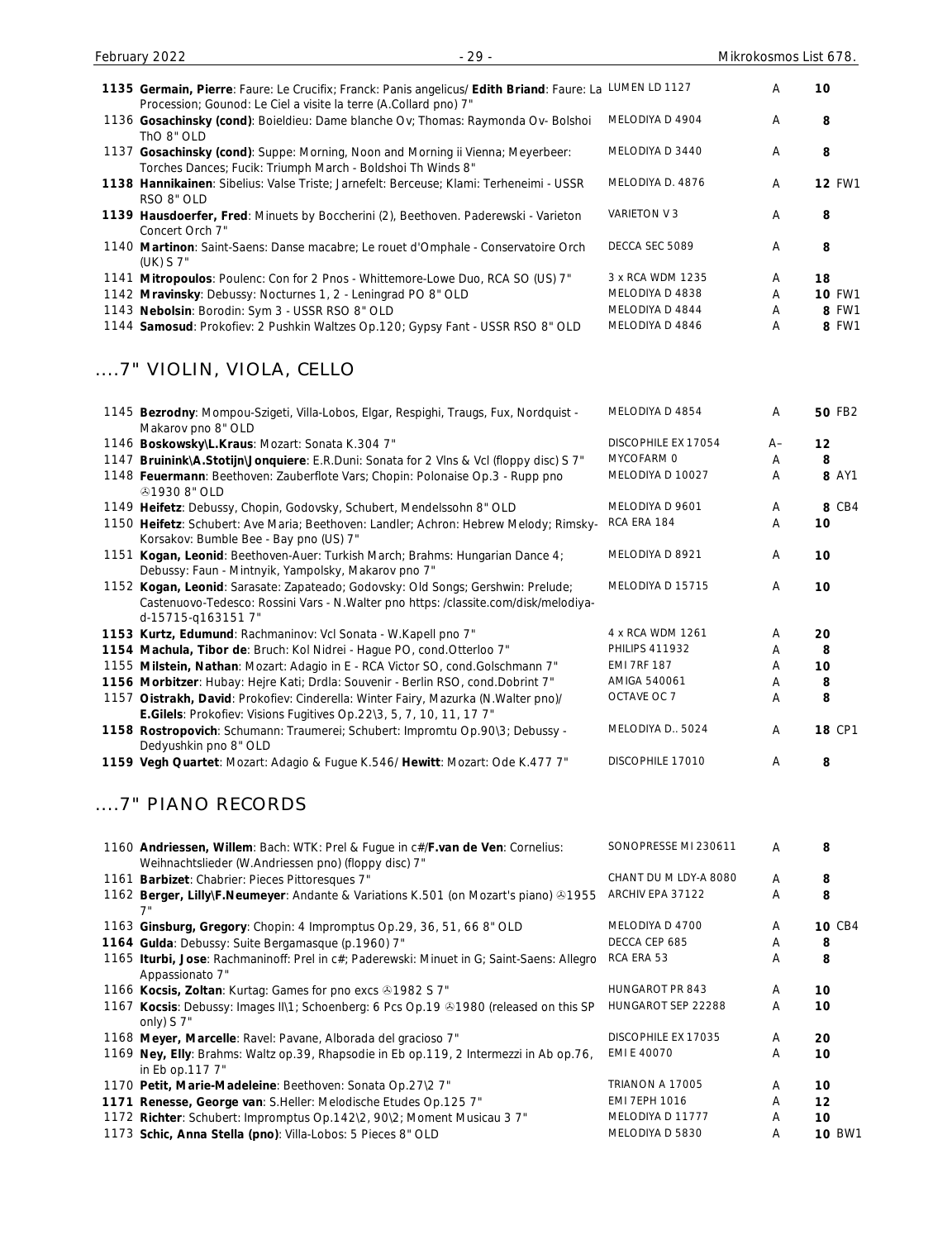| $-30-$<br>Mikrokosmos List 678.                                                                                                                                                                 |                                        |        | February 2022                   |
|-------------------------------------------------------------------------------------------------------------------------------------------------------------------------------------------------|----------------------------------------|--------|---------------------------------|
| 1174 Schnabel, Karl Ulrich: Liszt: Au bord d'une source, Canzonetta, Petrarca Sonnet<br>123 7"                                                                                                  | OCTAVE OC 9                            | Α      | 12                              |
| 1175 Szendrei, Imre: Bartok: Elegy 2; Liszt: Evening Harmony (Trans etudes 11) ®1957<br>8" OLD                                                                                                  | MELODIYA D 4014                        | Α      | <b>20 DR1</b>                   |
| 1176 Weissenberg, Sigi: Soler: 2 Sonatas in d; Sonata in c#-(plain jacket) 7"                                                                                                                   | LUMEN LD 1852                          | А      | 15                              |
| 7" MISCELLANEOUS                                                                                                                                                                                |                                        |        |                                 |
| 1177 Gould (Words & Music): So You Want to Write a Fugue - Guy, Darian, Gramm,<br>Bressler, Juilliard SQ, cond. Golschmann (paper edition with photos) 8"                                       | COLUMBIA 164                           | Α      | 10                              |
| 1178 Landowska: Bach: Partita 1, Toccata 21935-36 -(good jacket) 8" OLD                                                                                                                         | MELODIYA D 7423                        | A      | 8 BB1                           |
| 1179 Marchal, Andre: L.Couperin: Chaconne in g; N.le Begue: Les cloches/Noelie                                                                                                                  | LUMEN LD 1853                          | A      | 8                               |
| Pierront: L.Couperin: 2 Chaconnes in F & d 7"<br>1180 Segovia: Bach: Prel, Gavot; Mendelssohn: Canzonetta; Villa-Lobos: Prelude 8" OLD                                                          | MELODIYA D 7031                        | Α      | 8 BB1                           |
| SALE 20TH-CENTURY MUSIC                                                                                                                                                                         |                                        |        |                                 |
|                                                                                                                                                                                                 | <b>BELL. 1300</b>                      | Α      |                                 |
| 1181 Bacharach: Lost Horizon (soundtrack) - cond.comp (special gatefold set) S<br>1182 Blockx, Jan: Vlaamse Kermis/Poot, Marcel: Sinfonietta in G - cond.L.Gras 10"                             | <b>DECCA 143361</b>                    | Α      | 5<br>7                          |
| 1183 Borkovec: Sonatina for VIn & Pno/ Martinu: Intermezzo/ Barta: Sonata 2 - Snitil vIn,<br>Zichova pno 31972 S                                                                                | SUPRAPHON 1111616                      | Α      | 5                               |
| 1184 Britten: Cantata Academica/Martinu: Czech Madrigals - Pardubice Univ Ens,<br>cond.L.Pesek +1979 S                                                                                          | PANTON 81120007                        | Α      | 5                               |
| 1185 Britten: SQs 1, 2 - Allegri SQ (UK) S                                                                                                                                                      | LONDON STS 15303                       | Α      | 5                               |
| 1186 Copland: Billy the Kid (ballet suite) - London SO, cond.comp (from Everest tapes) S<br>1187 Crosse, Gordon: Con da Camera/ Birtwistle: Tragoedia/ Hugh Wood: 3 Pno Pieces                  | SWEET THUN SDBR 3015<br>EMI ASDBR 2333 | Α<br>Α | $\overline{7}$<br><b>12 ER1</b> |
| - McGaw pno, Parikian vln, cond. Foster, etc (p.1967) SLC                                                                                                                                       |                                        |        |                                 |
| 1188 Debussy: Petite Suite, 2 Danses, 6 Epigraphes - Laskine hrp, Paillard ChO,<br>cond.Paillard S                                                                                              | ERATO STU 70422                        | Α      | 6 FB2                           |
| 1189 Erkin, Ulvi Cemal: Sinfonietta/Bach: Vln Con in a/Elgar: Serenade for Strings - Suna<br>Kan vln, Ankara ChO, cond.G.Aykal (Turkish disc) (p.1981) S                                        | ANKARA CHA ANK 2                       | Α      | 5                               |
| 1190 Flackus-S.Fink: Meditationen (4 Pieces) - Flackus cl, S.Fink perc (p.1973) S                                                                                                               | J.F.LEHMAN A 1427                      | Α      | 10                              |
| 1191 Francaix: Paris, a nous deux; Petit quatuor/Pierne: Intro et Var/Rivier: Grave et<br>Presto - Netherlands Saxophone Quartet (p.1979) S                                                     | CBS 71087                              | Α      | 5                               |
| 1192 Francaix: Pno Con; Suite for vln & orch; Rhapsody for vla & orch - Paillard-Francaix<br>pno, Lautenbacher vln, U.Koch vla, cond.comp (p.1974) (Decca pressing) S                           | TURNABOUT TV-S(UK)<br>34552            | A      | 7                               |
| 1193 Glazunov-Irving: Birthday Offering/ Lecocq-Jacob: Mam'Zelle Angot - Royal PO,<br>cond. Irving, (dowel spine) S                                                                             | <b>ANGEL S 35588</b>                   | Α      | <b>5 ER6</b>                    |
| 1194 Glazunov: Sym 4/ Balakirev: Ov on Themes of Russian Folksongs - Kansas City PO,<br>cond.H.Schweiger S                                                                                      | URANIA US 5131                         | Α      | 5                               |
| 1195 Halley, Paul: Nightwatch - comp.organ (p.1982) S                                                                                                                                           | GRAMAVISIO GR 7004                     | Α      | 5                               |
| 1196 Herrmann, Bernard: Three Worlds of Gullivar (soundtrack) S                                                                                                                                 | CITADEL CT 7018<br>DAKOTA 12DAK 10     | A<br>Α | 7<br>7                          |
| 1197 Hess, Nigel: Much ado about nothing excs -O'Grady, Tibbels, L.John, Bartlett, etc,<br>instr ens 31983 S<br>1198 Howe, Mary: Suite (SQ, Pno); Interlude Between Two Pieces; 3 Pieces (SQ) - | WCFM LP 9                              | Α      | 10                              |
| W.Lywen, G.Steiner, N.Lamb, J.Martin, W.Mann, E.Meyers                                                                                                                                          |                                        |        |                                 |
| 1199 Ivanov, Georgi: Symphony/Iliev, Konstantin: Sym Variations - cond. Iliev, Petkov                                                                                                           | BALKANTON BCA 504                      | Α      | 14                              |
| 1200 Klein, Lothar: Canadiana Suite/ Weber-Rihm: Inv to the Dance/Debussy-Ravel:<br>Faun/ Satie: 3 Pcs in the form of a Pear - Distinguished Pno Duo S                                          | DISCOPAEDI JUBAL 5002                  | $A++$  | 8                               |
| 1201 Kodaly: Missa Brevis - P.Smith, J.Bishop, H.Evett, A.McKay, D.Feinberg, Somerville,<br>cond.T.Morrison (p.1969) S                                                                          | <b>BALTIMORE RIS 2846</b>              | Α      | 7                               |
| 1202 Maros, Rudolf: Ecseri Lakodalmas/F.Farkas: Szuret/L.Gulyas: Fono, Uveges<br>Tanc/Vavrinecz: Verbunk - Hungarian Folk Choir & Orch, cond.Csenki                                             | HUNGAROT HLPXM 1028                    | Α      | 7                               |
| 1203 Martinu: 4 Madrigals/Milhaud: Pastorale/Auric: Trio/Francaix: Divertissement -<br>Vitnovsky ob, V.Mares cl, Wichterle bsn 31989 S                                                          | <b>PANTON 810905</b>                   | Α      | 5                               |
| 1204 Martinu: Butterflies, 3 Czech Dances, 6 Pno Pcs (Ritournelles), Madrigal Sonata -<br>Holena, Ktajny, Kramska pno, Dostalova fl, etc (p.1974) S                                             | <b>PANTON 110446</b>                   | Α      | 5                               |
| 1205 Martinu: Double Con for 2 String Orchs/ Weber: Bassoon Con - Seidl bsn,<br>cond.Macura 21979 S                                                                                             | PANTON 81100004                        | $A +$  | 5                               |
| 1206 Martinu: Nonet/ Yarosh: Children's Suite/ Hindemith: Chamber Music 3 - Nikolov<br>vcl, RTC Collegium, cond.Lolov S                                                                         | <b>BALKANTON BKA 1255</b>              | A      | 5                               |
| 1207 Martinu: Ob Con; R.Strauss: Ob Con - Hantak ob, cond.Turnovsky, Vogel (p.1963) S                                                                                                           | SUPRAPHON SUAST(RL)<br>50486           | Α      | <b>5 ZR5</b>                    |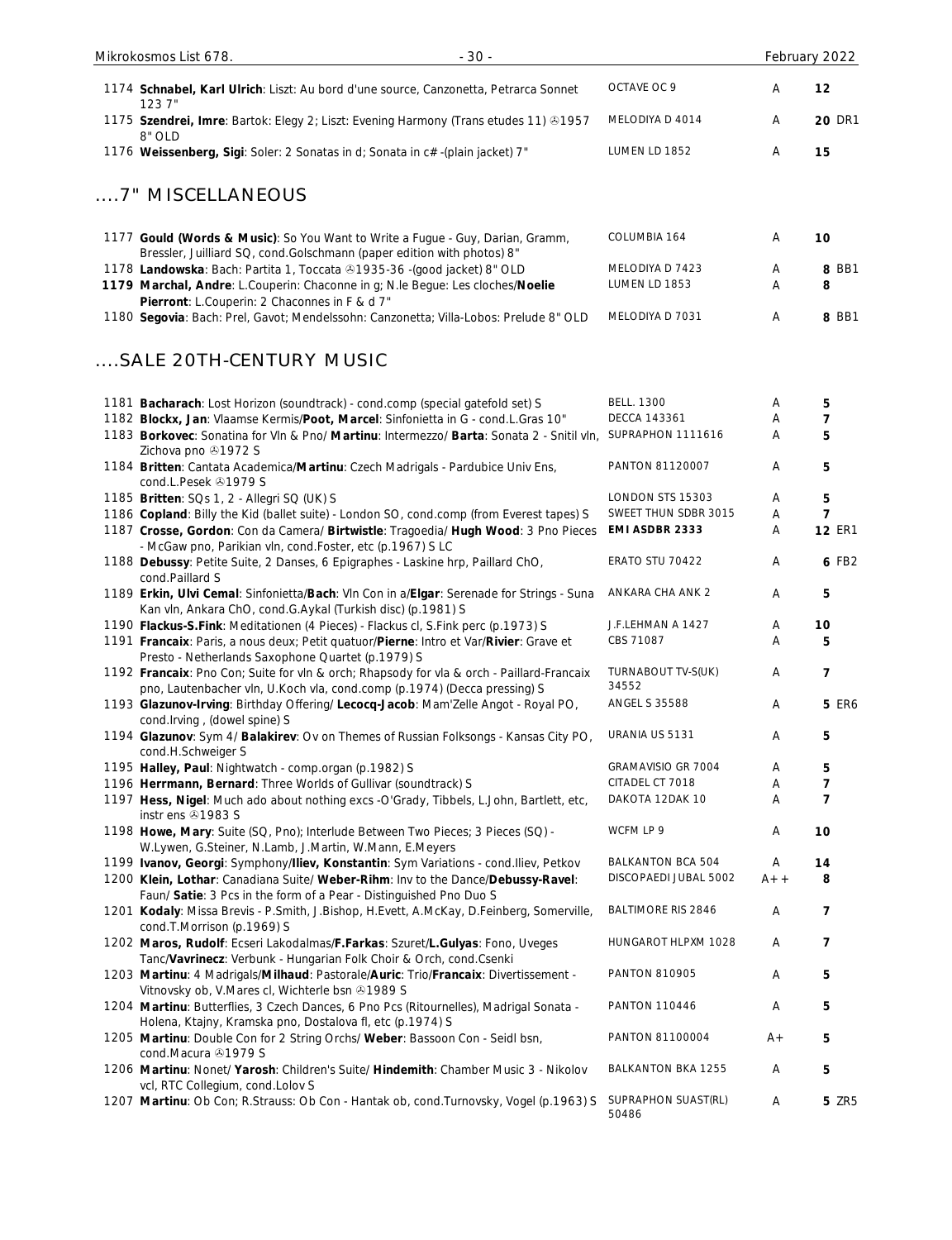| 1208 Martinu: Pno Con 5; Con for 2 Pnos - Lejskova, Lejsek, cond. Waldhans ®1966,<br>1977 S                                                             | SUPRAPHON 11102338           | Α      | 5                 |
|---------------------------------------------------------------------------------------------------------------------------------------------------------|------------------------------|--------|-------------------|
| 1209 Martinu: SQ 1 - Panocha SQ @1982 S                                                                                                                 | SUPRAPHON 11113018           |        |                   |
| 1210 Martinu: Sextet, Pno Quintet 1935 - Prague SQ, Bernatova pno (p.1965) S                                                                            | SUPRAPHON SUAST(RL)<br>50670 | A<br>Α | 5<br><b>5 ZR7</b> |
| 1211 Martinu: VIn Con (Belcik); Pno Con (Palenicek) - cond. Neumann, Ancerl                                                                             | SUPRAPHON SUA 10386          | Α      | 5                 |
| 1212 Medtner: Piano Sonata Op.38 No.1; Pno Quintet - Postnikova, Ignateva, Stepanian,                                                                   | MELODIYA C10 14929           | Α      | 8                 |
| Boguslavsky, Ivashkin 31980 S<br>1213 Meulemans: Fontaine de Pline/L.Stekke: Trp Con - A.Marchal trp, Belgian NO,                                       | <b>DECCA 143358</b>          | Α      | 14                |
| cond.Sternefeld 10"                                                                                                                                     |                              |        |                   |
| 1214 Miaskovsky: 12 SQs - Taneyev Quartet (individual LPs) S                                                                                            | 7 x MELODIYA C10+ 16211      | Α      | 49                |
| 1215 Miaskovsky: Sinfonietta, Lyric Concertino - Shulgin vln, Tolpigo vla, Luzanov vcl,<br>cond.Verbitsky 21979 S                                       | MELODIYA C10 15191           | Α      | 7                 |
| 1216 Miaskovsky: Sinfonietta, Serenade Op.32\1 - cond.Verbitsky 31979 + (spines<br>taped) S                                                             | MELODIYA C10 15187           | Α      | 5                 |
| 1217 Miaskovsky: Sym 21/ Kabalevsky: Sym 2 - New Philh Orch, cond. Measham<br>(p.1977) S                                                                | <b>UNICORN RHS 346</b>       | Α      | 6                 |
| 1218 Miaskovsky: Sym 22; Svetlanov: Festive Ov - USSR SSO, cond. Svetlanov (p.1974) S                                                                   | <b>EMI ASD 3062</b>          | Α      | <b>5 ER7</b>      |
| 1219 Miaskovsky: Sym 23 (cond.Kovalyov)/ Shchedrin: Sym 1 (cond.Anosov) (p.1973) S                                                                      | EMI ASD 2927                 | Α      | <b>7 ER7</b>      |
| 1220 Miaskovsky: Sym 27 - USSR SSO, cond. Svetlanov @1980 S                                                                                             | MELODIYA C10 14677           | Α      | 5                 |
| 1221 Miaskovsky: Sym 3 - USSR SSO, cond.Svetlanov S                                                                                                     | MELODIYA C 1015              | Α      | 6                 |
| 1222 Miaskovsky: Sym Ballade Op.54; Svetlanov: Festive Poem Op.9 - USSR SSO,                                                                            | MELODIYA CM 3157             | Α      | 8                 |
| cond.Svetlanov S                                                                                                                                        |                              |        |                   |
| 1223 Miaskovsky: Sym for Band/ Pakhmutova: Youth Ov/ Knipper: Youth Ov/ Balakirev- MONITOR MC 2038<br>Casella: Islamey - cond.Gauk, I.Petrov, etc       |                              | Α      | 8                 |
| 1224 Miaskovsky: Vcl Con (Gutman vcl, cond. Svetlanov) 31985; Sym 7 (L. Ginzburg)<br><b>@1964 S</b>                                                     | MELODIYA C10 29937           | Α      | 10                |
| 1225 Nat, Yves: Sonatina 1/ Oskar Levant: Sonatina/ Gottschalk: La Bananier/ James                                                                      | <b>PRIVATE 75001</b>         | Α      | 12                |
| Hewitt: Battle of Trenton - G. Hofmeister pno S                                                                                                         |                              |        |                   |
| 1226 Peeters, Flor: Missa Laudis; 4 Pieces for Organ - M. Miller org, Cecilia Society of<br>Boston, cond.Marier S                                       | MCLAUGHLIN MR 20015          | Α      | 7                 |
| 1227 Perosi: Il Natale del Redentore - Freni, Valtriani, Beggiato, Nait, cond.Cillario [11]                                                             | 2 x ANGELICUM LPA 5935       | Α      | 10                |
| (gatefold)<br>1228 Perosi: La Passione di Cristo; Sei Responsori; O Salutaris Hostia - Coro Polifonico di                                               | 2 x ANGELICUM LPA 5908       | Α      | 10                |
| Torino, Angelicum Orch, cond.E.Gerelli (gatefold)<br>1229 Pizzetti: La Pisanella suite/ Rossini-Respighi: La Boutique Fantasque - Philh Orch,           | <b>ANGEL 35324</b>           | Α      | <b>7 ER1</b>      |
| Galliera, (deluxe), (dowel spine)                                                                                                                       |                              |        |                   |
| 1230 Pizzetti: Pisanella, Concerto dell'Estate - Suisse Romande Orch, cond.Gardelli S $\times$                                                          | LONDON STS 15292             | Α      | <b>5 EO3</b>      |
| 1231 Pregel, Boris: My City, Nocturne Dramatique (Canino pno), Rapsodie (G.Selmi vcl) -                                                                 | VITALFO CTS. 6809            | Α      | 14                |
| Rome Philh SO, cond.D'Artega, (autographed) S                                                                                                           |                              |        |                   |
| 1232 Prokofiev: Sym Suite of Waltzes Op.110, Gypsy Fant from Stone Flower - Kansas<br>City PO, cond.Schwieger S                                         | URANIA USD 1030              | A      | 7                 |
| 1233 Raats, Jaan: Pno Con 2/R.Kangro: Sinfonia Sincera - Randalu pno, Estonian SSO,                                                                     | MELODIYA C10 25353           | Α      | 17                |
| cond.Lilje 31983, 1986 S                                                                                                                                | HUNGAROT SLPX 31003          | Α      |                   |
| 1234 Ranki: Serenade/Hidas: Edzesmintak/Abreu: Tico-Tico/Mouret: Sym<br>Fanfare/Albinoni: Adagio/Susato: Ste/Farnaby: Fancies, Toyes & Dreames - Modern |                              |        | 7                 |
| Brass Ens 21986 S                                                                                                                                       |                              |        |                   |
| 1235 Reistrup, James: Piano Compositions: Tommelise Suite, Parade Suite, Nocturne,<br>Ostinato, etc - R. Werder pno S                                   | RAAI 81                      | Α      | 5                 |
| 1236 Revueltas: Hommage a Garcia Lorca, La Nuit des Mayas - Mexico PO, cond. Lozano<br><b>@1981 S</b>                                                   | FORLANE UM 3558              | Α      | 5                 |
| 1237 Revueltas: Sensemaya; Redes; Caminos; Itinerarios; Janitzio - Cond.E.Mata (UK)<br>(p.1977) S                                                       | RCA RL 12320                 | Α      | 5                 |
| 1238 Sanlucar, Manolo: Medea ballet - cond.J.Rubio S                                                                                                    | BCD FM 68747                 | Α      | 7                 |
| 1239 Sauget: Les Forains, Tableaux de Paris - Toulouse SO, cond. Plasson (gatefold)<br><b>@1977 S</b>                                                   | EMI C069 16220               | A      | 5                 |
| 1240 Takemitsu: Corona (London Version), Undisturbed Rest, Piano Distance, Far Away -                                                                   | DECCA HEAD 4                 | Α      | <b>5 ER1</b>      |
| Woodward pno (p.1973) - (SXL ER1 label) S<br>1241 Taktakishvili: Pno Con 1, Toccata for pno - L.Nevedomskaya, cond.Ponskin & 1984                       | MELODIYA C10 23163           | Α      | 8                 |
| S                                                                                                                                                       |                              |        |                   |
| 1242 Varese: Ionisation; Density 21, 5; Integrales; Octandre; Hyperprisme; Poeme<br>Electronique - cond.Craft S                                         | SUPRAPHON 1100615            | Α      | 5                 |
| 1243 Vaughan Williams: Tallis Fant/Warlock: Capriol Suite/Holst: St.Paul's Suite - Philh<br>Orch, Royal PO, cond.Sargent (US) S                         | CAPITOL SP 8676              | Α      | <b>5 UD8</b>      |
| 1244 Warlock: The Curlew, 12 Songs - A.Young, L.Solomon, Graeme, Sebastian SQ,<br>Watson                                                                | WESTMINSTE XWN 18022         | A      | <b>7 UB1</b>      |
| 1245 Wiklund: Piano Con 1; Summer Night & Sunrise - Edgren pno, cond. Panula @1981 S CAPRICE CAP 1228                                                   |                              | A      | 5                 |

February 2022 **19 Taylor 10 Contract 10 Taylor 10 Contract 10 Taylor 10 Contract 10 Taylor 10 Contract 10 Taylor 10 Contract 10 Taylor 10 Taylor 10 Contract 10 Taylor 10 Contract 10 Taylor 10 Taylor 10 Taylor 10 Taylor 10**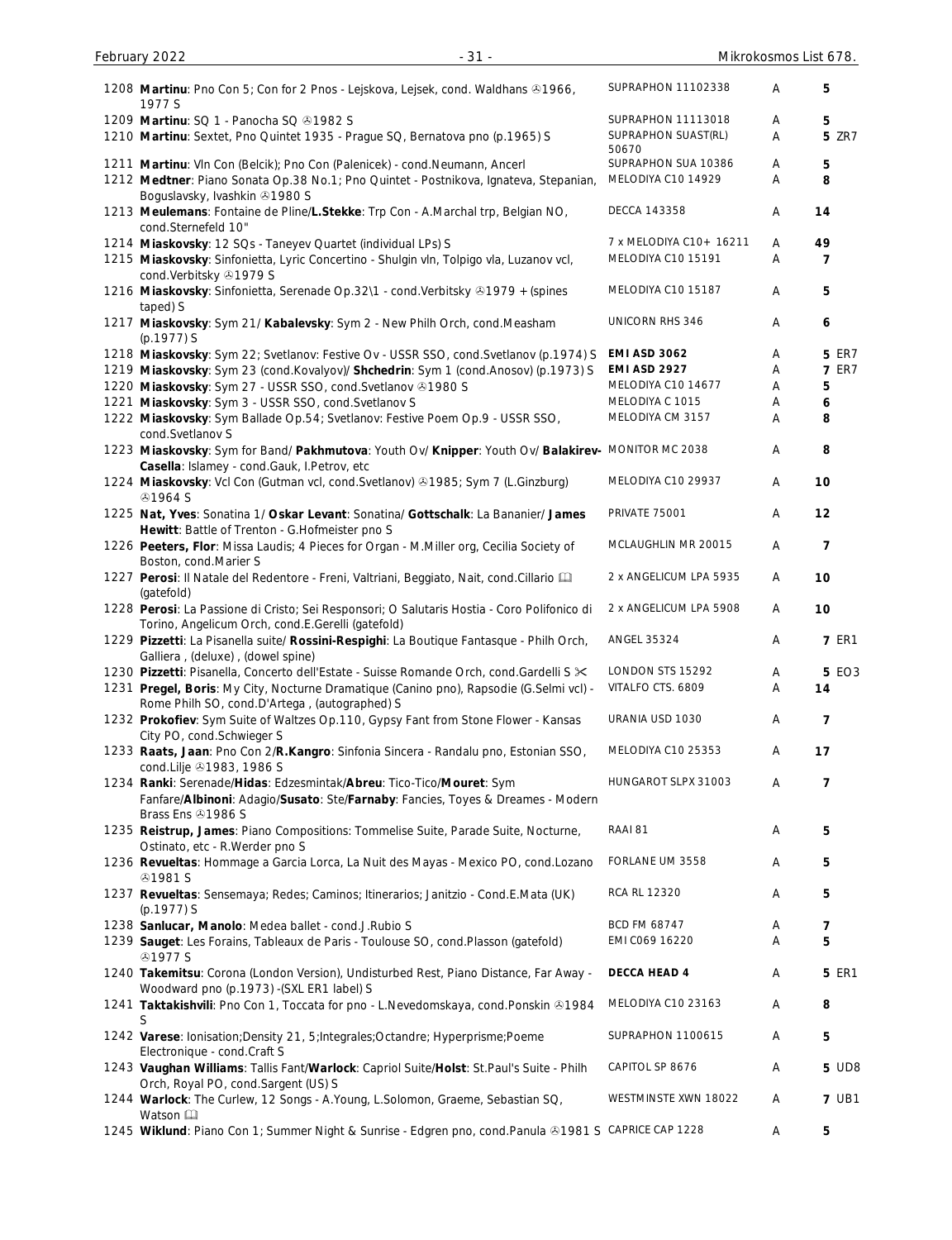| Mikrokosmos List 678.<br>$-32-$                                                                                                                                            |                          |   | February 2022 |
|----------------------------------------------------------------------------------------------------------------------------------------------------------------------------|--------------------------|---|---------------|
| 1246 Williams, John: Empire Strikes Back - National PO, cond. Gerhardt (gatefold)<br>$(p.1980)$ S                                                                          | CHALFONT SDG 313         | A |               |
| 1247 Wiren: Serenade/ Nielsen: Little Suite/ Tchaikovsky: Elegy/ Dvorak: Notturno/<br>Grieg: 2 Norwegian Melodies - cond.Montgomery (TAS) (p.1976) S                       | <b>EMI ESD 7001</b>      | A | 10            |
| 1248 7th International Choir Competition, 1978: Petrovics, Bardos, Kokkonen, Maros,<br>Szokolay, Jardanyi, G.Davis, Bartok, Lendvay S                                      | HUNGAROT SLPX 12113      | A | 7             |
| 1249 In Memoriam Sancti Stephani: Harmat: Missa Sancti Stephani Regis; Lisznyai-<br>Szabo, Koloss, Kodaly, Bardos - St. Istvan Cathedral Choir, cond. L. Feher (p. 1988) S | HUNGAROT SLPX 31042      | A |               |
| 1250 Romanian Contemporary Songs: Jora, Enescu, Vancea, Jelescu, Ciortea, Gheciu,<br>Bentoiu - Piso, Marculescu, Teodorian, etc [14] (gatefold)                            | <b>ELECTRECOR ECE 54</b> | A | 8             |
| SALE ROMANTIC MUSIC                                                                                                                                                        |                          |   |               |
| 1251 Berlioz: Sym Funebre et Triophale - cond. Dondeyne (gatefold) S                                                                                                       | <b>ERATO STU 70493</b>   | A | 5 FB2         |
| 1252 Brahms: Sym 4 - Cluj PO, cond. Cristescu                                                                                                                              | ELECTRECOR ECE 409       | A | 14            |
| 1253 Chausson: Sym Op.20, Soir de Fete Op.32 - Toulouse SO, cond.Plasson (gatefold)<br>@1978, 1976S                                                                        | EMI C069 14086           | A | 5             |

1254 **Ketelbey**: 9 pieces (Monostery Garde, Persian Market, etc) - cond.S.Robinson S DECCA NUX 390044 A 5 5 GD1<br>1255 Mendelssohn: Die ernste Walpurgisnacht; Infelice - Moser, Lorenz, Burmeister, ETERNA 826496 A 5 GD1 1255 **Mendelssohn**: Die ernste Walpurgisnacht; Infelice - Moser, Lorenz, Burmeister,

Buchner, Vogel, cond.Masur 31973 S ETERNA 826496 **A** 1256 **Saint-Saens**: Orch Works Vol.2 (3 Symphonies, sym poems) - Luxembourg RSO, cond.Froment 31974 S  $3 \times$  VOX QSVBX 5144  $A++$  **14** 

| 1257 Tchaikovsky: 1812 Ov, Marche Slave, Capriccio Italien - LondonSO, cond.K.Alwyn S LONDON STS 15221 |                        | $\overline{A}$ | 5 EO4 |
|--------------------------------------------------------------------------------------------------------|------------------------|----------------|-------|
| 1258 Tchaikovsky: Sleeping Beauty - Leningrad PO, cond. Fedotov S                                      | 4 x MELODIYA C10 14863 | A              | -21   |
| 1259 Tchaikovsky: Sleeping Beauty ballet - Bolshoi ThO, cond. Khaikin                                  | 4 x MELODIYA HD 6347   |                | 14    |
| 1260 Tchaikovsky: String Serenade/ Dvorak: String Serenade - Liszt ChO S                               | HUNGAROT SLPD 12357    |                | ь.    |

# ....SALE CLASSICAL MUSIC

| 1261 Bach, J.C: Sym Op.6\6, Concertante for 2 Vlns, Sym for Double Orch - E.Koch,<br>Jongen vln, cond. Lemaire S                                       | <b>ERATO STU 70383</b>  | Α              | 5 FB1        |
|--------------------------------------------------------------------------------------------------------------------------------------------------------|-------------------------|----------------|--------------|
| 1262 Bach, Johann Christian: 6 Wind Symphonies - Camden Wind Ens (p.1976) S                                                                            | <b>PYE GSGC 15029</b>   | A              | 5            |
| 1263 Beethoven: Sym 9 - M.Labriola sop, D.Harrington msop, R.Ray ten, M.Morizio bar,<br>Boston Conservatory SO, cond.M.Hobart (gatefold) @live, 1981 S | 2 x BOSTON CON BMC 5186 | $\overline{A}$ | 28           |
| 1264 Donizetti: 5 Overtures - Monte-Carlo Opera Orch, cond. Scimone (gatefold) @1978 S ERATO STU 71211                                                 |                         | A              | 7            |
| 1265 Haydn: Syms 31, 19, 45 - London SO, cond.L.Jones S                                                                                                | POP ZS 10057            | A              | 5            |
| 1266 Mozart: Complete Works for FI (Cons, Quintets, Sonatas) - Seibert fl, Norell hrpschrd, 3 x VOX SVBX 5153<br>Friend vln, cond. Faerber S           |                         | A              | 12           |
| 1267 Mozart: Figaro for Wind Ensemble - London Wind Soloists, cond. Brymer S                                                                           | DECCA SDD 280           | A              | <b>5 EW5</b> |
| 1268 Mozart: FI Cons 1 & 2; Andante, K 315 - E.Shaffer, Philh Orch, cond.Kurtz (p.1959)<br>S                                                           | <b>EMI SXLP 30150</b>   | A              | <b>5 EB3</b> |
| 1269 Mozart: Haffner Serenade, March K.249 - U.Ughi vln, Dresden SK, cond.de Waart<br>$&0.1973 - 4S$                                                   | <b>ETERNA 826572</b>    | A              | 5 GD1        |
| 1270 Mozart: Ser for Winds K.361 - London Sinfonietta, cond. Atherton 21979 S                                                                          | ARGO ZRG(HP) 919        | A              | 5            |
| 1271 Mozart: Serenades K.375, 388 - Vienna PO Wind Ens (p.1973) S                                                                                      | DGG 2530369             | A              | 5            |
| 1272 Mozart: Sinfonia concertante K.297b, 364 - Collegium Aureum (p.1979) S                                                                            | HARMONIA M C065 99801   | A              | 5            |
| 1273 Romberg: Sym Burlesque/ Mozart: Les Petits Riens/ Mehul: Ov Burlesque/<br>L. Mozart: Toy Sym - cond. Redel S                                      | ERATO EFM 8014          | A              | 5 FB2        |
| 1274 Rossini-Sedlak: Transcriptions for Winds (Barbiere highlights, Semiramide,<br>Corradino, Algeri Ovs) - Netherlands Wind Ens S                     | <b>PHILIPS 412369</b>   | A              | <b>5 HR3</b> |
| 1275 Stamitz: Quartet for Orch, FI Con in D, Con for CI & Bsn in B flat - Redel, Schroeder,<br>Popp, Munich ChO, cond. Redel (gatefold) (p.1973) S     | ERATO STU 70732         | A              | 5 FB2        |

#### ....SALE BAROQUE MUSIC

| 1276 Arne: 4 Symphonies/ Wesley: Sym in D - cond. Montgomery (UK) S                      | <b>EMI ESD 1060241</b> | A |       |
|------------------------------------------------------------------------------------------|------------------------|---|-------|
| 1277 Bach: 6 Brandenburg Concertos - R.BARCHET, Redel, Pierlot, Veyron-Lacroix,          | 2 x ERATO DUE 20220    | A | 14    |
| cond.Redel (gatefold) S                                                                  |                        |   |       |
| 1278 Bach: Concertos B.1052 & 1044 - Milzkott fl, Michailow vln, Pischner hrpsch, Berlin | ETERNA 820036          | A | 5 GG1 |
| $ChO$ , cond.H.Koch (p.1962)                                                             |                        |   |       |
| 1279 Bach: Ein Musikalisches Opfer - P.Kuentz ChO S                                      | TRIANON CTRE 6191      | А |       |
| 1280 Corette: 8 Concertos Comiques - Antiqua Musica ChO, cond.J.Roussel S                | PHILIPS PHC 9012       | А |       |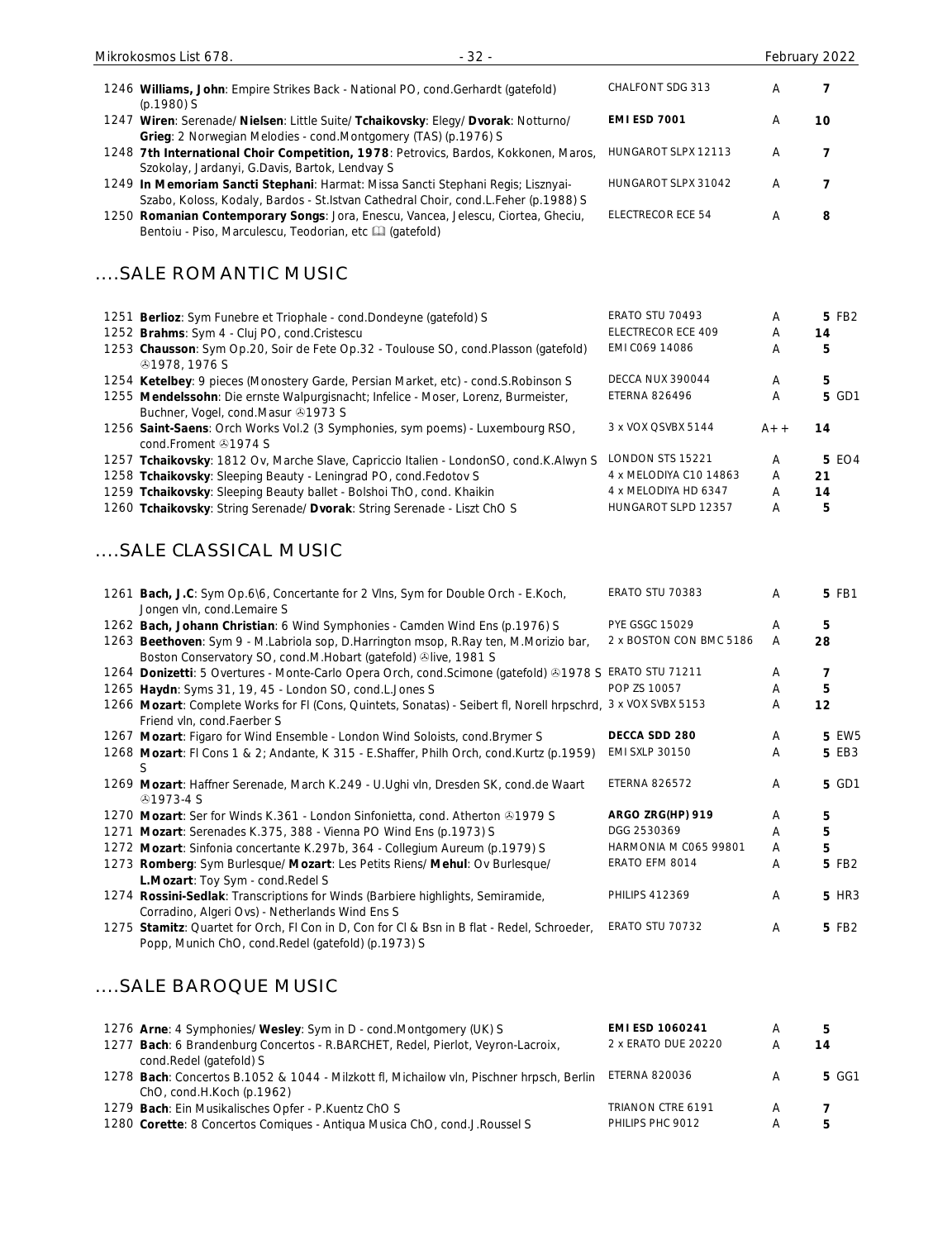| 1281 D'Aquin, Louis Cclaude: 8 Noels (from Livre de Noels) - W. Watkins organ                                                                                                 | WASHINGTON WLP 428          | A     | 5              |
|-------------------------------------------------------------------------------------------------------------------------------------------------------------------------------|-----------------------------|-------|----------------|
| 1282 Gabrieli, Giovanni: Canzon/ Albinoni: Vln Con in D/ B.Marcello: Concerto grosso in<br>F/ Vivaldi: Con for 3 Vlns - F.Ayo, I Musici, (deluxe), (dowel spine), (flat disc) | <b>ANGEL 35088</b>          | A     | 5              |
| 1283 Handel: Con in F (from Watermusic); Ah! mio cor (from Alcina); Con Grosso in g -<br>U.Buckel sop, cond.Stephani                                                          | CANTATE 47705               | Α     | 5              |
| 1284 Handel: Fireworks & Watermusic, VIn Sonata, 3 Ob Cons, Double Con 27, etc -<br>Pierlot, Chambon, Andre, cond.Paillard S                                                  | 3 x ERATO ERA 60305         | $A++$ | 14             |
| 1285 Mozart: Serenade K.204, March K.215 - Dresden SK, cond.de Waart & 1974 S                                                                                                 | <b>ETERNA 826571</b>        | Α     | <b>5 GD1</b>   |
| 1286 Pisendel, Johann Georg: Sinfonia in Bb; Con in D (vln, 2 obs, 2 hns, strings & bc) -<br>Virtuosi Saxoniae, cond. Guttler 31986-7 S X                                     | <b>ETERNA 729180</b>        | Α     | 5              |
| 1287 Rameau: Dardanus ballet - Collegium Aureum, cond.R.Peters & 1964 S                                                                                                       | HARMONIA M HM 530671        | A     | 5              |
| 1288 Rameau: Dardanus orch suite - cond.Gardiner Odig, 1982 S                                                                                                                 | ERATO NUM 75040             | Α     | 5              |
| 1289 Scarlatti, Alessandro: 12 Symphonies - I Solisti di Milano, cond. Ephrikian, (white<br>jacket series) S                                                                  | 2 x HARMONIA M ARCO.<br>307 | Α     | 10             |
| 1290 Sweelinck: Organ Works - Koopman organ (p.1977) S                                                                                                                        | 5 x TELEFUNKEN 635374       | $A++$ | 21             |
| 1291 Telemann: 4 Concertos - Redel fl, Retyi vln, etc, Munich Pro Arte Orch, cond.K.Redel<br><b>A</b> 1962                                                                    | ERATO LDE 3243              | Α     | 5 EG2          |
| 1292 Telemann: Musique de Table - Schola Cantorum Basiliensis, cond. Wenzinger<br><b><i></i></b> 91964-5 S                                                                    | 6 x ARCHIV 2723074          | Α     | 21             |
| 1293 Telemann: Ob Con in G (K.Hausmann ob d'amore), Vla Con in G (K.Bender vla) -<br>Wurzburg ChO, cond.H.Reinhartz (p.1974) S                                                | <b>PYE GSGC 14149</b>       | A     | 7              |
| 1294 Telemann: The Prostitute Suite; Con in Bb; Con in D; Tafelmusik (sel) - Esterhazy<br>Orch, cond.D.Blum S                                                                 | VANGUARD BGS 70695          | A     | 5              |
| 1295 Vivaldi: Vln Con P.368 (Redditi vln); Wind Cons P.87, 54, 273 - Milan ChO,<br>cond.Jenkins (p.1958)                                                                      | WASHINGTON WR 406           | A+ +  | 5              |
| SALE EARLY MUSIC                                                                                                                                                              |                             |       |                |
|                                                                                                                                                                               |                             |       |                |
| 1296 Bakfark, Balint: Complete Lute Music - Benko lute S                                                                                                                      | 5 x HUNGAROT SLPX 12771     | A     | 21             |
| 1297 Bakfark, Balint: Supplement for Complete Lute Music - D.Benko (gatefold) (p.1983)                                                                                        | HUNGAROT SLPX 12495         | A     | 5              |
| S                                                                                                                                                                             |                             |       |                |
| 1298 De Pres: Missa Hercules Dux Ferrariae - Vittore Veneziani Choir, cond.P.Calessi<br><b>41985 S</b>                                                                        | DIAPASON DR 400186          | Α     | $\overline{7}$ |
| 1299 Machaut: Msse Nostre-Dame/Perotin: 2 Graduels - Deller Consort, Collegium<br>Aureum, cond.A.Deller (gatefold) S                                                          | HARMONIA M MS 450           | Α     | 7              |
| 1300 Monteverdi: Madrigali Guerrieri et Amorosi - Prague Madrigal Singers,<br>cond.Venhoda [ 31972 S                                                                          | SUPRAPHON 1121306           | A     | 5              |
| 1301 Ockeghem: Missa Mi Mi/Obrecht: Missa sub tuum - Capella Lipsiensis, cond.Knothe<br>(gatefold) (p.1970) S                                                                 | <b>ETERNA 825672</b>        | Α     | 5 GD1          |
| 1302 Palestrina: Missa de Beata Virgine, Sicut cervus disederat, Dum aurora - Jeunesses<br>Musicales, cond. Ugrin [12] (p. 1979) S                                            | HUNGAROT SLPX 11979         | Α     | 5              |
| 1303 Praetorius: Terpsichore 1612 - Musica Aurea Ens (gatefold) & 1979 S                                                                                                      | RICERCAR RIC 1              | A     | 5              |
| 1304 Telemann: Lukas-Passion - U.Spreckelsen, T.Altmeyer, Adalbert Kraus, G.Faulstich,<br>G.Beusker, cond.S.Heinrich (gatefold) [1] S                                         | 2 x CANTATE 658203          | Α     | 12             |
| 1305 Clemencic Consort: Danses de la Renaissance (J.Moderne, Susato, Gervaise,<br>Phalese, M.Frank, Hassler, etc) - cond.Clemencic S                                          | HARMONIA M EHM 610          | Α     | 7              |
| 1306 Deller Consort: Johnson, Cornysh, Weelkes, Wilbye, Vautor, Gentian, Sermisy,<br>Monteverdi, Gibbons - Dimov Quartet, Perulli vla da gamba (gatefold) S                   | HARMONIA M EHM 204          | Α     | 5              |
|                                                                                                                                                                               |                             |       |                |

1307 **Musique Medievale**: Machaut, Bamberg, etc - arr.T.Turens S<br>1308 **Wurzburg Guitar Trio**: Morley, Dowland, Piccini, Susato, Attingnant, Bach, Handel, PAN OV 3092 4 5 1308 Wurzburg Guitar Trio: Morley, Dowland, Piccini, Susato, Attingnant, Bach, Handel, PAN OV 3092 **A 5** Frescobaldi, Morley, D.Scarlatti, Arbeau, Phalese S

#### ....SALE OPERAS & OPERETTAS

| 1309 Bizet: Carmen excs (sung in Hungarian) - Komlossy, Szonyi, Laszlo, Jambor, cond.<br>Ferencsik S OLD                                       | HUNGAROT SLPX 1269    | А     | 5     |
|------------------------------------------------------------------------------------------------------------------------------------------------|-----------------------|-------|-------|
| 1310 Bizet: La Jolie Fille de Perth - J.Anderson, A.Kraus, J.van Dam.cond.Pretre La &dig,<br>1985 S                                            | 3 x EMI EX 270285     | A     | 14    |
| 1311 Gay: Beggar's Opera - Dean, Hordern, Te Kanawa, Sutherland, cond. Bonynge<br>(p.dig, 1981) S                                              | 2 x DECCA D 252       | A     | 10    |
| 1312 Gershwin: Porgy and Bess sel - T.Duncan, Anne Brown, Decca SO, cond. Smallens<br>(p.1978) (released for the 75th Birthday of Todd Duncan) | PRIVATE TD 0          | $A +$ | 8     |
| 1313 Gluck: Orfeo - J.Baker, Gale, Speiser, cond.Leppard Q & 1982 S                                                                            | 3 x ERATO NUM 750423  | Α     | 14    |
| 1314 Gluck: Orfeo excs - Bumbry, Rothenberger, cond. V. Neumann SLC                                                                            | <b>EMI ASDBR 2378</b> | А     | 5 ER1 |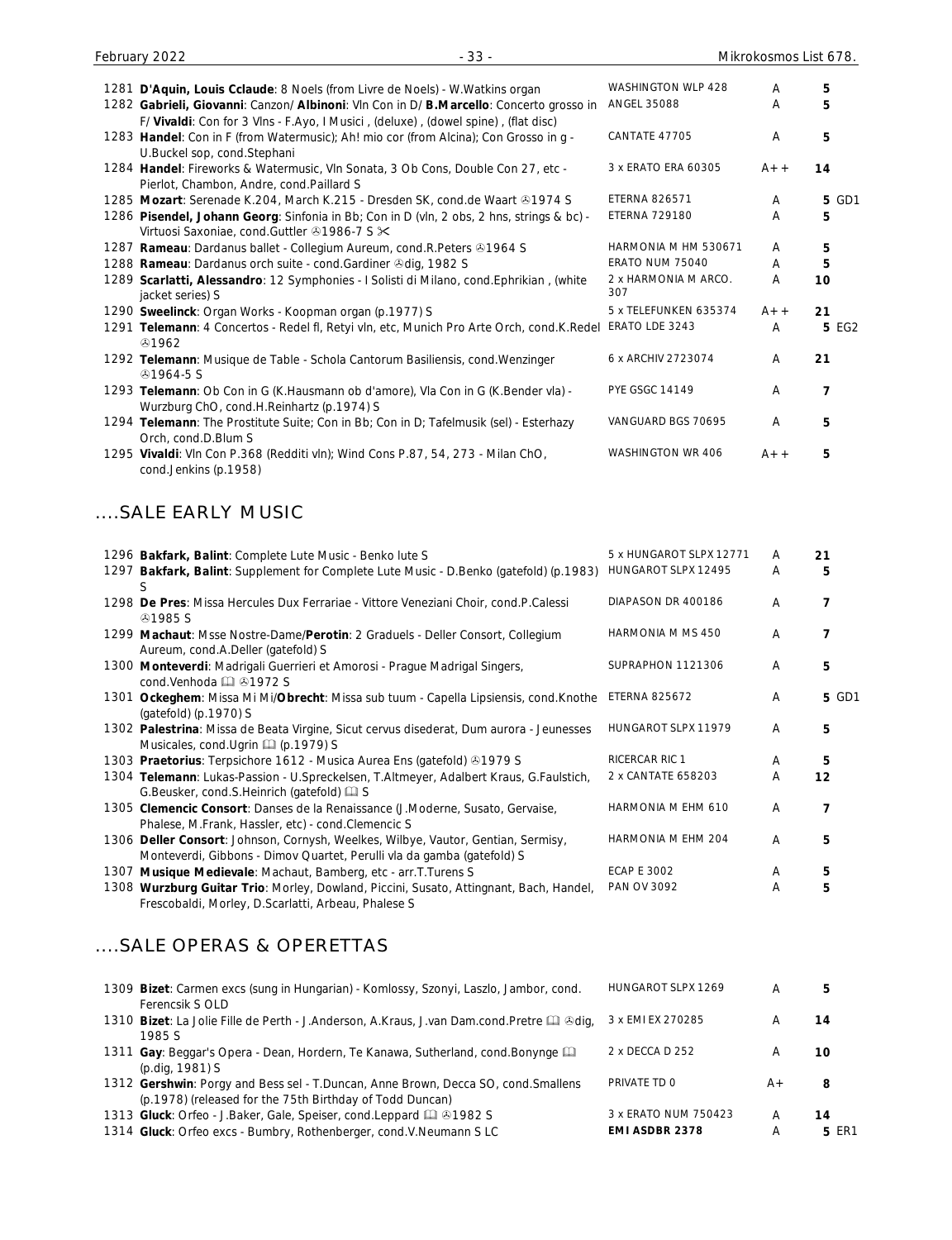| $-34-$<br>Mikrokosmos List 678.                                                                                                                                                |                       |       | February 2022  |
|--------------------------------------------------------------------------------------------------------------------------------------------------------------------------------|-----------------------|-------|----------------|
| 1315 Handel: Rodelinda - Sutherland, J.Baker, cond.Farncombe 21959                                                                                                             | 3 x HRE 355           | A     | 14             |
| 1316 Lortzing: Zar und Zimmermann - Prey, Schreier, Frick, Koth, Gedda, Burmeister,<br>Dresden SK, Heger (Suitner on the labels) [1] S                                         | 3 x ETERNA 825597     | Α     | <b>16 GD1</b>  |
| 1317 Morin: La Chasse du Cerf - W.Stampfli, Chamonin, Dufour, Paillard ChO,<br>cond.Paillard (gatefold) S                                                                      | ERATO STU 70541       | Α     | 5 FB2          |
| 1318 Mozart: Cosi fan tutte - Schwarzkopf, C.Ludwig, Steffek, Kraus, Taddei, Berry,<br>cond.Bohm a S                                                                           | 4 x EMI SAN 103       | Α     | 56 EY1         |
| 1319 Mozart: Cosi fan tutte - Schwarzkopf, Merriman, Otto, Simoneau, Panerai,<br>cond.Karajan                                                                                  | 3 x EMI 33CX 1262     | Α     | <b>14 EB1</b>  |
| 1320 Mozart: Entfuhrung - L.Marshall, Simoneau, G.Frick, cond.Beecham Ca S                                                                                                     | 2 x EMI SLS 773       | Α     | <b>10 EM1</b>  |
| 1321 Mozart: Il Sogno di Scipione - Gruberova, Mathis, Popp, Schreier, cond. Hager Q S                                                                                         | 3 x DGG 2740218       | A     | 14             |
| 1322 Mozart: Le Nozze di Figaro - Evens, Grist, Soderstrom, Berganza, cond. Klemperer [1]<br>-(SAN ES3 labels) S                                                               | 4 x EMI SLS, 955      | Α     | <b>16 ES3</b>  |
| 1323 Puccini: Boheme - Tebaldi, Bergonzi, Bastianini, Siepi, Corena, cond. Serafin Q S                                                                                         | 2 x LONDON OSABB 1208 | A     | 10 ED2         |
| 1324 Puccini: Tosca - Gigli, Caniglia, Borgioli, cond.De Fabritiis, (individual LPs), (flat disc)                                                                              | 2 x EMI ALP. 1020     | A     | <b>14 ER1</b>  |
| 1325 Purcell: Dido & Aeneas - Laurens, Feldman, cond. Christie 4 31984 S                                                                                                       | HARMONIA M HMC 5173   | A     | 7              |
| 1326 Purcell: Dido - Troyanos, Palmer, Stilwell, English ChO, cond. Leppard (gatefold) [11]<br>(p.1978) S                                                                      | ERATO STU 71091       | A     | 5              |
| 1327 Rossini: Wilhelm Tell - Basquier, K.Kovacs, Gedda, Caballe, Mesple, cond.Gardelli [ 5x EMI C193 2403<br>(gold label) S                                                    |                       | Α     | 28             |
| 1328 Schubert: Alfonso & Estrella - Mathis, Schreier, Fischer-Dieskau, Prey, Adam,<br>cond.Suitner La S                                                                        | 3 x EMI C157 30816    | $A++$ | 12             |
| 1329 Strauss: Rosenkavalier - Lear, Stade, Carreras, cond.de Waart [1] (p.1977) S                                                                                              | 4 x PHILIPS 6707030   | Α     | <b>21 HR3</b>  |
| 1330 Strauss: Salome - Nilsson, Stolze, Wachter, Solti La S                                                                                                                    | 2 x DECCA SETWB. 228  | Α     | 14 EP1         |
| 1331 Tchaikovsky: Eugene Onegin - Vishnevskaya, Mazurok, Atlantov, Ognivtsev,<br>cond.M.Rostropovich (individual LPs) S                                                        | 3 x MELODIYA CM. 2039 | Α     | 14             |
| 1332 Tchaikovsky: Onegin excs - "National Opera Singers & Orchestra" (p.1954)                                                                                                  | GRAMOPH 20138         | Α     | 5              |
| 1333 Verdi: Aida excs - S.Konya, Dery, Komlossy, Veress, cond.A.Korody S                                                                                                       | HUNGAROT SLPX 1220    | A     | 5              |
| 1334 Verdi: Don Carlos - Christoff, Gobbi, Stella, Filippeschi, cond. Santini                                                                                                  | 4 x EMI ALP 1289      | A     | <b>14 ER1</b>  |
| 1335 Verdi: Rigoletto - H.Roswenge, H.Schlusnus, E.Berger, J.Greindl, M.Klose, G.Hann,<br>cond.R.Heger                                                                         | 2 x ETERNA . 820152   | A     | 10 GG3         |
| 1336 Verdi: Trovatore excs - Pally, Iliescu, Enigarescu, cond.Massini                                                                                                          | ELECTRECOR ECE 134    | Α     | 5              |
| 1337 Bock: Fiddler on the Roff - L.Goudsmit, J.Arean, Mois-de Leeuwe, T.Bas, etc<br>(Nethrlands production) S                                                                  | <b>RCA LPS 10110</b>  | A     | $\overline{7}$ |
| 1338 German: Merrie England - McAlpine, Glossop, Sinclair, cond.M.Collins (individual<br>LPs) S                                                                                | 2 x EMI PCSD 1311     | Α     | 10 ED2         |
| 1339 Hahn: Mozart - A.Rozanne, A.Ducaux, M.Escande, M.Arene, H.Hennetier, cond.Jouve 2 x DUCRETET T 320C 120                                                                   |                       | A     | 21 FA3         |
| 1340 Herbert, Victor: Historical Recordings 1909-12: 11 Cilinders recordings - V. Herbert<br>& His Orch                                                                        | MARK 56 795           | $A +$ | 5              |
| 1341 Herbert: Sel from Fortune Teller, Babes in Toyland, Red Mill, Naughty Marietta, etc - 3 x SMITHSONIA DPM<br>A.Gluck, F.Alda, J.McCormack, etc, V.Herbert Light Opera Comp | 30366                 | Α     | 14             |
| 1342 Kern-Rodney Bennett: A Sure Thing - Tuckwell horn, Rodney Bennett pno,<br>cond.Richardson (p.1980) S                                                                      | <b>EMI ASD 3844</b>   | Α     | <b>7 ER4</b>   |

# ....SALE VOCAL RECITAL

| 1343 Alarie\Simoneau: Duos from Carmen, Manon, Mireille, Romeo - cond.Dervaux<br>(p.1953)                                                                           | WESTMINSTE WL 5358     | A | 5 UM <sub>2</sub> |
|---------------------------------------------------------------------------------------------------------------------------------------------------------------------|------------------------|---|-------------------|
| 1344 Andersen, Ellen Westberg: Grieg: Haugtussa, 5 Krag Songs - Bratlie pno ®1979 <b>Q</b><br>S                                                                     | SIMAX PS 1011          | A |                   |
| 1345 Brocheler, John: Schumann: Dichterliebe; Webern: Songs; Absil: Songs - T.Crone<br>pno (p.1979) S                                                               | CBS 71088              | A | 5                 |
| 1346 <b>Buzea, Ion:</b> Manon Lescaut, Tosca, Butterfly, Carmen, Turandot, Aida, Un ballo,<br>Chenier, Rigoletto - cond.Mazzoni (gatefold)                          | ELECTRECOR ECE 174     | A | 5                 |
| 1347 Chauvet, Guy: Alceste, Iphigenie en Tauride, Juive, L'Africaine, etc - cond. Etcheverry<br>, (autographed) S 10"                                               | POLARIS TC. 1001       | A | 17                |
| 1348 Dolukhanova\V.Ivanova\Aidanian\Sveshnikov Choir: Italian Songs OLD                                                                                             | MELODIYA D 2880        | A | <b>7</b> DY2      |
| 1349 Domingo: Giovanna d'Arco, Don Carlos, Faust, Mefistofele, Manon Lescaut, Un ballo<br>$\Box$ (gatefold) (Rolex booklet) S                                       | <b>EMI ASD. 4031</b>   | A | <b>7 ER5</b>      |
| 1350 Eriksen, Olav: Grieg: 25 Songs - Kayser pno @1982 S                                                                                                            | TROLDHAUGE TROLD 2     | A | 7                 |
| 1351 Florescu, Arta: Tosca, Butterfly, Manon Lescaut, Luiza, Gioconda, Tannhauser,<br>Otello, Aida, Lohengrin - cond. Litvin, C. Bobescu, Baci, Cristescu & 1980s S | ELECTRECOR ST-ECE 2899 | A | 5                 |
| 1352 Folescu, George: Boris, Mignon, Faust; Kiriac, Brailoiu, Borgovan Songs - Rogalski<br>pno, cond.Massini (gatefold)                                             | ELECTRECOR ECE 216     | A | 5                 |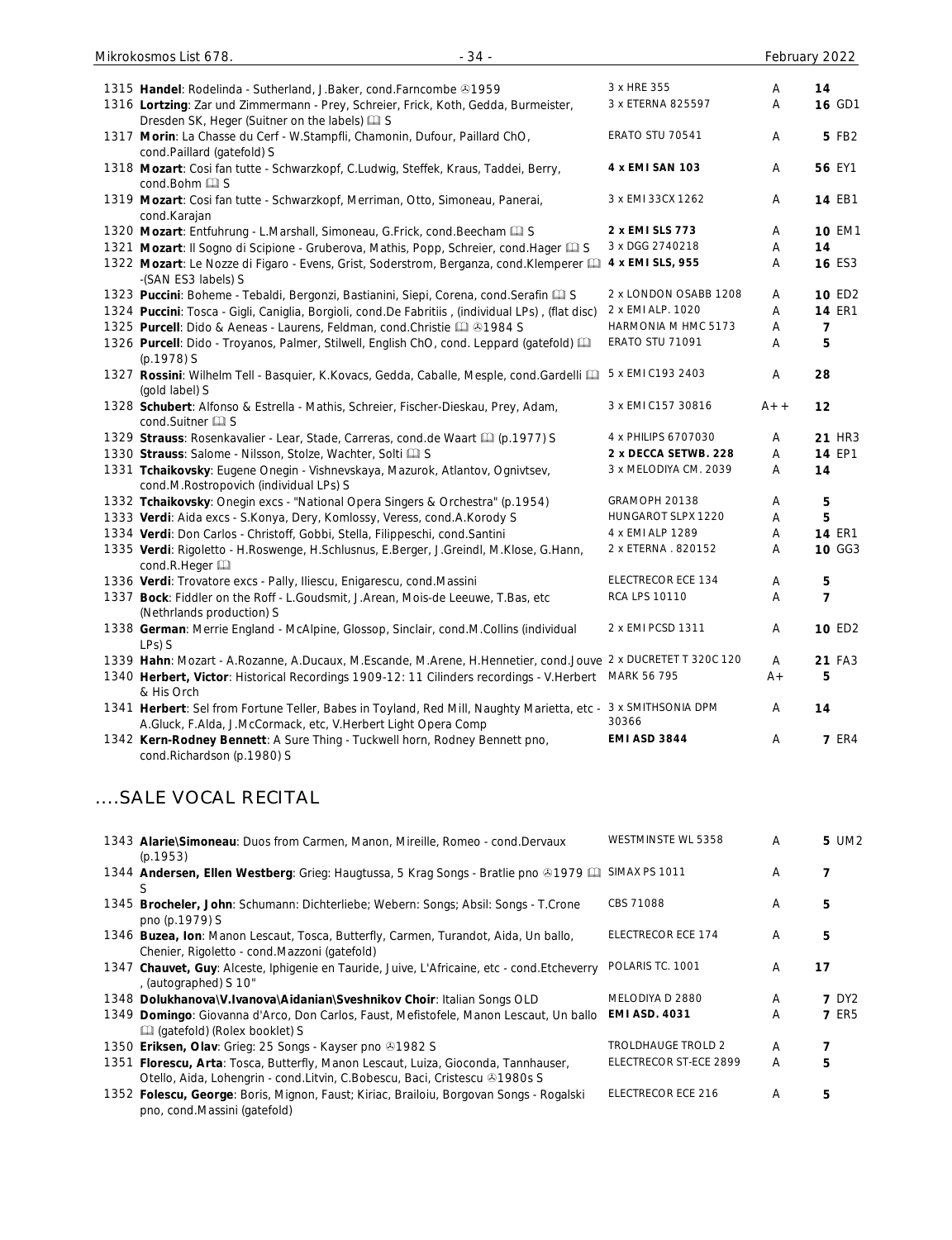| 1353 Ghiuselev: Boccanegra, Nabucco, Don Carlos, Igor, Barbiere, Sadko, etc -<br>cond.Raychev S                                                                                                        | <b>BALKANTON BOA 1225</b> | A     | 7              |
|--------------------------------------------------------------------------------------------------------------------------------------------------------------------------------------------------------|---------------------------|-------|----------------|
| 1354 Ianculescu, Magda: Barbiere, Rioletto, Traviata, Lakme, Boheme - cond. Brediceanu, ELECTRECOR ECE 235<br>J.Bobescu                                                                                |                           | A     | 5              |
| 1355 lordachescu, Dan: Mozart & Verdi Arias - cond.J.Bobescu                                                                                                                                           | ELECTRECOR ECE 334        | Α     | 5              |
| 1356 Istratty, Edgar: Flegier, Faure, Duparc songs; Oedip, Faust, Igor - Florescu, Stancu,<br>etc - Stancu pno, cond.C.Bobescu, Alessandrescu                                                          | ELECTRECOR ECE 333        | A     | $\overline{7}$ |
| 1357 Loose\Dieman: Beethoven: Volkslieder - Weller vln, Beinl cello, Werba pno                                                                                                                         | FAVORIT KL FK 50121       | Α     | 8              |
| 1358 Marti, Bernabe (t): Trovatore, Tosca, Chenier, Gioconda, Turandot, etc -<br>cond.Cillario S                                                                                                       | VERGARA STL 812           | A     | 8              |
| 1359 Mathis, Edith\B.Fassbaender\Schreier\Fischer-Dieskau: Brahms: Liebeslieder<br>Waltzes - Engel, Sawallisch pno [1] (p.dig, 1983) S                                                                 | DGG 2532094               | Α     | 5              |
| 1360 Mathis\Kusche: Flirt in Rococo (Ktieher, Graun, Telemann, etc) - Neumeyer<br>hrpschrd, Buhl vcl (gatefold) [2] S                                                                                  | HARMONIA M C065 99648     | A     | 5              |
| 1361 Nilsson\Hotter: Hollander & Walkure excs - Philh Orch, cond.L.Ludwig                                                                                                                              | EMI 33CX 1542             | A     | 5 EB2          |
| 1362 Nobile, Alfredo\J.La Bianca\O.Borgonovo: Butterfly, Barbiere, Tosca, Traviata,<br>Martha, Rigoletto, Elisir, Don Giovanni, Don Pasquale - cond.A.Fernando S                                       | <b>WESTERFIEL 27</b>      | $A++$ | 7              |
| 1363 Norman, Jessy: Espirituales megros - W.Patterson pno S                                                                                                                                            | <b>PHILIPS 428213</b>     | $A++$ | 5              |
| 1364 Norman, Jessye: Duparc (4), Ravel (2), Poulenc (4), Satie (4) songs - Baldwin pno<br>(complete CD on one side, the other Rossini: 5 Overtures with Marriner, also 45 min<br>side) (never on LP) S | PHILIPS (TP) 416445       | Α     | 6              |
| 1365 Petrescu, Emilia: Handel: 3 Italian Cantatas - K.Mild, Costescu, Botez, etc                                                                                                                       | ELECTRECOR ECE 352        | Α     | 5              |
| 1366 Petrescu: Mozart: Sopran Arias K.70, 82, 369, 374 - cond. Cristescu S                                                                                                                             | ELECTRECOR ST-ECE 717     | Α     | 5              |
| 1367 Piso, Ion: Lucia, Traviata, Trovatore, Rigoletto, Martha, Werther, Boheme, Tosca,<br>Pearl Fishers - cond.Massini (gatefold)                                                                      | ELECTRECOR ECE 149        | A     | 5              |
| 1368 Prey: Schubert: 11 Songs orchestrated by Liszt, Brahms, Berlioz, Offenbach & Reger<br>- cond.Bertini [1] (p.1978) S                                                                               | <b>RCA ARL1 3002</b>      | A     | 5              |
| 1369 Rothenberger: R.Strauss: 4 Last Songs + 5 Orch Songs - London SO, cond.Previn<br><b>Q</b> (p.1975) S                                                                                              | <b>EMI ASD 3082</b>       | Α     | <b>5 ER3</b>   |
| 1370 Sills: Bellini & Donizetti Heroines - cond.Jalas (p.1968) S                                                                                                                                       | <b>EMI ASD 2578</b>       | Α     | <b>5 ER2</b>   |
| 1371 Soderstrom: J.Lind: 19 Songs - Eyron pno 1 81964 S                                                                                                                                                | LONDON OS 25949           | Α     | 5 ED7          |
| 1372 Souzay: Bach: Cantatas 56, 82 - cond. Winschermann [1] (p.1969) S                                                                                                                                 | <b>PHILIPS 9502094</b>    | Α     | <b>7 HR3</b>   |
| 1373 Souzay: Schubert, Wolf, Schumann, Beethoven, Brahms, R.Strauss songs - Baldwin<br>pno Q S                                                                                                         | PHILIPS 6580011           | Α     | 5 HB1          |
| 1374 Souzay: Schubert: 13 Lieder - Baldwin pno (Dutch pressing) [13] S                                                                                                                                 | <b>FONTANA 894064</b>     | A     | 5              |
| 1375 Souzay: Schubert: 14 Songs - Baldwin pno La S                                                                                                                                                     | <b>FONTANA 894079</b>     | Α     | 5              |
| 1376 Sved: Pagliacci, Traviata, Trovatore, Carmen/ Z.Palii: Trovatore, Xerxes, Orfeus,<br>Carmen, Samson - cond.Kaslik, Sip                                                                            | SUPRAPHON LPV 207         | A     | 5              |
| 1377 Teodorescu: Operetta songs by Suppe, Kalman, J.Strauss, Arlen, Lopez/M.Mijea:<br>Operatta songs by J.Strauss, Loewe, Friml, etc S                                                                 | ELECTRECOR ST-ECE 1657    | A     | 5              |
| 1378 Vallin, Ninon: Faure, Hahn, Falla, Nin, Granados, etc songs; Mignon, Manon,<br>Boheme, etc →1914-43                                                                                               | 2 x EMI EX 290946         | Α     | 10             |

# ....SALE CHORAL MUSIC

| 1379 Bach: Cantata 205 - Speiser, Springer, Schreier, Lorenz, cond. Koch 21973-4 S                   | <b>ETERNA 826582</b>   | Α | 5 GD1  |
|------------------------------------------------------------------------------------------------------|------------------------|---|--------|
| 1380 Bach: Cantatas 29, 119 - Werner, Riess, Rotzsch, Polster, cond. Rotzsch ®1974 S                 | <b>ETERNA 826581</b>   | A | 5 GD1  |
| 1381 Bach: Easter Oratorio - Bence, Braun, Messthaler, Lautenbacher, cond.Couraud -                  | <b>PHILIPS 835498</b>  | Α | 5 FP1  |
| (French gatefold, Hi-Fi Stereo) S                                                                    |                        |   |        |
| 1382 Bach: Magnificat; Sinfonia Pastorale - Turba-Rabier, Bouvier, Renaux, Jouatte,                  | TRIANON UTRE 6122      | A | 8      |
| C.MAURANE, cond.Gitton S                                                                             |                        |   |        |
| 1383 Du Mont, Hanry: Grand Motets pour la Chapelle Royale - cond. Herreweghe Q                       | HARMONIA M HM 1077     | A | 5      |
| &0.1981S                                                                                             |                        |   |        |
| 1384 Faure: Requiem - V.Corriere, T.Turtura, Vittore Veneziani Choir, cond.A.Gonzanelli              | DIAPASON DR 400286     | A | 10     |
| &0.1982S                                                                                             |                        |   |        |
| 1385 Fiocco: Missa Solemnis - Jespers, Devos, Bufkens, Bastin, M.Andre, cond.Lemaire<br>(gatefold) S | 2 x ERATO STU 70500    | A | 10 FB2 |
| 1386 Franck: Mass in A - St. Barbara's Parish Choir, cond. N.S. Wright                               | PRIVATE 2100           | A | 7      |
| 1387 Haydn: Die Schopfung - Wenglor, Unger, Adam, cond.H.Koch (gatefold) $\otimes$ 1960 S            | 2 x ETERNA 825205      | A | 10 GD1 |
| 1388 Haydn: Nelson Mass - I.Nawe, Abrolat, Prenzlow, J.Reti, Thomaschke, cond.H.Koch                 | CLAVIER CT 2018        | A | 5      |
| (Japanese pressing) (OBI) S                                                                          |                        |   |        |
| 1389 Haydn: Nelson Mass - Stahlman, Watts, W.Brown, T.Krause, cond. Willcocks S.                     | <b>ERATO STE 50155</b> | A | 8 FP1  |
| 1390 Pergolesi: Stabat Mater - Yegorova, cond. Sveshnikov S                                          | MELODIYA C 119         | A | 5      |
| 1391 Schubert: Mass in C, Trauermusik, etc - cond. Atherton (p. 1980) S                              | ARGO ZRG(HP) 916       | Α | 5      |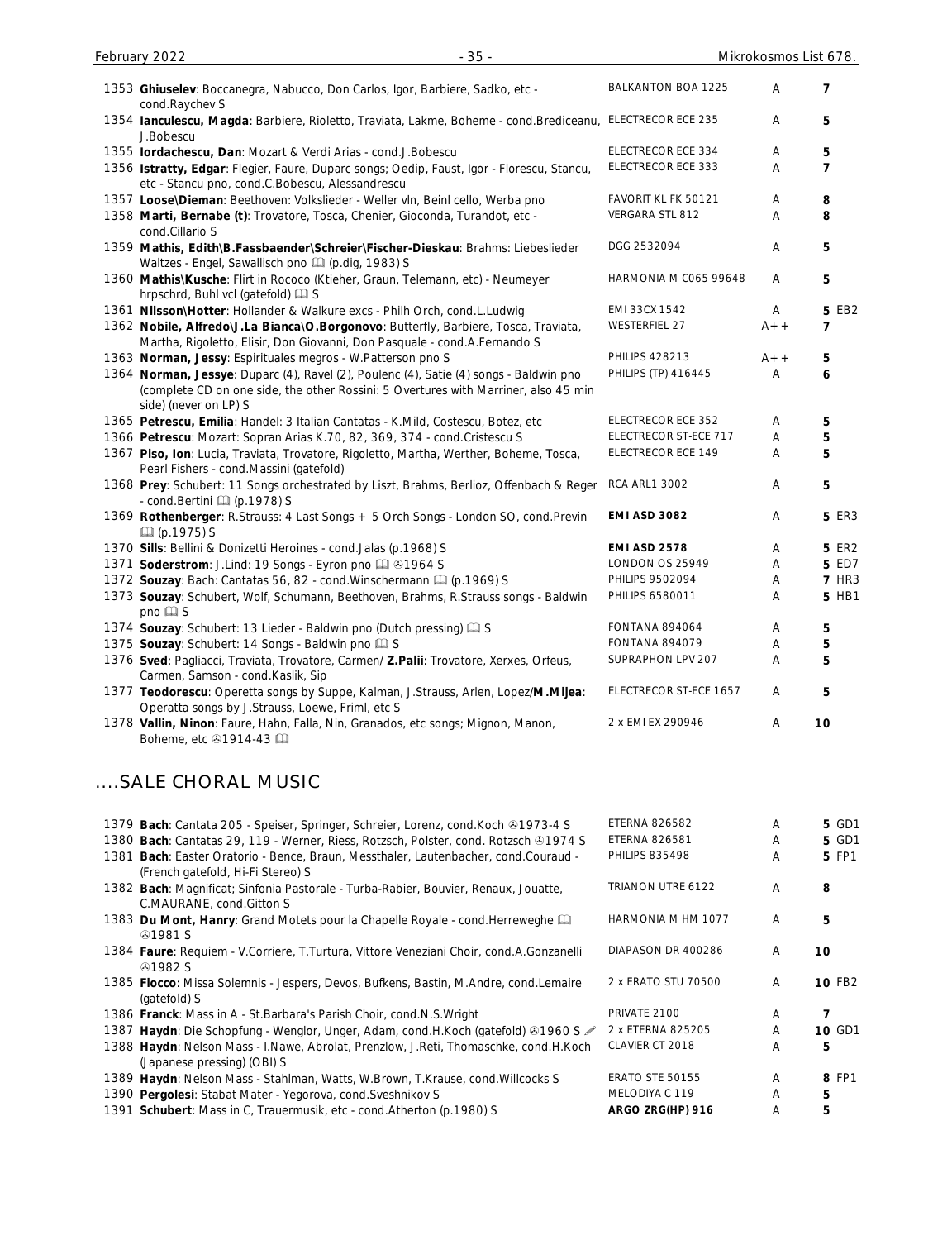| $-36-$<br>Mikrokosmos List 678.                                                                                                                                                           |                                     |        | February 2022  |
|-------------------------------------------------------------------------------------------------------------------------------------------------------------------------------------------|-------------------------------------|--------|----------------|
| 1392 Hungary Welcomes Pope John Paul II: Liszt, Kodaly, Bardos, Halmos, F.Gergely<br>(many choir groups) S                                                                                | HUNGAROT SLPX 31432                 | A      | $\overline{7}$ |
| 1393 Los Contadores de Boca Ciega: A Decade of Song (1953-1963): Bruckner,<br>W.Schuman, M.Dietrich, T.Bricecetti, etc - cond.C.Baker (gatefold)                                          | LOS CONTAD 17634                    | Α      | $\overline{7}$ |
| SALE CONDUCTORS                                                                                                                                                                           |                                     |        |                |
| 1394 Ancerl: Smetana: My Country - Czech PO (individual LPs), (plain Supraphon jackets)<br>S                                                                                              | 2 x SUPRAPHON SV(RL).<br>8100       | Α      | <b>17 ZR6</b>  |
| 1395 Ansermet: Bartok: Concerto - Suisse Romande Orch (UK) S                                                                                                                              | LONDON STS 15110                    | Α      | 5              |
| 1396 Ansermet: Berlioz: Sym Fantastique, Carnaval Romain & Corsaire Ovs - Suisse<br>Romande Orch S                                                                                        | <b>DECCA 417699</b>                 | Α      | 5 UM1          |
| 1397 Ansermet: Faure: Pelleas, Penelope Prel, Masques et Bergamasques; Debussy:<br>Petite Suite - Suisse Romande Orch (p.1962) + (one light mark, otherwise mint) S                       | DECCA SXLWB 2303                    | A–     | 24 ED1         |
| 1398 Ansermet: Glazunov: The Seasons, Concert Walses 1, 2, Stenka Razin - Suisse<br>Romande Orch S                                                                                        | ARGO 414662                         | Α      | 5              |
| 1399 Ansermet: Ravel: Bolero, Rapsodie Espagnole; Chabrier: Espana; Falla: El amor brujo DECCA 417691<br>- Gabarian, Suisse Romande Orch S                                                |                                     | Α      | 5              |
| 1400 Ansermet: Ravel: Ma mere l'Oye; Debussy: Nocturnes - Suisse Romande Orch S                                                                                                           | LONDON CS. 6023                     | Α      | <b>5 EM5</b>   |
| 1401 Ansermet: Roussel: Spider's Banquet; Petite Suite; Honegger: acific 231 - Suisse<br>Romande Orch (UK) S                                                                              | LONDON STS 15395                    | Α      | 5              |
| 1402 Ansermet: Stravinsky: La Baiser de la Fee ballet - Suisse Romande Orch (UK) S                                                                                                        | LONDON STS 15228                    | Α      | 5              |
| 1403 Ansermet: Stravinsky: Ranard, Mavra, Scherzo a la Russe - Suisse Romande Orch<br>$(UK)$ S                                                                                            | LONDON STS 15102                    | Α      | 5              |
| 1404 Argenta: Falla: Night in the Gardens of Spain (Soriano pno); Rodrigo: Guitar Con<br>(Yepes) - Spanish NOS                                                                            | DECCA SXLWB 2091                    | Α      | 35 ED2         |
| 1405 Argenta: Rimsky-Korsakov: Capriccio espagnol; Granados: Andaluza; Chabrier:<br>Espana; Moszkowski: Spanish Dances - London SO S                                                      | DECCA SDD 216                       | Α      | <b>7 EW5</b>   |
| 1406 Barber: Barber: Sym 2 - New SO 10"                                                                                                                                                   | DECCA LX 3050                       | Α      | <b>10 EY2</b>  |
| 1407 Barbirolli: Brahms: 4 Symphonies, Haydn Vars, Tragic & Acedemic Ovs - Vienna PO<br>S                                                                                                 | 4 x ANGEL SDC 3732                  | Α      | 21             |
| 1408 Barbirolli: Brahms: Sym 1 - Vienna PO (French gatefold) S                                                                                                                            | EMI C065 381                        | A      | 8              |
| 1409 Barbirolli: Delius: Appalachia; Brigg Fair - Halle Orch [1] S                                                                                                                        | <b>ANGEL S 36756</b>                | A      | 5              |
| 1410 Barbirolli: Delius: In a Summer Garden; Hassan orch excs; Late Swallows, etc - Halle<br>Orch S                                                                                       | <b>ANGEL S 36588</b>                | A      | <b>5 UB5</b>   |
| 1411 Barbirolli: Elgar: Enigma Var; Vcl Con - Navarra, Halle Orchestra PS                                                                                                                 | PYE GSGC 2017                       | A      | 5              |
| 1412 Barbirolli: Elgar: Sym 1 - Philh Orch S                                                                                                                                              | EMI PASD 540                        | Α      | <b>5 ED1</b>   |
| 1413 Barbirolli: Elgar: Sym 2, Falstaff - Halle Orch (individual LPs) S                                                                                                                   | 2 x EMI PASD 610<br>3 x EMI SLS 851 | Α      | 10 ED1         |
| 1414 Barbirolli: Mahler: Sym 6, 9 - New Philh Orch, Berlin PO -(ASD ER3 labels) S $\times$<br>1415 Barbirolli: Nielsen: Sym 4 - Halle Orch (UK) S                                         | PYE GSGC 2031                       | Α      | 31 ER3         |
| 1416 Barbirolli: R.Strauss: Ein Heldenleben - London SO S                                                                                                                                 | <b>EMI ASD 2613</b>                 | Α<br>Α | 5<br>8 ER2     |
| 1417 Barbirolli: Tchaikovsky: Serenade; Arensky: Tchaikovsky Variations - London SO S                                                                                                     | <b>EMI SXLP 30239</b>               | Α      | <b>5 EB3</b>   |
| 1418 Barbirolli: Vaughan Williams: Sym 5 - Philh Orch S                                                                                                                                   | <b>EMI ASDBR 508</b>                | Α      | <b>7 ER1</b>   |
| 1419 Barbirolli: Vaughan Williams: Sym 5 - Philh Orch S                                                                                                                                   | <b>ANGEL S 35952</b>                | Α      | 5 UB5          |
| 1420 Barbirolli: Vaughan Williams: Sym 8; Bax: Garden of Fand; Butterworth: A<br>Shropshire Lad - Halle Orch (UK) (p.1975) S                                                              | <b>PYE GSGC 15017</b>               | A      | 5              |
| 1421 Barenboim: Dvorak: Ser; Tchaikovsky: Ser - English ChO (p.1974) S                                                                                                                    | EMI ASD 3036                        | Α      | <b>7 ER3</b>   |
| 1422 Barshai: Bartok: Div; Vivaldi: Con Grossi Op.3/10, 11 - Moscow ChO S                                                                                                                 | LONDON STS 15364                    | Α      | <b>5 EO3</b>   |
| 1423 Barshai: Prokofiev-Barshai: Visions Fugitives; Tippett: Double Con - Moscow ChO                                                                                                      | <b>EMI ALP 1961</b>                 | Α      | <b>5 ER7</b>   |
| 1424 Beecham: Beethoven: Sym 2; Ruins of Athens inc.music - Royal PO S                                                                                                                    | <b>ANGEL S 35509</b>                | Α      | <b>5 UR6</b>   |
| 1425 Beecham: Bizet: L'Arlesienne Suites 1, 2 - Royal PO + (jacket worn a bit) S                                                                                                          | EMI PASD 252                        | A      | 8 ED1          |
| 1426 Beecham: Brahms: Song of Destiny; Academic Ov; Liszt: Psalm 13 - Midgley, Royal<br>PO, (dowel spine) S                                                                               | <b>ANGEL S 35400</b>                | Α      | <b>5 UR6</b>   |
| 1427 Beecham: Delius Centenary: Song of the High Hill, Irmelin Prel, SummerEvening,<br>Rhap 1, VIn Con, Pno Con - Pougnet vIn, B.H.Beecham pno, Royal PO & 1946, 1952<br>(individual LPs) | 2 x EMI ALP + 1889                  | Α      | 14             |
| 1428 Beecham: Handel-Beecham: Love in Bath - Hollweg, Royal PO S                                                                                                                          | <b>ANGEL S 35504</b>                | A      | <b>5 UR6</b>   |
| 1429 Beecham: Lollipops (Saint-Saens, Debussy, Berlioz, Chabrier, Suppe, Sibelius,<br>Mozart) - Royal PO S                                                                                | ANGEL S 35506                       | Α      | <b>5 UR6</b>   |
| 1430 Beinum: Bruckner: Sym 9 - Concertgebouw Orch (Japanese pressing)                                                                                                                     | PHILIPS FL 5508                     | A      | 5              |
| 1431 Bernstein: Brahms: serenade 2, Academic Ov, Hungarian Dances 5, 6 - New York<br>PO (UK) S                                                                                            | CBS S 61789                         | Α      | $\overline{7}$ |
| 1432 Boskovsky: Bonbons from Vienna (J.Strauss, Mozart, Schubert, Lanner) - Boskovsky<br>Ens (UK) (p.1972) S                                                                              | VANGUARD SRV 97                     | Α      | 5              |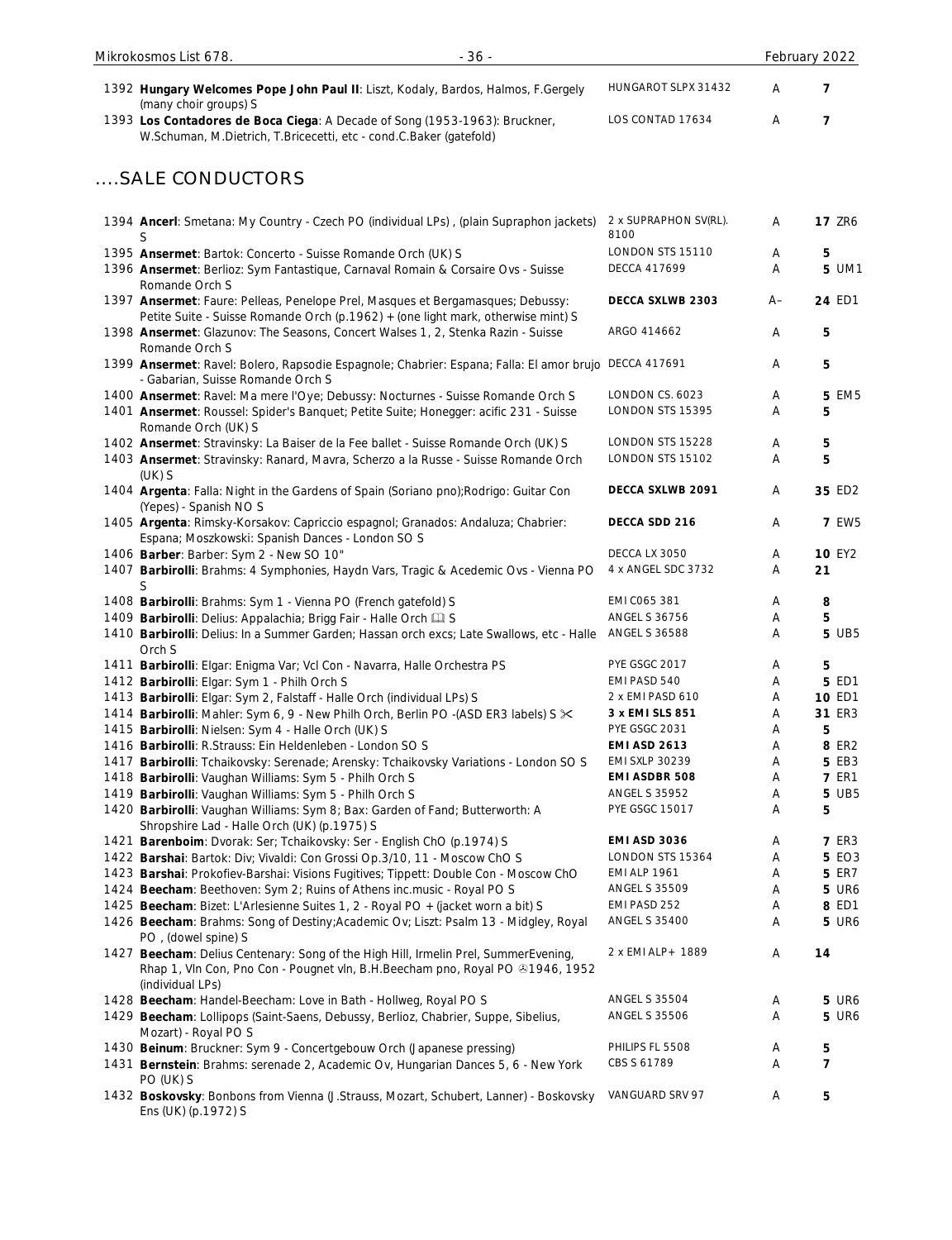| 1433 Boulez: Berg: 7 Early Songs, Wozzeck: Act 3 - H.Harper, I.Strauss, Berry ®1972,<br>1966 S                                                                            | CBS 73241               | Α      | 5              |
|---------------------------------------------------------------------------------------------------------------------------------------------------------------------------|-------------------------|--------|----------------|
| 1434 Boult: Elgar: Sym 2 - London PO (HP's Golden List) S                                                                                                                 | <b>EMI ASD, 3266</b>    | Α      | <b>5 ER5</b>   |
| 1435 Boult: Holst: The Planets; Sibelius: Tempest Prel; Finlandia - London PO S                                                                                           | GOLDEN HOU GH 503       | Α      | 5              |
| 1436 Boult: Rachmaninoff: Sym 3; Rimsky-Korsakov: Russian Easter Ov - London PO S                                                                                         | LONDON STS 15177        | Α      | <b>5 EO3</b>   |
| 1437 Boult: Rachmaninov: Sym 2 - London PO S                                                                                                                              | LONDON STS 15181        | Α      | <b>5 EO3</b>   |
| 1438 Boult: Tchaikovsky: Suite 3 - Conservatoire Orch (UK) S                                                                                                              | LONDON STS 15034        | Α      | 5              |
| 1439 Boult: Vaughan Williams: Sym 8, Partita - London PO S                                                                                                                | LONDON STS 15216        | Α      | <b>5 EO4</b>   |
| 1440 Bour, Ernest: Beethoven: Sym 7 - Netherlands Radio ChO @1980 S                                                                                                       | <b>NOS 19801</b>        |        | 10             |
| 1441 Britten: Britten: Nocturne (Pears, London SO), 4 Sea Interludes & Passacaglia                                                                                        | DECCA SXLWB, 2189       | Α<br>Α | <b>14 ED2</b>  |
| (Covent Garden Orch) (p.1960) S<br>1442 Caracciolo: Respighi: The Birds, Trittico Botticelliano - Scarlatti Orch, (deluxe),                                               | ANGEL 35310             | A      | <b>6 ER1</b>   |
| (dowel spine)<br>1443 Cluytens: Schumann: Sym 3, Manfred Ov - Berlin PO (ds) (cover design by<br>Cassandre)                                                               | EMI FALP. 488           | Α      | 8 FR1          |
| 1444 Copland: Copland: Rodeo; Billy the Kid - London SO (p.1977) S                                                                                                        | COLUMBIA M 30114        | Α      | 5              |
| 1445 Davis, Colin: Mozart: Syms K.319, 425 - English ChO (UK) (p.1962) S                                                                                                  | L'OISEAU-L SOL 60049    | Α      | $\overline{7}$ |
| 1446 Davis, Colin: Stravinsky: Sacre - Concertgebouw Orch (p.1977) S                                                                                                      | PHILIPS . 9500323       | Α      | <b>5 ER2</b>   |
| 1447 Dobrowen: Rimsky-Korsakov: Coq d'Or & Tsar Saltan Suites - Philh Orch                                                                                                | ANGEL . 35010           | Α      | <b>5 ER1</b>   |
| 1448 Dobrowen: Rimsky-Korsakov: Coq d'Or & Tsar Saltan Suites - Philh Orch, (deluxe),                                                                                     | ANGEL 35010             | Α      | <b>7 ER1</b>   |
| (dowel spine)                                                                                                                                                             |                         |        |                |
| 1449 Dorati: Bartok: Dance Suite, Suite No.2 - Minneapolis SO, Philh Hungarica S                                                                                          | MERCURY SR-LM 90533     | Α      | <b>5 UM5</b>   |
| 1450 Dorati: Haydn: Syms 94, 103 - Philharmonia Hungarica (RFR1\RFR2 stamper) S                                                                                           | MERCURY RS-ER 90208     | Α      | 8 UM1          |
| 1451 Dorati: Tchaikovsky: Sym 5 - Minneapolis SO (Dutch pressing) S                                                                                                       | <b>FONTANA 700164</b>   | Α      | $\overline{7}$ |
| 1452 Fekete, Zoltan: Handel: Jephta Suite; A.Zimmermann (attr.Haydn): Sym in C -<br>Mozarteum Orch                                                                        | MERCURY MG 10066        | $A-$   | 5              |
| 1453 Fennell: Music of L.Anderson Vol.3 (FFR1\RFR1) S                                                                                                                     | MERCURY SR-VR. 90400    | A      | <b>10 UY2</b>  |
| 1454 Ferencsik: Beethoven: Sym 5; Egmont Ov - Hungarian State Orch S                                                                                                      | HUNGAROT SHLX 90020     | Α      | 5              |
| 1455 Ferencsik: Beethoven: Sym 9, Egmont Inc Music excs - Hungarian SO (gatefold)<br><b>@1974 S</b>                                                                       | 2 x HUNGAROT SLPX 11736 | Α      | 10             |
| 1456 Ferencsik: Kodaly: Hary Janos Suite; Marosszek & Galanta Dances - Budapest PO<br><b>41964 S OLD</b>                                                                  | HUNGAROT SLPX 1194      | Α      | 5              |
| 1457 Fernando, Antonio: Ballet Favorites (Delibes, Verdi, Weber, Ponchielli) - Milan SO S                                                                                 | <b>WESTERFIEL 26</b>    | $A++$  | 8              |
| 1458 Fjeldstad: Grieg: Peer Gynt inc music - London SO (UK) S                                                                                                             | LONDON STS 15040        | Α      | 5              |
| 1459 Fournet, Jean: Mussorgsky: Night on Bald Mountain; Borodin: In the Steppes;<br>Debussy: Faun; Dukas: L'apprenti sorcier - Concertgebouw Orch -(Hi-Fi Stereo label) S | PHILIPS . 835027        | Α      | <b>14 EM2</b>  |
| 1460 Fricsay: Dvorak: Sym 9 - Berlin PO S                                                                                                                                 | DGG SLPM. 138127        | Α      | <b>7 GY7</b>   |
| 1461 Fricsay: R.Strauss: Don Juan, Till Eulenspiegel, Burleske - M.Weber, RIAS Orch<br>21950-55 (silver issues IV\5)                                                      | DGG 2535724             | Α      | 5              |
| 1462 Froment: Debussy: Complete Orch Music - Luxembourg RTVSO (in 2 volumes) S                                                                                            | 6 x VOX SVBX+ 5128      | $A++$  | 28             |
| 1463 Furtwangler: Beethoven: Sym 9 (Seefried, Anday, Patzak, Edelmann, Vienna PO,<br>1951); Sym 1 (Vienna PO, 1952)                                                       | 2 x CETRA FE 33         | Α      | 10             |
| 1464 Furtwangler: Beethoven: Sym 9 - Schwarzkopf, Hongen, Hopf, Edelmann, Bayreuth<br>FO -(cream album), (3\1\4\6 stamper)                                                | 2 x EMI WALP, 1286      | A/B    | 28 GR1         |
| 1465 Furtwangler: Schubert: Sym 9 - Berlin PO                                                                                                                             | <b>DGG LPM 18347</b>    | Α      | 5 GY3          |
| 1466 Furtwangler: Tchaikovsky: Sym 6 - Berlin PO (UK)                                                                                                                     | WORLD RECO 3010         | A      | 5              |
| 1467 Furtwangler\Menuhin: Bartok: Vln Con - Philh Orch -(early jacket), (flat disc)                                                                                       | EMI FALP. 313           | Α      | <b>7 FR1</b>   |
| 1468 Furtwangler\Menuhin: Beethoven: VIn Con - Philharmonia Orch, (dowel sine), (hard                                                                                     | EMI FALP 314            | Α      | <b>5 FR1</b>   |
| cover) (bklt)                                                                                                                                                             |                         |        |                |
| 1469 Furtwangler\Menuhin: Beethoven: VIn Con - Philharmonia Orch, (simp jacket series) EMI FALP, 314                                                                      |                         | Α      | <b>7 FR1</b>   |
| 1470 Furtwangler\Menuhin: Mendelssohn: Vln Con in e; Beethoven: 2 Romances - Berlin<br>PO, (shiny jacket)                                                                 | <b>EMI FALP 312</b>     | Α      | <b>14 FR1</b>  |
| 1471 Furtwangler\Menuhin: Mendelssohn: Vln Con in e; Beethoven: 2 Romances - Berlin<br>PO -(early jacket)                                                                 | EMI FALP. 312           | Α      | 8 FR1          |
| 1472 Galliera: Borodin: Sym 1; Rimsky-Korsakov: Capriccio Espagnol - Philh Orch,                                                                                          | ANGEL 35346             | Α      | 5 ER1          |
| (deluxe), (dowel spine)<br>1473 Galliera: Italian Opera Intermezzi - Philh Orch S                                                                                         | <b>ANGEL S 35483</b>    | Α      | <b>5 UR6</b>   |
|                                                                                                                                                                           | ANGEL . 35012           | Α      | <b>7 ER1</b>   |
| 1474 Galliera: Verdi Overtures & Preludes - Philh Orch, (deluxe), (dowel spine), (flat disc)                                                                              | DECCA 417692            |        |                |
| 1475 Gamba: Rossini: 5 Overtures - London SO S                                                                                                                            | LONDON STS 15043        | Α      | 5              |
| 1476 Gamba: Verdi: Traviata Prels; Mancinelli: Cleopatra Ov; Martucci: Notturno;<br>Ponchielli: Dance of the Hours; Mascagni - London SO (UK) S                           |                         | Α      | 5              |
| 1477 Gardelli: Rossini: 6 Overtures - New Philh Orch S                                                                                                                    | LONDON STS 15307        | Α      | 5 EO3          |
| 1478 Gauk: Miaskovsky: Sym 27 - USSR RSO, (good jacket) OLD                                                                                                               | MELODIYA D. 496         | Α      | <b>7 DR1</b>   |
| 1479 Giulini: Dvorak: Sym 9, Carnaval Ov - Philh Orch                                                                                                                     | EMI 33CX 1759           | Α      | <b>7 EB2</b>   |
| 1480 Giulini: Falla: El amor brujo; Ravel: Rapsodie Espagnole, Pavane - Los Angeles, Philh<br>Orch 21966                                                                  | EMI 33CX 5265           | Α      | <b>7 ER1</b>   |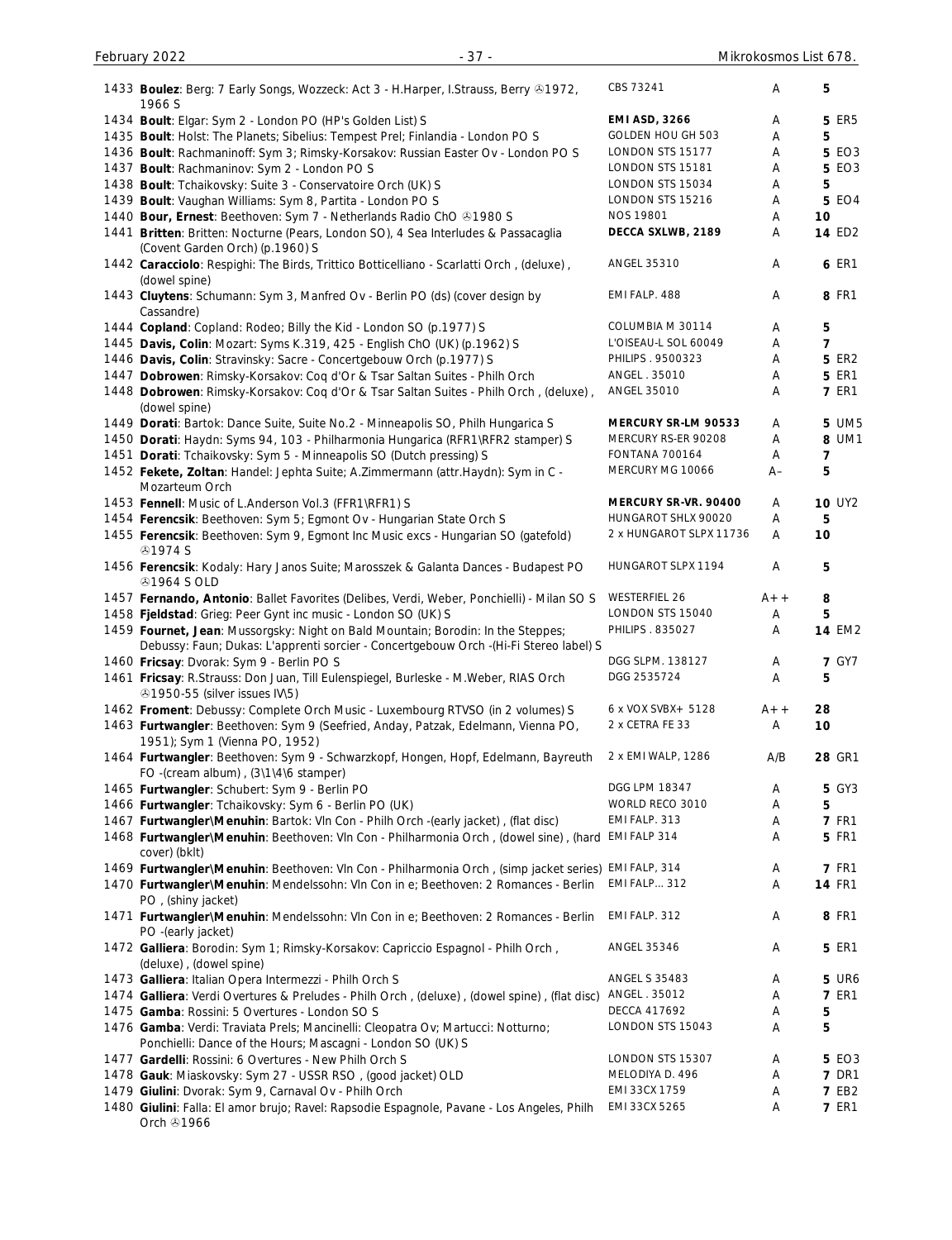| 1481 Giulini: Franck: Sym - Philh Orch S                                                                                                                                      | <b>ANGEL S 35641</b>     | A | <b>7 UR6</b>  |
|-------------------------------------------------------------------------------------------------------------------------------------------------------------------------------|--------------------------|---|---------------|
| 1482 Giulini: Franck: Sym in d; Psyche et Eros - Philh Orch (p.1958) S                                                                                                        | <b>EMI SXLP 30055</b>    | Α | <b>7 EB1</b>  |
| 1483 Goehr: Tchaikovsky: Suite 1 - Winterthur SO                                                                                                                              | NIXA CLP 1121            | Α | 8             |
| 1484 Gould: Gould: Spirituals, Foster Gallery - London PO S                                                                                                                   | CRYSTAL CL CCS 7005      | Α | 7             |
| 1485 Hager, Leopold: Beethoven: Sym 5, SQ Op.135: Lento (arr for orch); Gluck: Alceste                                                                                        | VIRTUOSO TPLS 13068      | Α | 8             |
| Ov - Mozarteum Orchestra (UK) S                                                                                                                                               |                          |   |               |
| 1486 Honegger: Honegger: Roi David - Micheau, Mollet, Herve, French RSO                                                                                                       | 2 x DUCRETET T LPG. 8342 | Α | <b>10 FA3</b> |
| 1487 Horenstein: Prokofiev: Classical Sym - Colonne Orch (French pressing) 7"                                                                                                 | <b>VOX VIP 40100</b>     | Α | 5             |
|                                                                                                                                                                               | <b>FONTANA 894000</b>    |   | 5             |
| 1488 Jordans, Hein: Beethoven: Sym 3 - Brabant PO S                                                                                                                           |                          | Α |               |
| 1489 Karajan: Albinoni: Adagio; Pachelbel: Canon; Bach: Air; Vivaldi: La Notte; Mozart:<br>Serenata notturna; Gluck: Dance of the Blessed Spirits - Berlin PO (p.dig, 1984) S | DGG 413309               | Α | 13            |
| 1490 Karajan: Beethoven: Sym 7 - Vienna PO (UK) S                                                                                                                             | LONDON STS 15107         | Α | 5             |
|                                                                                                                                                                               | <b>EMI ASD 3016</b>      | Α | <b>5 ER3</b>  |
| 1491 Karajan: Mozart: Syms K.385, 543 - Berlin POS                                                                                                                            |                          |   |               |
| 1492 Karajan: Opera Intermezzi - Philh Orch (p.1959) S                                                                                                                        | EMI SAXBR 2294           | Α | 35 ER1        |
| 1493 Keilberth: Bruckner: Sym 6 - Berlin PO +1965 (UK)                                                                                                                        | TELEFUNKEN GMA 83        | Α | 5             |
| 1494 Kempe, Rudolf: Mozart: Nachtmusik K.525 (Bamberg SO)/Suitner: Mozart: Ein<br>musikalischer Spass (Dresden SK) S                                                          | BACCAROLA 85254          | Α | 8             |
| 1495 Kempe: Bruckner: Sym 8 - Zurich Tonhalle Orch 21973 S                                                                                                                    | 2 x EX LIBRIS EL 16607   | Α | 42            |
|                                                                                                                                                                               | <b>ANGEL S 35746</b>     |   | <b>7 UB5</b>  |
| 1496 Kempe: Gluck-Mottl: Ballet Music; Schubert: Rosamunda excs - Vienna PO S                                                                                                 |                          | Α |               |
| 1497 Kempe: Kodaly: Hary Suite; Tchaikovsky: Theme & Vars from Suite 3; Gotavac: Kolo<br>from Ero der Schelm - Vienna PO S                                                    | <b>ANGEL S 35975</b>     | Α | <b>7 UB5</b>  |
| 1498 Kempe: Treasures of Vienna (Tales from Vienna Woods, Emperor Waltz, Intermezzo,                                                                                          | <b>ANGEL S 35851</b>     | Α | <b>7 UB5</b>  |
| etc) - Vienna PO S                                                                                                                                                            |                          |   |               |
| 1499 Kempe: Wagner: Orch Excs from Tannhauser, Gotterdammerung, Hollander - Berlin                                                                                            | ANGEL 35574              | Α | <b>7 ER1</b>  |
| PO, (deluxe), (dowel spine)                                                                                                                                                   |                          |   |               |
| 1500 Kertesz: Dvorak: Husitas, My Home Overtures, Water Goblin, Noonday Witch -                                                                                               | DECCA SXL 6543           | Α | 6 ED4         |
| London SO S                                                                                                                                                                   |                          |   |               |
| 1501 Kertesz: Respighi: The Birds; Fountains & Pines of Rome - London SO S                                                                                                    | DECCA SXL. 6401          | Α | <b>7 ED5</b>  |
| 1502 Kleiber, Erich: Rossini: Tell Ov; Berlioz: B.Cellini Ov; Weber: Int to the Dance;<br>Meyerbeer; Suppe: Light Cavalry Ov (transcription disc)                             | RARISSIMA 22             | Α | 7             |
| 1503 Klemperer: Beethoven: Sym 6 - Philh Orch, (grooved) S                                                                                                                    | EMI SAXBS. 2260          | Α | 52 ES1        |
|                                                                                                                                                                               | <b>ANGEL S 35481</b>     | Α | <b>5 UR6</b>  |
| 1504 Klemperer: Brahms: Sym 1 - Philh Orch S                                                                                                                                  | EMI 33CX 1449            |   |               |
| 1505 Kletzki: Schumann: Sym 2, Overture, Scherzo & Finale - Israel PO                                                                                                         |                          | Α | 8 EB1         |
| 1506 Knappertsbusch: Tchaikovsky: Nutcracker Suite; Schubert: Marche Militaire; Weber: LONDON STS 15045<br>Invitation; Nikolai: Windsor Ov (UK) S                             |                          | Α | 8             |
| 1507 Kondrashin: Prokofiev: Sym 3; Borodin: Sym 2 - Concertgebouw Orch ®live, 1975,<br>1980 S                                                                                 | <b>PHILIPS 412070</b>    | Α | 6             |
| 1508 Konwitschny: Beethoven: Syms 4, 5 - Leipzig GH @1960 S                                                                                                                   | CONTOUR 6870583          | Α | 7             |
|                                                                                                                                                                               | CONTOUR 6870582          |   |               |
| 1509 Konwitschny: Beethoven: Syms 7, 8 - Leipzig GH @1959, 1961 S                                                                                                             |                          | Α | 7             |
| 1510 Krauss, Clemens: Haydn: Die Schopfung - Patzak, Hann, Vienna PO ®1943                                                                                                    | 2 x ERATO ERH 160062     | Α | 10            |
| (gatefold)                                                                                                                                                                    |                          |   |               |
| 1511 Krips, Henry: Viennese Dances Vol.2 (Ziehrer, Gungl, Ivanovici, Lenner, Lehar) - Philh ANGEL S 35665<br>Promenade Orch S                                                 |                          | Α | <b>5 UR6</b>  |
| 1512 Krips, Josef: Haydn: Syms 94, 99 - Vienna PO S                                                                                                                           | LONDON STS 15085         | Α | 5 EO2         |
| 1513 Krips: Haydn: Syms 94, 99 - Vienna PO S                                                                                                                                  | <b>LONDON CSBB 6027</b>  | Α | 8 EM2         |
|                                                                                                                                                                               | LONDON STS 15058         |   | <b>5 EO4</b>  |
| 1514 Krips: Mozart: Syms K.385, 551 - Israel PO S                                                                                                                             |                          | Α |               |
| 1515 Krips: Schubert: Sym 9 - London SO S                                                                                                                                     | LONDON STS 15140         | Α | <b>5 EO3</b>  |
| 1516 Kubelik: Dvorak: Serenade Op.22 - Israel PO (UK) S                                                                                                                       | LONDON STS 15037         | Α | 5             |
| 1517 Kubelik: Smetana: Ma Vlast - Chicago SO (French pressing)                                                                                                                | 2 x MERCURY MLP 7527     | Α | 14            |
| 1518 Leitner, Ferdinand: Mozart: Serenade K.203, March K.237 - Grehling vln, Capella                                                                                          | ARCHIV APM 14363         | Α | 8             |
| Coloniensis (gatefold) 31956                                                                                                                                                  | ANGEL S(CP) 35752        |   |               |
| 1519 Mackerras: Age of the Tsars (Tchaikovsky (5), Glinka, Glazunov, Rimsky-Korsakov,<br>Gliere, Ippolitov-Ivanov) - Philh Promenade Orch                                     |                          | Α | <b>5 CR5</b>  |
| 1520 Mackerras: Berlioz: Faust excs, Troyans: March, Romain Carnaval Ov; Chabrier:                                                                                            | <b>ANGEL S 35750</b>     | Α | <b>5 UR6</b>  |
| Espana, Pete Polonaise - Philh Orch S                                                                                                                                         |                          |   |               |
| 1521 Mackerras: Sibelius: Finlandia, Valse Triste, etc; Grieg: 2 Melodies, 2 Elegiac                                                                                          | LONDON STS 15159         | Α | 5 EO3         |
| Melodies, etc - London Proms SO S                                                                                                                                             |                          |   |               |
| 1522 Mackerras: The Orchestral Verdi: (Ballet Music & Overtures) - Philh Promenade                                                                                            | <b>ANGEL S 35751</b>     | Α | <b>5 UR6</b>  |
| Orch S                                                                                                                                                                        |                          |   |               |
| 1523 Markevitch: Rossini: 6 Overtures - French RSO, (deluxe), (dowel spine)                                                                                                   | <b>ANGEL 35548</b>       | Α | <b>7 ER1</b>  |
| 1524 Markevitch: Schubert: Sym 8; Mendelssohn: Sym 4 - French RSO                                                                                                             | ANGEL, 35309             | Α | <b>5 ER1</b>  |
| 1525 Markevitch: Stravinsky: Sacre - Philh Orch S                                                                                                                             | ANGEL S 35549            | Α | 8 UB5         |
| 1526 Marriner: Elgar: Serenade; Delius: On Hearing; Warlock: Capriol Ste; Vaughan                                                                                             | ARGO ZRG 945             | Α | 5             |
| Williams: Tallis Fantasia: Butterworth: Banks of Green Willow - Academy of St.Martin-                                                                                         |                          |   |               |

Williams: Tallis Fantasia; Butterworth: Banks of Green Willow - Academy of St.Martinin-the-Fields (p.1982) S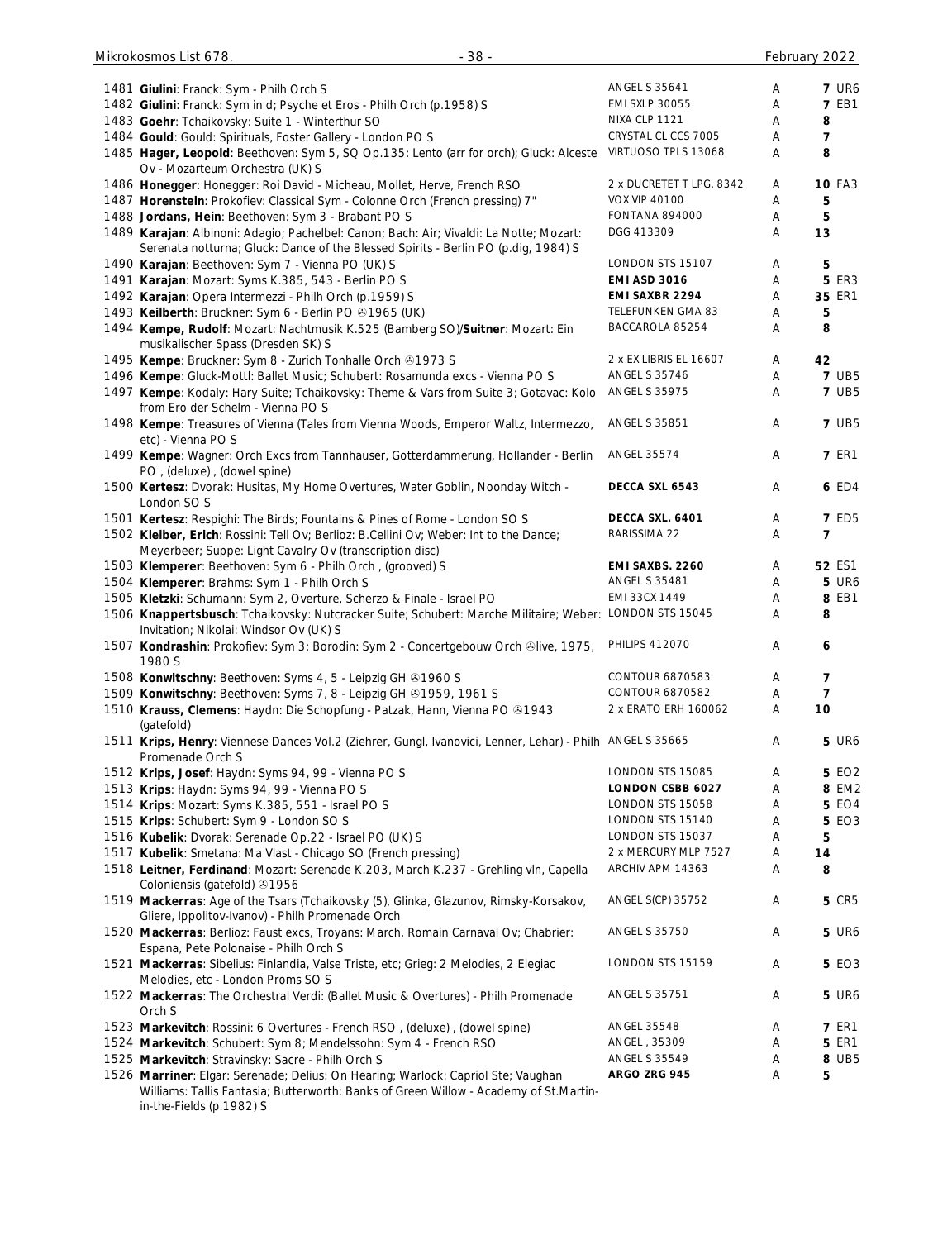| 1527 Marriner: Telemann: Don Quichotte suite, Vla Con, Ov in D - Shingles vla, Nicklin ob, ARGO ZRG(HP) 836<br>etc, St.Martin-in-the-Fields (p.1976) S                                   |                            | Α      | 5            |
|------------------------------------------------------------------------------------------------------------------------------------------------------------------------------------------|----------------------------|--------|--------------|
| 1528 Martinon: Berlioz: Carnaval, Cellini, Corsaire, Beatrice Overtures; Faust: Rakoczy<br>March - Conservatoire Orch S                                                                  | LONDON STS 15031           | Α      | <b>5 EO1</b> |
| 1529 Martinon: Ibert: Divertissement; Saint-Saens: Danse Macabre, Omphale -<br>Conservatoire Orch S                                                                                      | LONDON STS 15093           | Α      | <b>5 EO3</b> |
| 1530 Martinon: Prokofiev: Sym 7, Russian Overture - Conservatoire Orch S                                                                                                                 | LONDON STS 15196           | Α      | <b>7 EO3</b> |
| 1531 Martinon: Shostakovich: Sym 1, Age of Gold ballet suite - London SO S                                                                                                               | LONDON STS 15180           | Α      | <b>7 EO4</b> |
| 1532 Masur: Beethoven: Sym 6 - Leipzig GH @1973 S                                                                                                                                        | <b>ETERNA 826419</b>       | Α      | 5 GD1        |
| 1533 Masur: Beethoven: Sym 7 - Leipzig GH @1972 S                                                                                                                                        | <b>ETERNA 826420</b>       | Α      | 5 GD1        |
| 1534 Matacic: Balakirev: Tamar, Russia, Islamey - Philharmonia Orch, (deluxe)                                                                                                            | ANGEL . 35291              | Α      | <b>5 ER1</b> |
| 1535 Matacic: Rismky-Korsakov: Russian Easter Ov; Mussorgsky: Bare Mountain; Borodin:                                                                                                    | <b>ANGEL S 35768</b>       | Α      | <b>7 UR6</b> |
| Igor Ov & Polovtsian Dances - Philh Orc S                                                                                                                                                |                            |        |              |
| 1536 Mazur: Beethoven: Complete Overtures - Leipzig GH (gatefold) S                                                                                                                      | 2 x PHILIPS 6780031        | Α      | 10 HB1       |
| 1537 Monteux: Elgar: Enigma Vars; Brahms: Haydn Vars - London SO S                                                                                                                       | LONDON STS 15188           | Α      | <b>7 EO3</b> |
| 1538 Monteux: Sibelius: Sym 2 - London SO (UK) S                                                                                                                                         | LONDON STS 15098           | Α      | 7            |
| 1539 Mravinsky: Ovsianiko-Kulikovsky: Sym 21 (Leningrad PO)/ Gauk: Vainberg:<br>Serenade (USSR RSO)                                                                                      | WESTMINSTE XWN 18191       | Α      | <b>7 UB1</b> |
| 1540 Mravinsky: Salmanov: 4 Symphonies - Leningrad PO & 1957, 1960, 1964, 1977 S                                                                                                         | 3 x MELODIYA C10 12977     | A      | 16           |
| 1541 Muller-Lampertz: Suppe: 6 Overtures - North German RSO S                                                                                                                            | EUROPA 1238                | Α      | 5            |
| 1542 Munch: Schubert: Sym 9 - Boston SO (p.1969) S                                                                                                                                       | RCA VICS(UK) 1126          | Α      | 5            |
| 1543 Munchinger: Bach: Musical Offering - Stuttgart ChO S                                                                                                                                | LONDON STS 15063           | Α      | <b>5 EO3</b> |
| 1544 Munchinger: Mozart: CI Con (Prinz); Con for FI & Harp (Tripp, Jellinek) - Vienna PO S                                                                                               | LONDON STS 15071           | Α      | <b>5 EO3</b> |
| 1545 Munchinger: Mozart: Haffner Ser - Boskovsky vln, Vienna PO S                                                                                                                        | LONDON STS 15375           | Α      | <b>5 EO4</b> |
|                                                                                                                                                                                          | LONDON STS 15044           |        |              |
| 1546 Munchinger: Mozart: Les Petits Riens; Grieg: Holberg Suite -Stuttgart ChO (UK) S                                                                                                    |                            | Α      | 5            |
| 1547 Munchinger: Schubert: Sym 9 in C - Klassische Philharmonie Stuttgart: S                                                                                                             | LONDON STS 15299           | Α      | <b>7 EO3</b> |
| 1548 Munchinger: Schubert: Syms 2, 8 - Vienna PO S                                                                                                                                       | LONDON STS 15061           | Α      | <b>5 EO2</b> |
| 1549 Munchinger: Schubert: Syms 4, 5 - Vienna PO (UK) S                                                                                                                                  | LONDON STS 15095           | Α      | 5            |
| 1550 Neumann, Vaclav: Dvorak: Sym 5 - Czech PO & dig, 1982 S                                                                                                                             | SUPRAPHON 11103407         | Α      | 5            |
| 1551 Neumann, Vaclav: Martinu: Sym 3-5 - Czech PO @1977-8 S                                                                                                                              | 2 x SUPRAPHON SUP 2771     | Α      | 10           |
| 1552 Paita: Berlioz: Carnaval Romain; Beethoven: Leonore 3 Ov; Brahms: Academic Ov;<br>Wagner: Rienzi Ov - Netherlands RSO (phase 4) (p.1974) S                                          | DECCA PFS 4297             | Α      | <b>7 EW5</b> |
| 1553 Paray: Berlioz: Sym Fantastique - Detroit SO (Dutch pressing) S                                                                                                                     | MERCURY 130504             | Α      | 5            |
| 1554 Paray: Debussy: Iberia, Nocturnes, Faun.Petite Suite, La mer - Detroit SO (gatefold) S 2 x PHILIPS 6768266                                                                          |                            | Α      | 10           |
| 1555 Paulik, Anton: Waltzes by J.Strauss, Lanner, Waldteufel, Ziehrer, Nedbal - Vienna<br>OpO <sub>S</sub>                                                                               | VANGUARD SRV 150           | Α      | 5            |
| 1556 Paulik: Die grossen Waltzerkomponisten (J.Strauss, Lanner, Waldteufel, Ziehrer,<br>Nedball) - Vienna SOpO S                                                                         | VANGUARD KS 20003          | Α      | 5            |
| 1557 Paulik: Vienna Strauss Family - Vienna SOpO S                                                                                                                                       | VANGUARD KS 20002          | Α      | 5            |
| 1558 Paulik\Boskovsky: Schlagobers aus Wien: Lannner, Beethoven, J.Strauss, Ziehrer,<br>Schubert - Boskovsky Ens, Vienna SOpO S                                                          | VANGUARD KS 20012          | Α      | 5            |
| 1559 Pretre: French Opera Choruses (Faust, Carmen, Samson & Delila, Pecheurs) - Paris<br>OpO (p.1981) (gatefold) [1] S                                                                   | <b>EMI ESD 7158</b>        | Α      | 7            |
| 1560 Pretre: Poulenc: Con for 2 Pnos, Concert Champetre - Tacchino.Ringeissen, Monte-<br>Carlo PO Odig, 1984 S                                                                           | EMI 2701481                | Α      | 5            |
| 1561 Pretre: Poulenc: Gloria, Organ Con - Durufle, French RSO (p.1961)                                                                                                                   | <b>EMI ASD 2835</b>        | Α      | <b>5 ER3</b> |
| 1562 Pretre: Rimsky-Korsakov: Capriccio Espagnole; Borodin: Steppes, Polovtsian Dances;                                                                                                  | EMI XPMX 721               | Α      | 5            |
| Mussorgsky: Bare Mountain - Royal PO (ALP FR3 label)                                                                                                                                     |                            |        |              |
| 1563 Pretre: Saint-Saens: Sym 3 - Conservatoire Orch S                                                                                                                                   | <b>ANGEL S 35924</b>       | A      | <b>7 UB5</b> |
|                                                                                                                                                                                          | <b>ANGEL S 36259</b>       |        | 5 UB5        |
| 1564 Pretre: Tchaikovsky: Sym 5 - New Philh Orch S $\times$<br>1565 Previtali: Bartok: Mandarin suite; Stravinsky: Fireworks, Firebird suite - Royal PO,                                 | <b>ANGEL 35550</b>         | A<br>Α | <b>5 ER1</b> |
| (deluxe), (dowel spine)<br>1566 Rachlin: Mussorgsky: Bare Mountain/ Kondrashin: Rimsky-Korsakov: Capriccio<br>Espagnole/ Nebolsin: Borodin: Steppes/ Melik-Pashayev: Borodin: Polovtsian | CHANT DU M LDX-SP 1501     | Α      | 7            |
| Dances                                                                                                                                                                                   |                            |        |              |
| 1567 Rachlin: Rimsky-Korsakov: Scheherazade - Karevich vln, USSR RSO OLD                                                                                                                 | MELODIYA D. 510            | Α      | <b>7 DM2</b> |
| 1568 Raichev, Russlan: Rossini: 9 Overtures - Plovdiv PO (gatefold) S                                                                                                                    | 2 x HARMONIA M HMU<br>2466 | Α      | 10           |
| 1569 Reiner: Respighi: Pines & Fountains of Rome - Chicago SO S                                                                                                                          | RCA LSC(GP) 2436           | Α      | <b>7 GR2</b> |
| 1570 Richter, Karl: Bach: Musikalisches Opfer - Nicolet, Guntner, Kiskalt, Bilgram, etc<br>(gatefold) 31963, (STEREO at 12 o'clock) S                                                    | ARCHIV SAPM. 198320        | Α      | 7            |
| 1571 Ristenpart: Vivaldi: Cons for Piccolo & 1, 2, 3 Violins - Hendel, Schlupp, Bunte,<br>Bourdin, Sarre ChO S                                                                           | CLUB FRANC STEREO 2332     | Α      | 17           |
| 1572 Robertson, James P: Weber: Freischutz Ov; Brahms: Sym 2: Mvt 4; Debussy: Faun;<br>Missal: 3 Kansas Portraits - Wichita SO 31961-2                                                   | WICHITA SY WIT 111661      | A      | 7            |
| 1573 Rodzinski: Beethoven: Sym 5; Schubert: Sym 8 - London PO S                                                                                                                          | WESTMINSTE WST 14075       | A      | 5            |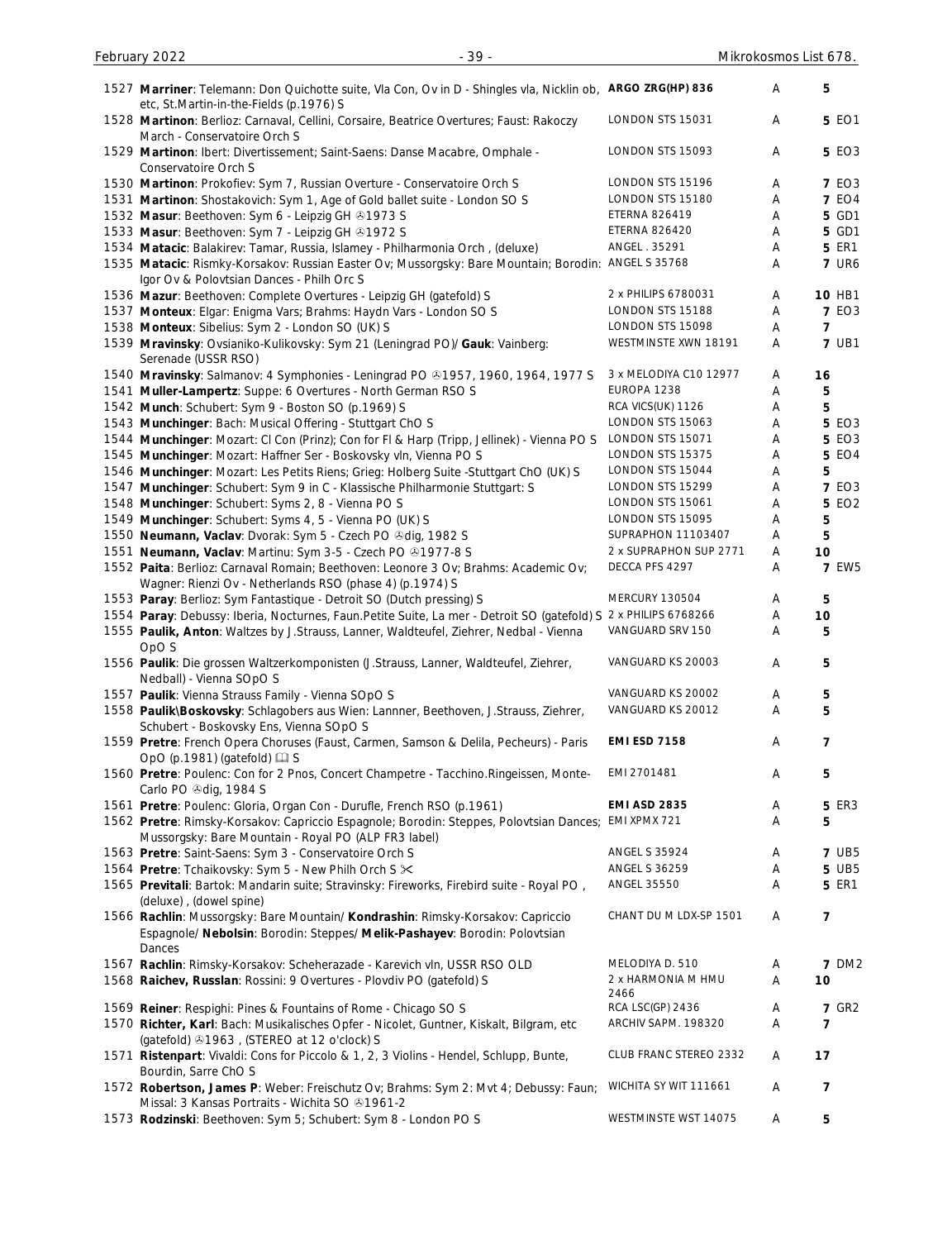| 1574 Rodzinski: Tchaikovsky: Romeo; Rimsky-Korsakov: Russian Easter; Glinka: Ruslan<br>Ov; Mussorgsky: Khovanshchina - Royal PO S                                      | SERAPHIM S 60074       | Α | 5             |
|------------------------------------------------------------------------------------------------------------------------------------------------------------------------|------------------------|---|---------------|
| 1575 Sawallisch: R.Strauss: Le Bourgeois Gentilhomme suite; Waltz Scene from<br>Intermezzo - Philh Orch S                                                              | <b>ANGEL S 35646</b>   | Α | <b>5 UR6</b>  |
| 1576 Sawallisch: Wagner: Orch Excs from Tannhauser, Meistersinger, Gotterdammerung -<br>Philh Orch S                                                                   | <b>ANGEL S 35755</b>   | A | <b>5 UR6</b>  |
| 1577 Sawallisch: Weber: 7 Overtures - Philh Orch S                                                                                                                     | <b>ANGEL S 35754</b>   | Α | <b>5 UR5</b>  |
| 1578 Schuricht: Bruckner: Sym 9 - Vienna PO                                                                                                                            | ERSTE ALLG PR 103      | Α | 10            |
| 1579 Scimone: Mandoline Concertos by Paisiello (2), Lecce, Giuliani - U.Orlandi, I Solisti<br>Veneti +dig, 1985 S                                                      | ERATO NUM 75248        | Α | 5             |
| 1580 Shaffer, Sy: Opera for Orchestra in Stereo (Lakme, Samson, Mignon, Turandot, etc) - WESTMINSTE WST 14061<br>Vienna SOpO, (Natural Balance) S                      |                        | Α | 7             |
| 1581 Silverstri: Tchaikovsky: Manfred Sym - French NRO & 1957 (mono-only issue)<br>+ (minor jacket damage)                                                             | <b>EMI ALP 1668</b>    | Α | 21 ER1        |
| 1582 Silvestri: Bartok: Divertimento; Hindemith: Mathis der Maler - Philh Orch                                                                                         | <b>EMI ALP 1597</b>    | Α | <b>7 ER1</b>  |
| 1583 Silvestri: Dvorak: Sym 8, Carnival Ov - London PO, (deluxe), (dowel spine)                                                                                        | <b>ANGEL 35622</b>     | Α | 5 ER2         |
| 1584 Silvestri: Ravel: Rapsodie Espagnole; Enescu: Rumanian Rhap 1; Liszt: Hungarian<br>Rhap 4 - Vienna PO S                                                           | <b>ANGEL S 35677</b>   | Α | <b>7 UR6</b>  |
| 1585 Silvestri: Rimsky-Korsakov: Scheherazade - G.Jarvis vln, Bournemouth SO S $\times$                                                                                | CAPITOL SP 8678        | Α | <b>10 UD8</b> |
| 1586 Silvestri: Shostakovich: Sym 5 - Vienna PO S                                                                                                                      | <b>ANGEL S 35760</b>   | Α | <b>7 UB5</b>  |
| 1587 Silvestri: Tchaikovsky: Sym 4 - Philh Orch, (dowel spine) S                                                                                                       | <b>ANGEL S 35565</b>   | Α | 7             |
| 1588 Silvestri: Tchaikovsky: Sym 5 - Philh Orch, (dowel spine) S                                                                                                       | <b>ANGEL S 35566</b>   | Α | <b>7 UR6</b>  |
| 1589 Silvestri: Tchaikovsky: Sym 6 - Philh Orch, (deluxe), (dowel spine)                                                                                               | <b>ANGEL 35487</b>     | Α | <b>5 ER2</b>  |
| 1590 Stefanov, Vasil: J.Strauss: 8 Waltzes - Bulgarian Radio & Television SO S                                                                                         | BALKANTON BTA 498      | Α | 5             |
| 1591 Svetlanov: Balakirev: Sym 1 - USSR SSO S                                                                                                                          | MELODIYA C10 5439      | Α | 5             |
| 1592 Svetlanov: Miaskovsky: Symphony 25 - USSR RSO 10"OLD                                                                                                              | MELODIYA D., 4670      | Α | <b>9 FA4</b>  |
| 1593 Swarowsky: Tchaikovsky: Sym 2 - Vienna SO S                                                                                                                       | URANIA USD 1006        | Α | 5             |
| 1594 Szell: Beethoven: Syms 8, 9 - Addison, Hobson, Lewis, Bell, Cleveland Orch (gatefold) 2 x CBS S 61155<br>$(UK)$ S                                                 |                        | Α | 10            |
| 1595 Szell: Schumann: 4 Symphonies, Manfred Ov, Pno Con - Fleisher, Cleveland Orch<br>$(UK)$ S                                                                         | 3 x CBS 77344          | Α | 14            |
| 1596 Tate, Jeffrey: Mozart: Sym K.550, 551 - English ChO (p.dig, 1984) S                                                                                               | EMI EL 270154          | Α | 5             |
| 1597 Tjeknavorian: Borodin: Complete Orch Music (3 Syms, etc) - National PO (UK)<br>(p.1977) S                                                                         | 3 x RCA RL 25098       | Α | 12            |
| 1598 Vandernoot: Beethoven: 5 Overtures - Berlin PO -(ASD IR1 label) S                                                                                                 | <b>EMI SQIM. 6302</b>  | Α | <b>7 IR1</b>  |
| 1599 Vandernoot: Stravinsky: Pulcinella, Le Baiser de la Fee - Philh Orch S                                                                                            | <b>EMI ASDWG 507</b>   | Α | 125 EW1       |
| 1600 Varviso: Borodin: Sym 2; Tchaikovsky: Francesca da Rimini - Suisse Romande Orch S LONDON STS 15298                                                                |                        | Α | 5 EO3         |
| 1601 Vaughan Williams: Vaughan Williams: Sym 4 (BBC SO) 31937/ Barbirolli: Vaughan EMI EH 769168<br>Williams: Sym 5 (Halle Orch) 31944                                 |                        | A | 5             |
| 1602 Wallberg: Mendelssohn: Sym 4, Midsummer excs - Philh Promenade Orch S                                                                                             | EMI CO27 1010301       | Α | 5             |
| 1603 Walter, Bruno: Mozart: K.543, 425, 477, 525, 504; Brahms: Sym 2; R.Strauss:<br>Don Juan; Mahlr: Sym 4; Haydn: Sym 96 - French NRSO 31955 + B. Walter<br>discusses | 6 x COLUMBIA OS 7021   | Α | 42            |
| 1604 Walter, Bruno: Schubert: Sym 9 - New York PO (Minigroove) (gatefold)                                                                                              | PHILIPS A(FP) 1152     | Α | 5             |
| 1605 Walter, Bruno: Weber: Euryanthe Ov; Mendelssohn: Midsummer excs; Vaughan<br>Williams: Tallis Fant; Debussy: La Mer; Brahms: Pno Con 2 (M.Hess) @1941-51           | 2 x NEW YORK P NYP 84  | Α | 14            |
| 1606 Wand: Schubert: Symphonies 3, 6 - Cologne RSO (gatefold) (p.dig, 1984) S                                                                                          | HARMONIA M C067 199988 | Α | 5             |
| 1607 Weingartner: Beethoven: Egmont, Leonore 2, Prometheus, Fidelio, Consecration<br>Overtures - Vienna PO, London SO, London PO                                       | COLUMBIA ML 4647       | Α | <b>7 UB3</b>  |
| 1608 Weingartner: Freischutz Ov, Rosamunde Prel, Gotterdammerung Trauermusik;<br>Brahms: Academic Ov; Tristan: Liebestod; Egmont Overture & 1913-40                    | PAST MASTE PM 12       | Α | 5             |
| 1609 Weingartner: Mozart: Sym K.543; Bach: Suite 3; Boccherini: Minuet - Royal PO,<br>Conservatoire Orch & 1928, 1939                                                  | PAST MASTE PM 1        | Α | 5             |
| 1610 Wolff: Ravel: Bolero; Alborada del Gracioso; Weber-Berlioz: Auforderung; Falla: El<br>Sombrero de Tres Picos-3 Dances - Conservatoire Orch S                      | LONDON STS 15057       | Α | 5 EO2         |
| 1611 The French Ballet: Ravel, Delibes, Satie, Schmitt, Meyerbeer, Milhaud, Massenet,                                                                                  | 12 x PHILIPS 6747228   | Α | 42            |

# ....SALE PIANISTS

| 1612 Amerongen, Alex van: Balakirev: Piano Works (Scherzo 2, Mazurkas, etc) (p.1976) | FIDELIO SPH 965 | 5            |
|--------------------------------------------------------------------------------------|-----------------|--------------|
|                                                                                      |                 |              |
| 1613 Anda: Brahms: Sonata Op.5; Intermezzi Op.117\1, 2, 3 (p.1959)                   | EMI 33CX 1624   | <b>7 FB1</b> |
| 1614 Anda: Chopin: Etudes Op.25; Ballade 1, (deluxe), (dowel spine)                  | ANGEL 35420     | 6 ER1        |

Offenbach, Constant, Adam, etc - cond.Dorati, Paray, Etcheverry, Fistoulari, etc S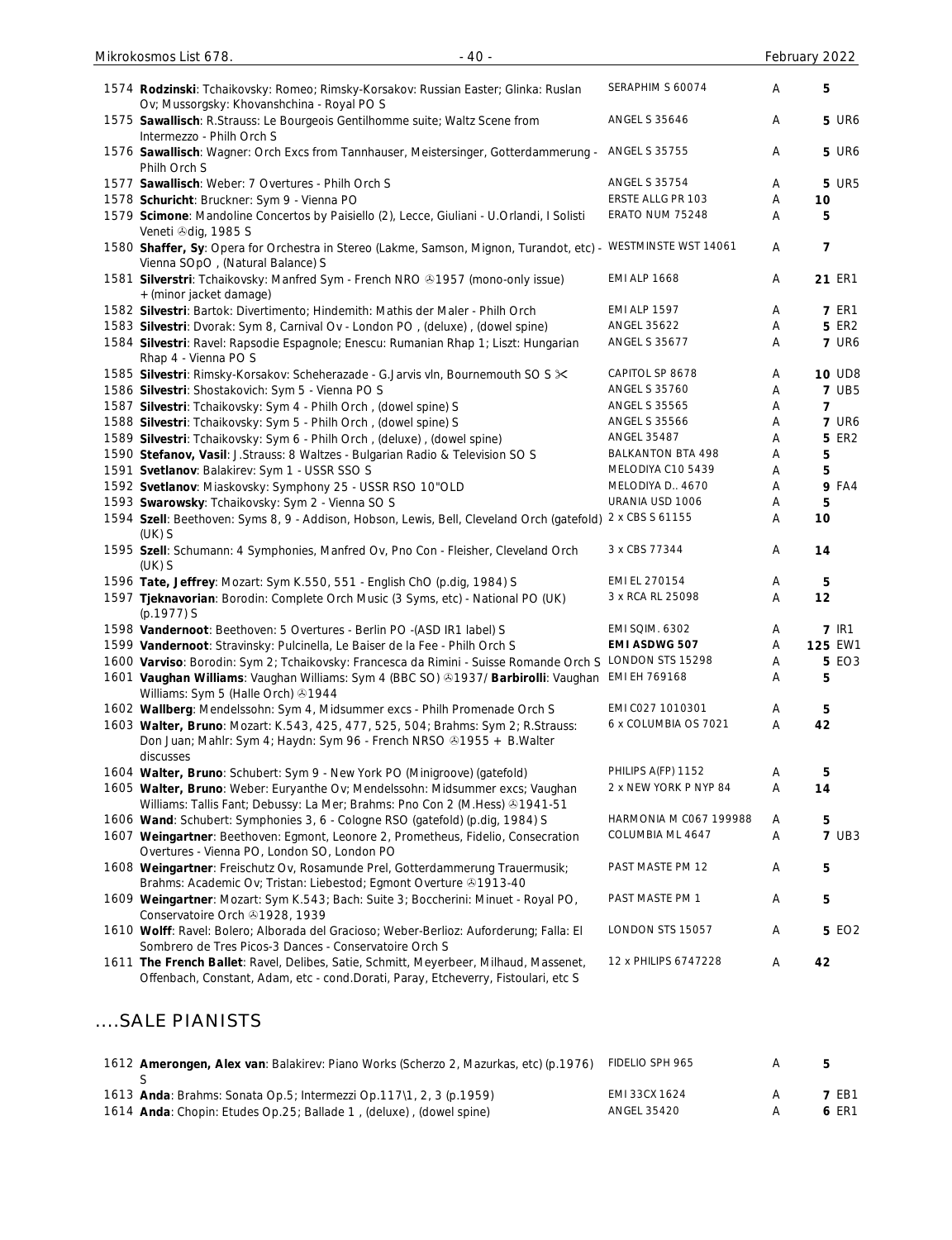| 1615 Andranian Piano Duo: Gershwin: Manhattan Rhapsody; Babadzhanian: Rhapsodie<br>sur des airs Armeniens; Rachmaninoff: Fantasie-Tableaux +1984 S   | EMS SB 24             | Α     | 5                 |
|------------------------------------------------------------------------------------------------------------------------------------------------------|-----------------------|-------|-------------------|
| 1616 Anievas: Chopin: 19 Waltzes (p.1969) S                                                                                                          | <b>EMI HQS 1208</b>   | Α     | <b>7 ED1</b>      |
| 1617 Aprea, Tito: Chopin: Polonaises Vol.2                                                                                                           | RCA ML 20192          | Α     | 12                |
| 1618 Arrau: Beethoven: Pno Con 1 - Philh Orch, cond. Galliera S                                                                                      | <b>ANGEL S 35723</b>  | Α     | <b>5 UR6</b>      |
| 1619 Arrau: Beethoven: Pno Con 3 - Philh Orch, cond. Galliera S                                                                                      | <b>ANGEL S 35724</b>  |       | <b>5 UR6</b>      |
|                                                                                                                                                      | ANGEL 35300           | Α     | <b>5 ER1</b>      |
| 1620 Arrau: Beethoven: Pno Con 4 - Philh Orch, cond. Galliera, (deluxe), (dowel spine)                                                               | <b>ANGEL 35722</b>    | Α     |                   |
| 1621 Arrau: Beethoven: Pno Con 5 - Philh Orch, cond. Galliera                                                                                        |                       | Α     | <b>5 UR6</b>      |
| 1622 Arrau: Brahms: Pno Con 1 - Philh Orch, cond. Giulini S                                                                                          | ANGEL S 35892         | Α     | <b>5 UB5</b>      |
| 1623 Arrau: Chopin: Etudes Op.10, Allegro de Concert, (deluxe), (dowel spine)                                                                        | ANGEL 35413           | Α     | <b>5 ER1</b>      |
| 1624 Arrau: Grieg: Pno Con; Schumann: Pno Con - Philh Orch, cond.Galiera, (deluxe),<br>(dowel spine)                                                 | ANGEL 35561           | Α     | <b>5 ER1</b>      |
| 1625 Ashkenazy: Brahms: Pno Con 2 - Berlin OpO, cond.L.Ludwig, (deluxe), (dowel<br>spine)                                                            | ANGEL 35649           | Α     | <b>7 ER2</b>      |
| 1626 Ax, Emanuel: Chopin: 4 Ballades; Sonata Op.35 Odig, 1985 S                                                                                      | <b>RCA ARC1 7069</b>  | Α     | 5                 |
| 1627 Bachauer, Gina: Brahms: Pno Con 2 - London SO, cond. Skrowaczewski (Dutch<br>pressing) S                                                        | <b>FONTANA 894026</b> | Α     | 5                 |
| 1628 Backhaus: Bach: English Suite 6, French Suite 5, 2 Prels from WTK S                                                                             | LONDON STS 15065      | Α     | <b>7 EO4</b>      |
| 1629 Backhaus: Beethoven: Pno Cons 1, 2 - Vienna PO, cond. Schmidt-Isserstedt S                                                                      | DECCA SXLWB(SA) 2178  | Α     | <b>14 OD1</b>     |
| 1630 Backhaus\C.Krauss: Beethoven: Pno Con 5 - Vienna PO (p.1959)                                                                                    | DECCA LXT. 5355       | Α     | <b>7 EY3</b>      |
| 1631 Badura-Skoda: Brahms: Sonata Op.5                                                                                                               | WESTMINSTE XWN 18447  | Α     | $\boldsymbol{6}$  |
| 1632 Badura-Skoda: Mozart: Sonata K.457; Fantasies K.475, 397, Rondo K.485)                                                                          | EURODISC 120646       | Α     | $\overline{7}$    |
| (Performed on Mozart's piano) 31979 S                                                                                                                |                       |       |                   |
| 1633 Balsam: Haydn: Sonatas Vol.3 (nos.50, 22, 36, 21) S                                                                                             | WASHINGTON 9432       | $A++$ | 7                 |
| 1634 Barenboim: Chopin: 26 Preludes (p.1976) S                                                                                                       | <b>EMI ASD 3254</b>   | Α     | <b>7 ER3</b>      |
| 1635 Barenboim: Schubert: 8 Impromptus (p.1978) S                                                                                                    | DGG 2530986           | Α     | 5                 |
| 1636 Barenboim: Schubert: Moments Musicaux, Valses nobles, Allegretto, Scherzi<br>(p.1978) S                                                         | DGG 2530996           | Α     | 5                 |
| 1637 Barenboim: Schubert: Sonatas D.960, 840 (p.1978) S                                                                                              | DGG 2530995           | Α     | 5                 |
| 1638 Barenboim\Barbirolli: Brahms: Pno Con 1 - New Philh Orch S                                                                                      | <b>EMI ASD 2353</b>   | Α     | <b>5 ER3</b>      |
| 1639 Barenboim\Barbirolli: Brahms: Pno Con 2 - New Philh Orch S                                                                                      | <b>EMI ASD 2413</b>   | Α     | <b>5 ER3</b>      |
| 1640 Barenboim\Klemperer: Beethoven: 5 Pno Cons, Choral Fantasia New Philh Orch S                                                                    | 4 x EMI SLS 5180      | Α     | 21 ER3            |
| 1641 Barenboim\Mehta: Brahms: 2 Pno Cons - New York PO (individual LPs) (p.1981) S                                                                   | 2 x CBS + 35884       | Α     | 10                |
| 1642 Barere: At Carnegie Hall Vol.2: Rachmaninov: Pno Con 2, etc; Balakirev, Blumenfeld,<br>Glazunov, Godowsky, Bach, Weber, etc +1946-49 (gatefold) | 2 x APPIAN APR 7008   | Α     | 10                |
| 1643 Barere: At Carnegie Hall Vol.3: Schumann: Carnaval; Beethoven: Op.90; Chopin:<br>Etudes, Ballade 1, etc; Weber, Liszt 21946-49 (gatefold)       | 2 x APPIAN APR 7009   | Α     | 10                |
| 1644 Bean, David: Mussorgsky: Pictures; Liszt: B-A-C-H Fant & Fugue; Ravel: 3 Pcs from<br>Miroirs & Carnegie Hall, 1966 X                            | DAVID BEAN DB 3747    | Α     | 13                |
| 1645 Belli, Massimo: Grieg: VIn Sonatas Op.8, 45 - Silvio Sirsen pno (p.1983) S                                                                      | SIPARIO CS 4          | Α     | 8                 |
| 1646 Brendel: Liszt: BACH Fant & Fugue, Pensees des morts, Weinen Klagen Vars,<br>Benediction (p.1977) S                                             | PHILIPS 9500286       | Α     | 5 HR <sub>2</sub> |
| 1647 Chou, Chia: Beethoven: Sonatas Op.2\3, 81a 31987 (gatefold) SLC                                                                                 | <b>BAYER BR 30043</b> | Α     | 10                |
| 1648 Ciccolini\Cluytens: Franck: Sym Vars; d'Indy: Sym Op.25 - Conservatoire Orch,                                                                   | <b>ANGEL 35104</b>    | Α     | <b>5 ER1</b>      |
| (deluxe), (dowel spine)                                                                                                                              |                       |       |                   |
| 1649 Cliburn, Van: Tchaikovsky: Pno Con 1 - Moscow PO, cond.Kondrashin OLD                                                                           | MELODIYA D., 4328     | Α     | <b>7 FR3</b>      |
| 1650 Cliburn: Beethoven: Sonatas Op.13, 27, 57 S                                                                                                     | <b>RCA LSC 4013</b>   | Α     | $\overline{7}$    |
| 1651 Cliburn: Fur Elise (Beethoven, Chopin, Mozart, Debussy, Rachmaninov, Brahms,                                                                    | <b>RCA RL 43449</b>   | Α     | 5                 |
| Schubert, Schumann, Tchaikovsky, MacDowell) S                                                                                                        |                       |       |                   |
| 1652 Czerny-Stefanska: Chopin: Polonaises Op.22 (cond.Rowicki), 71\1, 26 S                                                                           | TELEFUNKEN SKLP 4124  | Α     | $\overline{7}$    |
| 1653 Cziffra: Grieg: Pno Con; Liszt: Pno Con 2 - Philh Orch, cond.Vandernoot S                                                                       | ANGEL S 35738         | Α     | <b>5 UR6</b>      |
| 1654 Cziffra: Paraphrases, Transcriptions & Improvisations (Rimsky-Korsakov, Brahms,<br>Vecsey, Rossini, etc), (deluxe), (dowel spine)               | <b>ANGEL 35610</b>    | Α     | <b>6 ER1</b>      |
| 1655 D'Albert: Liszt: Liebestraum, Valse imp; Tchaikovsky: Valse cap; Saint-Saens: Etude<br>Op.52\6, Dance macabre (from piano rolls) S              | <b>ETERNA 826451</b>  | Α     | 5 GD1             |
| 1656 De Cola, Felix: Romantic Piano Music Vol.2: Schubert, Brahms, Mendelssohn, etc S                                                                | DS. 101               | Α     | 5                 |
| 1657 Devetzi\Barshai: Mozart: Pno Cons K.491, 595; L.Mozart: Sym in G (attr to<br>W.A.Mozart as K.anh.293 - Moscow ChO 31969 (gatefold) S            | 2 x EURODISC 85309    | Α     | 14                |
| 1658 Deyanova, Marta: Rachmaninov: Pno Con 1, Prel Op.23\10, Etude-Tableau<br>Op.33\5, 39\5 - Sofia PO, cond.Manolov (p.1979) S                      | HARMONIA M HM 139     | Α     | 8                 |
| 1659 Dichter, Misha: Liszt: Hungarian Rhapsodies 2, 6, 14Concert Etudes 2, 3, Valse<br>oubliee 1, Villa d'Este, Liebestraum 3 S                      | PHILIPS 6570328       | Α     | 6 HR3             |
| 1660 Dichter, Misha: Liszt: Mephisto Waltz 1, Hungarian Rhapsody 11, 14, etc (p.1977)<br>S                                                           | PHILIPS 9500401       | Α     | <b>5 ER2</b>      |
| 1661 Drenikov, Ivan: Rachmaninoff: Pno Con 4, Preludes - Bulgarian NRSO, cond.J.-<br>P.Wallez S                                                      | BALKANTON BCA 11050   | Α     | 7                 |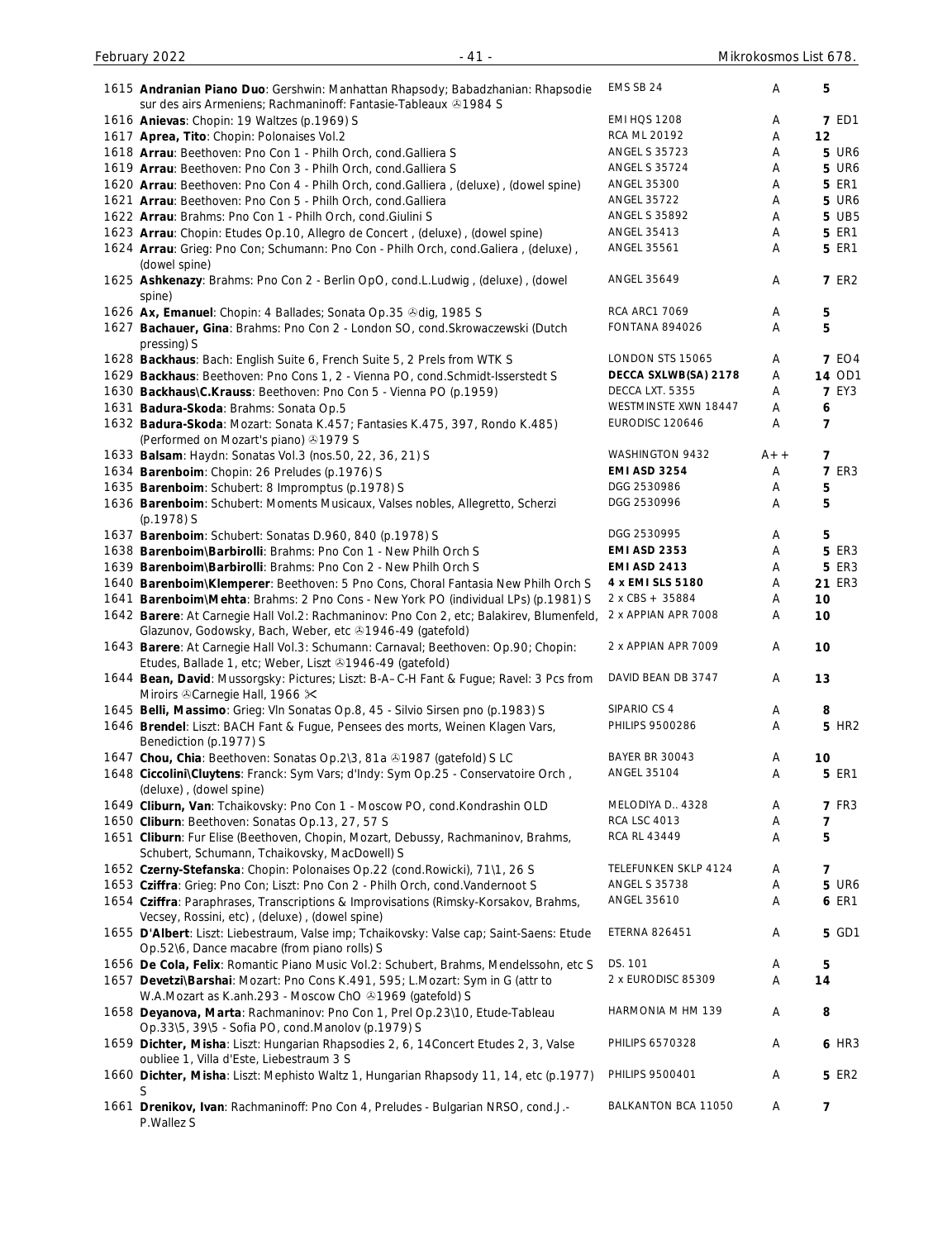| 1662 Duer, Susan (fortepiano): Sonatas by Mozart (K.533, 494), Soler, Clementi &<br>C.P.E.Bach 21984 S                                                                       | SUSAN DUER 1                 | $A++$ | 7              |
|------------------------------------------------------------------------------------------------------------------------------------------------------------------------------|------------------------------|-------|----------------|
| 1663 Eden-Tamir Duo: Poulenc: Con in d; Debussy: Faun, Petite Suite; Satie: 3 Morceaux<br>- Suisse Romande Orch, cond.Comissiona S                                           | DECCA SXL. 6551              | Α     | <b>5 ED5</b>   |
| 1664 Etherden, Alan: The Harmonius Blacksmith (Hamdel, Badarzewska, G.Lange,<br>W.M.Watson, S.Smith, G.P.Moore, Ketterer, Rubinstein, Chopin, Balakirev, Raff)<br>(p.1984) S | HUNTERS MO HMP 284           | Α     | 5              |
| 1665 Etherden, Alan: The Ronin's Return (L.Fisher, G.Lange, C.Kinkel, S.Smith, B.Richards, HUNTERS MO HMP 183<br>F.Birns, E.Nevin, Gottschalk, J.Ascher) S                   |                              | Α     | 5              |
| 1666 Falvai, Sandor: Bach: Italian Concerto; Scarlatti: 2 Sonatas; Chopin: Sonata in b flat<br>(p.1975) S OLD                                                                | HUNGAROT SLPX 11429          | A     | 5              |
| 1667 Fevrier\Tacchino: Schubert: Divertissement a la Hongroise, Grande Sonata, Grande<br>Marche (p.1972) S                                                                   | EMI C065 12046               | A     | 5              |
| 1668 Fonda, Jean: Schumann: Fantasia in C; 5 Variations; Franck: Prelude, Chorale and<br>Fugue S                                                                             | CONCERT HA SMS 2862          | A     | 5              |
| 1669 Fremy, Gerard: Mozart: Sonata K.282; Schubert: Sonata Op.120 (gatefold) @1980                                                                                           | VERITE MUS VM 8004           | Α     | 14             |
| 1670 Gavrilov: Bach: Pno Cons B.1053, 1057 - cond. Nikolayevsky & dig, 1982 S                                                                                                | MELODIYA C10 18329           | A     | 5              |
| 1671 Gianoli, Reine: Mozart: Sonatas Vol.2 (K.283, 284, 309) (p.1956)                                                                                                        | WESTMINSTE XWN 18220         | A     | 28 UB1         |
| 1672 Gianoli, Reine: Mozart: Sonatas Vol.5 (K.333, 457, Fantasie K.475)                                                                                                      | WESTMINSTE XWN 18505         | A     | 32 UB1         |
| 1673 Gianoli, Reine: Mozart: Sonatas Vol.6 (K.570, 576, 533+494) + (perfect jacket)                                                                                          | WESTMINSTE XWN 18506         | A–    | 8 UB1          |
| 1674 Gianoli, Reine: Bach: 6 French Suites (individual LPs)                                                                                                                  | 2 x WESTMINSTE SWN+<br>18155 | Α     | 52 UB1         |
| 1675 Gianoli: Bach-Busoni: Chaconne; Bach: Fantasia in a, Toccata in d (p.1957)                                                                                              | WESTMINSTE XWN. 18100        | Α     | 21 UW1         |
| 1676 Gieseking: Debussy: 2 Arabesques, Suite Bergamasque, etc; Grieg: Lyric Pieces;<br>Ravel: Leux d'eau, etc +1954-57                                                       | <b>EMI HOM 1225</b>          | A     | 5              |
| 1677 Gieseking: Grieg: Lyric Pieces Album 1, (dowel spine) (bklt)                                                                                                            | <b>ANGEL 35450</b>           | Α     | <b>5 ER1</b>   |
| 1678 Gieseking: Mendelssohn: Songs Without Words, (deluxe), (dowel spine)                                                                                                    | <b>ANGEL 35428</b>           | Α     | <b>7 ER1</b>   |
| 1679 Gilels: Beethoven: Pno Con 4 - Leningrad PO, cond.Sanderling PS                                                                                                         | NAPOLEON NLC 16043           | Α     | 5              |
| 1680 Gilels: Beethoven: Pno Con 4 - Philh Orch, cond.L.Ludwig, (dowel spine) S                                                                                               | <b>ANGEL S 35511</b>         | Α     | $\overline{7}$ |
| 1681 Gilels: Chopin: Sonata; Shostakovich: 3 Preludes & Fugues, deluxe)                                                                                                      | <b>ANGEL 35308</b>           | Α     | <b>5 ER1</b>   |
| 1682 Gordon, Stewart: Schubert: Sonata Op.143; Schumann: Sonata Op.11                                                                                                        | WASHINGTON WR 425            | Α     | $\overline{7}$ |
| 1683 Gould: D.Scarlatti: 3 Sonatas; C.P.E.Bach: Wurttemberg Sonata 1; Scriabin: 2 Prels;                                                                                     | 2 x CBS M2X 35914            | Α     | 10             |
| R.Strauss: Ophelia (Schwarzkopf); Beethoven-Liszt: Sym 6; etc + G.Gould Fantasy<br>(gatefold) S                                                                              |                              |       |                |
| 1684 Graham, Daniel: Prokofiev: Sonata 3; Brahms, Bach, Scarlatti, Haydn, Chopin<br>(p.1982) S                                                                               | VIVACE VRC 1202              | $A++$ | $\overline{7}$ |
| 1685 Grigore, Dan: Grieg: Pno Con - Cluj-Napoca PO, cond. Simon @1987 S                                                                                                      | ELECTRECOR ST-ECE 3590       | Α     | 8              |
| 1686 Haebler: Schubert: Moments Musicaux, 16 German Dances; Schumann:<br>Kinderszenen (Japanese pressing) S                                                                  | PHILIPS SFL 7992             | Α     | 5              |
| 1687 Haien, Jeanette: Kabalevsky: Sonatas 1, 2, 3 Preludes from Op.38 (p.1954)                                                                                               | WCFM LP 18                   | A     | 10             |
| 1688 Hambro, Leonid\G.Kingsley (electronics): Gershwin: Rhapsody in Blue (arr for pf &<br>electronics); I Got Rhythm; Summertime, etc S                                      | AVCO EMBAS AVE 33021         | A     | 7              |
| 1689 Harasiewicz: Chopin: 19 Nocturnes (gatefold) (German pressing) S                                                                                                        | 2 x PHILIPS 9277             | A     | 12             |
| 1690 Harasiewicz: Chopin: Piano Works (Chopin relief album) S                                                                                                                | 14 x PHILIPS 6747017         | Α     | 42 HB1         |
| 1691 Haskil: Beethoven: Pno Con 3 - Winterthur SO, cond. Swoboda                                                                                                             | WESTMINSTE PWN 273           | Α     | 6              |
| 1692 Haskil: D.Scarlatti: 11 Sonatas (Japanese issue)                                                                                                                        | WESTMINSTE G 10529           | A     | 8              |
| 1693 Haskil: Mozart: Pno Cons K.459, 466 - Winterthur SO, cond. Swoboda                                                                                                      | WESTMINSTE G 10534           | Α     | $\overline{7}$ |
| 1694 Heidsieck: Beethoven: Vars Op.191; Mendelssohn: Var Serieuses Op.54; Brahms:<br>Handel Variations Op.24                                                                 | EMI FALP 583                 | Α     | 32 FG1         |
| 1695 Helffer, Claude: Debussy: Vol.2: Preludes Book 2 (gatefold) S                                                                                                           | HARMONIA M HMU 952           | A     | 5              |
| 1696 Helffer, Claude: Debussy: Piano Works Vol.3 (Etudes) (gatefold) S                                                                                                       | HARMONIA M HMU 953           | Α     | $\overline{7}$ |
| 1697 Helffer, Claude: Debussy: Piano Works Vol.4 (Images, Children's Corner) (gatefold) S                                                                                    | HARMONIA M HMU 954           | Α     | 5              |
| 1698 Helffer, Claude: Debussy: Piano Works Vol.5 (Suite Bergamasque, Arabesques, Pour HARMONIA M HMU 955<br>le piano) (p.1973) (gatefold) S                                  |                              | Α     | $\overline{7}$ |
| 1699 Helffer, Claude: Debussy: Piano Works Vol.6 (Ballade, Masques, etc) (gatefold) S                                                                                        | HARMONIA M HMU 956           | A     | 7              |
| 1700 Helffer, Claude: Ravel: Complete Piano Works @1970 S                                                                                                                    | 3 x HARMONIA M HM 922        | A     | 14             |
| 1701 Henkemans, Hans: Mozart: Pno Cons K.238, 414 - Amsterdam ChO, cond. Rieu                                                                                                | ARTONE PDE 178               | A     | 5              |
| 1702 Henkemans, Hans: Mozart: Pno Cons K.238, 449 - Vienna SO, cond.Paumgartner                                                                                              | PHILIPS G 3152               | A     | 5              |
| (Dutch pressing)<br>1703 Henkemans, Hans: Mozart: Pno Cons K.238, 449 - Vienna SO, cond.Paumgartner                                                                          | FONTANA 695094               | Α     | 5              |
| (Dutch pressing)                                                                                                                                                             | <b>ARTONE PDES 185</b>       |       |                |
| 1704 Henkemans, Hans: Mozart: Pno Cons K.271, 413 - Amsterdam ChO, cond. Rieu<br>$(p.1966)$ S                                                                                |                              | Α     | 5              |
| 1705 Henkemans, Hans: Mozart: Pno Cons K.449, 456 - cond.Paumgartner, Pritchard<br>(Dutch pressing)                                                                          | <b>FONTANA 695070</b>        | Α     | 5              |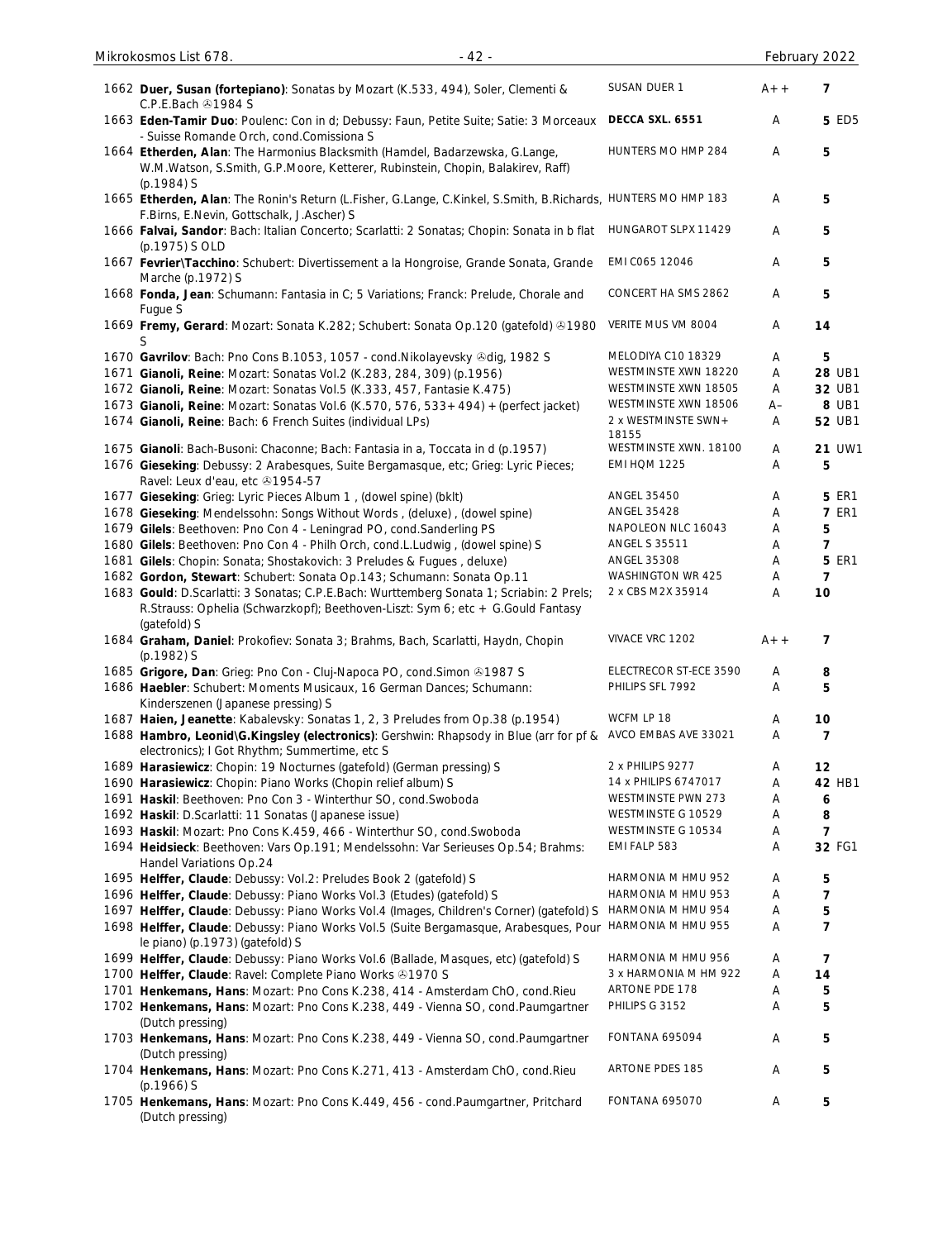| 1706 Henkemans, Hans: Mozart: Pno Cons K.453, 595 - Vienna SO, cond. Pritchard<br>(Dutch pressing)<br>1707 Henkemans, Hans: Mozart: Pno Cons K.491, 459 - Vienna SO, cond. Pritchard<br>(Dutch pressing)<br>1708 Hernadi: Schumann: Pno Con - Hungarian SSO, cond. Erdelyi OLD<br>1709 Hofmeisetr, Irma: Mozart: Sonata K.576; Ravel: Sonatina; Chopin: Polonaise<br>Op.44, Scherzo Op.31, (autographed) S<br>1710 Horszowski: Mozart: Pno Con K.449/ M. Weber: Mozart: Pno Con K.414 - Lucerne<br>FO, cond.Baumgartner S<br>1711 Hummel, Franz: Liszt: Sonata in b S<br>1712 Immerseel (fortepiano): Mozart: 2 Fantasies K.475, 397, Sonata K.457, Vars<br>K.265, Rondo K.511 @1980 (gatefold) S | <b>FONTANA 695036</b><br>FONTANA 695046<br>HUNGAROT SLPX 1239<br><b>BTS TST. 77577</b><br>HELIODOR (UK) 89552<br>SR 9004<br>ACCENT ACC 8018<br>CHANDOS ABR 1054<br><b>BARTOK REC 917</b><br>LONDON STS 15211<br>LONDON STS 15212<br>LONDON STS 15150<br>DECCA (ECS). 590<br>LONDON STS 15355 | Α<br>A<br>Α<br>Α<br>Α<br>A<br>Α<br>Α<br>Α<br>Α<br>Α<br>Α | 5<br>5<br><b>7 MY5</b><br>8<br>5<br>7<br>5<br>6<br>7<br><b>7 EO3</b><br>5 |
|---------------------------------------------------------------------------------------------------------------------------------------------------------------------------------------------------------------------------------------------------------------------------------------------------------------------------------------------------------------------------------------------------------------------------------------------------------------------------------------------------------------------------------------------------------------------------------------------------------------------------------------------------------------------------------------------------|----------------------------------------------------------------------------------------------------------------------------------------------------------------------------------------------------------------------------------------------------------------------------------------------|----------------------------------------------------------|---------------------------------------------------------------------------|
|                                                                                                                                                                                                                                                                                                                                                                                                                                                                                                                                                                                                                                                                                                   |                                                                                                                                                                                                                                                                                              |                                                          |                                                                           |
|                                                                                                                                                                                                                                                                                                                                                                                                                                                                                                                                                                                                                                                                                                   |                                                                                                                                                                                                                                                                                              |                                                          |                                                                           |
|                                                                                                                                                                                                                                                                                                                                                                                                                                                                                                                                                                                                                                                                                                   |                                                                                                                                                                                                                                                                                              |                                                          |                                                                           |
|                                                                                                                                                                                                                                                                                                                                                                                                                                                                                                                                                                                                                                                                                                   |                                                                                                                                                                                                                                                                                              |                                                          |                                                                           |
|                                                                                                                                                                                                                                                                                                                                                                                                                                                                                                                                                                                                                                                                                                   |                                                                                                                                                                                                                                                                                              |                                                          |                                                                           |
|                                                                                                                                                                                                                                                                                                                                                                                                                                                                                                                                                                                                                                                                                                   |                                                                                                                                                                                                                                                                                              |                                                          |                                                                           |
|                                                                                                                                                                                                                                                                                                                                                                                                                                                                                                                                                                                                                                                                                                   |                                                                                                                                                                                                                                                                                              |                                                          |                                                                           |
|                                                                                                                                                                                                                                                                                                                                                                                                                                                                                                                                                                                                                                                                                                   |                                                                                                                                                                                                                                                                                              |                                                          |                                                                           |
| 1713 Judd, Terence: Tchaikovsky: Pno Con 1; Prokofiev: Pno Con 3 - Moscow PO,<br>cond.Lazarev & Tchaikovsky Comp.1978 S                                                                                                                                                                                                                                                                                                                                                                                                                                                                                                                                                                           |                                                                                                                                                                                                                                                                                              |                                                          |                                                                           |
| 1714 Kabos, Ilona: Bartok: 3 Rondos, Sonatina, For Children excs; Kodaly: 7 Piano Pieces                                                                                                                                                                                                                                                                                                                                                                                                                                                                                                                                                                                                          |                                                                                                                                                                                                                                                                                              |                                                          |                                                                           |
| 1715 Katchen: Beethoven: Pno Con 1, Choral Fant - London SO, cond.Gamba S                                                                                                                                                                                                                                                                                                                                                                                                                                                                                                                                                                                                                         |                                                                                                                                                                                                                                                                                              |                                                          |                                                                           |
| 1716 Katchen: Beethoven: Pno Cons 2, 4 - London SO, cond. Gamba S                                                                                                                                                                                                                                                                                                                                                                                                                                                                                                                                                                                                                                 |                                                                                                                                                                                                                                                                                              |                                                          |                                                                           |
| 1717 Katchen: Brahms: Handel & Paganini Vars (p.1965) S                                                                                                                                                                                                                                                                                                                                                                                                                                                                                                                                                                                                                                           |                                                                                                                                                                                                                                                                                              |                                                          | <b>5 EO4</b>                                                              |
| 1718 Katchen: Schumann: Carnaval; Schubert: Wanderer Fant, (France) PS                                                                                                                                                                                                                                                                                                                                                                                                                                                                                                                                                                                                                            |                                                                                                                                                                                                                                                                                              | Α                                                        | 5                                                                         |
| 1719 Katchen\Argenta: Liszt: Piano Concertos 1, 2 - London PO S                                                                                                                                                                                                                                                                                                                                                                                                                                                                                                                                                                                                                                   |                                                                                                                                                                                                                                                                                              | Α                                                        | <b>5 EO3</b>                                                              |
| 1720 Katchen\Gamba: Beethoven: Pno Con 5; Egmont Ov - London SO S                                                                                                                                                                                                                                                                                                                                                                                                                                                                                                                                                                                                                                 | LONDON STS 15210                                                                                                                                                                                                                                                                             | Α                                                        | <b>5 EO3</b>                                                              |
| 1721 Katchen\Monteux: Brahms: Pno Con 1 - London SO S                                                                                                                                                                                                                                                                                                                                                                                                                                                                                                                                                                                                                                             | LONDON STS 15209                                                                                                                                                                                                                                                                             | Α                                                        | <b>7 EO3</b>                                                              |
| 1722 Katin, Peter: Bach, Scarlatti, Schumann, Chopin, Brahms, Rachmaninov S                                                                                                                                                                                                                                                                                                                                                                                                                                                                                                                                                                                                                       | LONDON STS 15124                                                                                                                                                                                                                                                                             | Α                                                        | 5 EO3                                                                     |
| 1723 Katin, Peter: Chopin: 16 Waltzes (UK) S                                                                                                                                                                                                                                                                                                                                                                                                                                                                                                                                                                                                                                                      | LONDON STS 15305                                                                                                                                                                                                                                                                             | A                                                        | 5                                                                         |
| 1724 Kentner: Beethoven: Hammerklavier Sonata (UK) (special order of the movements to                                                                                                                                                                                                                                                                                                                                                                                                                                                                                                                                                                                                             | SAGA XID 5238                                                                                                                                                                                                                                                                                | Α                                                        | 5                                                                         |
| play without break the Adagio mvt) (p.1963)                                                                                                                                                                                                                                                                                                                                                                                                                                                                                                                                                                                                                                                       | MELODIYA C 129                                                                                                                                                                                                                                                                               | Α                                                        | 5 PB6                                                                     |
| 1725 Kerer: Prokofiev: Pno Con 1 (cond.Kondrashin), Sonata 3, Prelude Op.12\7, March                                                                                                                                                                                                                                                                                                                                                                                                                                                                                                                                                                                                              |                                                                                                                                                                                                                                                                                              |                                                          |                                                                           |
| from 3 Oranges; Liszt: Petrarca 123; Rachmaninov: Etude tableau S                                                                                                                                                                                                                                                                                                                                                                                                                                                                                                                                                                                                                                 | TURNABOUT TV(UK) 37002                                                                                                                                                                                                                                                                       |                                                          |                                                                           |
| 1726 Klien, Walter: Mozart: Complete Piano Music Vol.02 (Decca pressing) (p.1964) S                                                                                                                                                                                                                                                                                                                                                                                                                                                                                                                                                                                                               |                                                                                                                                                                                                                                                                                              | A                                                        | 7                                                                         |
| 1727 Kuerti, Anton: Beethoven: Pno Con 4; Chopin: Pno Con 1 (no orchestra & conductor                                                                                                                                                                                                                                                                                                                                                                                                                                                                                                                                                                                                             | PRIVATE KRTI 774                                                                                                                                                                                                                                                                             | A                                                        | 52                                                                        |
| named)                                                                                                                                                                                                                                                                                                                                                                                                                                                                                                                                                                                                                                                                                            |                                                                                                                                                                                                                                                                                              |                                                          |                                                                           |
| 1728 Kuerti: Liszt: Sonata in b; Glazunov: Sonata in b flat (p.1976) S                                                                                                                                                                                                                                                                                                                                                                                                                                                                                                                                                                                                                            | AQUITAINE XM 90414                                                                                                                                                                                                                                                                           | $A++$                                                    | 7                                                                         |
| 1729 Laforet, Marc: Chopin: 11 Mazurkas, Ballade 1, Valse brillante, Scherzo 2 (gatefold)                                                                                                                                                                                                                                                                                                                                                                                                                                                                                                                                                                                                         | EMI EL 270527                                                                                                                                                                                                                                                                                | Α                                                        | $\overline{7}$                                                            |
| <b>@1986 S</b>                                                                                                                                                                                                                                                                                                                                                                                                                                                                                                                                                                                                                                                                                    |                                                                                                                                                                                                                                                                                              |                                                          |                                                                           |
| 1730 Lewenthal\Abravanel: Rachmaninoff: Pno Con 2; Rimsky-Korsakov: Russian Easter<br>Ov - Vienna SOpO, (Natural Balance) S                                                                                                                                                                                                                                                                                                                                                                                                                                                                                                                                                                       | WESTMINSTE WST 14076                                                                                                                                                                                                                                                                         | A                                                        | 10                                                                        |
| 1731 Lill, John: Brahms: Pno Con 2 - USSR RSO, cond. Rozhdestvensky ®live, Tchaikovsky DGG 2530111<br>Comp, 1970 S                                                                                                                                                                                                                                                                                                                                                                                                                                                                                                                                                                                |                                                                                                                                                                                                                                                                                              | Α                                                        | $\overline{7}$                                                            |
| 1732 Lipatti: Bach: Partita B.825, Small Pieces; Mozart: Sonata k.310; Brahms: Waltzes<br>(with N.Boulanger)                                                                                                                                                                                                                                                                                                                                                                                                                                                                                                                                                                                      | <b>EMI HOM 1210</b>                                                                                                                                                                                                                                                                          | A                                                        | <b>5 ED1</b>                                                              |
| 1733 Lipatti: Bach: Pno Con B.1052 (Concertgebouw Orch, cond.Beinum); Chopin: 2<br>Etudes, Nocturne Op.27\2 31947, 1950                                                                                                                                                                                                                                                                                                                                                                                                                                                                                                                                                                           | TURNABOUT THS 65111                                                                                                                                                                                                                                                                          | Α                                                        | 5                                                                         |
| 1734 Lipatti: Last Recital, Besancon Festival, 1950: Mozart, Bach, Schubert, Chopin<br>(gatefold)                                                                                                                                                                                                                                                                                                                                                                                                                                                                                                                                                                                                 | 2 x EMI 100463                                                                                                                                                                                                                                                                               | A                                                        | 12                                                                        |
| 1735 List, Eugene: Tchaikovsky: Pno Con 1 (cond. Topolski); Liszt: Pno Con 1<br>(cond.Kuntzsch) +1977 S                                                                                                                                                                                                                                                                                                                                                                                                                                                                                                                                                                                           | VOX ST-PL 513580                                                                                                                                                                                                                                                                             | Α                                                        | 5                                                                         |
| 1736 List, Eugene: Shostakovich: Pno Cons 1, 2 - cond.M.Shostakovich @1977 S                                                                                                                                                                                                                                                                                                                                                                                                                                                                                                                                                                                                                      | MELODIYA C10 6763                                                                                                                                                                                                                                                                            | Α                                                        | 5                                                                         |
| 1737 Loriod, Yvonne: Schumann: Novelettes                                                                                                                                                                                                                                                                                                                                                                                                                                                                                                                                                                                                                                                         | <b>VEGA C30S 170</b>                                                                                                                                                                                                                                                                         | A/B                                                      | 8                                                                         |
| 1738 Luvisi, Lee: Bach: Capriccio; Mozart: Sonata K.310; Faure: Ballade; Mendelssohn:                                                                                                                                                                                                                                                                                                                                                                                                                                                                                                                                                                                                             | WOOL LP 905                                                                                                                                                                                                                                                                                  | Α                                                        | 14                                                                        |
| Songs Without Words Op.19\3; Liszt: Hungarian Rhapsody 11 31983                                                                                                                                                                                                                                                                                                                                                                                                                                                                                                                                                                                                                                   |                                                                                                                                                                                                                                                                                              |                                                          |                                                                           |
| 1739 Malcuzynski: Chopin: Pno Con 2; Fantasie Op.49 - London SO, cond.Susskind S                                                                                                                                                                                                                                                                                                                                                                                                                                                                                                                                                                                                                  | <b>ANGEL S 35729</b>                                                                                                                                                                                                                                                                         | Α                                                        | <b>5 UB5</b>                                                              |
| 1740 Malinin: Rachmaninov: Pno Con 2; Chopin: Nocturne Op.27\2 - Philh Orch,<br>cond.Ackermann, (deluxe), (dowel spine)                                                                                                                                                                                                                                                                                                                                                                                                                                                                                                                                                                           | ANGEL 35396                                                                                                                                                                                                                                                                                  | Α                                                        | 8 ER1                                                                     |
| 1741 Medtner: Medtner: Sonata Ballade, Songs (with Slobodskaya), Russian Round Dance<br>(with Moiseiwitsch) 31946-47 WLI                                                                                                                                                                                                                                                                                                                                                                                                                                                                                                                                                                          | MELODIYA M10 45523                                                                                                                                                                                                                                                                           | A                                                        | $\overline{7}$                                                            |
| 1742 Michelangeli: Beethoven: Sonata Op.11; Galuppi: Sonata 5; Scarlatti: 3 Sonatas S                                                                                                                                                                                                                                                                                                                                                                                                                                                                                                                                                                                                             | DECCA SXL(HP) 6181                                                                                                                                                                                                                                                                           | Α                                                        | <b>7 HD1</b>                                                              |
| 1743 Nikolayeva: Bach: Pno Cons B.1052, 1060, 1056 - Petuchov, Lathvian ChO,<br>cond.Sondeckis (gatefold) S                                                                                                                                                                                                                                                                                                                                                                                                                                                                                                                                                                                       | EURODISC 206846                                                                                                                                                                                                                                                                              | Α                                                        | 7                                                                         |
| 1744 Nikolayeva: Haydn: Pno Cons Hob.XVIII: 4, 11 - Lithuanian ChO, cond.Sondeckis S                                                                                                                                                                                                                                                                                                                                                                                                                                                                                                                                                                                                              | <b>ETERNA 725141</b>                                                                                                                                                                                                                                                                         | A                                                        | 5                                                                         |
| 1745 Nikolayeva: Hindemith: 4 Temperaments; Bach: Con B.1055 - Lithuanian ChO,<br>cond.Sondeckis 31983 S                                                                                                                                                                                                                                                                                                                                                                                                                                                                                                                                                                                          | MELODIYA A10 33                                                                                                                                                                                                                                                                              | Α                                                        | $\overline{7}$                                                            |
| 1746 Nissman, Barbara: Liszt: 6 Paganini Etudes, 3 Concert Etudes, Rhapsodie<br>Espagnole (p.1982) S                                                                                                                                                                                                                                                                                                                                                                                                                                                                                                                                                                                              | GLOBE GLOCX 15003                                                                                                                                                                                                                                                                            | Α                                                        | 5                                                                         |
| 1747 Novaes: Chopin: 11 Mazurkas (Brazilian pressing) S                                                                                                                                                                                                                                                                                                                                                                                                                                                                                                                                                                                                                                           | <b>VOX C 70013</b>                                                                                                                                                                                                                                                                           | A                                                        | 7                                                                         |
| 1748 Novaes: Chopin: Scherzo 3, Berceuse, Nocturne, Fant, Impromptu 2, etc (Opera<br>jacket)                                                                                                                                                                                                                                                                                                                                                                                                                                                                                                                                                                                                      | PANTHEON XP 2200                                                                                                                                                                                                                                                                             | Α                                                        | 5                                                                         |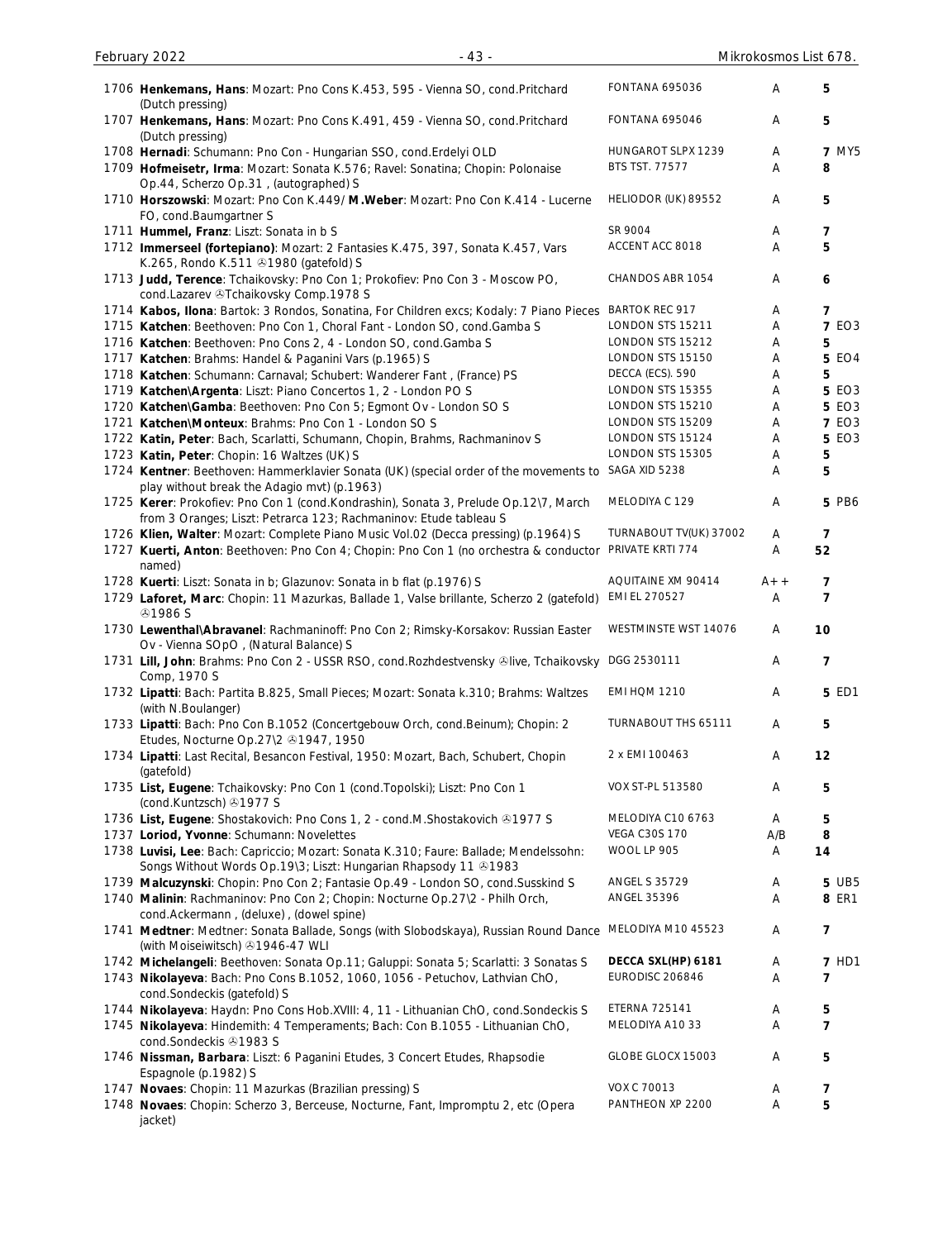| Mikrokosmos List 678.<br>$-44-$                                                                                                                                             |                         |   | February 2022  |
|-----------------------------------------------------------------------------------------------------------------------------------------------------------------------------|-------------------------|---|----------------|
| 1749 Ogdon, John: Liszt: Hungarian Fantasia; Rapsodie espagnole; Sonata in b (p.1964) S EMI PASD 600                                                                        |                         | A | <b>14 ED1</b>  |
| 1750 Ogdon\Lucas: Debussy: Petite Suite; Debussy-Ravel: Fetes from Nocturnes; Bizet:<br>Jeux d'Enfants (p.1975) S                                                           | EMI HQS 1344            | Α | 5              |
| 1751 Ohlsson: Chopin: 2 Pno Concs, Krakowiak, Fantasie - Polish RSO, cond.Maksymiuk<br>(gatefold) (p.1978) S                                                                | 2 x SUPRAPHON 11102421  | A | 10             |
| 1752 Orozco: Chopin: 4 Schrezi, Berceuse, Nocturne (p.1975), (test pressing) S                                                                                              | PHILIPS . 6500978       | Α | $\overline{7}$ |
| 1753 Palenicek: Janacek: In the Mist; Sonata; Pno Pieces; Concertino for Wind Instr<br>Capriccio for Pno Left Hand & Wind Ens - Czech Philh Wind Ens (gatefold) (p.1974) S  | 2 x SUPRAPHON 1111481   | Α | 10             |
| 1754 Pires: Beethoven: Sonatas Op.57, 31\2, 27\2, 110, 13, 109 (gatefold) (p.1977) S                                                                                        | 2 x ERATO ZL 30526      | Α | 10             |
| 1755 Pires: Mozart: Pno Con K.467, 3 Rondos K.382, 511, 386 - cond. Guschlbauer<br>(gatefold) (p.1974) S                                                                    | ERATO STU. 70819        | A | 5 FB2          |
| 1756 Pires: Mozart: Pno Cons K.414, 459 - Lausanne ChO, cond.Jordan (gatefold)<br>$(p.1978)$ S                                                                              | <b>ERATO STU. 71057</b> | Α | 5              |
| 1757 Pires: Mozart: Pno Cons K.537, 415 - cond. Guschlbauer (gatefold) (p.1975) S                                                                                           | ERATO STU 70887         | Α | 5 FB2          |
| 1758 Pletnev: Grieg: Lyric Pieces 31986 S                                                                                                                                   | MELODIYA A10 529        | Α | $\overline{7}$ |
| 1759 Ponti, Michael: Liszt: 12 Etudes d'execution transcendante @live, 1982 S                                                                                               | 2 x LEO 8204            | Α | 14             |
| 1760 Powell, Cynthia Ann\Victor King: Mozart: Pno Con K.488; Victor King: Slavonic<br>Country Suite; Andrew White: Shepherd Song - Capitol Hill SO 21964                    | THE CAPITO 164015       | Α | 8              |
| 1761 Rachmaninov: Rachmaninov: Pno Con 2 - cond.Stokowski OLD                                                                                                               | MELODIYA D 717          | Α | <b>5 FR1</b>   |
| 1762 Radaelli Duo: Faure: Dolly; Ravel: Sites Auriculaires, Ma Mere l'Oye; Bartok: 7<br>Mikrokosmos Pcs (p.1982) S                                                          | PAVANE ADW 7115         | Α | 5              |
| 1763 Repkova, Vera: Smetana: Piano Works Vol.10 (Fantasy on Czech Folk Songs; 2<br>Keepsake Pieces; Dreams)                                                                 | SUPRAPHON SUA 10083     | Α | 5              |
| 1764 Repkova, Vera: Smetana: Piano Works Vol.6 (Marches from 1848, Wedding Scenes,<br>Polkas, etc)                                                                          | SUPRAPHON SUA 10079     | Α | 5              |
| 1765 Repkova, Vera: Smetana: Piano Works Vol.7 (Drawing-Room Polkas; Poetic Polkas;<br>Treasury of Melodies, etc)                                                           | SUPRAPHON SUA 10080     | A | 5              |
| 1766 Repkova, Vera: Smetana: Piano Works Vol.9 (Vision at a Ball; Remembering<br>Bohemia; Polkas, etc)                                                                      | SUPRAPHON SUA 10082     | Α | 5              |
| 1767 Repkova, Vera: Smetana: Piano Works Vol.5 (Sonata in g; Polkas; 6 Keepsake<br>Pieces)                                                                                  | SUPRAPHON SUA 10078     | Α | 5              |
| 1768 Repkova, Vera: Smetana: Piano Works Vol.8 (Le Cid, Ximene, Concert Ediude, etc)                                                                                        | SUPRAPHON SUA 10081     | Α | 5              |
| 1769 Repkova, Vera: Smetana: Pno Works Vol.4                                                                                                                                | SUPRAPHON SUA 10077     | Α | 5              |
| 1770 Richter-Haaser: Brahms: Pno Con 2 - Berlin PO, cond.Karajan S                                                                                                          | <b>ANGEL S 35796</b>    | Α | <b>5 UR6</b>   |
| 1771 Richter: R.Strauss: Burleske - Enescu Orch, cond.G.Georgescu, (plain Electrecord<br>jacket) 10"                                                                        | ELECTRECOR EFE 1        | Α | 17             |
| 1772 Riefling, Robert: Bach: English Ste 3; French Ste 5; Chromatic Fantasy & Fugue<br>(gatefold) $\odot$ 1986 S                                                            | SIMAX PS 1030           | Α | 8              |
| 1773 Riefling, Robert: Greeting to my Audience: Handel, Schubert, Brahms, Tchaikovsky,<br>Bach, Chopin, Liszt, Scriabin, Debussy 31986 (gatefold) S                         | SIMAX PS 1025           | Α | 7              |
| 1774 Roge, Pascal: Ravel: Pno Con in G; Left Hand Con - Montreal SO, cond.Dutoit &dig,<br>1982 S                                                                            | DECCA SXDL 7592         | A | 5              |
| 1775 Rubinstein: Bach: 3 Toccatas; Chopin: Mazurkas, Berceuse; Albeniz, Grandos, Villa-<br>Lobos <b>81929-34</b>                                                            | EMI 1435551             | Α | 5              |
| 1776 Rubinstein: Mozart: K.488; Beethoven: Con 4; Brahms: Con 2; Tchaikovsky: Con 1;<br>Rachmaninov: Paganini Rhap - cond.Barbirolli, etc +1929-47                          | 3 x EMI C137 1544273    | Α | 14             |
| 1777 Rubinstein: Schubert, Schumann, Liszt, Brahms, Debussy, Rachmaninov, Albeniz<br>21928-47 (gatefold)                                                                    | 2 x EMI C151 3244       | Α | 10             |
| 1778 Solomon: Beethoven: 18 Sonatas 81948-56                                                                                                                                | 7 x EMI RLS 722         | Α | 24             |
| 1779 Solomon: Beethoven: Pno Cons 1, 2 - cond. Menges, Cluytens (UK)                                                                                                        | <b>EMI MFP 2067</b>     | Α | 5              |
| 1780 Steurer: Bach: 18 Little Prels, 2 Pcs from Anna Magdalena Notebook (gatefold)<br>(p.1954) 10"                                                                          | ETERNA LPM 1019         | Α | <b>12 GW1</b>  |
| 1781 Ursuleasa, Michaela: Beethoven: Pno Con 3 - cond.Conta &live, 1988 when she<br>was 10 S                                                                                | ELECTRECOR ST-ECE 3589  | A | 10             |
| 1782 Vronsky & Babin: Rimsky-Korsakov: Dance of the Tumblers; Babin: Russian Village;<br>Arensky: Waltz; Stravinsky: Circus Polka; Tango; Con for 2 Pfs -(Dutch Minigroove) | PHILIPS N 2100          | Α | 5 HG5          |
| 1783 Watts: Rachmaninoff: Pno Con 3 - New York PO, cond.Ozawa (p.1971) S                                                                                                    | COLUMBIA M 30059        | Α | 5              |
| 1784 Watts: Tchaikovsky: Pno Con 1 - New York PO, cond. Bernstein S                                                                                                         | COLUMBIA M 33071        | Α | 5              |
| 1785 Webster, Beveridge: Ravel: Gaspard de la nuit; Le Tombeau de Couperin; Jeux<br>d'eau (p.1964) S                                                                        | DOVER HCR-ST 7000       | Α | $\overline{7}$ |
| 1786 Webster, Beveridge: Ravel: Gaspard de la nuit; Le Tombeau de Couperin; Jeux<br>d'eau (p.1964)                                                                          | DOVER HCR 5213          | Α | 5              |
| 1787 Webster, Beveridge: Schumann: Novelletten Op.21 (p.1964) S                                                                                                             | DOVER HCR-ST 7002       | Α | $\overline{7}$ |
| 1788 Webster, Beveridge: Stravinsky: Piano Music (Ragtime, Sonata, 4 Etudes, The 5                                                                                          | 2 x DOVER 97288         | Α | 10             |
| Fingers, Serenade in A, Pterushka excs) (p.1968) S                                                                                                                          |                         |   |                |
| 1789 Webster, Beveridge: Weber: Sonatas 1, 2 (p.1965)                                                                                                                       | DOVER HCR 5254          | Α | 5              |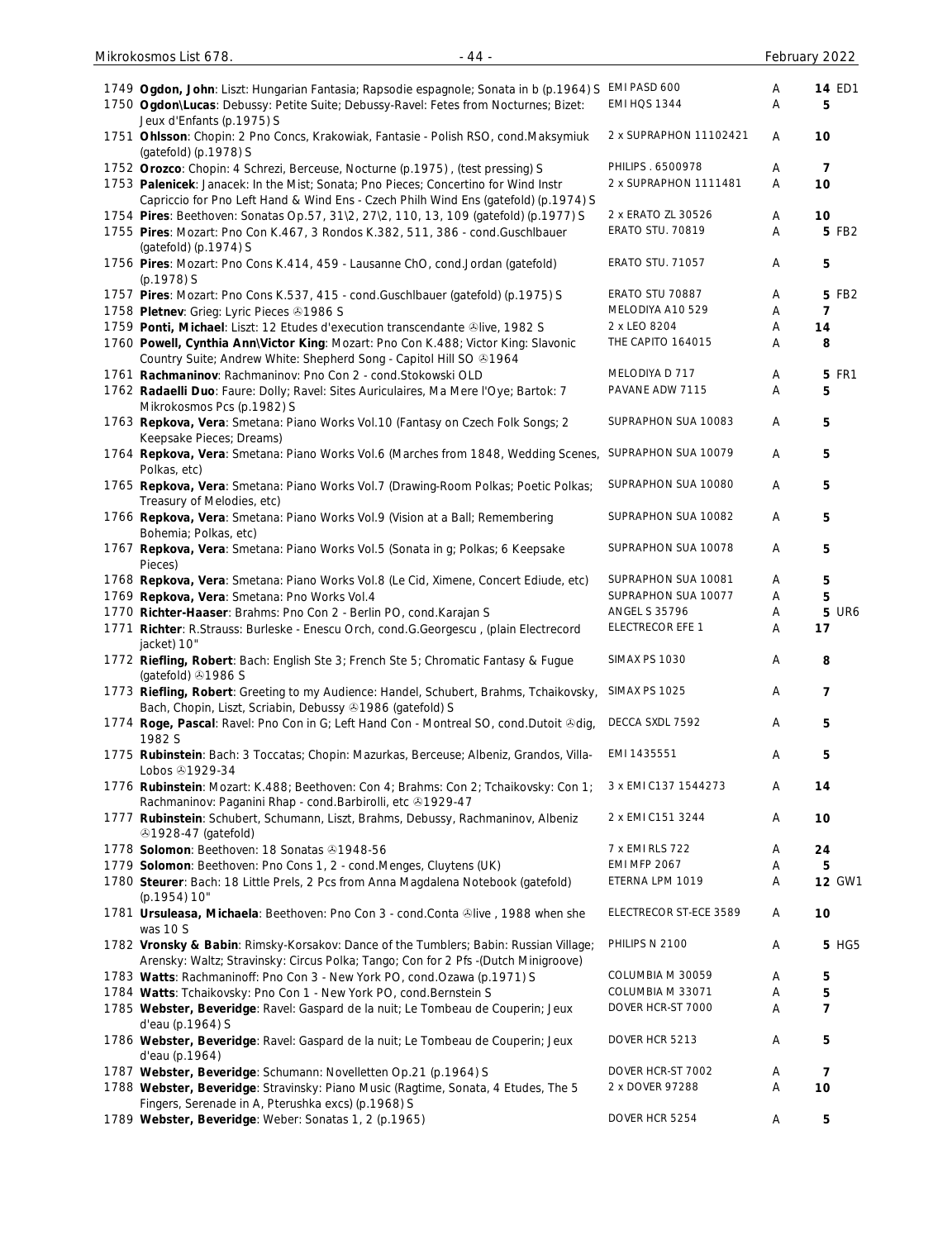|      | $-45-$<br>February 2022                                                                                                                                         |                        | Mikrokosmos List 678. |              |
|------|-----------------------------------------------------------------------------------------------------------------------------------------------------------------|------------------------|-----------------------|--------------|
|      | 1790 Weichert, Gregor: Liszt: Rarities Vol.1: Humoresque, Grand Galop, Imp, Apparition<br>1, Zelle in Nonnenwert, Scherzo & March 31977 S                       | FSM 53203              | A                     | 5            |
| 1791 | Weichert, Gregor: Liszt: Rarities Vol.2: Lyon, Ave Maria, Hungarian Rhapsodies 16,<br>17, 18, etc 31978 S                                                       | FSM 53216              | A                     | 5            |
|      | 1792 Weiser, Bernhard: Rachmaninov: Sonata Op.36, Etudes-Tableaux Op.33                                                                                         | <b>MGM E 3248</b>      | A                     | 5            |
|      | 1793 Weissenberg: Chopin: 2 Sonatas 2, 3 (p.1978) (quadrophonic) S                                                                                              | EMI C065 14079         | A                     |              |
|      | 1794 Weissenberg: Chopin: Andante spianato & grand polonaise, Don Giovanni<br>Variations, Fant Polonaise, Krakowiak - Conservatoire Orch, cond. Skrowaczewski S | EMI C063 10781         | A                     | 5            |
|      | 1795 Weissenberg: Mozart: Pno Con K.271, 467 - Vienna SO, cond. Giulini S                                                                                       | <b>ANGEL S 37567</b>   | A                     | 5            |
|      | 1796 Weissenberg: Rachmaninov: Complete Preludes (French gatefold) (p.1971) S                                                                                   | 2 x RCA ARL2 1200      | A                     | 10           |
| 1797 | Weissenberg\Karajan: Beethoven: 5 Pno Cons, Rondos - Berlin PO S                                                                                                | 4 x ANGEL SD 3854      | A                     | 14           |
|      | 1798 Wuhrer, Friedrich: Brahms: Paganini Vars; Schumann: Paganini Etudes; Liszt:<br>Paganini Etude 24                                                           | <b>VOX PL(FP) 8850</b> | A                     | 14           |
|      | 1799 Zechlin: Beethoven: Pno Con 3 (cond.Konwitschny), 5 (cond.Sanderling) - Leipzig GH<br>$(p.1967)$ (gatefold) S                                              | 2 x PERGOLA 6747236    | A                     | 10           |
|      | 1800 <b>Zeltser, Mark</b> : Prokofiev: Sonata 8; 5 Sarcasms (gatefold) (p.1978) S                                                                               | CBS 76677              | A                     | 5            |
|      | 1801 Zhukov: Balakirev: Youth Con; Medtner: Pno Con 1 - Moscow RSO, cond.Dmitriev<br>$(p.1977)$ S                                                               | <b>EMI ASD 3339</b>    | Α                     | <b>5 ER7</b> |

1802 **Liszt's Students Play Liszt**: Sauer: Mazeppa; Lamond: Concert Etude 3; d'Albert: Soiree 2; Stavenhagen: Hungarian Rhap 12, etc (from piano rolls) S ETERNA 826453 A **5** GD1

#### ....SALE VIOLINISTS

| 1803 Ayo, Felix: Leclair: Sonata in D; Eccles: Sonata in g; Tartini: Devil's Trill Sonata;<br>Paradis, Piani - E.Ogano pno 21974 (Japanese issue) S                                              | PHILIPS X 7658                | Α      | 35                |
|--------------------------------------------------------------------------------------------------------------------------------------------------------------------------------------------------|-------------------------------|--------|-------------------|
| 1804 Barchet, Reinhold: Vivaldi: La Cetra Op.9 - Stuttgart Pro Musica, cond.Reinhardt<br>(p.1956)                                                                                                | 3 x VOX VBX 30                | Α      | 14                |
| 1805 Barinova, Galina: Karlovich: Vln Con Op.8 (cond.Kondrashin)/ M.Vaiman:<br>Machavariani: VIn Con (cond.Dmitriadi)                                                                            | WESTMINSTE XWN 18535          | A      | <b>7 UB1</b>      |
| 1806 Busch, Adolf: Brahms: VIn Sonata Op.100; Horn Trio Op.40 - R.Serkin pno, D.Brain<br>hrn 31932-3                                                                                             | ANGEL GR 2033                 | Α      | $\overline{7}$    |
| 1807 Dawson, David (vla): Bach: Solo Partita 2 for Vla; Brahms: 2 Sonatas Op.120;<br>Schumann: Marchenbilder; Bloch: Suite Hebraique; J.Verrall: Sonata 1; Walton Vla<br>Con; Britten (p.1976) S | 3 x DAVID DAWS LRS-RT<br>6194 | Α      | 16                |
| 1808 Feigin, Grigory: Medtner: VIn Sonata 1; 2 Canzonetti - Khudoley pno & 1982 -(US<br>jacket) S                                                                                                | MELODIYA C10 19891            | Α      | 5                 |
| 1809 Feigin, Grigory: Miaskovsky: Vln Con - USSR RSO, cond.Dmitriev @1974 S<br>1810 Ferras: Berg: Vln Con, Chamber Con - Barbizet pno, Conservatoire Orch, cond.Pretre ANGEL S 36171<br>S        | MELODIYA C10 5161             | Α<br>A | 5<br><b>5 UB5</b> |
| 1811 Ferras: Brahms: Sonata 3; Beethoven: Sonata Op.24 - Barbizet pno (UK) & May<br>1953                                                                                                         | TELEFUNKEN LGX 66014          | Α      | 17                |
| 1812 Fournier, Jean: Mozart: VIn Cons K.216, 219 - Vienna SOpO, cond.Horvat                                                                                                                      | WESTMINSTE XWN 18549          | Α      | <b>7 UB1</b>      |
| 1813 Francescatti: Beethoven: VIn Concerto - Columbia SO, cond.B.Walter (UK) S                                                                                                                   | CBS SBRG 72006                | Α      | 7                 |
| 1814 Gallois-Montbrun\Hubeau: Faure: 2 Sonatas Op.13, 108 (gatefold) (p.1970) S                                                                                                                  | ERATO STU 70553               | Α      | 5                 |
| 1815 Gault, Willis M (vla d'amore): Bach, Gault; Greensleeves, Londonderry Air, Annie<br>Laurie, Canto Amoroso, etc (p.1971)                                                                     | PRIVATE R 13292               | Α      | 8                 |
| 1816 Grumiaux (pno also): Mozart: Sonata K.481; Brahms: Sonata Op.100 &Oct 1959<br>(Japanese pressing) S                                                                                         | PHILIPS 13PC 257              | Α      | 12                |
| 1817 Grumiaux: Beethoven: Vln Con - Concertgebouw Orch, cond. Beinum (deluxe gatefold PHILIPS L 434<br>edition) (Dutch Minigroove)                                                               |                               | Α      | 5                 |
| 1818 Grumiaux: Beethoven: Vln Con - New Philh Orch, cond. Galliera (gatefold) S                                                                                                                  | <b>PHILIPS 802719</b>         | Α      | <b>7 HR2</b>      |
| 1819 Grumiaux: Brahms: VIn Con - Concertgebouw Orch, cond. Beinum (Japanese<br>pressing) S                                                                                                       | PHILIPS SFL 5518              | Α      | 7                 |
| 1820 Grumiaux: Mozart-Kreisler, Ravel, Fiocco, Sarasate, Wieniawski; Kodaly: Adagio;<br>Bloch: Nigun - I.Hajdu pno 31962 (last 2 tracks released on this Japanese LP only) S                     | PHILIPS A 256                 | Α      | 17                |
| 1821 Grumiaux: Saint-Saens: VIn Con 3; Vieuxtemps: VIn Con 5 - Lamoureux Orch,<br>cond.Rosenthal S                                                                                               | PHILIPS, 835253               | Α      | <b>7 HR2</b>      |
| 1822 Grumiaux: VIn Cons by Bach, Beethoven, Brahms, Mendelssohn, Tchaikovsky, Lalo,<br>Vieuxtemps - cond.Haitink, Galliera, Beinum, Rosenthal S                                                  | 4 x PHILIPS SC71AX 403        | Α      | 33 HR2            |
| 1823 Gulli, Franco: Bach: Solo Sonata B.1001; Tartini: Devil's Trill; Paganini: Caprices 1,<br>13, 20; Vieuxtemps: Romanza - E.Gulli-Cavallo pno (p.1980) S                                      | ARS NOVA VST 6178             | Α      | 10                |
| 1824 Heifetz: Bach: Solo Sonata 2, Solo Partita 3                                                                                                                                                | <b>RCA LM(CP) 2115</b>        | Α      | 5                 |
| 1825 Heifetz: Bruch: Vln Con 2; Wieniawski: Vln Con 2 - RCA Victor SO, cond.I.Solomon                                                                                                            | RCA LM. 1931                  | Α      | <b>5 UR4</b>      |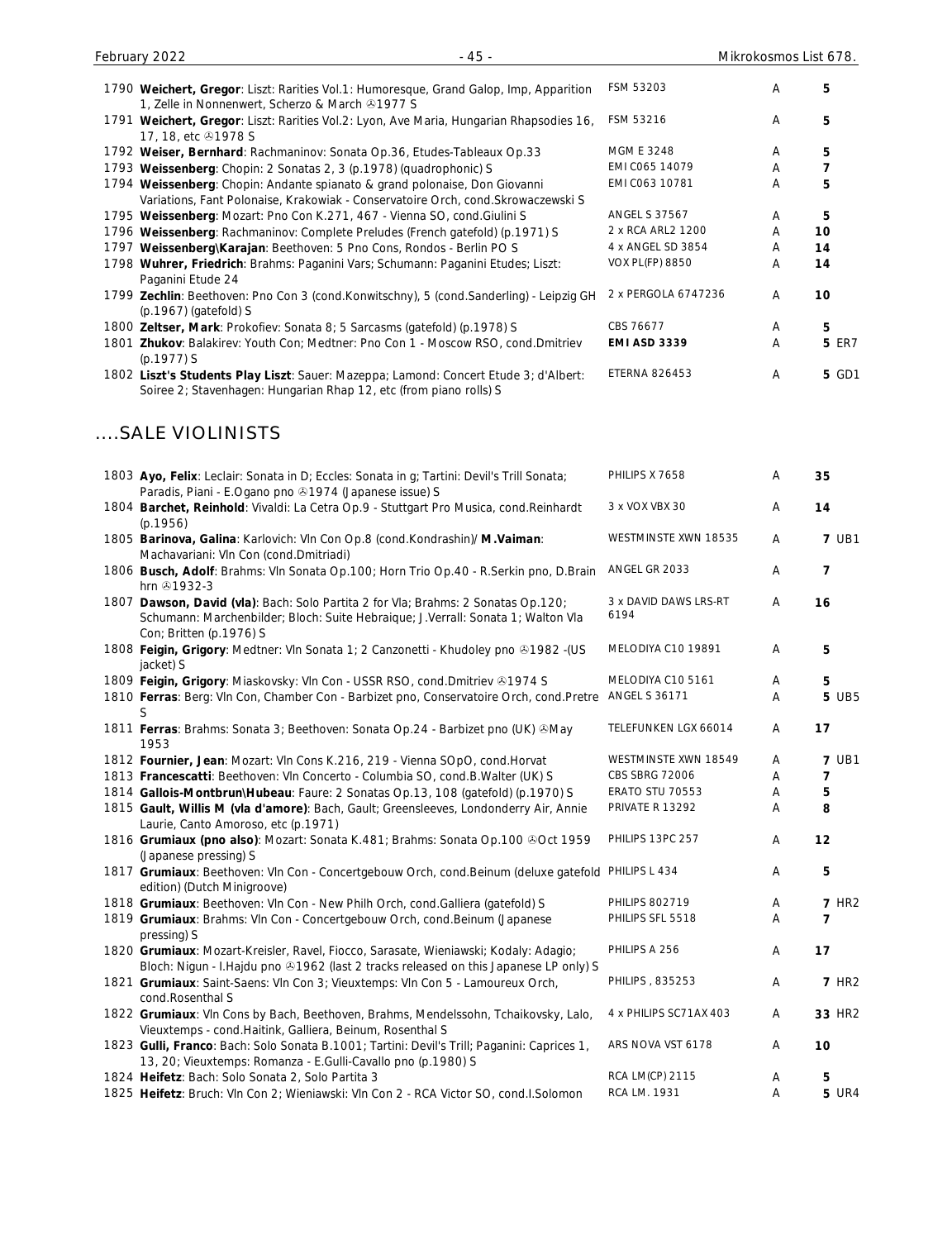| $-46-$<br>Mikrokosmos List 678.                                                                                                                                                                     |                             |       | February 2022  |
|-----------------------------------------------------------------------------------------------------------------------------------------------------------------------------------------------------|-----------------------------|-------|----------------|
| 1826 Heifetz: Chamber Music Collection (Mozart: Duo, Div, 3 Sonatas, Con K.219,<br>Beethoven: 3 Trios, 2 Sonatas, Grieg, Sinding, etc) - Primrose, E.Bay, Piatigorsky,<br><b>B.Smith</b>            | 6 x RCA CRM6 2264           | Α     | 28             |
| 1827 Heifetz: Franck: Sonata (Rubinstein pno); Bach: Partita 2 81937, 1935                                                                                                                          | SERAPHIM 60230              | Α     | 5              |
| 1828 Heifetz\Feuermann: Brahms: Double Con - Philadelphia Orch, cond.Ormandy                                                                                                                        | <b>RCA LCT 1016</b>         | Α     | <b>5 UR4</b>   |
| 1829 Heifetz\Mitropoulos: Beethoven: VIn Con - New York PO @1956                                                                                                                                    | MOVIMENTO 1005              | A     | 5              |
| 1830 Jappe, Dorothea (vla d'amore): Telemann: Con in E; Ganswindt: Vla d'amore Con in PHILIPS 9502086<br>D; Graupner: Ov in A - Capella Clementina, cond. Muller-Bruhl (p.1979) S                   |                             | Α     | <b>5 HR3</b>   |
| 1831 Kagan, Oleg\Richter: Berg: Chamber Con - cond. Nikolaevsky 31977 S                                                                                                                             | MELODIYA C10 14687          | A     | 5              |
| 1832 Kalafusz, Hans: Bach: Vln Cons B.1041-3, 1060 - W.Rosch vln, W.Schnell ob,<br>Suddeutsche Kammerphilharmonie (gatefold) S                                                                      | 2 x INTERCORD 93809         | Α     | 17             |
| 1833 Kogan, Leonid: Vivaldi: VIn Con in g/Barshai (cond): Respighi: Antique Suite 3<br>(Moscow ChO), (GOST5289-56) OLD                                                                              | MELODIYA D 3450             | Α     | <b>5 DR4</b>   |
| 1834 Kogan, Leonid\E.Gilels: Sonatas for 2 Violins by Leclair, Telemann & Ysaye (dowel<br>spine) S                                                                                                  | EMI SAXF 984                | Α     | 700 FB1        |
| 1835 Lautenbacher: Pfitzner: VIn Con - Philh Hungarica, cond. Wich (p.1979) S                                                                                                                       | SAPHIR INT 120918           | A     | 7              |
| 1836 Martin, Mihaela: Schubert: Duo Op.162; Stravinsky: Div - Ostrovsky pno &1983 S                                                                                                                 | <b>VOX VCL 9043</b>         | Α     | $\overline{7}$ |
| 1837 Menuhin (also conducts): Mozart: Vln Cons K.218, 271a - Bath FO -(good jacket) S                                                                                                               | EMI ASDWG 533               | $B +$ | <b>7 EW1</b>   |
| 1838 Menuhin\Silvestri: Beethoven: VIn Con - Vienna PO S                                                                                                                                            | CAPITOL SG 7229             | Α     | 5 UD7          |
| 1839 Mintz, Shlomo: Paganini: 24 Caprices (p.dig, 1982) (gatefold) S                                                                                                                                | DGG (FP) 2532042            | A     | 5              |
| 1840 Monosoff, Sonya: Bach: 6 Sonatas - Weaver hrpschrd, Davidoff vla da gamba<br>(p.1978) S                                                                                                        | 3 x SMITHSONIA N 13         | Α     | 14             |
| 1841 Morini, Erica: Beethoven: SQ Op.18\4; Mozart: SQ K.590 - Galimir, Trampler,<br>L.Varga                                                                                                         | WESTMINSTE W 9074           | $A++$ | $\overline{7}$ |
| 1842 Oistrakh, David: Beethoven: Triple Con - Knushevitsky, Oborin, Philh Orch, Sargent<br>S                                                                                                        | <b>ANGEL S 35697</b>        | Α     | <b>5 UR6</b>   |
| 1843 Oistrakh, David: Beethoven: VIn Con - French RSO, cond. Cluytens S                                                                                                                             | <b>ANGEL S 35780</b>        | A     | <b>5 ER6</b>   |
| 1844 Oistrakh, David: Brahms: Vln Con - USSR RSO, cond.Kondrashin OLD                                                                                                                               | MELODIYA D 857              | Α     | <b>5 DR4</b>   |
| 1845 Oistrakh, David: Franck: Sonata; Szymanowski: Sonata Op.9 - Yampolsky pno,<br>(deluxe) Olive, Stockholm, Jun 1954                                                                              | ANGEL  35163                | A     | <b>7 ER1</b>   |
| 1846 Oistrakh, David: Mozart: VIn Con K.216 (cond.Barshai)/ I.Oistrakh: Wieniawski: VIn<br>Con 2 (cond.Rozhdestvensky) - (good jacket) OLD                                                          | MELODIYA D., 6129           | Α     | <b>5 CR1</b>   |
| 1847 Oistrakh, David: Mozart: Vln Con K.216; Prokofiev: Vln Con 2 - Philh Orch,<br>cond.Galliera S                                                                                                  | <b>ANGEL S 35714</b>        | Α     | <b>7 UR6</b>   |
| 1848 Oistrakh, David: Prokofiev: Con Op.19; Bruch: Con Op.26 - London SO, Matacic,<br>(deluxe), (dowel spine)                                                                                       | ANGEL 35243                 | Α     | <b>8 ER1</b>   |
| 1849 Oistrakh, David: Vieuxtemps, Leclair, Wieniawski, Paganini, Szymanowski,<br>Tchaikovsky, Zarzycki - Yampolsky pno                                                                              | CONCERT HA MMS(MMS)<br>2226 | Α     | 5              |
| 1850 Oistrakh, David: Beethoven: Sonata op.47, 24 - Oborin pno (the mono recordings,<br>1953, 1950)                                                                                                 | CHANT DU M LDX-P 8253       | Α     | 5              |
| 1851 Oistrakh, David: Beethoven: Vln Con - Stockholm FO, cond. Ehrling                                                                                                                              | EMI C 90386                 | A     | 5              |
| 1852 Oistrakh, David: Cons by Khachaturian & 1965, Prokofiev (1) & 1965, Glzaunov<br><sup>3</sup> 1947, Shostakovich (1, 2) 31967, 1956 - cond. Khachaturian, Kondrashin,<br>Mravinsky S/PS         | 3 x EURODISC 89511          | $A++$ | 12             |
| 1853 Oistrakh, David: Tchaikovsky: 2 Pcs; Tartini: Devil's Trill Sonata; Vieuxtemps: 2<br>Romances; Paganini: Moses - Yampolsky pno (French pressing) PS                                            | MUSIDISC 30RC 858           | Α     | 5              |
| 1854 Oistrakh, David: Vln Cons By Bartok (1), Szymanowski (1), Sibelius, Hindemith;<br>Sibelius: 2 Humoresques; Ravel: Tzigane; Chausson: Poeme - cond.Kindrashin,<br>Sanderling, etc 31948-65 PS/S | 3 x EURODISC 89515          | $A +$ | 12             |
| 1855 Oistrakh, Igor: Brahms: Sonata Op.108; Prokofiev: 5 Melodies; Stravinsky: Suite<br>Italienne - Zertsalova pno                                                                                  | <b>ETERNA 820357</b>        | Α     | <b>7 GG3</b>   |
| 1856 Oistrakh\Fournier: Brahms: Double Con - Philh Orch, cond. Galliera S                                                                                                                           | <b>ANGEL S 35353</b>        | Α     | <b>7 UR6</b>   |
| 1857 Olevsky: Bach: Solo Sonata 1, Solo Partita 2 (p.1954)                                                                                                                                          | WESTMINSTE WL 5306          | A     | 45 UM2         |
| 1858 Perlman\Ashkenazy: Prokofiev: Sonatas 1, 2 (US) (p.1969) S                                                                                                                                     | <b>RCA LSC 3118</b>         | Α     | 5              |
| 1859 Pikaizen\I.Oistrakh (also conducts): Mozart: Sinfonia concertante K.364/<br>I.Oistrakh (cond): Mozart: Nachtmusik - Moscow POS                                                                 | MELODIYA CM 2953            | Α     | 5              |
| 1860 Pospisil: Martinu: Sonata for VIn & Pno 3; Roussel: Sonata for VIn & Pno 2 - Hnat<br>pno 21979 S                                                                                               | PANTON 81110029             | A     | 5              |
| 1861 Rabin: Mosaics (Chopin, Wieniawski, Mompou, Scriabin, Elgar, Sarasate, Ravel,<br>Prokofiev, Suk) - Pommers pno S                                                                               | CAPITOL SP(CP) 8506         | Α     | 350            |
| 1862 Ricci: Khachaturian: VIn Con (London PO, cond.Fistoulari)/ Ansermet: Glazunov:<br>Stenka Razin (Suisse Romande Orch) (UK) S                                                                    | LONDON STS 15240            | Α     | 7              |
| 1863 Rybar, Peter: Tartini: Vln Con in d; Nardini: Vln Con in e; Viotti: Vln Con No.22 -<br>Winthertur SO, cond.Dahinden (p.1956)                                                                   | WESTMINSTE XWN 18192        | A     | 8 UB1          |
| 1864 Rybar: Tartini: 6 Vln Sonatas - Holetschek hrpschrd (p.1956)                                                                                                                                   | WESTMINSTE XWN 18172        | A     | <b>10 UB1</b>  |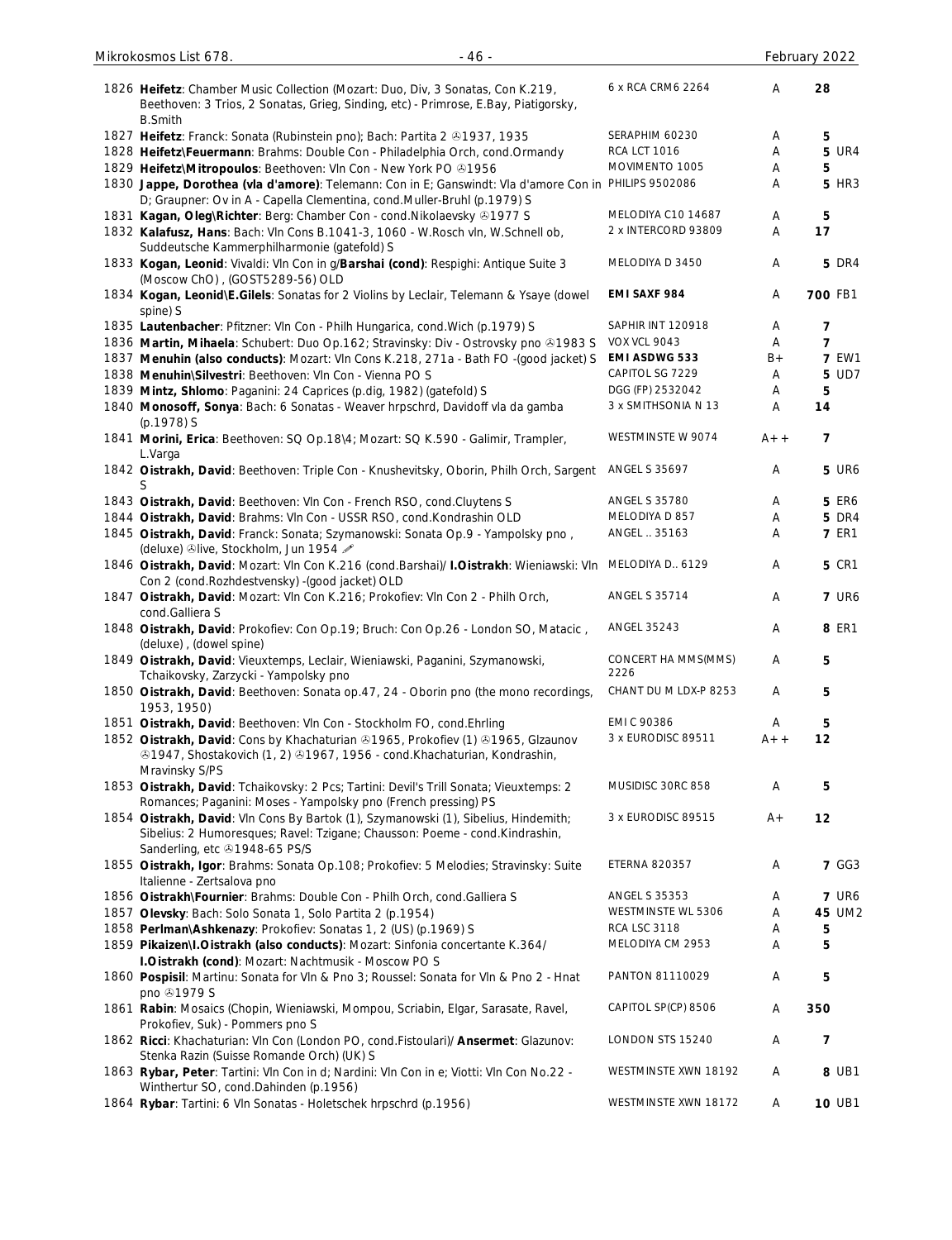| February 2022<br>- 47 -                                                                                                                                                                                           |                      | Mikrokosmos List 678. |              |
|-------------------------------------------------------------------------------------------------------------------------------------------------------------------------------------------------------------------|----------------------|-----------------------|--------------|
| 1865 Schmahl: Mendelssohn: Con in d (cond.Koch)/ Menuhin: Mendelssohn: Con in e<br>(cond.Kurtz) (p.1973) S                                                                                                        | <b>ETERNA 826347</b> | A                     | <b>7 GD1</b> |
| 1866 Sroubek: Fibich: Concert Polonaise (cond.Pinkas)/ Belcik: Saint-Saens: VIn Con<br>Op.61 (cond.Smetacek)                                                                                                      | SUPRAPHON LPV 428    | A                     | 5            |
| 1867 Stucki, Aida: Mozart: Vln Con K.271a/G.Swardstrom: Mozart: Rondos K.373, 261;<br>Adagio K.261 - Stuttgart Ton-Studio Orch, cond.G.Lund (Period jacket)                                                       | CLASSIC 6095         | $A-$                  | 10           |
| 1868 Suk: Raff: Cavatina; Schumann: Evening Song; Debussy: Clair de Lune; Brahms: Waltz<br>in a - Hala pno 7"                                                                                                     | SUPRAPHON SUK 840    | A                     | 5            |
| 1869 Szeryng: 27 Great Violin Concertos: Bach, Bartok, Beethoven, Brahms, Khachaturian, 14 x PHILIPS 6747182<br>Lalo, Mendelssohn, Prokofiev, Saint-Saens, Mozart, Paganini, Schumann, Sibelius,<br>Szymanowski S |                      | A                     | 70 HB1       |
| 1870 Szeryng: Bach: Solo Sonata 3, Solo Partita 3 (in white jacket)                                                                                                                                               | ODEON XOC 127        | $A -$                 | 21           |
| 1871 Szeryng\Monteux: Brahms: VIn Con - London SO S                                                                                                                                                               | <b>ETERNA 826824</b> | A                     | <b>7 GD1</b> |
| 1872 Tomasow, Jan: Sonatas by Tartini, Vitali, Albinoni, Marcello, Vivaldi - Heiller<br>hrpschrd (German pressing) S                                                                                              | VANGUARD KS 20041    | A                     | 5            |
| 1873 Warchal (also conducts): Vivaldi: 4 Seasons - Slovak ChO S                                                                                                                                                   | PICKWICK MPD 100     | Α                     | 5            |
| 1874 Zehetmair, Thomas: Beethoven: VIn Sonatas Op.24, 47 - M. Frager pno (p.dig,<br>1986) S                                                                                                                       | <b>TELDEC 643251</b> | Α                     | 5            |

# ....SALE CELLISTS

| 1875 Casals: Beethoven: Mozart Variations; Schumann: 5 Pieces in Popular Style -<br>R.Serkin, Mannes pno (French gatefold)                 | PHILIPS L 1454               | A     | 5            |
|--------------------------------------------------------------------------------------------------------------------------------------------|------------------------------|-------|--------------|
| 1876 Casals: Beethoven: Sonatas Op.5\1, 2 - R.Serkin pno -(French gatefold) -(Minigroove)                                                  | PHILIPS L 1285               | A     | 5 FM2        |
| 1877 Fournier\Magaloff: Beethoven: Sonatas Op.5\1, 69 01978                                                                                | CETRA ARC 8                  | A     | 8            |
| 1878 Gendron, Maurice: Bach: Solo Suites (Dutch pressing)                                                                                  | 3 x PHILIPS A. 2397          | A     | 62           |
| 1879 Ginovker: Vivaldi: Sonatas for vcl & basso cont 4, 5, 6 - Semenov organ & 1985 S                                                      | MELODIYA C10 23155           | A     | 7            |
| 1880 Goritzki, Johannes: Vivaldi: 2 Vcl Sonatas/Igor Goritzki (ob): Vivaldi: 2 Sonatas -<br>Dahler hrpschrd (gatefold) S                   | CLAVES D 901                 | A     | 5            |
| 1881 Helmerson: Prokofiev: Sonata Op.119; Franck: Sonata in A - Palsson pno (p.1977) S                                                     | <b>HNH 4028</b>              | A     | 8            |
| 1882 Janigro: Vivaldi: 6 Sonatas Op.14 - Veyron-Lacroix hrpschrd & Vienna, 1956                                                            | WESTMINSTE XWN 18628         | A     | 5 UB1        |
| 1883 Knushevitsky: Saint-Saens: Vcl Con; Haydn: Vcl Con in C - USSR RSO, cond.Gauk<br>OID                                                  | MELODIYA D., 3178            | A     | <b>7 DR4</b> |
| 1884 Moore, Glen (db, vln)/David Friesen (db, pno): In Concert (D.Friesen & G.Moore<br>pieces) (p.1977) (jazzish) S $\times$               | VANGUARD VSD 79383           | A     | 8            |
| 1885 Rostropovich: Britten: Suites for Solo Cello 1, 2 S                                                                                   | DECCA SXL(HP) 6393           | A     | 5 HD1        |
| 1886 Rostropovich: Dvorak: Vcl Con - Royal PO, cond. Boult                                                                                 | <b>EMI ALP. 1595</b>         | A     | <b>5 ER1</b> |
| 1887 Rostropovich: Miaskovsky: Vcl Con (cond.Fakhtonovich, 1959); Sonata 2<br>(Dedyukhin pno, 1950)                                        | MELODIYA D 35455             | A     | 10           |
| 1888 Rudin, Alexander: Miaskovsky: Cello Sonatas 1, 2 - V. Ginsburg pno ®1981, 1983 S                                                      | MELODIYA C10 20029           | A     | 8            |
| 1889 Starker\Sebok: Beethoven: Complete Sonatas (gatefold with nice booklet) + (copy<br>$1143$ ) S                                         | 2 x ERATO EJAS 6             | $A-$  | 105 FB4      |
| 1890 Vectomov: Martinu: Cello Con 2 - Prague SO, cond. Kosler (p. 1967) S                                                                  | SUPRAPHON SUAST(RL)<br>50883 | A     | <b>7 ZR7</b> |
| 1891 Williams, Anne Martindale: After a Dream (Bach, Faure, Haydn, Debussy, Saint-<br>Saens, J.C.Bach, Glazunov) - D.Bish organ (p.1984) S | WORD SPCN 7018928109         | $A++$ | 5            |

# ....SALE MISCELLANEOUS

| 1892 Clarinet: Klocker: Schacht: CI Con in B flat; Hoffmeister: CI Con in B flat -<br>cond.J.Schroder S                                                                                                      | ACANTA EA 23145         | A | 5     |
|--------------------------------------------------------------------------------------------------------------------------------------------------------------------------------------------------------------|-------------------------|---|-------|
| 1893 Flute: Galway: Mozart: Cons K.313, 314, Andante K.315 - cond. Baumgartner<br>$Q$ 1974 S                                                                                                                 | EURODISC 63728          | A | 5     |
| 1894 Flute: J-C.Veilhan: Vivaldi: 6 Fl Cons Op.10 - cond.Malgoire (French gatefold)<br>$(p.1977)$ S                                                                                                          | CBS 76595               | A | 5     |
| 1895 Flute: M.Moyse: Beethoven: Ser Op.25 (M.Darrieux vln, P.Pasquier vla); Godard,<br>Genin, Gluck/P.Gaubert: Debussy, Saint-Saens, Chopin/Hennebains: Chopin,<br>etc/R.le Roy: d'Indy: Ste $\odot$ 1908-34 | PEARL GEMM 302          | A | 8     |
| 1896 Flute: Rampal: Ibert: FI Con; Rivier: FI Con; Jolivet: FI Con - cond.Jolivet, Froment<br>$A$ 1964 S                                                                                                     | <b>ERATO STE. 50207</b> | A | 6 FP1 |
| 1897 Flute: Rampal: Reinecke: Con Op.283 (cond.Guschlbauer); Romberg: Con Op.17<br>(cond.Scimone) 31967, 1976 S                                                                                              | ERATO ERA 9253          | A | 5     |
| 1898 Flute: Thalheimer: Widmann, Eyck, Frescobaldi, Fontana, Riccio, Bassano, etc - Lutes<br>lute, Lutz organ, Schirrmeister recorder 31977, 1980 S                                                          | AUDITE FSM 53403        | Α | 5     |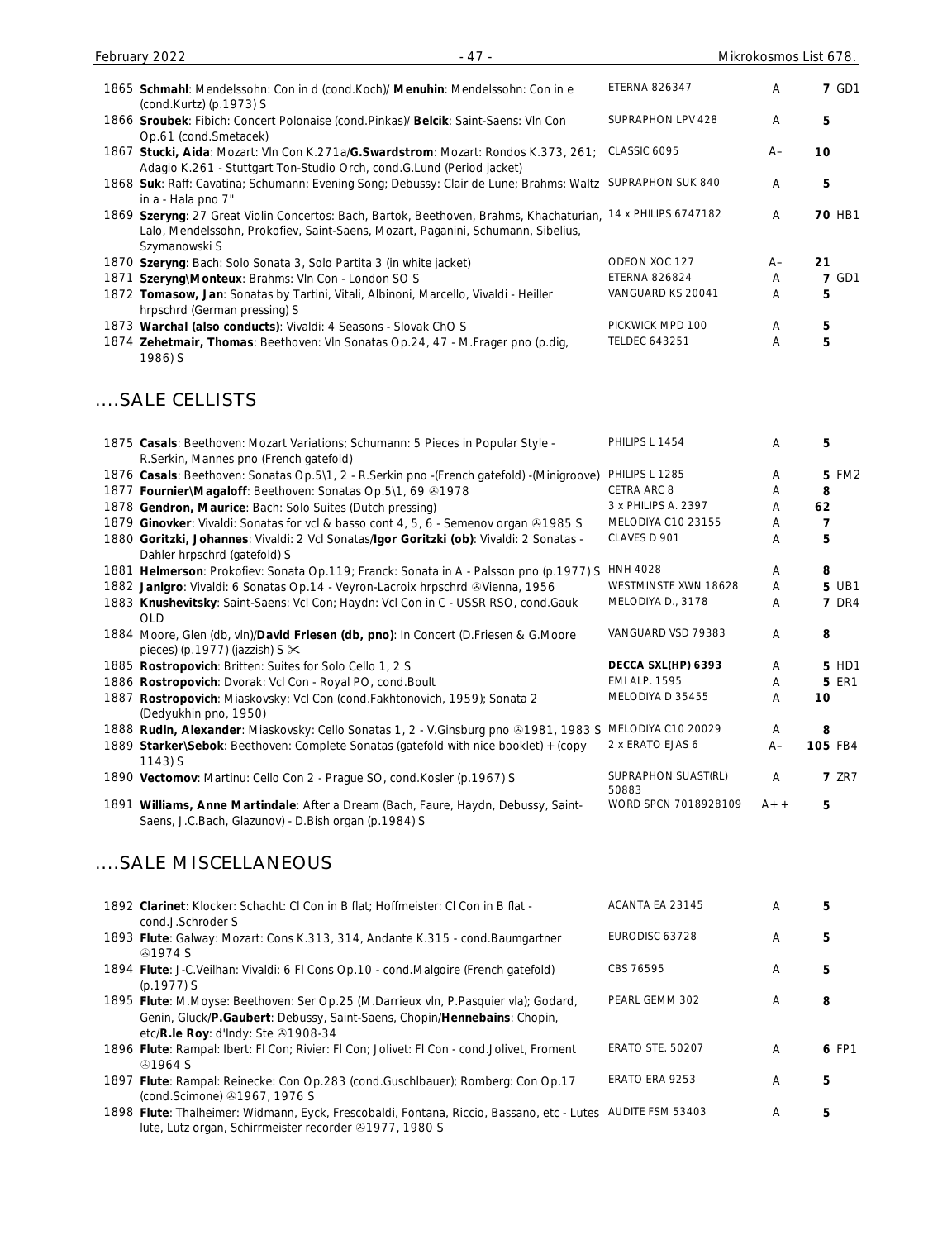| $-48-$<br>Mikrokosmos List 678.                                                                                                                                                                  |                        |       | February 2022  |
|--------------------------------------------------------------------------------------------------------------------------------------------------------------------------------------------------|------------------------|-------|----------------|
| 1899 Guitar: A.Stingl: Bach: 2 Chorals; Mendelssohn: 6 Songs Without Words; Stingl:<br>Suite, Sonatine, Improvisation (p.1985) S                                                                 | HARMONIA M HM 620      | Α     | $\overline{7}$ |
| 1900 Guitar: D.Dervis: Villa-Lobos: 5 Preludes, Roussel: Segovia; Phetit: Theme & Vars;<br>Poulenc: Sarabande; De Viee: Suite in D & Paris, 1984 + copy of the correspondance<br>about this LP S | <b>PHILIPS 412961</b>  | Α     | 5              |
| 1901 Guitar: I. Suzuki: Galilei, Milan, Santz, Bach, Sor, Suzuki, Lauro, Tarrega, Mussorgsky                                                                                                     | MELODIYA D 27359       | Α     | 7              |
| 1902 Guitar: N.Yepes: The World of the Spanish Guitar (Villa-Lobos, Albeniz, Falla, Tarrega,<br>Torroba, Sor, Turina) S                                                                          | LONDON STS 15224       | Α     | <b>7 EO4</b>   |
| 1903 Guitar: O.Ghiglia: Bach: P&F in D; Weiss: Fantasia in e; Frescobaldi: Aria con<br>variazioni; Dowland: Fantasia 7; Falla: Homanaje; Ponce: Sonata 3; Villa-Lobos: Etude<br>11 in e (p.1965) | <b>EMI XLP 20070</b>   | Α     | <b>7 EB1</b>   |
| 1904 Guitar: Yepes: Narvaez, Sanz, Sor, Tarrega, Malats, Pujol, Maza, Villa-Lobos, Yepes,<br>Savio S                                                                                             | LONDON STS 15306       | Α     | <b>5 EO4</b>   |
| 1905 Gutar: S.Behrend: Rodrigo: Concierto de Aranjuez (cond.Peters); Kapsberger, Haydn,<br>Weiss, Reussner, Cutting, Dowland, Caroso, Roncalli, Paganini, etc S                                  | 2 x DGG 2666777        | $A++$ | 14             |
| 1906 Harp: Laskine: Hasselmans, Schutt, Heller, Schumann, Rameau, Ibert, Grandjany,<br>Bochsa, etc (gatefold) S                                                                                  | ERATO STU 70932        | A     | 5 FB3          |
| 1907 Harp: Laskine: Krumpholz: Hrp Con 6; Boieldieu: Hrp Con - Paillard ChP,<br>cond.Paillard S                                                                                                  | ERATO STU 70192        | Α     | 5 FB2          |
| 1908 Harp: Laskine\Nordmann: Pieces for 2 Harps by Haydn, Petrini, d'Alvimare, Weber,<br>Demar (gatefold) (p.1972) S                                                                             | ERATO STU 70721        | Α     | <b>7 FB2</b>   |
| 1909 Harpsichord: C.Jaccottet: Sweelinck: Toccata 21; Soll es sein; Paduana Lachrimae;<br>More Palatino; Est-ce Mars; Balletto del Granduca; Fantasia Chromatica; etc S                          | <b>GALLO 3033</b>      | Α     | 5              |
| 1910 Harpsichord: G.Jones: Bach, Byrd, Couperin, Frescobaldi, Handel, Rameau,<br>D.Scarlatti, etc (p.1967) S                                                                                     | <b>EMI HQS 1100</b>    | Α     | 5 ED1          |
| 1911 Harpsichord: J. Weaver: Bach: 6 Partitas (with the facsimile score) S                                                                                                                       | 3 x SMITHSONIA N 9     | Α     | 14             |
| 1912 Harpsichord: Leonhardt: Bach: Goldberg Variations (gatefold) (p.1978) S                                                                                                                     | HARMONIA M C065 99710  | Α     | 7              |
| 1913 Harpsichord: Ruzickova: Bach: English Suites (p.1980) S                                                                                                                                     | 3 x SUPRAPHON 11113211 | Α     | 14             |
| 1914 Harpsichord: S.Marlowe: Bach: Hpschd Cons 1, 5 & 7 - Baroque Chamber Orch,<br>(white label)                                                                                                 | DECCA DL 10104         | Α     | 5              |
| 1915 Harpsichord: Valenti: Bch: French Suites 1, 2, 3 (score enlosed)                                                                                                                            | WESTMINSTE SWN 18157   | Α     | <b>7 UB1</b>   |
| 1916 Harpsichord: Verlet: Frescobaldi: Toccate d'intavolatura Libro 1, 2 (gatefold)<br>(p.1973) S                                                                                                | TELEFUNKEN SAWT 9597   | Α     | 5              |
| 1917 Harpsichord: W.Christie: J.Royer: Pieces de clavecin (gatefold) 31979 S                                                                                                                     | HARMONIA M HM 1037     | A     | 5              |
| 1918 Horn: Tarjani: Mozart: Hrn Cons K.412, 417, 495, Concert Rondo K.371 - Gyor PO,<br>cond.J.Sandor (p.1974) S                                                                                 | HUNGAROT SLPX 11707    | Α     | 5              |
| 1919 Oboe: G.Maugras: Devienne: 4 Ob Sonatas - J-L.Petit hrpschrd S                                                                                                                              | DECCA SMD 1510         | Α     | 7              |
| 1920 Oboe: P.Pierlot: Oboe Concerti by Albinoni, Vivaldi, Zipoli, Cimarosa, Marcello,<br>Bellini - cond.Paillard, Scimone (gatefold) S                                                           | 2 x ERATO ERA 50515    | Α     | 10             |
| 1921 Organ: Chorzampa: Mozart: Works for organ (p.1973) S                                                                                                                                        | PHILIPS 6587003        | Α     | 5 HB1          |
| 1922 Organ: Commette: Bach: Chorales, Fugue in g, etc (dowel spine)                                                                                                                              | EMI FCX 498            | Α     | <b>7 FG1</b>   |
| 1923 Organ: G.Weir: Franck: Piece heroique, Fantasie; Vierne: Naiades, Impromptu,<br>Toccata from 24 Pieces; Messsiaen: L'Ascension: 2 Excs (p.1984) S                                           | TARTAR TRL 39          | Α     | 5              |
| 1924 Organ: Germani: Bach: 3 Toccata % Fugues, Fant & Fugue in g (hard cover) (ds)                                                                                                               | EMI FALP 529           | Α     | 5 FR2          |
| 1925 Organ: Great Cathedral Organs: Hereford: M.Cook: Bull, Wesley; Jongen: Sonata<br>Eroica; Langlais: Incantation; Peeters, Durufle (p.1966) S                                                 | <b>EMI CSD 3565</b>    | Α     | 5 ED1          |
| 1926 Organ: M-C.Alain: Bach: 2 Sonatas; 6 Schubler Chorales; T&F in d, BWV 565; 16<br>Chorales S                                                                                                 | 3 x ERATO ERA 60301    | $A++$ | 14             |

# ....SALE CHAMBER MUSIC

| 1927 Balalaika SO: Tchaikovsky: Wieniawski: Mazurka; Soloviev-Sedoi: Moscow Nights;<br>Glinka: The Wind Howls; Sarasate: Zigeunerweisen; Ippolitov-Ivanov: Caucasian, etc -<br>cond.A.Kutin | PRIVATE K 14              | A    |               |
|---------------------------------------------------------------------------------------------------------------------------------------------------------------------------------------------|---------------------------|------|---------------|
| 1928 Bartholdy Quartet: Mendelssohn: Complete SQs, Capriccio, Andante & Scherzo (in<br>2 volumes) S                                                                                         | 4 x BASF + 3921815        | A    | 21            |
| 1929 Barylli Quartet: Beethoven: SQ Op.131                                                                                                                                                  | WESTMINSTE XWN 18640      | $A-$ | <b>14 UB1</b> |
| 1930 Barylli Quartet: Mozart: SQs K.155-158                                                                                                                                                 | WESTMINSTE SWN 18053      | A    | 35 UB1        |
| 1931 Barylli Quartet: Mozart: SQs K.499, 575                                                                                                                                                | WESTMINSTE XWN 18559      | Α    | 21 UB1        |
| 1932 BarylliWlach: Brahms: Horn Trio Op.40, Cl Trio Op.114 - Kwarda vcl, Koch hrn,<br>Holletschek pno (p.1952) $+$ (some tapes on the jacket)                                               | <b>WESTMINSTE WL 5146</b> | A    | 35 UM2        |
| 1933 Beethoven Quartet: Miaskovsky: SQ 13; Gliere: SQ 4                                                                                                                                     | WESTMINSTE XWN 18423      | A    | <b>7 UB1</b>  |
| 1934 Beethoven: Quintets Op.16 in 2 versions (pno & winds, pno & SQ) - Mozart Trio,<br>Salzburg Winds (gatefold) (p.1978) S                                                                 | CLAVES D 805              | A    | 5             |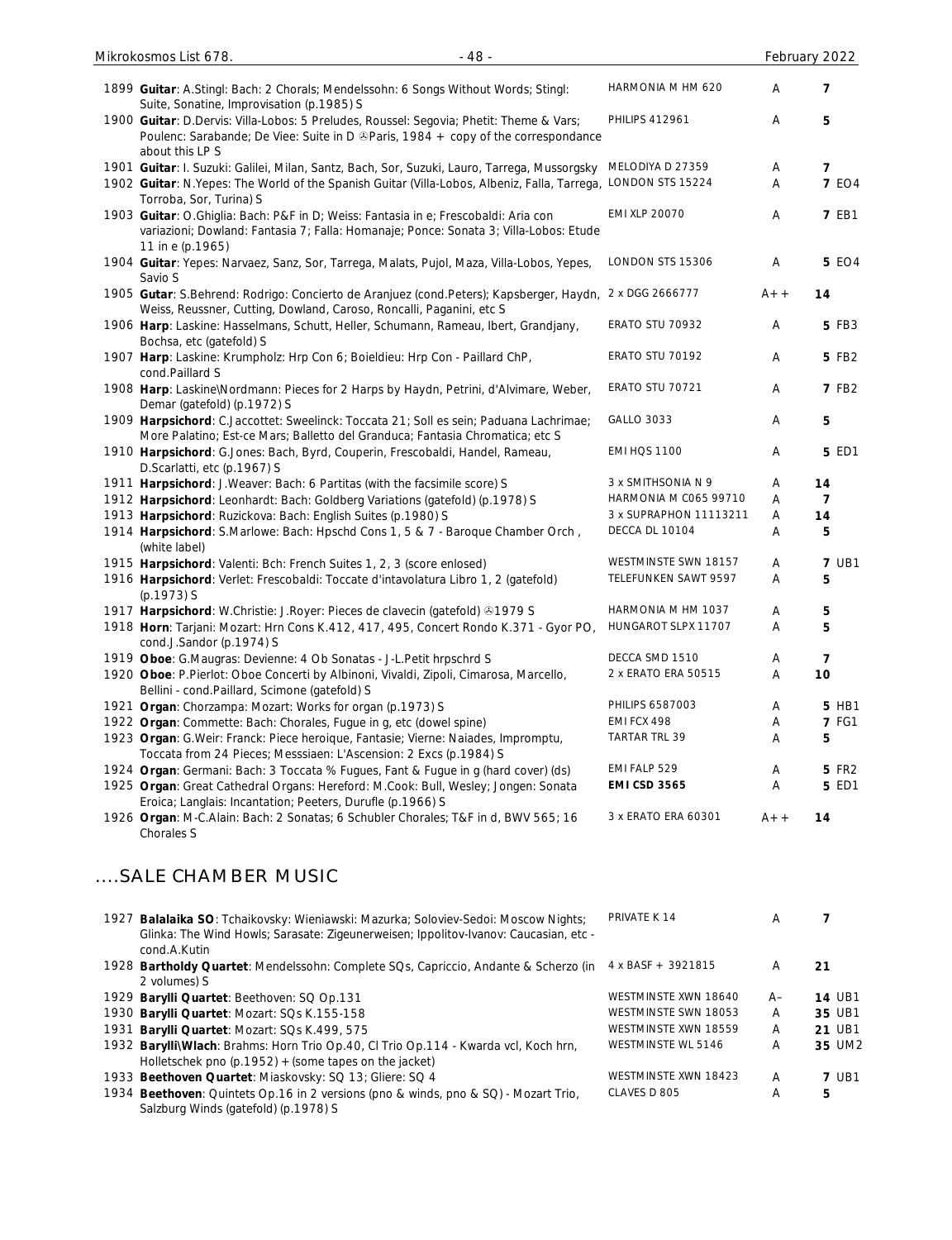| 1935 Beethoven: Trio for 2 Oboes & English Horh Op.87, Duos for Clar & Bassoon WoO<br>27\1, 3 - Kovacs, Fulemile, etc S                                 | HUNGAROT SLPX 11565          | A     | 5             |
|---------------------------------------------------------------------------------------------------------------------------------------------------------|------------------------------|-------|---------------|
| 1936 Budapest Brass Quintet: Simpson: Dances; Pezel: Sonatas; Speer; Albinoni: Suite;<br>Bozza: Sonatina; Horovitz: Music Hall Suite 31983 S            | HUNGAROT SLPX 12486          | A     | 7             |
| 1937 Budapest Quartet: Beethoven: SQ Op.127, Grosse Fuge (Dutch Minigroove)                                                                             | PHILIPS A 1200               | Α     | 5             |
| 1938 Budapest Quartet: Beethoven: SQs Op.59\3, Op.74 (Dutch Minigroove)                                                                                 | PHILIPS A 1196               | Α     | 5             |
| 1939 Debussy: 3 Sonatas, 2 Dances - Laskine, Rampal, Tortelier, Hubeau, P.Pasquier,<br>Cyroulnik, Paillard ChO, cond.Rampal                             | ERATO LDE 3201               | Α     | <b>17 FG2</b> |
| 1940 Fine Arts Quartet: Beethoven: SQs Op.74, 95 S                                                                                                      | CONCERT DI CS 257            | Α     | 5             |
| 1941 German Brass: A Tribute to the Americas (Joplin, Crespo) (d.dig, 1986) (gatefold) S                                                                | EMI EL 270632                | A     | 7             |
| 1942 Gordon, Edward\V.Aitay\F.Miller: Beethoven: Piano Trio op.97 & 1971 S                                                                              | RAVINIA FE RC 14742          | A     | 5             |
| 1943 Guarneri Quartet: Schubert: SQ 13, SQ Mvt in c (p.1972) S                                                                                          | <b>RCA LSC 3285</b>          | Α     | 5             |
| 1944 Hungarian Quartet: Beethoven: Late SQs (SAX FB1 lasbel) S                                                                                          | 4 x EMI CCA. 1076            | Α     | 28            |
| 1945 Hungarian Quartet: Beethoven: SQs Op.59\1, 2, 3, Op.74, 95 (SAX FB1 labels) S                                                                      | 3 x EMI CCA 1073             | Α     | 31            |
| 1946 Ivaldi Quartet: Mahler: Pno Quartet Mvt; R.Strauss: Quartet Op.13 (gatefold) &dig,<br>1983 S                                                       | ERATO NUM 75146              | A     | 7             |
| 1947 Juilliard Quartet: Beethoven: Complete SQs (p.1978) S                                                                                              | 10 x CBS GM 101              | $A++$ | 42            |
| 1948 Karajan, Hedy von & Wolfgang von/Andreae, Hans: Bach: Die Kunst der Fuge (arr<br>for 3 organs) S                                                   | 2 x SCHWANN AMS. 44          | Α     | 21            |
| 1949 Klockner (cl): Mozart: CI Quintet K.581; Weber: CI Quintet Op.34 - Cosortium<br>Classicum S                                                        | INTERCORD 110320             | Α     | 7             |
| 1950 Loewenguth Quartet: Schubert: SQ 14 in d; Quartettsatz in c 01978,<br>(autographed) (by Loewnguth & Langlois) S                                    | OJAL DQL 500                 | Α     | 21            |
| 1951 Luxembourg Collegium Musicum: Vivaldi: Con in a; Purcell: Pavane & Chaconne;<br>Telemann: Quartet, Con in a; Boismortier: Sonata in e S            | LUXEMBOURG TST 77456         | Α     | 5             |
| 1952 Martinu Piano Quartet: Martinu: Pno Quartet; Pno Trio 1 & 2 & 1981 S                                                                               | SUPRAPHON 11113369           | A     | 5             |
| 1953 Melzelius: Suite/ Tolar: Baletti/ Froberger: Toccata/ Benda: Rondo/ Jarzembski: 3<br>Concertos/ J.K. Fischer: Prel & Chaconne - Eolina Quartet S   | BALKANTON BKA 10720          | A     | 5             |
| 1954 Mendelssohn: Octet/ Rimsky-Korsakov: Quintet in B flat - Vienna Octet S                                                                            | LONDON STS 15308             | A     | <b>5 EO3</b>  |
| 1955 Menuhin, Y.& H\Gendron: Tchaikovsky: Trio Op.40 S                                                                                                  | <b>EMI ASD 2594</b>          | Α     | 8 ER2         |
| 1956 Navarra\Pascal Quartet: Schubert: String Quintet (p.1951) -(jacket worn a bit)                                                                     | <b>VOX PL 7030</b>           | A     | 56            |
| 1957 Oistrakh Trio: Beethoven: Pno Trio Op.97 S                                                                                                         | <b>ANGEL S 35704</b>         | A     | <b>7 UR6</b>  |
| 1958 Oistrakh Trio: Dvorak: Pno Trio Op.65; Haydn: Pno Trio in C 01950                                                                                  | MONITOR MC 2071              | Α     | 5             |
| 1959 Oistrakh Trio: Schubert: Pno Trio Op.99 S                                                                                                          | <b>ANGEL S 35713</b>         | A     | <b>7 UR6</b>  |
| 1960 Parrenin Quartet: Franck: SQ in D (Japanese issue) 31972 S                                                                                         | ANGEL EAC 40144              | Α     | 8             |
| 1961 Reinecke, Carl: Trios Op.264, 274 - Rodenhauser cl, Gaag hrn, Voss vla, H.Deutsch<br>pno 31986 S                                                   | AUDITE 68407                 | Α     | 5             |
| 1962 Suk Trio: Smetana: Pno Trio in g; Suk: Elegy (p.1968) S                                                                                            | SUPRAPHON SUAST(RL)<br>50863 | Α     | <b>7</b> ZR7  |
| 1963 Tcherepnin: Chamber Music (Cello Solo Suite, Duo, Trio, SQ, Quintet) - Comp.pno,<br>Tortelier vcl, Pascal vln, Paris Intr Ens S                    | EMI C063 10912               | Α     | 5             |
| 1964 Vienna Konzerthaus Quartet: Beethoven: SQ Op.132 (p.1957)                                                                                          | WESTMINSTE XWN 18408         | A     | <b>7 UB1</b>  |
| 1965 Vienna Konzerthaus Quartet: Mozart: SQ K.465, 421 (p.1953)                                                                                         | WESTMINSTE WL 5175           | $A-$  | <b>7 UM2</b>  |
| 1966 Vienna Konzerthaus Quintet: Mozart: String Quintet K.614/ L. Wlach (cl): Mozart:<br>Quintet K.452 (Raupenstrauch, etc) + (plays better than looks) | WESTMINSTE WLGL 507          | $B+$  | 10 UG1        |
| 1967 Vienna Octet Mmbrs: Schubert: Trout Quintet - Panhoffer pno (p.1957)                                                                               | DECCA LXT 2533               | Α     | 5 EY3         |
| 1968 Vienna Octet: Mozart: Divertimento K.205, March K.290, Cassation K.99 S                                                                            | LONDON CS 6433               | A     | 5 EM4         |
| 1969 Weller Quartet: Beethoven: SQ Op.127; Haydn: SQ Op.103 (p.1970) S                                                                                  | DECCA SXLWB 6423             | A     | 35 ED3        |
| 1970 Wlach (cl): Mozart: CI Quintet - Vienna Konzerthaus SQ (p.1956)                                                                                    | WESTMINSTE XWN 18269         | Α     | <b>10 UB1</b> |

February 2022 **19 - 19 - 19 - 19 - Mikrokosmos List 678.** 

# ....7" VOCAL RECORDS FOR SALE

| 1971 Giraudeau, Jean: Schubert: 3 Lieder (incl Die Forelle) - J.Dupont pno 7"<br>1972 Greindl, Josef: Parsifal: Good Friday Scene/Windgassen: Tristan: Death of Tristan -<br>cond.Leitner, L.Ludwig (French pressing) 7" | <b>DECCA CEP 500005</b><br>DGG 30025 | A<br>A | 8<br>5 |
|--------------------------------------------------------------------------------------------------------------------------------------------------------------------------------------------------------------------------|--------------------------------------|--------|--------|
| 1973 Seefried, Irmgard: Schubert: Ave Maria, Romanze, Seligkeit - E. Werba pno (French<br>pressing) 7"                                                                                                                   | DGG 30128                            | Α      | 5      |
| 1974 Streich, Rita: Schubert: Der Hirt auf dem Felsen - H. Geuser cl, Raucheisen pno<br>(French pressing) 7"                                                                                                             | DGG 30288                            | A      | 5      |
| 1975 Streich, Rita: Barbiere: Una voce; Rigoletto: Caro nome - cond.F.Leitner (French<br>pressing) 7"                                                                                                                    | DGG 30052                            | A      | 5      |
| 1976 Streich, Rita: Zauberflote excs - cond. Fricsay (early French) 7"                                                                                                                                                   | DGG 32115                            | A      | 5      |

....7" CONDUCTOR FOR SALE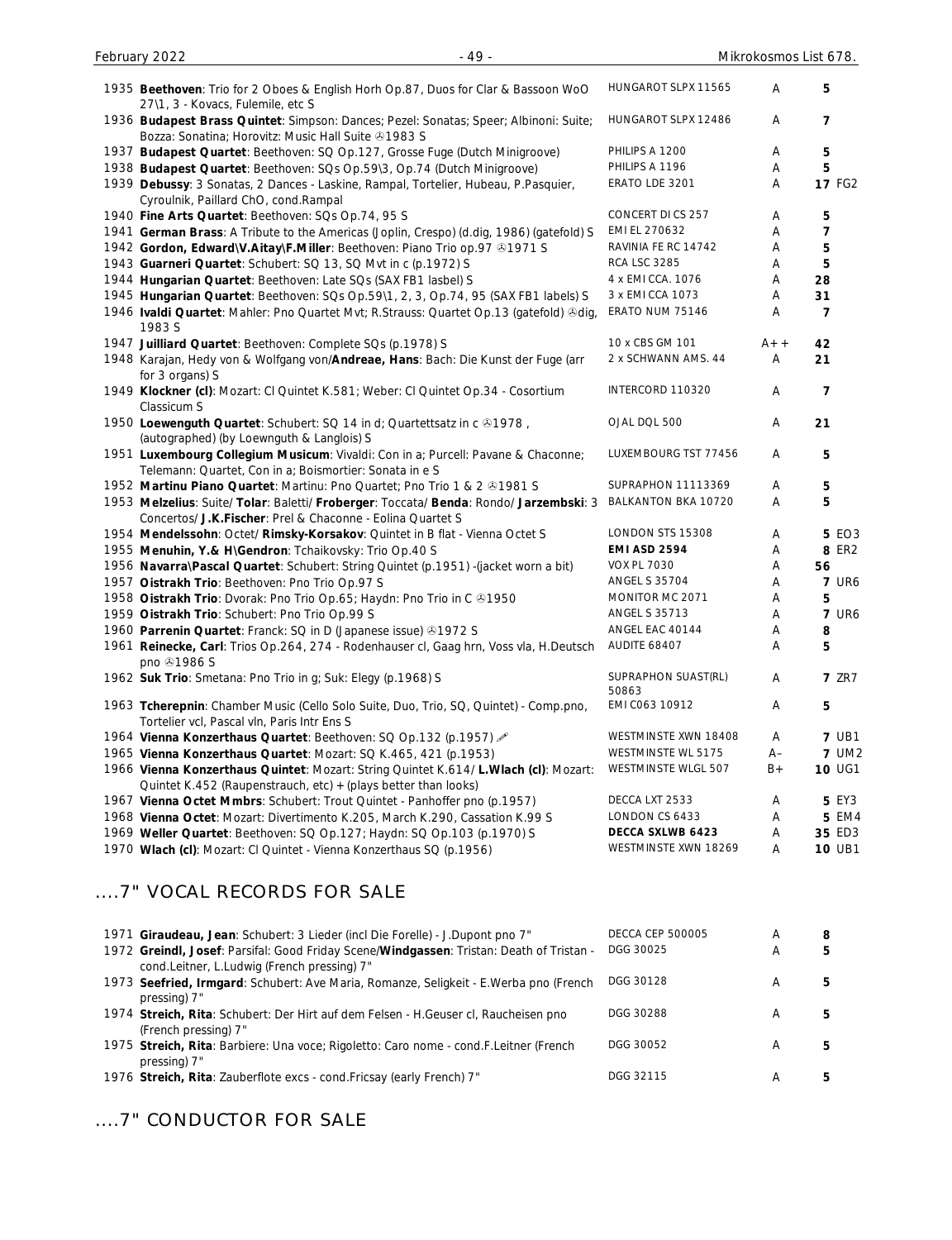| 1977 Amaducci, Bruno: Rossini: Barbiere & Magpie Ovs - Pasdeloup Concert Orch 7"<br>1978 Andre, Franz: Suppe: Poet & Peasant Ov, Light Cavalry Ov - Belgian RSO 7"<br>1979 Arnord, Malcolm: Arnold: Beckus the Dandipratt Ov/Hillingsworth: Arnold: Tam | TRIANON A 17007<br>TELEFUNKEN 460TC 229<br>PHILIPS NBE 11038 | Α<br>Α<br>A | 7<br>5<br>$\overline{7}$ |
|---------------------------------------------------------------------------------------------------------------------------------------------------------------------------------------------------------------------------------------------------------|--------------------------------------------------------------|-------------|--------------------------|
| O'Shanter Ov - Royal PO 7"                                                                                                                                                                                                                              |                                                              |             |                          |
| 1980 Britten, Benjamin: Britten: National Anthem arrangement (London SO &<br>Choir)/K.Alwyn: Purcell: Trumpet Voluntary (London SO)/Boult: Bach: Sheep May<br>Safely; Suite 3-Air 7"                                                                    | DECCA CEP 736                                                | Α           | 10                       |
| 1981 Buchel, Mathias: Handel: Messiah: Alleluia, Finale 7"                                                                                                                                                                                              | LUMEN LD 1515                                                | Α           | 7                        |
| 1982 Cantelli, Guido: Dukas: L'Apprenti sorcier - Philh Orch 7"                                                                                                                                                                                         | EMI ERF 170                                                  | Α           | 5                        |
| 1983 Cluytens: Borodin: Steppes - Concervatoire Orchestra 7"                                                                                                                                                                                            | PATHE ED 64                                                  | Α           | $\mathbf 5$              |
| 1984 Cluytens: Gounod: Faust Ballet - Orchestre du Teatre National de l'Opera 7"                                                                                                                                                                        | EMI ERF 147                                                  | Α           | 5                        |
| 1985 Cluytens: Lalo: Roy d'Ys Ov - French RSO 7"                                                                                                                                                                                                        | EMI ESBF 190                                                 | Α           | $\overline{7}$           |
| 1986 Cluytens: Massenet: Scenes Alsaciennes excs - French OpO 7"                                                                                                                                                                                        | PATHE ED 74                                                  | Α           | 5                        |
| 1987 Cluytens: Massenet: Scenes Pittiresques - Opera Comique Orchestra 7"                                                                                                                                                                               | PATHE ED 93                                                  | Α           | 5                        |
| 1988 Cluytens: Rimsky-Korsakov: Russian Easter Ov - Conservatoire Orchestra 7"                                                                                                                                                                          | PATHE ED 67                                                  | Α           | 5                        |
| 1989 Colombo, Pierre: Delalande: Sinfonies pour les soupers du Roi I - Lamoureux Orch                                                                                                                                                                   | L'OISELET DO 17029                                           | A           | $\overline{7}$           |
| 1990 Douatte: Liszt: Les Preludes - Pasdeloup Concert Orch 7"                                                                                                                                                                                           | MATCH MR 17508                                               | Α           | 5                        |
| 1991 Fricsay: J.Strauss: Fledermaus & Gipsy Baron Ovs - Berlin RSO (early French) 7"                                                                                                                                                                    | DGG 30095                                                    | Α           | $\overline{7}$           |
| 1992 Froment, Louis de: Mozart: Nachtmusik K.525 7"                                                                                                                                                                                                     | CLUB NATIO PR 17                                             | Α           | 14                       |
| 1993 Furtwangler: Mozart: Nachtmusik K.525 - Vienna PO (French pressing) 7"                                                                                                                                                                             | <b>EMI ERF 17013</b>                                         | Α           | 5                        |
| 1994 Furtwangler: Wagner: Tannhauser Ov - Vienna PO (French pressing) 7"                                                                                                                                                                                | <b>EMI ERF 17024</b>                                         | Α           | 5                        |
| 1995 Furtwangler: Weber: Oberon Ov - Vienna PO 7"                                                                                                                                                                                                       | <b>EMI 7RF 258</b>                                           | Α           | $\overline{7}$           |
| 1996 Galliera: Rossini: Tell Ov - Philh Orch 7"                                                                                                                                                                                                         | EMI ESBF 159                                                 | Α           | 5                        |
| 1997 Gould, Morton: Tchaikovsky: 1812 Ov - M.Gould Orch (German pressing) S 7"                                                                                                                                                                          | <b>RCA ESC 9741</b>                                          | Α           | 5                        |
| 1998 Hewitt: Handel: Water Music - Hewitt Orch 7"                                                                                                                                                                                                       | DISCOPHILE 17011                                             | Α           | 5                        |
| 1999 Hewitt: Mozart: Nachtmusik K.525 - Hewitt Orch 7"                                                                                                                                                                                                  | DISCOPHILE EX 17001                                          | Α           | 5                        |
| 2000 Hewitt: Mozart: Ouverture parisienne, K 311a; Italian Ov, K 318 - Hewitt Orch 7"                                                                                                                                                                   | DISCOPHILE DF 63                                             | Α           | 5                        |
| 2001 Irving, Robert: Walton: Facade excvs - London SO 7"                                                                                                                                                                                                | DECCA CEP 604                                                | Α           | 5                        |
| 2002 Iturbi, Jose: M.Palau: Marche burlesque, Hommage a Debussy - Valencia SO 7"                                                                                                                                                                        | <b>EMI 7RF 186</b><br><b>EMI SEL 1503</b>                    | Α           | $\overline{7}$           |
| 2003 Karajan: J.Strauss: Wiener Blut, Kunstlerleben Waltzer - Vienna PO 7"                                                                                                                                                                              | EMI ESBF 170                                                 | Α           | 5<br>5                   |
| 2004 Karajan: Offenbach: Hoffmann: Barcarolle; Bizet: Carmen: Entr'acte; Massenet:<br>Meditation - Philh Orch 7"                                                                                                                                        |                                                              | A           |                          |
| 2005 Karajan: Waldteufel: Valse des patineurs; Chabrier: Espana - Philh Orch 7"                                                                                                                                                                         | EMI ESBF 135                                                 | Α           | 5                        |
| 2006 Klemperer: Beethoven: Egmont: Overture & Clarchen's songs - Nilsson, Philh Orch                                                                                                                                                                    | <b>EMI SEL 1609</b>                                          | A           | 5                        |
| 7"<br>2007 Kletzki: Schubert: Rosamunde: Ballet Music; Brahms: Hungarian Dances 1, 2, 3 -<br>Philh Orch 7"                                                                                                                                              | EMI ESBF 115                                                 | Α           | 5                        |
| 2008 Koussevitzky: Angerer (attr. Haydn): Toy Sym - Boston SO 7"                                                                                                                                                                                        | <b>EMI 7RF 176</b>                                           | Α           | 5                        |
| 2009 Koussevitzky: Berlioz: Carnaval Romain (2 parts) - Boston SO 7"                                                                                                                                                                                    | <b>EMI 7RF 125</b>                                           | Α           | 5                        |
| 2010 Kreder, Jean-Paul: Janequin: La Chasse; Le Rossignol - Ensemble Vocal Jean-Paul<br>Kreder 7"                                                                                                                                                       | ERATO LDE 1053                                               | Α           | 5                        |
| 2011 Krenz, Jan: Lutoslawski: 3 Michaux Poemes: Le Grand Combat, Repos - Polish RO<br>$\boxtimes$ 7"                                                                                                                                                    | WERGO WER 311                                                | Α           | 5                        |
| 2012 Krips, Henry: Waldteufel: Waltzes (Les Patineurs, Espana) - Philh Promenade Orch<br>7"                                                                                                                                                             | <b>EMI SED 5544</b>                                          | Α           | 5                        |
| 2013 Krips: J.Strauss: Blue Danube, Roses from the South - Vienna PO 7" S                                                                                                                                                                               | DECCA SEC(FP) 5003                                           | Α           | 5                        |
| 2014 Lehmann, Fritz: Gounod: Faust: Ballet Music - Munich PO 7"                                                                                                                                                                                         | DGG 30312                                                    | Α           | 5                        |
| 2015 Leibowitz: Ravel: Alborada del gracioso, Pavane - Paris RSO 7"                                                                                                                                                                                     | <b>VOX VIP 45590</b>                                         | Α           | 5                        |
| 2016 Leibowitz: Ravel: Bolero - Nouvelle Association Symphonique de Paris 7"                                                                                                                                                                            | <b>VOX VIP 45530</b>                                         | Α           | 5                        |
| 2017 Leitner, Ferdinand: Bartered Bride: Ov, Danse & Furiant - Bamberg SO (French<br>pressing) 7"                                                                                                                                                       | DGG 30205                                                    | Α           | 5                        |
| 2018 Ludwig, Leopold: Liszt: Les Preludes - Berlin PO (French pressing) 7"                                                                                                                                                                              | DGG 30057                                                    | Α           | 5                        |
| 2019 Ludwig, Leopold: Offenbach: Orpheus Ov - Berlin SO 7"                                                                                                                                                                                              | EMI 7BF 1001                                                 | Α           | 5                        |
| 2020 Malko, Nicolai: Rimsky-Korsakov: Ivan the Terrible Ov, Snow Maiden: Cortege -<br>Philh Orch 7"                                                                                                                                                     | <b>EMI 7EP 7056</b>                                          | Α           | 5                        |
| 2021 Monteux: Berlioz: Damnation: Rakoczy March; Rimsky-Korsakov: Tzar Saltan: March<br>- San Francisco SO 7"                                                                                                                                           | <b>EMI 7RF 278</b>                                           | Α           | 5                        |
| 2022 Ramin: Bach: Motet B.228 - Leipzig Thomanerchor ®1954 7"                                                                                                                                                                                           | ARCHIV EPA 37036                                             | Α           | 5                        |
| 2023 Reiner: Mozart: Nachtmusik K.525 - Chicago SO 7"                                                                                                                                                                                                   | <b>RCA ERA 1966</b>                                          | Α           | 5                        |
| 2024 Ristenpart: Mozart: Nachtmusik K.525 - Sarre ChO 7"                                                                                                                                                                                                | ERATO LDEV 495                                               | Α           | $\overline{7}$           |
| 2025 Rodzinski: J.Strauss: Tales of Vienna Woods - Royal PO 7"                                                                                                                                                                                          | <b>VEGA C37S 238</b>                                         | Α           | 5                        |
| 2026 Rodzinski: Wagner: Walkure: Ride & Magid Fire Music - Royal PO 7"                                                                                                                                                                                  | VEGA C37S 89                                                 | Α           | 5                        |
| 2027 Rother: Prokofiev: 3 Oranges Suite - Berlin SO 7"                                                                                                                                                                                                  | PRESIDENT PCL 5004                                           | Α           | $\overline{7}$           |
| 2028 Rother: Verdi: Aida: Act 2: Finale - Berlin OpO & Choir S 7"                                                                                                                                                                                       | TELEFUNKEN SUV 1004                                          | Α           | 5                        |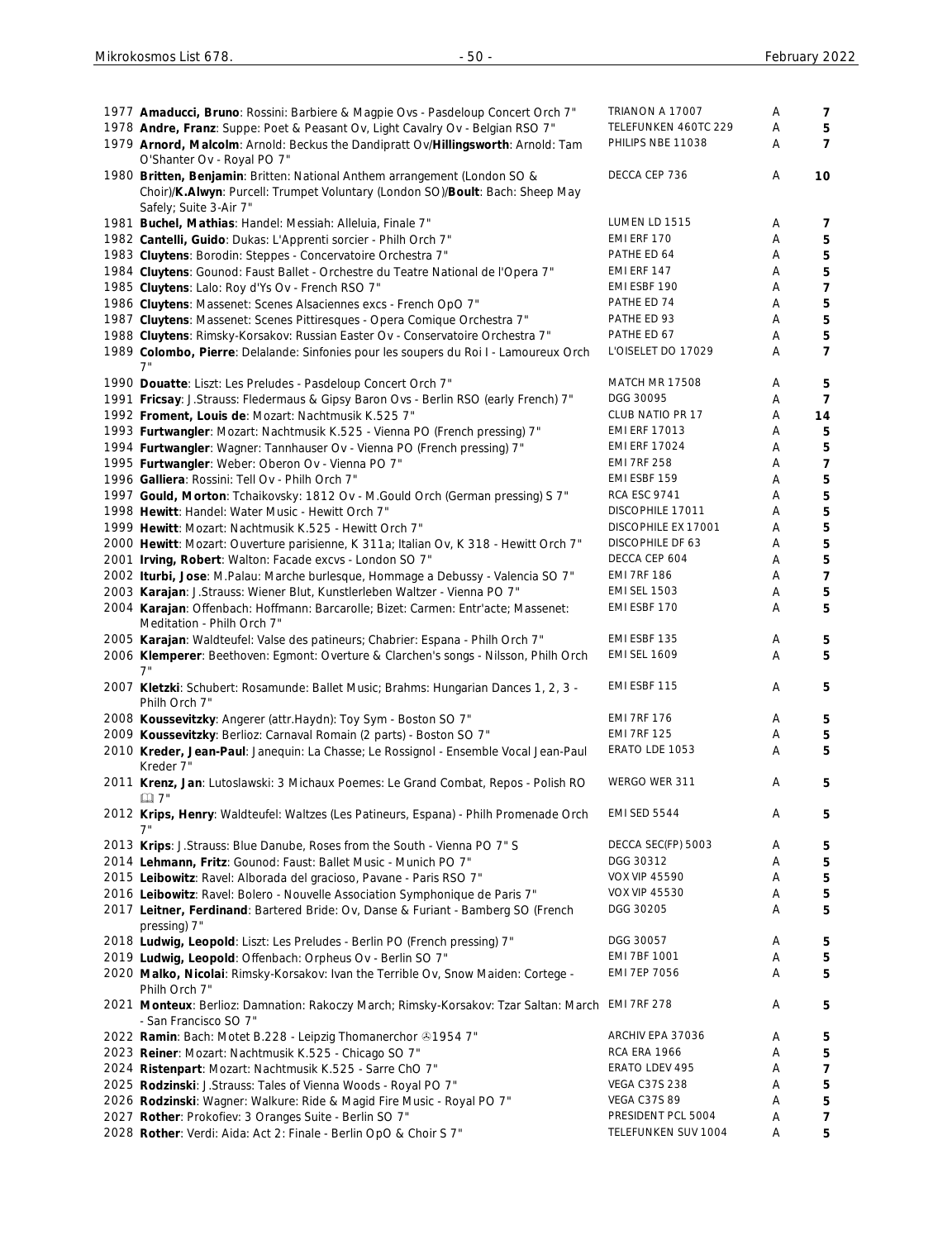| 2029 Sandauer, Heinz: F.Schmidt: Notre Dame: Interlude; Ponchielli: Gioconda: Dance of                                     | PHILIPS PE 423160        | A | 5  |
|----------------------------------------------------------------------------------------------------------------------------|--------------------------|---|----|
| the Hours - Vienna Radio SO 7"                                                                                             |                          |   |    |
| 2030 Sargent: Borodin-Sargent: Nocturne - Philh Orch 7"                                                                    | <b>EMI SCD 2099</b>      | A | 5. |
| 2031 Scherchen: Beethoven: Leonore Ov 3 - Northwest German PO $@19607"$                                                    | PANORAMA 1123            | A | 8  |
| 2032 Schneider, Alexander: Vivaldi: Con grosso Op.3\11 - Dumbarton Oaks ChO 7"                                             | MERCURY MEP 14521        | A | 5  |
| 2033 Schneiderhan, Walther: Mozart: Nachtmusik K.525 - Wiener Konzert-Vereinigung<br>$ChO7$ "                              | BERTELSMAN 16094         | A | 7  |
| 2034 Scholowsky: Mozart: Nachtmusik K.525 7"                                                                               | <b>ELITE LP33 1700</b>   | A | 7  |
| 2035 Segarra, Ireneu: Segarra: Messe responsoriale: Lux et origo - Montserrat Abbey<br>Choir 7" S                          | LUMEN AMS 12016          | A | 7  |
| 2036 Serafin: Rossini: L'italiana in Algeri Ov - Santa Cecilia Orch 7"                                                     | <b>EMI 7BF 1051</b>      | A | 5. |
| 2037 Sorkin, Leonard: Mozart: Nachtmusik K.525 - Musical Arts SO 7"                                                        | OCTAVE OC 16             | A | 5  |
| 2038 Stokowski: Humperdinck: Hansel & Gretel Ov - Stokowski Orch 7"                                                        | <b>EMI 7RF 271</b>       | A | 5  |
| 2039 Stokowski: J.Strauss: Tales, Blue Danube - Stokowski Orch 7"                                                          | RCA 85238                | A | 5  |
| 2040 Stokowski: Rachmaninov: Vocalise; Tchaikovsky-Stokowski: Humoresque 7"                                                | <b>RCA 95217</b>         | A | 5  |
| 2041 Stross, Wilhelm: Mozart: Nachtmusik K.525 - Berlin Radio ChO 7"                                                       | PANORAMA 1105            | A | 35 |
| 2042 Susskind: Grieg: Norwegian Dances Op.35\1, 2, 4 - Philh Orch + (minor jacket<br>damage) 7"                            | <b>EMI SED 5546</b>      | A | 5  |
| 2043 Tausky, Vilem: Offenbach: Vie Parisienne Ov; Bizet: Docteur Miracle Ov; Adam:<br>Poupee de Nuremberg Ov - Royal PO 7" | <b>EMI 7EP 7116</b>      | A | 5. |
| 2044 Walter, Paul: Puccini: Tosca Potpourri - Salzburg FO 7"                                                               | <b>CONCERTEUM ECR 85</b> | A | 5. |
| 2045 Wolff: Ravel: Bolero - Conservatoire Orch S 7"                                                                        | DECCA SEC(FP) 5044       | A | 5  |
| 2046 Wolters, Gottfried: Mozart: 10 Canons - Norddeutscher Singkreis & 1955 7"                                             | ARCHIV EPA 37091         | A | 5  |

# ....7" VIOLIN, VIOLA & CELLO FOR SALE

| 2047 Fournier: Vivaldi: Vcl Con in e - Stuttgart ChO, cond. Munchinger S 7"                                                                                     | DECCA CEP(FP) 610        | A | 5            |
|-----------------------------------------------------------------------------------------------------------------------------------------------------------------|--------------------------|---|--------------|
| 2048 Griller Quartet: Mozart: SQ K.159 7"                                                                                                                       | DECCA VD 566             | A | 5            |
| 2049 Griller String Quartet: Haydn: SQ Op.3\5 7"                                                                                                                | DECCA VD 607             | A | 5            |
| 2050 Gutnikov, Boris: Scott-Kreisler: In the Lotus Land (Pacherskaya pno)/L.Hlavacek:<br>Toselli: Serenade; Drdla: Serenade (Holecek pno) (French jacket) 7"    | SUPRAPHON SUL 30043      | A | 12           |
| 2051 Heifetz: Bach-Heifetz: English Suite 6: Gavottes 1, 2; Mozart-Burmeister-Heifetz: Div<br>K.334: Menuet - E.Bay pno 7"                                      | <b>EMI 7RF 249</b>       | A | 7            |
| 2052 Heifetz: Debussy-Heifetz: La Chevelure; Sarasate: Zapateado; Mendelssohn-Heifetz:<br>Sweet Remembrance; Dinicu-Heifetz: Hora Staccato - E.Bay pno 7"       | <b>EMI 7EB 6001</b>      | A | 5            |
| 2053 Heifetz: Dinicu-Heifetz: Horo staccato; Debussy-Hartmann: La dille aux cheveux de<br>lin - E.Bay pno 7"                                                    | <b>EMI 7RF 172</b>       | A | 7            |
| 2054 Heifetz: Nin-Levy: Cantilena Asturiana; Milhaud-Levy: Corcovado; Stravinsky-<br>Dushkin: Berceuse; Shostakovich-Glickman: Danse fantastique - E.Bay pno 7" | <b>EMI 7RF 250</b>       | A | 6            |
| 2055 Heifetz: Vitali: Chaconne - R. Elssasser org 7"                                                                                                            | <b>EMI 7RF 170</b>       | A | $\mathbf{7}$ |
| 2056 Hiefetz: Tchaikovsky: Vln Con - Philh Orch, cond. Susskind 7"                                                                                              | 2 x RCA A 95205          | A | 14           |
| 2057 Milstein: Mozart: Rondo K.373, Adagio K.261 - cond.Golschmann (French pressing)                                                                            | <b>EMI 7E-RF 106</b>     | A | 10           |
| 2058 Milstein: Schubert-Anderson: Serenade, Ave Maria - RCA Victor Orch, cond. Fiedler<br>&0.19507"                                                             | <b>EMI 7RF 210</b>       | A | 10           |
| 2059 Oistrakh, David & Igor: Sarasate: Navarra; Wieniawski: 3 Etudes-Caprices - Leipzig<br>GH, cond.Konwitschny (French pressing) 7"                            | DGG 30286                | A | 5            |
| 2060 Pasquier, Etienne (vcl): M.Marais: Suite 3 - L.Boulay hrpschrd 7"                                                                                          | ERATO LDE 1036           | A | 28           |
| 2061 Schneider, Alexander: Bach: Chaconne (spines taped) 7"                                                                                                     | MERCURY EP-I 5060        | A | 21           |
| 2062 Spalding, Albert: Brahms: Hungarian Dances 1, 4, 5, 6 - A.Kooiker pno 7"                                                                                   | <b>CONCERTEUM ECR 37</b> | A | 8            |
|                                                                                                                                                                 |                          |   |              |

#### ....7" PIANO RECORDS FOR SALE

| 2063 Backhaus: Schubert: Impromptu D.935\3, Valses nobles D.969 7"                    | DECCA CEP 641        |   | 5            |
|---------------------------------------------------------------------------------------|----------------------|---|--------------|
| 2064 Bernheim, Alain: Chopin: Sonata 2: Marche funebre, Poloniase Op.53 7"            | SAPHIR LDP 5679      | Α | 5            |
| 2065 Brailowsky: Chopin: 2 Waltzes Op.69\2, 42; Liszt: Villa d'Este 7"                | RCA A 95228          | A | 5            |
| 2066 Cohen, Harriet: H.Bath: Cornish Rhap (cond.comp)/Irene Scharrer: Litoff: Scherzo | <b>EMI SEG 7718</b>  | Α | 7            |
| (cond.Wood) 7"                                                                        |                      |   |              |
| 2067 D'Arco, Annie: Brahms: 2 Rhapsodies Op.79\1, 2 7"                                | L'OISELET DO-LD 28   |   | 7            |
| 2068 Falgarona, Jose: Falla: 4 Dances (Ritual Fire, etc) 7"                           | <b>ORPHEE 150002</b> | A | 10           |
| 2069 Foldes, Andor: Beethoven: Sonatas Op.78, 79 7"                                   | MERCURY EP-1 5055    | Α | $\mathbf{7}$ |
| 2070 Foldes, Andor: Schumann: Abegg Vars, Toccata 7"                                  | MERCURY EP-1 5017    | A | 7            |
| 2071 Francois: Liszt: Hungarian Rhapsody 27"                                          | EMI ESBF 156         |   | 5.           |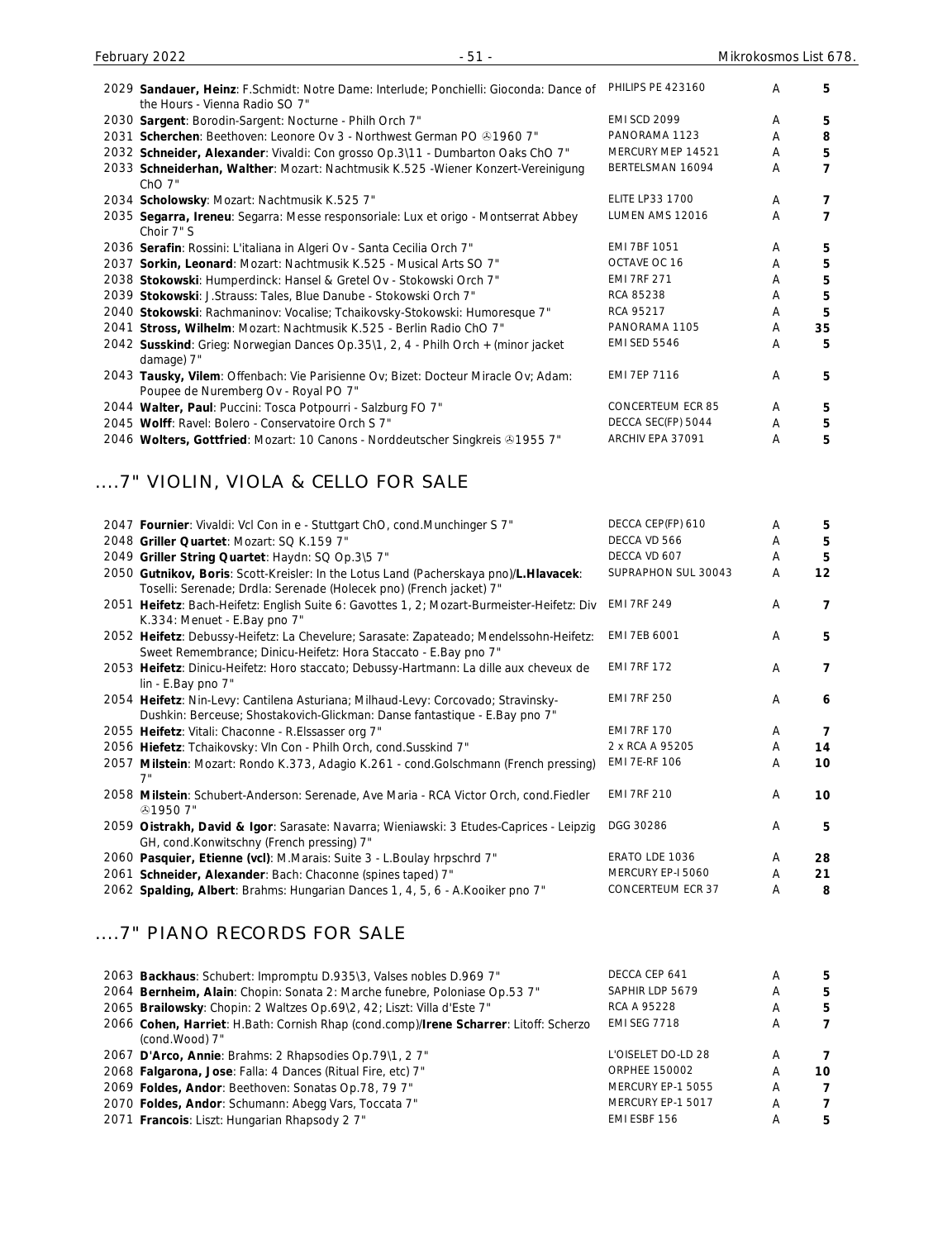| 2072 Frugoni: Liszt: Piano Concerto 1 - Vienna Pro Musica, cond. Swarowsky (p.1960) 7"                                                                      | <b>VOX VIP 45070</b>                      | Α      | 5                       |
|-------------------------------------------------------------------------------------------------------------------------------------------------------------|-------------------------------------------|--------|-------------------------|
| 2073 Helffer, Claude: Beethoven: Sonata Op.14\1 7"                                                                                                          | CLUB NATIO PR 9                           | Α      | 5                       |
| 2074 Horowitz: Chopin: Ballade 1 7"                                                                                                                         | <b>EMI 7RF 152</b>                        | Α      | 5                       |
| 2075 Horowitz: D.Scarlatti: Sonatas L.483, 239 7"                                                                                                           | <b>EMI 7R 155</b>                         | Α      | 5                       |
| 2076 Horowitz: Prokjofiev: TOccata; Scriabin: Etude Op.2\1 7"                                                                                               | <b>EMI 7RF 200</b>                        | Α      | 5                       |
| 2077 Iturbi, Jose: Chopin: Fant-Impromptu, Waltzes Op.64\1, 2, Etude Op.10\12 7"                                                                            | RCA A 95207                               | Α      | 5                       |
| 2078 Iturbi, Jose: Debussy: Clair de luna; Falla: Ritual Fire Dance; Tchaikovsky:<br>November; Paderewski: Minuet 7"                                        | <b>RCA RCX 1029</b>                       | Α      | 7                       |
| 2079 Jenner, Alexander: Rachmaninov: Prelude Op.3\2; Chopin: Waltz Op.64\1, Prelude<br>Op.28\15 (white jacket) 7"                                           | BERTELSMAN 16342                          | A      | 7                       |
| 2080 Kapell: Chopin: 4 Mazurkas (French pressing) 7"                                                                                                        | RCA A 95224                               | Α      | 5                       |
| 2081 Kroeber-Asche, Lili (fortepiano): J.Ch.Bach: Sonata Op.17\2 +1950 7"                                                                                   | ARCHIV EPA 37109                          | A      | 7                       |
| 2082 Leroux, Germaine: Beethoven: Fur Elise; Mozart: Turkish March; Granados:<br>Andaluza; Schubert: Moment musical (French pressing) 7"                    | DGG 32262                                 | A–     | 5                       |
| 2083 Lipatti: Chopin: 4 Waltzes 1, 10, 12, 14 7"                                                                                                            | EMI ESBF 164                              | Α      | 5                       |
| 2084 Lipatti: Chopin: 4 Waltzes 9, 5, 4, 7 7"                                                                                                               | EMI ESBF 165                              | Α      | 5                       |
| 2085 Long, Marguerite: Faure: Impromptu Op.31 No.2/ Fournier (vcl): Faure: Papillon                                                                         | <b>EMI ESBF 16025</b>                     | Α      | 5                       |
| (Moore pno)/ Tzipine: Faure: Pelleas exc (Opera Comique Orch) 7"                                                                                            |                                           |        |                         |
| 2086 Malinin, Evegeny: Beethoven: Sonata Op.110 7"                                                                                                          | CHANT DU M LDYA 8105                      | Α      | 10                      |
| 2087 Moiseiwitsch: Chopin: Fant-Imp, Nocturne in e 7"                                                                                                       | <b>EMI 7P 228</b>                         | Α      | 5                       |
| 2088 Nat, Yves: Beethoven: Les Adieux Sonata 7"                                                                                                             | DISCOPHILE 17030                          | Α      | 5                       |
| 2089 Nat, Yves: Schumann: Kinderszenen (gatefold canvas) 7"                                                                                                 | <b>DISCOPHILE DF 77</b>                   | Α      | 5                       |
| 2090 Panenka, Jan: Grieg: March of the Dwarfs; Berceuse; Wedding Day at Troldhaugen                                                                         | SUPRAPHON SUK 30040                       | Α      | 5                       |
| 7"                                                                                                                                                          |                                           |        |                         |
| 2091 Petitgirard, Serge: Mozart: Sonata K.331 7"                                                                                                            | GUILDE EUR EGEX 4504                      | Α      | 7                       |
| 2092 Petitgirard: Beethoven: Sonata Op.13 7"                                                                                                                | SYMPHONIUM 1106                           | Α      | 8                       |
| 2093 Petitgirard: Chopin: 6 Mazurkas 7"                                                                                                                     | SYMPHONIUM SEP 2                          | Α      | $\overline{\mathbf{z}}$ |
| 2094 Petitgirard: Chopin: 6 Mazurkas 7"                                                                                                                     | SYMPHONIUM 1102                           | Α      | 7                       |
| 2095 Petitgirard: Chopin: 6 Mazurkas 7"                                                                                                                     | SYMPHONIUM 1109                           | Α      | 6                       |
| 2096 Petitgirard: Chopin: Nocturnes 11, 12 7"                                                                                                               | <b>GUILDE EUR EGEX 4562</b>               | Α      | 8                       |
| 2097 Petitgirard: Mozart: Sonata K.331 7"                                                                                                                   | SYMPHONIUM SEP. 1                         | Α      | 5                       |
| 2098 Queval, Michel: Schumann: Kinderszenen 7"                                                                                                              | GUILDE EUR EGEX 4558                      | Α      | 5                       |
| 2099 Rubinstein: Chopin: Barcarolle 7"                                                                                                                      | <b>EMI 7RF 252</b>                        | Α      | 5                       |
| 2100 Schioler, Victor: Mendelssohn: Rondo Capriccioso in E; Scherzo; Rachmaninoff:<br>Prelude in c# 7"                                                      | MERCURY EP-1 5019                         | Α      | 7                       |
| 2101 Sellier: Mozart: Turkish March/M.Rollin (lute): Fantasia (1545)/G.Cormier (vln):<br>Tchokorlia/Scherbaum (tpt): Telemann: Tpt Conin D (cond.Kuentz) 7" | <b>CLUB NATIO PN 2</b>                    | Α      | 5                       |
| 7" MISCELLANEOUS FOR SALE                                                                                                                                   |                                           |        |                         |
| 2102 Michaels (cl): Molter: CI Con in G - Munich ChO, cond.StadImair $@1959$ S 7"<br>2103 Weinrich (organ): Bach: Passacaglia & Fugue in c 7"               | ARCHIV SEPA 181003<br><b>VEGA C37S 58</b> | Α<br>A | 5<br>5                  |
| LAST OFFER (NORMAL LIST ORDER)                                                                                                                              |                                           |        |                         |
| 2104 Alain, Jehan: Complete Organ Works - M.Alain organ (TAS) (p.1974) S                                                                                    | 3 x ERATO EDO 250                         | A      | 12 FB2                  |
| 2105 Benjamin, Arthur: Pastorale, Scherzino, Etudes Improvisees, Siciliana - Crowson pno LYRITA RCS 20<br>(Decca pressing)                                  |                                           | A      | 5                       |
| 2106 Boucourechliev: Archipel 4 - C.Collard pno (p.1970) S                                                                                                  | <b>PHILIPS 6504112</b>                    | A      | 3 HR2                   |
| 2107 Busoni: Sarabande & Cortege/Lutoslawski: Sym Variations, Postlude 1/F.Schmidt:<br>Variations on a Hussar Song - cond.Lutoslawski, Revenaugh, H.Bauer S | EMI ED 291172                             | A      | 3                       |
| 2108 Casella: La Giara/ Respighi: Pines of Rome - Santa Cecilia Orch, Previtali (UK) S                                                                      | LONDON STS 15024                          | Α      | 3                       |
| 2109 Flosman: Pno Trio/ Smetana: Pno Trio - New Prague Trio @1976 S $\times$                                                                                | PANTON 110609                             | Α      | 3                       |
| 2110 Foss: Pno Con 2 (comp pno)/ Waxman: Sinfonietta - Los Angeles FO, cond. Waxman<br>+ (spine worn a bit)                                                 | DECCA DL 9889                             | A      | 3                       |
| 2111 Glazunov: Ballet Suite; Lyrical Poem; Cortege solennel - Moscow RSO,<br>cond.Rozhdestvensky S                                                          | MELODIYA CM 4033                          | Α      | 3                       |
| 2112 Glazunov: From the Middle Ages Suite, Characterostic Suite - cond.Fedoseyev,<br>Zuraitis 31963, 1975 S                                                 | <b>EMI ASD 3460</b>                       | A      | 4 ER7                   |
| 2113 Glazunov: Sax Con; Sax Quartet - Mikhailov, etc sax, cond. Korneyev S                                                                                  | MELODIYA C10 6997                         | Α      | 2                       |
| 2114 Glazunov: Sym 1 - USSR RTV SO, cond.Fedoseyev +1981 S                                                                                                  | MELODIYA C10 18035                        | Α      | 3                       |
| 2115 Glazunov: Sym 2 - USSR RTVSO, cond.Fedoseyev @1981 S                                                                                                   | MELODIYA C10 17049                        | Α      | 3                       |
| 2116 Glazunov: Sym 3 - Moscow RSO, cond.Fedoseyev 31979 S                                                                                                   | EMI ASD 3993                              | Α      | 4 ER7                   |
|                                                                                                                                                             |                                           |        |                         |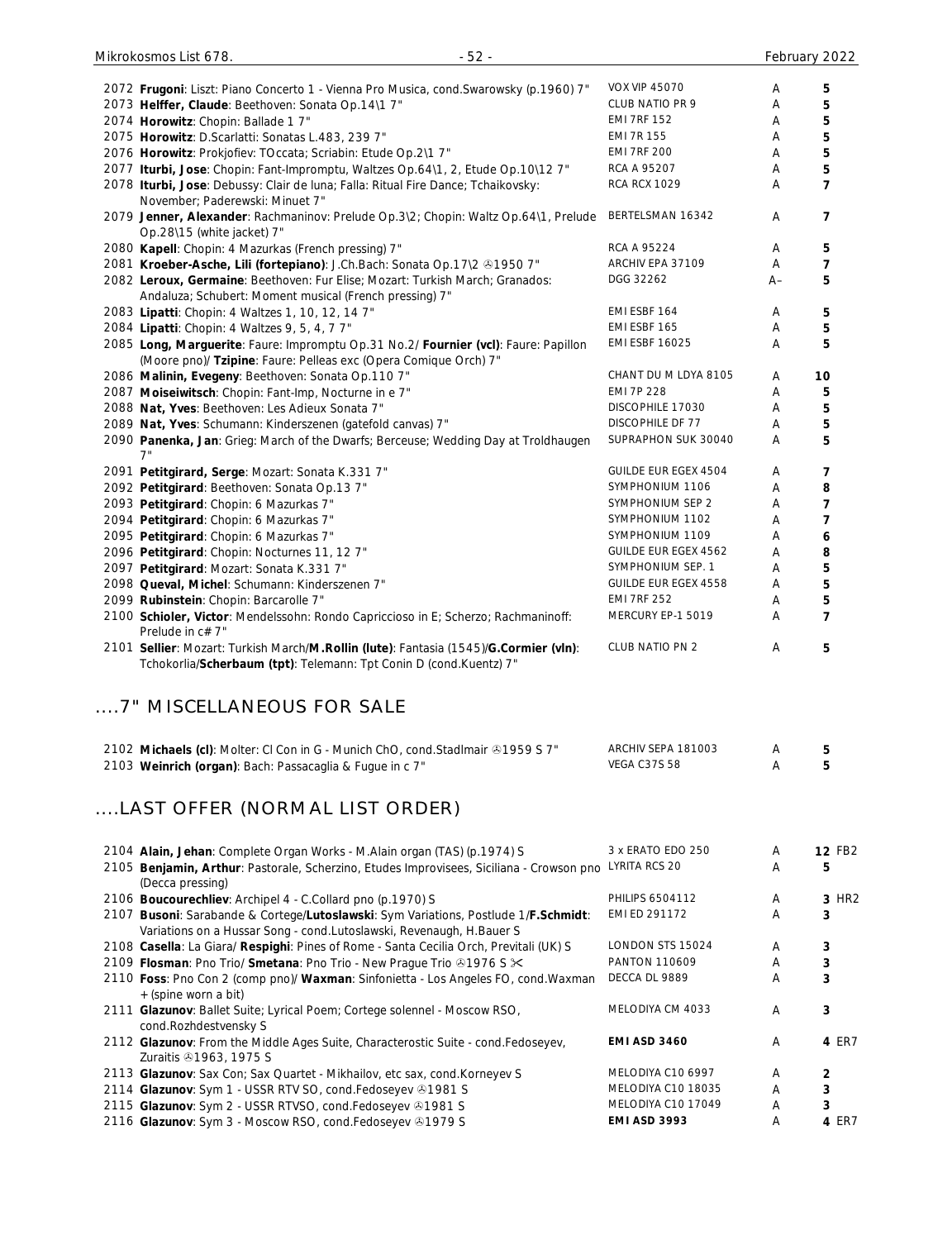| 2117 Glazunov: Sym 3 - Moscow RSO, cond. Khaikin @1965 S                                                    | <b>EMI ASD 2900</b>     | Α | 4 ER7                   |
|-------------------------------------------------------------------------------------------------------------|-------------------------|---|-------------------------|
| 2118 Glazunov: Sym 4 - USSR RTVSO, cond.Fedoseyev @1979 S                                                   | MELODIYA C10 17377      | Α | 3                       |
| 2119 Glazunov: Sym 5 - Moscow RSO, cond.Fedoseyev S                                                         | MELODIYA C10 6469       | Α | 3                       |
| 2120 Glazunov: Sym 7, Oriental Rhapsody - Moscow RSO, cond.Fedoseyev, Dudarova                              | <b>EMI ASD 3504</b>     | Α | 3 ER7                   |
| (p.1977-8) S                                                                                                |                         |   |                         |
| 2121 Glazunov: Sym 8 - USSR RSO, cond.Fedoseyev +1979 S                                                     | MELODIYA C10 12593      | Α | 4                       |
| 2122 Glazunov: The Lady-Soubrette ballet - USSR RTVSOcond. Zuraitis S                                       | MELODIYA C10 12565      | Α | $\overline{\mathbf{4}}$ |
|                                                                                                             | HISPAVOX HHS 10420      |   |                         |
| 2123 Halffter, Cristobal: Partita/Torroba: Sonatina/Albeniz: Asturias y Mallorca - Bitteti                  |                         | Α | 3                       |
| gtr; Asensio, cond. Enrique Garcia (p. 1973) S                                                              |                         |   |                         |
| 2124 Jones, Daniel: Sym 8 & 9; Dance Fantasy - BBC Welsh SO, cond. Bryden & 1979 S                          | ARABESQUE 8081          | Α | 3                       |
| 2125 Kalabis: SQ 2/ Kubik: SQ/ Sommer: SQ - Panocha SQ @1983 S                                              | SUPRAPHON 11113613      | Α | 3                       |
| 2126 Khachaturian: Spartacus, Masquerade Suites, Russian Fantasy - London SO,                               | <b>RCA RS 6038</b>      | Α | 4                       |
| cond. Tjeknavorian (p. 1982) S                                                                              |                         |   |                         |
| 2127 Komitas: 13 Choirs - Capella Armenia, Tcherkasob, Ter-Ovanesian & 1969, (plain                         | MELODIYA D 26037        | Α | 3                       |
| Melodiya jacket)                                                                                            |                         |   |                         |
| 2128 Koster, Ernst: Kleine schwarze Passion/L.Lechner: Historia der Passion 1593 -                          | CHRISTOPHO SCGLY 75875  | A | 4                       |
| L.E.Smart, Munich ChO, cond.F.Arnold (gatefold) as                                                          |                         |   |                         |
| 2129 Lidholm: 3 Songs (msop, str orch)/Stenhammar: Intermezzo from "The Song"; Chitra EMI SCLP 1072         |                         | A | 4                       |
| Ste - cond.Blomstedt & 1966, 1967                                                                           |                         |   |                         |
|                                                                                                             | MELODIYA C10 9483       | Α |                         |
| 2130 Miaskovsky: Sym 11, 2 Pcs for Strings Op.46 - cond.Dudarova @1978 S                                    |                         |   | 2                       |
| 2131 Miaskovsky: Sym 15 - Moscow PO, cond.Kondrashin 10"                                                    | MELODIYA D 13225        | A | 3                       |
| 2132 Miaskovsky: Sym 7; Zvenya - USSR RSO, cond.L.Ginsburg                                                  | MELODIYA D 24003        | Α | $\overline{a}$          |
| 2133 Miaskovsky: Symphonies 16, 21 - USSR SSO, cond.lvanov                                                  | MELODIYA D 9416         | Α | 3                       |
| 2134 Previn: 4 Horsemen of the Apocalypse (film music) - cond.comp (UK) S                                   | MGM 2353125             | Α | 6                       |
| 2135 Previn: Guitar Con/ Ponce: Concierto del Sur - J. Williams, London SO, cond. Previn                    | COLUMBIA M 31963        | Α | 3                       |
| (p.1973) S                                                                                                  |                         |   |                         |
| 2136 Prokofiev: Egyptian Nights & On the Dnieper Suites - cond. Rozhdestvensky (p.1980) MELODIYA C10 10453  |                         | Α | 3                       |
| S                                                                                                           |                         |   |                         |
| 2137 Rachmaninov: Sym Dances, Caprice Bohemien - London PO, cond.de Waart @1972 PHILIPS 6527125             |                         | A | 3 HR3                   |
| S                                                                                                           |                         |   |                         |
| 2138 Rieti: Hrpschrd Con; Partita - Marlowe, etc, cond.S.Baron, Marlowe (US) S                              | <b>DECCA DL 710135</b>  | Α | 4                       |
| 2139 Rozhdestvensky: Glazunov: Sym 5 - USSR MCSO & dig, 1984 S                                              | MELODIYA A10 117        | A | 3                       |
|                                                                                                             | ANGEL SFO 36806         |   | 3                       |
| 2140 Shankar: Sitar Concerto - Shankar, London SO, cond. Previn (gatefold) S                                |                         | Α |                         |
| 2141 Shostakovich: Hamlet/ Walton: Richard III Prel/ Rozsa: Julius Caesar Suite -                           | LONDON SPC 21132        | Α | 3 EW4                   |
| cond.B.Herrmann (p.1975) S $\times$                                                                         |                         |   |                         |
| 2142 Tapia Colman: Violin Sonata, Trio Prehispanico, Secuencias Nucleicas, Cello Sonata - COLECCION P2 1984 |                         | A | 10                      |
| Trio Mexico (gatefold) 31984 S                                                                              |                         |   |                         |
| 2143 Walton: Facade; A Song for the Lord Mayor's Tabel - H.Harper, P.Hamburger,                             | <b>LONDON 414664</b>    | A | 3                       |
| London Sinfonietta, cond.comp 21972 (p.1986) S                                                              |                         |   |                         |
| 2144 Weiner: Divertimento No.I, Op.20/Bartok: Divertimento - Liszt ChO (p.1979) S                           | HUNGAROT SLPX 12115     | Α | 3                       |
| 2145 Wohlgemuth: Vin Con (M.Vermes, cond.Kegel)/ G.Rosenfeld: Vin Con (Schmahl,                             | <b>ETERNA 820501</b>    | Α | 4 GG3                   |
| cond.Foster) (booklet) (gatefold) 31964, 1965                                                               |                         |   |                         |
| 2146 MacLeish, Archibald: JB (play with music by David Amram) (Deluxe Soria Series) S                       | 2 x RCA LDS 6075        | Α | <b>16 UR2</b>           |
| 2147 Berlioz: Sym Fantastique - Postas SO, cond. Vasady-Balogh S                                            | HUNGAROT SHLX 90052     | Α | 3                       |
| 2148 Brahms: Hungarian Dances (F. Hidas arrangements) - Liszt ChO (p.1982) S                                | HUNGAROT SLPX 12493     | Α | $\overline{\mathbf{4}}$ |
| 2149 Dvorak: 2 Waltzes Op.54\1/Hovhaness: Sharagan & Fugue/O.Bohme: Sextet in                               | DIGITECH DIGI 105       | Α | 4                       |
| eb/Hindemith: 8 Stucke - Empire Brass Quintet (p.1980) S                                                    |                         |   |                         |
|                                                                                                             | SUPRAPHON 11121329      |   |                         |
| 2150 Mahler: Das Klagende Lied - Bohacova, Soukupova, Zidek, cond. Ahlendorf ®1971                          |                         | Α | 3                       |
| $\square$ S                                                                                                 |                         |   |                         |
| 2151 Mahler: Sym 6 - Concergebouw Orch, cond. Haitink (gatefold) S                                          | 2 x OPUS 91101131       | Α | 6                       |
| 2152 Mendelssohn: Sym 1 - USSR RSO, cond.M.Shostakovich S                                                   | MELODIYA C10 5163       | Α | 3                       |
| 2153 Tchaikovsky: Serenade for Strings; Capriccio Italien - cond. Nemeth S                                  | HUNGAROT SLPX 11465     | Α | 3                       |
| 2154 Tchaikovsky: Sleeping Beauty excs - cond.B.Khaikin (p.1978) S                                          | MELODIYA CM 2979        | Α | 3                       |
| 2155 Albrechtsberger: Trombone Con in B flat, Harp Con, Sonata in D - Zilcz, Lubik,                         | HUNGAROT SLPX 1237      | Α | 3                       |
| Hungarian RTVSO, cond.Lehel (gatefold) S OLD                                                                |                         |   |                         |
| 2156 Beethoven: Sym 3 - Cologne RSO, cond.Bauer-Theussl S                                                   | <b>GONG HI-FI 73851</b> | Α | 3                       |
| 2157 Haydn, Michael: Mythologische Operette/G. Werner: Organ Con - Lehotka,                                 | HUNGAROT SLPX 1264      | Α | 3 MY3                   |
| cond.Erdelyi (gatefold) S OLD                                                                               |                         |   |                         |
| 2158 Haydn, Michael: Sym in D; Serenade - Budapest PO, cond.J.Sandor (gatefold) S                           | HUNGAROT SLPX 11358     | Α | 3                       |
|                                                                                                             |                         |   |                         |
| <b>OLD</b>                                                                                                  | HUNGAROT SLPX 12285     |   |                         |
| 2159 Haydn: Double Con Hob. XVIII: 6; Hrpschrd Con in D - Pertis, Rolla, Liszt ChO                          |                         | A | 3                       |
| (p.1982) S                                                                                                  |                         |   |                         |
| 2160 Werner: Introductio Oratoria/ M.Haydn: Sym in D/ Gassmann: Sym in A flat/                              | HUNGAROT SLPX 11462     | Α | 3                       |
| Sussmayr: Overture - Hungarian ChO, cond. Tatrai S                                                          |                         |   |                         |
| 2161 Bach-Malloch: Die Kunst der Fuge - cond.L.Foss (multiple microphone version)                           | 2 x TOWNHALL S 20       | Α | 6                       |
| (gatefold) (nice booklet) 31977 S                                                                           |                         |   |                         |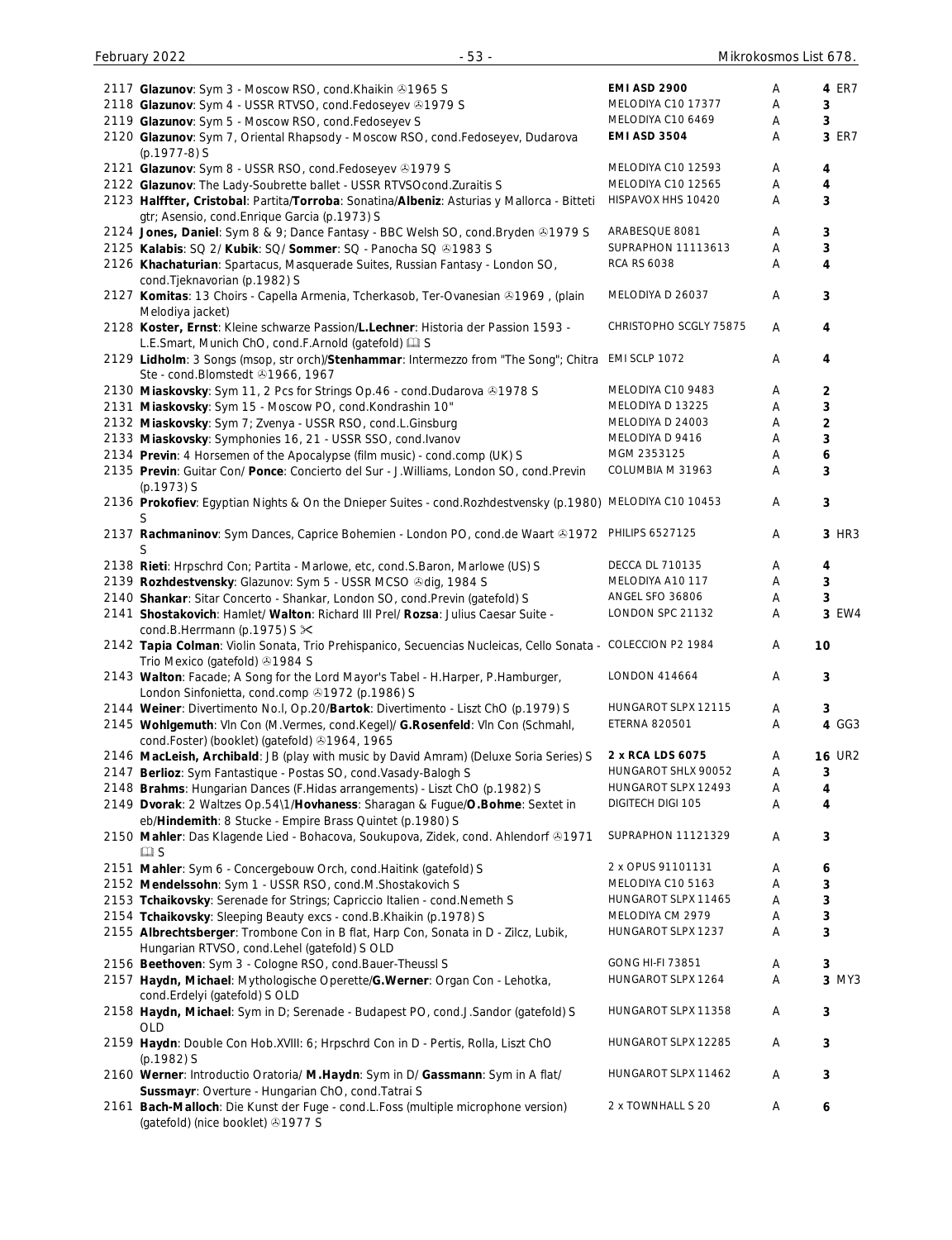| $-54-$<br>Mikrokosmos List 678.                                                                                                                                               |                                                   |        | February 2022    |
|-------------------------------------------------------------------------------------------------------------------------------------------------------------------------------|---------------------------------------------------|--------|------------------|
| 2162 Bach-Malloch: Die Kunst der Fuge - cond.L.Foss (single microphone version)<br>(gatefold) (nice booklet) 31977 S                                                          | 2 x TOWNHALL S 21                                 | A      | 6                |
| 2163 Bach: 6 Brandenburg Concertos - Berlin Bach Orch (individual LPs) S<br>2164 Bach: Orch Suite 2/Handel: Rodrigo & Ariodante Suites - J.Juhos fl, Budapest PO,             | <b>BASIC RECO BRL+ 5</b><br>HUNGAROT SHLX 90018   | Α<br>A | 6<br>3           |
| cond.Erdelyi S<br>2165 Speer, Daniel: Musikalisch-Turkischer Eulen-Spiegel excs - Reti, Bende, cond.Klebel<br>$\square$ S                                                     | HUNGAROT SLPX 11521                               | A      | 3                |
| 2166 Telemann: Don Quichotte; Con grosso in D - Cologne ChO, cond.Muller-Bruhl<br><b>@1971, 1975 S</b>                                                                        | SCHWANN VMS 911                                   | Α      | $\overline{2}$   |
| 2167 Evening Concert in St. Marien, Lubeck: Tunder, Buxtehude, Bruhns - H. Prey,<br>E.Mathis, cond.Thamm (p.1962) S                                                           | <b>EMI HQS 1038</b>                               | Α      | 4 ED1            |
| 2168 Ingegneri: Semaine Sainte, Lamentation - cond. Martin S<br>2169 Hungarian Gregorian Chant: Vol.1-6 - Schola Hungarica (individual LPs) S                                 | <b>BAM LD 5028</b><br>6 x HUNGAROT SLPX+<br>11477 | Α<br>Α | 4<br>12          |
| 2170 L'Art du Luth au Moyen Age: Gay Robert & Perceval Ens (gatefold) & 1979 S                                                                                                | ARION ARN 36554                                   | Α      | 4                |
| 2171 Thousand Years of Music: Spain: De Baena, De Vistoria, Cabeson, Millan, Romero,<br>Narvaez, Ortiz, La Torre - Madrigal Ensemble S                                        | MELODIYA C10 12943                                | Α      | 3                |
| 2172 Beethoven: Fidelio - A.Gabor, Schorr, Flagstad, List, Maison, cond.Bodansky &MET,<br>1938                                                                                | 3 x MELODRAM MEL 307                              | Α      | 8                |
| 2173 Giordano: Andrea Chenier - Marton, Carreras, cond.Patane (p.dig, 1987) S                                                                                                 | 2 x HUNGAROT SLPD 12727                           | A      | $\boldsymbol{6}$ |
| 2174 Handel: Samson - Baker, Watts, Tear, Luxon, cond. Leppard [1] (p.1980) S                                                                                                 | 4 x ERATO STU 71240                               | Α      | 8                |
| 2175 Menotti: Saint of Blecker Street - Poleri, Lane, Ruggiero, cond. Schippers Q                                                                                             | 2 x RCA LM. 6032                                  | Α      | <b>6 UR1</b>     |
| 2176 Mozart: Don Giovanni - Wachter, Sutherland, Alva, Schwarzkopf, Taddei, cond. Giulini 4 x EMI SAXBS 2369<br>$\square$ S                                                   |                                                   | Α      | 150 ES1          |
| 2177 Mozart: Entfuhrung excs - Volpius, Wenglor, Unger, Frei, cond.Zallinger (p.1958)                                                                                         | ETERNA 820039                                     | Α      | 3 GG1            |
| 2178 Mozart: Figaro - Pinza, Albanese, Baccaloni, Novotna, cond.Panizza ®live, 1940<br>$+(copy E 020)$                                                                        | 3 x METROPOLIT MET<br>153260                      | Α      | 8                |
| 2179 Puccini: Butterfly - Albanese, Elias, Chambers, Barioni, cond. Mitropoulos &MET<br>1956                                                                                  | 3 x MOVIMENTO 3027                                | Α      | 12               |
| 2180 Telemann: The Patient Socrates - Gregor, Paszthy, Esswood, Capella Savaria (on<br>auth.instrs), cond.McGegan (lib & notes) S                                             | 5 x HUNGAROT SLPD 12957                           | Α      | 12               |
| 2181 Wagner: Hollander - Greindl, Kupper, Windgassen, S.Wagner, cond. Fricsay [11]                                                                                            | 3 x DGG LPM. 18063                                | Α      | 8 GY3            |
| 2182 Wagner: Parsifal - Thomas, London, Hotter, Talvela, cond. Knappertsbusch (nice                                                                                           | 5 x PHILIPS 835220                                | Α      | <b>12 HR2</b>    |
| booklet with lib) S<br>2183 Gershwin: Of Thee I Sing; Let'em Eat Cake - Kert, McGovern, Gilford, cond. Tilson<br>Thomas (gatefold) (p.1987) S                                 | 2 x CBS F2M 42522                                 | Α      | 6                |
| 2184 Lehar: Merry Widow excs - Oszwald, Jankovits, S.Nemeth, Tiboldi, Zsadon,<br>cond.Maklary (gatefold) S                                                                    | OPERETT BU OLPX 100                               | Α      | 3                |
| 2185 Strauss: Eine Nacht in Venedig - Bini, Donch, Steiner, Scovotti, Stricker,<br>cond.Marzendorfer La S                                                                     | 3 x HUNGAROT SLPX 16592                           | Α      | 8                |
| 2186 Webber: Cats - Soloists of Madach Theater (p.1984) S                                                                                                                     | HUNGAROT SLPM 17837                               | A      | 3                |
| 2187 Wright\G.Forrest: Kismet (Borodin's music adaptation) - D.Morrow, R.Kiley & 1953                                                                                         | COLUMBIA OL 4850                                  | Α      | 4 UA1            |
| 2188 Albanese\Stokowski: Onegin: Letter Scene; Villa-Lobos: Bachianas Brasileiras 5 -<br>Stokowski Orch 10"                                                                   | <b>RCA LM 142</b>                                 | A      | 3 UM3            |
| 2189 Bergonzi, Carlo: Arias from Trovatore, Miller, Traviata, Aida, Ballo, etc -<br>cond.Gavazzeni, Pritchard, Solti, etc +1958-67 S                                          | DECCA GRV 21                                      | Α      | 3                |
| 2190 Chaliapin: Black Eyes; Siberlian Prisoner's Song; Song of the Volga Boatmen; Down<br>the Petersky; When the King Went Forth, etc (Japanese issue) (OBI)                  | <b>RCA RVC 1576</b>                               | Α      | 3                |
| 2191 Crespin, Regine: Cavalleria, Trovatore, Otello, Ballo, Gioconda, Butterfly, Mefistofele DECCA GRV 12<br>- cond.Downes 21963 S                                            |                                                   | Α      | 3                |
| 2192 Filatova, Ludmila: Sprituals - Tsatsorin organ 31984 S<br>2193 Gorby, Sarah: Les Inoubliables Chants du Ghetto - cond.Lasry (gatefold) [1] (p.1978) ARION ARN 34357<br>S | MELODIYA C10 21833                                | Α<br>A | 3<br>3           |
| 2194 Kipnis: Brahms: 4 Ernste Gesange, 9 Songs - Moore pno 31930s WLI                                                                                                         | MELODIYA M10 43307                                | Α      | 3                |
| 2195 Klein, Dan (t)\S.Adams (s)\P.Alexander (pno): Kelly (5), Mozart (5), Storace,<br>Piccini (p.1971) S                                                                      | DECCA SDD 273                                     | A      | 8 EW5            |
| 2196 Kollo: Wagner scenes (Walkure, Siegfried, Gotterdammerung, Parsifal) - Dresden SK,<br>cond.Suitner +1972 S                                                               | <b>ETERNA 826539</b>                              | Α      | 3 GG6            |
| 2197 Kovacs, Jozsef (t): Operetta Songs (Paganini, Viktoria, Grafin Mariza<br>Zirkusprinzessin, Rakoczi, etc) - Gregor, Bartfai-Barta, Tokody (p.1985) S                      | HUNGAROT SLPM 16689                               | Α      | 3                |
| 2198 Lehmann, Lotte: Schumann: Dichterliebe, Frauenliebe und -Leben - B. Walter pno -<br>(minigroove)                                                                         | PHILIPS ABL 3166                                  | Α      | 6 EM1            |
| 2199 Los Angeles: Canteloube: Songs of the Auvergne - Lamoureux Orch, cond.Jaquillat<br>⊙1973 (gatefold with text) S                                                          | EMI EL 290802                                     | Α      | 4                |
| 2200 Los Angeles: Schubert, Brahms, Faure, Debussy, Granados, Rodrigo, etc Songs -<br>Moore, Soriano pno S                                                                    | MELODIYA C10 8259                                 | Α      | 3                |
| 2201 Marimpietri\Benelli: Rossini, Bellini, Donizetti Songs - Fabbro pno [1] (p.1968) S                                                                                       | DECCA SXLWB. 6341                                 | Α      | 4 ED2            |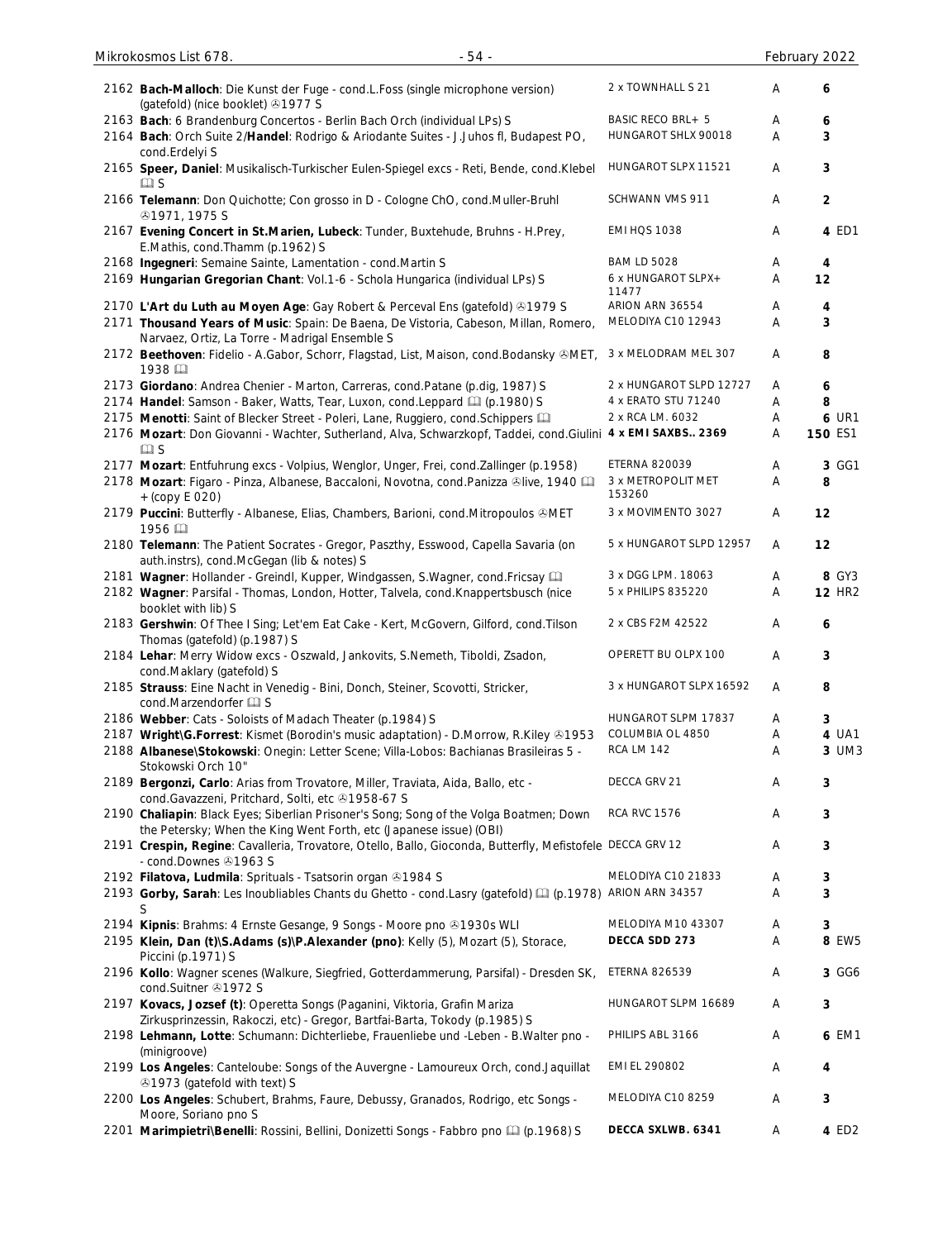| 2202 Panzera, Charles: Duparc: Melodies - M.Panzera-Baillot pno (ds)<br>2203 Reti, Jozsef: Schubert: Die schone Mullerin: 8 Songs (Denes pno)/A.Schiff (pno):<br>Schubert: Impromptu Op.90\2 S | PATHE COLH 104<br>HUNGAROT FX 12153        | Α<br>Α | 4 FA1<br>3             |
|------------------------------------------------------------------------------------------------------------------------------------------------------------------------------------------------|--------------------------------------------|--------|------------------------|
| 2204 Schreier: Schumann: 5 Songs Op.40, 6 Songs Op.90 + 11 Songs more - Shetler pno ETERNA 826499<br>$@1972S \times$                                                                           |                                            | Α      | 3 GD1                  |
| 2205 Soukupova: Mahler: Kindertotenlieder; Fahrenden Gesellen - Czech PO,<br>cond.Neumann (gatefold) [1] (p.1963) S                                                                            | SUPRAPHON SUAST(RL)<br>50498               | A      | 4 ZR7                  |
| 2206 Souzay: Schuber: Die schone Mullerin - Baldwin pno @1964 S<br>2207 Streich, Rita: Romeo, Schicchi, Turandot, Chamounix, Sadko, Falstaff, Manon,                                           | PHILIPS 6580258<br>DGG SLPEM. 136496       | A<br>Α | 3 HB1<br><b>16 GY5</b> |
| Lakme - cond.R.Peters (p.1966) S<br>2208 Te Kanawa, Kiri: Blue Skies (Music by Berlin, Rodgers, Kern, Porter, Romberg) -<br>cond.Riddle (p.dig, 1985) $S \times$                               | <b>LONDON 414666</b>                       | A      | 3                      |
| 2209 Tear, Robert\B.Luxon\A.Previn: The Dicky Bird & The Owl (Victorian Songs &<br>Ballades) (gatefold) S                                                                                      | <b>EMI EMD 5509</b>                        | A      | 3                      |
| 2210 Tebaldi: Aida, Faust, Butterfly, Trovatore, etc (cond.Erede, 1949); Rossini, Bellini,<br>Verdi, Martucci songs (Favaretto pno, 1956) S                                                    | <b>DECCA 414191</b>                        | Α      | 3                      |
| 2211 Verreau, Richard: Chopin, Lehar, Berlioz, Italian Songs, etc - cond.Grassi S                                                                                                              | RCA KRL179                                 | Α      | 3                      |
| 2212 Vivaldi: Kyrie, Invicti bellate, Beatus Vir - cond. Szekeres (p.1977) S                                                                                                                   | HUNGAROT SLPX 11830                        | Α      | 3                      |
| 2213 Warga, Livia: Arias & scenes from Lohengrin, Tannhauser, Igor - Joviczky, Toth,<br>Farago 31953-57                                                                                        | HUNGAROT LPX 12633                         | A      | 3                      |
| 2214 Wrightson, Earl\M.M.Briney: Friml: Melodies (Donkey Serenade, Indian Love Call,<br>Ma Belle, etc) - Al Goodman & his orch                                                                 | <b>RCA LK 1017</b>                         | A–     | 4                      |
| 2215 Bach: 4 Motets - Hungarian RTV Choir, cond. Sapszon [1] (p.1980) S                                                                                                                        | HUNGAROT SLPX 12104                        | Α      | 3                      |
| 2216 Bach: Cantatas 161, 169 - Hamari, Reti, cond.F.Sandor S                                                                                                                                   | HUNGAROT SHLX 90044                        | Α      | 3                      |
| 2217 Bach: Cantatas 172, 192 - Wehrung, Waldbauer, Gilvan, H.Achenbach,<br>cond.H.Achenbach 31966 S                                                                                            | DA CAMERA SM 94012                         | Α      | 4                      |
| 2218 Bach: Cantatas 211, 212 - Mathis, Schreier, Adam, Berlin ChO, cond.Schreier<br><b>@1975 S</b>                                                                                             | <b>ETERNA 826874</b>                       | Α      | 3 GD1                  |
| 2219 Bach: Magnificat, Cantata 10 - Schreier, Shirai, Soffel, Polster, cond. Rotzsch & 1978<br>S.                                                                                              | ETERNA 827331                              | Α      | 3 GD1                  |
| 2220 Faure: Requiem - Blanzat, Mollet, cond.E.Martin S                                                                                                                                         | NONESUCH H 71158                           | Α      | 3                      |
| 2221 Handel: Great Choruses from Judas Maccabaeus, Israel in Egypt, Zadok the Priest,<br>Messiah, Solomon, Jephtha, Saul - cond.Farncombe (p.1974) S                                           | LONDON SPC 21106                           | Α      | 3 EW4                  |
| 2222 Schubert: 3 Choruses Op.112, Mitjams Siegesgesang/ Schumann: Spanisches<br>Liederspiel - Reti, Laszlo, Dery, cond.Vasarhelyi S                                                            | HUNGAROT SHLX 90050                        | Α      | 3                      |
| 2223 Verdi: Requiem - Harper, Veasey, Bini, Sotin, Royal PO, cond.Paita (p.1975) S                                                                                                             | 2 x LONDON SPC 21140                       | A      | 6 EW4                  |
| 2224 Vivaldi: Intrada e Gloria, Cesatte - Takacs, Gulyas, cond. Szekeres [1] (p.1981) S                                                                                                        | HUNGAROT SLPX 12087<br>HUNGAROT SLPX 12548 | Α      | 3                      |
| 2225 Vivaldi: Nisi Dominus, 4 Psalms - K.Takacs, cond.Szekeres (1 (p.1985) S<br>2226 Madrigal Ensemble: A.Scarlatti, Purcell, Palestrina, Frescobaldi, Monteverdi, etc<br>$(p.1980)$ S         | MELODIYA C10 6589                          | A<br>Α | 3<br>3                 |
| 2227 Moscow Children Choir: Bortnyansky, Monteverdi, Stravinsky. Taneyev, etc -<br>cond. Popov $S \times$                                                                                      | MELODIYA C50 4825                          | Α      | 4                      |
| 2228 Bottom End Musical Bass & Transient Test Record: Test and Musical Sound<br>Materials (45 rpm) $@$ S                                                                                       | <b>MILLER &amp; K 10016</b>                | A      | 8                      |
| 2229 Hot Stuff: Knock on Wood (Limited edition Direct To Disc) @1980 @ S                                                                                                                       | CRYSTAL CL CCS 5010                        | Α      | 4                      |
| 2230 Lee Ritenour: Friendship (gatefold) (p.1978) @ S                                                                                                                                          | JVC VIDC 3                                 | Α      | 7                      |
| 2231 Lee Ritenour: Gentle Thoughts (gatefold) (p.1977) @ S                                                                                                                                     | JVC VIDC 1                                 | Α      | 6                      |
| 2232 Lee Ritenour: On The Line (p.1983) (booklet) @ S                                                                                                                                          | JVC VIDC 5                                 | Α      | 6                      |
| 2233 Lee Ritenour: Sugar Loaf Express (gatefold) (p.1977) @ S                                                                                                                                  | JVC VIDC 2                                 | Α      | 6                      |
| 2234 Louie Bellson: Intensive Care (p.1978) (gatefold) @ S                                                                                                                                     | DISCWASHER DR 1                            | Α      | 8                      |
| 2235 Louie Bellson: Note Smoking 31978 @ S                                                                                                                                                     | DISCWASHER DR 2                            | Α      | 7                      |
| 2236 Mannheim Steamroller: Fresh Aire - J.Berkey, etc (p.1975) S                                                                                                                               | AMERICAN G AG 355                          | Α      | 4                      |
| 2237 Mannheim Steamroller: Fresh Aire II - J.Berkey, etc (p.1977) @ S                                                                                                                          | AMERICAN G AG 359                          | Α      | 4                      |
| 2238 Mannheim Steamroller: Fresh Aire III - J.Berkey, etc (gatefold) (p.1979) @ S                                                                                                              | AMERICAN G AG 365                          | Α      | 4                      |
| 2239 Mannheim Steamroller: Fresh Aire IV - Chip DavismJ.Berkey, etc (gatefold) (p.1981)<br>@S                                                                                                  | AMERICAN G AG 370                          | A      | 4                      |
| 2240 Mannheim Steamroller: Fresh Aire VI - London SO, cond.comp (gatefold) (p.1986)<br>S×                                                                                                      | AMERICAN G AG 386                          | Α      | 4                      |
| 2241 Merl Saunders: Do I Move You 31979 @ S                                                                                                                                                    | CRYSTAL CL CCS 5006                        | Α      | 4                      |
| 2242 Previn, Andre: 4 To Go! - H. Ellis, S. Manne, R. Brown (2eye) (p. 1963) @ S                                                                                                               | COLUMBIA CS(CP) 8818                       | Α      | 4                      |
| 2243 Previn, Andre: All Alone (WD era) @ S                                                                                                                                                     | <b>RCA LSP 3806</b>                        | Α      | 4                      |
| 2244 Roger Kellerway: Nistalgia Suite - Cello Quintet (gatefold) (p.1978) @ S                                                                                                                  | DISCWASHER DR 3                            | Α      | 10                     |
| 2245 Stoneground: Play It Loud 31979 @ S                                                                                                                                                       | CRYSTAL CL CCX 5009                        | Α      | 4                      |
| 2246 The Dillards: Mountain Rock 31979 @ S                                                                                                                                                     | CRYSTAL CL CCS 5007                        | Α      | 6                      |
| 2247 Thelma Houston & Pressure Cooker: I've Got the Music in Me (gatefold) 31975 @ SHEFFIELD LAB 2<br>S                                                                                        |                                            | Α      | 7                      |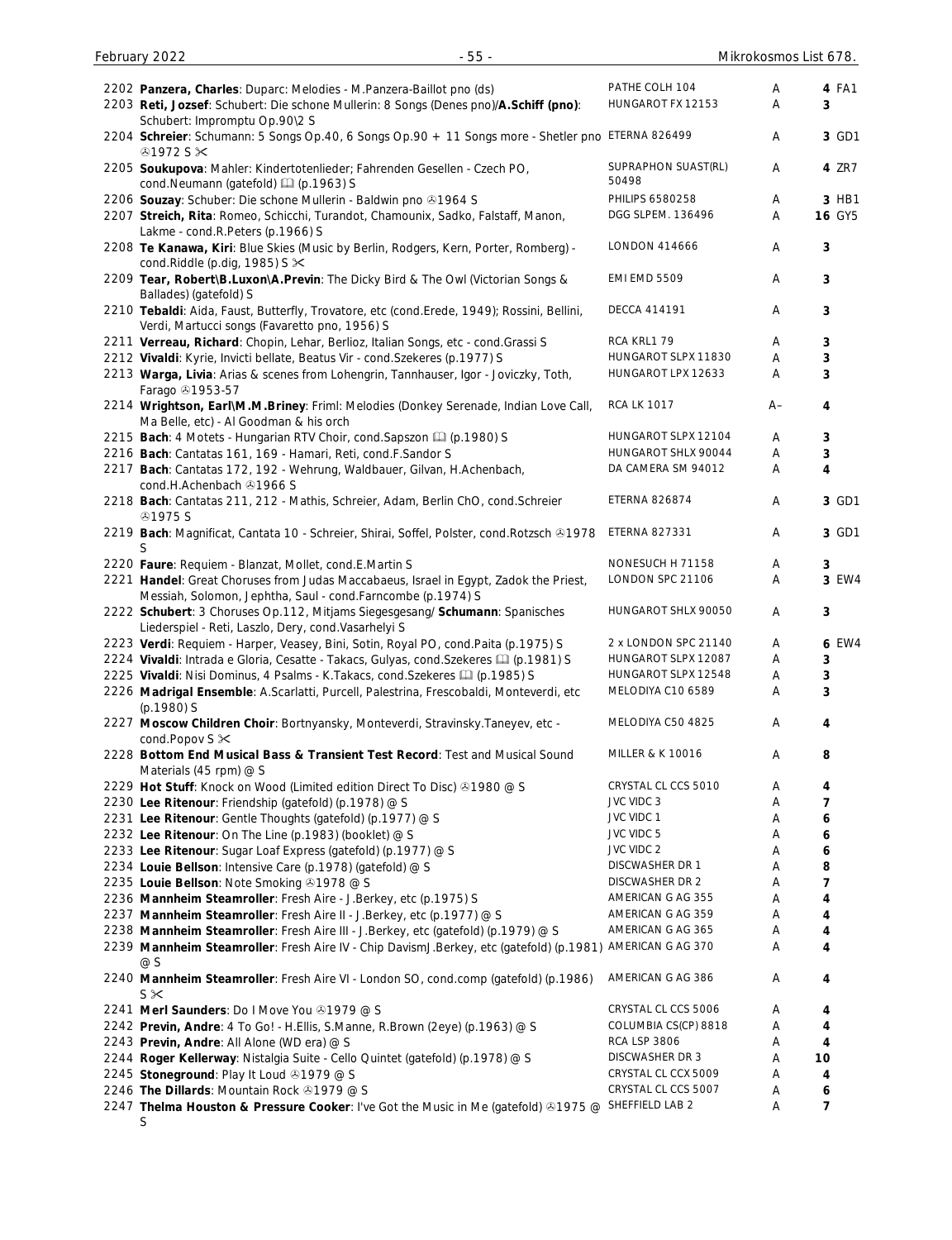| 2248 Thumbs Carllile: Guitar Wizard (p.1979) @ S                                                            | DIRECT-DIS DD 110       | Α | 4     |
|-------------------------------------------------------------------------------------------------------------|-------------------------|---|-------|
| 2249 Akiyama, Kazuyoshi: Franck: Sym in d; Berlioz: King Lear Ov - Vancouver SO                             | CBC SM 5033             | A | 3     |
|                                                                                                             |                         |   |       |
| (p.1985) S                                                                                                  |                         |   |       |
| 2250 Ansermet: Albeniz-Arbos: Iberia; Turina: Danzas Fantasticas - Suisse Romande Orch                      | LONDON STS 15374        | Α | 3     |
| $(UK)$ S                                                                                                    |                         |   |       |
| 2251 Ansermet: Albeniz: Iberia; Turina: Danzas Fantasticas - Suisse Romande Orch S                          | LONDON CS 6194          | Α | 3 EM5 |
| 2252 Ansermet: Balakirev: Thamar; Liadov: Baba-Yaga, Kikimora, 8 Russian Popular                            | LONDON STS 15066        | Α | 3     |
| Songs - Suisse Romande Orch (UK) (firts stereo release) S                                                   |                         |   |       |
|                                                                                                             | LONDON CS 6159          |   |       |
| 2253 Ansermet: Bartok: Music; Beethoven: Grosse Fuge - Suisse Romande Orch S                                |                         | Α | 4 EM6 |
| 2254 Ansermet: Beethoven: Sym 4, Coriolan Ov - Suisse Romande Orch (UK) (large label)                       | LONDON STS 15055        | Α | 3     |
| S                                                                                                           |                         |   |       |
| 2255 Ansermet: Brahms: German Requiem, Alto Rhap, Nanie - Giebel, Prey, Watts, Suisse 2 x LONDON OSA 1265   |                         | A | 6 ED7 |
| Romande Orch La S                                                                                           |                         |   |       |
|                                                                                                             | LONDON STS 15294        |   |       |
| 2256 Ansermet: Chausson: Sym in B flat; Franck: Les Eolides - Suisse Romande Orch (UK)                      |                         | Α | 3     |
| S                                                                                                           |                         |   |       |
| 2257 Ansermet: Liszt: Faust Sym, 2 Episodes from Lenau's Faust - Krenn, Suisse Romande 2 x LONDON STS 15296 |                         | A | 6     |
| Orch (UK) S                                                                                                 |                         |   |       |
| 2258 Ansermet: Ravel: Daphnis ballet - Suisse Romande Orch S                                                | LONDON CS. 6456         | A | 3 EM8 |
|                                                                                                             | LONDON STS 15025        |   |       |
| 2259 Ansermet: Roussel: Syms 3, 4 - Suisse Romande (UK) (large label) S                                     |                         | A | 3     |
| 2260 Ansermet: Schumann: Sym 2; Manfred Ov - Suisse Romande Orch (UK) S                                     | LONDON STS 15285        | Α | 3     |
| 2261 Ansermet: Stravinsky: Sym in C, Sym in 3 Mvts - Suisse Romande Orch S                                  | LONDON CS. 6190         | Α | 3 EM7 |
| 2262 Ansermet: Vivaldi: Bsn Con P.70; Weber: Bsn Con Op.75; Hummel: Tr Con;                                 | LONDON CS 6603          | A | 3 EM5 |
| L.Mozart: Tr Con - Helaerst, Cuvit, Suisse Romande Orch (p.1968) S                                          |                         |   |       |
|                                                                                                             | LONDON STS 15020        | Α |       |
| 2263 Argenta: Debussy: Images - Suisse Romande Orch (UK) S                                                  |                         |   | 3     |
| 2264 Autori, Franco: Bartok: Dance Suite, 2 Portraits - POUGNET vln, New SO                                 | <b>BARTOK REC 304</b>   | Α | 3     |
| 2265 Beecham: Delius: Dance Rhap 1, Summer Night, Summer Evening, A Song before                             | RCA LHMV 1050           | A | 3     |
| Sunrise, etc - Royal PO (HMV jacket) (US)                                                                   |                         |   |       |
| 2266 Beecham: Music of Delius: Early Recordings & 1927-48 + Beecham's book about                            | 5 x WORLD RECO SHB 32   | Α | 16    |
| Delius                                                                                                      |                         |   |       |
|                                                                                                             |                         |   |       |
| 2267 Beecham: Schubert: Sym 8; Beethoven: Sym 8 - Royal PO                                                  | <b>EMI 33JCX 1039</b>   | A | 3 EB1 |
| 2268 Beecham: Sibelius: Sym 2 - BBC SO @1954 (UK) PS                                                        | WORLD RECO ST 1085      | A | 3     |
| 2269 Black, Stanley: Grofe: Grand Canyon Ste - London FO (gatefold) S                                       | LONDON SPC. 21002       | Α | 3 EW1 |
| 2270 Black, Stanley: Massenet: Le Cid; Khachaturian: Gayane Suite - Netherlands RSO,                        | LONDON SPC 21133        | A | 3 EW4 |
| London SO (p.1975) S                                                                                        |                         |   |       |
|                                                                                                             |                         |   |       |
| 2271 Black: Tchaikovsky: Capriccio Italien; Rimsky-Korsakov: Capriccio Espagnol - London                    | LONDON SPC 21004        | A | 4 EW1 |
| PO (gatefold) S                                                                                             |                         |   |       |
| 2272 Boult: Tchaikovsky: Sym 3 (Conservatoire Orch); Suite 3 (London PO) (UK) S                             | LONDON STS 15237        | Α | 3     |
| 2273 Britten: Bach: 6 Brandenburg Cons - English ChO (gatefold) S                                           | 2 x LONDON CSA(HP) 2225 | Α | 6 HR1 |
| 2274 Busch, Fritz: Beethoven: Sym 3 - Tokunstler Orch & 1950                                                | RELIEF RL 823           | A | 4     |
|                                                                                                             |                         |   |       |
| 2275 Camarata: Verdi: Spectacular - Kingsway SO (gatefold) S                                                | LONDON SPC 21012        | Α | 3 EW1 |
| 2276 Cantelli: Mozart: Sym K.201; Schumann: Sym 4 - Philh Orch (UK)                                         | EMI ENC 122             | Α | 4     |
| 2277 Davis, Colin: Stravinsky: Sacre - London SO (p.1964) S                                                 | PHILIPS 6527158         | Α | 3 HR3 |
| 2278 Dohnanyi, Christoph: Mendelssohn: Syms 1, 5 - Vienna PO S $\times$                                     | LONDON CS 7038          | Α | 3 EM8 |
| 2279 Dohnanyi, Christof von: Mendelssohn: Sym 3, Athalia excs - Vienna PO (p.1980) S                        | LONDON CS(HP) 7184      | Α | 3 HR1 |
|                                                                                                             | LONDON OS 26397         |   |       |
| 2280 Dohnanyi: Berg: Lulu Suite; R.Strauss: Salome: Final Scene - Silja, Vienna PO S X                      |                         | Α | 3 ED4 |
| 2281 Dorati: Debussy: Nocturnes, Iberia - National SO +1975 S                                               | DECCA SXL 6742          | Α | 4 ED5 |
| 2282 Dorati: Prokofiev: Peter & The Wolf; Britten: Young Person's Guide - Sean Connery,                     | LONDON SPC 21007        | Α | 3 EW1 |
| Royal PO (gatefold) S                                                                                       |                         |   |       |
| 2283 Dorati: R.Strauss: Ein Heldenleben - Minneapolis SO (US)                                               | MERCURY MGW 14014       | A | 3     |
| 2284 Farnon, Robert: Gershwin-Farnon: Porgy & Bess Suite - London Fest Orch (gatefold)                      | LONDON SPC 21013        | Α | 3 EW1 |
|                                                                                                             |                         |   |       |
| S                                                                                                           |                         |   |       |
| 2285 Ferencsik: Bartok: Wooden Prince ballet - Budapest PO S                                                | HUNGAROT SHLX 90001     | Α | 3     |
| 2286 Ferencsik: Beethoven: Syms 1, 8 - Hungarian SO S                                                       | HUNGAROT SHLX 90002     | A | 3     |
| 2287 Ferencsik: Haydn: The 7 Last Words of Christ - Hungarian SO (p.dig, 1982) S                            | HUNGAROT SLPD 12358     | Α | 3     |
| 2288 Ferencsik: Kodaly: Te Deum of Buda Castle; Missa Brevis - Reti, Gregor, Budapest                       | HUNGAROT SLPX 11397     | Α | 3     |
|                                                                                                             |                         |   |       |
| SO <sub>S</sub>                                                                                             |                         |   |       |
| 2289 Fiedler: Tchaikovsky: Nutcracker Suite; Grieg: Peer Gynt Suite- Boston Pops Orch                       | LONDON SPC 21142        | A | 3 HW1 |
| $(p.1965)$ S $\times$                                                                                       |                         |   |       |
| 2290 Fischer, Adam: Haydn: Syms 88 & 100 - Hungarian SO (p.1976) S                                          | HUNGAROT SLPX 11786     | A | 3     |
| 2291 Fistoulari: Tchaikovsky: Swan Lake excs - Concertgebouw Orch & 1961 S                                  | DECCA 417881            | A | 3     |
|                                                                                                             | LONDON STS 15226        | Α | 3     |
| 2292 Fjeldstad: Grieg: Peer Gynt Suite 1 (London SO)/ Katin (pno): Grieg: Con; Litoff:                      |                         |   |       |
| Scherzo (cond.C.Davis) (UK) S                                                                               |                         |   |       |
| 2293 Fruhbeck de Burgos: Chapi, Gimenez, Luna, Usandizaga, Chueca - Spanish NO S                            | LONDON CS. 6425         | A | 3 EM6 |
| 2294 Fruhbeck de Burgos: Falla: Vida Breve & El amor brujo excs; Turina: Fandanguillo;                      | EMI C053 624            | Α | 3 FR1 |
| Albeniz: Iberia excs - Conservatoire Orch S                                                                 |                         |   |       |
| 2295 Fruhbeck de Burgos: Gimenez, Luna, Chueca, Vives, Serrano, etc - Spanish NO S                          | LONDON CS 6424          | Α | 3 EM6 |
|                                                                                                             |                         |   |       |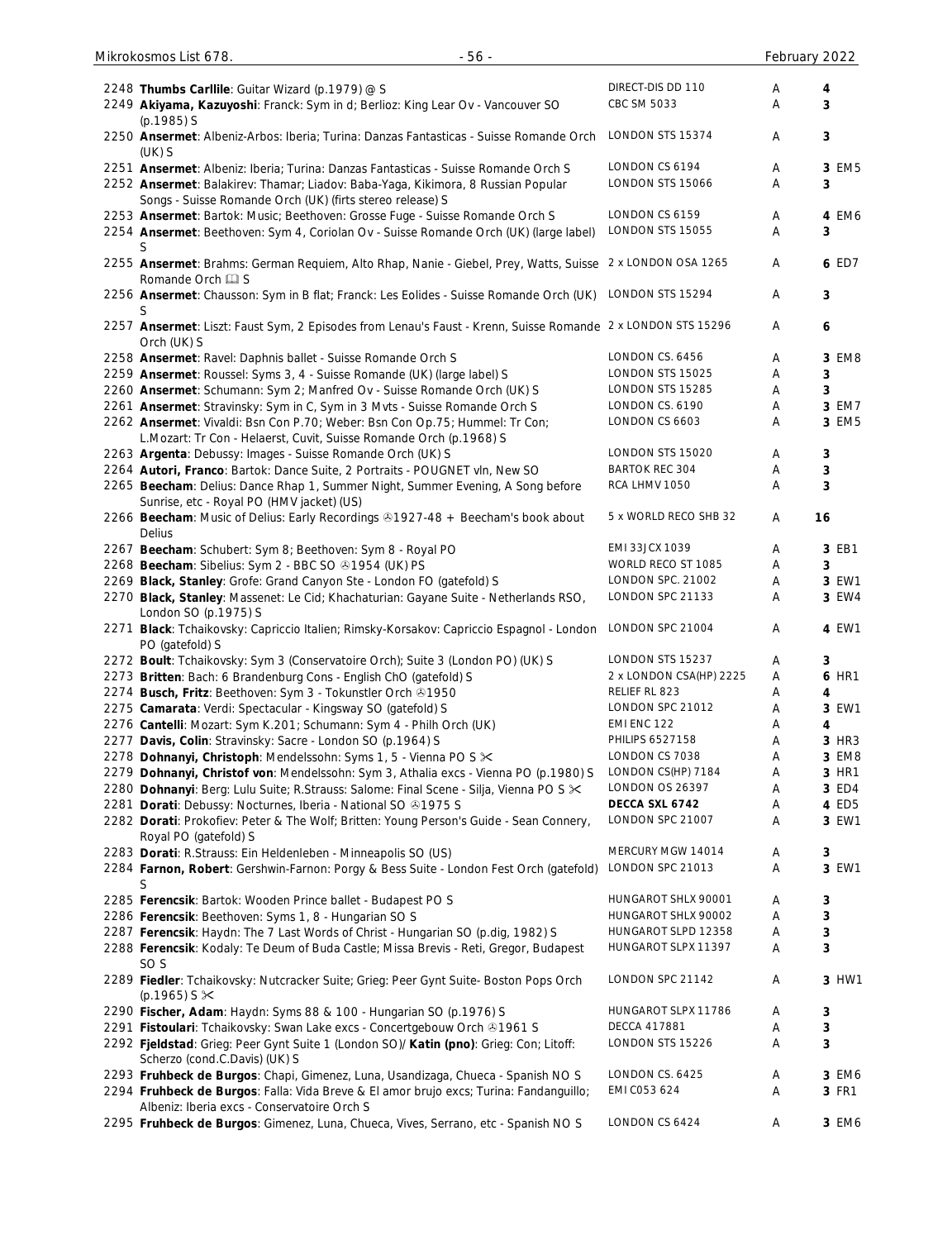| 2296 Fruhbeck de Burgos: Schumann: Sym 3; Mendelssohn: Midsummer Ov - London SO LONDON STS 15246<br>$(UK)$ S                                                                                          |                        | Α     | 3                |
|-------------------------------------------------------------------------------------------------------------------------------------------------------------------------------------------------------|------------------------|-------|------------------|
| 2297 Furtwangler: Tchaikovsky: Sym 6 - Berlin PO (booklet)                                                                                                                                            | ANGEL COLH(CP) 21      | Α     | 3 CA1            |
| 2298 Gardiner: Baroque Velence: Gabrieli, Bassano, Monteverdi - P.Jones Brass Ens,                                                                                                                    | LONDON STS 15256       | Α     | 3                |
| Monteverdi Choir (p.1972) S $\times$<br>2299 Gauk: Casella: Italy (USSR RSO)/Rozhdestvensky: Respighi: Fountains of Roma                                                                              | MELODIYA HD 8799       | Α     | 3 EB1            |
| (Moscow SPO) (good jacket) - (jacket water damage) 10" OLD<br>2300 Gauk: Glazunov: Scenes de Ballet/ Samosud: Glazunov: 2 Concert Waltzes - Bolshoi                                                   | PERIOD SPL 596         | Α     | 3 UM1            |
| ThO<br>2301 Gauk: Miaskovsky: Sym 17 - Moscow RSO @1961 OLD                                                                                                                                           | MELODIYA D 7395        | Α     | 2 EB3            |
| 2302 Gavazzeni: Great Moments from Italian Opera (Mascagni, Puccini, Catalani, Rossini,                                                                                                               | LONDON STS 15023       | Α     | 3                |
| Verdi, Bellini, Donizetti) - Maggio Musicale Orch (UK) S                                                                                                                                              |                        |       |                  |
| 2303 Ginsburg, Leo: Handel: Concerto Grosso Op.6\2; Bach-Weiner: Toccata in C - USSR<br>SSO OLD                                                                                                       | MELODIYA D 2303        | Α     | 3 DR4            |
| 2304 Gruner-Hegge, Odd: Brahms: Sym 1 - Oslo PO S                                                                                                                                                     | RCA CAS 495            | Α     | $\boldsymbol{4}$ |
| 2305 Hayman, Richard: Gypsy (Brahms, Sarasate, Monti, V.Herbert, etc arrangements) -<br>R.Hayman Orch (gatefold) (gold label, US) S                                                                   | MERCURY PPS 6027       | Α     | 4                |
| 2306 Ivanov, Konstantin: Glazunov: Sym 5 in Bb; Liadov: The Enchanted Lake; Kikimora;<br>Baba Yaga; 2 Polonaises - USSR State RSO S                                                                   | MELODIA 562265         | Α     | $\boldsymbol{4}$ |
| 2307 Jalas, Jussi: Sibelius: Finlandia, Kuolema, Scenes Historiques 1, 2 - Hungarian SSO S LONDON CS 6956                                                                                             |                        | Α     | 3 EM7            |
| 2308 Jalas, Jussi: Sibelius: King Christian Suite, Swanwhite Suite, Andante Festivo -<br>Hungarian SSO 21975 S                                                                                        | LONDON CS 7005         | Α     | 2 EM7            |
| 2309 Karajan: Adam: Giselle - Vienna PO (p.1962) S                                                                                                                                                    | DECCA SXLWB. 6002      | Α     | 8 ED2            |
| 2310 Karajan: Balakirev: Sym 1 - Philh Orch 01950                                                                                                                                                     | EMI XLP 60001          | Α     | 3                |
| 2311 Karajan: Mozart: K.550; Haydn: 104; Beethoven: 7; Brahms: 1; J.Strauss: Ovs,<br>Polkas, Waltzes - Vienna PO (Deluxe Soria Series) S                                                              | 4 x RCA LDSSD(CP) 6407 | Α     | <b>16 CR2</b>    |
| 2312 Karajan: R.Strauss: Sym Poems - Berlin PO S                                                                                                                                                      | 5 x DGG 2740111        | Α     | 12               |
| 2313 Karajan: Tchaikovsky: Romeo; R.Strauss: Don Juan - Vienna PO (p.1961) S                                                                                                                          | DECCA SXLWB 2269       | Α     | <b>12 ED2</b>    |
| 2314 Kempen: Brahms: 9 Hungarian Dances (Berlin PO)/F.Rieger: Dvorak: 8 Slavonic<br>Dances Op.46 (Munich PO) (German pressing) (p.1963)                                                               | HELIODOR 478090        | Α     | 4                |
| 2315 King Frederik the IX: Kuhlau: Elverhoj Ov; Lumbye: 2 Pieces; Schubert: Sym 8 -<br>Danish Orch 21948                                                                                              | <b>POINT 5033</b>      | Α     | 3                |
| 2316 Kletzki: Brahms: Haydn Vars; Wagner; Siegfried Idyll, Traume from Wesendonck<br>Songs (arr.by Wagner) - Philh Orch S                                                                             | <b>ANGEL S 35765</b>   | Α     | 4 UR2            |
| 2317 Kletzki: Dvorak: 9 Slavonic Dances - French NRO (UK)                                                                                                                                             | CONCERT HA AM 2233     | Α     | 3                |
| 2318 Kletzki: Prokofiev: Sym 5 - Philh Orch S                                                                                                                                                         | <b>ANGEL S 36227</b>   | A     | 4 UB1            |
| 2319 Kletzki: Sibelius: Sym 2 - Philh Orch, (ds), (deluxe) S                                                                                                                                          | ANGEL S 35314          | A     | 4 UR1            |
| 2320 Kletzki: Tchaikovsky: 1812 Ov, Marche Slave, Francesca da Rimini - Royal PO, (ds)<br>S                                                                                                           | ANGEL S. 35621         | Α     | 4 UR1            |
| 2321 Kletzki: Tchaikovsky: Capriccio Italian, Andante Cantabile; Rimsky-Korsakov: Tsar<br>Saltan Suite; Glinka: Jota Aragonesa S                                                                      | ANGEL S 35766          | Α     | 3 UR1            |
| 2322 Kletzki: Tchaikovsky: Sym 6 - Philh Orch                                                                                                                                                         | <b>EMI QIM 6305</b>    | Α     | 3 IR1            |
| 2323 Komor, Imos: Gounod: Faust ballet; Verdi: Traviata Prels/P.Varga: Offenbach:<br>Barcarolle/Erdelyi: Verdi: Aida ballet/Lehel: Weber-Berlioz: Invitation/Nemeth: Bizet:<br>Carmen Prel PS         | HUNGAROT SHLX 90040    | Α     | 3                |
| 2324 Kondrashin: Balakirev: Sym 1 - Moscow PO - (good jacket) OLD                                                                                                                                     | MELODIYA D. 8001       | Α     | 3 ER1            |
| 2325 Konwitschny: Bruckner: Syms 4, 5, 7 - Leipzig GH S                                                                                                                                               | 5 x EURODISC 86367     | Α     | 16               |
| 2326 Koussevitsky: Beethoven: Sym 3 - Boston SO                                                                                                                                                       | RCA CAL(CP) 404        | Α     | 3                |
| 2327 Koussevitzky: Brahms: Sym 4, etc; Tchaikovsky: Sym 5; Rachmaninov, Rimsky-<br>Korsakov, Foote, Hanson; Shostakovich: Sym 9 (bklt)                                                                | 3 x RCA VCM 6174       | $A++$ | 9                |
| 2328 Koussevitzky: Tchaikovsky: Ser for Strings - Boston SO                                                                                                                                           | <b>RCA LM 1056</b>     | Α     | 4 UM3            |
| 2329 Krips, Henry: Suppe: 6 Overtures - Philh Prom Orch, (dowel spine) S                                                                                                                              | <b>ANGEL S 35427</b>   | Α     | 3 UR1            |
| 2330 Krips, Henry: Waldteufel: Waltzes - Philh Promenade Orch, (dowel spine) S                                                                                                                        | <b>ANGEL S 35426</b>   | Α     | 3 UR1            |
| 2331 Krips, Henry: J.Strauss: Kaiserwalzer, Unter Donner und Blitz, Perpetuum Mobile,<br>Fledermaus Ov, Kunstlerleben, Quadrille, Tritsch-Tratsch Polka; Zigeunerbaron Ov -<br>Philh Promenade Orch S | <b>ANGEL S 35873</b>   | Α     | 3 UR1            |
| 2332 Krips: J.Strauss: Blue Danube, Accelerations, Emperor, Roses, Pizzicato - Vienna PO<br>$(UK)$ S                                                                                                  | LONDON STS 15012       | Α     | 3                |
| 2333 Krips: Schumann: Syms 1, 4 - London SO (UK) S                                                                                                                                                    | LONDON STS 15019       | Α     | 4                |
| 2334 Krips: Tchaikovsky: Sym 5 - Vienna PO (UK) S                                                                                                                                                     | LONDON STS 15017       | Α     | 3                |
| 2335 Krips\Marriner: Mozart: Symphonies - Concertgebouw Orch, St.Martin-in-the-Fields<br>+ rehearsal with Krips S                                                                                     | 17 x PHILIPS 6747374   | Α     | 29               |
| 2336 Kubelik: Brahms: Sym 2 - Vienna PO S                                                                                                                                                             | DECCA SXL(GP). 2059    | Α     | 8 GD1            |
| 2337 Lehel: Kodaly: Paecock Vars; Bartok: Dance Suite - Hungarian RTVSO & 1962 S                                                                                                                      | HUNGAROT SHLX 90043    | Α     | 3                |
| 2338 Leinsdorf: Prokofiev: Romeo excs - Boston SO S                                                                                                                                                   | RCA LSCSD(CP) 2994     | A     | 3 CR3            |
| 2339 Leinsdorf: Prokofiev: Sym 2, Lieutenant Kije Suite - Clatworthy bar, Boston SO S                                                                                                                 | RCA LSCSD(CP) 3061     | Α     | 3 CR3            |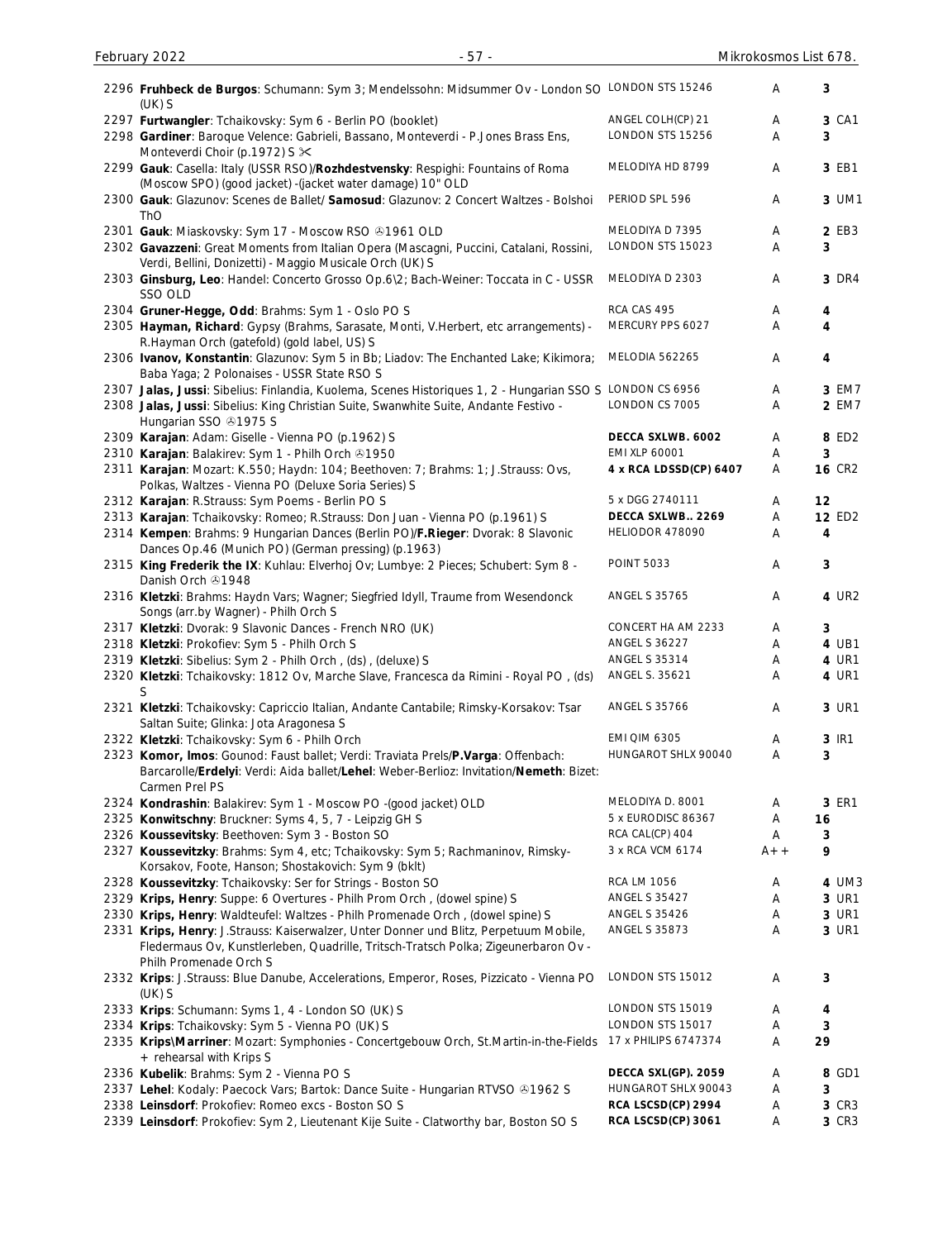| 2340 Ligeti: Melodien, Double Con, Chamber Con - Nicolet, Holliger, cond. Atherton<br><b>41975 S</b>                                                                                            | DECCA HEAD(HP) 12      | Α | 3 HR1        |
|-------------------------------------------------------------------------------------------------------------------------------------------------------------------------------------------------|------------------------|---|--------------|
| 2341 Lindenberg, Edouard: Brahms: 4 Symphonies - Northwest GPO S                                                                                                                                | 3 x ERATO STU 70520    | Α | 8 FB2        |
| 2342 Maag: Mozart: Serenade K.320 - Suisse Romande Orch (UK)                                                                                                                                    | DECCA ACL 88           | Α | 4            |
| 2343 Maazel: Debussy: La Mer; Scriabin: Poem of Ecstasy - Cleveland Orch (p.1979) S                                                                                                             | LONDON CS 7129         | Α | 3 EM8        |
| 2344 Maazel: Debussy: Nocturnes, Iberia, Jeux - Cleveland Orch @1978 S                                                                                                                          | LONDON CS 7128         | Α | 3 EM7        |
| 2345 Maazel: R.Strauss: Zarathustra, Till Eulenspiegel - Philh Orch -(ASD FR1 label) S                                                                                                          | EMI CVD 969            | Α | 4 FR3        |
| 2346 Maazel: Rimsky-Korsakov: Capriccio Espagnol, Le Coq d'Or Suite - Cleveland Orch                                                                                                            | LONDON CS(HP) 7196     | Α | 3 HR1        |
| ⊙1979 (Dutch-only pressing) S                                                                                                                                                                   |                        |   |              |
| 2347 Maazel: Stravinsky: Sacre - Vienna PO @1974 S                                                                                                                                              | DECCA SXL 6735         | Α | 4 ED5        |
| 2348 Mackerras: Verdi: Overtures & Baletts from Operas - Philh Promenade Orch - (SAX                                                                                                            | EMI SQIMX 7021         | Α | 4 IS1        |
| IS1 label) S                                                                                                                                                                                    |                        |   |              |
| 2349 Mantovani: Concert Spectacular (Sousa, Ponce, Lara, etc) -(blue SXL ED1 label)<br>$(p.1960)$ S                                                                                             | DECCA SKLWB 4118       | Α | 6 EB1        |
| 2350 Markevitch: Stravinsky: Sacre - Philh Orch (album edition) (US)                                                                                                                            | RCA LHMV 1             | Α | 4            |
| 2351 Marriner: Ravel: Tombeau de Couperin; Debussy: Danse; Faure: Dolly; Ibert:<br>Divertissement - Academy of St.Martin-in-the-Fields (p.1982) S                                               | ASV DCA 517            | Α | 3            |
| 2352 Martinon: Debussy: Orchestral Works - ORTF SO (gold label) (p.1974) S                                                                                                                      | 6 x EMI C193 12791     | Α | 16           |
| 2353 Mehta: Beethoven: Sym 9, Choral Fant - M.Price, Horne, Vickers, Salminen, Ax, New 2 x RCA ARC2 4734                                                                                        |                        | Α | 6            |
| York PO (gatefold) +dig, 1983 S ><                                                                                                                                                              |                        |   |              |
| 2354 Monteux: Bach: Orch Suite 2; Gluck: Orfeo: Dance; Mozart: FI Con K.314 -                                                                                                                   | DECCA SXLWB. 6112      | Α | 18 ED1       |
| C.Monteux fl, London SO (p.1964) S                                                                                                                                                              |                        |   |              |
| 2355 Monteux: Beethoven: Sym 4; Schumann: Sym 4 - San Francisco SO                                                                                                                              | <b>RCA LM 1714</b>     | Α | 4 UM3        |
| 2356 Monteux: Beethoven: Sym 8 - San Francisco SO 10"                                                                                                                                           | RCA LM 43              | Α | <b>7 UM1</b> |
| 2357 Monteux: Beethoven: Symphony 9 - London SO (gatefold) S                                                                                                                                    | 2 x WESTMINSTE WG 8364 | Α | 6            |
| 2358 Monteux: Beethoven: Syms 1, 8 - Vienna PO (UK) S                                                                                                                                           | LONDON STS 15238       | Α | 4            |
| 2359 Monteux: Beethoven: Syms 7, 4 - London SO S                                                                                                                                                | <b>DECCA 417875</b>    | Α | 3            |
|                                                                                                                                                                                                 | <b>RCA LM 1173</b>     | Α | 6 UM3        |
| 2360 Monteux: Brahms: Sym 2 - San Francisco SO 2                                                                                                                                                | <b>RCA LM 1913</b>     |   | 3 UP1        |
| 2361 Monteux: Delibes: Sylvia & Coppelia Suites - Boston SO                                                                                                                                     | <b>RCA LM 1065</b>     | Α | 3 UM3        |
| 2362 Monteux: Franck: Sym - San Francisco SO                                                                                                                                                    | <b>RCA RCL 1023</b>    | Α |              |
| 2363 Monteux: Franck: Sym - San Francisco SO (Japanese pressing) (OBI)                                                                                                                          |                        | Α | 4 UM3        |
| 2364 Monteux: Tchaikovsky: Syms 4, 5, 6 - Boston SO (UK) S                                                                                                                                      | 3 x RCA LVL3 7530      | Α | 8            |
| 2365 Mravinsky: Haydn: Sym 101 - Leningrad PO -(good jacket) 10" OLD                                                                                                                            | MELODIYA D 4204        | Α | 4 FB1        |
| 2366 Mravinsky: Tchaikovsky: Serenade for Strings - Leningrad PO 10" OLD                                                                                                                        | MELODIYA D 389         | Α | 3 DR1        |
| 2367 Munch: Berlioz: Requiem - Simoneau, Boston SO (Deluxe Soria Series) S                                                                                                                      | 2 x RCA LDS. 6077      | Α | <b>7 UR3</b> |
| 2368 Munch: Berlioz: Requiem - Simoneau, Boston SO (deluxe Soria Series) (4\7\5\7S                                                                                                              | 2 x RCA LDS, 6077      | A | 8 UR2        |
| stampers) S                                                                                                                                                                                     |                        |   |              |
| 2369 Munch: Offenbach-Rosenthal: Gaite Parasienne - New Philh Orch (gatefold) S                                                                                                                 | LONDON SPC 21011       | Α | 3 EW1        |
| 2370 Munch: Piston: Vla Con (De Pasquale vla); La Montaine: Pno Con (J.Bolet<br>pno)/Burgin: Blackwood: Sym 1/Kirschner: L.Kirschner: Toccata for Strings, Winds &<br>Perc - Boston SO 31958-60 | 2 x VOICE OF A USC 101 | A | 75           |
| 2371 Ormandy: Prokofiev: Sym 4 - Philadelphia Orch (p.1973) S                                                                                                                                   | COLUMBIA Y 32226       | A | 3            |
| 2372 Ovchinnikov: Tchaikovsky: Romeo & Juliet; Francesca da Rimini - Moscow RSO                                                                                                                 | <b>RCA VIC 28100</b>   | Α | 3            |
| <b>⊕1980 S</b><br>2373 Ovchinnikov: Tchaikovsky: The Tempest, , Voevoda, Coronation March, Domovoy                                                                                              | <b>RCA VIC 28133</b>   | Α | 3            |
| Monologue Music - Moscow RSO 31977, 1979 S                                                                                                                                                      |                        |   |              |
| 2374 Patane: Schumann: Sym 2 - Hungarian State Orch (p.1981) S                                                                                                                                  | HUNGAROT SLPX 12278    | Α | 3            |
| 2375 Paumgartner: Mozart Matinee at the Salzburg Festival: Syms K.184, 202, Div                                                                                                                 | DGG SLPM 138695        | Α | 4 GY5        |
| K.136, 2 Arias - R.STREICH (hard jacket) (red stereo) S<br>2376 Previn: Berlioz: Sym Fantastique - London SO S X                                                                                | <b>ANGEL S 37485</b>   | Α | 3            |
| 2377 Previn: Copland: The Red Pony; Britten: Sinfonia da Requiem - St.Louis SO S                                                                                                                | COLUMBIA Y 31016       | Α | 3            |
| 2378 Previn: Debussy: Images; Prelude to the Afternoon of a Faun - London PO (p.dig,                                                                                                            | ANGEL DS 37674         | Α | 3            |
| 1979) S $\times$<br>2379 Previn: Elgar: Enigma Variations; Vaughan Williams: Tallis Fantasia; Wasps Ov -                                                                                        | ANGEL SZ 37627         | Α | 3            |
| London SO S                                                                                                                                                                                     | <b>EMI ASD 3857</b>    | Α | 4 ER4        |
| 2380 Previn: Elgar: Enigma Variations; Vaughan Williams: Wasps Overture, Tallis Fant -<br>London SO (p.1980) S                                                                                  | ANGEL DS 37773         | Α |              |
| 2381 Previn: Gershwin: Porgy & Bess (arr Bennett); Second Rhapsody; Cuban Ov - C.Ortiz<br>pno, London SO (p.dig, 1981) S                                                                        |                        |   | 3            |
| 2382 Previn: Goldmark: Rustic Wedding Sym - Pittsburgh SO & 1979 S                                                                                                                              | <b>EMI ASD 3891</b>    | Α | 3 ER4        |
| 2383 Previn: Mahler: Sym 4 - Ameling, Pittsburgh SO S X                                                                                                                                         | ANGEL SZ 37576         | Α | 3            |
| 2384 Previn: Music Festival: Glinka, Dukas, Debussy, Bernstein, J.Strauss, Falla, Enescu,<br>etc - London SO (gatefold) S                                                                       | 2 x EMI ESDW 720       | Α | 10           |
| 2385 Previn: Porgy & Bess Suite, Cuban Ov, Rhap 2 - Ortiz pno, London SO (p.dig, 1981)                                                                                                          | EMI C063 3949          | Α | 3            |
| (gatefold) S                                                                                                                                                                                    |                        |   |              |
| 2386 Previn: Poulenc: Organ Con, Concert Champetre - Preston, London SO (p.1978) S                                                                                                              | EMI ASD 3489           | Α | 3 ER3        |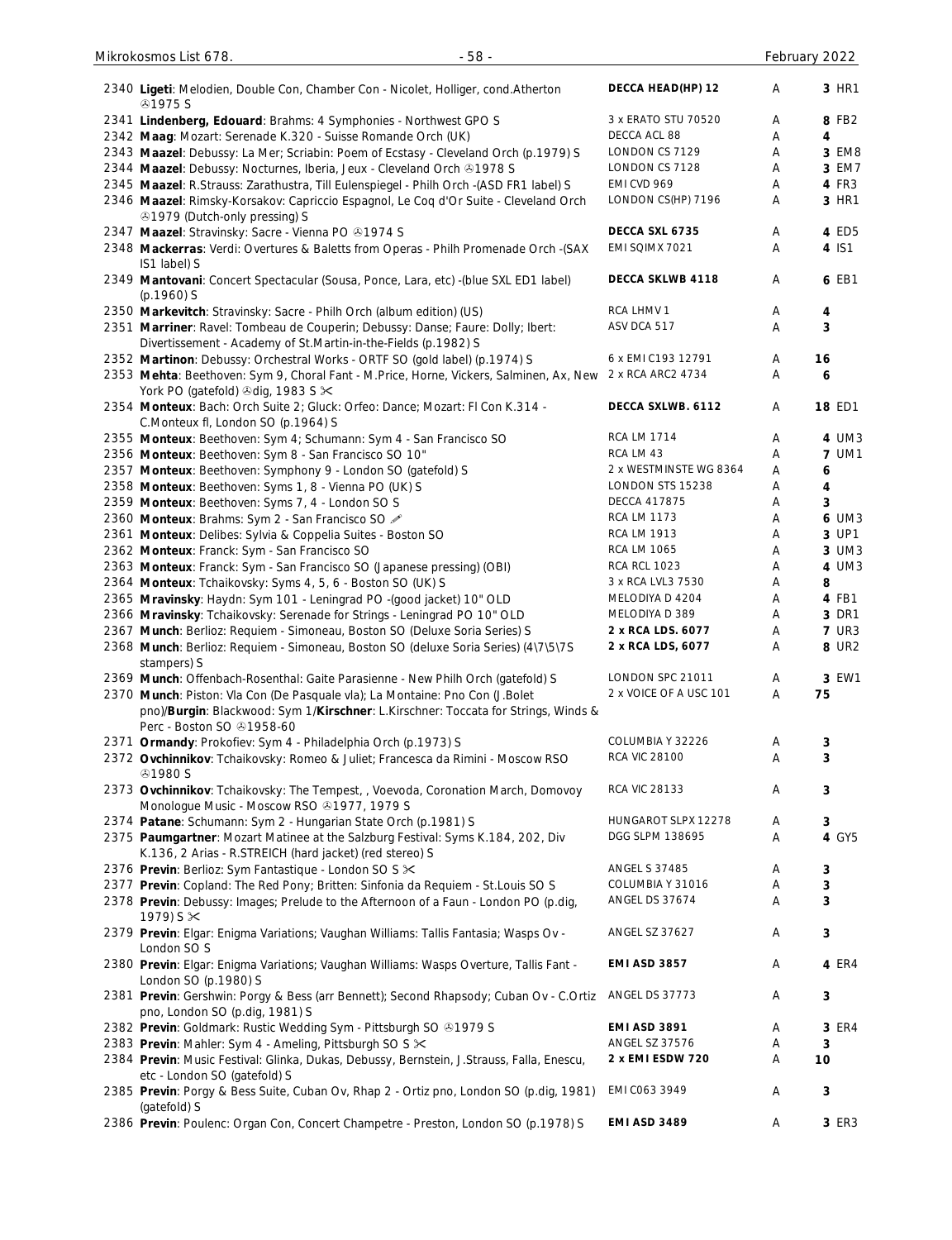| 2387 Previn: R.Strauss: Munchen, Don Juan, Rosenkavalier Suite - London SO (p.1970) S                      | <b>RCA LSC 3135</b>                     | Α | 3     |
|------------------------------------------------------------------------------------------------------------|-----------------------------------------|---|-------|
| 2388 Previn: R.Strauss: Till Eulenspiegel, Don Juan, Tod & Verklarung- Vienna PO (p.dig,                   | <b>ANGEL DS 37753</b>                   | Α | 3     |
| 1980) S                                                                                                    |                                         |   |       |
| 2389 Previn: Rachmaninoff: Isle of the Dead; Symphonic Dances - London SO S                                | <b>ANGEL S 37158</b>                    | Α | 3     |
|                                                                                                            | <b>ANGEL S 37260</b>                    |   | 3     |
| 2390 Previn: Rachmaninoff: Sym 3; Intermezzo & Dance from Aleko - London SO S                              |                                         | Α |       |
| 2391 Previn: Rachmaninov: 3 Symphonies - London SO - (ASD ER5 labels) (p.1973-77) S                        | 3 x EMI SLS. 5225                       | Α | 8 ER5 |
| 2392 Previn: Rachmaninov: Syms 2, 3 - London SO (gatefold) (p.1973) S                                      | 2 x RCA RK 11542                        | Α | 6     |
| 2393 Previn: Ravel: Daphnis ballet - London SO (p.dig, 1982) S $\times$                                    | ANGEL DS 37868                          | Α | 3     |
| 2394 Previn: Shostakovich: Sym 4 - Chicago SO S                                                            | <b>ANGEL S 37284</b>                    | Α | 3     |
| 2395 Previn: Shostakovich: Sym 5 - London SO (gatefold) S                                                  | RCA LSCSD(CP) 2866                      | Α | 3 CR3 |
| 2396 Previn: Shostakovich: Sym 6; Prokofiev: Lieutenant Kije - London SO S                                 | <b>ANGEL S 37026</b>                    | Α | 3     |
| 2397 Previn: Shostakovich: Sym 8 - London SO (p.1973) S                                                    | <b>ANGEL S 36980</b>                    | Α | 3     |
|                                                                                                            |                                         |   |       |
| 2398 Previtali: Rossini: Guglielmo Tell Ov; Dukas: L'apprenti sorcier; Verdi: Forza del                    | <b>EMI DLP 1038</b>                     | Α | 8     |
| destino Ov - Rome SO 10"                                                                                   |                                         |   |       |
| 2399 Reiner: Mendelssohn: Midsummer inc.music; Debussy: Petite Suite; Ravel: Le                            | RCA LM. 1724                            | Α | 4 UP1 |
| Tombeau - Robin Hood Dell Orch, NBC SO                                                                     |                                         |   |       |
| 2400 Reiner: Strauss: Don Quixote - Janigro, Chicago SO (nice Soria edition with Picasso & RCA LDS. 2384   |                                         | Α | 8 UR3 |
| Dali illustrations) (6S\6S stamper) S                                                                      |                                         |   |       |
| 2401 Rozhdestvensky: Glazunov: Sym 1 - USSR MCSO & dig, 1983 S                                             | MELODIYA A1017                          | Α | 2     |
| 2402 Rozhdestvensky: Glazunov: Sym 2 - USSR MCSO & dig, 1984 S                                             | MELODIYA A10 45                         | Α | 3     |
|                                                                                                            | MELODIYA A10 57                         |   |       |
| 2403 Rozhdestvensky: Glazunov: Sym 3 - USSR MCSO & dig, 1984 S                                             |                                         | Α | 3     |
| 2404 Rozhdestvensky: Glazunov: Sym 4 - USSR MCSO & dig, 1984 S                                             | MELODIYA A10 113                        | Α | 3     |
| 2405 Rozhdestvensky: Glazunov: Sym 6 - USSR MCSO & dig, 1984 S                                             | MELODIYA A10 127                        | Α | 3     |
| 2406 Rozhdestvensky: Glazunov: Sym 7 - USSR MCSO & dig, 1984 S                                             | MELODIYA A10 125                        | Α | 3     |
| 2407 Rozhdestvensky: Glazunov: Sym 8 - USSR MCSO & dig, 1983 S                                             | MELODIYA A10 51                         | Α | 3     |
| 2408 Rozhdestvensky: Ravel: Daphnis & Chloe ballet - Moscow RSO S                                          | MELODIYA CM 2283                        | Α | 3     |
| 2409 Samosud: Mozart: Sym K.550 - USSR RSO OLD                                                             | MELODIYA D 381                          | Α | 3 DR1 |
|                                                                                                            |                                         |   |       |
| 2410 Sandor, Janos: Debussy: Faun/Lehel: Debussy-Busser: Petite Suite/A.Korodi:                            | HUNGAROT FX 12155                       | Α | 3     |
| Debussy: Dances (Lubik hrp)/Ranki: Debussy: Children's Corner (p.1979) S                                   |                                         |   |       |
| 2411 Sargent, Malcolm: Spectacular Sullivan: Selections from Pinafore, Mikado, Pirates of LONDON SPC 21010 |                                         | Α | 3 EW3 |
| Penzance, Ruddigore, etc - Royal PO (gatefold) S                                                           |                                         |   |       |
| 2412 Sawallisch: Beethoven: Sym 6, Fidelio Ov - Concertgebouw Orch S                                       | PHILIPS SGL 5808                        | Α | 4 ER1 |
| 2413 Schuricht: Mozart: Syms K.504, 551 - Paris Orch                                                       | CONCERT HAM 2326                        | Α | 3     |
| 2414 Shostakovich, Maxim: Mendelssohn: Sym 3 - USSR RSO S                                                  | MELODIYA C10 9177                       | Α | 3     |
|                                                                                                            | HUNGAROT SHLX 90003                     | Α | 4     |
| 2415 Silvestri: Falla: El Amor Brujo (Pally, Hungarian SO)/Gardelli: Respighi: Pines of                    |                                         |   |       |
| Rome (Hungarian RTVSO) 31954, 1960 PS                                                                      |                                         |   |       |
| 2416 Silvestri: Franck: Sym - Philh Orch S                                                                 | EMI CFR 184                             | Α | 3     |
| 2417 Solti: Schuberts: Syms 5, 8 - Vienna PO & dig, 1984 S                                                 | DECCA 414371                            | A | 4     |
| 2418 Somogyi, Laszlo: Bartok: Con for Orch - Hungarian RSO OLD                                             | HUNGAROT LPX 123                        | Α | 3 MY5 |
| 2419 Stokowski: Falla: El Amor Brujo suite; Borodin-Stokowski: Polovtsian Dances -                         | RCA CDM 1071                            | Α | 3     |
| N.Merriman (UK)                                                                                            |                                         |   |       |
| 2420 Stokowski: Rachmaninov, Chopin, Schubert, Byrd, Dvorak, Tchaikovsky, Clarke,                          | LONDON SPC 21130                        | Α | 4 EW4 |
| Duparc, Elgar - Czech PO, London SO (p.1975) S                                                             |                                         |   |       |
|                                                                                                            | LONDON SPC 21112                        | Α | 3 EW4 |
| 2421 Stokowski: Ravel: Daphnis Suite 2; Tchaikovsky, Stravinsky, Berlioz excs - London                     |                                         |   |       |
| SO, New Philh Orch, etc (p.1974) S                                                                         |                                         |   |       |
| 2422 Stokowski: Rimsky-Korsakov: Scheherazade - London SO (gatefold) S                                     | LONDON SPC. 21005                       | Α | 4 EW1 |
| 2423 Stokowski: Scriabin: Poem of Ecstasy; Rimsky-Korsakov: Capriccio Espagnol; Dvorak: LONDON SPC. 21117  |                                         | Α | 4 EW4 |
| Slavonic Dances (p.1975) S                                                                                 |                                         |   |       |
| 2424 Stokowski: Tchaikovsky-Diaghilev: Aurora's Wedding; Tchaikovsky-Stokowski:                            | <b>RCA LM 1774</b>                      | Α | 3 UP1 |
| Humoresque, Solitude - Stokowski Orch                                                                      |                                         |   |       |
| 2425 Stokowski: Tchaikovsky: Swan Lake & Sleeping Beauty excs - New Philh Orch                             | LONDON SPC 21008                        | Α | 3 EW1 |
| (gatefold) S                                                                                               |                                         |   |       |
|                                                                                                            | <b>RCA LM 1238</b>                      | Α | 3 UM3 |
| 2426 Stokowski\Grainger (pno): Grainger, Chopin, Sibelius, Schubert, Mozart - Stokowski                    |                                         |   |       |
| Orch $\mathscr{P}$                                                                                         |                                         |   |       |
| 2427 Svetlanov: Balakirev: Sym 2 - USSR SSO S                                                              | MELODIYA C10 10049                      | Α | 3     |
| 2428 Svetlanov: Balakirev: Tamar; Glazunov: Stenka Razin; Rachmaninov: The Cliff - USSR                    | <b>EMI ASD 3660</b>                     | Α | 3 ER7 |
| SSO @1973, 1978 S                                                                                          |                                         |   |       |
| 2429 Svetlanov: Debussy: 3 Nocturnes; Ravel: Pavane; Bolero - Moscow RSO (p.1976) S                        | MELODIYA C 869                          | Α | 3     |
| 2430 Svetlanov: Glazunov: Raymonda (hlts) - Bolshoi ThO S                                                  | MELODIA 553083                          | Α | 3     |
| 2431 Svetlanov: Glazunov: Seasons ballet, Concert Waltzes 1, 2 - Philh Orch (p.1978) S                     | <b>EMI ASD. 3601</b>                    | Α | 3 ER5 |
| 2432 Svetlanov: Glazunov: Sym 8 - USSR RSO (p.1977) S                                                      | MELODIYA C 437                          | Α | 3     |
|                                                                                                            |                                         |   |       |
| 2433 Szell: Beethoven: Sym 6 - New York PO (Favoriten Serie)                                               |                                         | Α | 3     |
|                                                                                                            | PHILIPS S 4622                          |   |       |
| 2434 Tatrai, Vilmos: Mozart: Syms K.550, 319 - Hungarian ChO ®1964 S                                       | HUNGAROT SHLX 90012                     | Α | 3     |
| 2435 Tatrai: Haydn: Syms 45, 26 & 27 - Hungarian ChO (p.1970) S                                            | HUNGAROT SLPX 11458                     | Α | 3     |
| 2436 Tatrai: Haydn: Syms 7, 49 - Hungarian ChO (p.1970) S                                                  | HUNGAROT SHLX 90004<br>BERTELSMAN 13367 | Α | 3     |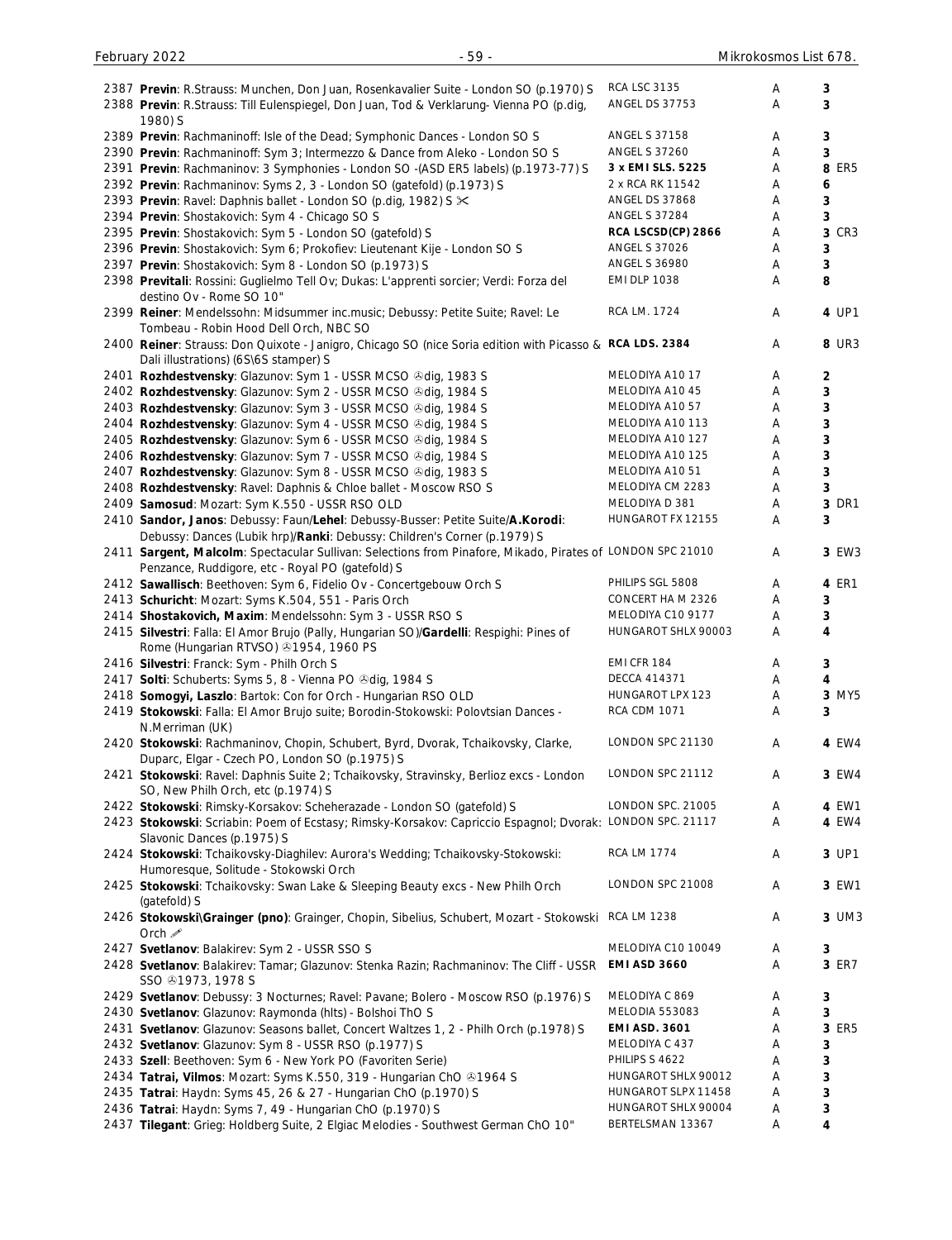| 2438 Tilson Thomas: Debussy: Images, Faun - Boston SO (p.1971) S                                           | DGG 2530145             | Α     | 3              |
|------------------------------------------------------------------------------------------------------------|-------------------------|-------|----------------|
| 2439 Tilson Thomas: Tchaikovsky: Orch Suite 3 - Los Angeles PO (p.1978) S                                  | COLUMBIA M 35124        | Α     | 3              |
| 2440 Tilson Thomas: Tchaikovsky: Orch Suites 2, 4 - Philh Orch (p.dig, 1981) S                             | CBS D 36702             | Α     | $\overline{2}$ |
| 2441 Tilson-Thomas: Tchaikovsky: Nutcracker (complete) - Philh Orch (gatefold) (p.dig,                     | 2 x CBS I2M 42173       | Α     | 6              |
| 1984) S                                                                                                    |                         |       |                |
| 2442 Tjeknavorian: Borodin: Complete Orch Music (3 Syms, etc) - National PO (p.1978) S 3 x RCA CRL3 2790   |                         | Α     | 8              |
| 2443 Tjeknavorian: Saint-Saens: Sym 3 - Rawsthorne, Liverpool PO (gatefold) &dig, 1980 CHALFONT SDG 312    |                         | Α     | 4              |
| S                                                                                                          |                         |       |                |
| 2444 Tjeknavorian: Sibelius: Syms 4, 5 - Royal PO (UK) (p.1976) S                                          | <b>RCA LRL1 5134</b>    | Α     | 3              |
| 2445 Toscanini: Beethoven: Creatures of Prometheus; Quartet 16 (arr for orch); Septet                      | ARTURO TOS ATS 1112     | A     | 3              |
| (arr, orch) - NBC SO                                                                                       |                         |       |                |
| 2446 Toscanini: Beethoven: Leonore 1 Ov; Mozart: Zauberflote Ov; Rossini: La Scala Ov;                     | SERAPHIM 60150          | Α     | 3              |
| Brahms: Tragic Ov; Weber-Berlioz - BBC SO 31937-39                                                         |                         |       |                |
| 2447 Toscanini: Beethoven: Sym 3 - NBC SO                                                                  | RCA LM. 2387            | Α     | 4 UR4          |
| 2448 Toscanini: Beethoven: Sym 7 - New York PO (UK)                                                        | <b>RCA CDN 1028</b>     | Α     | 3              |
| 2449 Toscanini: Bizet, Ponchielli, Dukas, Smetana, Rossini, Brahms, J.Strauss, Sousa -                     | 2 x RCA VCE 7001        | Α     | 6              |
| NBC SO (Canadian shaded dog label) PS                                                                      |                         |       |                |
| 2450 Toscanini: Brahms: 4 Symphonies, Tragic Ov, Haydn Variations - NBC SO (early US)                      | 4 x RCA VIC 6400        | Α     | 12             |
| 2451 Toscanini: Brahms: 4 Symphonies, Tragic Ov, Haydn Variations - Philh Orch & 1952                      | 4 x TURNABOUT THS 65027 | Α     | 12             |
| 2452 Toscanini: Brahms: Haydn Vars; Rossini: Berbiere Ov; Mozart: Sym K.385 - NBC SO                       | <b>RCA CDM 1055</b>     | Α     | 4              |
| (UK)                                                                                                       |                         |       |                |
| 2453 Toscanini: Dvorak: Sym 9 - NBC SO                                                                     | <b>RCA LM 1778</b>      | Α     | 4 UR1          |
|                                                                                                            | RCA LM. 1725            |       | 3 UR4          |
| 2454 Toscanini: Elgar: Enigma Vars; Brahms: Haydn Vars - NBC SO                                            | RCA AT 112              | Α     |                |
| 2455 Toscanini: Harold in Italy - Cooley vla, NBC SO @1953 (UK)                                            |                         | Α     | 3              |
| 2456 Toscanini: Haydn: 99, Sym Con; L.Mozart: Toy Sym; Brahms: Ser 2, Parzen,                              | 5 x RCA LM(CP) 6711     | Α     | <b>12 CR1</b>  |
| Liebeslieder; Sibelius: 2, etc; Shostakovich: 1, 7 - NBC SO 21940-8                                        |                         |       |                |
| 2457 Toscanini: Haydn: Sym 101; Wagner: Lohengrin & Gotterdammerung excs - New                             | <b>RCA CDM 1054</b>     | Α     | 3              |
| York PO 31929, 1936 (UK)                                                                                   |                         |       |                |
| 2458 Toscanini: Kodaly: Hary Suite; Respighi: Feste Romane - NBC SO ®1947                                  | RCA LM(CP) 1973         | Α     | 3 CR1          |
| 2459 Toscanini: Mozart: Sym K.385; Haydn: Sym 101 - NBC SO                                                 | RCA LM. 1038            | Α     | 4 UR1          |
| 2460 Toscanini: Mozart: Sym K.543, Div K.287 - NBC SO                                                      | <b>RCA LM 2001</b>      | Α     | 4 UR4          |
| 2461 Toscanini: Mozart: Sym K.550; Haydn: Sym 94 - NBC SO                                                  | RCA LM. 1789            | Α     | 3 UR4          |
| 2462 Toscanini: Mussorgsky: Pictures; Franck: Psyche & Eros - NBC SO                                       | RCA LM. 1838            | Α     | 3 UR4          |
| 2463 Toscanini: Overtures by Cherubini, Cimarosa, Gluck, Mozart, Brahms, Rossini - NBC                     | 2 x RCA LM(CP) 7026     | Α     | <b>6 CR1</b>   |
| SO $@1945-53$                                                                                              |                         |       |                |
| 2464 Toscanini: Prokofiev: Classical Sym; Gershwin: An American - NBC SO                                   | <b>RCA LM 9020</b>      | Α     | 3 UR1          |
| 2465 Toscanini: R.Strauss: Till Eulenspiegel, Tod & Verklarung - NBC SO                                    | RCA LM. 1891            | Α     | 3 UR4          |
| 2466 Toscanini: Schubert: Sym 9; Debussy: Iberia, Mer; Respighi: Romane; Mendelssohn:                      | 5 x RCA CRM5 1900       | Α     | 16             |
| Midsummer; Tchaikovsky: Sym 6; Berlioz: Romeo: Scherzo; R.Strauss: Tod -                                   |                         |       |                |
| Philadelphia Orch & 1941-2                                                                                 |                         |       |                |
| 2467 Toscanini: Verdi: La Traviata Preludes; Rossini: Semiramide Ov; Wagner: Siegfried                     | <b>RCA CDN 1027</b>     | Α     | 4              |
| Idyll; Dukas: L'apprenti sorcier - New York PO (UK)                                                        |                         |       |                |
| 2468 Urbanec: Old Austrian Military Marches - Czecholovak Brass Orch (p.1971) S                            | SUPRAPHON 1141020       | Α     | 3              |
| 2469 Vonk, Hans: Mendelssohn: Sym 4, Midsummer inc music - Royal PO (p.1976) S                             | LONDON SPC 21145        | Α     | 3 EW4          |
| 2470 Walter, Bruno: Berlioz: Sym Fantastique - Conservatoire Orch & 1939                                   | EMI C051 3611           | A     | 3              |
| 2471 Walter, Bruno: Brahms: Double Con (Stern, Rose); Wagner: Siegfried Idyll - New                        | COLUMBIA Y 34621        | $A++$ | 3              |
| York PO                                                                                                    |                         |       |                |
| 2472 Walter, Bruno: Brahms: Sym 1 - Vienna PO 81937                                                        | TURNABOUT THS 65057     | Α     | 3              |
| 2473 Walter, Bruno: Brahms: Sym 2: 1st Mvt; Sym 3: 1st Mvt - REHEARSAL with New                            | COLUMBIA LP 32785       | A     | 3              |
| York PO +1953 10"                                                                                          |                         |       |                |
| 2474 Walter, Bruno: Mahler: Sym 1 - Columbia SO S                                                          | COLUMBIA MS2EYE(CP)     | A     | 4 CA1          |
|                                                                                                            | 6394                    |       |                |
| 2475 Walter, Bruno: Mozart: Syms K.183, 200 - Columbia SO                                                  | COLUMBIA Y 35221        | Α     | 3              |
| 2476 Walter, Bruno: Mozart: Syms K.551, 543 - New York PO                                                  | COLUMBIA ML6EYE 5014    | Α     | <b>12 UA1</b>  |
| 2477 Walter, Bruno: Schubert: Sym 9 - Columbia SO                                                          | COLUMBIA Y 34620        | $A++$ | 3              |
| 2478 Walter, Bruno: Schubert: Sym 9 - London SO 81938                                                      | TURNABOUT THS 65170     | $A++$ | 3              |
| 2479 Walter, Bruno: Brahms: German Requiem - Seefried, London, New York PO                                 | COLUMBIA Y 31015        | Α     | 3              |
| 2480 Walter, Bruno: J.Strauss: Fledermaus Ov; Waltzes - Columbia SO                                        | COLUMBIA Y 35218        | Α     | 3              |
| 2481 Walter, Bruno: Mahler: Sym 9, Sym 5: Adagietto, Kindertotenlieder - Ferrier, Vienna 2 x EMI C147 1402 |                         | Α     | 6              |
| PO (gatefold) 31938                                                                                        |                         |       |                |
| 2482 Walter, Bruno: Schumann: Sym 3; Brahms: Academic Festival Ov; Haydn Var - New                         | COLUMBIA Y 35222        | Α     | 3              |
| York PO                                                                                                    |                         |       |                |
| 2483 Walter, Bruno: Wagner: Siegfried Idyll; R.Strauss: Don Juan, Tod und Verklarung -                     | PHILIPS GBL 5504        | Α     | 3              |
| New York PO (UK)                                                                                           |                         |       |                |
| 2484 Walton: Walton: Sym 1, Belshazzar's Feast, Facade Suite, etc - Philh Orch -(ASD ER4 3 x EMI SLS. 5246 |                         | Α     | 8 ER4          |
| labels) S                                                                                                  |                         |       |                |

Mikrokosmos List 678. - 60 - February 2022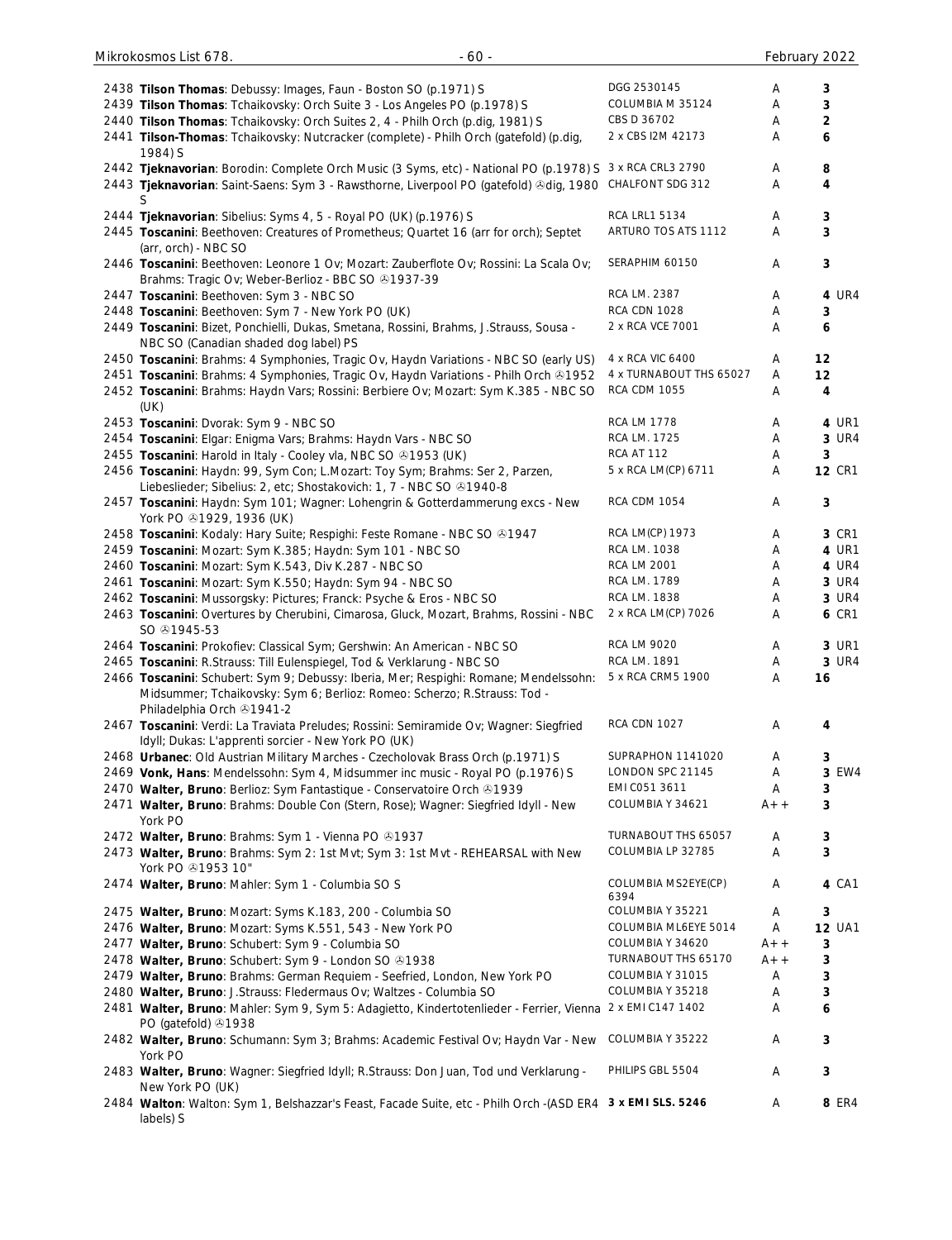| 2485 Wangenheim: Beethoven: Sym 5, Violin Con; Schumann: Violin Con - R.Gahler, Bonn<br>Beethovenhalle Orch S                                                                                       | 2 x STADT BONN F 65392                       | Α      | 9           |
|-----------------------------------------------------------------------------------------------------------------------------------------------------------------------------------------------------|----------------------------------------------|--------|-------------|
| 2486 Weingartner: Mozart: Sym K.543, Nachtmusik; L.Mozart: Toy Sym - London PO,<br>London SO, British SO                                                                                            | COLUMBIA ML6EYE 4776                         | A      | 3 UA1       |
| 2487 Weldon, George: Elgar: Overture In the South; Sea Pictures - Ripley ca, London SO<br>2488 Weldon: Grieg: Holberg Suite, 2 Elegiac Melodies, Sigurd Jorsalfar, etc - Philh Orch<br>$(p.1962)$ S | <b>EMI XLP 30008</b><br><b>EMI SCX 3416</b>  | A<br>Α | 3<br>4 ED2  |
| 2489 Weller: Dukas: Sym in C, Sorcerer - London PO S                                                                                                                                                | LONDON CS. 6995                              | Α      | 3 EM7       |
| 2490 Zukerman (vin also): Mendelssohn: Octet, Con in e - St.Paul ChO (gatefold) &dig,<br>1983 S                                                                                                     | <b>PHILIPS 412212</b>                        | Α      | 4           |
| 2491 The Philadelphia Story: R.Strauss: Don Quixote; Paganini-Kesler; Sibelius 4;<br>Tchaikovsky 4; Rachmaninov: Isle - Kreisler, cond.Ormandy, Stokowski, Rachmaninov<br>491929-68 (UK) S/PS       | 3 x RCA SRS 3001                             | Α      | 8           |
| 2492 Antal, Istvan: Beethoven: Hammerklavier Sonata PS                                                                                                                                              | HUNGAROT SHLX 90033                          | A      | $\mathbf 3$ |
| 2493 Antal, Istvan: Beethoven: Pno Con 5 - Hungasrian State Orch, cond.Gy.Nemeth S                                                                                                                  | HUNGAROT SHLX 90009                          | Α      | 3           |
| 2494 Argerich\Bishop Kovacevich: Bartok: Sonata (Goudswaard, De Roo percs)/Bishop<br>Kovacevich: Bartok: Sonatine, Mikrokosmos Vol.VI S                                                             | <b>PHILIPS 412376</b>                        | Α      | 3 HR3       |
| 2495 Argerich\Bishop Kovacevich: Bartok: Sonata for 2 Pnos & Percussion; Mozart:<br>Andante & 5 Vars K.501; Debussy: En blanc et noir (p.1977) S                                                    | PHILIPS 9500434                              | Α      | 3 HR3       |
| 2496 Arrau: Grieg: Pno Con; Schumann: Pno Con - Philh Orch, cond. Galliera                                                                                                                          | EMI 33CX 1531                                | Α      | 3 EB1       |
| 2497 Ashkenazy/Previn: Rachmaninov: Suites for 2 Pnos 1, 2 S                                                                                                                                        | LONDON CS 6893                               | Α      | 3 EM7       |
| 2498 Ashkenazy: Bach: Pno Con B.1052; Chopin: Pno Con 2 - London SO, cond.Zinman S                                                                                                                  | LONDON CS 6440                               | Α      | 3 EM7       |
| 2499 Ashkenazy: Chopin: Etudes Op.10, 25, Nocturne Op.9\3, Ballade2; Liszt: Mephisto<br>Waltz & 1950s, (individual LPs), (HP558-63)                                                                 | 2 x MELODIYA D. 6307                         | Α      | 6 PB2       |
| 2500 Ashkenazy: Mozart: Pno Cons K.466, 238 - London SO, cond.Schmidt-Isserstedt S                                                                                                                  | LONDON CS. 6579                              | A      | 3 EM5       |
| 2501 Ashkenazy: Mozart: Sonatas K.576, 310; Rondo K.511 S                                                                                                                                           | LONDON CS 6659                               | Α      | 3 EM7       |
| 2502 Ashkenazy: Prokofiev: Pno Con 2 - Moscow SPO, cond.Kondrashin PS                                                                                                                               | HALL OF FA HOFS 529                          | Α      | 3           |
| 2503 Ashkenazy: Prokofiev: Sonatas 7, 8, 2 Pcs from Romeo S                                                                                                                                         | LONDON CS 6573                               | A      | 3 EM5       |
| 2504 Ashkenazy: Rachmaninov: Corelli Vars; Etudes Tableux Op.39 S                                                                                                                                   | LONDON CS 6822                               | Α      | 3 EM7       |
| 2505 Ashkenazy: Rachmaninov: Pno Con 2 (Moscow PO, cond.Kondrashin), 3 Etudes<br>Tableaux S                                                                                                         | LONDON CS 6390                               | Α      | 3 EM7       |
| 2506 Ashkenazy: Rachmaninov: Preludes Op.3, 23, 32 S                                                                                                                                                | 2 x LONDON CSA 2241                          | A      | 6 EM7       |
| 2507 Ashkenazy: Schubert: Sonata in G Op.78 S                                                                                                                                                       | LONDON CS 6820                               | Α      | 3 EM7       |
| 2508 Ashkenazy: Tchaikovsky: Pno Con 1 - London SO, cond.Maazel S                                                                                                                                   | LONDON CS 6360                               | Α      | 3 EM7       |
| 2509 Ashkenazy\Barenboim (aslo conducts)\Fou Ts'ong: Mozart: Cons K.365, 242 -<br>English ChO S                                                                                                     | LONDON CS 6937                               | Α      | 3 EM7       |
| 2510 Ashkenazy\Frager: Mozart: Sonata K.448; Schumann: Andante & Vars, Etude in the<br>form of canon 31964 (p.1987) S                                                                               | <b>DECCA 417467</b>                          | Α      | 3           |
| 2511 Ashkenazy\Kertesz: Mozart: Pno Cons K.246, 271; Rondo K.386 - London SO S                                                                                                                      | LONDON CS. 6501                              | A      | 3 EM7       |
| 2512 Ashkenazy\Mehta: Brahms: Pno Con 2 - London SO (p.1967)                                                                                                                                        | LONDON CS 6539                               | Α      | 3 EM7       |
| 2513 Ashkenazy\Previn: Rachmaninov: 4 Pno Cons; Paganini Rhap - London SO S                                                                                                                         | 3 x LONDON CSA 2311                          | Α      | 8           |
| 2514 Ashkenazy\Solti: Beethoven: 5 Pno Cons - Chicago SO S                                                                                                                                          | 4 x LONDON CSA 2404                          | Α      | 8 EM7       |
| 2515 Askenase, Stefan: Chopin: 14 Waltzes (p.1964) S                                                                                                                                                | DGG 2544010                                  | Α      | 3           |
| 2516 Askenase, Stefan: Chopin: 24 Preludes Op.28 81953                                                                                                                                              | DGG 2535739                                  | Α      | 3           |
| 2517 Askenase, Stefan: Mendelssohn, Schubert, Liszt, Chopin S                                                                                                                                       | DGG 135130                                   | Α      | 3           |
| 2518 Askenase: Chopin: Polonaises (p.1965)                                                                                                                                                          | <b>DGG LPEM 19064</b>                        | Α      | 4 GY3       |
| 2519 Auer, Edward: Chopin: 24 Preludes Op.28 S                                                                                                                                                      | TRIANON TRI 33129                            | Α      | 4           |
| 2520 Ax, Emanuel: Beethoven: Sonatas Op.81a, 57, Polonaise Op.89 (p.1979) S                                                                                                                         | RCA ARL1 2752                                | Α      | 3           |
| 2521 Ax, Emanuel: Chopin: Pno Con 1 - Philadelphia Orch, cond. Ormandy &dig, 1980 S<br>2522 Ax, Emanuel: Chopin: Pno Con 2, 3 Etudes Op.posth, Scherzo 2 - Philadelphia Orch,                       | <b>RCA ATC1 4097</b><br><b>RCA ARL1 2868</b> | Α<br>Α | 4<br>3      |
| cond.Ormandy (p.1978) S                                                                                                                                                                             |                                              |        |             |
| 2523 Ax, Emanuel: Beethoven: Sonata Op.53, Eroica Vars (p.1977) S                                                                                                                                   | <b>RCA ARL1 2083</b>                         | A      | 4           |
| 2524 Ax, Emanuel: Mozart: Pno Cons K.453, 456 - Saint Paul ChO, cond.ZZukerman<br><b><i></i></b> ∂dig, 1982 S                                                                                       | <b>RCA ARC1 4522</b>                         | Α      | 4           |
| 2525 Ax, Emanuel: Mozart: Pno Cons K.466, 482 - Dallas SO, cond. Mata (p.1980) S                                                                                                                    | <b>RCA ARL1 3457</b>                         | A      | 3           |
| 2526 Ax, Emanuel: Ravel: Gaspard de la nuit, Valses nobles, Ma Mere l'Oye - Y. Nozaki<br>pno (p.1978) S                                                                                             | <b>RCA ARL1 2530</b>                         | Α      | 3           |
| 2527 Ax, Emanuel: Schumann: Humoreske; Fantasiestucke Op.12 & dig, 1981 S                                                                                                                           | <b>RCA ARC1 4275</b>                         | A      | 3           |
| 2528 Ax: Chopin: Scherzo Op.54, Polonaise Fant, Andante spianato & grand polonaise,<br>Nocturne (gatefold) S                                                                                        | <b>RCA ARL1 1569</b>                         | Α      | 3           |
| 2529 Aybar, Francisco: Albeniz: Iberia (complete) (gatefold) (p.1974) S                                                                                                                             | 2 x CONNOISSEU CSQ 2061                      | A      | 7           |
| 2530 Bachauer, Gina: Debussy: Pour le piano, 3 Preludes; Ravel: Gaspard de la nuit;<br>Mompou: Jeunes Filles au Jardin                                                                              | <b>EMI CLP 1067</b>                          | Α      | 5 EM1       |
| 2531 Bachauer: Mussorgsky: Pictures/ Maazel: Mussorgsky-Ravel: Pictures (Philh Orch) S                                                                                                              | <b>EMI SXLP 30233</b>                        | Α      | 4           |
| 2532 Barbier, Jean Joel: Chabrier: Pieces pittorsques, Feuillet d'album, Bourree<br>fantasque (gatefold) S                                                                                          | <b>BAM 5097</b>                              | Α      | 3           |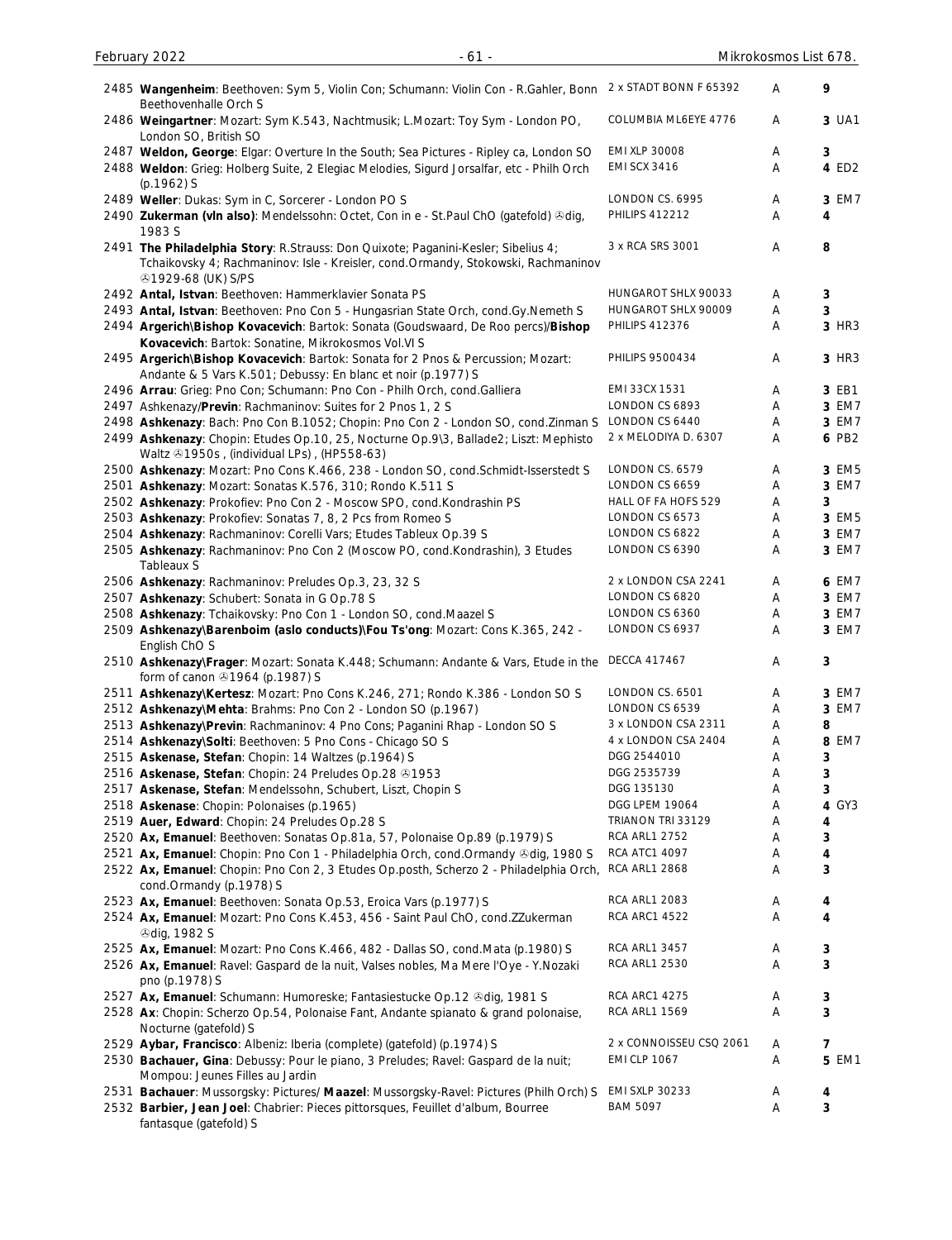| 2533 Barto, Tzimon: Prokofiev: Pno Con 3; Ravel: Pno Con in G; Gershwin: Rhap in Blue -<br>London PO, cond.A.Davis & dig, 1988 S        | EMI 26438               | Α | 4                 |
|-----------------------------------------------------------------------------------------------------------------------------------------|-------------------------|---|-------------------|
| 2534 Bashkirov: Mozart: Pno Con K.491 - USSR RSO, cond.Gauk -(good jacket) 10" OLD                                                      | MELODIYA D. 5524        | Α | 4 FR1             |
| 2535 Bingham, John: Schubert-Liszt: 10 Song Transcriptions @1978 S                                                                      | MERIDIAN E 77019        | Α | 3                 |
| 2536 Biret, Idil: Berlioz-Liszt: Sym Fantastique (1979) S                                                                               | FINNADAR SR 9023        | Α | 3                 |
| 2537 Biret, Idil: Chopin: 2 Mazurkas; Prokofiev: Sonata 2; Scriabin: Sonata 10 (Direct to<br>disk) (p.1977) S                           | FINNADAR SR 125         | Α | 3                 |
| 2538 Biret, Idil: Beethoven: Sonatas Op.106, 13 81985 S                                                                                 | FINNADAR 90460          | Α | 3                 |
| 2539 Biret, Idil: Boulez: Sonata 2; Webern: Variations (1973) S                                                                         | FINNADAR SR 9004        | Α | 3                 |
| 2540 Bishop Kovacevich: Beethoven: Sonatas Op.109, 101 (p.1979) S                                                                       | PHILIPS 9500569         | Α | 3 HR3             |
| 2541 Bishop Kovacevich: Brahms: Pno Con 1 - London SO, cond.C.Davis (p.1980) S                                                          | PHILIPS 9500871         | Α | 3 HR3             |
| 2542 Bishop Kovacevich: Brahms: Pno Con 2 - London SO, cond.C.Davis (p.1980) S                                                          | PHILIPS 9500682         | Α | 3 HR3             |
| 2543 Bishop Kovacevich: Mozart: Pno Cons K.466, 488 - London SO, cond.C.Davis<br>(p.1978) S                                             | PHILIPS 9500570         | Α | 3 HR3             |
| 2544 Bishop, Stephen: Beethoven: Pno Con 3, Sonata Op.13 - BBC SO, cond.C.Davis<br>(p.1972) S                                           | PHILIPS 6500315         | Α | 3 HR <sub>2</sub> |
| 2545 Bishop, Stephen: Beethoven: Pno Cons 2, 4 - BBC SO, cond.C.Davis (p.1973) S                                                        | PHILIPS 6500975         | A | 3 HR <sub>2</sub> |
| 2546 Bishop, Stephen: Beethoven: Sonata op.13; Schubert; Chopin: Barcarolle, Imp 1,<br>Ballade 4 - (early Odeon label) S                | EMI PCSD 1501           | Α | 3 ED2             |
| 2547 Bishop, Stephen: Beethoven: Sonatas Op.110, 111 (p.1974) S                                                                         | PHILIPS 6500764         | Α | 3 HR2             |
| 2548 Bishop, Stephen: Mozart: Pno Cons K.467, 503 - London SO, cond.C.Davis<br>$(p.1973)$ S                                             | PHILIPS, 6500431        | Α | 3 HR2             |
| 2549 Block, Michel: Albeniz: Iberia Book 1-4 (individual LPs) (p.1974) S                                                                | 2 x EMI CO63 11633      | Α | 6                 |
| 2550 Bucquet, Marie-Francoise: Berg: Sonata Op.1; Webern: Variations, Kinderstuck;<br>Bartok: Sonata; Stravinsky: Sonata (p.1970) S     | PHILIPS 6500077         | Α | 3 HR2             |
| 2551 Bucquet, Marie-Francoise: Bizet: Grande Valse, Chasse Fantastique, Variations<br>Chromatiques, Chants du Rhin (p.1980) S           | PHILIPS 9500955         | Α | 3 GR2             |
| 2552 Campanella: Liszt: Hungarian Rhapsodies (p.1974) S                                                                                 | 3 x PHILIPS 6747108     | Α | 8 HR2             |
| 2553 Campanella: Liszt: Prophete Illustration No.2, Onegin Polonaise, Faust Waltz, Norma PHILIPS 6500310<br>Reminescenses (p.1973) S    |                         | Α | 4 HR2             |
| 2554 Cherkasov-Petrov Pno Duo: Rachmaninov: Fantasia Op.5, Suite No.2 S                                                                 | MELODIYA CM 2193        | Α | 3                 |
| 2555 Ciccolini: Debussy: Ballade, Suite Bergamasque, Reverie, Pour le piano, Danse 2<br>Arabesques (p.1970) S                           | EMI C063 10753          | Α | 3                 |
| 2556 Demus: Franck: Prel, Chorale & Fugue, Prel, Chorale & Vars, Aria & Finale, Danse<br>lente, Canon, Les plaintes                     | ANGELICUM LPA 5970      | A | 4                 |
| 2557 Eden-Tamir Piano Duo: Rachmaninov: Suite 2; Milhaud: Scaramouche; Poulenc:<br>Sonata; Lutoslawski: Paganini Variations (p.1965) S  | DECCA SXLWB. 6158       | A | 6 ED2             |
| 2558 Falvai, Sandor: Chopin: Pno Con 2; Krakowiak - Budapest PO, cond.Korodi (p.1977) HUNGAROT SLPX 11815<br>S                          |                         | Α | 3                 |
| 2559 Feinberg: Beethoven: Sonatas Op.49\1, 2, Op.109 10" OLD                                                                            | MELODIYA D 2810         | Α | <b>14 DR4</b>     |
| 2560 Fleischer, Leon\Szell: Rachmaninov: Paganini Rhap; Franck: Sym Vars; Delius:<br>Irmelin Prel - Cleveland Orch & 1957               | CBS 61715               | Α | 3                 |
| 2561 Fleischer: Brahms: Handel Vars; Waltzes Op.39 (Puzzle on the Jacket)                                                               | COLUMBIA Y 35920        | Α | 3                 |
| 2562 Foldes, Andor: Bartok: Sonata, 15 Hungarian Peasant Songs, Allegro Barbaro, etc                                                    | <b>HELIODOR 2548039</b> | Α | 3                 |
| (German pressing)<br>2563 Foldes, Andor: Mozart: Pno Cons K.453, 467 - Berlin PO, cond.P.Schmitz - (spine                               | DGG LPM 18457           | Α | 3 GY3             |
| worn a bit)<br>2564 Foldes, Andor: Mozart: Pno Cons K.467, 453 - Berlin PO, cond.P.Schmitz,                                             | DECCA DL. 9973          | Α | 3                 |
| F.Lehmann + (spine worn a bit)<br>2565 Foldes, Andor: Mozart: Pno Cons K.467, 453 - Berlin PO, cond.P.Schmitz,                          | DECCA DL 9973           | Α | 3                 |
| F.Lehmann, (pink label)                                                                                                                 |                         |   |                   |
| 2566 Foldes, Andor: Mozart: Sonatas K.333, 331, Rondos K.511, 485 (gold label) S                                                        | EMI C063 29083          | Α | 3                 |
| 2567 Foldes, Andor: Prokofiev: Pno Con 1 (cond.Martinon); Tales, 4 Pieces (p.1950)                                                      | <b>VOX PL 6590</b>      | Α | 3                 |
| 2568 Foldes, Andor: Schumann: Carnaval, Fant Op.17 (p.1958) -(spine worn a bit)                                                         | DGG LPM 18506           | Α | <b>7 GY3</b>      |
| 2569 Foldes, Andor: Schumann: Kreisleriana, Kinderszenen, Papillons (gold label) S                                                      | EMI C063 29088          | Α | 3                 |
| 2570 Foldes, Andor: Schumann: Kreisleriana, Kinderszenen, Papillons (p.1973) S                                                          | EMI C037 29088          | Α | 4                 |
| 2571 Frantz, Justus: Mozart: Sonatas K.331, 332; Duport Var K.573; Das Butterbrot<br>(gatefold) 31988 S                                 | P&M 209040              | Α | 21                |
| 2572 Gabos, Gabor: Beethoven: Sonatas Op.57, 31\2 S                                                                                     | HUNGAROT SHLX 90028     | Α | 3                 |
| 2573 Gabos, Gabos: Rachmaninov: Pno Con 2; Franck: Sym Vars - Budapest PO,<br>cond.M.Lukacs S                                           | HUNGAROT SHLX 90021     | A | 4                 |
| 2574 Gilels: Beethoven: Sonatas Op.53, 101 S                                                                                            | MELODIYA CM 4049        | Α | 3                 |
| 2575 Gilels: Chopin: Ballade 1; Liszt: Hungarian Rhap 9; Paganini: Etude Rameau;<br>Schumann: Toccata, etc; Prokofiev: March, etc 31934 | MELODIYA D 27069        | Α | 3                 |
| 2576 Gimpel, Jakob: Beethoven: Pno Con 5 - Berlin PO, cond.Kempe S                                                                      | <b>EMI SXLP 20004</b>   | Α | 3 EB1             |
| 2577 Gulda: Debussy: Suite Bergamasque; Ravel: Gaspard de la nuit (UK)                                                                  | LONDON LL 754           | A | 3                 |

Mikrokosmos List 678. - 62 - February 2022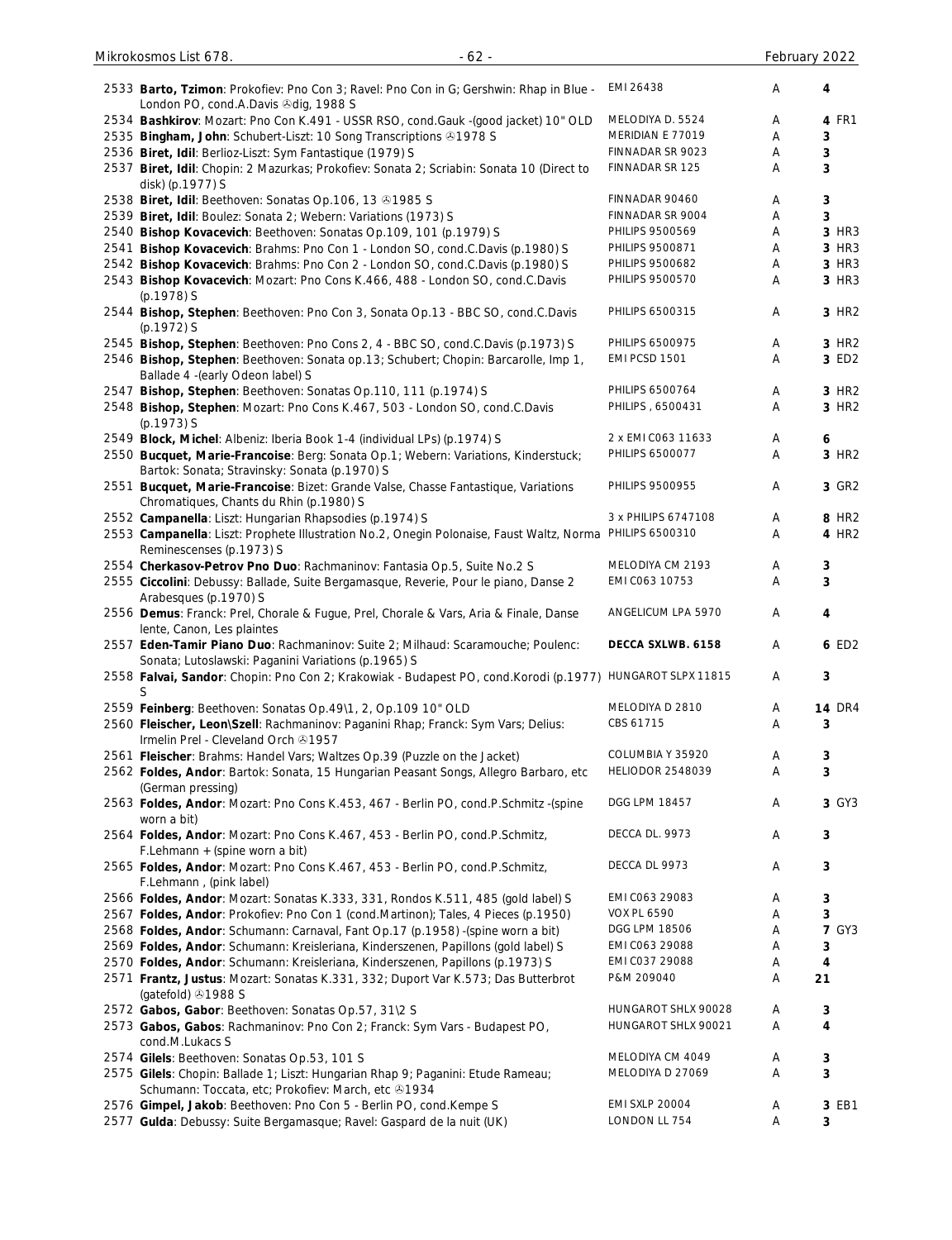| 2578 Gulda: Schumann: Pno Con - Vienna PO, cond. Andreae 10"                               | DECCA 675457             | Α     | 3            |
|--------------------------------------------------------------------------------------------|--------------------------|-------|--------------|
| 2579 Haas, Werner: Ravel: 2 Pno Cons - Monte-Carlo OpO, cond.Galliera (p.1969) S           | PHILIPS 6527209          | Α     | 3 HR3        |
| 2580 Haas, Werner: Ravel: Piano Works (gatefold) (p.1965) S                                | 2 x PHILIPS 412037       | Α     | <b>6 HR3</b> |
| 2581 Haebler: Mozart: Pno Cons K.450, 451 - London SO, cond.C.Davis (deluxe gatefold)      | <b>PHILIPS 835296</b>    | A     | 4 HR2        |
| S                                                                                          |                          |       |              |
| 2582 Horowitz: Prokofiev: Sonata 7; Barber: Sonata (Japanese pressing) (OBI)               | <b>RCA RCL 1517</b>      | Α     | 3            |
| 2583 Istomin: Brahms: Pno Con 2 - Philadelphia Orch, cond. Ormandy S                       | COLUMBIA MS2EYE 6715     | Α     | 4 UA3        |
| 2584 Istomin: Rachmaninov: Pno Con 2, Preludes Op.32\5, 23\5 (Cailliet arr) -              | COLUMBIA ML6EYE 5103     | Α     | 3            |
| Philadelphia Orch, Ormandy 31956                                                           |                          |       |              |
| 2585 Istomin: Schumann: Pno Con (cond.B.Walter); Chopin: Pno Con 2 (cond.Ormandy) S        | COLUMBIA MS6EYE(CP)      | Α     | 3 CB1        |
|                                                                                            | 6159<br>COLUMBIA Y 34618 |       |              |
| 2586 Istomin: Schumann: Pno Con; Chopin: Pno Con 2 - cond.B.Walter, Ormandy                |                          | $A++$ | 3            |
| 2587 Katchen\Ansermet: Bartok: Pno Con 3; Prokofiev: Pno Con 3 - Suisse Romande            | LONDON CM 9083           | Α     | 4            |
| Orch (UK)                                                                                  |                          |       |              |
| 2588 Katin, Peter: Mendelssohn: Capriccio Brillant, Rondo Brillant; Liszt: Hungarian       | DECCA (ECS) 784          | A     | 3            |
| Rhapsody 2; Totentanz - cond.Martinon (UK) S                                               |                          |       |              |
| 2589 Katin, Peter: Bach-Kempff, Schumann, Albeniz, Debussy, Granados, Chopin, Mozart,      | UNICORN UNS 224          | Α     | 3            |
| Grieg (p.1970) (UK) S                                                                      |                          |       |              |
| 2590 Katin, Peter: Beethoven: Sonatas Op.27\2; Schubert: Impromptu in A flat (D.899);      | FULHAM ART FAC 10        | Α     | 27           |
| Chopin: Sonata Op.58 & Fulham Arts Center, 1976 (UK) (autographed) S                       |                          |       |              |
| 2591 Katin, Peter: Chopin: Nocturnes (individual LPs) (UK) PS                              | 2 x DECCA (ECS) 678      | Α     | 6            |
| 2592 Katin, Peter: Mendelssohn: Pno Cons 1, 2 - London SO, cond.Collins (UK) S             | LONDON STS 15236         | Α     | 3            |
| 2593 Katin, Peter: Rachmaninov: 24 Preludes Op.23, 32 (individual LPs) (UK) & 1970 S       | 2 x UNICORN UNS+230      | Α     | 6            |
| 2594 Katin, Peter: Rachmaninov: Pno Cons 1, 2 - New SO of London, cond.C.Davis (UK) S      | LONDON STS 15225         | Α     | 3            |
| 2595 Katin, Peter: Tchaikovsky: Concert Fant (cond.Boult); Pno Con 1 (cond.Kundell) (UK)   | LONDON STS 15227         | A     | 3            |
|                                                                                            |                          |       |              |
| 2596 Katin, Peter: Tchaikovsky: Pno Con 1; Litoff: Con Sym 4: Scherzo - London SO,         | EMI CFP 115              | $A++$ | 3            |
| cond.Pritchard S                                                                           |                          |       |              |
| 2597 Katsaris: Liszt-Tchaikovsky: Con in Hungarian Style; Liszt: Hungarian Fant; Schubert- | ANGEL DS 37888           | Α     | 3            |
| Liszt: Wanderer Fant - cond.Ormandy (p.dig, 1982) S $\times$                               |                          |       |              |
| 2598 Katsaris: Liszt: Weinen Klagen Variations; Schumann: Exercices; Rachmaninov:          | TELEFUNKEN 642787        | Α     | 3            |
| Chopin Variations (1982) S                                                                 |                          |       |              |
| 2599 Kentner, Louis: Fur Elise (short pieces by Mozart, Beethoven, Schubert, Schumann,     | HUNGAROT SHLX 90027      | A     | 4            |
| Chopin, Wagner, Liszt, Paganini-Liszt) (p.1974) S                                          |                          |       |              |
| 2600 Kiss, Gyula: Liszt: Pno Con 2 (Hungarian State Orch, cond.T.Pal), Eroica Etude,       | HUNGAROT SHLX 90005      | A     | 3            |
| Sonata in b 31968 S                                                                        |                          |       |              |
| 2601 Kraus, Lili: Mozart: Pno Concertos Vol.3 - Vienna FO, cond.S.Simon -(blue US) S       | 3 x EPIC BSC 161         | Α     | 8 UB5        |
| 2602 Lee, Noel: Schubert: Piano Works Vol.1 (p.1971) S                                     | 5 x TELEFUNKEN 635433    | Α     | 16           |
| 2603 Lejsekova-Lejsek Pno Duo: Mendelssohn: Con for 2 Pnos (Berlin RSO,                    | <b>ETERNA 826677</b>     | A     | 3 GD1        |
| cond. Rogner), Andante & Variations Op.83a, Allegro Brillant Op.92 31974 S $\times$        |                          |       |              |
| 2604 Malcuzynski: Chopin: 15 Mazurkas S                                                    | ANGEL S(CP) 35983        | Α     | 3 CB1        |
| 2605 Malcuzynski: Chopin: Pno Con 2; Fantasie - London SO, cond. Susskind S                | ANGEL S(CP) 35729        | Α     | 3 CR1        |
| 2606 Malcuzynski: Chopin: Sonata Op.58 10"                                                 | EMI 33C 1005             | Α     | 3 EB1        |
| 2607 Malcuzynski: Chopin: Sonatas 2, 3 (p.1962) (UK) S                                     | <b>EMI CFP 40095</b>     | Α     | 3            |
| 2608 Malcuzynski: Debussy: 6 Preludes; Franck: Prel, Chorale & Fugue S                     | SERAPHIM S 60103         | Α     | 3            |
| 2609 Martins, Joao Carlos: Bach: Well-Tempered Clavier (complete)                          | 7 x CLASSIC RE CSM 8657  | Α     | 16           |
| 2610 Matthews, Denis: Mozart: Pno Cons K.414, 449 - Philh Orch, cond.R.Schwarz (UK         | EMI 33SX(HP) 1031        | Α     | 6            |
| jacket)                                                                                    |                          |       |              |
| 2611 Medtner: Medtner: Pno Con 2 (cond.Dobrowen), 2 Novelets Op.17                         | MELODIYA M10 41171       | A     | 7            |
| 2612 Mehta: Mussorgsky-Ravel: Pictures (Los Angeles PO)/ Ashkenazy: Mussorgsky:            | LONDON CS 6559           | A     | 3 EM7        |
| <b>Pictures S</b>                                                                          |                          |       |              |
| 2613 Nasedkin: Glazunov: Pno Con 1 - Moscow RTV SO, cond. Zuraitis S                       | MELODIYA C10 9183        | Α     | 4            |
| 2614 Nishry, Varda: Franck: Prelude, Aria & Finale; Rameau: 3 Pieces; Ravel: Sonatina,     | DECCA SXLWB. 6194        | Α     | 8 ED3        |
| Alborada del gracioso (p.1965) S                                                           |                          |       |              |
| 2615 Ogdon: Glazunov: Pno Con 1; Yardumian: Passacaglia, Recitative & Fugue -              | EMI ASD 3367             | Α     | 3 ER3        |
| Bournemouth SO, cond. Berglund (p.1977) S                                                  |                          |       |              |
| 2616 Olshansky, Ludwig: Schumann: Fantasie; Brahms: Sonata 2 S                             | MONITOR MCSC 2127        | Α     | 4            |
| 2617 Oppitz, Gerhard: Beethoven: Sonatas Op.22, 31\3 (p.1979) S                            | EMI C063 45273           | Α     | 3            |
| 2618 Oppitz, Gerhard: Brahms: Sonata Op.5, 4 Pieces Op.119 & dig, 1981 S                   | <b>ORFEO S 20821</b>     | Α     | 3            |
| 2619 Ortiz, Cristina: Prokofiev: Cinderella & Romeo excs (p.1977) S                        | <b>EMI HQS 1393</b>      | Α     | 3 EM3        |
| 2620 Ousset, Cecile: Debussy: 4 Etudes; Satie: 3 Gymnopedies; Saint-Saens; Chabrier        | AURORA AUR 5068          | Α     | 3            |
| $(1971)$ S                                                                                 |                          |       |              |
| 2621 Ousset, Cecile: Mussorgsky: Pictures; Ravel: Gaspard de la Nuit (p.dig, 1982) S       | <b>EMI ASD 4281</b>      | Α     | 4 ER5        |
| 2622 Ousset, Cecile: Schumann: Carnaval; Brahms: Paganini Variations(p.1975) S             | DECCA SDD-R 477          | A     | 3 EW5        |
| 2623 Ousset: Faure: 2 Imps; Debussy: Estampes; Ravel: Alborada; Chabrier; Satie: 3         | <b>EMI ASD 4390</b>      | Α     | 3            |

Gymnopedies, etc (p.dig, 1983) (as ASD ER5 but German pressing) S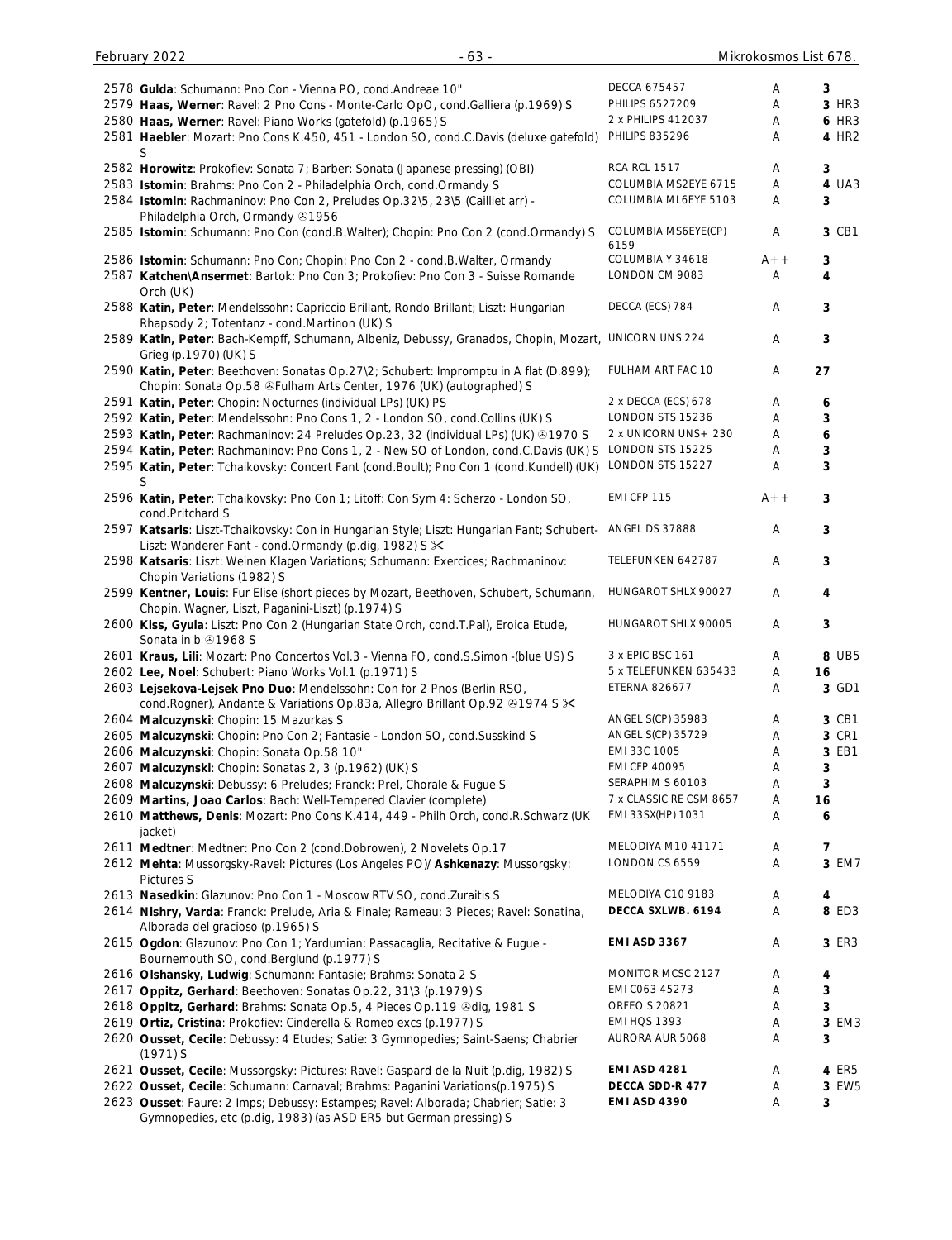| 2624 Pachmann: Showpieces (Chopin, Liszt, Schumann, Mendelssohn, Raff) (Japanese<br>issue) (OBI)                                               | <b>RCA RVC 1573</b>                    | Α | 3      |
|------------------------------------------------------------------------------------------------------------------------------------------------|----------------------------------------|---|--------|
| 2625 Pekinel Piano Duo: Stravinsky: Sacre du Printemps (p.dig, 1984), (autographed)<br>(by both Pekinel) S                                     | DGG. 413314                            | Α | 4      |
| 2626 Perlemuter: Chopin: Fant, Tarantelle, Scherzo Op.31, Barcarolle, Etude, Ballade<br>Op.38 (UK)                                             | CONCERT HA AM 2223                     | Α | 3      |
| 2627 Petrov, Nikolai: Beethoven: Sonata Op.2\3; Prokofiev: 10 Pcs Op.12 S                                                                      | MELODIYA CM 2807                       | Α | 6      |
| 2628 Petrov, Nikolai: Chopin: 4 Scherzi & 1977 S                                                                                               | MELODIYA C10 7067                      | Α | 4      |
| 2629 Petrov, Nikolai: Haydn: Sonata 43; Weber: Sonata 2 (plain Melodiya jacket) S                                                              | MELODIYA C 4549                        | Α | 8      |
| 2630 Petrov, Nikolai: Beethoven: Sonata Op.10\3; Brahms: Sonata Op.1 S                                                                         | MELODIYA CM 4257                       | A | 4      |
| 2631 Petrov, Nikolai: Prokofiev: Sonatas 2, 9 S                                                                                                | MELODIYA CM 3491                       | Α | 3      |
| 2632 Picht-Axenfeld, Edith: Chopin: Etudes Op.10, 25 (p.1977) S                                                                                | <b>RCA GL 40556</b>                    | Α | 16     |
| 2633 Pinzolas, Jose Maria: Chopin: Sonatas 2 & 3 (p.1983) S                                                                                    | MUSICMASTE MMD 20062                   | Α | 6      |
| 2634 Poulenc: Poulenc: Piano Pieces; Airs Chantes (Peignot), Bestiaire (Croiza); Debussy:<br>Ariettes Oubliees, etc (Tragin) (ds) 31928-43     | PATHE COLC 317                         | Α | 3 FA3  |
| 2635 Previn (also conducts): Mozart: Pno Cons K.453, 491 - Vienna PO & dig, 1984 S                                                             | <b>PHILIPS 412524</b>                  | A | 6      |
| 2636 Previn: Poulenc: 3 Pieces, Melancolie, Suite Francaise; Roussel: 3 Pieces, Sonatine<br>$(UK)$ S                                           | CBS 61782                              | Α | 3      |
| 2637 Rados, Ferenc\Tatrai: Mozart: Pno Con K.449; Haydn: Sym 44 - Hungarian ChO<br><b>⊕1961 S</b>                                              | HUNGAROT SHLX 90031                    | Α | 3      |
| 2638 Ravel: Ravel: Pavane, La vallee des cloches, Toccata, Gaspard de la nuit, Oiseaux<br>tristes                                              | MEGAPHOPNI 67200                       | A | 3      |
| 2639 Richter at Carnegie Hall, 1960: Prokofiev: Sonatas 6, 8, Sonatina Pastorale,<br>Paysage, Pensee III; Rachmaninov: 2 Preludes              | 2 x COLUMBIA M2L2EYE/CP<br>282         | A | 6 CB4  |
| 2640 Richter in Carnegie Hall Vol.I: Beethoven: Sonatas Op.2\3, 14\1, 54, 26, 57<br>@1960                                                      | 2 x COLUMBIA M2L6EYE/CP<br>272         | A | 6 CB4  |
| 2641 Richter: Beethoven: Sonata Op.10\3; Rachmaninov: 10 Prels from Op.23 & 32<br><b><i><u>Dlive, 1960</u></i></b>                             | COLUMBIA ML6EYE(CP)<br>5725            | Α | 3 CB4  |
| 2642 Richter: Beethoven: Sonatas Op.26, 57 81961                                                                                               | MELODIYA D 25629                       | A | 3      |
| 2643 Richter: Carnegie Hall Vol.2, 1960: Haydn: Sonata 50; Schumann: Novelettes;<br>Debussy: Images Book 1, etc                                | 2 x COLUMBIA M2L6EYE/CP<br>274         | A | 6 CB4  |
| 2644 Richter: Mussorgsky: Pictures & Sofia, 1960                                                                                               | COLUMBIA ML6EYE 5600                   | A | 4 UA1  |
| 2645 Riefling: Haydn: 14 Sonatas 31968-71 S                                                                                                    | 3 x VALOIS CMB 16                      | A | 15     |
| 2646 Rosel: Mozart: Sonatas K.576, 547a, 12 Vars K.500, 8 Vars K.613 & 1977 S                                                                  | <b>ETERNA 827211</b>                   | Α | 4 GD1  |
| 2647 Rubinstein: Chopin: 2 Sonatas Op.35, 58 (p.1962) S                                                                                        | <b>RCA SB. 2151</b>                    | Α | 6 EM3  |
| 2648 Rubinstein: Chopin: Pno Con 1 - Los Angeles PO, cond. Wallenstein 31958                                                                   | <b>RCA LM 1810</b>                     | Α | 3 UP1  |
| 2649 Rubinstein: Schumann: Pno Con - RCA Victor SO, cond. Steinberg                                                                            | <b>RCA LM 1050</b>                     | Α | 4 UP1  |
| 2650 Rubinstein\Munch: Brahms: Pno Con 2 - Boston SO                                                                                           | RCA LM. 1728                           | A | 3 UM3  |
| 2651 Schnabel Piano Duo: Schubert: Fantasia in f; Brahms: 8 Hungarian Dances (South<br>African Minigroove)                                     | PHILIPS GN 255                         | Α | 4      |
| 2652 Shatskes: Medtner: Pno Con 2 - USSR SSO, cond. Svetlanov                                                                                  | MELODIYA D. 5080                       | Α | 3      |
| 2653 Sofronitsky: Chopin: 10 Mazurkas, 3 Waltzes, 2 Nocturnes & 1949 - (good jacket)<br><b>OLD</b>                                             | MELODIYA D. 11373                      | Α | 6 EB3  |
| 2654 Sofronitsky: Rachmaninov: Preludes, Moments Musicaux, Etude- Tableaux ®1946-<br>60                                                        | MELODIYA HD 9405                       | Α | 3      |
| 2655 Sofronitsky: Scriabin: 16 Prels, Pno Pcs, Sonata 9 81960                                                                                  | MELODIYA D 6937                        | A | 3      |
| 2656 Sofronitsky: Scriabin: Sonata 10; 3 Prels; 4 Etudes; Fant Op.28; 2 Poems                                                                  | MELODIYA D 8779                        | A | 3      |
| 2657 Sofronitsky: Scriabin: Sonatas 3, 9, 3 Pieces - (good jacket) OLD                                                                         | MELODIYA D,, 4888                      | Α | 3 EB3  |
| 2658 Sorokina-Bakhchiev Duo: Schubert: 4 Polonaises Op.75, Son in B flat, Galop and<br>Ecossaises Op.49, Variations Op.10 S $\times$           | MELODIYA C10 6333                      | Α | 3      |
| 2659 Szegedi, Aniko: Schumann: Kreislerian, Carnaval @1968 S                                                                                   | HUNGAROT SHLX 90010                    | Α | 4      |
| 2660 Thinat, Francoise: Dukas: Grand Sonata (gatefold) (p.1972) S                                                                              | <b>ARION 30A 122</b>                   | A | 3      |
| 2661 Tirimo, Martino: Brahms: Pno Con 2 - London PO, cond.Y.Levi (p.1979) S                                                                    | <b>EMI CFP 40344</b><br>GASPARO GS 229 | A | 3<br>3 |
| 2662 Tocco, James: Chopin: 26 Preludes 31973 S                                                                                                 |                                        | A |        |
| 2663 Turini, Ronald: Schumann: Sonata Op.22; Liszt: Petrarca Sonnet 104, Hungarian<br>Rhap 12; Hindemith: Sonata 2; Scriabin: Etude (p.1965) S | <b>RCA SB 6630</b>                     | Α | 6 ER2  |
| 2664 Vered, Ilana: Rachmaninov: Pno Con 2, Paganini Rhap - cond.A.Davis, H.Vonk S                                                              | LONDON SPC 21099                       | Α | 4 EW4  |
| 2665 Veri, Frances Jamanis, Michael (pno duo): Gershwin: Rhapsody in Blue; Porgy                                                               | 2 x EMI C181 96863                     | Α | 6      |
| Intro; I got rhythm Var; Cuban Ov; 2 Waltzes in C; Songbook (complete); Second<br>Rhapsody; 3 Preludes S                                       |                                        |   |        |
| 2666 Veyron-Lacroix\Douatte: Mozart: 3 Pno Cons K.107, 6 German Dances K.606 -<br>Collegium Musicum de Paris (UK)                              | <b>VOGUE VA 160116</b>                 | Α | 10     |
| 2667 Ward, David: Borodin: Petite Suite; Mussorgsky, Balakirev, Rimsky-Korsakov, Cui<br>(p.1970) S                                             | PEARL SHE 502                          | Α | 3      |
| 2668 Zechlin: Beethoven: Sonatas Op.110, 111 31968-9 S                                                                                         | <b>ETERNA 826128</b>                   | Α | 3 GD1  |
| 2669 Zhukov, Igor: Tchaikovsky: Seasons S                                                                                                      | MELODIYA C10 6007                      | Α | 3      |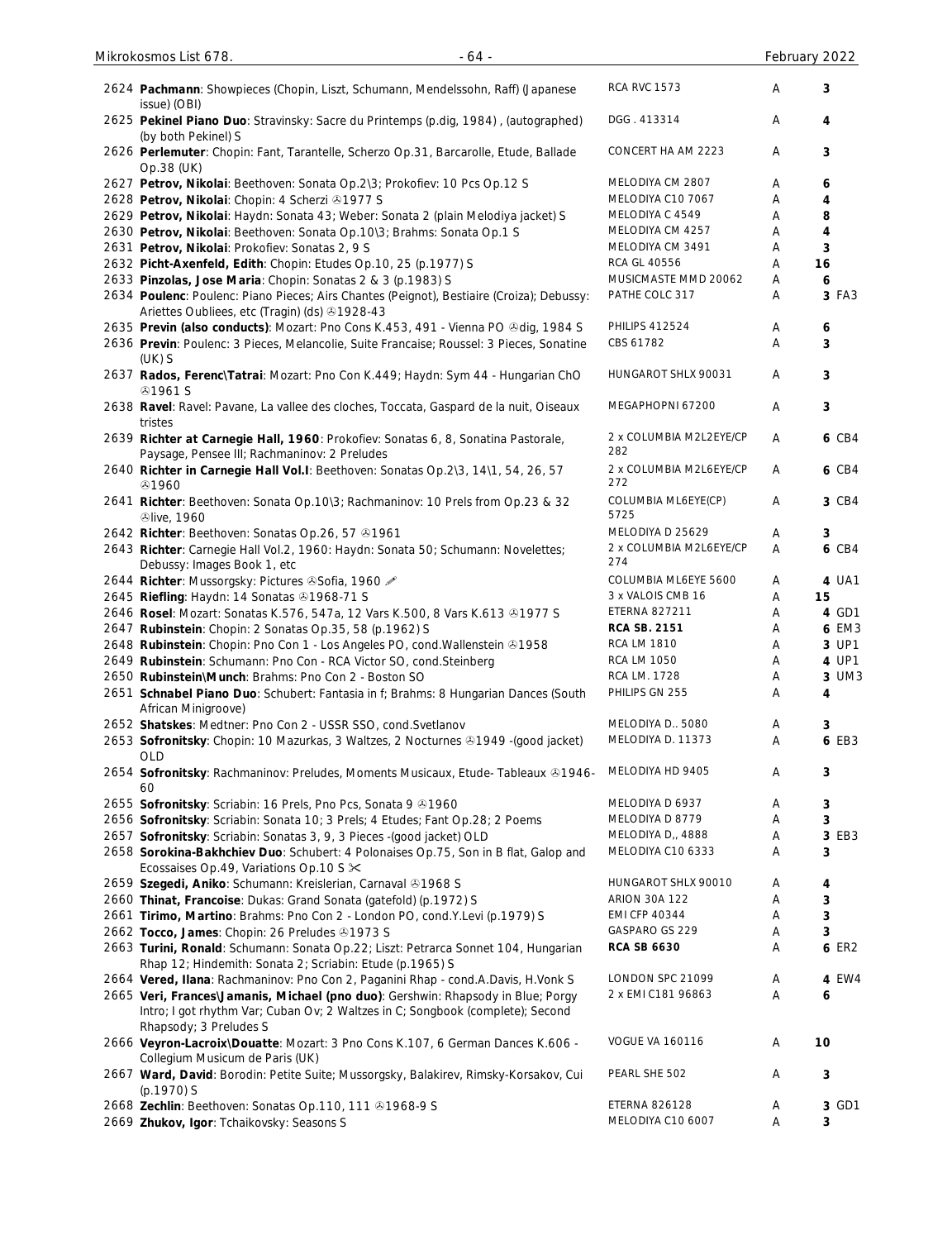| February 2022<br>$-65 -$                                                                                                                                  | Mikrokosmos List 678.  |   |                         |
|-----------------------------------------------------------------------------------------------------------------------------------------------------------|------------------------|---|-------------------------|
| 2670 Accardo: Mendelssohn: 2 VIn Cons 0 London PO, cond.Dutoit S                                                                                          | <b>ORBIS 34302</b>     | Α | 3                       |
| 2671 Ayo\Michelucchi: Bach: Vln Cons B.1041-3 - I Musici S                                                                                                | PHILIPS 61501          | Α | 4 GR3                   |
| 2672 Busch, Adolf: Schubert: Fantasia in C; Schumann: Sonata 1; Reger: Allegretto from<br>Sonata 5 - R.Serkin 31931-37                                    | ANGEL GR 2246          | Α | 3                       |
| 2673 Campoli: Mendelssohn: VIn Con in e; Bruch: Scottish Fant - London PO, cond.Boult<br>$(UK)$ S                                                         | LONDON STS 15015       | Α | $\overline{\mathbf{c}}$ |
| 2674 Epstein, Joshua: Bach: Solo Sonata 2, Solo Partita 2 (p.1986) S                                                                                      | <b>RBM 3092</b>        | Α | 25                      |
| 2675 Fujikawa, Mayumi: Tchaikovsky: Vln Con/Orozco: Tchaikovsky: Pno Con 1 -<br>Rotterdam PO, cond. Waart S                                               | PHILIPS 6570028        | Α | 3                       |
| 2676 Gitlis, Ivry: Sibelius: VIn Con; Bruch: VIn Con Op.26 - Vienna Pro Musica,<br>cond.Horenstein 21955                                                  | <b>VOX PL(UK) 9660</b> | Α | 16                      |
| 2677 Gitlis, Ivry: Berg: Vln Con; Chamber Con - Zelka pno, Vienna SO, cond.Strickland,<br>Byrns (p.1955)                                                  | <b>VOX PL(UK) 8660</b> | Α | 4                       |
| 2678 Gulli: Paganini: VIn Con 5 (Camera dell'Angelicum Orch, cond.Rosada), I Palpiti<br>(E.Gulli Cavallo pno) (US) S                                      | DECCA DL 710081        | Α | 3                       |
| 2679 Hansen, Ornulf Boye: Sinding: Sonatas for VIn & Pno Op.27, 99 - Dahl-Hansen pno<br>(p.1977) S                                                        | NORSK KULT NKF 30021   | Α | 3                       |
| 2680 Heifetz: Bruch: VIn Con 1; Mendelssohn: VIn Con in e - cond. Sargent, Munch S                                                                        | RCA 25057              | Α | 3 GR3                   |
| 2681 Heifetz: Mozart: Sym Concertante (Promrise, cond.I.Solomon); Brahms: Double Con<br>(Piatigorsky, cond. Wallenstein) (gatefold) (Japanese pressing) S | RCA SRA 2825           | Α | 4                       |
| 2682 Heifetz: Mozart: VIn Con K.219; Beethoven: 2 Romances - cond.Sargent, Steinberg -<br>(flat disk)                                                     | EMI FALP 270           | Α | 4 FR1                   |
| 2683 Hoelscher, Ulf: Mendelssohn: Vln Con in e; Schumann: Vln Con - Dresden SK,<br>cond.Janowski 21978 S                                                  | ETERNA . 827159        | Α | 4 GB1                   |
| 2684 Kogan, Leonid: Vivaldi: VIn Cons Op.12\1, Op.4\8, 3, Op.23\1 - P.Kogan, E.Gilels,<br>Moscow RSO Soloists 21971 S                                     | MELODIYA CM 2993       | Α | 3                       |
| 2685 Kovacs, Denes: Beethoven: Vln Con - Hungarian SO, cond. Ferencsik S                                                                                  | HUNGAROT SHLX 90006    | Α | 3                       |
| 2686 Kovacs, Denes: Brahms: VIn Con - Budapest PO, cond.M.Erdelyi S                                                                                       | HUNGAROT SHLX 90023    | Α | 4                       |
| 2687 Kulka, Konstanty: Mendelssohn: Vln Con in e; Glazunov: Vln Con - Warsaw PO,<br>cond.Katlewicz (p.1969) S                                             | TELEFUNKEN 642078      | Α | 4                       |
| 2688 Luca, Sergiu: Schumann: Sonata Op.105; Mendelssohn: Sonata in F; Clara<br>Schumann: 3 Romances - Epperson pno 31980 S                                | NONESUCH D 79007       | Α | 3                       |
| 2689 Maly, Lubomir (vla): Berlioz: Harold in Italy - Czech PO, cond.Jilek &dig, 1981 S                                                                    | SUPRAPHON 11103184     | Α | 3                       |
| 2690 Menuhin: Brahms: Sonata Op.108 (H.Menuhin) 31961; Tcherepnin: Sonata<br>(comp.pno) 31972 + Portrait in Sound with many excerpts                      | BBC REGL 409           | Α | 6                       |
| 2691 Milstein: Bach: 2 Concertos B.1041, 1042; Vivaldi: 2 Concertos S                                                                                     | ANGEL S(CP) 36010      | Α | 3 CB1                   |
| 2692 Milstein: Dvorak: Vln Con; Glazunov: Vln Con - Pittsburgh SO, cond. Steinberg S                                                                      | EMI C037 85135         | Α | 4                       |
| 2693 Milstein: Dvorak: Vln Con; Glazunov: Vln Con - Pittsburgh SO, cond. Steinberg (US)                                                                   | CAPITOL P 8382         | Α | 4                       |
| 2694 Milstein: Goldmark: Vln Con - Philharmonia Orch, cond.H.Blech (gatefold) (US)                                                                        | CAPITOL PAO 8414       | Α | 4                       |
| 2695 Neveu: Brahms: VIn Con - cond.Dobrowen 31946 (Japanese issue)                                                                                        | ANGEL GR 2045          | Α | 4                       |
| 2696 Oistrakh, David: Dvorak: Vln Con (cond.Kondrashin)/Khaikin: Dvorak: Slavonic<br>Rhapsody Op.45\3, (GOST5289-56) OLD                                  | MELODIYA D. 3064       | Α | 3 DR4                   |
| 2697 Oistrakh, David: Khachaturian: VIn Con - USSR SSO, cond.Gauk @1946                                                                                   | COLOSSEUM CRLPX 1      | Α | 3                       |
| 2698 Oistrakh, David: Mozart: Sonatas K.306, 377 - Badura-Skoda pno S                                                                                     | MELODIYA CM 3961       | Α | 3                       |
| 2699 Oistrakh, D.& I: Prokofiev: Sonata for 2 Vlns; Handel: Trio Sonata Op.2\7 -<br>A.Ginsburg pno - (good jacket) 10" OLD                                | MELODIYA D 5670        | Α | 4 FR1                   |
| 2700 Oistrakh, D\Barshai: Mozart: Sinfonia concertante K.364 - Moscow ChO (good<br>jacket) OLD                                                            | MELODIYA D 5236        | Α | 4 CB1                   |
| 2701 Oliveira, Elmar: Saint-Saens: Sonata Op.75; Franck: Sonata - J.Feldman pno<br>$(p.1980)$ S                                                           | CBS MX 35829           | Α | 4                       |
| 2702 Perlman (aslo conducts): Vivaldi: 4 Seasons - London PO S                                                                                            | ANGEL S 37053          | Α | 3                       |
| 2703 Perlman: Bach: Cons B.1043, 1042, 1056 - Zukerman, English ChO,<br>cond.Barenboim S                                                                  | ANGEL S 36841          | Α | 3                       |
| 2704 Perlman: Bach: Cons B.1060, 1041, 1052 - Black ob, English ChO, cond.Barenboim ANGEL S 37076<br>S                                                    |                        | Α | 3                       |
| 2705 Perlman: Beethoven: Vln Con - Philh Orch, cond. Giulini (p.dig, 1981) S                                                                              | <b>ANGEL DS 37471</b>  | Α | 3                       |
| 2706 Perlman: Brahms: Vln Con - Chicago SO, cond. Giulini (p.1977) S                                                                                      | <b>EMI ASD 3385</b>    | Α | 4 ER3                   |
| 2707 Perlman: Bruch: Vln Con 2, Scottish Fant - New Philh Orch, cond.Lopez-Cobos S $\ltimes$                                                              | <b>ANGEL S 37210</b>   | Α | 3                       |
| 2708 Perlman: Goldmark: VIn Con; Sarasate: Zigeunerweisen - Pittsburgh SO, cond. Previn<br>$S \times$                                                     | <b>ANGEL S 37445</b>   | Α | 3                       |
| 2709 Perlman: Lalo: Sym Espagnole; Ravel: Tzigane - London SO, cond. Previn S $\mathbb{\times}$                                                           | RCA LSCSD(CP) 3073     | Α | 4 CR3                   |
| 2710 Perlman: Tchaikovsky: Vln Con, Serenade Melancolique - Philadelphia Orch,<br>cond.Ormandy S $\times$                                                 | ANGEL SZ 37640         | Α | 3                       |
| 2711 Perlman: Tchaikovsky: VIn Con; Dvorak: Romance - Boston SO, cond.Leinsdorf S                                                                         | RCA LSCSD(CP) 3014     | Α | 4 CR3                   |
| 2712 Perlman: Virtuoso Violinist (Bazzini, Wieniawski, Sarasate, Vivaldi, Paganini, Kreisler,<br>Joplin, etc) S $\times$                                  | ANGEL S 37456          | Α | 3                       |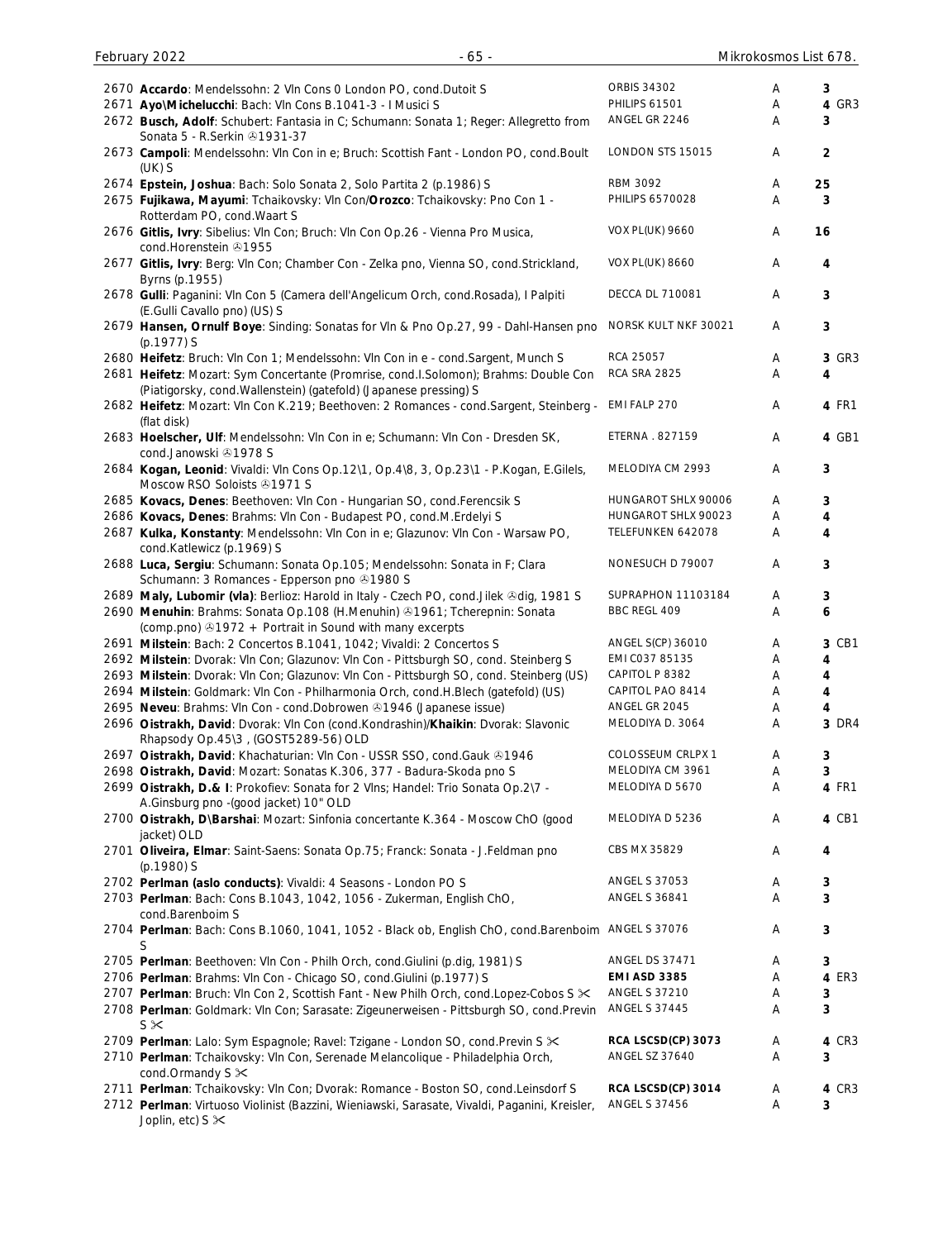| 2713 Perlman: Wieniawski, Raff, Godowsky, Vieuxtems, Debussy, Foster, Tchaikovsky,<br>Castelnuovo-Tedesco, Stravinsky, etc - Sanders pno S $\times$                                                        | <b>ANGEL SZ 37560</b> | Α | 3       |
|------------------------------------------------------------------------------------------------------------------------------------------------------------------------------------------------------------|-----------------------|---|---------|
|                                                                                                                                                                                                            | LONDON CS 6845        |   | 3 EM7   |
| 2714 Perlman\Ashkenazy: Beethoven: Sonata Op.47, Op.12\2 S                                                                                                                                                 |                       | A |         |
| 2715 Perlman\Askenazy: Prokofiev: Sonatas 1, 2 (p.1969) S                                                                                                                                                  | RCA AGL1 3912         | Α | 3       |
| 2716 Perlman\Previn: Mendelssohn: Vln Con in e; Bruch: Vln Con 1 - London SO S                                                                                                                             | <b>ANGEL S 36963</b>  | Α | 3       |
| 2717 Perlman\Previn: Sibelius: VIn Con; Sinding: Suite - Pittsburgh SO S                                                                                                                                   | ANGEL SZ 37663        | A | 3       |
| 2718 Perlman\Rostropovich: Brahms: Double Con - Concertgebouw Orch, cond.Haitink S                                                                                                                         | ANGEL SZ 37680        | A | 3       |
| 2719 Perlman\Zukerman: Prokofiev: Sonata for 2 Vlns; Shostakovich: 3 Duets;                                                                                                                                | <b>ANGEL SZ 37668</b> | A | 3       |
|                                                                                                                                                                                                            |                       |   |         |
| Moszkowski: Suite - Sanders pno S $\times$<br>2720 Perlman\Zukerman: Spohr: Duet; Wieniawski: Etudes Caprices; Handel: Passacaglia;                                                                        | ANGEL S 37406         | Α | 3       |
| Leclair: Sonata Op.5 S ×<br>2721 Ricci: Mendelssohn: Vln Con in e; Tchaikovsky: Vln Con - Netherland RPO,                                                                                                  | LONDON SPC 21116      | Α | 4 EW4   |
| cond.Fournet (p.1975) S                                                                                                                                                                                    |                       |   |         |
| 2722 Ricci: Paganini: Vln Con 2; Saint-Saens: Vln Con 1 - Cincinnati SO, cond.M.Rudolf                                                                                                                     | ARTON AN 6809         | A | 3       |
| 2723 Schneider, Gottfried: Bach: Solo Sontata 1; Ravel: Tzigane, VIn Sonata<br>(W.Watzinger pno) 31977 S                                                                                                   | DGG O 666827          | A | 8       |
| 2724 Shiokawa, Yuko: Mozart: Sonatas K.304, 403, 526 - K.Toyama pno \9r.1985) S                                                                                                                            | CAMERATA CMT 4027     | Α | $12 \,$ |
| 2725 Spivakov: Prokofiev: 5 Melodies, Ov on Hebrew Themes; Schubert: 5 Menuet & 6<br>Trios D.89 - Mikhailov, Bashmet, Berlinsky, etc +1980 S                                                               | MELODIYA C10 15367    | Α | 3       |
| 2726 Stadler, Sergei: Saint-Saens: Havanaise; Ravel: Tzigane; Chausson: Poeme; Saint-                                                                                                                      | MELODIYA A10 373      | Α | 4       |
| Saens: Int & rondo cap - cond. Ponkin @dig, 1987 S                                                                                                                                                         |                       |   |         |
| 2727 Stadler, Sergei: VIn Solos in Russian Ballets: Magic Mirror (Koreshchenko); Egyptian<br>Night, Raymonda, Swan Lake, Sleeping Beauty - cond. Lazarev & dig, 1987 S                                     | MELODIYA A10 371      | A | 4       |
| 2728 Stanske, Heinz: Beethoven: Vln Con/W.Bohle: Beethoven: Pno Cons 3, 5 - Stuttgart<br>Nat ThO, cond.K.Dammer (16 rpm)                                                                                   | GMF 301604            | A | 16      |
|                                                                                                                                                                                                            |                       |   |         |
| 2729 Unno, Yoshio: Mozart: Sonatas K.301, 296, 378 - M.Matsubara pno ®1980 S                                                                                                                               | CBS-SONY 28AC 1244    | Α | 10      |
| 2730 Varga, Tibor: Historic Recordings (Hubay, Stravinsky, Dohnanyi, Sarasate, Paganini,<br>Falla, etc) - Moore, Pongracz, Schwalb, Greenslade pno                                                         | VARGA TIBO 11542      | A | 16      |
| 2731 Vegh, Sandor\Lysy: Bartok: 44 Duos 31971 S                                                                                                                                                            | VALOIS MB. 833        | A | 4       |
| 2732 Wanami, Takayoshi: Mozart: VIn Sonatas K.526, 454 - B.Canino pno ®1980 S.                                                                                                                             | <b>TRIO PAC 2802</b>  | A | 8       |
|                                                                                                                                                                                                            |                       |   |         |
| 2733 Zenaty, Ivan: Telemann: 12 Fantasias for Solo VIn 31988 (gatefold) S                                                                                                                                  | 2 x SUPRAPHON 111033  | A | 6       |
| 2734 Zimmerman, Frank-Peter: Mozart: VIn Con K.207, Rondo K.373 (cond.Farber), VIn<br>Sonata K.526 (Zacharias pno), Pno Quartet K.478; Tchaikovsky: Vln Con; Prokofiev:<br>Con 1(Berlin PO, cond.Maazel) S | 2 x WESTLB 1004       | Α | 12      |
| 2735 Cassado: Schumann: Vcl Con; Schubert-Cassado: Vcl Con (Arpeggione) - Bamberg<br>SO, cond.Perlea (p.1956)                                                                                              | <b>VOX PL 10210</b>   | A | 4       |
| 2736 Gendron: Schumann: Vcl Con/Lipatti: Schumann: Pno Con - Suisse Romande Orch,<br>cond.Ansermet 31953, 1950                                                                                             | <b>DECCA 417464</b>   | A | 3       |
| 2737 Geringas: Beethoven: Sonata Op.102\1; Francoeur: Sonata in E; Prokofiev, Vlasov,<br>Tchaikovsky - A.Aminteva pno +1970 S                                                                              | EURODISC 85310        | Α | 4       |
| 2738 Hauck, Hans-Rolf: Bach: Cello Suites 2, 5 & 1988, (autographed) + (dedicated to<br>Anner Bylsma, 1991) S                                                                                              | STALL . 1             | Α | 42      |
| 2739 Kates, Stephen: Faure: Sicilienne; Messiaen: Louange; Debussy: Sonata, etc; Ravel:                                                                                                                    | SONICARTS LS 27       | Α | 6       |
| Habanera - C.P.Kobler pno (p.1981) S<br>2740 Lodeon: R.Strauss: Sonata; Prokofiev: Sonata Op.119 - Hovora pno (gatefold)                                                                                   | ERATO STU 70854       | Α | 3 FB2   |
| $(p.1974)$ S                                                                                                                                                                                               |                       |   |         |
| 2741 Mainardi: Haydn: Vcl Con in D; Schumann: Vcl Con in g - cond.Lehmann (German<br>pressing) S                                                                                                           | HELIODOR 89770        | Α | 4       |
| 2742 May, Angelica: Brahms: Sonata Op.38 (E.B.Chain pno)/Westphal (fl): Mozart:<br>K.285b: Mvt 1, 2; SQ K.465: Mvt 3, 4 (Lohmann-Mattes, H.Hubel, J.Ritter,<br>P.Miescher) Dlive, 1974 (gatefold) S        | MUZIK ZUM A 2360      | Α | 7       |
| 2743 May, Angelica: Dvorak: Vcl Con - Czech PO, cond. Neumann @1983 S                                                                                                                                      | SUPRAPHON 11103623    | Α | 3       |
| 2744 Mayes, Samuel: Prokofiev: Sym Concerto; Faure: Elegie - Boston SO, cond.Leinsdorf                                                                                                                     | RCA LSCSD(CP) 2703    | Α | 3 CR3   |
| 2745 Mezo, Laszlo: Stravinsky: Suite italienne; Hindemith Sonata Op.25 No.3; Britten:                                                                                                                      | HUNGAROT SHLX 90011   | A | 4       |
| Suite Op.72 - Szucs pno 31968 S<br>2746 Nikitin, Anatoli: Vivaldi: Sonata Op.17\5; Couperin: 5 Concert Pcs; Handel: Sonata                                                                                 | MELODIYA C10 7313     | Α | 3       |
| in C - Goldugin vcl, Leningrad ChO, cond.Gozman S<br>2747 Piatigorsky: Saint-Saens: Vcl Con 1 (cond.Reiner); Schubert; Weber; Tchaikovsky;                                                                 | RCA LM(CP) 1187       | Α | 3       |
| Rubinstein; Granados (Berkowitz pno)                                                                                                                                                                       |                       |   |         |
| 2748 Piatigorsky: Walton: Con; Bloch: Schelomo - Boston SO, cond. Munch S                                                                                                                                  | <b>RCA SB 6676</b>    | Α | 4 ER3   |
| 2749 Tortelier\Menuhin: Brahms: Double Concerto - London PO, cond.Berglund                                                                                                                                 | EMI 270268            | Α | 3       |
| (gatefold) Odig, 1984 S                                                                                                                                                                                    |                       |   |         |
| 2750 Bassoon: S.Krasavin: Vivaldi: Bsn Cons R.474, 481; Mozart: Bsn Con 2 in B flat -                                                                                                                      | MELODIYA C10 20213    | Α | 3       |
| cond.Temirkanov +1983 S                                                                                                                                                                                    |                       |   |         |
| 2751 Cimbaloms: Gerencser\Szalay: F.Couperin, Daquin, D.Scarlatti, Bach, Bartok,<br>Szokolay S                                                                                                             | HUNGAROT SHLX 90025   | Α | 3       |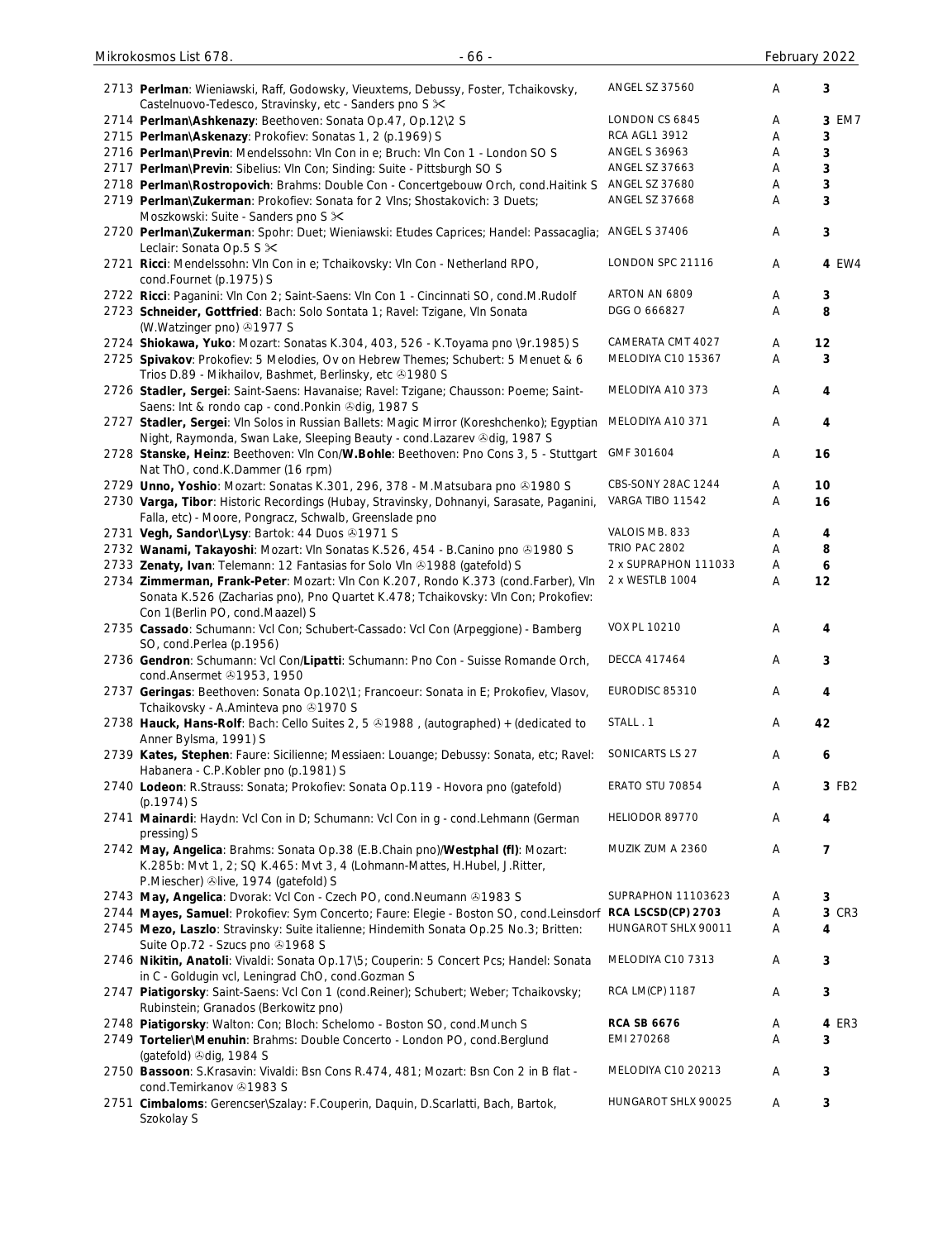| 2752 Clarinet: Brymer: Mozart: Con K.622/ Barwahser (fl)\ Ellis (hrp): Mozart: Con<br>K.299 - London SO, cond.C.Davis S                                         | PHILIPS, 835279        | Α     | 3 HR <sub>2</sub> |
|-----------------------------------------------------------------------------------------------------------------------------------------------------------------|------------------------|-------|-------------------|
| 2753 Electronic Organ: C.Curley: Bach: B.565, 577; Mozart: K.608; Widor: Toccata from<br>Sym 5, Finale from Sym 6; Clarke; Pierne: Scherzando (p.1979) S        | CHALFONT SDG 77021     | Α     | 6                 |
| 2754 Flute: R.Bourdin: Les Duos d'Amour Vol.2 (Byrd, Farnaby, Gluck, Handel, Mozart,<br>Hahn, Faure, Satie, etc) - Challan harp (gatefold) (p.1975) S           | ARION ARN 38356        | A     | 3                 |
| 2755 Guitar: Bitetti: 4 Centuries of Italian Gtr Music (Francesco da Milano, Roncalli,<br>M.Giuliani, Paganini, Castelnuovo-Tedesco, Petrassi) (p.1972) S       | MHS 1428               | Α     | 3                 |
| 2756 Guitar: Deborah Mariotti: Bach: Suite B.995; Castelnuovo-Tedesco: Sonata,<br>Tarantella (p.1980) S                                                         | PAN 130053             | Α     | 3                 |
| 2757 Harpsichord: J.Gat: Couperin: Pcs de Clavecin: Ordre I-II S                                                                                                | HUNGAROT SHLX 90017    | Α     | 3                 |
| 2758 Harpsichord: L.van der Paal: Bach: Goldberg Variations @1978 S                                                                                             | JLR 6806102            | A     | 10                |
| 2759 Harpsichord: Marlowe (also conducts): Bach: Concertos 1, 5, 7 - Baroque ChO (US)<br>S                                                                      | <b>DECCA DL 710104</b> | Α     | 3                 |
| 2760 Harpsichord: Marlowe: Vivaldi-Bach: Con in D; Scarlatti: 8 Sonatas; Couperin:<br>Pavane & Chaconne; Byrd: The Bells (US) S                                 | DECCA DL 710113        | A     | 3                 |
| 2761 Harpsichord: Sebestyen: Bach: Italian Con, Chromatic Fant & Fugue, Con B.972, 4<br>Duets S                                                                 | HUNGAROT SHLX 90042    | Α     | 3                 |
| 2762 Harpsichord: T.Koopman: Cabanilles, Frescobaldi, L.Couperin, Bustijn, Bach,<br>M.Albeniz, P.Philips.Balbastre, Anonym 31980 S                              | MUZIKAAL M 6814187     | Α     | 4                 |
| 2763 Horn: Friedrich: Mozart: Con K.447; Sin Con K.297b - Kemeny ob, Horvath cl, Hara<br>bsn, Hungarian State Orch, cond.Ferencsik (p.1981) S                   | HUNGAROT SLPX 12264    | A     | 3                 |
| 2764 Horn: Tarjani: Haydn: 2 Cons Hob.VIId: 3 & 4 - Liszt ChO, cond.F.Sandor (p.1972) S                                                                         | HUNGAROT SLPX 11513    | A     | 3                 |
| 2765 Oboe: Csanky: Bach: Double Con B.1060 (Rolla); Handel: Ob Con in g; Vivaldi: Ob<br>Con F.40; A.Marcello: Ob Con in d - Liszt ChO, cond.F.Sandor (p.1975) S | HUNGAROT SLPX 11740    | A     | 3                 |
| 2766 Oboe: Kurlin: Cons by Vivaldi, Marcello, Cimarosa, Telemann - Leningrad ChO,<br>cond.Nesterov @1977 S                                                      | <b>ETERNA 827247</b>   | Α     | 3 GD3             |
| 2767 Organ: A.Reboulot: Mozart: Fantasies 1, 2; Schumann: 2 Fugues; Liszt: BACH Prel &<br>Fugue                                                                 | DUCRETET T 320C 106    | Α     | 3 FA3             |
| 2768 Organ: Dupre: Bach: 10 Chorales -(French gatefold) S                                                                                                       | <b>PHILIPS 835764</b>  | Α     | 3 FR2             |
| 2769 Organ: F.Germani: Reger: Fantasia; Widor: Toccata from Sym 5; Liszt: P&F on BACH;<br>Franck: Piece heroique S                                              | ANGEL S 35687          | Α     | 3 UB1             |
| 2770 Organ: J.Fenstermaker: French Organ Music (Valbastre, Dandrieu, Guilain, J.Alain,<br>Vierne, Widor) (p.1979) S                                             | GRACE CATH KM 4561     | Α     | 3                 |
| 2771 Organ: S.Dizhur: de Grigny: Livre d'Orgue 1; F.Couperin: Offertorie Merchand: Livre<br>d'Orgue 1, Piece 31988 S                                            | MELODIYA C10 31055     | Α     | 3                 |
| 2772 Allegri SQ: Mozart: CI Trio K.498, CI Quintet K.581 - Brymer cl, Bishop pno, Ireland<br>vla (p.1970) S                                                     | PHILIPS 6500073        | Α     | 3 HR <sub>2</sub> |
| 2773 Bach-P.Borciani: Die Kunst der Fuge - P.Borciani, E.Pegreffi vln, T.Poggi vla,<br>L.Simoncini vcl (gatefold) 31985 S                                       | 2 x ITALIA CT 7230     | A     | 42                |
| 2774 Boccherini: Guitar Quintets 9, 3 - P.Romero, I.Brown, Latchem, Shingler, Vigay<br>(p.1980) S                                                               | PHILIPS . 9500789      | Α     | 3 HR3             |
| 2775 Bolshoi Th SQ: Beethoven: SQ Op.127/M.Grinberg: Beethoven: Sonata Op.79<br>(good jacket) OLD                                                               | MELODIYA D. 8135       | Α     | 10 EB1            |
| 2776 Bosse\Kootz\Erben: Beethoven: Trios Op.70 No.1 & 2 & 1968-9 S                                                                                              | <b>ETERNA 826044</b>   | A     | 3 GD1             |
| 2777 Chigiano Sextet: Boccherini: Quintet in C, Sextet Op.24 (gatefold) (p.1971) S                                                                              | <b>ARION 30A 109</b>   | Α     | 3                 |
| 2778 Cohen Trio: Dvorak: Complete Pno Trios (p.1980) S                                                                                                          | 3 x CRD 1086           | Α     | 8                 |
| 2779 Collegium aureum Quartet: Beethoven: SQ Op.132 (gatefold) S                                                                                                | BASF 2021509           | Α     | 4                 |
| 2780 Dvorak: Pno Quintet Op.81 - Ax, Cleveland SQ S                                                                                                             | <b>RCA ARL1 2240</b>   | Α     | 3                 |
| 2781 Harnoy, Ofra: Schubert: String Quintet in C - Oxford SQ & dig, 1986 S                                                                                      | FANFARE DFL 9025       | Α     | 4                 |
| 2782 Haydn: 5 Barytone Trios Hob.XI: 73, 94, 109, 97, 53 - Leibner, Fias, Mezo (gatefold)<br>S                                                                  | HUNGAROT SLPX 11478    | A     | 3                 |
| 2783 Haydn: Divertimenti Hob.XIV: 13, 9, 7, 4, 8 - Sebestyen, Tatrai, Konrad, Banda<br>(gatefold) S                                                             | HUNGAROT SLPX 11468    | A     | 3                 |
| 2784 Hungarian String Quartet: Haydn: SQs Op.64\5, 76\2                                                                                                         | EMI 33CX 1527          | Α     | 6 EB1             |
| 2785 Langlois\Menard\Bellec: Mendelssohn: Trio Op.49; Smetana: Trio Op.15 & 1981,<br>(autographed) - (by P.Langlois) S                                          | LMB.82                 | Α     | 4                 |
| 2786 Mendelssohn Trio: Dvorak: Dumky Trio; Smetana: Trio Op.15 & 1983 S                                                                                         | CRISTOFORI 6818125     | Α     | 3                 |
| 2787 Milano Piano Quartet: F.Giardini: Pno Quartets Op.21\2, 5, 6 (p.1984) S                                                                                    | ARS NOVA VST 6233      | A     | 4                 |
| 2788 Mozart: Ob Quartet K.370, Divertimento K.251 - H.Holliger, H.Baumann, Orlando<br>SQ +dig, 1984 S                                                           | <b>PHILIPS 412618</b>  | A     | 3                 |
| 2789 New Hungarian Quartet: Beethoven: Middle SQs (op.59, 74, 95) 31979 S                                                                                       | 3 x VOX SVBX 5113      | $A++$ | 9                 |
| 2790 Orlando Quartet: Mozart: SQs 575, 589 & dig, 1983 S                                                                                                        | <b>PHILIPS 412121</b>  | Α     | 3                 |
| 2791 Previn\Perlman\Manne\Hall\Mitchell: Previn: A Different Kind of Blues (p.dig,<br>1980) S                                                                   | ANGEL DS 37780         | Α     | 3                 |
| 2792 Quartetto Italiano: Mozart: SQ K.458; Schubert: SQ 2                                                                                                       | EMI 33CX 1367          | Α     | 4 EB1             |